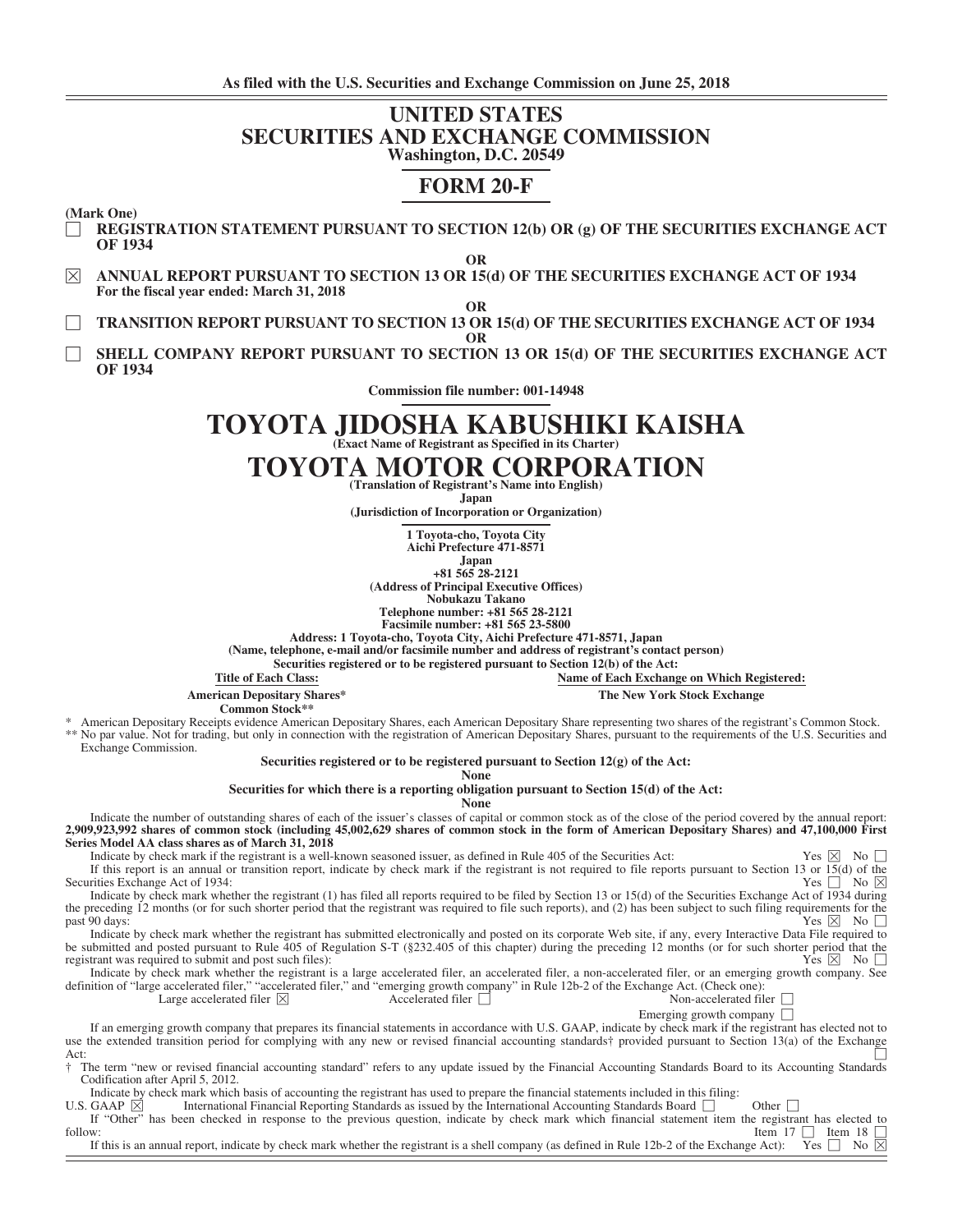# **TABLE OF CONTENTS**

| ITEM 1.                                       | IDENTITY OF DIRECTORS, SENIOR MANAGEMENT AND ADVISERS                                           | $\overline{1}$                                        |
|-----------------------------------------------|-------------------------------------------------------------------------------------------------|-------------------------------------------------------|
| ITEM 2.                                       | OFFER STATISTICS AND EXPECTED TIMETABLE                                                         | $\mathbf{1}$                                          |
| ITEM 3.                                       |                                                                                                 | $\mathbf{1}$                                          |
| 3.A<br>3.B<br>3.C<br>3.D                      |                                                                                                 | $\mathbf{1}$<br>$\overline{4}$<br>$\overline{4}$<br>5 |
| ITEM 4.                                       |                                                                                                 | 8                                                     |
| 4.A<br>4.B<br>4.C<br>4.D                      | HISTORY AND DEVELOPMENT OF THE COMPANY                                                          | 8<br>9<br>54<br>55                                    |
| ITEM 4A.                                      |                                                                                                 | 56                                                    |
| ITEM 5.                                       | OPERATING AND FINANCIAL REVIEW AND PROSPECTS                                                    | 56                                                    |
| 5.A<br>5.B<br>5.C<br>5.D<br>5.E<br>5.F<br>5.G | RESEARCH AND DEVELOPMENT, PATENTS AND LICENSES<br>TABULAR DISCLOSURE OF CONTRACTUAL OBLIGATIONS | 56<br>87<br>90<br>92<br>92<br>93<br>94                |
| ITEM 6.                                       | DIRECTORS, SENIOR MANAGEMENT AND EMPLOYEES                                                      | 94                                                    |
| 6.A<br>6.B<br>6.C<br>6.D<br>6.E               |                                                                                                 | 94<br>100<br>101<br>103<br>103                        |
| ITEM 7.                                       | MAJOR SHAREHOLDERS AND RELATED PARTY TRANSACTIONS                                               | 104                                                   |
| 7.A<br>7.B<br>7.C                             |                                                                                                 | 104<br>105<br>106                                     |
| ITEM 8.                                       |                                                                                                 | 106                                                   |
| 8.A<br>8.B                                    | CONSOLIDATED STATEMENTS AND OTHER FINANCIAL INFORMATION  106                                    | 106                                                   |
| ITEM 9.                                       |                                                                                                 | 107                                                   |
| 9.A<br>9.B<br>9.C<br>9.D<br>9.E<br>9.F        |                                                                                                 | 107<br>107<br>107<br>108<br>108<br>108                |
| ITEM 10.                                      |                                                                                                 | 108                                                   |
| 10.A<br>10.B<br>10.C<br>10.D                  | MEMORANDUM AND ARTICLES OF ASSOCIATION                                                          | 108<br>108<br>116<br>116                              |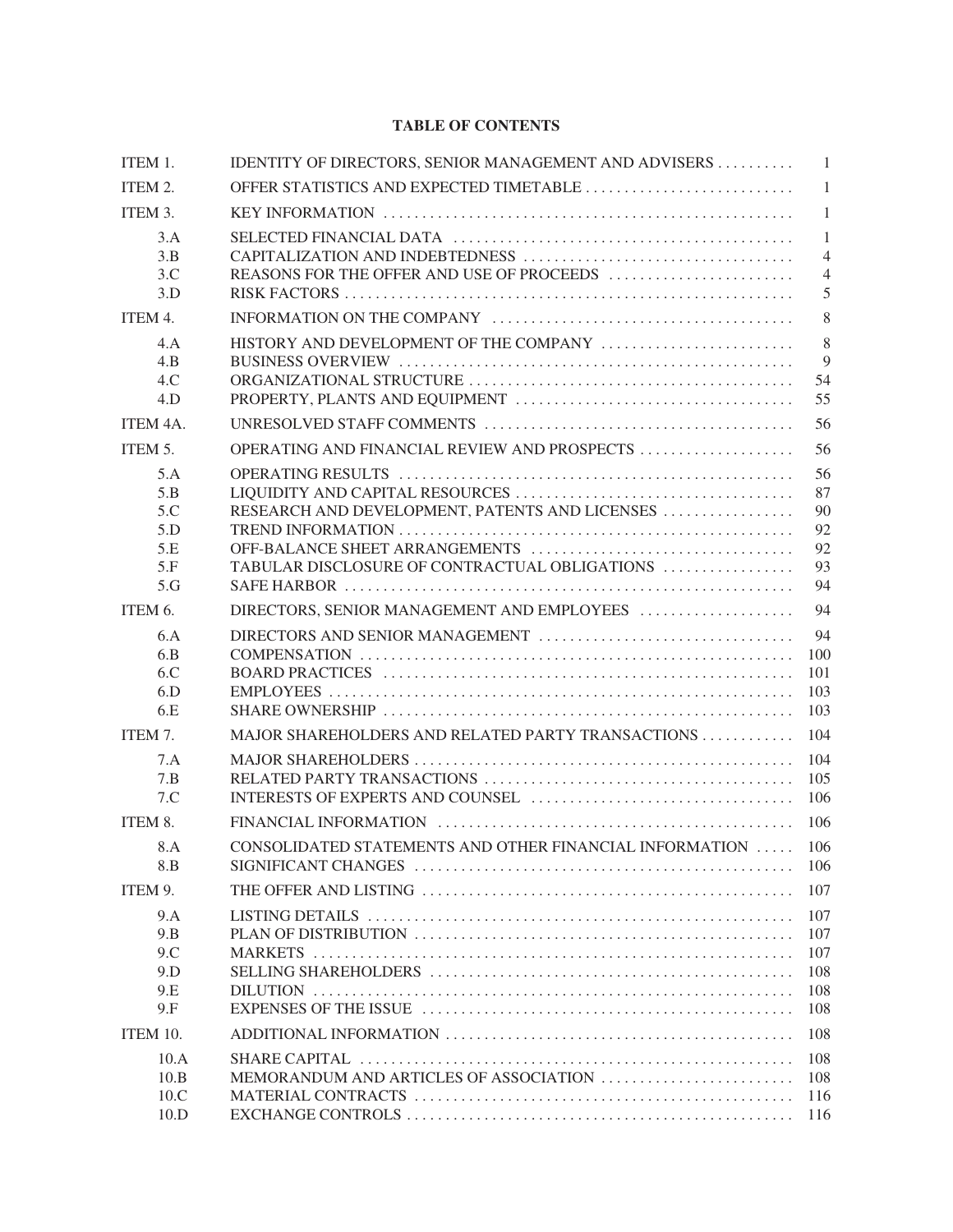| 10.E<br>10.F<br>10.G<br>10.H<br>10.1 |                                                              | 117<br>123<br>123<br>123<br>123 |
|--------------------------------------|--------------------------------------------------------------|---------------------------------|
| <b>ITEM 11.</b>                      | QUANTITATIVE AND QUALITATIVE DISCLOSURES ABOUT MARKET RISK   | 123                             |
| ITEM 12.                             | DESCRIPTION OF SECURITIES OTHER THAN EQUITY SECURITIES       | 125                             |
| 12.A<br>12.B<br>12.C<br>12.D         |                                                              | 125<br>125<br>125<br>125        |
| <b>ITEM 13.</b>                      | DEFAULTS, DIVIDEND ARREARAGES AND DELINQUENCIES              | 127                             |
| <b>ITEM 14.</b>                      | MATERIAL MODIFICATIONS TO THE RIGHTS OF SECURITY HOLDERS AND | 127                             |
| ITEM 15.                             |                                                              | 127                             |
| <b>ITEM 16.</b>                      |                                                              | 128                             |
| ITEM 16A.                            |                                                              | 128                             |
| ITEM 16B.                            |                                                              | 128                             |
| <b>ITEM 16C.</b>                     |                                                              | 128                             |
| ITEM 16D.                            | EXEMPTIONS FROM THE LISTING STANDARDS FOR AUDIT COMMITTEES   | 130                             |
| ITEM 16E.                            | PURCHASES OF EQUITY SECURITIES BY THE ISSUER AND AFFILIATED  | 130                             |
| ITEM 16F.                            | CHANGE IN REGISTRANT'S CERTIFYING ACCOUNTANT                 | 131                             |
| ITEM 16G.                            |                                                              | 131                             |
| ITEM 16H.                            |                                                              | 134                             |
| <b>ITEM 17.</b>                      |                                                              | 135                             |
| <b>ITEM 18.</b>                      |                                                              | 135                             |
| <b>ITEM 19.</b>                      |                                                              | 136                             |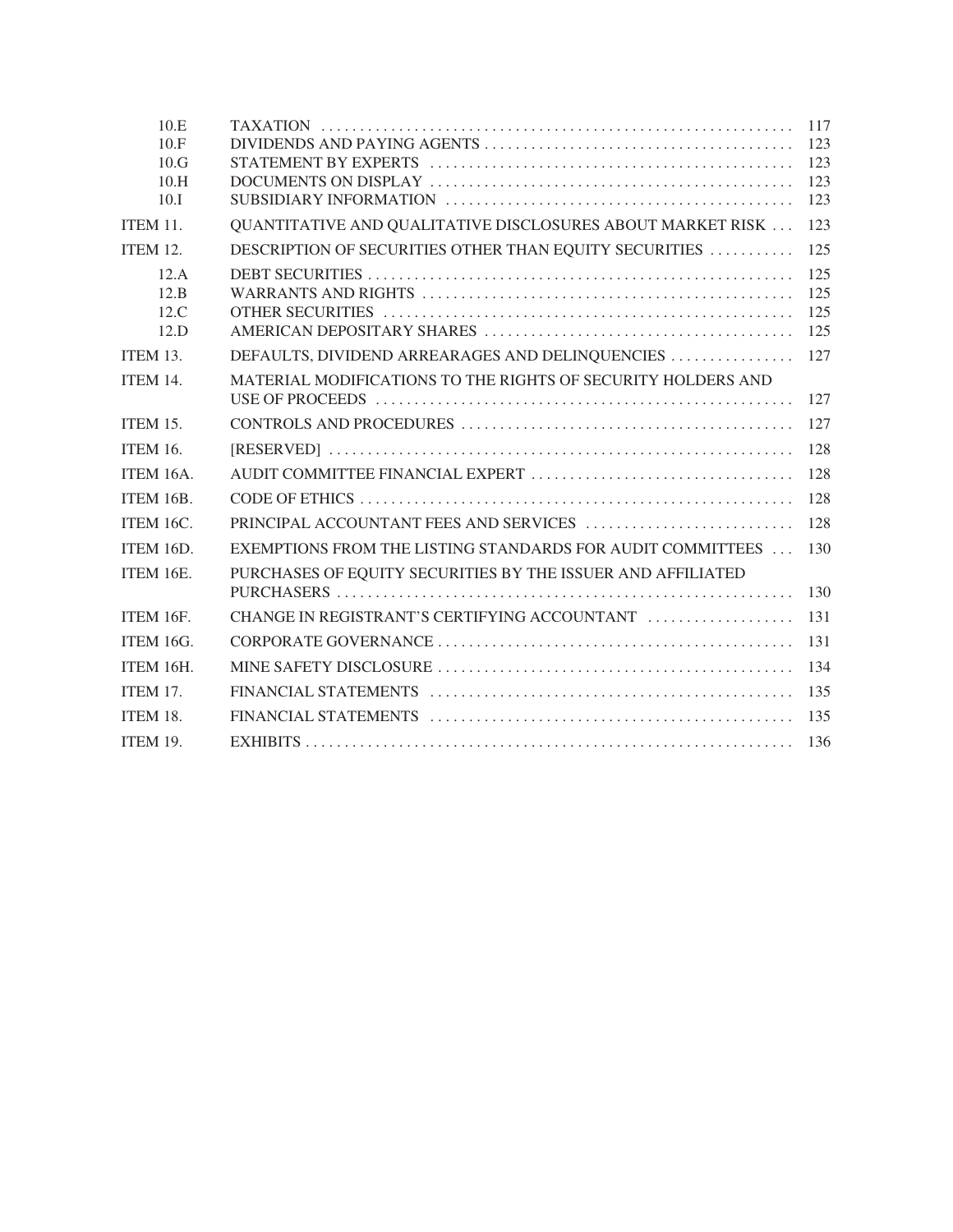As used in this annual report, the term "fiscal" preceding a year means the twelve-month period ended March 31 of the year referred to. All other references to years refer to the applicable calendar year, unless the context otherwise requires. As used herein, the term "Toyota" refers to Toyota Motor Corporation and its consolidated subsidiaries as a group, unless the context otherwise indicates.

In parts of this annual report, amounts reported in Japanese yen have been translated into U.S. dollars for the convenience of readers. Unless otherwise noted, the rate used for this translation was  $\frac{106.24}{\pm} 1.00$ . This was the approximate exchange rate in Japan on March 31, 2018.

## **CAUTIONARY STATEMENT WITH RESPECT TO FORWARD-LOOKING STATEMENTS**

Written forward-looking statements may appear in documents filed with the U.S. Securities and Exchange Commission, or the SEC, including this annual report, documents incorporated by reference, reports to shareholders and other communications.

The U.S. Private Securities Litigation Reform Act of 1995 provides a "safe harbor" for forward-looking information to encourage companies to provide prospective information about themselves without fear of litigation so long as the information is identified as forward looking and is accompanied by meaningful cautionary statements identifying important factors that could cause actual results to differ materially from those projected in the information. Toyota relies on this safe harbor in making forward-looking statements.

Forward-looking statements appear in a number of places in this annual report and include statements regarding Toyota's current intent, belief, targets or expectations or those of its management. In many, but not all cases, words such as "aim," "anticipate," "believe," "estimate," "expect," "hope," "intend," "may," "plan," "predict," "probability," "risk," "should," "will," "would," and similar expressions, are used as they relate to Toyota or its management, to identify forward-looking statements. These statements reflect Toyota's current views with respect to future events and are subject to risks, uncertainties and assumptions. Should one or more of these risks or uncertainties materialize or should underlying assumptions prove incorrect, actual results may vary materially from those which are anticipated, aimed at, believed, estimated, expected, intended or planned.

Forward-looking statements are not guarantees of future performance and involve risks and uncertainties. Actual results may differ from those in forward-looking statements as a result of various factors. Important factors that could cause actual results to differ materially from estimates or forecasts contained in the forwardlooking statements are identified in "Risk Factors" and elsewhere in this annual report, and include, among others:

(i) changes in economic conditions, market demand, and the competitive environment affecting the automotive markets in Japan, North America, Europe, Asia and other markets in which Toyota operates;

(ii) fluctuations in currency exchange rates, particularly with respect to the value of the Japanese yen, the U.S. dollar, the euro, the Australian dollar, the Russian ruble, the Canadian dollar and the British pound, and interest rates fluctuations;

(iii) changes in funding environment in financial markets and increased competition in the financial services industry;

(iv) Toyota's ability to market and distribute effectively;

(v) Toyota's ability to realize production efficiencies and to implement capital expenditures at the levels and times planned by management;

(vi) changes in the laws, regulations and government policies in the markets in which Toyota operates that affect Toyota's automotive operations, particularly laws, regulations and government policies relating to vehicle safety including remedial measures such as recalls, trade, environmental protection, vehicle emissions and vehicle fuel economy, as well as changes in laws, regulations and government policies that affect Toyota's other operations, including the outcome of current and future litigation and other legal proceedings, government proceedings and investigations;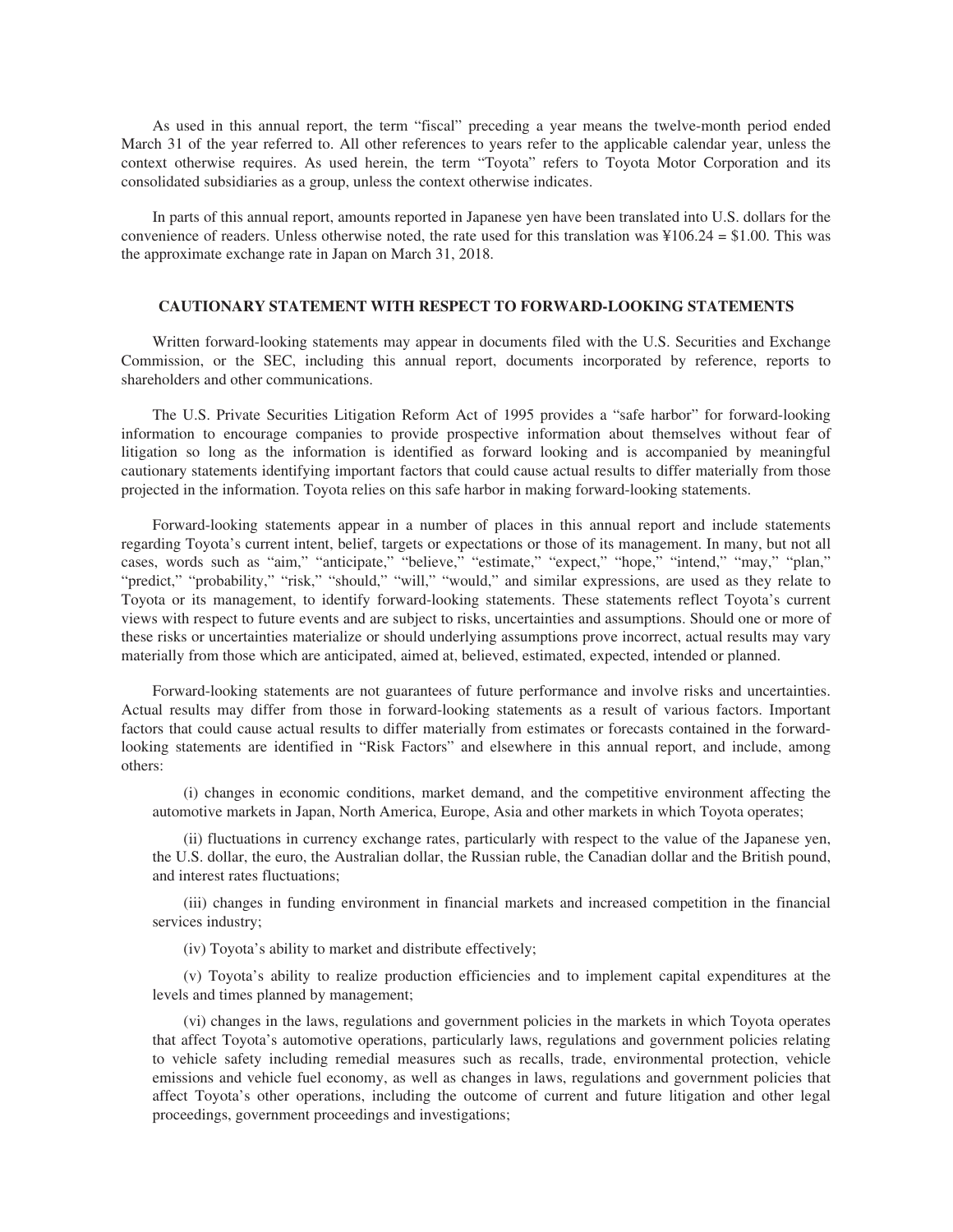(vii) political and economic instability in the markets in which Toyota operates;

(viii) Toyota's ability to timely develop and achieve market acceptance of new products that meet customer demand;

(ix) any damage to Toyota's brand image;

(x) Toyota's reliance on various suppliers for the provision of supplies;

(xi) increases in prices of raw materials;

(xii) Toyota's reliance on various digital and information technologies;

(xiii) fuel shortages or interruptions in electricity, transportation systems, labor strikes, work stoppages or other interruptions to, or difficulties in, the employment of labor in the major markets where Toyota purchases materials, components and supplies for the production of its products or where its products are produced, distributed or sold; and

(xiv) the impact of natural calamities including the negative effect on Toyota's vehicle production and sales.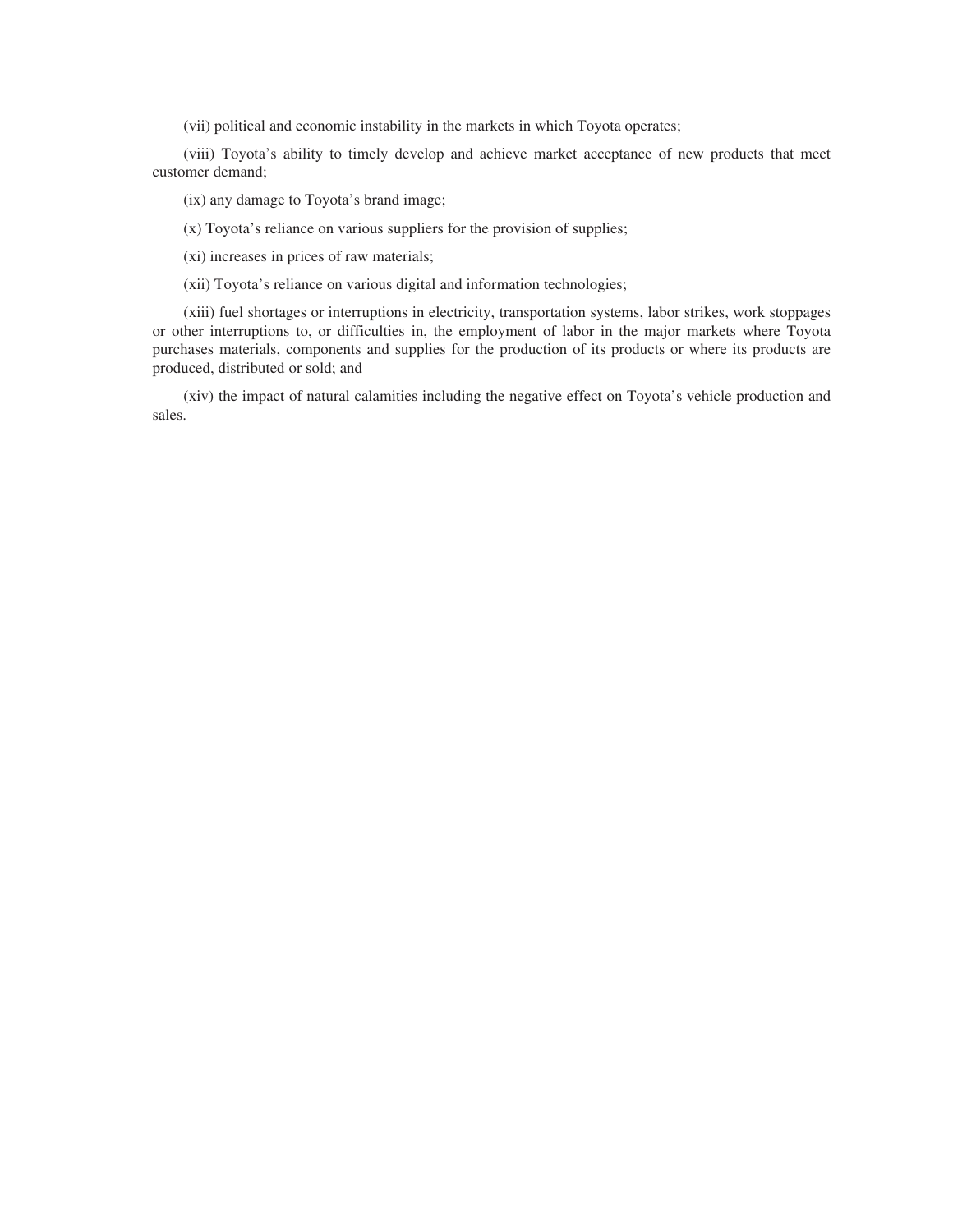## **PART I**

## **ITEM 1. IDENTITY OF DIRECTORS, SENIOR MANAGEMENT AND ADVISERS**

Not applicable.

## **ITEM 2. OFFER STATISTICS AND EXPECTED TIMETABLE**

Not applicable.

## **ITEM 3. KEY INFORMATION**

## **3.A SELECTED FINANCIAL DATA**

You should read the U.S. GAAP selected consolidated financial information presented below together with "Operating and Financial Review and Prospects" and Toyota's consolidated financial statements contained in this annual report.

#### **U.S. GAAP Selected Financial Data**

The following selected financial data have been derived from Toyota's consolidated financial statements. These financial statements were prepared in accordance with U.S. GAAP.

|                                                     | Year Ended March 31,                               |              |            |            |            |  |  |
|-----------------------------------------------------|----------------------------------------------------|--------------|------------|------------|------------|--|--|
|                                                     | 2014                                               | 2015         | 2016       | 2017       | 2018       |  |  |
|                                                     | (Yen in millions, except share and per share data) |              |            |            |            |  |  |
| <b>Consolidated Statement of Income Data:</b>       |                                                    |              |            |            |            |  |  |
| Automotive:                                         |                                                    |              |            |            |            |  |  |
|                                                     | 23,781,404                                         | 25,062,129   | 25,977,416 | 25,081,847 | 26,397,940 |  |  |
| Operating income                                    | 1,938,778                                          | 2,325,310    | 2,448,998  | 1,692,973  | 2,011,135  |  |  |
| <b>Financial Services:</b>                          |                                                    |              |            |            |            |  |  |
|                                                     | 1,421,047                                          | 1,661,149    | 1,896,224  | 1,823,600  | 2,017,008  |  |  |
| Operating income                                    | 294,891                                            | 361,833      | 339,226    | 222,428    | 285,546    |  |  |
| All Other:                                          |                                                    |              |            |            |            |  |  |
| Revenues                                            | 1,151,280                                          | 1,255,791    | 1,177,387  | 1,321,052  | 1,646,118  |  |  |
| Operating income                                    | 64,270                                             | 65,650       | 66,507     | 81,327     | 100,812    |  |  |
| Elimination of intersegment:                        |                                                    |              |            |            |            |  |  |
|                                                     | (661,820)                                          | (744, 548)   | (647,909)  | (629, 306) | (681, 556) |  |  |
| Operating income                                    | (5,827)                                            | (2,229)      | (760)      | (2,356)    | 2,369      |  |  |
| Total Company:                                      |                                                    |              |            |            |            |  |  |
| Revenues                                            | 25,691,911                                         | 27, 234, 521 | 28,403,118 | 27,597,193 | 29,379,510 |  |  |
| Operating income                                    | 2,292,112                                          | 2,750,564    | 2,853,971  | 1,994,372  | 2,399,862  |  |  |
| Income before income taxes and equity in earnings   |                                                    |              |            |            |            |  |  |
| of affiliated companies                             | 2,441,080                                          | 2,892,828    | 2,983,381  | 2,193,825  | 2,620,429  |  |  |
| Net income attributable to Toyota Motor             |                                                    |              |            |            |            |  |  |
|                                                     | 1,823,119                                          | 2,173,338    | 2,312,694  | 1,831,109  | 2,493,983  |  |  |
| Net income attributable to Toyota Motor Corporation |                                                    |              |            |            |            |  |  |
| per common share (yen):                             |                                                    |              |            |            |            |  |  |
|                                                     | 575.30                                             | 688.02       | 741.36     | 605.47     | 842.00     |  |  |
|                                                     | 574.92                                             | 687.66       | 735.36     | 599.22     | 832.78     |  |  |
| Shares used in computing net income attributable to |                                                    |              |            |            |            |  |  |
| Toyota Motor Corporation per common share, basic    |                                                    |              |            |            |            |  |  |
|                                                     | 3,168,989                                          | 3,158,851    | 3,111,306  | 3,008,088  | 2,947,365  |  |  |
| Shares used in computing net income attributable to |                                                    |              |            |            |            |  |  |
| Toyota Motor Corporation per common share, diluted  |                                                    |              |            |            |            |  |  |
|                                                     | 3,170,911                                          | 3,160,429    | 3,144,947  | 3,055,826  | 2,994,766  |  |  |
|                                                     |                                                    |              |            |            |            |  |  |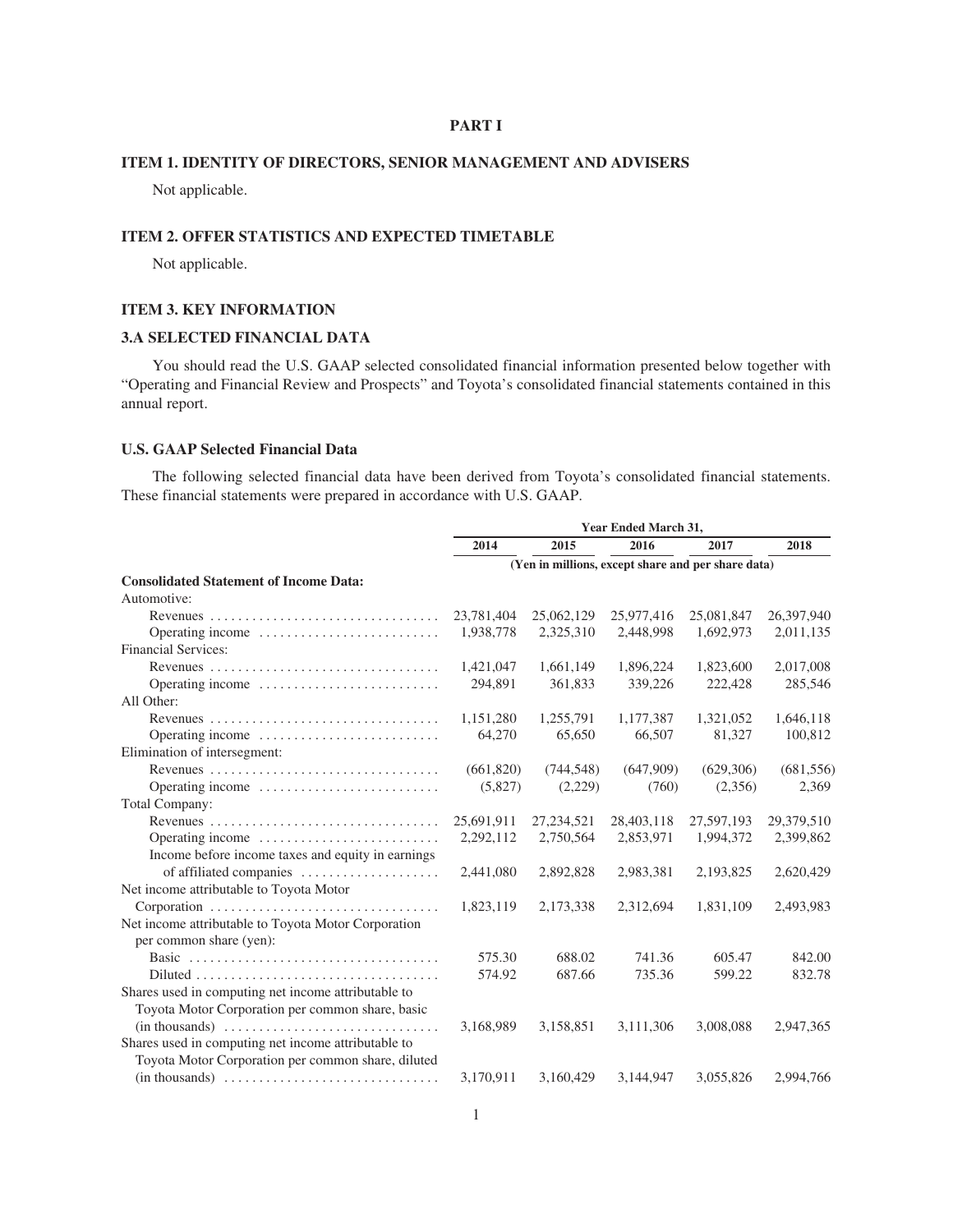|                                                                       | Year Ended March 31, |                                                                       |              |            |            |  |
|-----------------------------------------------------------------------|----------------------|-----------------------------------------------------------------------|--------------|------------|------------|--|
|                                                                       | 2014                 | 2015                                                                  | 2016         | 2017       | 2018       |  |
|                                                                       |                      | (Yen in millions, except per share and numbers of vehicles sold data) |              |            |            |  |
| <b>Consolidated Balance Sheet Data (end of period):</b>               |                      |                                                                       |              |            |            |  |
| Total Assets:                                                         | 41, 437, 473         | 47,729,830                                                            | 47, 427, 597 | 48.750.186 | 50,308,249 |  |
| Short-term debt, including current portion of long-term               |                      |                                                                       |              |            |            |  |
|                                                                       | 7,780,483            | 8.963.492                                                             | 8,521,088    | 9.244.131  | 9,341,190  |  |
| Long-term debt, less current portion                                  | 8,546,910            | 10,014,395                                                            | 9,772,065    | 9,911,596  | 10,006,374 |  |
| Toyota Motor Corporation shareholders' equity                         | 14,469,148           | 16.788.131                                                            | 16,746,935   | 17,514,812 | 18,735,982 |  |
|                                                                       | 397,050              | 397,050                                                               | 397,050      | 397,050    | 397,050    |  |
| <b>Other Data:</b>                                                    |                      |                                                                       |              |            |            |  |
| Dividends per share (yen) $\dots \dots \dots \dots \dots \dots \dots$ | 165.0                | 200.0                                                                 | 210.0        | 210.0      | 220.0      |  |
| Number of vehicles sold                                               |                      |                                                                       |              |            |            |  |
|                                                                       | 2,365,410            | 2,153,694                                                             | 2,059,093    | 2,273,962  | 2,255,313  |  |
|                                                                       | 2,529,398            | 2,715,173                                                             | 2,839,229    | 2,837,334  | 2,806,467  |  |
|                                                                       | 844,003              | 859,038                                                               | 844,412      | 924,560    | 968,077    |  |
|                                                                       | 1,608,355            | 1,488,922                                                             | 1,344,836    | 1,587,822  | 1,542,806  |  |
|                                                                       | 1,768,867            | 1,755,037                                                             | 1,593,758    | 1,347,182  | 1,391,731  |  |
| Worldwide total                                                       | 9,116,033            | 8.971.864                                                             | 8,681,328    | 8.970.860  | 8.964.394  |  |
|                                                                       |                      |                                                                       |              |            |            |  |

\* "Other" consists of Central and South America, Oceania, Africa and the Middle East, etc.

#### **Dividend Information**

Toyota normally pays dividends twice per year, including an interim dividend and a year-end dividend. Toyota's articles of incorporation provide that retained earnings can be distributed as dividends pursuant to a resolution of its board of directors. Toyota's board of directors resolves to pay year-end dividends to holders of common shares and registered pledgees of common shares of record as of March 31, the record date, in each year.

At the 111th Ordinary General Shareholders' Meeting held in June 2015, Toyota's shareholders approved amendments to Toyota's articles of incorporation permitting the issuance of Model AA Class Shares in the future. The articles of incorporation currently provide that in the event that Toyota pays a year-end dividend to holders of common shares, it will pay a year-end dividend to any holders of Model AA Class Shares or registered pledgees of Model AA Class Shares of record as of the record date for the year-end dividend, in the amount payable on the Model AA Class Shares pursuant to their terms ("AA Dividends"), in preference to holders of common shares or registered pledgees of common shares.

In addition to these year-end dividends, Toyota may pay an interim dividend in the form of cash distributions from its distributable surplus to holders of common shares and pledgees of common shares of record as of September 30, the record date, in each year by a resolution of its board of directors. The articles of incorporation currently provide that in the event that Toyota pays such interim dividends, Toyota will pay an amount equivalent to one-half of the AA Dividends ("AA Interim Dividends") as an interim dividend to any holders of Model AA Class Shares or registered pledgees of Model AA Class Shares of record as of the record date for the interim dividend, in preference to holders of common shares or registered pledgees of common shares.

If the amount of the dividends from surplus paid to holders of Model AA Class Shares or registered pledgees of Model AA Class Shares is less than the prescribed amount of AA Dividends in any fiscal year, the amount of the shortfall will be carried forward to and accumulate in the following fiscal year and thereafter. Dividends from surplus will be paid to holders of Model AA Class Shares or registered pledgees of Model AA Class Shares in preference to the payment of interim and year-end dividends until such payment reaches the amount of the accumulated unpaid dividends on the Model AA Class Shares.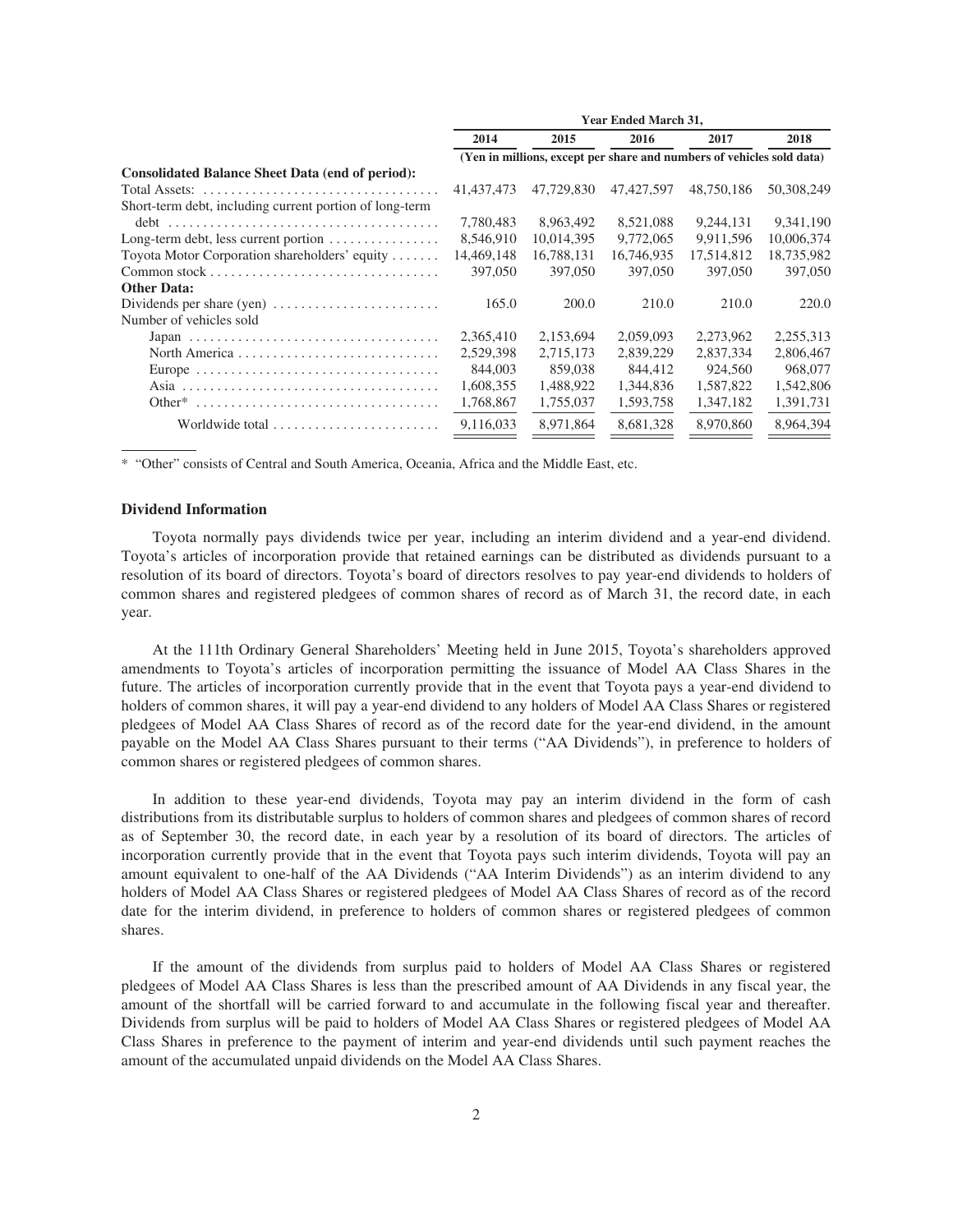For a further discussion of Model AA Class Shares, please see "Additional Information—Memorandum and Articles of Association."

In addition, under the Companies Act of Japan (the "Companies Act"), dividends may be paid to holders of common shares and pledgees of record of common shares as of any record date, other than those specified above, as set forth in Toyota's articles of incorporation or as determined by its board of directors from time to time. Under the Companies Act, dividends may be distributed in cash or (except in the case of interim dividends mentioned in the third preceding paragraph) in kind, subject to limitations on distributable surplus and to certain other conditions.

The following table sets forth the dividends declared per common share by Toyota for each of the periods shown. The periods shown are the six months ended on that date. The U.S. dollar equivalents for the cash dividends shown are based on the noon buying rate for Japanese yen on the last date of each period set forth below.

|                     | <b>Cash Dividends per Common</b><br><b>Share</b> |                     |  |
|---------------------|--------------------------------------------------|---------------------|--|
| <b>Period Ended</b> | Yen                                              | <b>U.S. dollars</b> |  |
|                     | 30.0                                             | 0.38                |  |
|                     | 60.0                                             | 0.63                |  |
|                     | 65.0                                             | 0.66                |  |
|                     | 100.0                                            | 0.97                |  |
|                     | 75.0                                             | 0.68                |  |
|                     | 125.0                                            | 1.04                |  |
|                     | 100.0                                            | 0.83                |  |
|                     | 110.0                                            | 0.97                |  |
|                     | 100.0                                            | 0.98                |  |
|                     | 110.0                                            | 0.98                |  |
|                     | 100.0                                            | 0.88                |  |
|                     | 120.0                                            | 1.12                |  |

Toyota deems the benefit of its shareholders as one of its priority management policies, and it continues to work to improve its corporate structure to realize sustainable growth in order to enhance its corporate value. Toyota will strive to continue to pay stable dividends on its common shares aiming at a consolidated dividend payout ratio, defined as dividends per common share divided by net income attributable to Toyota Motor Corporation per common share, of 30% while giving due consideration to factors such as business results for each term, investment plans and its cash reserves. Toyota will pay dividends on the First Series Model AA Class Shares in accordance with a prescribed calculation method.

In order to successfully compete in this highly competitive industry, Toyota plans to utilize its internal funds for the early commercialization of technologies for next-generation environment and safety giving priority to customer safety and sense of security. Considering these factors, with respect to the dividends for fiscal 2018, Toyota has determined to pay a year-end dividend of 120 yen per common share by a resolution of the board of directors pursuant to Toyota's articles of incorporation. As a result, combined with the interim dividend of 100 yen per common share, the annual dividend will be 220 yen per common share, and the total amount of the dividends on common shares for the year will be 642.6 billion yen. Furthermore, through repurchasing shares, Toyota will return capital to shareholders and promote capital efficiency and agile capital policy in view of the business environment.

In fiscal 2018, Toyota repurchased 33 million common shares, for an aggregate purchase price of 249.9 billion yen, in order to return to shareholders the profits derived from Toyota's business operations in the interim period.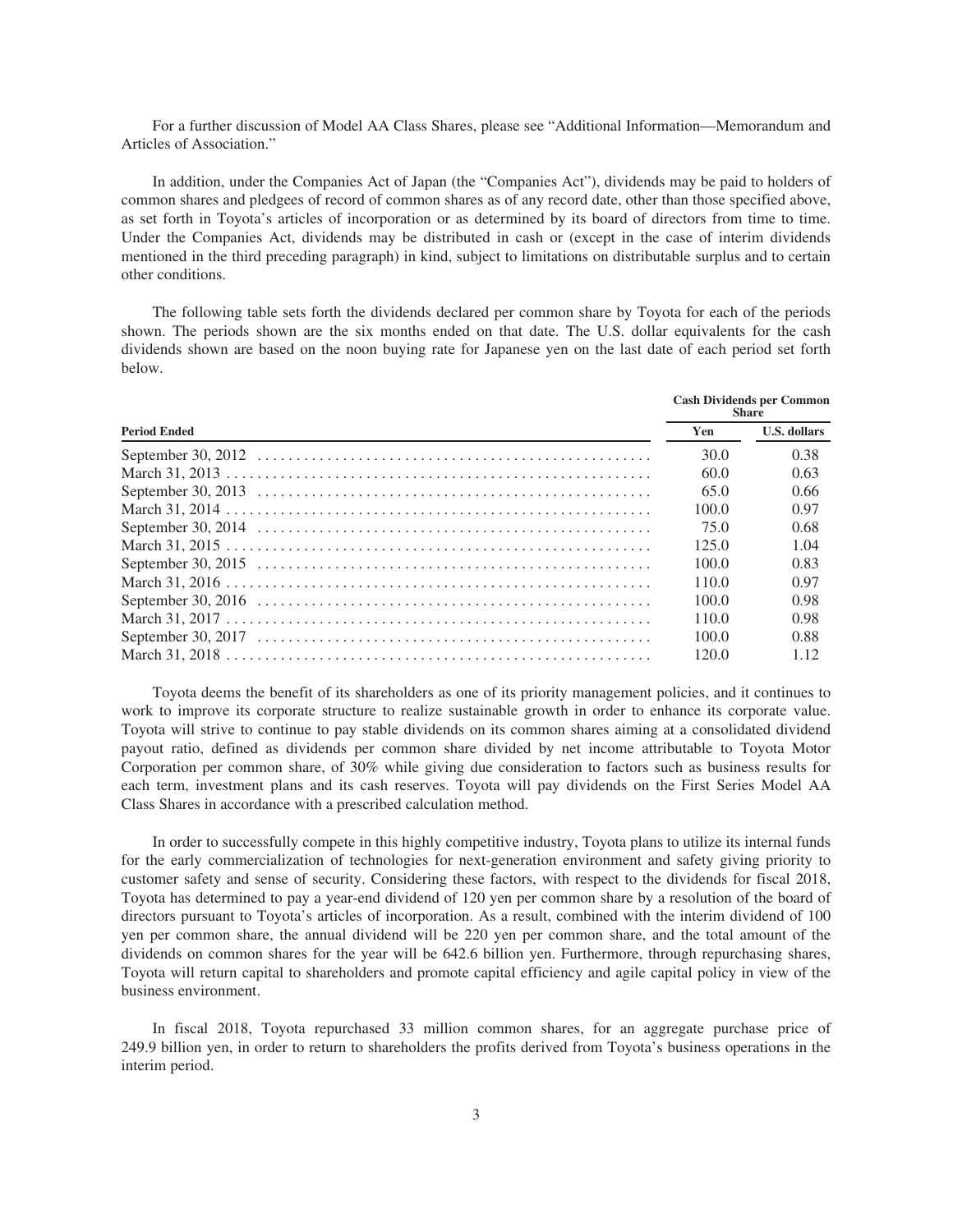Furthermore, Toyota has determined to repurchase 55 million common shares (maximum), for an aggregate purchase price of 300.0 billion yen (maximum), in order to return to shareholders the profits for the fiscal year ended March 31, 2018 by a resolution of the board of directors on May 9, 2018.

#### **Exchange Rates**

In parts of this annual report, yen amounts have been translated into U.S. dollars for the convenience of investors. Unless otherwise noted, the rate used for the translations was  $\frac{106.24}{ }$  = \$1.00. This was the approximate exchange rate in Japan on March 31, 2018.

The following table sets forth information regarding the noon buying rates for Japanese yen in New York City as announced for customs purposes by the Federal Reserve Bank of New York expressed in Japanese yen per \$1.00 during the periods shown. At the end of May 2018, the noon buying rate was ¥108.73 = \$1.00. The average exchange rate for the periods shown is the average of the month-end rates during the period.

| <b>Fiscal Year Ended or Ending March 31,</b> | <b>At End of Period</b> | Average<br>(of month-end rates) | High   | Low                         |
|----------------------------------------------|-------------------------|---------------------------------|--------|-----------------------------|
|                                              |                         | $(\frac{1}{2}$ per \$1.00)      |        |                             |
|                                              | 102.98                  | 100.46                          | 105.25 | 92.96                       |
|                                              | 119.96                  | 110.78                          | 121.50 | 101.26                      |
|                                              | 112.42                  | 120.13                          | 125.58 | 111.30                      |
|                                              | 111.41                  | 108.31                          | 118.32 | 100.07                      |
|                                              | 106.20                  | 110.70                          | 114.25 | 104.83                      |
|                                              | 108.73                  | 109.01                          | 111.08 | 105.99                      |
| <b>Month Ended</b>                           |                         |                                 | High   | Low                         |
|                                              |                         |                                 |        | $(\frac{1}{2})$ per \$1.00) |
|                                              |                         |                                 | 113.62 | 111.88                      |
|                                              |                         |                                 | 113.18 | 108.38                      |
|                                              |                         |                                 | 110.40 | 106.10                      |
|                                              |                         |                                 | 106.91 | 104.83                      |
|                                              |                         |                                 | 109.33 | 105.99                      |
|                                              |                         |                                 | 111.08 | 108.62                      |

Fluctuations in the exchange rate between the Japanese yen and the U.S. dollar will affect the dollar equivalent of the price of the shares on the Japanese stock exchanges. As a result, exchange rate fluctuations are likely to affect the market price of the American Depositary Shares ("ADSs") on the New York Stock Exchange ("NYSE"). Toyota will declare any cash dividends on shares of capital stock in Japanese yen. Exchange rate fluctuations will also affect the U.S. dollar amounts received on conversion of cash dividends.

Exchange rate fluctuations can also materially affect Toyota's reported operating results. In particular, a strengthening of the Japanese yen against the U.S. dollar can have a material adverse effect on Toyota's reported operating results. For a further discussion of the effects of currency rate fluctuations on Toyota's operating results, please see "Operating and Financial Review and Prospects — Operating Results — Overview — Currency Fluctuations."

## **3.B CAPITALIZATION AND INDEBTEDNESS**

Not applicable.

#### **3.C REASONS FOR THE OFFER AND USE OF PROCEEDS**

Not applicable.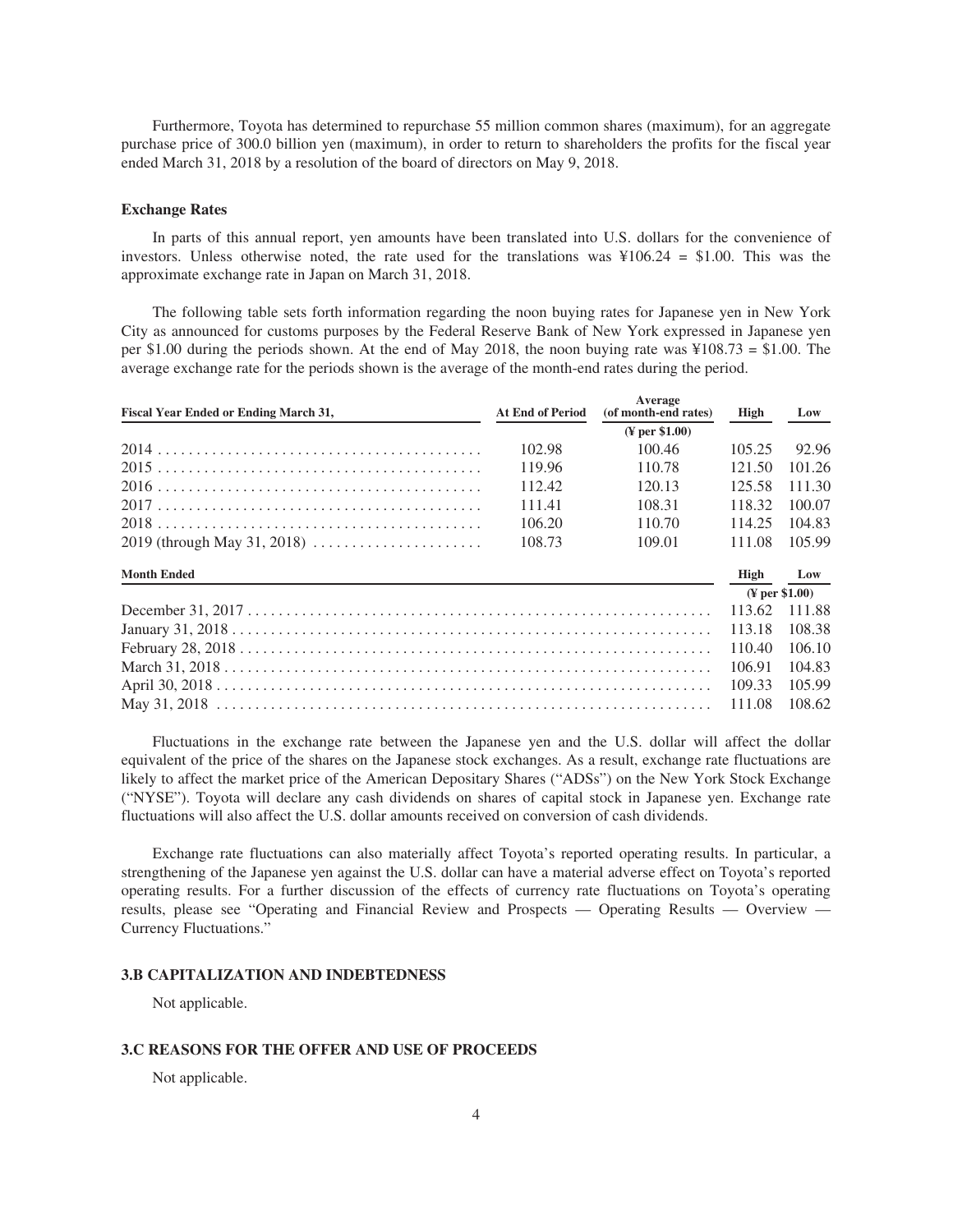#### **3.D RISK FACTORS**

#### **Industry and Business Risks**

#### *The worldwide automotive market is highly competitive.*

The worldwide automotive market is highly competitive. Toyota faces intense competition from automotive manufacturers in the markets in which it operates. Although the global economy continues to recover gradually, competition in the automotive industry has further intensified amidst difficult overall market conditions. In addition, competition is likely to further intensify in light of further continuing globalization in the worldwide automotive industry, possibly resulting in industry reorganizations. Factors affecting competition include product quality and features, safety, reliability, fuel economy, the amount of time required for innovation and development, pricing, customer service and financing terms. Increased competition may lead to lower vehicle unit sales, which may result in a further downward price pressure and adversely affect Toyota's financial condition and results of operations. Toyota's ability to adequately respond to the recent rapid changes in the automotive market and to maintain its competitiveness will be fundamental to its future success in existing and new markets and to maintain its market share. There can be no assurances that Toyota will be able to compete successfully in the future.

#### *The worldwide automotive industry is highly volatile.*

Each of the markets in which Toyota competes has been subject to considerable volatility in demand. Demand for vehicles depends to a large extent on economic, social and political conditions in a given market and the introduction of new vehicles and technologies. As Toyota's revenues are derived from sales in markets worldwide, economic conditions in such markets are particularly important to Toyota.

Reviewing the general economic environment for the fiscal year ended March 2018, the world economy has continued its moderate recovery due to the global expansion of trade and production and solid domestic demand. The Japanese economy has been on a moderate recovery due to improvements in employment and income conditions. For the automotive industry, although markets have progressed in a steady manner in the developed countries and expanded in China, markets in some resource-rich countries have slowed down.

The changes in demand for automobiles are continuing, and it is unclear how this situation will transition in the future. Toyota's financial condition and results of operations may be adversely affected if the changes in demand for automobiles continues or progresses further. Demand may also be affected by factors directly impacting vehicle price or the cost of purchasing and operating vehicles such as sales and financing incentives, prices of raw materials and parts and components, cost of fuel and governmental regulations (including tariffs, import regulation and other taxes). Volatility in demand may lead to lower vehicle unit sales, which may result in downward price pressure and adversely affect Toyota's financial condition and results of operations.

## *Toyota's future success depends on its ability to offer new, innovative and competitively priced products that meet customer demand on a timely basis.*

Meeting customer demand by introducing attractive new vehicles and reducing the amount of time required for product development are critical to automotive manufacturers. In particular, it is critical to meet customer demand with respect to quality, safety and reliability. The timely introduction of new vehicle models, at competitive prices, meeting rapidly changing customer preferences and demand is more fundamental to Toyota's success than ever, as the automotive market is rapidly transforming in light of the changing global economy. There is no assurance, however, that Toyota will adequately and appropriately respond to changing customer preferences and demand with respect to quality, safety, reliability, styling and other features in a timely manner. Even if Toyota succeeds in perceiving customer preferences and demand, there is no assurance that Toyota will be capable of developing and manufacturing new, price competitive products in a timely manner with its available technology, intellectual property, sources of raw materials and parts and components, and production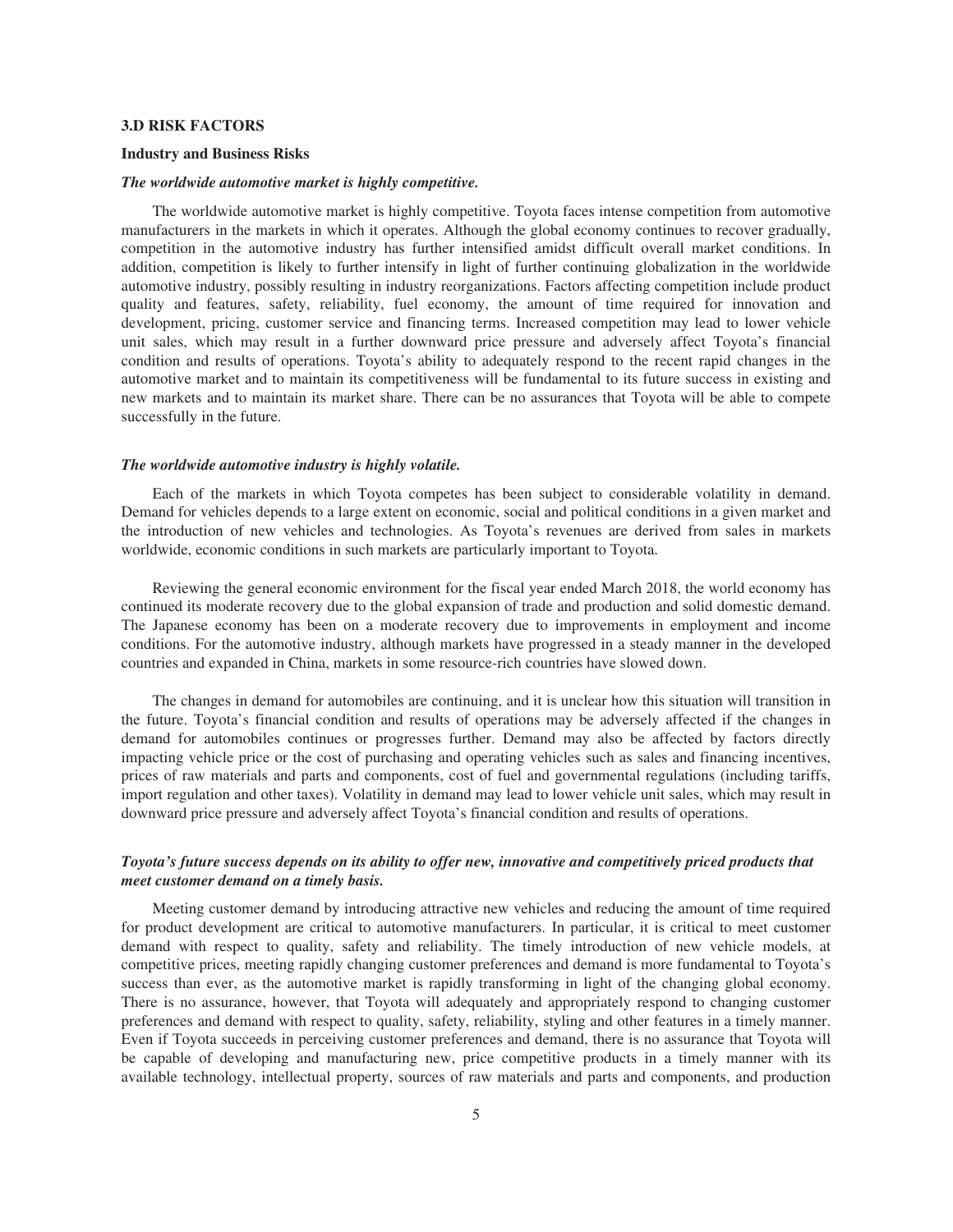capacity, including cost reduction capacity. Further, there is no assurance that Toyota will be able to implement capital expenditures at the level and times planned by management. Toyota's inability to develop and offer products that meet customers' preferences and demand with respect to quality, safety, reliability, styling and other features in a timely manner could result in a lower market share and reduced sales volumes and margins, and may adversely affect Toyota's financial condition and results of operations.

#### *Toyota's ability to market and distribute effectively is an integral part of Toyota's successful sales.*

Toyota's success in the sale of vehicles depends on its ability to market and distribute effectively based on distribution networks and sales techniques tailored to the needs of its customers. There is no assurance that Toyota will be able to develop sales techniques and distribution networks that effectively adapt to changing customer preferences or changes in the regulatory environment in the major markets in which it operates. Toyota's inability to maintain well-developed sales techniques and distribution networks may result in decreased sales and market share and may adversely affect its financial condition and results of operations.

#### *Toyota's success is significantly impacted by its ability to maintain and develop its brand image.*

In the highly competitive automotive industry, it is critical to maintain and develop a brand image. In order to maintain and develop a brand image, it is necessary to further increase customers' confidence by providing safe, high-quality products that meet customer preferences and demand. If Toyota is unable to effectively maintain and develop its brand image as a result of its inability to provide safe, high-quality products or as a result of the failure to promptly implement safety measures such as recalls when necessary, vehicle unit sales and/or sale prices may decrease, and as a result revenues and profits may not increase as expected or may decrease, adversely affecting its financial condition and results of operations.

## *Toyota relies on suppliers for the provision of certain supplies including parts, components and raw materials*

Toyota purchases supplies including parts, components and raw materials from a number of external suppliers located around the world. For some supplies, Toyota relies on a single supplier or a limited number of suppliers, whose replacement with another supplier may be difficult. Inability to obtain supplies from a single or limited source supplier may result in difficulty obtaining supplies and may restrict Toyota's ability to produce vehicles. Furthermore, even if Toyota were to rely on a large number of suppliers, first-tier suppliers with whom Toyota directly transacts may in turn rely on a single second-tier supplier or limited second-tier suppliers. Toyota's ability to continue to obtain supplies from its suppliers in a timely and cost-effective manner is subject to a number of factors, some of which are not within Toyota's control. These factors include the ability of Toyota's suppliers to provide a continued source of supply, and Toyota's ability to effectively compete and obtain competitive prices from suppliers. A loss of any single or limited source supplier or inability to obtain supplies from suppliers in a timely and cost-effective manner could lead to increased costs or delays or suspensions in Toyota's production and deliveries, which could have an adverse effect on Toyota's financial condition and results of operations.

#### *The worldwide financial services industry is highly competitive.*

The worldwide financial services industry is highly competitive. Increased competition in automobile financing may lead to decreased margins. A decline in Toyota's vehicle unit sales, an increase in residual value risk due to lower used vehicle prices, an increase in the ratio of credit losses and increased funding costs are additional factors which may impact Toyota's financial services operations. If Toyota is unable to adequately respond to the changes and competition in automobile financing, Toyota's financial services operations may adversely affect its financial condition and results of operations.

#### *Toyota's operations and vehicles rely on various digital and information technologies.*

Toyota depends on various information technology networks and systems, some of which are managed by third parties, to process, transmit and store electronic information, including sensitive data, and to manage or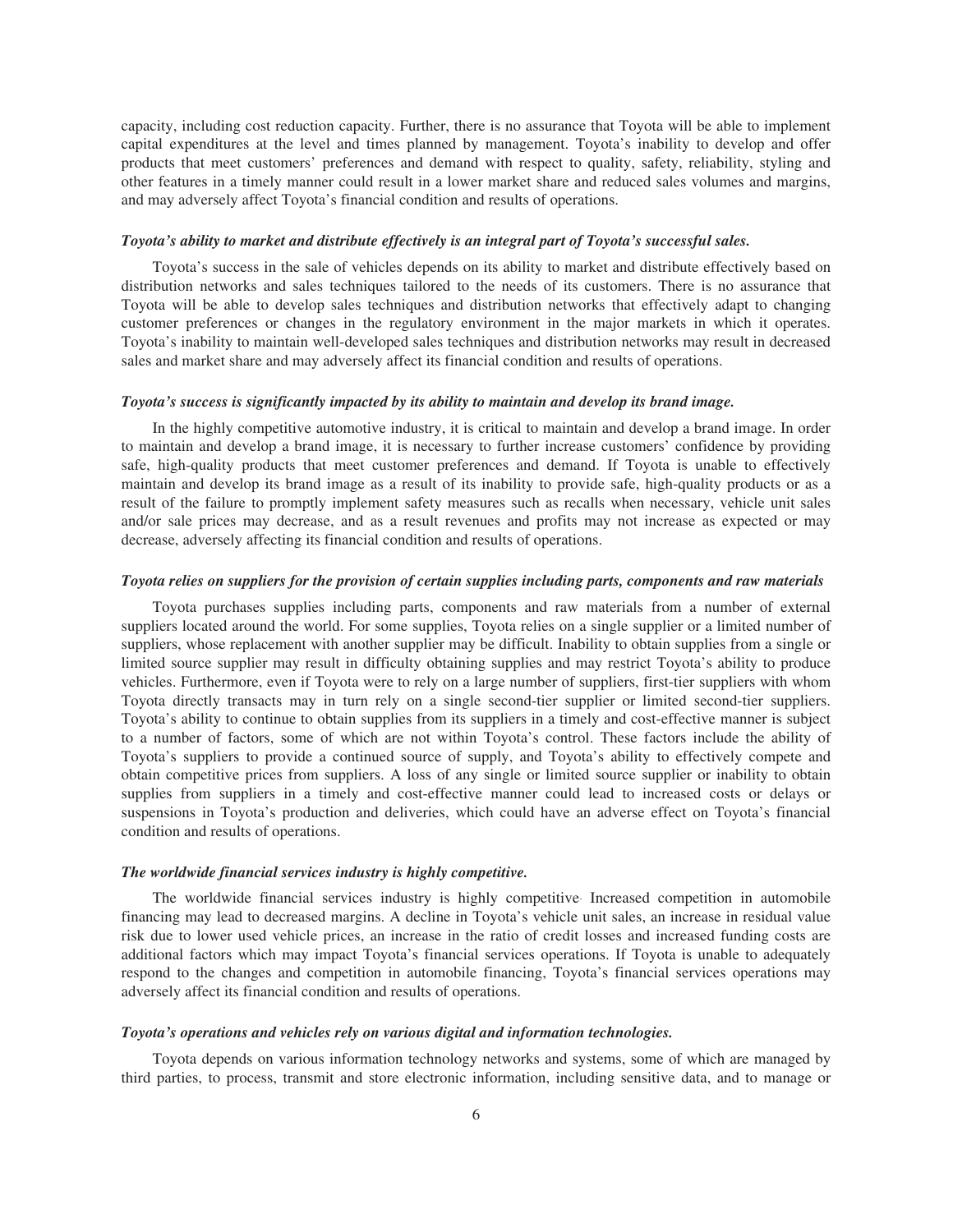support a variety of business processes and activities, including manufacturing, research and development, supply chain management, sales and accounting. In addition, Toyota's vehicles may rely on various digital and information technologies, including information service and driving assistance functions. Despite security measures, Toyota's digital and information technology networks and systems may be vulnerable to damage, disruptions or shutdowns due to attacks by hackers, computer viruses, breaches due to unauthorized use, errors or malfeasance by employees and others who have or gain access to the networks and systems Toyota depends on, service failures or bankruptcy of third parties such as software development or cloud computing vendors, power shortages and outages, and utility failures or other catastrophic events like natural disasters. Such incidents could materially disrupt critical operations, disclose sensitive data, interfere with information services and driving assistance functions in Toyota's vehicles, and/or give rise to legal claims or proceedings, liability or regulatory penalties under applicable laws, which could have an adverse effect on Toyota's brand image and its financial condition and results of operations.

#### **Financial Market and Economic Risks**

#### *Toyota's operations are subject to currency and interest rate fluctuations.*

Toyota is sensitive to fluctuations in foreign currency exchange rates and is principally exposed to fluctuations in the value of the Japanese yen, the U.S. dollar and the euro and, to a lesser extent, the Australian dollar, the Russian ruble, the Canadian dollar and the British pound. Toyota's consolidated financial statements, which are presented in Japanese yen, are affected by foreign currency exchange fluctuations through translation risk, and changes in foreign currency exchange rates may also affect the price of products sold and materials purchased by Toyota in foreign currencies through transaction risk. In particular, strengthening of the Japanese yen against the U.S. dollar can have an adverse effect on Toyota's operating results.

Toyota believes that its use of certain derivative financial instruments including foreign exchange forward contracts and interest rate swaps and increased localized production of its products have reduced, but not eliminated, the effects of interest rate and foreign currency exchange rate fluctuations. Nonetheless, a negative impact resulting from fluctuations in foreign currency exchange rates and changes in interest rates may adversely affect Toyota's financial condition and results of operations. For a further discussion of currency and interest rate fluctuations and the use of derivative financial instruments, see "Operating and Financial Review and Prospects — Operating Results — Overview — Currency Fluctuations," "Quantitative and Qualitative Disclosures About Market Risk," and notes 21 and 22 to Toyota's consolidated financial statements.

## *High prices of raw materials and strong pressure on Toyota's suppliers could negatively impact Toyota's profitability.*

Increases in prices for raw materials that Toyota and Toyota's suppliers use in manufacturing their products or parts and components such as steel, precious metals, non-ferrous alloys including aluminum, and plastic parts, may lead to higher production costs for parts and components. This could, in turn, negatively impact Toyota's future profitability because Toyota may not be able to pass all those costs on to its customers or require its suppliers to absorb such costs.

## *A downturn in the financial markets could adversely affect Toyota's ability to raise capital.*

Should the world economy suddenly deteriorate, a number of financial institutions and investors will face difficulties in providing capital to the financial markets at levels corresponding to their own financial capacity, and, as a result, there is a risk that companies may not be able to raise capital under terms that they would expect to receive with their creditworthiness. If Toyota is unable to raise the necessary capital under appropriate conditions on a timely basis, Toyota's financial condition and results of operations may be adversely affected.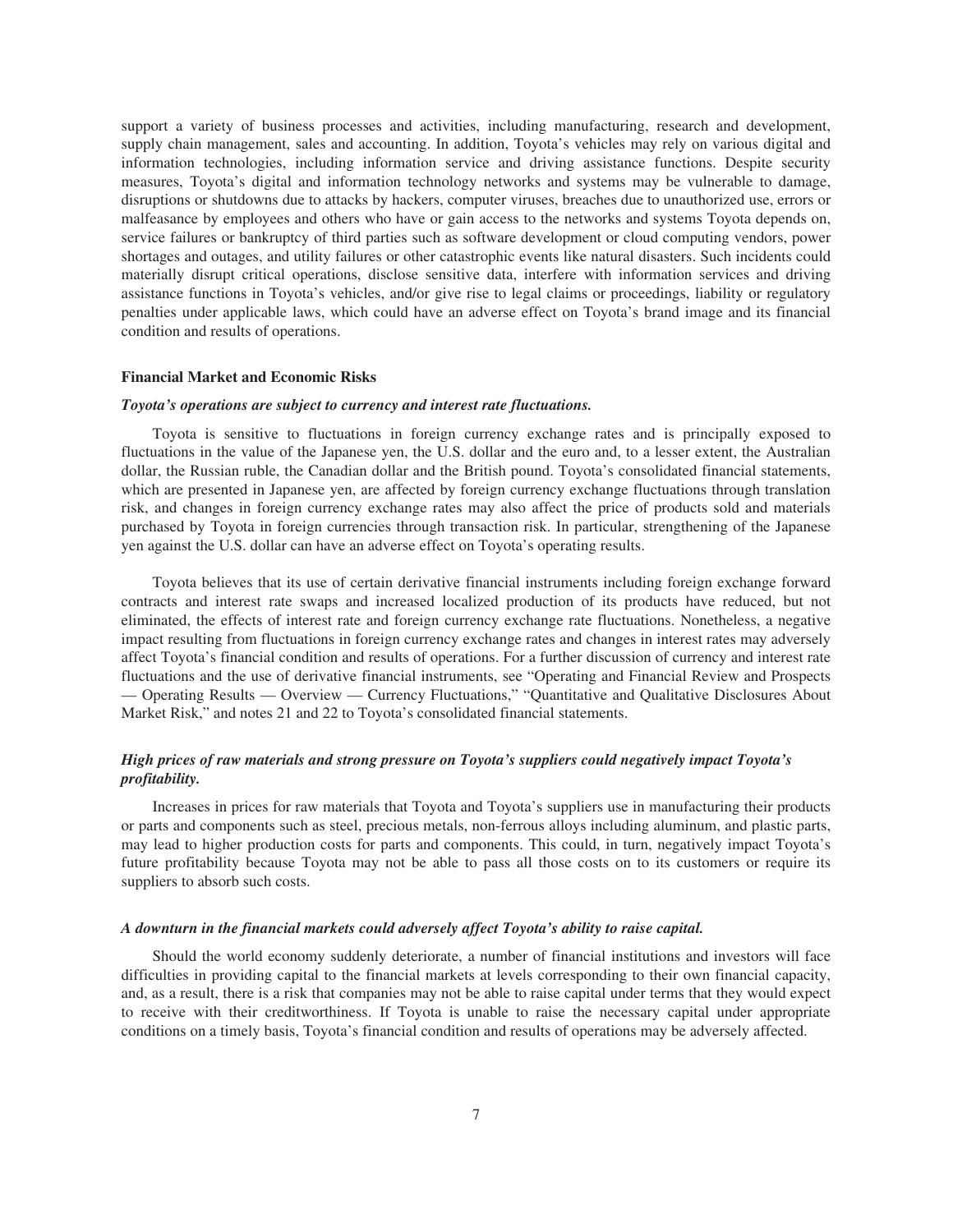#### **Regulatory, Legal, Political and Other Risks**

#### *The automotive industry is subject to various governmental regulations.*

The worldwide automotive industry is subject to various laws and governmental regulations including those related to vehicle safety and environmental matters such as emission levels, fuel economy, noise and pollution. In particular, automotive manufacturers such as Toyota are required to implement safety measures such as recalls for vehicles that do not or may not comply with the safety standards of laws and governmental regulations. In addition, Toyota may, in order to reassure its customers of the safety of Toyota's vehicles, decide to voluntarily implement recalls or other safety measures even if the vehicle complies with the safety standards of relevant laws and governmental regulations. Many governments also impose tariffs and other trade barriers, taxes and levies, or enact price or exchange controls. Toyota has incurred, and expects to incur in the future, significant costs in complying with these regulations. If Toyota launches products that result in safety measures such as recalls, Toyota may incur various costs including significant costs for free repairs. Furthermore, new legislation or changes in existing legislation may also subject Toyota to additional expenses in the future. If Toyota incurs significant costs related to implementing safety measures or meeting laws and governmental regulations, Toyota's financial condition and results of operations may be adversely affected.

#### *Toyota may become subject to various legal proceedings.*

As an automotive manufacturer, Toyota may become subject to legal proceedings in respect of various issues, including product liability and infringement of intellectual property. Toyota may also be subject to legal proceedings brought by its shareholders and governmental proceedings and investigations. Toyota is in fact currently subject to a number of pending legal proceedings and government investigations. A negative outcome in one or more of these pending legal proceedings could adversely affect Toyota's financial condition and results of operations. For a further discussion of governmental regulations, see "Information on the Company — Business Overview — Governmental Regulation, Environmental and Safety Standards" and for legal proceedings, please see "Information on the Company — Business Overview — Legal Proceedings."

## *Toyota may be adversely affected by natural calamities, political and economic instability, fuel shortages or interruptions in social infrastructure, wars, terrorism and labor strikes.*

Toyota is subject to various risks associated with conducting business worldwide. These risks include natural calamities; political and economic instability; fuel shortages; interruption in social infrastructure including energy supply, transportation systems, gas, water, or communication systems resulting from natural hazards or technological hazards; wars; terrorism; labor strikes and work stoppages. Should the major markets in which Toyota purchases materials, parts and components and supplies for the manufacture of Toyota products or in which Toyota's products are produced, distributed or sold be affected by any of these events, it may result in disruptions and delays in the operations of Toyota's business. Should significant or prolonged disruptions or delays related to Toyota's business operations occur, it may adversely affect Toyota's financial condition and results of operations.

#### **ITEM 4. INFORMATION ON THE COMPANY**

#### **4.A HISTORY AND DEVELOPMENT OF THE COMPANY**

Toyota Motor Corporation is a limited liability, joint-stock company incorporated under the Commercial Code of Japan and continues to exist under the Companies Act. Toyota commenced operations in 1933 as the automobile division of Toyota Industries Corporation (formerly, Toyoda Automatic Loom Works, Ltd.). Toyota became a separate company in August 1937. In 1982, the Toyota Motor Company and Toyota Motor Sales merged into one company, the Toyota Motor Corporation of today. As of March 31, 2018, Toyota operated through 606 consolidated subsidiaries (including variable interest entities) and 199 affiliated companies, of which 57 companies were accounted for through the equity method.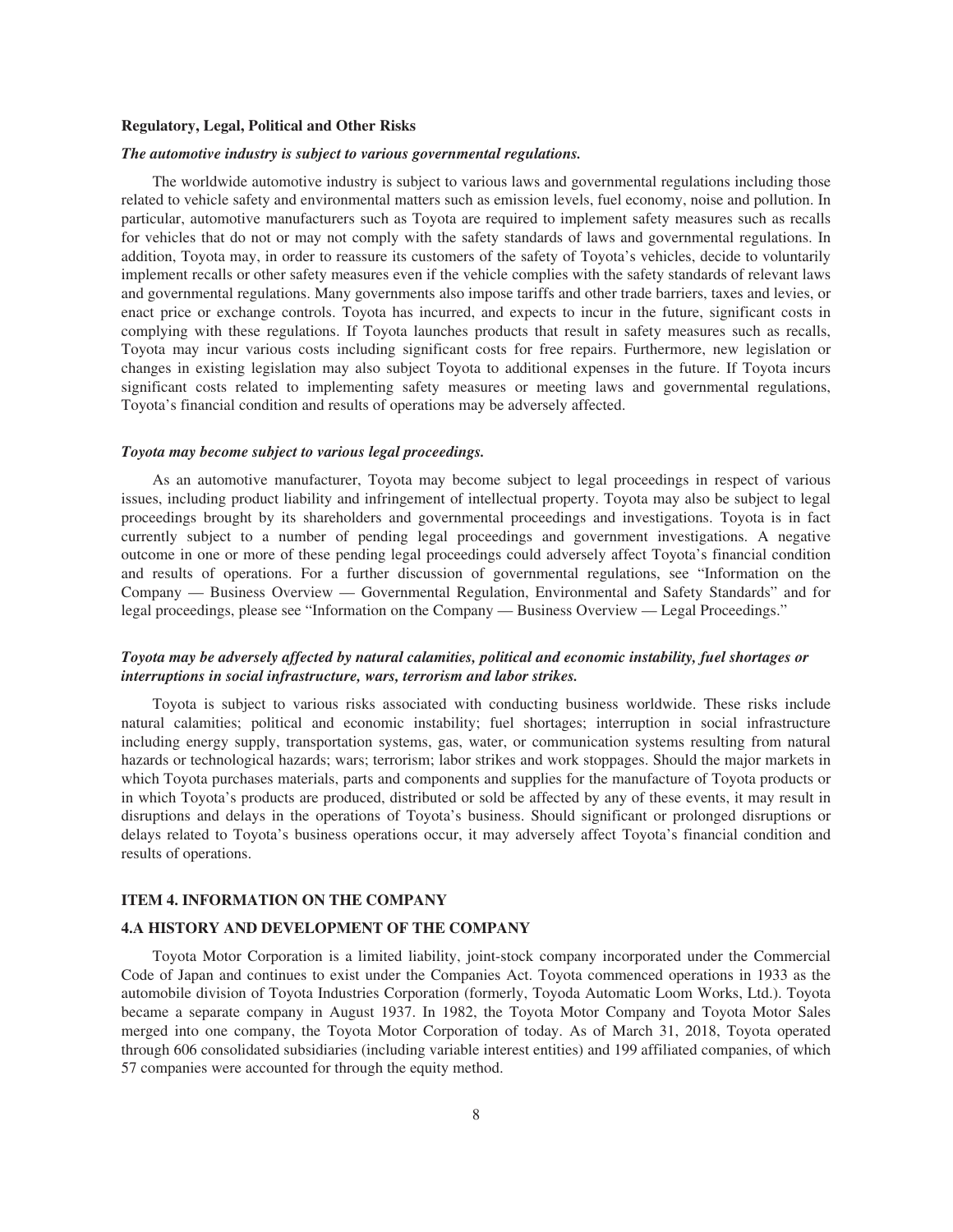See "— Business Overview — Capital Expenditures and Divestitures" for a description of Toyota's principal capital expenditures and divestitures between April 1, 2015 and March 31, 2018 and information concerning Toyota's principal capital expenditures and divestitures currently in progress.

Toyota's principal executive offices are located at 1 Toyota-cho, Toyota City, Aichi Prefecture 471-8571, Japan. Toyota's telephone number in Japan is +81-565-28-2121.

#### **4.B BUSINESS OVERVIEW**

Toyota primarily conducts business in the automotive industry. Toyota also conducts business in finance and other industries. Toyota sold 8,964 thousand vehicles in fiscal 2018 on a consolidated basis. Toyota had net revenues of ¥29,379.5 billion and net income attributable to Toyota Motor Corporation of ¥2,493.9 billion in fiscal 2018.

Toyota's business segments are automotive operations, financial services operations and all other operations. The following table sets forth Toyota's sales to external customers in each of its business segments for each of the past three fiscal years.

|                                                 | Yen in millions             |      |  |  |
|-------------------------------------------------|-----------------------------|------|--|--|
|                                                 | <b>Year Ended March 31.</b> |      |  |  |
|                                                 | 2016 2017                   | 2018 |  |  |
|                                                 |                             |      |  |  |
|                                                 |                             |      |  |  |
| All Other (1.073.047) 625.298 781.267 1.073.047 |                             |      |  |  |

Toyota's automotive operations include the design, manufacture, assembly and sale of passenger vehicles, minivans and commercial vehicles such as trucks and related parts and accessories. Toyota's financial services business consists primarily of providing financing to dealers and their customers for the purchase or lease of Toyota vehicles. Toyota's financial services business also provides retail installment credit and leasing through the purchase of installment and lease contracts originated by Toyota dealers. Related to Toyota's automotive operations, Toyota is working towards having all of its vehicles become connected vehicles, creating new value and reforming businesses by utilizing big data obtained from those connected vehicles, and establishing new mobility services. Toyota's all other operations business segment includes the design and manufacture of prefabricated housing and information technology related businesses including a web portal for automobile information called GAZOO.com, etc.

Toyota sells its vehicles in approximately 190 countries and regions. Toyota's primary markets for its automobiles are Japan, North America, Europe and Asia. The following table sets forth Toyota's sales to external customers in each of its geographical markets for each of the past three fiscal years.

| Yen in millions |                             |      |  |
|-----------------|-----------------------------|------|--|
|                 | <b>Year Ended March 31.</b> |      |  |
| 2016            | 2017                        | 2018 |  |
|                 |                             |      |  |
|                 |                             |      |  |
|                 |                             |      |  |
|                 |                             |      |  |
|                 |                             |      |  |

\* "Other" consists of Central and South America, Oceania, Africa and the Middle East.

During fiscal 2018, 25.2% of Toyota's automobile unit sales on a consolidated basis were in Japan, 31.3% were in North America, 10.8% were in Europe and 17.2% were in Asia. The remaining 15.5% of consolidated unit sales were in other markets.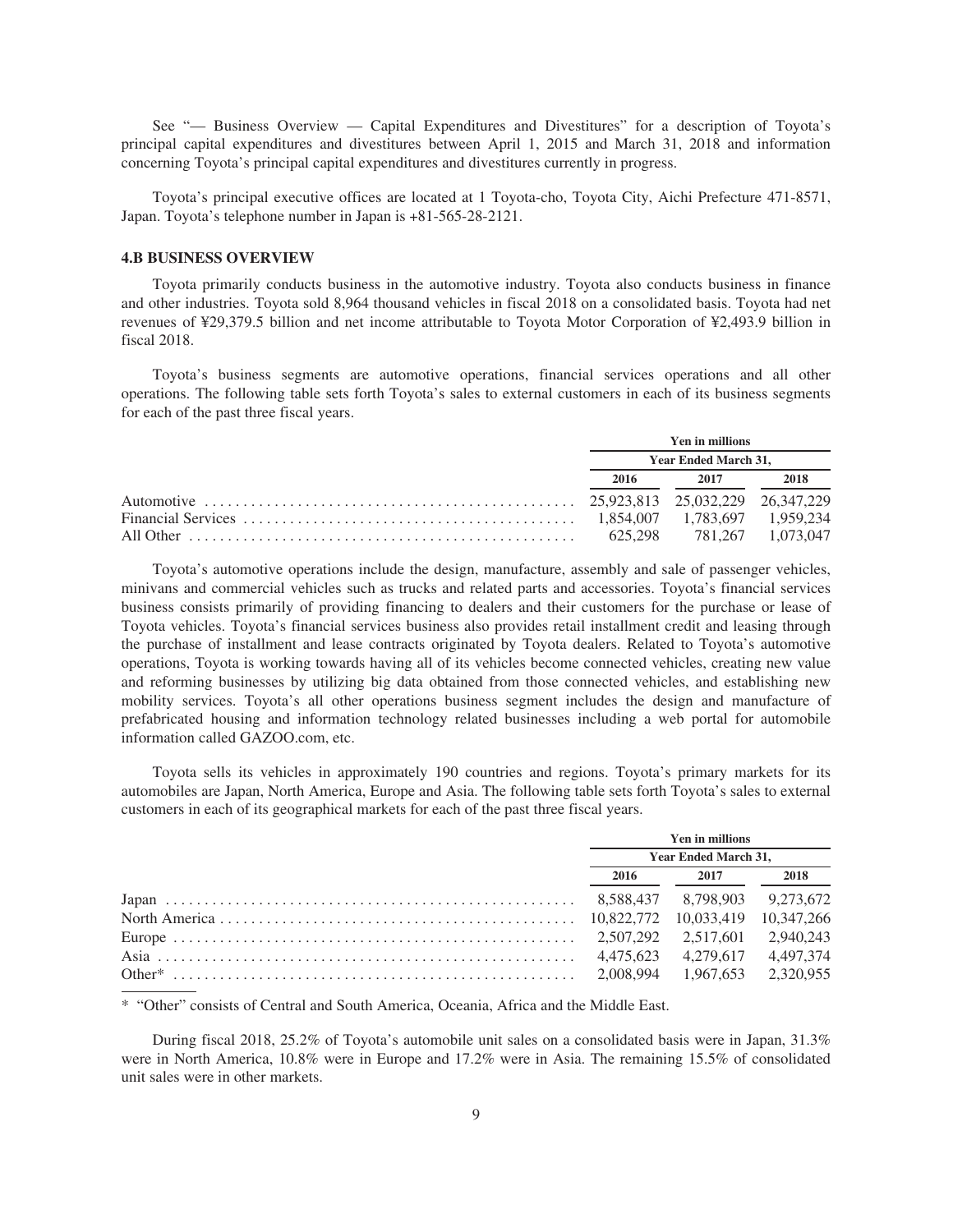#### **The Worldwide Automotive Market**

Toyota estimates that annual worldwide vehicle sales totaled approximately 97 million units in 2017.

Automobile sales are affected by a number of factors including:

- social, political and economic conditions;
- introduction of new vehicles and technologies; and
- costs incurred by customers to purchase and operate automobiles.

These factors can cause consumer demand to vary substantially from year to year in different geographic markets and in individual categories of automobiles.

In fiscal 2018, the U.S. saw steady employment growth as well as enhanced consumer spending, economies in Europe expanded at a solid pace under monetary easing measures, and Japan continued to experience favorable employment environment supporting consumption. In emerging markets, China continued to recover due to economic stimulus measures, which led to stronger growth of the global economy, while consumption in resource-rich countries has also been gradually recovering.

The automotive industry was also impacted by these economic trends. In 2017, with respect to developed countries, the automotive market contracted in the United States from the effect of interest-rate hikes, while on the other hand, it expanded in Europe. In addition, in Japan, demand expanded due primarily to the introduction of new models. The automotive markets in emerging countries, including China, as a whole also expanded.

In the medium- to long-term, Toyota expects the automotive market to continue growing driven principally by growth in China and other emerging markets. Global competition is expected to be severe, as competition in compact and low-price vehicles intensifies, and the pace of technological advancement and development of new products quickens, including in response to a heightened global awareness of the environment and more stringent fuel economy standards.

In 2017, China, North America, Europe and Asia were the world's largest automotive markets. The share of each market across the globe, which Toyota estimates based on the available automobile sales data in each country and region information, was 30% for China, 22% for North America (21% excluding Mexico and Puerto Rico), 22% for Europe and 10% for Asia. In China, new vehicle sales increased to approximately 29.3 million units. In North America, new vehicle sales decreased from the previous year to approximately 20.9 million units. In Europe, new vehicle sales increased to approximately 20.7 million units. In Asia (including India but excluding Japan and China), new vehicle unit sales increased from the previous year to approximately 10 million units.

The worldwide automotive industry is affected significantly by government regulations aimed at reducing harmful effects on the environment, enhancing vehicle safety and improving fuel economy. These regulations have added to the cost of manufacturing vehicles. Many governments also mandate local procurement of parts and components and impose tariffs and other trade barriers, as well as price or exchange controls as a means of creating jobs, protecting domestic producers or influencing their balance of payments. Changes in regulatory requirements and other government-imposed restrictions can limit or otherwise burden an automaker's operations. Government laws and regulations can also make it difficult to repatriate profits to an automaker's home country.

The development of the worldwide automotive market includes the continuing globalization of automotive operations. Manufacturers seek to achieve globalization by localizing the design and manufacture of automobiles and their parts and components in the markets in which they are sold. By expanding production capabilities beyond their home markets, automotive manufacturers are able to reduce their exposure to fluctuations in foreign exchange rates as well as to trade restrictions and tariffs.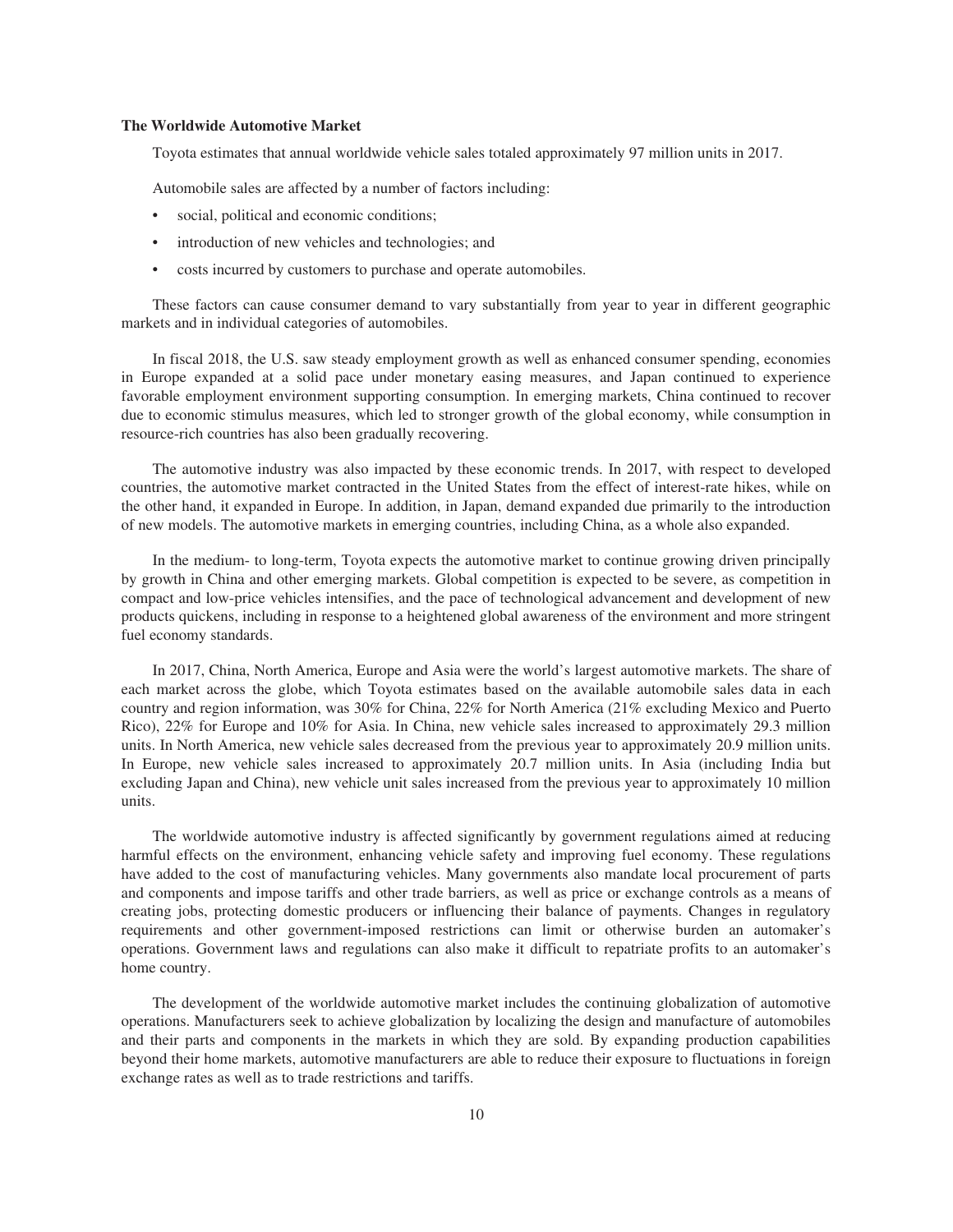Over the years, there have been many global business alliances and investments entered into between manufacturers in the global automotive industry. There are various reasons behind these transactions including the need to address excessive global capacity in the production of automobiles, and the need to reduce costs and improve efficiency by increasing the number of automobiles produced using common vehicle platforms and by sharing research and development expenses for environmental and other technology, the desire to expand a company's global presence through increased size and the desire to expand into particular segments or geographic markets.

Toyota believes that its research and development initiatives, particularly the development of environmentally friendly new vehicle technologies, vehicle safety and information technology, provide it with a strategic advantage.

Toyota's ability to compete in the global automotive industry will depend in part on Toyota's successful implementation of its business strategy. This is subject to a number of factors, some of which are not in Toyota's control. These factors are discussed in "Operating and Financial Review and Prospects" and elsewhere in this annual report.

#### **Toyota Global Vision**

In March 2011, Toyota unveiled its "Toyota Global Vision" corporate outline for the future, which serves not only to give direction to Toyota employees around the world, but also to convey such direction to customers and to the public at large. Toyota will work to achieve sustained growth through the realization of the following ideals which are parts of the Vision:

#### *Toyota Global Vision*

Toyota will lead the way to the future of mobility, enriching lives around the world with the safest and most responsible ways of moving people.

Through our commitment to quality, constant innovation and respect for the planet, we aim to exceed expectations and be rewarded with a smile.

We will meet challenging goals by engaging the talent and passion of people, who believe there is always a better way.

#### **"The safest and most responsible ways of moving people"**

- Safety is Toyota's highest priority, and Toyota will continue to provide world-class safety.
- Toyota will also continue to contribute to environmental quality and to human happiness by using leading environmental technology and by deploying that technology in a growing line of vehicle models. At the same time, Toyota will work through the provision of products, sales and services that exceed customer expectation to offer a rewarding experience for customers.

#### **"Enriching lives around the world"**

- Toyota has been consistently true to its founding spirit of serving society through conscientious manufacturing, and it will continue working in that spirit to contribute to enhance the quality of life wherever it has operations.
- Toyota will strive to continue contributing to economic vitality wherever it has operations by generating stable employment and by participating in mutually beneficial business relationships with dealers and suppliers. It will also strive to continue to actively engage in initiatives for human resources development and the promotion of cultural activities of its host communities.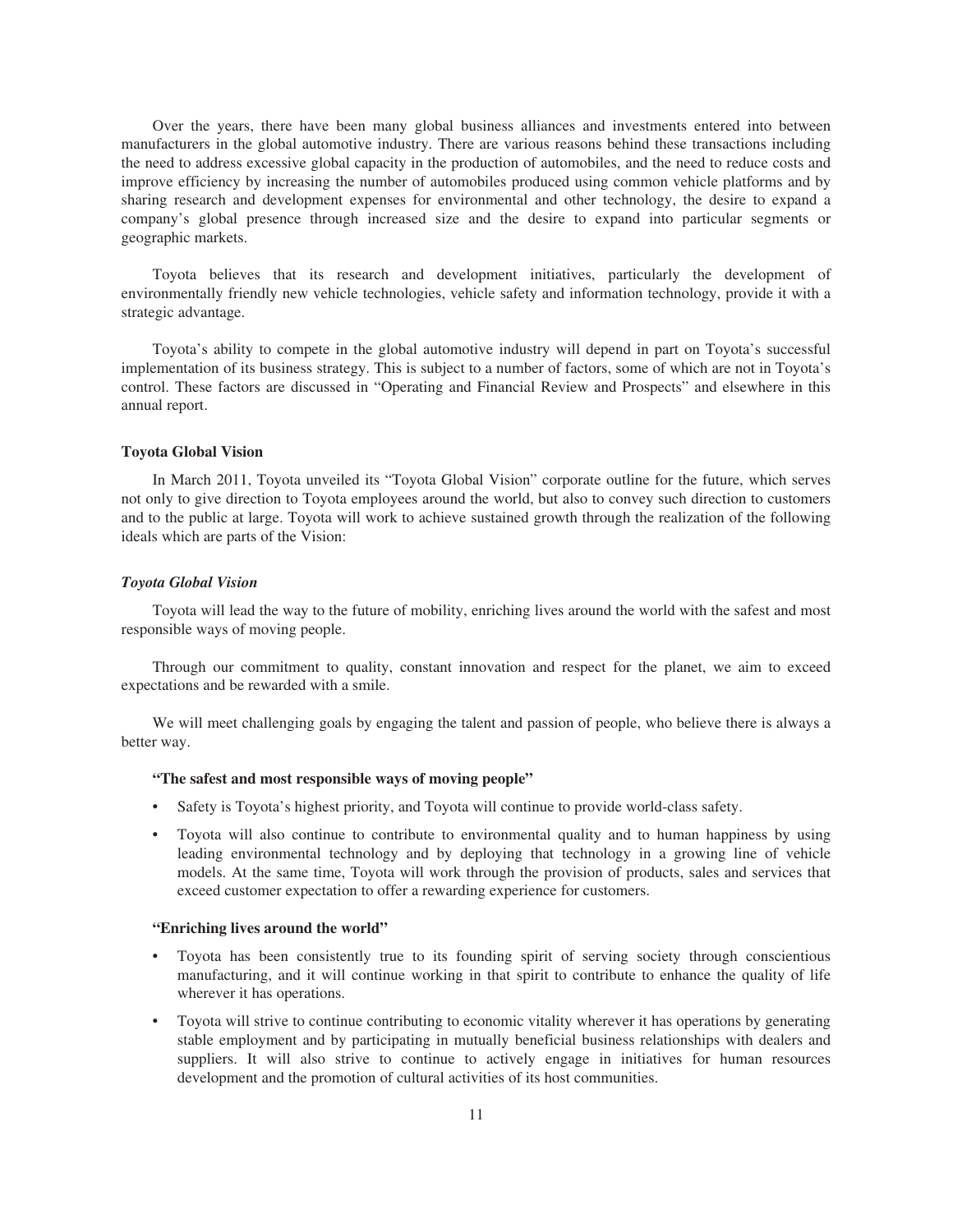#### **"Lead the way to the future of mobility"**

- Toyota will lead the industry in technological development that will spawn next-generation mobility. For example, it will explore possibilities in personal mobility and in the convergence of information technology for automobiles and "smart grids" for optimizing energy generation and consumption. Toyota will strive to offer products and services that match the needs in each market.
- Toyota will strive to advance environmental technology and develop low-carbon technologies and technologies for maximizing safety through interaction with the transport infrastructure to lay a foundation for sustainable and amenable future mobility.

#### **"Our commitment to quality, constant innovation"**

- Toyota is committed to providing quality vehicles that are highly reliable and driven with a sense of safety and reliability.
- Toyota will constantly reinvent itself and continue to engage in cutting-edge technology development. Toyota will work towards offering vehicles around the world that address the needs of today and of tomorrow at affordable prices.

#### **"Respect for the planet"**

- Toyota will continue working to minimize environmental impact in its manufacturing and other operations, as well as in its products.
- Toyota's activities will include conserving energy and reducing output of carbon dioxide, as well as conserving material resources through recycling; it will also include establishing mindsets and production methods appropriate for coexistence with nature.

#### **"Exceed expectations and be rewarded with a smile"**

• Everyone at Toyota will continuously maintain a sense of gratitude to customers and will strive to earn smiles with products and services that are stimulating and inspiring and exceed customer expectations.

#### **"There is always a better way"**

• All Toyota employees will share the recognition that there is always a better way and share a commitment to continuous improvement, which are fundamental to The Toyota Way.

## **"Meet challenging goals by engaging the talent and passion of people"**

- Toyota will nurture a corporate culture where teamwork and individual creativity thrive and where people will approach their work with pride and passion.
- Toyota will honor the spirit of diversity in recruiting, training and promoting capable individuals around the world. Human resources development at Toyota will continue to promote the transfer of the company's *monozukuri* spirit of conscientious manufacturing and related skills and know-how from one generation to the next.

Based on these initiatives, the Toyota group will contribute to "enriching lives of communities" by providing "ever-better cars." This is expected to encourage more customers to purchase Toyota cars and thereby lead to the establishment of a stable business base. The automotive industry is facing a time of profound transformation that could happen only once in a hundred years in response to significant technological innovation such as electrification, connected vehicles and automated driving. Toyota is committed to realizing a mobility society of the future that enables everyone to enjoy freedom of movement beyond the conventional concept of vehicles.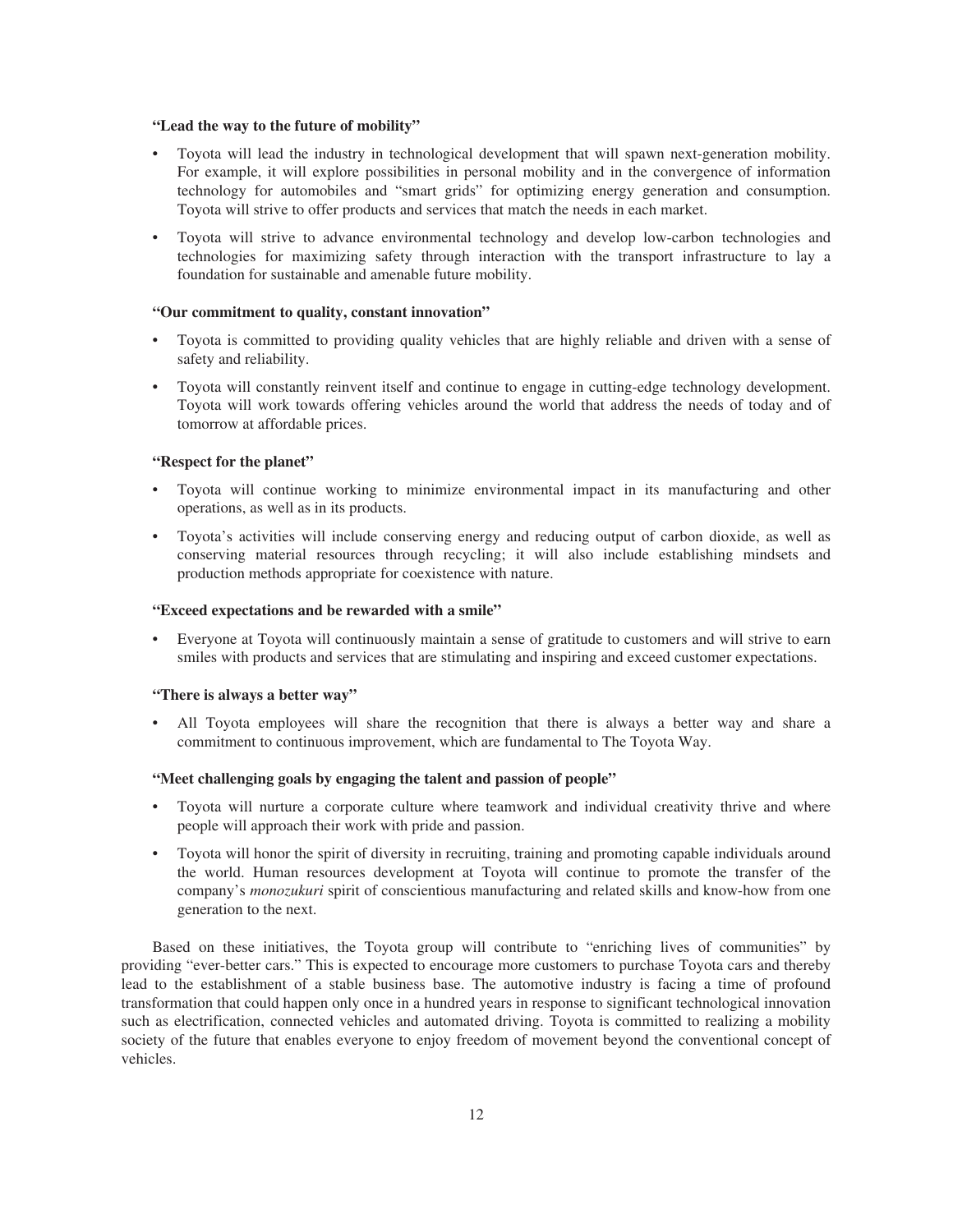#### **Toyota Environmental Challenge 2050**

Positioning responding to environmental issues as one of the most prioritized challenges for management, Toyota has tackled head-on activities such as the development and promotion of next-generation vehicles including hybrid vehicles ("HVs") and fuel cell vehicles ("FCVs"), efficient production that puts less of a burden on the environment, the recycling of end-of-life vehicles and hybrid vehicle batteries, planting trees for the coexistence of humans and nature in harmony, and conservation of ecosystems.

However, in recent years, the seriousness and reach of environmental issues has increased, as evidenced by global warming, water shortages, resource depletion, and degradation of biodiversity. In response to the situation, Toyota believes it is necessary to take on new challenges that consider the world 20 or 30 years in the future, in order to remain closely aligned with the global environment. Accordingly, Toyota announced Toyota Environmental Challenge 2050 in October 2015.

In order to contribute to the realization of a sustainable society, the Toyota Environmental Challenge 2050 has set forth the following six challenges for Toyota to address. Those challenges are to reduce CO2 emissions from driving and producing, as well as throughout the lifecycle of, vehicles, and to ensure a net positive impact on the Earth and society toward 2050.

- 1. New Vehicle Zero CO2 Emissions Challenge
- 2. Life Cycle Zero CO2 Emissions Challenge
- 3. Plant Zero CO2 Emissions Challenge
- 4. Challenge of Minimizing and Optimizing Water Usage
- 5. Challenge of Establishing a Recycling-Based Society and Systems
- 6. Challenge of Establishing a Future Society in Harmony with Nature

Further strengthening collaboration with the Toyota group and all other stakeholders, Toyota will consolidate new ideas, dynamism and technology to tackle together the realization of a truly sustainable society from a long-term perspective.

#### **Automotive Operations**

Toyota's revenues from its automotive operations were ¥26,397.9 billion in fiscal 2018, ¥25,081.8 billion in fiscal 2017 and ¥25,977.4 billion in fiscal 2016.

Toyota produces and sells passenger vehicles, minivans and commercial vehicles such as trucks. Toyota Motor Corporation's subsidiary, Daihatsu Motor Co., Ltd. ("Daihatsu"), produces and sells mini-vehicles and compact cars. Hino Motors, Ltd. ("Hino"), also a subsidiary of Toyota Motor Corporation, produces and sells commercial vehicles such as trucks and buses. Toyota also manufactures automotive parts, components and accessories for its own use and for sale to others.

With an aim to strengthen competitiveness in the small car segment, on January 29, 2016, Toyota and Daihatsu entered into a share exchange agreement to make Daihatsu a wholly-owned subsidiary of Toyota as of August 1, 2016. From January 2017, Toyota and Daihatsu established the "Emerging-market Compact Car Company" to promote development of competitive products in emerging markets. Through planning and implementation of optimal strategies including combining their technical expertise and bases of operations, bold cost reduction and expansion of product lineups with a global brand strategy, Daihatsu will play a key role in developing globally competitive small cars of both brands based on the technology Daihatsu has developed through manufacturing of mini-vehicles.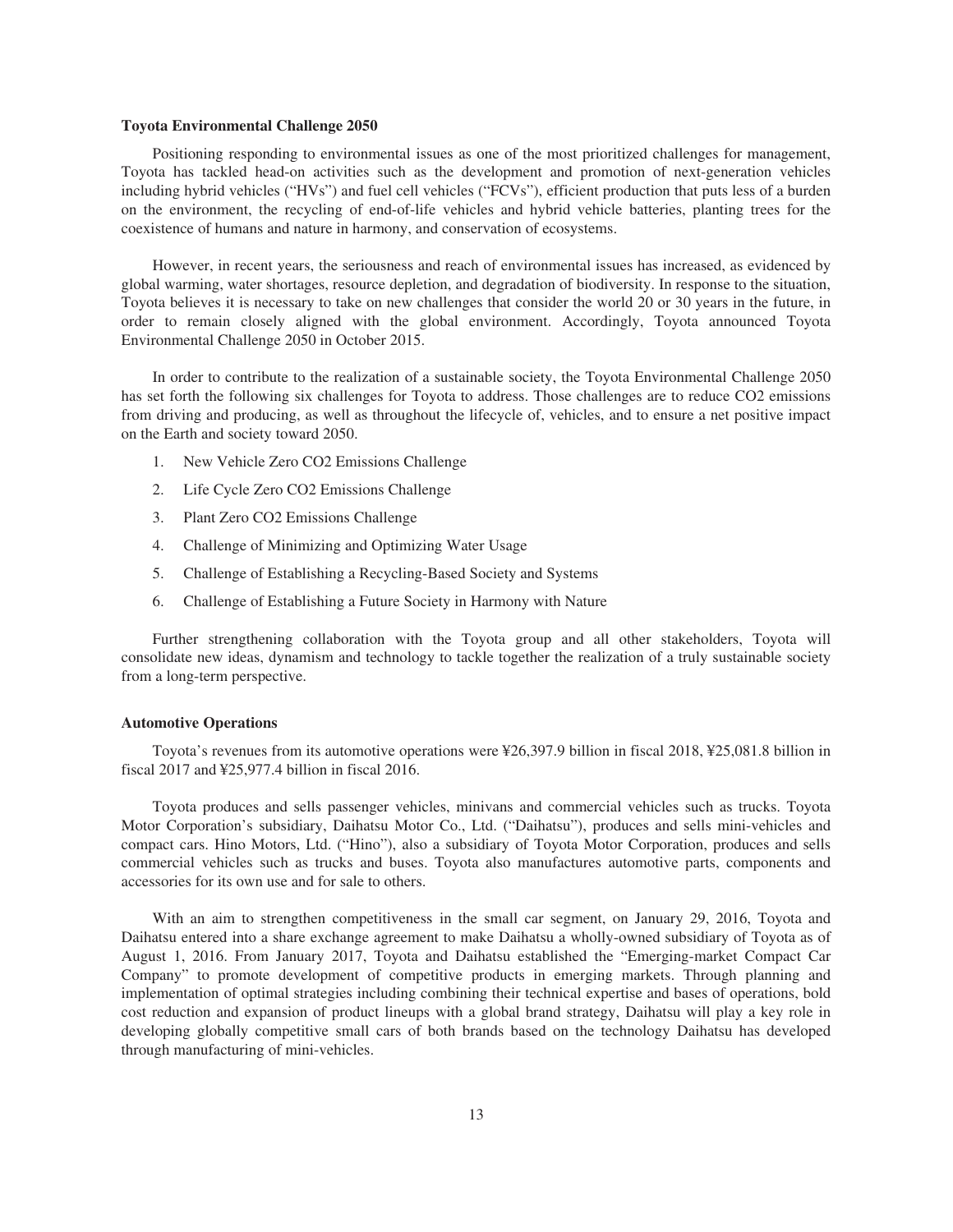#### *Vehicle Models*

Toyota's vehicles (produced by Toyota, Daihatsu and Hino) can be classified into three categories: HVs, conventional engine vehicles, and FCVs. Toyota's product line-up includes subcompact and compact cars, minivehicles, mid-size, luxury, sports and specialty cars, recreational and sport-utility vehicles, pickup trucks, minivans, trucks and buses.

## *Hybrid Vehicles*

The world's first mass-produced hybrid car was Toyota's Prius. It runs on an efficient combination of a gasoline engine and motor. This system allows the Prius to travel more efficiently than conventional engine vehicles of comparable size and performance. The hybrid design of the Prius also results in the output of 75% less emission than the maximum amount allowed by Japanese environmental regulations. Toyota views the Prius as the cornerstone of its emphasis on designing and producing eco-friendly automobiles.

In the last three years, Toyota has strengthened its hybrid lineup by introducing the fully remodeled Alphard HV and Vellfire HV in January 2015, the Sienta HV in June 2015, the fully remodeled RX-HV in September 2015 and the fully remodeled Prius in November 2015, as well as adding Auris HV in April 2016, Prius PHV and the new model C-HR HV in October 2016, the new model LC HV in March 2017, the fully remodeled Camry HV in June 2017, the fully remodeled LS HV in October 2017, JPN TAXI, which employs a newly developed LPG HV, in October 2017, the fully remodeled Avalon HV in April 2018, the fully remodeled Corolla HB HV in May 2018 and the fully remodeled Crown HV and Century HV in June 2018. In the area of HVs, where strong growth is seen, Toyota aims to continue its efforts to offer a diverse line-up of HVs, enhance engine power while improving fuel economy and otherwise work towards increasing the sales of HVs.

#### *Fuel Cell Vehicles*

Toyota began limited sales of a fuel cell vehicle in Japan and the United States in December 2002. Since then, Toyota has made advances by solving technological issues such as the above and worked towards the practical use of such solutions, culminating in the general sale of the world's first mass produced fuel cell vehicle MIRAI in Japan beginning in December 2014, in the United States beginning in June 2015 and in Europe beginning in September 2015. Toyota also launched "SORA," the first production model fuel cell bus to receive vehicle type certification in Japan, in March 2018.

#### *Conventional Engine Vehicles*

#### *Subcompact and Compact*

Toyota's subcompact and compact cars include the four-door Corolla sedan, which is one of Toyota's bestselling models. The Yaris, marketed as the Vitz in Japan, is a subcompact car designed to perform better and offer greater comfort than other compact cars available in the market with low emissions that are particularly attractive to European consumers. In Europe, Toyota introduced the fully remodeled Aygo in June 2014. In Japan, Toyota introduced, in addition to the Corolla and Vitz, the Prius C (named Aqua in Japan), as well as Passo, Roomy and Tank, which three vehicles are OEM vehicles supplied by Daihatsu. In India, Asia, China and other markets, Toyota introduced the Etios and Vios, as well as the AGYA and Rush, which are designed and manufactured by Daihatsu, and Yaris iA, which is designed and manufactured by Mazda Motor Corporation ("Mazda").

#### *Mini-Vehicles*

Mini-vehicles are manufactured and sold by Daihatsu. Daihatsu manufactures mini-vehicles, passenger vehicles, commercial vehicles and auto parts. Mini-vehicles are passenger vehicles, vans or trucks with engine displacements of 660 cubic centimeters or less. Daihatsu sold approximately 586 thousand mini-vehicles and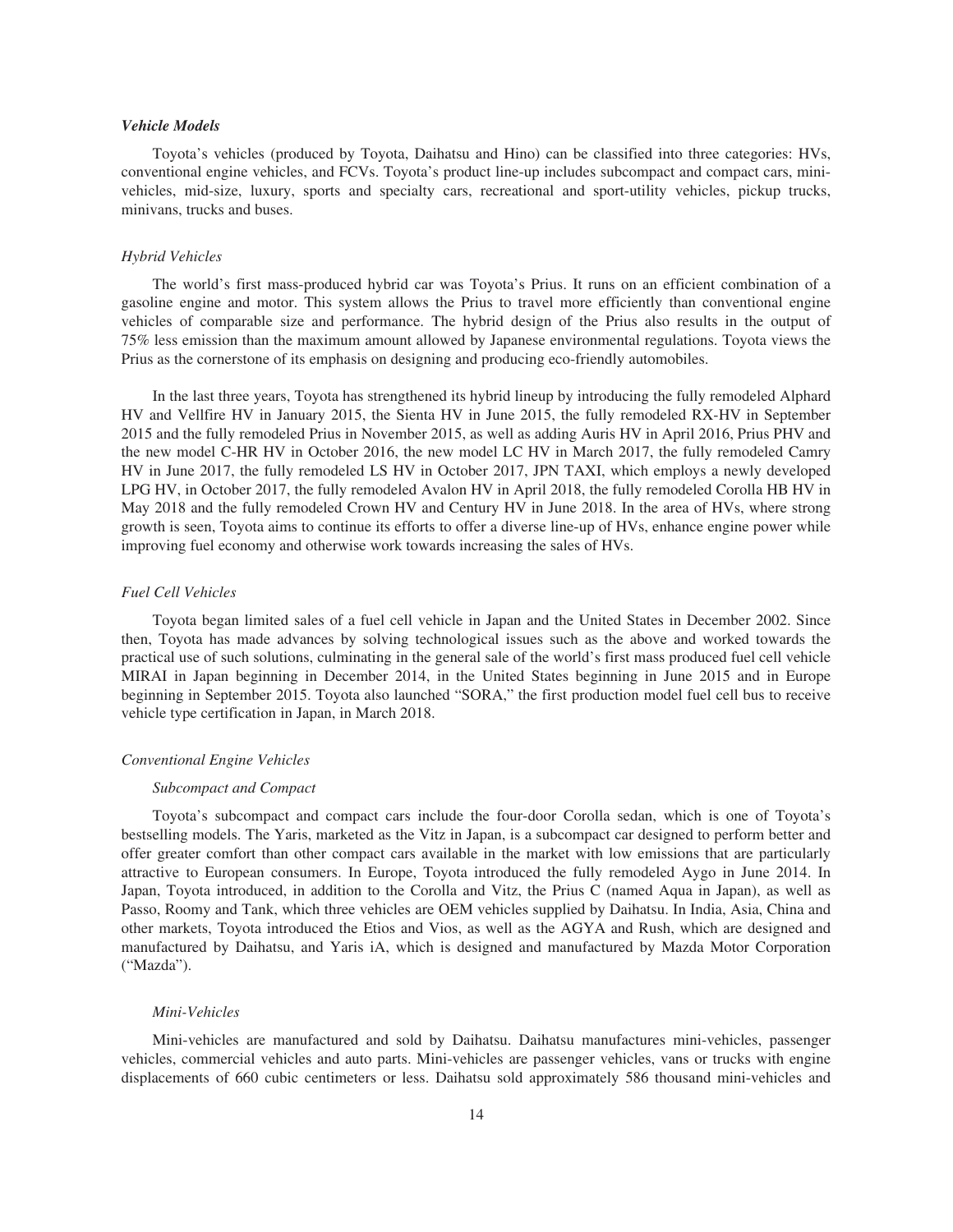220 thousand automobiles on a consolidated basis during fiscal 2018. Daihatsu's largest market is Japan, which accounted for approximately 80% of Daihatsu's unit sales during fiscal 2018. From 2011, Toyota began to sell some mini-vehicles manufactured by Daihatsu under the Toyota brand.

#### *Mid-Size*

Toyota's mid-size models include the Camry, which has been the bestselling passenger car in the United States for twenty of the past twenty-one calendar years (from 1997 to present) and also for the last sixteen consecutive years. The Camry was fully remodeled in June 2017. Camry sales in the United States for 2018 were approximately 387 thousand units (including Camry hybrids). In addition, Toyota's other mid-size models include the REIZ for the Chinese market and the Avensis for the European market.

#### *Luxury and Large*

In North America, Europe, Japan and other regions, Toyota's luxury lineup consists primarily of vehicles sold under the Lexus brand name. Lexus passenger car models include the LS, the GS, the ES, the IS, the CT, the LC and the RC. Lexus models also include the LX, the GX, the RX and the NX sold as luxury sport-utility vehicles. Toyota commenced sales of its luxury automobiles in Japan under the Lexus brand in August 2005. As of March 31, 2018, the Lexus brand lineup in Japan includes the LS, the GS, the IS, the CT, the LX, the RX, the NX, the LC and the RC. The Toyota brand's full-size luxury car, the Avalon, was remodeled in April 2018, and the Crown was fully remodeled in June 2018. Toyota also fully remodeled the Century limousine in Japan in June 2018.

## *Sports and Specialty*

In April 2012, Toyota introduced the 86 (called Scion FR-S in the U.S.), a compact sports car with a frontmounted engine and rear-wheel drive. In October 2014, Toyota introduced the RC coupe that leads the image of Lexus, which engages drivers on a sentimental level. In March 2017, Toyota introduced LC, the new model flagship coupe for Lexus.

#### *Recreational and Sport-Utility Vehicles and Pickup Trucks*

Toyota sells a variety of sport-utility vehicles and pickup trucks. Toyota's sport-utility vehicles available in North America include the Sequoia, the 4Runner, the RAV4, the Highlander, the FJ Cruiser and the Land Cruiser, and pickup trucks available are the Tacoma and Tundra. The Tacoma, the Tundra, the Highlander and the Sequoia are manufactured in the United States. Toyota also offers four types of sport-utility vehicles under the Lexus brand, including the LX, the GX, the RX, and the NX. Toyota also manufactures the RX and RAV4 models in Canada. Toyota's pickup truck, the Hilux, has been the bestselling model of all Toyota cars sold in Thailand. In July 2014, Toyota introduced the new NX model under the Lexus brand. In May 2015, Toyota introduced the fully remodeled Hilux and in September 2015, it introduced the fully remodeled RX of the Lexus brand. In December 2016, Toyota introduced C-HR, a model with a focus on both design and drive.

#### *Minivans and Cabwagons*

Toyota offers several basic models for the global minivan market. Its largest minivans in Japan, the Alphard and the Vellfire, were remodeled in January 2015. In addition, the Noah/Voxy was remodeled in January 2014 and the new model Esquire was introduced in October 2014 in Japan. The new model Calya, an original equipment manufacturing ("OEM") vehicle by Daihatsu, was introduced in July 2016 in Indonesia. Toyota's other minivan models include, in Japan, the Estima and the Sienta, and, in North America, the Sienna.

#### *Trucks and Buses*

Toyota's product lineup includes trucks (including vans) up to a gross vehicle weight of five tons and microbuses that are sold in Japan and in overseas markets. Toyota launched "SORA," a production model fuel cell bus,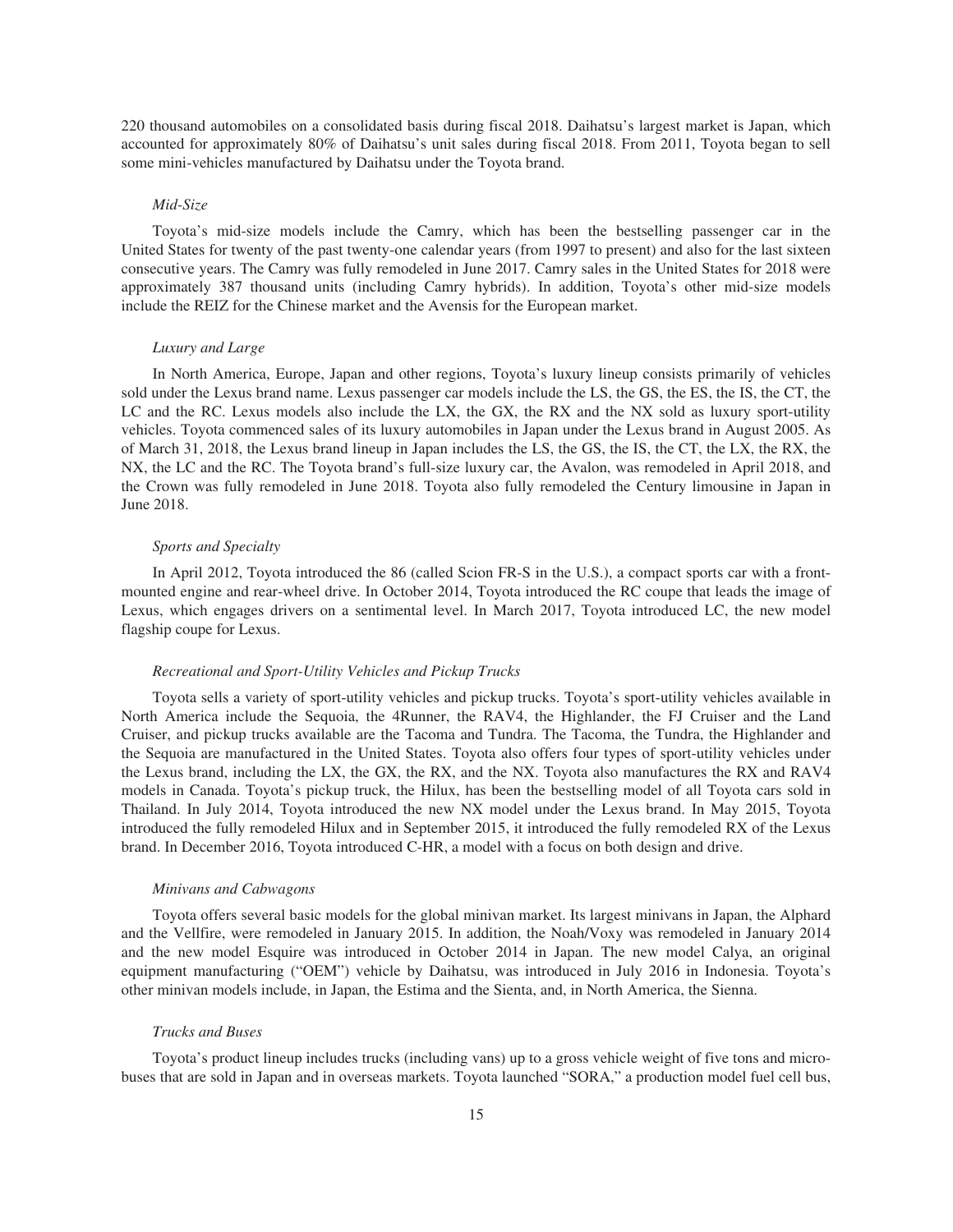in Japan in March 2018. Trucks and buses are also manufactured and sold by Hino, a subsidiary of Toyota. Hino's product lineup includes large trucks with a gross vehicle weight of over eleven tons, medium trucks with a gross vehicle weight of between five and eleven tons and small trucks with a gross vehicle weight of up to five tons. Hino's bus lineup includes medium to large buses used primarily as tour buses and public buses, as well as small buses and micro-buses.

#### *Product Development*

New cars introduced in Japan during fiscal 2018 and thereafter include the Hilux, the JPN TAXI and TOYOTA driving school vehicles. The remodeled car in Japan during fiscal 2018 and thereafter is the Camry HV. Remodeled cars outside of Japan during fiscal 2018 and thereafter include the Lexus LS, the Avalon and the Camry.

In addition, the IMV product lineup based on the IMV project to optimize global manufacturing and supply systems is a lineup of strategic multipurpose vehicles produced from a single platform to meet market demand. The IMV product lineup includes, as of March 31, 2017, the Hilux, Fortuner, and Innova, one or all of which are available in all regions.

#### *Markets, Sales and Competition*

Toyota's primary markets are Japan, North America, Europe and Asia. The following table sets forth Toyota's consolidated vehicle unit sales by geographic market for the periods shown. The vehicle unit sales below reflect vehicle sales made by Toyota to unconsolidated entities (recognized as sales under Toyota's revenue recognition policy), including sales to unconsolidated distributors and dealers. Vehicles sold by Daihatsu and Hino are included in the vehicle unit sales figures set forth below.

|                                                                     | Year Ended March 31, |      |                |      |                |      |                |      |                                   |       |
|---------------------------------------------------------------------|----------------------|------|----------------|------|----------------|------|----------------|------|-----------------------------------|-------|
|                                                                     | 2014                 |      | 2015           |      | 2016           |      | 2017           |      | 2018                              |       |
|                                                                     | <b>Units</b>         | $\%$ | <b>Units</b>   | $\%$ | <b>Units</b>   | $\%$ | <b>Units</b>   | $\%$ | <b>Units</b>                      | $\%$  |
| Market                                                              |                      |      |                |      |                |      |                |      |                                   |       |
| Japan  2,365,410 26.0% 2,153,694 24.0% 2,059,093                    |                      |      |                |      |                |      |                |      | 23.7\% 2.273.962 25.4\% 2.255.313 | 25.2% |
| North America  2,529,398 27.7 2,715,173                             |                      |      |                |      | 30.3 2,839,229 |      | 32.7 2,837,334 |      | 31.6 2.806.467                    | 31.3  |
| Europe $844,003$ 9.3                                                |                      |      | 859,038        | 9.6  | 844.412        | 9.7  | 924.560        | 10.3 | 968,077                           | 10.8  |
| Asia  1,608,355                                                     |                      |      | 17.6 1,488,922 |      | 16.6 1,344,836 |      | 15.5 1,587,822 | 17.7 | 1.542.806                         | 17.2  |
| Other*  1,768,867 19.4 1,755,037 19.5 1,593,758 18.4 1,347,182 15.0 |                      |      |                |      |                |      |                |      | 1.391.731                         | 15.5  |
|                                                                     |                      |      |                |      |                |      |                |      |                                   |       |

\* "Other" consists of Central and South America, Oceania, Africa and the Middle East, etc.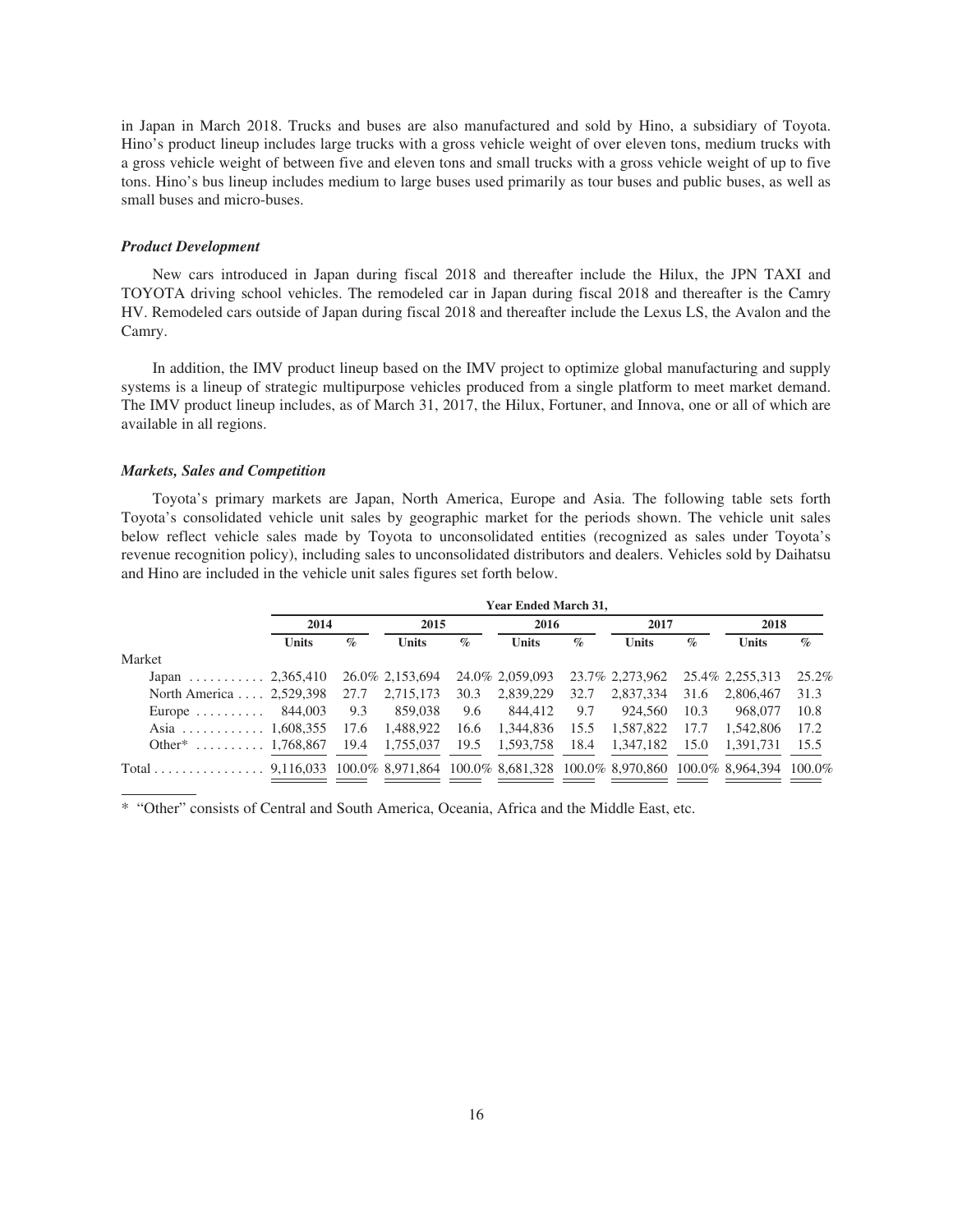The following table sets forth Toyota's vehicle unit sales and market share in Japan, North America, Europe and Asia on a retail basis for the periods shown. Each market's total sales and Toyota's sales represent new vehicle registrations in the relevant year (except for the Asia market where vehicle registration does not necessarily apply). All information on Japan excludes mini-vehicles. The sales information contained below excludes unit sales by Daihatsu and Hino, each a consolidated subsidiary of Toyota. Vehicle unit sales in Asia do not include sales in China.

**(Thousands of Units)**

|                                                                                     | (1110u3anu3 01 U11113 <i>)</i> |                                    |                      |         |        |  |
|-------------------------------------------------------------------------------------|--------------------------------|------------------------------------|----------------------|---------|--------|--|
|                                                                                     |                                | <b>Fiscal Year Ended March 31,</b> |                      |         |        |  |
|                                                                                     | 2014                           | 2015                               | 2016                 | 2017    | 2018   |  |
| Japan:                                                                              |                                |                                    |                      |         |        |  |
| Total market sales (excluding mini-vehicles) $\dots\dots\dots\dots$                 | 3,433                          | 3,126                              | 3,126                | 3,360   | 3,340  |  |
| Toyota sales (retail basis, excluding mini-vehicles)                                | 1,605                          | 1,439                              | 1,462                | 1,607   | 1,565  |  |
|                                                                                     | 46.7%                          | 46.0%                              | 46.8%                | 47.8%   | 46.9%  |  |
|                                                                                     |                                |                                    | (Thousands of Units) |         |        |  |
|                                                                                     |                                | Calendar Year Ended December 31,   |                      |         |        |  |
|                                                                                     | 2013                           | 2014                               | 2015                 | 2016    | 2017   |  |
| <b>North America:</b>                                                               |                                |                                    |                      |         |        |  |
|                                                                                     | 18,514                         | 19,597                             | 20,804               | 21,191  | 20,887 |  |
| Toyota sales (retail basis) $\dots \dots \dots \dots \dots \dots \dots \dots \dots$ | 2,520                          | 2,670                              | 2,817                | 2,798   | 2,791  |  |
|                                                                                     | 13.6%                          | 13.6%                              | 13.5%                | 13.2%   | 13.4%  |  |
| <b>Europe:</b>                                                                      |                                |                                    |                      |         |        |  |
|                                                                                     | 18,009                         | 18,397                             | 18,971               | 19,968  | 20,721 |  |
|                                                                                     | 848                            | 888                                | 874                  | 928     | 1,002  |  |
|                                                                                     | $4.7\%$                        | 4.8%                               | $4.6\%$              | $4.6\%$ | 4.8%   |  |
| Asia (excluding China):                                                             |                                |                                    |                      |         |        |  |
|                                                                                     | 8,899                          | 8,785                              | 9,287                | 9,541   | 10,078 |  |
| Toyota sales (retail basis) $\dots \dots \dots \dots \dots \dots \dots \dots \dots$ | 1,427                          | 1,324                              | 1,249                | 1,305   | 1,318  |  |
|                                                                                     | 16.0%                          | $15.1\%$                           | 13.4%                | 13.7%   | 13.1%  |  |

#### *Japan*

Japan is one of the leading countries with respect to technological advancements and improvements in the automotive industry and will continue to demonstrate such strength. Toyota strives to earn customer satisfaction by introducing products distinctive of Japan's manufacturing ability such as value-added products including Lexus models, FCVs, plug-in hybrid vehicles ("PHVs") and HVs, vehicles with 3-seat rows and mini-vehicles. Toyota's consolidated vehicle sales in Japan in fiscal 2018 was 2,255 thousand units, a decrease of 19 thousand units in comparison with the previous year. Toyota endeavors to secure and maintain its large share of and position atop the Japanese market. Toyota held a domestic market share (excluding mini-vehicles) on a retail basis of 46.8% in fiscal 2016, 47.8% in fiscal 2017 and 46.9% in fiscal 2018.

Although Toyota's principle is to conduct production in regions where it enjoys true competitiveness, it considers Japan to be the source of its good manufacturing practices. Toyota supports its operations worldwide through measures such as the development of new technologies and products, low-volume vehicles to complement local production, production of global vehicle models which straddle multiple regions and supporting overseas factories. Toyota will continue the implementation of the new platform and the new unit for the Toyota New Global Architecture ("TNGA") globally, with Japan at the core. In Japan, Toyota is implementing flexible production based on market needs, in order to support its large share of domestic sales.

Since Toyota formed an alliance with SUBARU CORPORATION ("SUBARU") in 2005, Toyota and SUBARU have utilized each other's resources in development and production. In April 2008, in order to create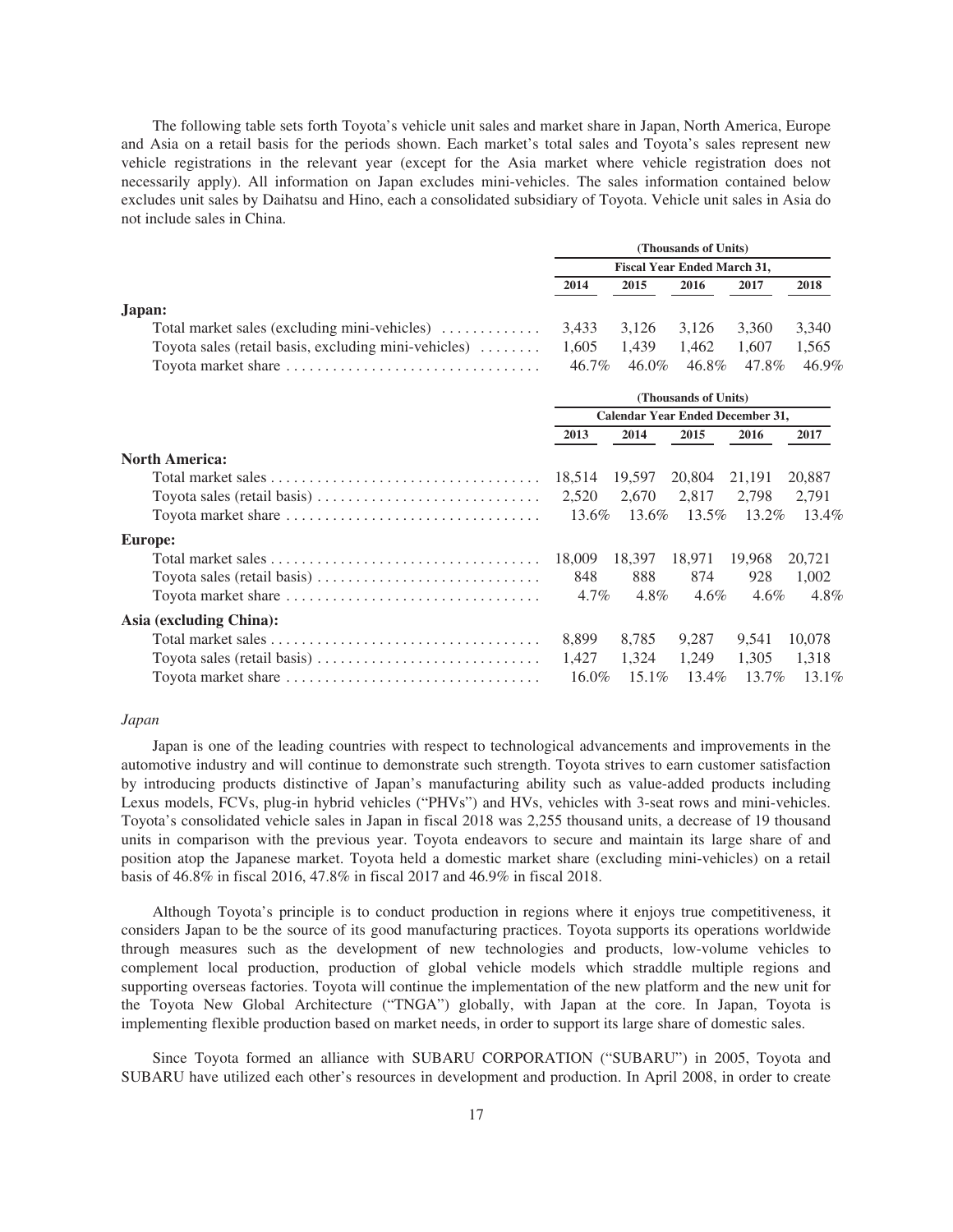synergy and to further strengthen competitiveness, Toyota, Daihatsu and SUBARU agreed on joint development of a compact rear-wheel-drive sports car and OEM supply with compact cars and mini-vehicles. In order to promote a smooth cooperation, SUBARU transferred 61 million SUBARU shares owned by SUBARU to Toyota in July 2008. As a result of this transfer, Toyota owns 16.5% of SUBARU issued shares. While Toyota vehicles have been manufactured at SUBARU's North American production center, Subaru of Indiana Automotive, Inc. ("SIA"), since 2007, Toyota and SUBARU ceased such production in May 2016, and the collaboration between Toyota and SUBARU has shifted to collaboration focusing on products and technology.

In 2011, Toyota and BMW Group agreed to conduct collaborative research in the field of next-generation lithium-ion battery technologies and for BMW to supply diesel engines to Toyota Motor Europe, Toyota's European subsidiary. In 2013, as part of their strategic long-term cooperation in the field of sustainable mobility, Toyota and BMW Group entered into agreements for the joint development of a fuel cell system, joint development of architecture and components for sports vehicles and joint research and development of lightweight technologies. The two companies completed collaborative research on lithium-air batteries, a postlithium-battery solution as planned by conducting the second phase of collaborative research into next-generation lithium-ion battery cells.

Toyota and Mazda have been engaged in collaboration such as the licensing of Toyota's hybrid technologies to Mazda and the production of compact cars for Toyota at Mazda's plant in Mexico. In May 2015, Toyota and Mazda entered into an agreement to build a mutually beneficial long-term partnership that will result in more appealing cars that meet the diverse needs and tastes of customers around the world, and after subsequent discussions, Toyota signed an agreement to enter a business and capital alliance with Mazda in August 2017. Based on this business and capital alliance, Toyota and Mazda mutually acquired shares of each other in value of 50 billion yen for each company in October 2017. Toyota also established EV C.A. Spirit Corporation with Mazda and Denso Corporation ("Denso") to jointly develop basic structural technologies for electric vehicles ("EVs"). Furthermore, in March 2018, Toyota and Mazda established Mazda Toyota Manufacturing, U.S.A., Inc., a new joint venture company, to produce vehicles in the United States starting in 2021.

In February 2017, Toyota and Suzuki Motor Corporation ("Suzuki"), aiming to contribute jointly to resolution of social issues and achievement of the sound and sustainable development of an automobile-based society, entered into a memorandum of understanding on beginning concrete examination of a business partnership. In November 2017, the two companies agreed to move forward in considering a cooperative structure for introducing EVs in the Indian market around 2020, and in March 2018, concluded a basic agreement toward the mutual supply of hybrid and other vehicles with the aim of bolstering both companies' product lineups and encouraging competition in the Indian automotive market. In May 2018, Toyota and Suzuki agreed to start discussing joint projects in the fields of technological development, vehicle production and market development. Specifically, the discussions will include matters such as Denso and Toyota providing Suzuki with technological support for a compact, ultrahigh-efficiency powertrain to be developed mainly by Suzuki, Toyota Kirloskar Motor Private Ltd. producing models developed by Suzuki for sale, under both the Toyota and Suzuki brands, in India, and supplying models developed by Suzuki to African markets and advancing cooperation in the domains of logistics and services for such models.

In December 2017, Toyota and Panasonic entered into an agreement to begin studying the feasibility of a joint automotive prismatic battery business for the purpose of contributing to finding solutions for pressing societal issues such as global warming, air pollution, the depletion of natural resources and energy security, as well as addressing growing demand and expectations for electrified vehicles. Both companies will consider details of the collaboration with the aim of achieving the best automotive prismatic battery in the industry and, ultimately, contributing to the popularization of Toyota's and other automakers' electrified vehicles.

In Japan, there are five major domestic manufacturers, five specialized domestic manufacturers and a growing volume of imports from major United States and European manufacturers. The prolonged economic slump in the Japanese economy and the recent increases in environmental awareness have also shifted consumer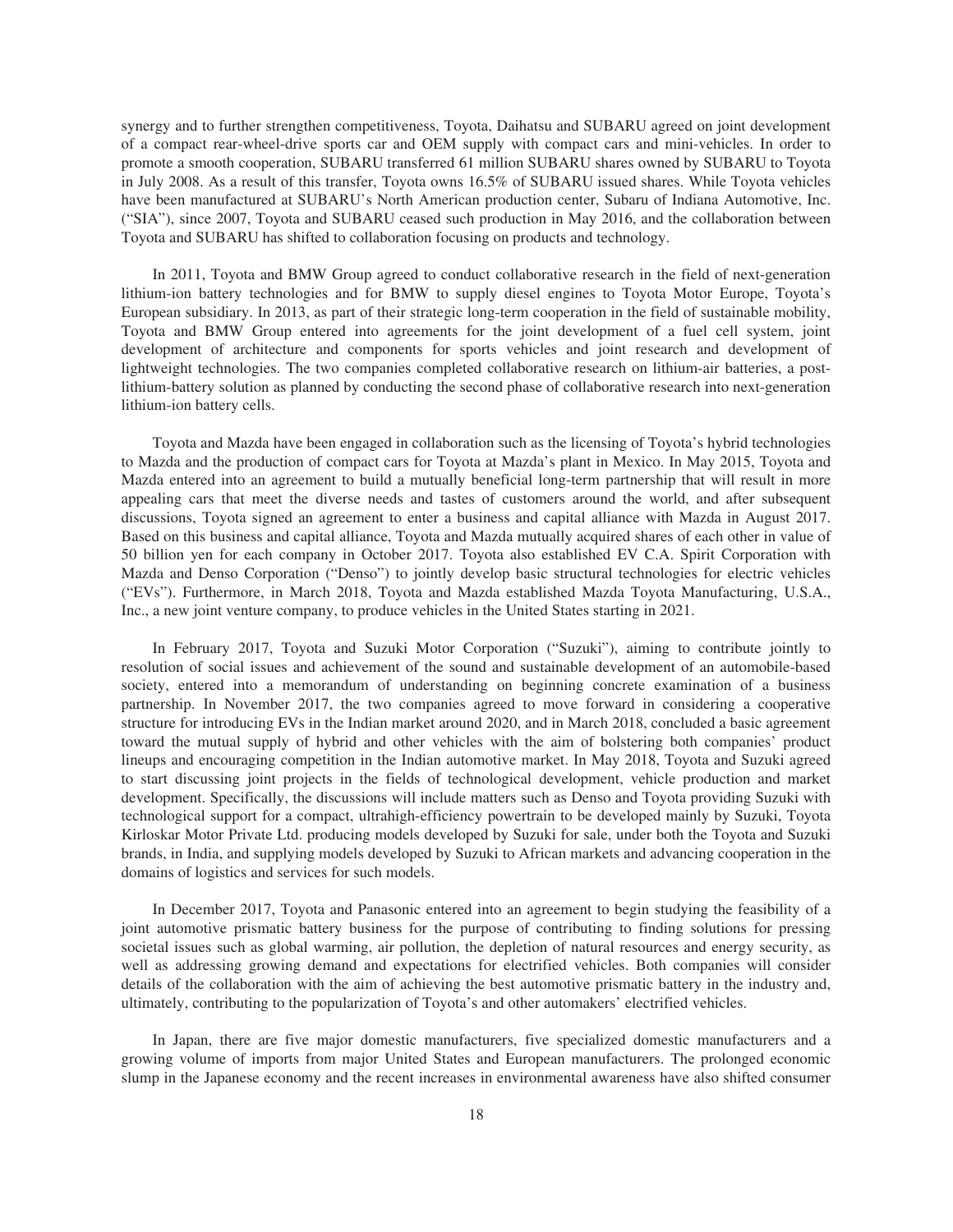preference towards more affordable automobiles such as compact and subcompact vehicles and towards utility vehicles such as mini-vans. For more than 40 years, Toyota has maintained its position as the largest automobile manufacturer in Japan. Every year since fiscal 1999, Toyota, excluding Daihatsu and Hino, has achieved a market share (excluding mini-vehicles) of over 40%, reflecting in part the success of the introduction of new models for subcompact and compact cars, mini-vans and sedans. In August 2005, Toyota launched the Lexus brand in Japan and achieved a record top market share of 25.6% in the luxury market in 2011. Toyota aims to further distinguish the Lexus brand by continuing to attract new and affluent customers including customers that typically had purchased imported vehicles.

#### *North America*

The North American region is one of Toyota's most significant markets. Toyota has reorganized its production structure and made improvements to its product lineup. In addition, Toyota is actively working to promote increased local operations independence in North America, in accordance with the Toyota Global Vision, announced in 2011.

In the North American region, of which the U.S. is the main market, Toyota has a wide product lineup (excluding large trucks and buses), and sold 2,806 thousand vehicles on a consolidated basis in fiscal 2018. This represents approximately 31% of Toyota's total unit sales on a consolidated basis. The U.S., in particular, is the largest market in the North American region, which accounts for 87% of the retail sales of Toyota in such region. Sales figures for fiscal 2018 were 98.9% of those in the prior fiscal year.

Toyota commenced sales of the first-generation Prius hybrid model in North America in 2000. The Prius became Toyota's bestselling model behind the Corolla and Camry, having gained particular support among customers concerned with the environment. Toyota introduced the first hybrid model under the Lexus brand, the RX400h, and the Highlander hybrid in 2005. Toyota continued further expansion of its environmentally friendly vehicles with the introduction of models such as the CT200h in 2011, the ES300h and the Avalon HV in 2012, the NX300h in 2014, the fully remodeled all-new Prius and the all-new fuel cell vehicle MIRAI in 2015, the Prius PHV in 2016 and the fully remodeled Camry HV in 2017.

Since the introduction of the LS and ES models under the premium brand model, Lexus, in the United States in 1989, Toyota has expanded its Lexus sales with models including the GS, IS and RX. Toyota sold 311 thousand units through the introduction of the new NX and RC models in 2014, 344 thousand units through the introduction of the new RX model in 2015, 352 thousand units in 2016 and 305 thousand units in 2017.

Toyota is continuing to revise its vehicle models and North American production capacities in response to changes in market conditions. Starting 2011, Toyota, instead of importing from Japan, began production of the Corolla at its Mississippi plant. In 2013, the production capacity at the Woodstock plant in Canada increased from 150 to 200 thousand units per year, and the production capacity at the Indiana plant also increased. Toyota commenced production of the RX450h hybrid model at its Cambridge plant in Canada in 2014. Through the business alliance with Mazda Motor Corporation, the production of Toyota brand compact cars for sale mainly in North America began at Mazda's plant in Mexico in June 2015. In addition, Toyota commenced production of the Lexus ES350 at its Kentucky plant for sale in the North America market starting in October 2015. Toyota also launched the all-new Camry with the first TNGA platform in North America at the Kentucky plant in 2017 and redesigned Avalon into an all-new model in 2018. Toyota plans to increase the production capacity of the Tacoma from 100,000 to 160,000 in Baja California, Mexico in 2018 and of the Highlander at its Indiana plant in 2019. In the meantime, consignment production that started at SIA in 2007 ceased in May 2016.

In terms of auto parts, Toyota increased production capacity of engine plants in Kentucky and Alabama in 2013 and 2014, respectively, to meet rising demand, and also increased production capacity of auto parts at its automatic transmission plant in West Virginia in 2014.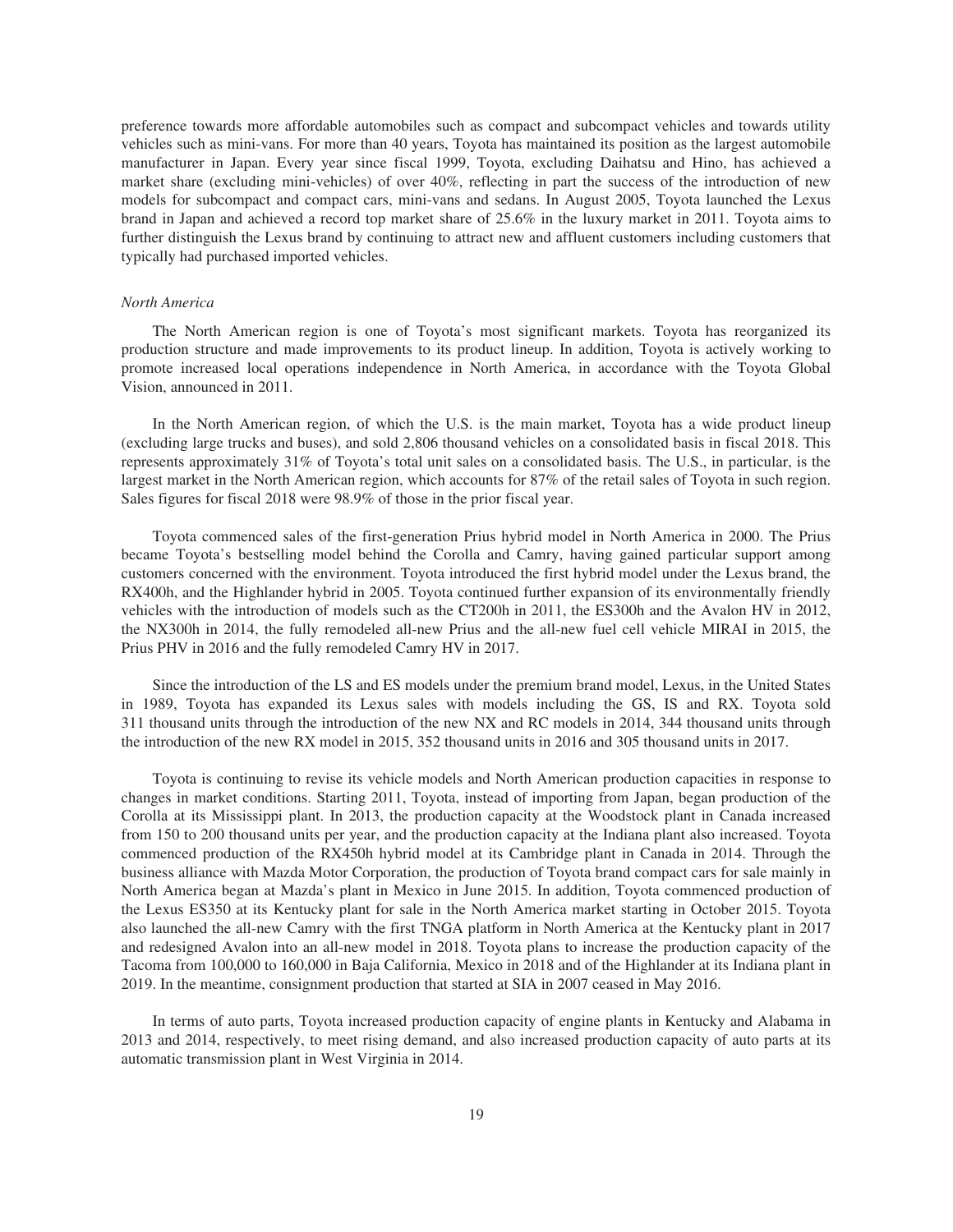In order to further strengthen competitiveness in North America, Toyota will continue the realignment of North American manufacturing operations going forward. As part of this effort, a new plant will be built in Mexico in 2019 to produce the Tacoma. Furthermore, production of the Corolla, which was initially planned to be shifted from the plant in Canada to the new plant in Mexico, instead will be shifted to a new plant in Alabama that will be established by the joint venture with Mazda around 2021. In addition to the plant in Mississippi, compact cars will also be produced at the new plant in Alabama. Toyota will consider focusing its production of mid-sized vehicles in the plant in Canada, along with the plants in Indiana and Kentucky, by commencing production of mid-sized vehicles instead of the Corolla in Canada starting in 2019.

As for Toyota's vehicle development in North America, the Toyota Technical Center spearheads the design, planning, and evaluation of vehicles and parts as to their ability to meet customer needs. Toyota will continue to promote self-reliance towards producing even better cars in the future.

In July 2017, Toyota held an opening ceremony of its new North American headquarters in Plano, Texas. By unifying its North American manufacturing, sales and marketing, financial services and other functions, Toyota plans to promote collaboration and efficiencies across functions, position itself to deliver "ever-better cars" to customers and work towards realizing sustainable growth in the North America market.

#### *Europe*

Toyota's principal European markets are Germany, France, the United Kingdom, Italy, Spain and Russia. Toyota's principal competitors in Europe are Volkswagen, Renault, Ford, Opel and Peugeot, as well as Korean manufacturers Hyundai and Kia.

While competition in Europe continues to intensify, Toyota has expanded its lineup of hybrid models to further strengthen its sales operations, and has entered into supply agreements with BMW and PSA for diesel engines and light commercial vehicles, respectively. To strengthen its business setup so that it is less likely to be affected by exchange rates, Toyota launched RAV4 for Russia at OOO "TOYOTA MOTOR" ("TMR") and C-HR at Toyota Motor Manufacturing Turkey Inc. ("TMMT") in 2016 in the form of local production. In addition, Toyota is actively promoting production and sales measures that meet local demand by strengthening its value chain including used car dealerships, after-sales services and finance and insurance services.

In 2017, the European automotive market expanded from the previous year as the growth of the Russian and other European markets made up for the sluggish market in the United Kingdom.

Toyota sales in 2017 in Europe exceeded the previous year due to higher sales in principal markets such as the United Kingdom, Germany, France, Italy and Spain from the sales expansion of hybrid core models including C-HR and Yaris, even though the sales in Russia remained around the same as the previous year. Sales in Poland and Israel hit a new record. Toyota's consolidated vehicle sales in Europe in fiscal 2018 was 968 thousand units, an increase of 4.7% from fiscal 2017.

Toyota has in the past increased European production in response to sales growth, establishing Toyota Motor Manufacturing (UK) Ltd. ("TMUK") in 1992, TMMT in 1994 and Toyota Motor Manufacturing France S.A.S. ("TMMF") in 2001. Further, in 2005, Toyota Peugeot Citroën Automobile Czech was formed as a result of a joint venture with PSA Peugeot Citroën as vehicle supply factories to Europe.

Toyota commenced production of the compact crossover C-HR by increasing the annual production capacity of TMMT from 150,000 units to 280,000 units (three-shift) in September 2016.

Toyota opened the Toyota Motor Manufacturing Russia plant in 2007 as a base for its manufacturing operations in the Russian market (integrated to sales entity TMR in March 2013). A two-shift production operation started in September 2012 and production capacity was increased from 20,000 units to 50,000 units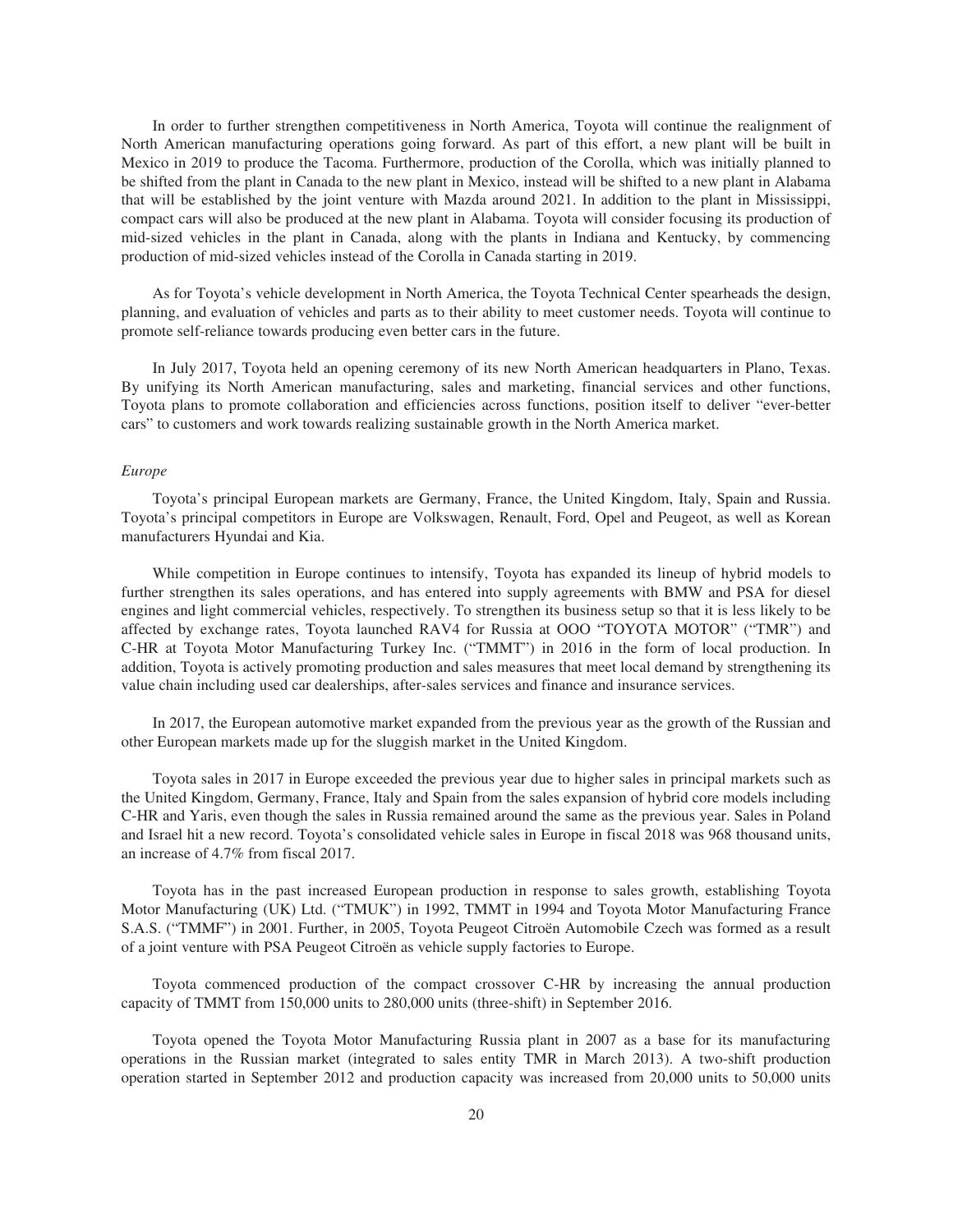per year. In August 2016, the production capacity was increased to 100,000 units and the production of the RAV4 commenced in addition to the Camry. Toyota commenced complete knock down, or CKD, production of the IMV Fortuner in Kazakhstan beginning in the spring of 2014. In April 2018, Toyota redesigned the Camry into an all-new model with the TNGA platform.

In terms of auto parts, in October 2016, Toyota decided to produce hybrid transaxles and gasoline engines in Poland. Toyota will start production of hybrid transaxles in 2018 at Toyota Motor Manufacturing Poland ("TMMP"), a production plant for transmissions and engines, and add two gasoline engines — a 1.5L in 2017 and a 2.0L in 2019 — at Toyota Motor Industries, Poland ("TMIP"), a production plant for diesel engines. In concert with the enhancement of the gasoline engine business, the two companies were integrated in April 2017.

#### *Asia*

Toyota's consolidated vehicle sales in Asia (including China) in fiscal 2018 was 1,543 thousand units, a decrease of 2.8% from fiscal 2017.

In light of the importance of the Asian market that is further expected to grow in the long term, Toyota aims to build an operational framework that is efficient and self-reliant as well as a predominant position in the automotive market in Asia. Toyota has responded to increasing competition in Asia by making strategic investments in the market and developing relationships with local suppliers. Toyota believes that its existing local presence in the market provides it with an advantage over new entrants to the market and expects to be able to promptly respond to demand for vehicles in the region.

In this region, Toyota has been further strengthening its business foundations by improving its product line-up, expanding local procurement and increasing production capacities.

Toyota's principal Asian markets are Thailand, India, Indonesia, Malaysia and Taiwan.

As part of Toyota's efforts to expand business, Toyota Motor Thailand Co., Ltd. commenced production of HVs such as the Camry hybrid in 2009. Toyota also started operation of its second Gateway plant in 2013, expanding production capacity by 80 thousand units in Thailand to 810 thousand units. In April 2015, Toyota implemented a full model change for IMV models manufactured at its Samrong Plant and Ban Pho Plant in Thailand. In February 2018, Toyota started production of the C-HR at its second Gateway plant.

In India, Toyota constructed a second plant with an annual production capacity of 70 thousand units and commenced production and sales of the Etios compact model designed specifically for the Indian market in 2011. Furthermore, Toyota increased production capacity in India during 2012 and 2013 to 210 thousand units. Moreover, Toyota began exporting the gasoline-fueled model of the Etios to South Africa from India in 2012.

In Indonesia, Toyota introduced the Etios and commenced operation of a second plant in Karawang in 2013 in order to meet the diverse customer needs and the expanding market. In 2014, Toyota increased the initial production capacity of 70 thousand units per year to 120 thousand units per year with the introduction of the Vios and the Yaris, and also began exporting the Vios to the Middle East. Toyota also constructed a passenger vehicle engine plant that commenced production in February 2016.

In Malaysia, Toyota began production of the Camry hybrid in March 2015, and is planning to reorganize its production structure there in 2019 by building a new plant dedicated to passenger vehicles while making the existing plant dedicated to commercial vehicles. In addition, in 2016 Toyota began production and sales of the Sienta in Taiwan in response to diversifying demands.

#### *China*

Toyota has been conducting operations in China through joint ventures, and its success in producing products that meet local demands and in establishing its sales and service network has significantly contributed to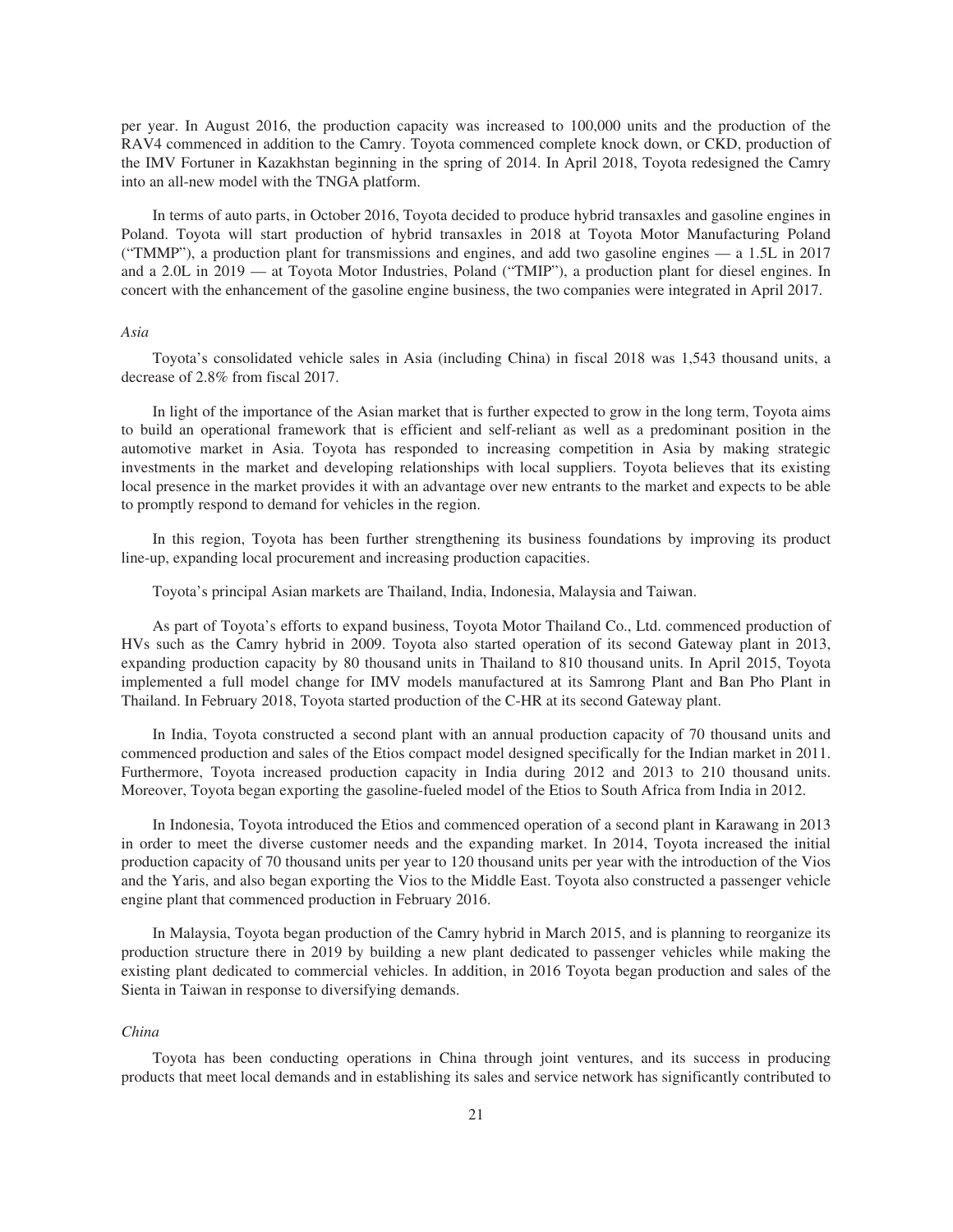Toyota's profits. Based on the firm business foundation that it has established, Toyota is conducting its operations with the aim of promoting further growth and increasing profitability through further development of its sales and service network and expansion of its product lineup.

In China, Toyota has been conducting joint ventures with two major partners. First, with respect to the joint venture with China FAW Group Corporation since Toyota first launched the Vios through the joint venture in 2002, Toyota has been producing and selling the Land Cruiser Prado, the Corolla, the Corolla HV, the Crown, the REIZ, the Coaster and the RAV4 in China. With regard to production capacity, in 2007, Toyota commenced production at the new Tianjin Teda plant, which has an annual production capacity of 200 thousand units, and in 2012, commenced production at a new factory of Sichuan FAW Toyota Motor Co., Ltd. in Changchun, China, which has an annual production capacity of 100 thousand units. Toyota also increased annual production capacity of the plant in Sichuan from 30 thousand units to 50 thousand units in the spring of 2015 to increase production of the Prado. Toyota completed the construction of a new production line to replace an aging existing line at the Tianjin Teda plant in June 2018. In addition, Toyota sought to improve production efficiency by closing small, aging production lines at the Changchun East Plant of Sichuan FAW Toyota Motor Co., Ltd. in December 2016 and the Xiqing Plant of Tianjin FAW Toyota Motor Co., Ltd. in February 2017.

GAC Toyota Motor Co., Ltd., a joint venture between Toyota and Guangzhou Automobile Group Co., Ltd., commenced sales of the Camry in 2006, followed by production and sales of the Yaris, the Highlander, the E'z, the Levin and the Levin HV. In 2006, it commenced production at the first plant with an annual production capacity of around 200 thousand units. In addition, Toyota expanded its annual production capacity to approximately 560 thousand units by starting a second plant in 2009 and a third plant in early 2018. In 2017, Toyota redesigned the Camry into an all-new model with the TNGA platform.

In terms of auto parts, in 2014, Toyota opened a plant in Changshu in Jiangsu, China for the production of the Continuously Variable Transmission ("CVT") as the first CVT plant outside of Japan and in September 2015, Toyota also began production of HV Transaxles at the CVT plant. Toyota also launched a plant to produce hybrid vehicle batteries in October 2015.

Total vehicle sales in the Chinese market increased 4% from 28.30 million in 2016 to 29.30 million in 2017. In this market, Toyota's sales in 2017 were 1.30 million vehicles, up 6% from the previous year. In the domestically produced passenger vehicle market in mainland China (23.38 million units), Toyota had a market share of 5%. In 2017, sales of SUVs expanded as a result of customers' value diversification. As for Toyota's distribution network, Toyota has been expanding the distribution network for locally produced vehicles in cooperation with Chinese joint venture partners under Tianjin FAW Toyota Motor Co., Ltd. and Guanqi Toyota Motor Co., Ltd., and for imported vehicles, Toyota has also been expanding primarily the Lexus brand sales network. Toyota plans to further increase sales by expanding the number of dealers and the product lineup for both locally produced and imported vehicles. In addition, as the market in China develops, Toyota plans to promote the so-called "Value Chain" businesses such as used cars, services, financing and insurance.

#### *South and Central America, Oceania, Africa and the Middle East*

Toyota's consolidated vehicle sales in South and Central America, Oceania, Africa and the Middle East (collectively, the "Four Regions") in fiscal 2018 were 1,392 thousand units, an increase of 3.3% from fiscal 2017.

In these regions, which are expected to become increasingly important to Toyota's business strategy, Toyota aims to develop new products which meet the specific demands of each region, increase production and further promote sales.

Toyota's principal markets in the Four Regions are Brazil in South and Central America, Australia in Oceania, South Africa in Africa and Saudi Arabia in the Middle East.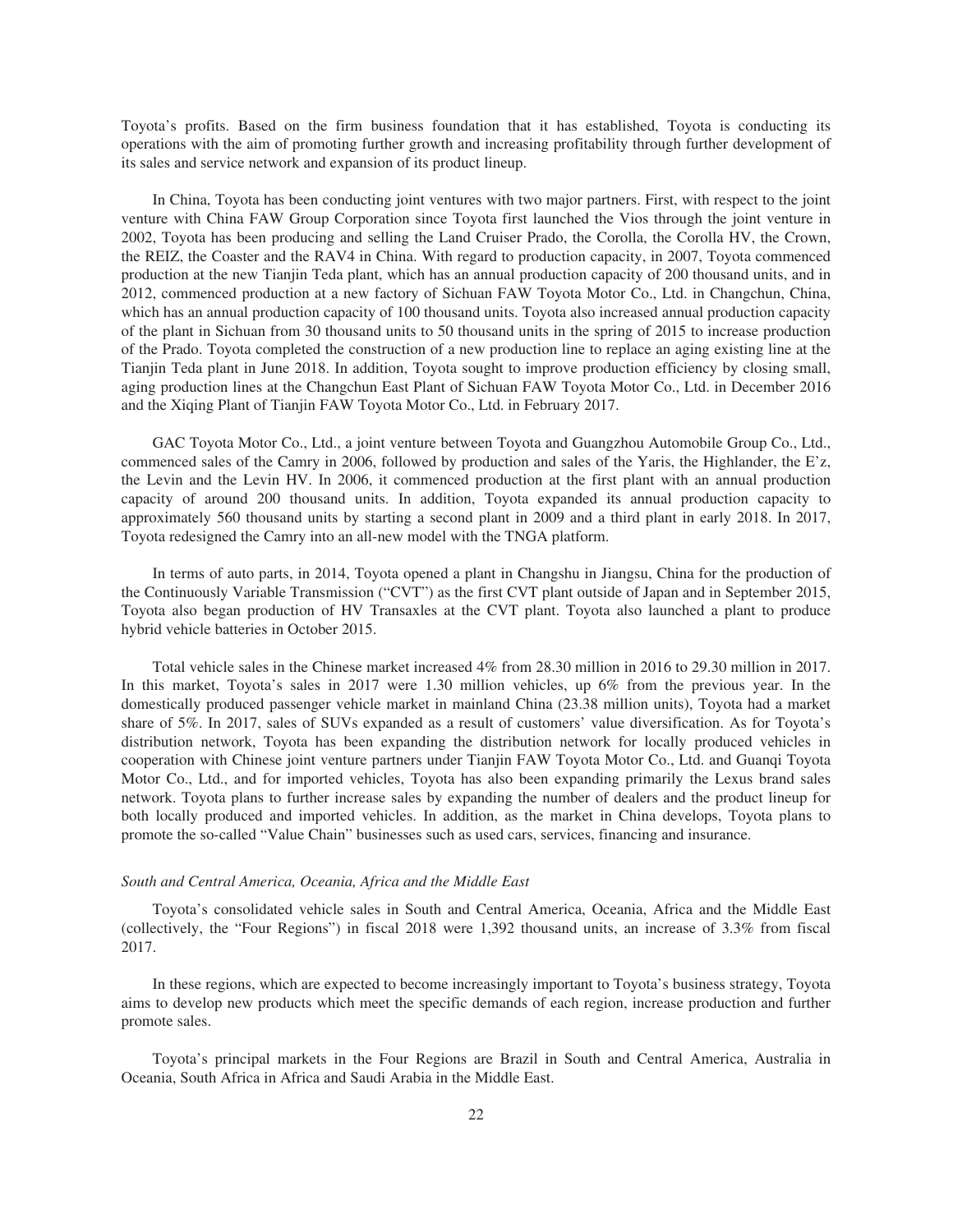The core models in this region are global models such as the Corolla, IMV (the Hilux) and Camry. In order to increase production of IMVs, Toyota expanded the annual production capacity of its Argentina factory from 70 thousand units to 90 thousand units in 2011. Toyota further increased annual production capacity to 140 thousand units per year at the end of 2015 and is seeking to increase production to meet demand after 2016. In order to expand business in Brazil, Toyota constructed a new factory in Sorocaba with an annual production capacity of 70 thousand units, and in 2012, began production and sales of compact vehicles. Starting from the beginning of 2016, Toyota increased production capacity to 110 thousand units per year.

Further, Toyota began local production of the Fortuner in Egypt in 2012.

Moreover, in terms of auto parts, Toyota commenced production at a plant in Brazil for passenger vehicle engines in February 2016.

Toyota ended production of vehicles and engines at Toyota Motor Corporation Australia Ltd. in September 2017.

#### *Production*

Toyota and its affiliated companies produce automobiles and related parts and components through more than 50 overseas manufacturing companies in 26 countries and regions besides Japan. Toyota's major manufacturing facilities include plants in Japan, the United States, Canada, the United Kingdom, France, Turkey, Thailand, China, Taiwan, India, Indonesia, South Africa, Argentina and Brazil. Daihatsu brand vehicles are produced at 4 factories in Japan and 2 manufacturing companies in 2 other countries of Indonesia and Malaysia. Hino brand vehicles are produced at 2 factories in Japan and 10 manufacturing companies in 10 countries, including Indonesia and Thailand. For a listing of Toyota's principal production facilities, see "Information on the Company — Property, Plants and Equipment."

In promoting a sustainable growth strategy, establishing a system capable of providing optimal supply of products in the global market is integral to Toyota's strategy.

In line with its basic policy of manufacturing in countries or regions where there is demand and where Toyota is truly competitive, Toyota will make efficient use of and maximize capacity utilization at its existing plants to respond to the expanding market and will continue to focus on making efficient capital investments as necessary. Furthermore, Toyota will continue to place top priority on safety and quality in strengthening true competitiveness with the aim of achieving sustainable growth.

In 2017, 75.9% of Toyota vehicles sold in overseas markets were manufactured in overseas plants by Toyota and its unconsolidated affiliated companies. In 2017, approximately 71.1% of Toyota vehicles sold in North America were produced in North America. Of the vehicles sold in Europe in 2017, approximately 81.5% were produced in Europe. In fiscal 2018, Toyota produced on a consolidated basis 4,286 thousand vehicles in Japan and 4,678 thousand vehicles overseas, compared to 4,109 thousand vehicles in Japan and 4,866 thousand vehicles overseas in fiscal 2017.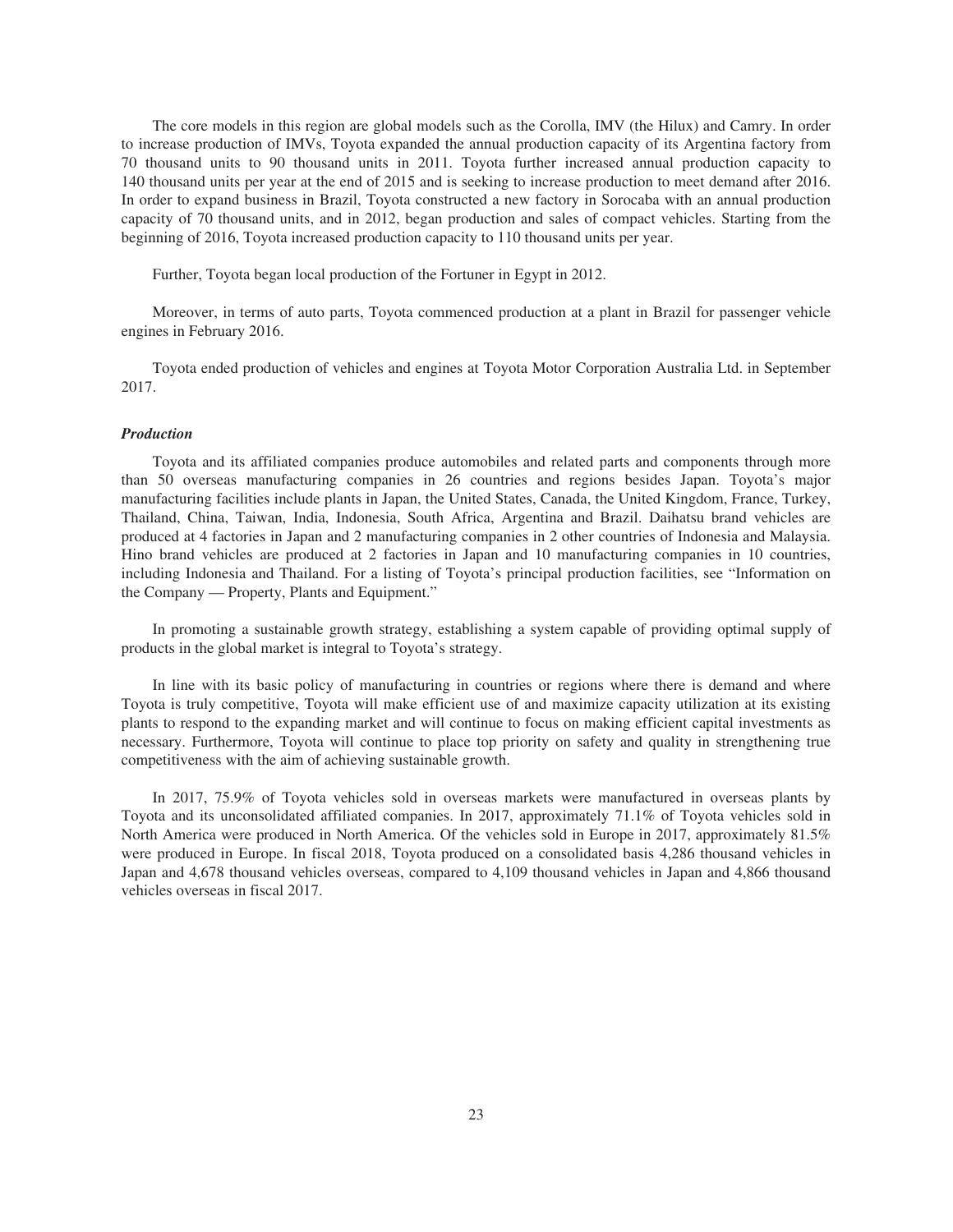The following table shows Toyota's worldwide vehicle unit production by geographic market for the periods shown. These production figures do not include vehicles produced by Toyota's unconsolidated affiliated companies. The sales unit information elsewhere in this annual report includes sales of vehicles produced by these affiliated companies. Vehicles produced by Daihatsu and Hino are included in the vehicle production figures set forth below.

|                | Year Ended March 31, |      |      |      |      |
|----------------|----------------------|------|------|------|------|
|                | 2014                 | 2015 | 2016 | 2017 | 2018 |
| Units Produced |                      |      |      |      |      |
|                |                      |      |      |      |      |
|                |                      |      |      |      |      |
|                |                      |      |      |      |      |
|                |                      |      |      |      |      |
|                |                      |      |      |      |      |
|                |                      |      |      |      |      |

\* "Other" consists of Central and South America, Oceania and Africa.

Toyota closely monitors its actual units of sale, market share and units of production data and uses this information to allocate resources to existing manufacturing facilities and to plan for future expansions.

See "— Capital Expenditures and Divestitures" for a description of Toyota's recent investments in completed plant constructions and for a description of Toyota's current investments in ongoing plant constructions.

#### *The Toyota Production System*

Toyota pioneered the internationally recognized production system known as the "Toyota Production System" ("TPS"). The TPS is based on Toyota's own concepts of efficient production of only necessary and quality products and efficient cost reduction, and has the following two principal elements:

- "*Just-in-Time*," and
- "*Jidoka*."

*Just-in-Time* is an approach in which necessary parts and components are manufactured and delivered in just the right quantity in a timely manner just as they are needed. This allows Toyota to maintain low levels of inventory while maintaining operating efficiency.

*Jidoka* is a production concept which involves immediate stop of work when problems arise in the production line in order to stop the production of defective items from being passed on to subsequent stages of the process, and therefore making quality assurance an inherent part of the production process. To achieve this, Toyota's equipment is designed to detect and highlight abnormalities and to stop whenever abnormalities occur. Toyota also authorizes its machine operators and other members of its production team to stop production whenever they note anything suspicious. This helps Toyota to build quality into the production process by avoiding defects and preventing the waste that would result from producing a series of defective items.

Toyota believes that the TPS allows it to achieve mass-production efficiencies even in high-mix, low-volume production. This belief gives Toyota the flexibility to respond to changing consumer demand without significantly increasing production costs. While the TPS remains the basis of Toyota's automobile production, the system has been expanded for use in Toyota's parts production, logistics and customer service activities as well.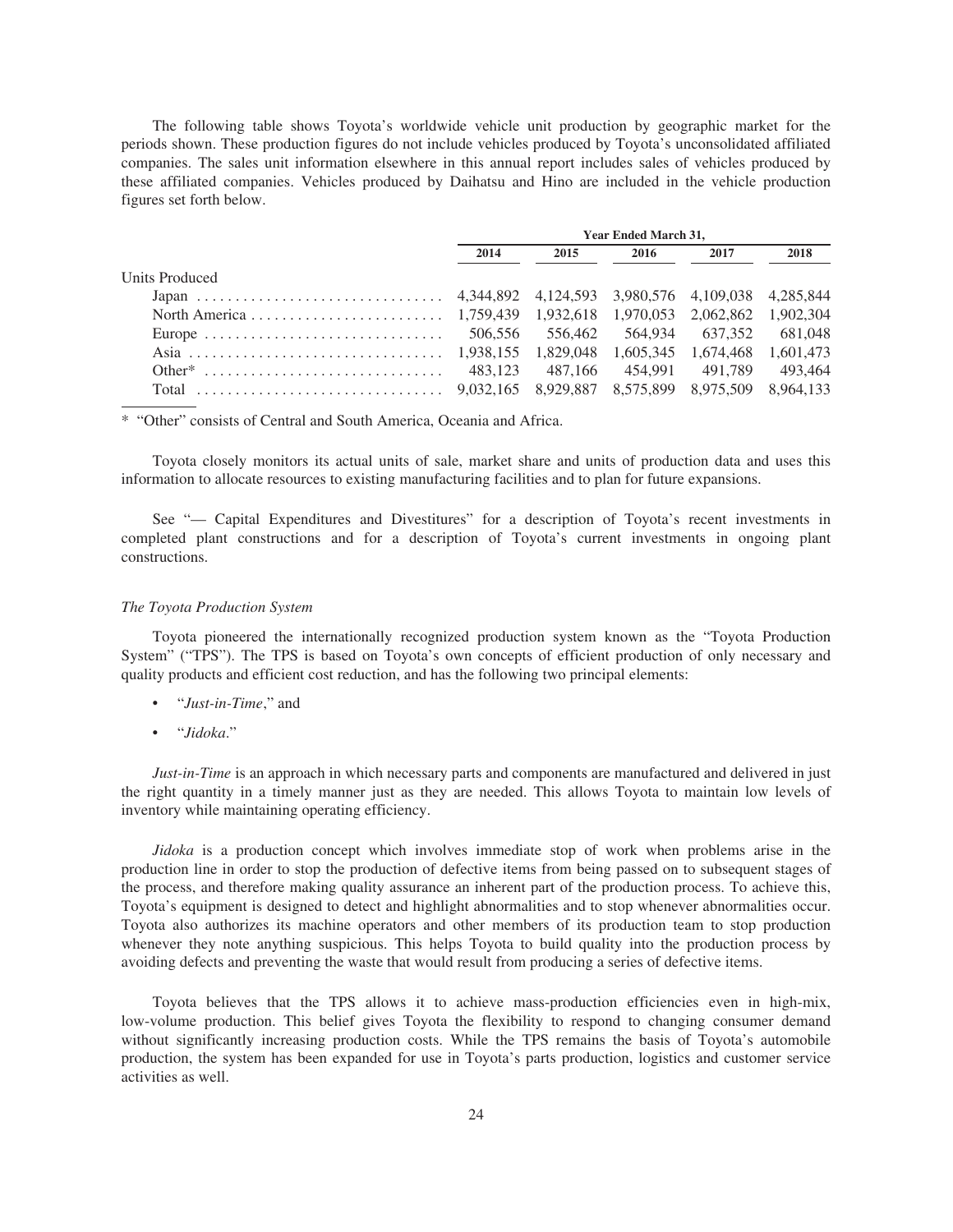Through the TPS, issues are identified and analyzed at the actual site, the entire production process is made visible and production efficiency as well as product quality are improved through the application of measures to address the sources of problems. As one method to implement these measures, Toyota utilizes sophisticated information technologies to improve each step of its vehicle development process, from product planning to commencement of mass-production. These technologies are intended to enhance flexibility, simplification, quality, cost competitiveness and speed. Specifically, detailed virtual assembly and other simulations of manufacturing processes are conducted on computers for a new vehicle or new production equipment/systems before a prototype is made. An actual prototype is made only after defects and related issues have been identified and resolved by computer simulation, thereby minimizing the time required for rebuilding prototypes and significantly shortening the time required before starting mass production. Moreover, this system is used to prepare virtual factories and other visual aids in order to facilitate training and communication at overseas plants and enable the efficient transfer of necessary technology and skills.

In January 2018, Toyota established the TPS Group, and in order to stay true to itself, Toyota has gone back to its roots, positioning TPS as the bedrock of its management, and is moving forward with initiatives to ensure that TPS is passed on to the future as part of Toyota's DNA. Specifically, Toyota will have the concepts of "*Just-in-Time*" and "*jidoka,*" which are the two main pillars of the TPS, spread within the entire company and have all divisions, including technical and administrative divisions, work to reduce lead time and ensure that abnormalities are made visible, through which Toyota will achieve results by both cost reduction through improved productivity as well as improved work quality.

#### *Distribution*

Toyota's automotive sales distribution network is the largest in Japan. As of March 31, 2018, this network consisted of 280 dealers employing approximately 32 thousand sales personnel and operating approximately 4.7 thousand sales and service outlets. Toyota owns 15 of these dealers and the remainder is independent.

Toyota believes that this extensive sales network has been an important factor in its success in the Japanese market. A large number of the cars sold in Japan are purchased from salespersons who visit customers in their homes or offices. In recent years, however, the traditional method of sales through home visits is being replaced by showroom sales and the percentage of automobile purchases through showrooms has been gradually increasing. Toyota expects this trend to continue, and accordingly, is working to improve its sales activities such as customer reception and meticulous service at showrooms to increase customer satisfaction.

Sales of Toyota vehicles in Japan are conducted through four sales channels — "Toyota," "Toyopet," "Corolla" and "Netz." In addition, Toyota introduced the Lexus brand to the Japanese market in August 2005, and currently distributes the Lexus brand vehicles through a network of 168 sales outlets in order to enhance its competitiveness in the domestic luxury automotive market. The following table provides information for each channel as of March 31, 2018.

|                                    | <b>Dealers</b>  |             |              |                                                                             |
|------------------------------------|-----------------|-------------|--------------|-----------------------------------------------------------------------------|
| <b>Channel</b>                     | Tovota<br>Owned | Independent | <b>Total</b> | <b>Market Focus</b>                                                         |
| Toyota $\dots\dots\dots\dots\dots$ |                 | 45          | 49           | Luxury channel for Toyota brand vehicles                                    |
| Toyopet $\dots\dots\dots\dots$     |                 | 48          | 52           | Leading channel for the medium market                                       |
| $Corolla$                          |                 | 70          | 74           | Volume retail channel centering on compact models                           |
|                                    |                 | 102         | 105          | Sales channel targeting customers with new values for<br>the $21st$ century |

| <b>Brand</b> | <b>Sales</b><br><b>Outlets</b> | <b>Market Focus</b> |
|--------------|--------------------------------|---------------------|
| Lexus        | 168                            | Premium brand       |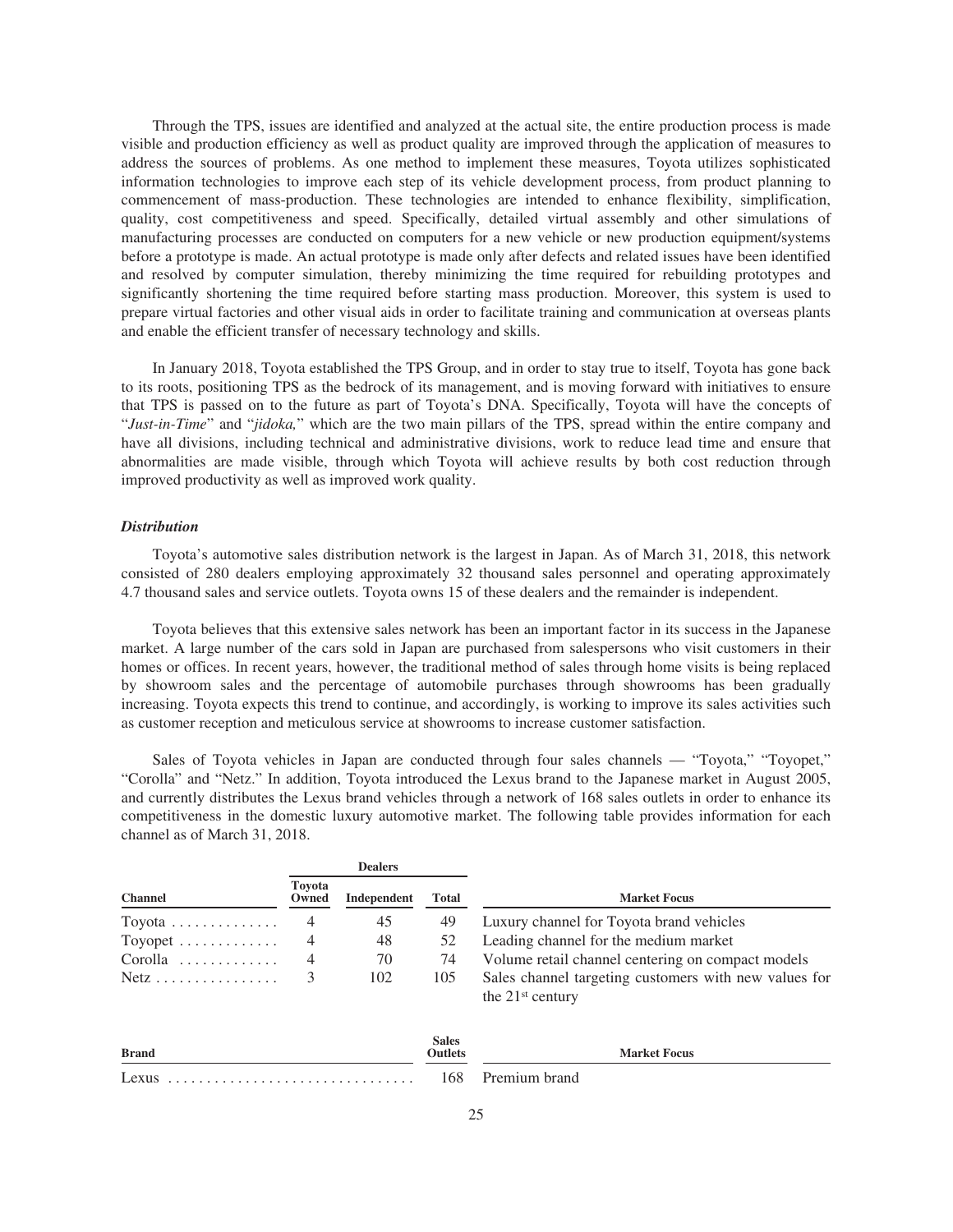Outside Japan, Toyota vehicles are sold through approximately 170 distributors in approximately 190 countries and regions. Through these distributors, Toyota maintains networks of dealers. The chart below shows the number of Toyota distributors as of March 31, 2018 by country and region:

| <b>Country/Region</b> |    | <b>Number of Countries</b> Number of Distributors |
|-----------------------|----|---------------------------------------------------|
|                       |    |                                                   |
|                       |    | 30                                                |
|                       |    |                                                   |
|                       |    |                                                   |
|                       |    |                                                   |
|                       | 16 | 14                                                |
|                       | 55 | 49                                                |
|                       | 30 | 40                                                |

#### *Improving Efficiency*

Toyota is working on the following to create a corporate structure allowing for efficient development, production and sales that can respond flexibly to changes in the external environment:

- working with suppliers as one team to dramatically increase the efficiency of development;
- creating a production structure that can better withstand fluctuations in demand and currency exchange rates; and
- strengthening sales capabilities in line with local conditions.

Toyota also plans to improve profitability and enhance operating efficiency by continuing to pursue aggressive cost reduction programs, including:

- improving product development and production efficiencies through the re-integration and improvement of vehicle platforms and power trains as well as through the development of electronic platforms which organize electronic devices of vehicles as a package and standardize electronic structure and infrastructure;
- reinforcing and promoting Ryohin-Renka Cost Innovation ("RR-CI") activity, which aims for the elimination of waste in all processes from design to production while ensuring the reliability and safety of each part;
- applying advanced information technologies to improve efficiency throughout the product development and production processes;
- globally reinforcing the supply base under an open and fair purchasing policy;
- streamlining production systems; and
- improving the efficiency of domestic and international distribution.

Toyota is further improving production efficiency by installing more versatile equipment and systems, modifying vehicle body designs to allow for a greater variety of models on each production line and sharing more parts among vehicles, not simply among different models but also among different platforms.

In April 2012, Toyota announced a new development framework, the TNGA, which reconciles sweeping advances in product appeal with cost reductions. The new framework sets forth an architecture that incorporates not only the three fundamental vehicle functions of moving, turning and stopping, but also ergonomics such as driving position as well as freedom of design. Toyota plans to efficiently develop cars with high basicperformance attributes by developing parts and modules based on this architecture. The TNGA provides for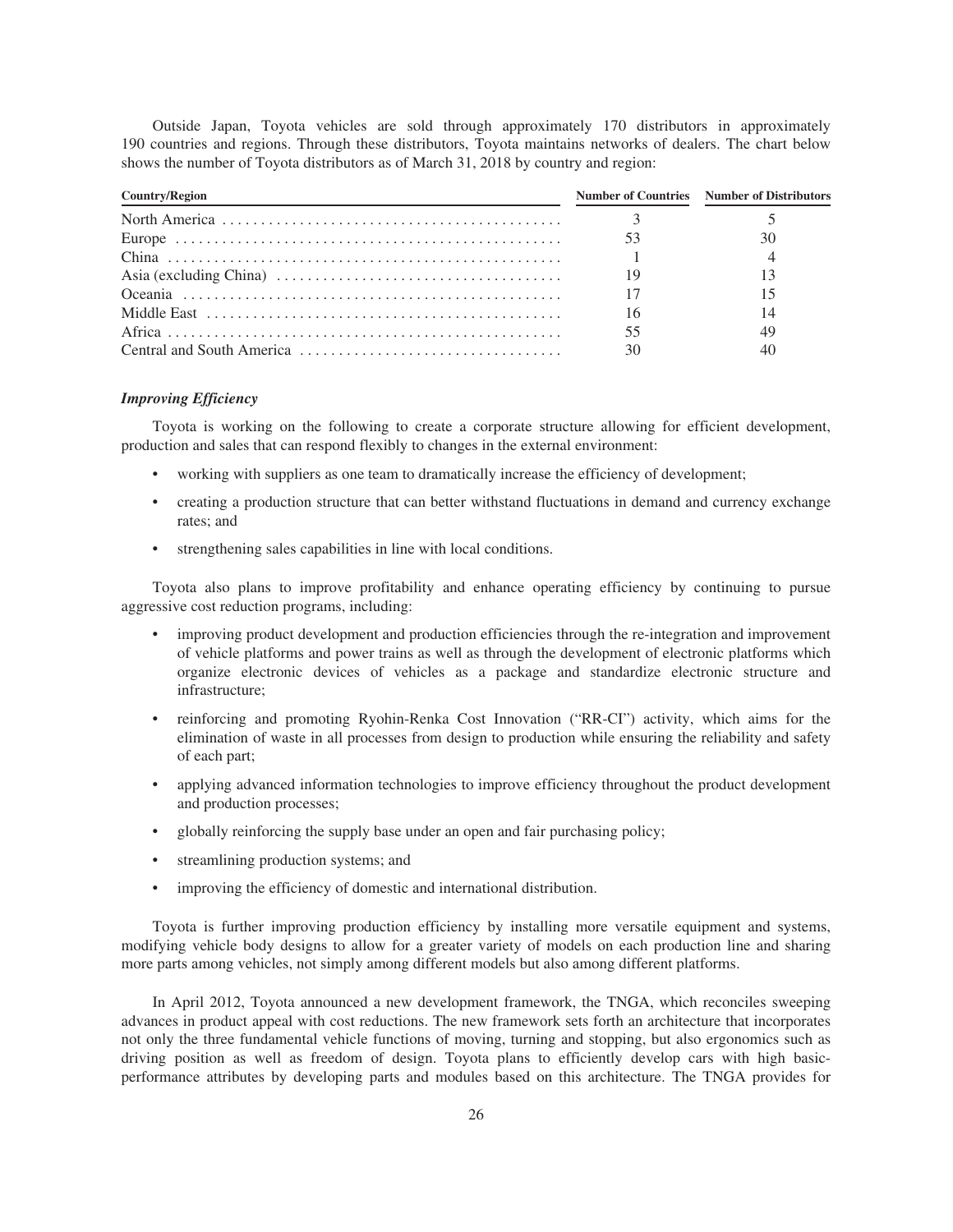handling multiple models simultaneously in grouped development projects that will increase the sharing of parts and core vehicle components. This sharing, carried out in cooperation with suppliers, will result in lowered costs, thereby allowing developmental manpower and funds to be reinvested in R&D to meet consumer preferences and R&D to meet regional needs, resulting in further product improvement.

By April 2013, Toyota established systems to rapidly promote the TNGA and carried out product development under this new way of doing business. As a result, Toyota realized high basic performance and marketability in the Prius that was introduced in Japan in December 2015. Toyota subsequently launched the all-new Camry in 2017. Toyota has rolled out, and plans to continue to roll out, the results of such development to other vehicles as well.

#### *Realizing a Smart Mobility Society that expands through connected car technologies*

Toyota is moving forward with initiatives striving to realize a smart mobility society, in which people can enjoy freedom of movement and feel at ease and excited, by connecting vehicles, people and communities with its connected car technologies in order to meet the needs of rapidly changing societies, including the falling birth rate and aging populations in developed nations, an increasingly diverse range of energy sources and the evolution of IoT, among others. In particular, Toyota aims to contribute to an affluent lifestyle that offers peace of mind by enhancing vehicle functionality that will increase the attractiveness of vehicles and the excitement of driving, enhancing transport systems that make being in cars more comfortable and more environmentally friendly, and realizing Smart Communities that aim for optimization of local energy use and establishment of a low-carbon emission transportation system.

#### *Enhancing Vehicle Functionality — Information Service Functions*

To Toyota, enhancing vehicle functionality means advancing information service functions that integrate vehicles with telecommunication systems, and driving assistance functions that use communication technologies and sensor technologies to create vehicles with intelligent features. Information service functions can improve convenience and enrich the driving experience through information communication technologies that add new functions that are connected to the basic vehicle functions of "running, turning and stopping." Examples include the following:

- Toyota is advancing enhancement of car navigation systems, such as car parking maps that display detailed information inside car parks, as well as the VICS system (Vehicle Information and Communication System) that provides real-time road traffic information such as congestion, accidents, traffic restrictions and parking. Car navigation systems play an increasingly important role in providing drivers with various types of information on safety, smooth traveling, comfort and convenience.
- T-Connect/G-BOOK is the latest information network service that merges the latest network technologies and car multimedia a step ahead of the arrival of the ubiquitous network society. T-Connect/G-BOOK provides various types of information useful for driving, as well as safety and security services that detect unusual conditions in the vehicle, thereby supporting a lifestyle with one's vehicles anytime and anywhere through a network. In 2005, Toyota started G-BOOK ALPHA and G-Link for Lexus, each with additional various features including traffic congestion forecast service. In 2007, Toyota launched G-BOOK mX, which in addition to the well-received conventional safety and security services of G-BOOK, introduced even more useful car navigation services such as "Map-on-Demand" — the world's first technology for automatically updating map data — and "Probe Communication Traffic Information" that provides drivers with highly precise information on traffic congestion. In 2014, Toyota launched T-Connect, which in addition to conventional telematics services, provides new services and functions through the distribution of applications to on-board device, as well as destination and other information searches through the adoption of a voice recognition system.
- HELPNET is an emergency dial system that, in the event of a traffic accident or medical emergency, transmits information required for emergency rescue, such as present-location data and vehicle details,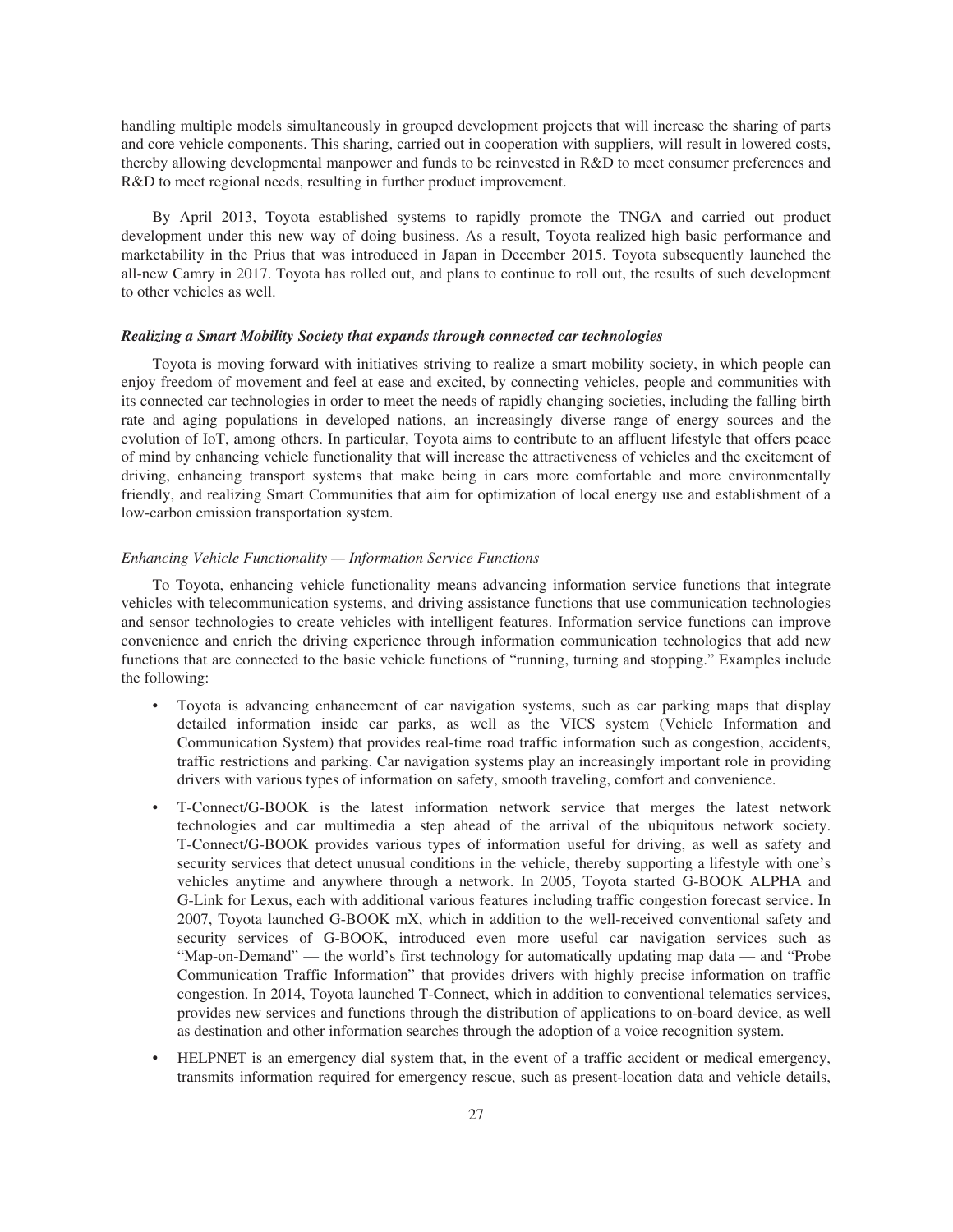either automatically or with the touch of a button. It immediately contacts police and fire departments through the HELPNET Operation Center. This system is integrated into T-Connect/G-BOOK and G-Link to improve the quality of services. HELPNET shortens the time taken to report following an emergency situation, which contributes to decreasing the number of traffic accident fatalities and reducing the level of impact, while at the same time aiming to prevent secondary disasters and ease traffic congestion.

In addition to the above, Toyota also operates a Japanese-language web portal for automobile information, GAZOO.com. The name "GAZOO" originates from the Japanese word *gazo*, meaning images. GAZOO was established as an Internet membership service linking Toyota, its national dealer network and GAZOO members, and has provided information on new and used Toyota vehicles and related services, as well as online shopping services. GAZOO later expanded to include information on other automakers, as well as a rich blog feature as a social networking portal site on automobiles. In addition, GAZOO has exhanced its contents line-up through which Toyota aims to expand the fan base of car enthusiasts by promoting activities where customers can experience in real life the enjoyment that cars offer, such as TOYOTA GAZOO Racing. GAZOO is currently in charge of all Toyota motor sports activities (such as WRC, WEC and SuperGT). Toyota utilized its GAZOO technology that links the customers, distributors and Toyota to further expand its automobile information service by launching the G-BOOK telematics service in Japan in fall 2002 and G-Link, which is a service exclusive to Lexus, in August 2005. Toyota also offers a theft detection system, vehicle tracking service and operator support service as standard services to enhance services aiming to provide safety, security and comfort for T-Connect/ G-BOOK and G-Link users in their lifestyle using vehicles. With G-BOOK mX announced in April 2007, Toyota started offering services that allow drivers to use more convenient navigation systems such as "Map-on-Demand" — the world's first technology for automatically updating map data. In addition, Toyota has further strengthened its linkage between GAZOO and G-BOOK and has, for example, allowed map information searched on a blog on GAZOO.com to be used on G-BOOK, further maturing as a comprehensive telematics service. In Japan, Toyota is seeking to promote the use of the T-Connect/G-BOOK by equipping all Lexus models and certain Crown models with the T-Connect/G-BOOK as a standard feature. Toyota has also licensed its T-Connect/G-BOOK technology to certain other competitors in Japan. Toyota is applying the technology and experience which it has accumulated in Japan to regions outside Japan; G-BOOK services were introduced in China in March 2009, and unique telematics services in the United States were launched in August 2009. In addition, Toyota began offering telematics services for smartphones in December 2010 in Japan, and began to offer the same service in Thailand in March 2012 and the Middle East from January 2014 (UAE, Qatar and Lebanon in January 2014, Saudi Arabia in August 2014, Bahrain in October 2014 and Kuwait in January 2015).

In addition, in March 2004, Toyota launched its CRM (Customer Relationship Management) system called e-CRB (evolutionary Customer Relationship Building) in Thailand. e-CRB builds on a technology cultivated through the development of Gazoo and G-BOOK and offers its customers a variety of services such as providing information on new vehicles, accepting requests for brochures and estimates and notifying customers when it is time for maintenance by keeping track of the vehicle's maintenance history and mileage. In addition, e-CRB offers an advanced operation system that can be utilized comprehensively at dealers including new and used cars and services. Toyota is promoting e-CRB in countries such as China, Thailand, Australia, India and Brazil where steady progress has been made as the service-in ratio has increased. In 2013, Toyota introduced the nextgeneration e-CRB that adopts tablet terminals (portable information processing terminals) in China. These tablet terminals are supporting the improvement of customer satisfaction at points of sale and in after-sale service.

Toyota also introduced a system called Sales Logistics Integrated Management ("SLIM") in Guangzhou, China and India. By utilizing real sales information and linking with production and distribution, Toyota is able to realize the Just-in-Time production system of producing and delivering only the number of vehicles that have been sold. SLIM has been recognized to significantly increase the freshness of inventory and improve cash flow.

In September 2010, Toyota announced its smart-grid initiatives, which are intended to demonstrate efficient energy use toward the realization of a low-carbon and energy-saving society. By utilizing technology cultivated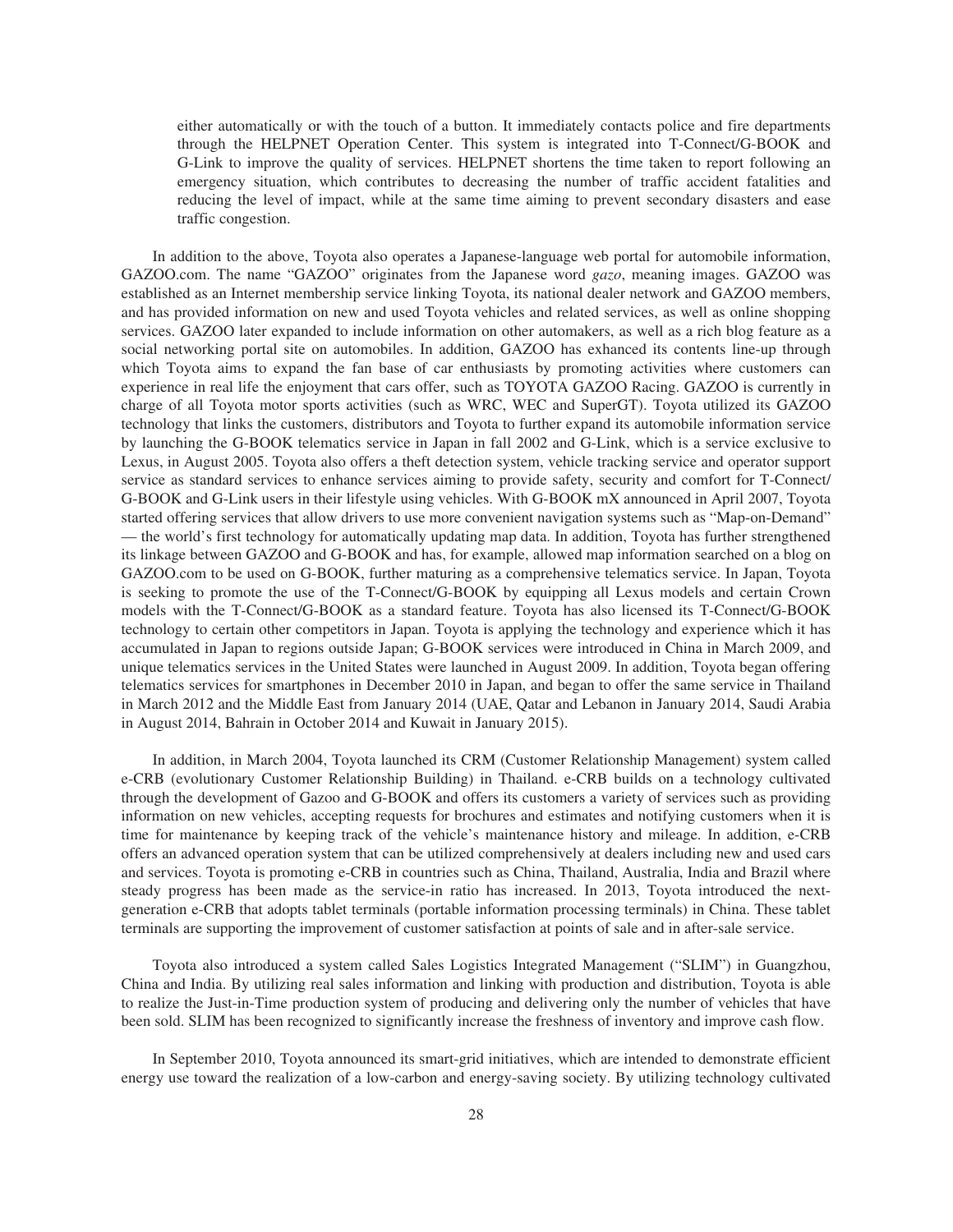through the Internet and telematics services mentioned above, Toyota developed the Toyota Smart Center ("TSC") that optimally controls electricity and links EVs and PHVs with homes, and conducted a demonstration project in Rokkasho Village in Aomori aimed at reducing overall CO2 emissions and users' electricity costs. In addition, in order to develop a global platform of the TSC, Toyota announced a partnership with Microsoft Corp. in April 2011 and a partnership with Salesforce.com in May 2011. Toyota plans to utilize the cloud technology of these two companies in its Internet and telematics services to build a framework for TSC's global implementation. In January 2012, Toyota began eConnect and "TOYOTA friend" services for PHV. In May 2013, Toyota utilized the latest version of Microsoft's SharePoint to comprehensively redesign GAZOO, the automobile information portal site. Toyota aims to offer new services, achieve better vehicle quality and enhance product attractiveness as well as contribute further to society by utilizing the vehicle information, road conditions and other parameters collected via telematics services and stored at the TSC. With regard to contribution to society, Toyota began offering the Big Data Traffic Information Service in June 2013, through which traffic information, statistics and other related information are provided to local governments, universities and businesses to support traffic flow improvement and assist disaster prevention measures. In December 2016, Toyota launched the TC Smartphone Navigation free-of-charge to users, including those other than Toyota users, to provide readily usable route history maps. Toyota plans to continue to work with new information technologies and the IT industry to establish a framework for TSC's global implementation and to realize a mobility society of the future.

In 2016, Toyota has been working actively on "connected car technology" and alliances with other companies for effective vehicle data utilization to "make ever-better cars" and for safer and securer "connected" service. In January 2016, Toyota announced a "connected vehicle framework" to increase installation of a Data Communication Module (DCM) into a broader range of its vehicles starting in the United States from 2017. In April 2016, Toyota established a new company, "Toyota Connected, Inc.," in the United States to consolidate and analyze information collected from vehicles and to develop new products, and thereby promoting "making ever-better cars" through utilizing big data. In addition, Toyota is collaborating with insurance companies on developing insurance services as well as tying up with a sharing service company, thereby actively advancing research for new services and the realization of a mobility society utilizing big data.

As a further engagement in the insurance industry, Toyota established Toyota Insurance Management Solutions USA, LLC ("TIMS"), a new U.S. telematics car insurance services company, to promote analysis of big data and development of algorithms. TIMS provides telematics insurance services best suited to Toyota's customers by consolidating Toyota's data, financing and insurance knowhow.

In November 2016, based on the proliferation and popularity of mobility services such as car-sharing, Toyota started to establish the Mobility Services Platform ("MSPF"), which has various functions to support mobility services, leveraging the TSC, the Toyota Big Data Center, and financial services. MSPF is a platform that aggregates and covers individual business functions, such as vehicle management systems and leasing programs, that Toyota developed and offered to mobility service providers such as ridesharing operators when working together with them. As one example of the functions that MSPF offers, to enhance a MSPF-based car-sharing, Toyota developed the smart key box ("SKB") that enables users to lock and unlock doors and to start the engine with their smartphone — thus providing a safer and more secure way of lending and renting cars. Using the MSPF and SKB, Toyota started a pilot program in collaboration with Getaround, a venture company providing car-sharing services targeted at individuals in the United States, in March 2017 in San Francisco, California. In addition, Toyota is working with Toyota Financial Services Corporation ("TFSC") to make vehicles with expired leases available on Getaround, in order to effectively utilize TFSC's assets. Toyota is also examining the viability of car sharing using SKBs. Furthermore, Servco Pacific Inc., a Toyota dealer in Hawaii, has begun an employee-only car-sharing services program.

Toyota and Uber Technologies, Inc. have entered into a memorandum of understanding to explore collaboration with respect to ridesharing. As part of the partnership, the companies created new leasing options in which car purchasers can lease vehicles with connected terminals from Toyota Financial Services and cover their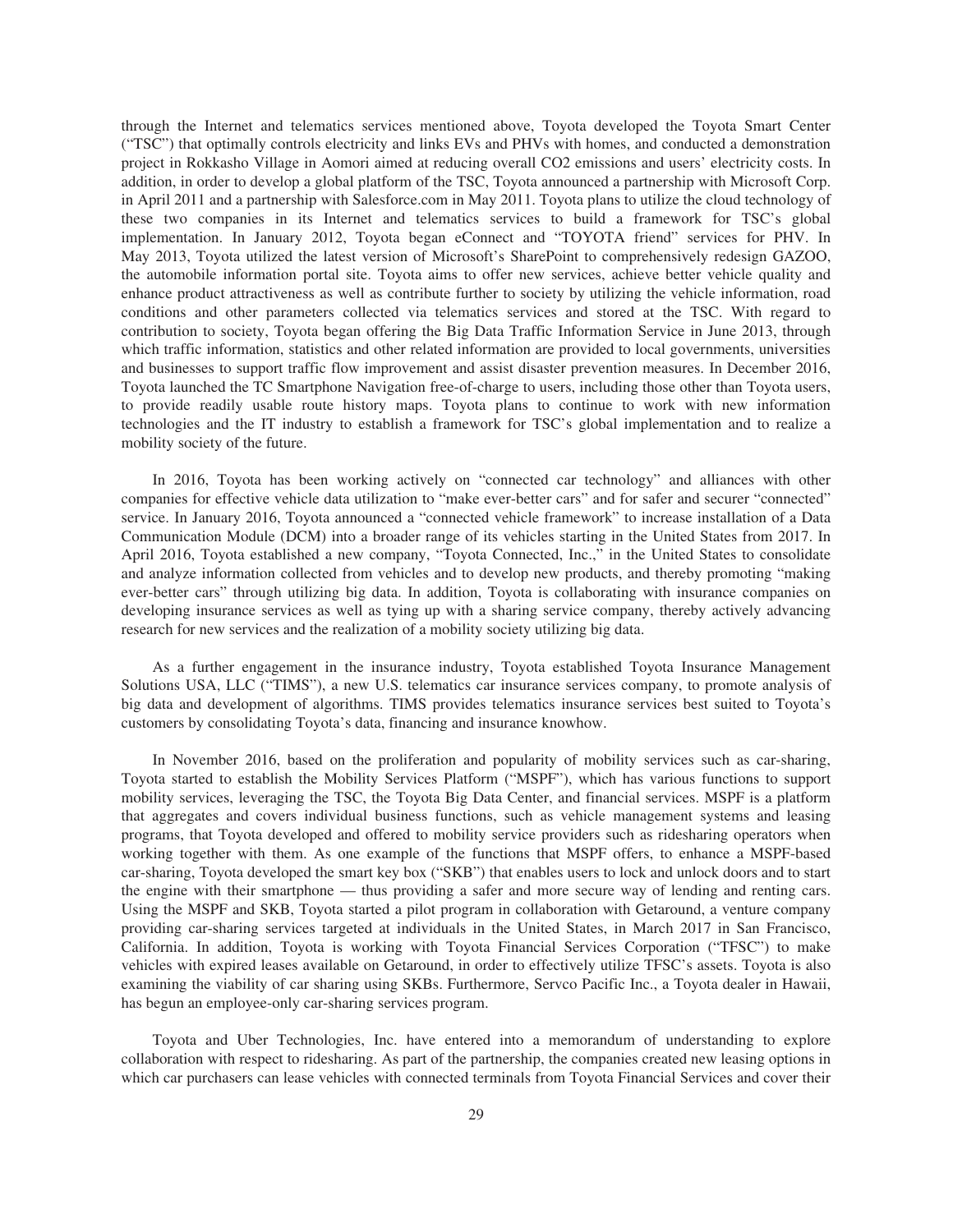payments through earnings generated as Uber drivers. In Southeast Asia, Toyota started to collaborate with Grab, Inc. ("Grab") in August 2017, and commenced a pilot program in Singapore to collect driving data generated from vehicles owned by Grab. In June 2018, Toyota further expanded the collaboration and invested in Grab. Toyota is moving forward with providing various connected services that use MSPF to Grab, and will consider future collaboration with Grab in the area of Mobility as a Service ("MaaS").

Toyota and Japan Federation of Hire-Taxi Associations have entered into a memorandum of understanding to explore areas for collaboration, so as to develop and introduce the "Japanese taxi of the future." Through use of taxis to collect and analyze of information concerning the road traffic environment, and applying those results to the development of the Mobility Teammate Concept, which embodies Toyota's vision of automated driving, Toyota and the Japan Federation of Hire-Taxi Associations will continue to be important partners in helping to develop Japanese taxis into the "world's safest, most pleasant, world-class public transportation service" and to strengthen the Japanese transportation infrastructure.

With the background of expanding mobility services and the tightening of data regulations in Europe, Toyota has established Toyota Connected Europe, and plans to utilize MSPF in Europe as well to promote car-sharing businesses in coordination with local dealers.

In January 2018, Toyota announced the e-Palette Concept, a next generation EV designed exclusively for MaaS, leveraging electrification, connected vehicles and automated driving technologies. The e-Palette Concept can be adapted for various services, such as passenger transportation, logistics services or retail services, and is the embodiment of Toyota's concept of "new mobility" that supports the lifestyles of its customers. Amazon.com, Inc., DiDi Chuxing, Pizza Hut, LLC, Uber Technologies, Inc. and Mazda Motor Corporation are collaborating with Toyota as initial launch partners in order to explore vehicle specifications that are even more practical and to ensure the realization of a new mobility service.

#### *Enhancing Vehicle Functionality — Driving Assistance Functions*

Toyota's driving assistance functions offer functions that assist drivers with an aim to lessen the burden of driving, enhance safety and provide to everyone the pleasure of driving. Toyota has commercialized enhancements to various functions that assist the driver in sensing external information, avoiding danger and making appropriate maneuvers. Examples of driving assistance functions include the following:

- VDIM (Vehicle Dynamics Integrated Management) is a system that constantly monitors the driver's operations and the vehicle's situation and centrally manages the engine, steering mechanisms and brakes. By stabilizing the vehicle before the driver loses control of the vehicle, VDIM achieves a high level of 'active safety' and improves driving performance, consisting namely of running, turning and stopping.
- "Pre-collision System" is a system that perceives possibilities of a crash with obstacles, cars in front or crossing pedestrians through a sensor installed in a vehicle. If a collision seems likely, it proceeds to activate warnings as well as brake assistance, which aids the driver's operation of the brake, or the automatic braking system, which aids in avoiding the collision altogether or mitigates any damage.
- "Radar Cruise Control (with all-speed tracking function)" allows the vehicle to keep a constant distance between itself and the preceding vehicle within a speed range from zero to a preset speed, automatically slowing down and stopping if necessary to avoid collision. When the car in front speeds up, it allows the driver to accelerate.
- "Lane Departure Alert" is a system that uses a camera to detect white or yellow lane markers while driving. The system warns the driver with a buzzer and displays if it detects possible deviation in order to assist in avoiding a collision accident resulting from deviation. In addition, "Lane Keeping Assist System," a system that assists the driver's operation of the steering wheel with electric power steering in order to help keep the vehicle traveling between lane markers, has been developed.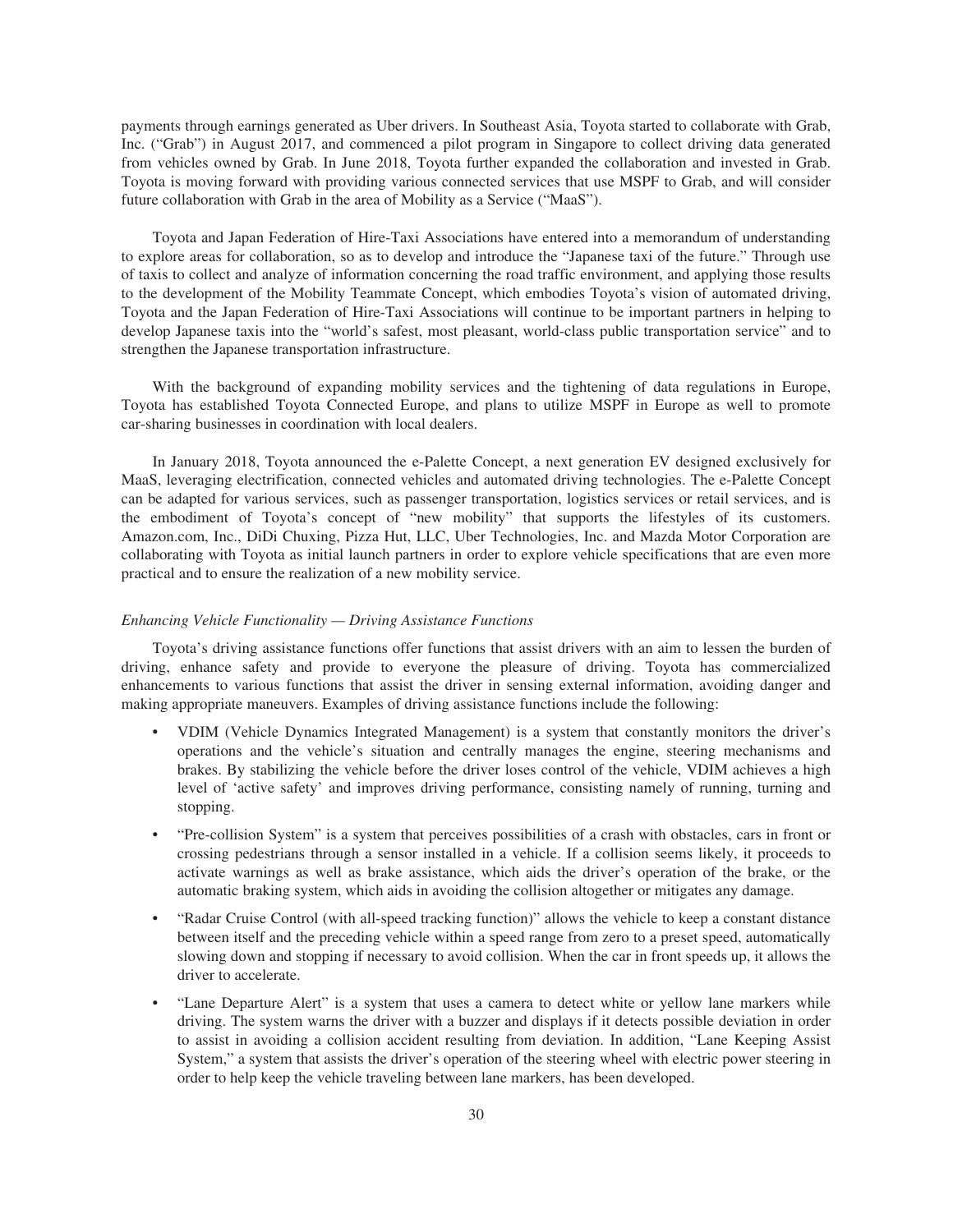- "Automatic High Beam" detects the headlights of oncoming vehicles or taillights of vehicles running in front and adjusts the headlight range, automatically switching to low beam or high beam, in order to avoid dazzling the visions of the drivers with bright lights, as well as to secure the drivers' forward visions at night.
- "Blind Spot Monitor" is a system which aims to reduce accidents by alerting the driver to other vehicles in the driver's blind spot diagonally behind the driver's seat with sound and visual display in the side mirrors while changing lanes.

From these driving assistance functions, in 2015 Toyota commercialized the Toyota Safety Sense, a collision avoidance support package that includes the Pre-collision System, the Lane Departure Alert and the Automatic High Beam. By the end of 2017, Toyota had completed installation of this package on nearly all models sold in Japan, the United States and Europe at an affordable price aimed at widespread adaption.

#### *Enhancing Transport Systems*

Enhancing transport systems requires taking a general approach that addresses various factors across a wide scope that are pertinent not only to vehicles but also roads, people and public transport systems in order to ensure smooth and efficient movement of people and vehicles and to build a safe transportation environment. In addition to VICS and ETC (Electronic Toll Collection System), which are already standard in Japan, the "Cooperative ITS," which combines cutting edge IT and vehicle technology, is in development and has begun to be partially implemented.

- The operation of "ETC2.0" commenced in 2009 and corresponding products are available for purchase. Mainly for use on highways, this service provides drivers with information related to road traffic and safe driving that is transmitted from road infrastructures to car navigation systems via video and voice.
- In the summer of 2011, Toyota introduced products corresponding to the driving safety support system, "DSSS," which the National Police Agency has started operating. Mainly for use on general roads, this system supports safe driving, including by preventing the driver from overlooking red lights, by transmitting traffic control information (such as traffic lights and signs) and peripheral information from road infrastructures to automobiles.
- Aiming at further reducing accidents, "ITS Connect," a driving safety support system that uses a dedicated ITS frequency of 760 MHz, was introduced in the fall of 2015. Through direct and continuous exchange of information between vehicles and the road and among vehicles, this system aims to mitigate accidents near intersections, which have been difficult to mitigate to date. The system also includes Communicating Radar Cruise Control features, which supports smooth acceleration and deceleration when following behind another vehicle. In addition, from August 2017, Toyota and Mazda started a partnership in the field of advanced safety technologies and a collaboration in Toyota's vehicle-to-vehicle and vehicle-to-infrastructure technologies, and aims at the realization of automated driving in which all drivers can move safely, smoothly and freely by harmonizing ITS technology and vehicle control technology.

Toyota is committed to developing new ITS products. Toyota believes that intelligent transport systems will become an integral part of its overall automotive operations and enhance the competitiveness of its vehicles. As familiarity with and demand for ITS products grow, Toyota expects an increasing number of ITS products to become commercially available and achieve greater acceptance each year.

#### *Smart Communities*

In April 2010, Toyota City was selected as a "Model Region for Next-Generation Energy Systems" by the Ministry of Economy, Trade and Industry. Toyota since joined the "Toyota City Low-Carbon Society Verification Council" (established in August 2010), and carried out experiments relating to the "Optimization of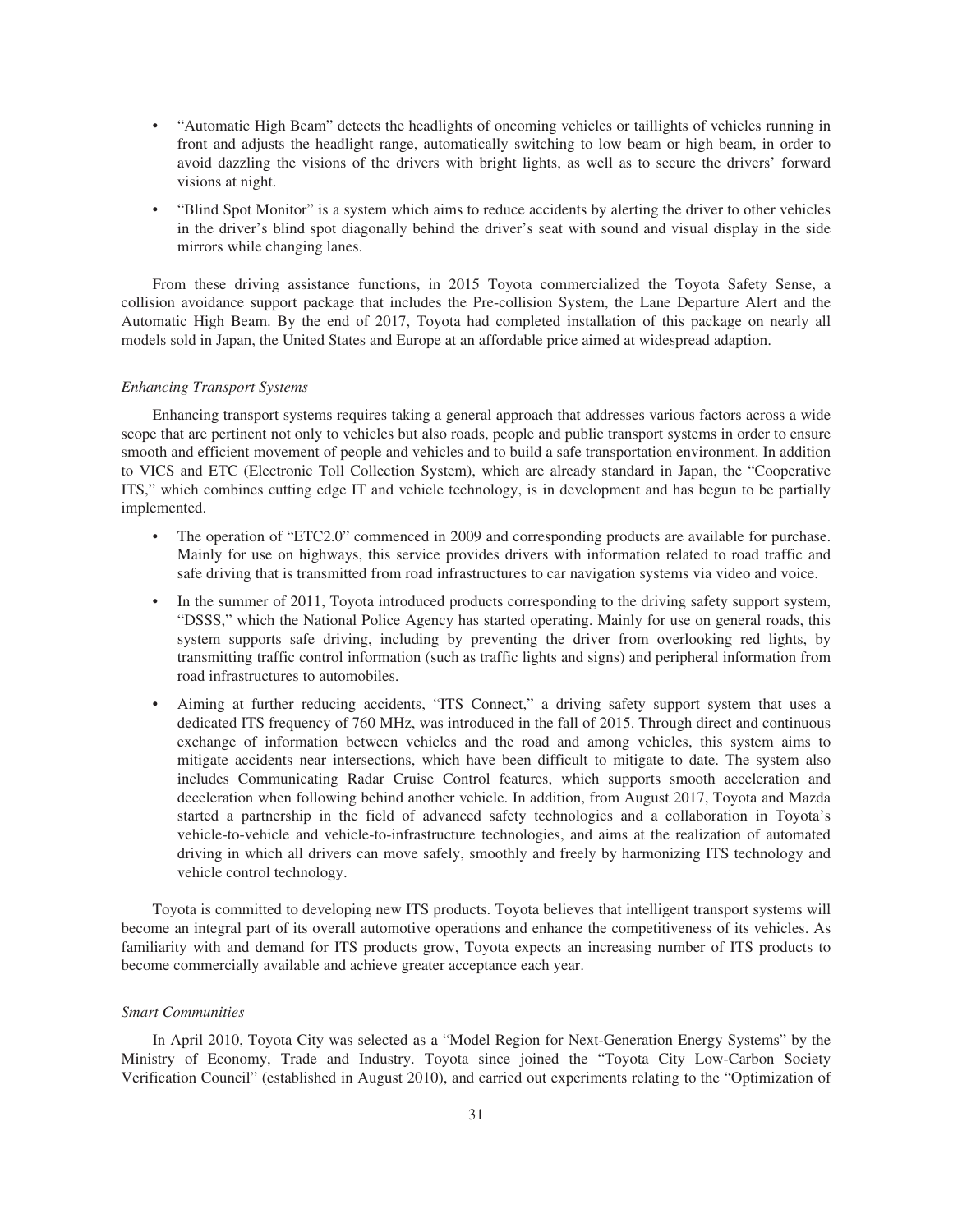Local Energy Use in Households and Destinations (commercial and public facilities)" and "Establishment of a System for Low-Carbon Emission Transportation" until March 2015. As a way of building on the results of such experiments, Toyota launched an experimental ultra-compact electric vehicle sharing program in Tokyo from April 2015. It also launched an experimental ultra-compact electric vehicle program for tourism using a Toyota developed car-sharing system in Okinawa from January 2016. An experimental car-sharing program was also implemented in Okayama City from October through December 2016, and from October 2017 through January 2018. Furthermore, in Toyota City and Okinawa, these experimental programs were commercialized, and management was transferred to local companies and organizations in April 2017.

#### *Research and Development of, and Collaboration Regarding, Connected Platforms*

With respect to research and development of platform technologies to make connected services a reality in the future, Toyota is moving forward with the following research and development activities related to in-vehicle system technologies as well as telecommunication and data processing system technologies by means of both open collaboration led by a nonprofit organization as well as collaboration with certain other companies.

For in-vehicle system technologies, a collaborative open source project is underway to develop an operating system for in-vehicle multimedia telematics systems based on the open source software Linux, but incorporating in-vehicle requirements. Named Automotive Grade Linux, the operating system is being developed in collaboration with other auto companies as well as companies that design a manufacture the hardware and software for devices that make up in-vehicle systems, under the initiative of Linux Foundation, an incorporated nonprofit organization. With respect to functions that link in-vehicle multimedia system to smartphones, Toyota established a nonprofit organization called Smart Device Link Consortium in November 2016, jointly with Ford and certain other auto companies, to develop specifications for in-vehicle multimedia systems and their related platform software.

For telecommunication and server system technologies, Toyota is developing a "global mobile communications platform," which allows for globally integrated management of the telecommunication environment, in collaboration with KDDI Corporation. Toyota is also conducting research and development jointly with the NTT Group in the areas of data processing system technologies and mobile communications technologies that will enable the processing of big data obtained from vehicles in the future.

## **Financial Services**

Toyota's financial services include loan programs and leasing programs for customers and dealers. Toyota believes that its ability to provide financing to its customers is an important value-added service. In July 2000, Toyota established a wholly-owned subsidiary, TFSC, to oversee the management of Toyota's finance companies worldwide, through which Toyota aims to strengthen the overall competitiveness of its financial business, improve risk management and streamline decision-making processes. Toyota has expanded its network of financial services, in accordance with its strategy of developing auto-related financing businesses in significant markets. Accordingly, Toyota currently operates financial services companies in 37 countries and regions, which support its automotive operations globally.

Toyota's revenues from its financial services operations were ¥2,017.0 billion in fiscal 2018, ¥1,823.6 billion in fiscal 2017 and ¥1,896.2 billion in fiscal 2016. In fiscal 2017, although uncertainties related to political trends emerged primarily in Europe and North America, Toyota's business remained solid in areas where Toyota's financial services business is operated. In fiscal 2018, weak used vehicle prices in the United States resulted in increased disposal losses for vehicles with expired leases as well as losses on depreciation compared with the past. Interest rates also increased in the United States and some emerging countries. This market environment exerted downward pressure on revenue in the financing business. Under such circumstances, as a result of Toyota's continued collaboration with dealers in various countries and regions and efforts to expand products and services that meet customer needs, Toyota's share of financing provided for new car sales of Toyota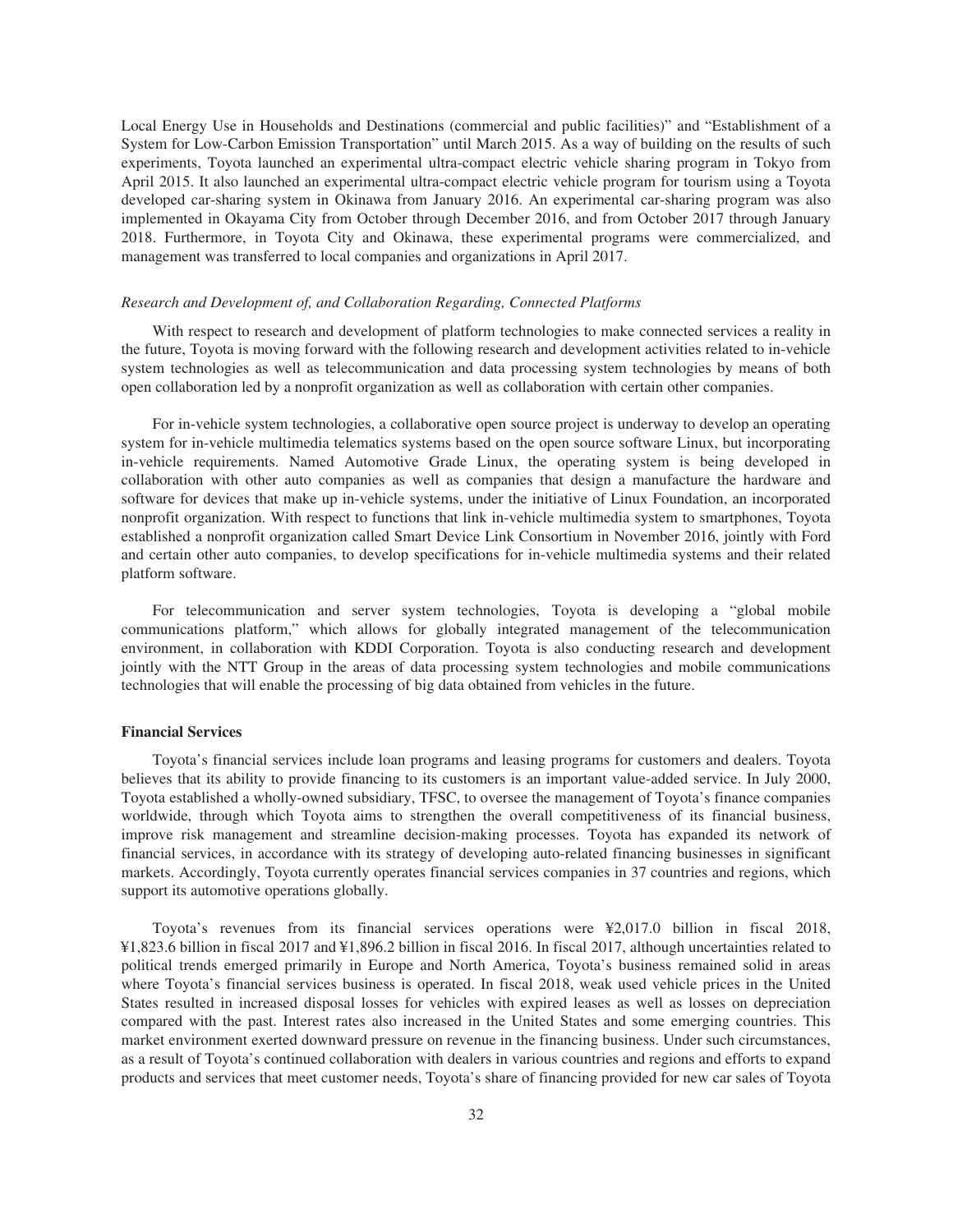and Lexus vehicles in regions where TFSC operates remained at a high level of approximately 35% and the balance of loan receivables continued to steadily increase globally, with the exception of some countries. Meanwhile, Toyota is making efforts to provide both its customers and dealers with stable financial services by diversifying its funding methods using such means as commercial paper, corporate bonds, bank borrowings, ABCP (Asset Backed Commercial Paper) and ABS (Asset Backed Securities). Toyota continued to perform detailed credit appraisals and serve customers by monitoring bad debt and loan payment extensions, and the percentage of credit losses remained low, at 0.30% and 0.37% in fiscal years 2018 and 2017, respectively. Toyota continues to work towards improving its risk management measures in connection with credit and residual value risks.

Toyota Motor Credit Corporation is Toyota's principal financial services subsidiary in the United States. Toyota also provides financial services in 36 other countries and regions through various financial services subsidiaries, including:

- Toyota Finance Corporation in Japan;
- Toyota Credit Canada Inc. in Canada;
- Toyota Finance Australia Ltd. in Australia;
- Toyota Kreditbank GmbH in Germany;
- Toyota Financial Services (UK) PLC in the United Kingdom;
- Toyota Leasing (Thailand) Co., Ltd. in Thailand; and
- Toyota Motor Finance (China) Co., Ltd. in China.

Toyota Motor Credit Corporation provides a wide range of financial services, including retail financing, retail leasing, wholesale financing and insurance. Toyota Finance Corporation also provides a range of financial services, including retail financing, retail leasing and credit cards. Toyota's other finance subsidiaries provide services including retail financing, retail leasing and wholesale financing.

In June 2017, Toyota established Toyota Financial Services (Ireland) DAC, as a subsidiary of Toyota Financial Services (UK) PLC, and started its operation in November 2017. This subsidiary is a joint venture with Killeen Group Holdings, the parent company of Toyota's local distributor.

Net finance receivables for all of Toyota's dealer and customer financing operations were ¥15,829.9 billion as of March 31, 2018, representing an increase of 4.1% as compared to the previous year. The majority of Toyota's financial services are provided in North America. As of March 31, 2018, 55.7% of Toyota's finance receivables were derived from financing operations in North America, 12.3% from Asia, 12.1% from Europe, 8.2% from Japan and 11.7% from other areas.

Approximately 50% of Toyota's unit sales in the United States during fiscal 2018 included a finance or lease arrangement with Toyota. Because the majority of Toyota's financial services operations are related to the sale of Toyota vehicles, a decrease in vehicle unit sales may lead to a contraction of Toyota's financial services operations.

The worldwide financial services market is highly competitive. Toyota's competitors in retail financing and retail leasing include commercial banks, credit unions and other finance companies. Commercial banks and other automobile finance subsidiary companies serving their parent automobile companies are competitors of Toyota's wholesale financing activities. Competitors in Toyota's insurance operations are primarily national and regional insurance companies.

For information on Toyota's finance receivables and operating leases, please see "Operating and Financial Review and Prospects — Operating Results — Financial Services Operations."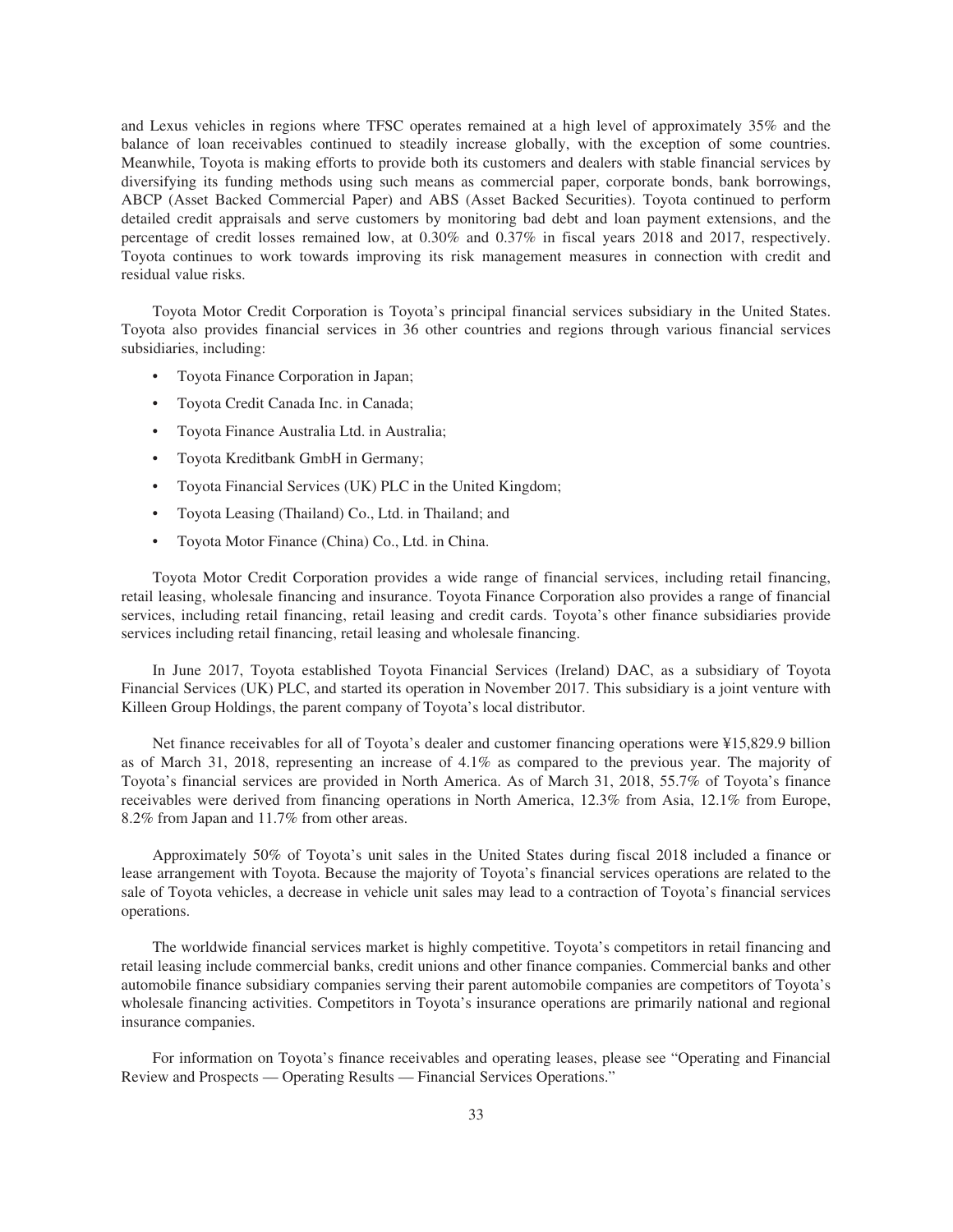# *Retail Financing*

Toyota's finance subsidiaries acquire new and used vehicle installment contracts primarily from Toyota dealers. Installment contracts acquired must first meet specified credit standards. Thereafter, the finance company retains responsibility for installment payment collections and administration. Toyota's finance subsidiaries acquire security interests in the vehicles financed and can generally repossess vehicles if customers fail to meet their contractual obligations. Almost all retail financings are non-recourse, which relieves the dealers from financial responsibility in the event of repossession. In most cases, Toyota's finance subsidiaries require their retail financing customers to carry automobile insurance on financed vehicles covering the interests of both the finance company and the customer.

Toyota has historically sponsored, and continues to sponsor, special lease and retail programs by subsidizing below market lease and retail contract rates.

#### *Retail Leasing*

In the area of retail leasing, Toyota's finance subsidiaries acquire new vehicle lease contracts originated primarily through Toyota dealers. Lease contracts acquired must first meet specified credit standards after which the finance company assumes ownership of the leased vehicle. The finance company is generally permitted to take possession of the vehicle upon a default by the lessee. Toyota's finance subsidiaries are responsible for contract collection and administration during the lease period. The residual value is normally estimated at the time the vehicle is first leased. Vehicles returned to the finance subsidiaries at the end of their leases are sold by auction. For example, in the United States, vehicles are sold through a network of auction sites as well as through the Internet. In most cases, Toyota's finance subsidiaries require lessees to carry automobile insurance on leased vehicles covering the interests of both the finance company and the lessee.

## *Wholesale Financing*

Toyota's finance subsidiaries also provide wholesale financing primarily to qualified Toyota dealers to finance inventories of new Toyota vehicles and used vehicles of Toyota and others. The finance companies acquire security interests in vehicles financed at wholesale. In cases where additional security interests would be required, the finance companies take dealership assets or personal assets, or both, as additional security. If a dealer defaults, the finance companies have the right to liquidate any assets acquired and seek legal remedies.

Toyota's finance subsidiaries also make term loans to dealers for business acquisitions, facilities refurbishment, real estate purchases and working capital requirements. These loans are typically secured with liens on real estate, other dealership assets and/or personal assets of the dealers.

#### *Insurance*

Toyota provides insurance services in the United States through Toyota Motor Credit Corporation's whollyowned subsidiary, Toyota Motor Insurance Services, Inc. ("TMIS") and its wholly-owned insurance company subsidiaries. Their principal activities include marketing, underwriting and claims administration. TMIS also provides coverage related to vehicle service agreements through Toyota dealers to customers. In addition, TMIS also provides coverage and related administrative services to affiliated companies of Toyota Motor Credit Corporation. Toyota dealers in Japan and in other countries and regions also engage in vehicle insurance sales.

### *Other Financial Services*

Toyota Finance Corporation launched its credit card business in April 2001 and began issuing Lexus credit cards in 2005 when the Lexus brand was introduced in Japan. As of March 31, 2018, Toyota Finance Corporation has 15.3 million card holders (including Lexus credit card holders).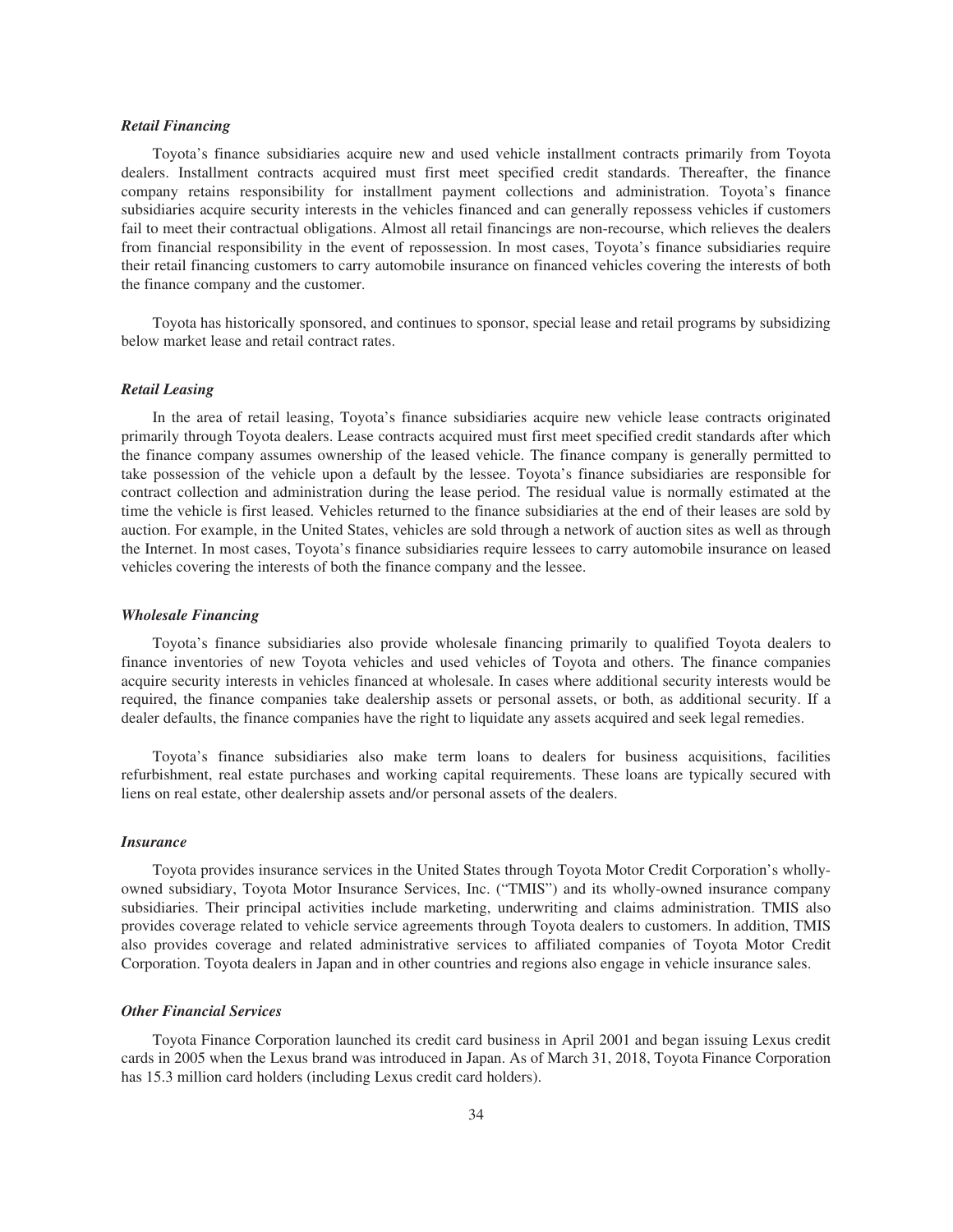# **All Other Operations**

In addition to its automotive operations and financial services operations, Toyota is involved in a number of other non-automotive business activities. Net sales for these activities totaled ¥1,646.1 billion in fiscal 2018, ¥1,321.0 billion in fiscal 2017 and ¥1,177.3 billion in fiscal 2016.

# *Housing*

Toyota established its subsidiary Toyota Housing Corporation in April 2003 and has transferred to it product planning and sales operations related to the manufacture and sale of housing. Furthermore, in order to quickly and accurately grasp clients' needs and to plan, develop and sell products on a timely basis, in April 2008, Toyota transferred the product development operation to Toyota Housing Corporation. In October 2010, Toyota spun-off its housing operations (project planning, technology development and manufacturing) through a statutory demerger and integrated them into Toyota Housing Corporation. Toyota believes that in the vastly changing housing market environment, the integration of the development, manufacture and sales functions will expedite decision making and lead to flexible business operations that will enable Toyota to better respond to the needs of even more customers. In March 2005, Toyota, together with institutional investors, agreed to jointly invest in Misawa Home Holdings, Inc. ("Misawa"; renamed Misawa Homes Co., Ltd.) pursuant to its request for assistance in its rehabilitation. In April 2010, determining that a stronger collaboration with Misawa would be desirable in order to achieve further growth in the difficult operating environment of the housing industry, Toyota Housing Corporation agreed to purchase Misawa shares from an institutional investor. In addition, Toyota transferred ownership of Misawa to Toyota Housing Corporation in October 2010. Through these activities, Toyota has strengthened the housing business of both companies.

# *Information Technology*

See "— Enhancing Vehicle Functionality and Intelligent Transport Systems" for a description of Toyota's information technology.

### **Governmental Regulation, Environmental and Safety Standards**

Toyota is subject to laws in various jurisdictions regulating the levels of pollutants generated by its plants. In addition, Toyota is subject to regulations relating to the emission levels, fuel economy, noise and safety of its products. Toyota has incurred significant costs in complying with these laws and regulations and expects to incur significant compliance costs in the future. Toyota's management views leadership in environmental protection as an important competitive factor in the marketplace.

#### *Vehicle Emissions*

#### *Japanese Standards*

The Air Pollution Control Act of Japan and the Road Transport Vehicle Act and the Act Concerning Special Measures for Total Emission Reduction of Nitrogen Oxides and Particulate Matter from Automobiles in Specified Areas regulate vehicle emissions in Japan. In addition, both the Noise Regulation Act and the Road Transport Vehicle Act provide for noise reduction standards on automobiles in Japan. Toyota's vehicles manufactured for sale in Japan comply with all Japanese exhaust emission and noise level standards.

# *U.S. Federal Standards*

The federal Clean Air Act directs the Environmental Protection Agency ("EPA") to establish and enforce air quality standards, including emission control standards on passenger vehicles, light-duty trucks and heavy-duty vehicles. Manufacturers are not permitted to sell vehicles in the United States that do not meet the standards. In February 2000, the EPA adopted more stringent vehicle emission and fuel economy standards applicable to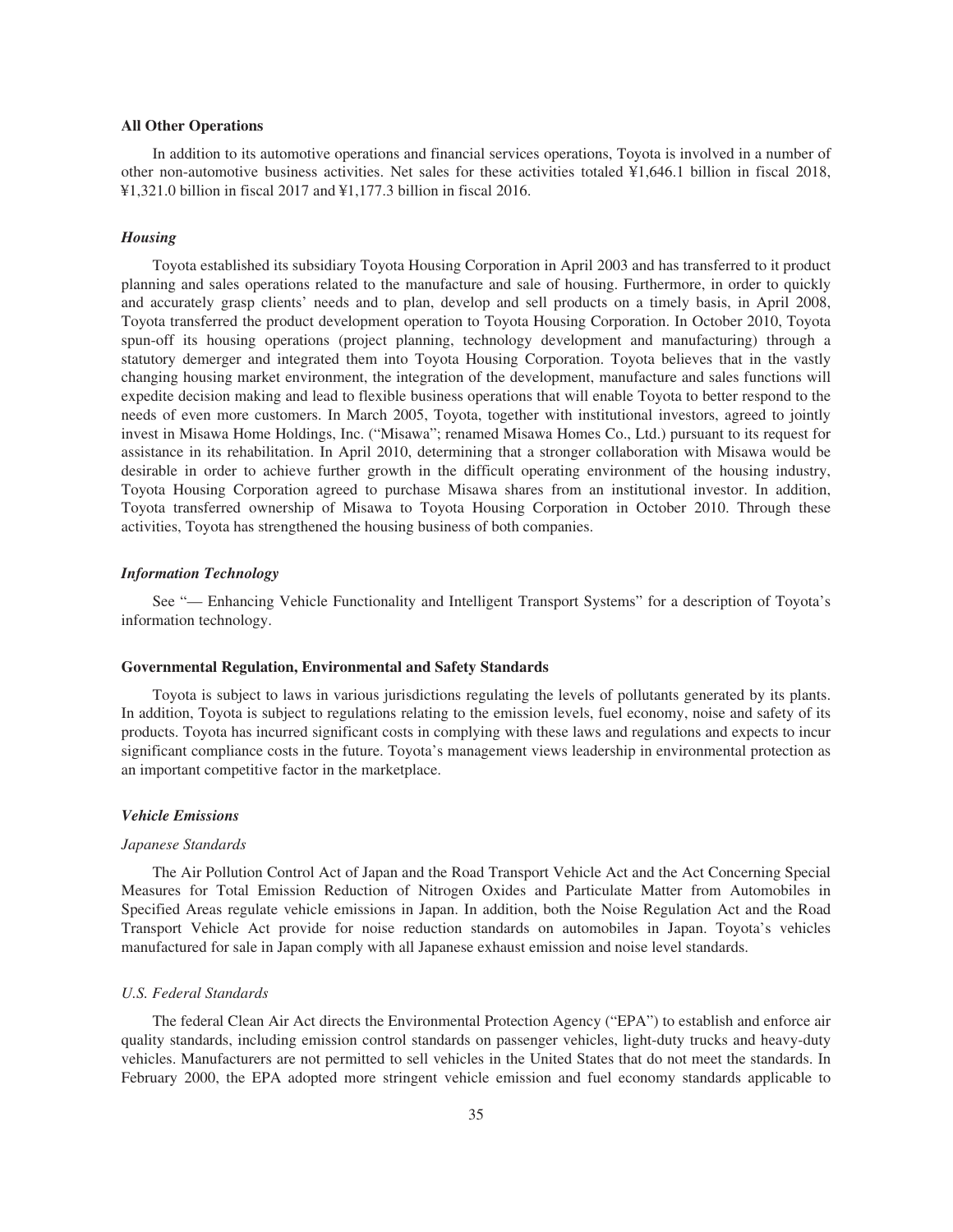passenger vehicles and light-duty trucks produced in model years 2004 and beyond. In April 2007, EPA regulations that further restricted emissions from passenger vehicles and light-duty trucks operating at cold temperatures became effective. These emission standards were phased in between 2010 and 2013. Similar standards that further restricted emissions from heavy-duty vehicles operating at cold temperatures were phased in from 2012 to 2015. In March 2014, the EPA finalized new "Tier 3" tailpipe emission and evaporative emission standards for passenger vehicles, light-duty trucks, medium-duty passenger vehicles and some heavy-duty vehicles. Under the new rule, tailpipe emission standards for volatile organic compounds, nitrogen oxides, and particulate matter, as well as standards for evaporative emissions, will become increasingly stringent in phases from 2017 to 2025, bringing the federal emission standards in line with California's emission standards. The harmonization of the federal and California emission standards is expected to lead to reductions in the burden on development, such as a reduction in the number of tests required for certification and standardization of emission reduction systems. The new Tier 3 rule also required reductions in gasoline's sulfur content beginning in 2017.

In April 2007, the U.S. Supreme Court ruled that the EPA has the authority to regulate automobile emissions of greenhouse gases. In response to this ruling, on April 1, 2010 the EPA and the federal National Highway Traffic Safety Administration ("NHTSA") issued a joint final rule to reduce the emission of greenhouse gases from passenger vehicles, light-duty trucks and medium-duty passenger vehicles for model years 2012 through 2016. These vehicles were required to meet an estimated combined average emissions level of 250 grams of carbon dioxide per mile, equivalent to 35.5 miles per gallon if the requirements were met through improvements in fuel economy standards. The NHTSA also set Corporate Average Fuel Economy ("CAFE") standards for passenger vehicles and light-duty trucks that required manufacturers of those vehicles to meet an estimated combined average fuel economy level of 34.1 miles per gallon in model year 2016.

On August 28, 2012, the EPA and the NHTSA jointly issued the final rule to further reduce greenhouse gas emissions and improve fuel economy for passenger vehicles, light-duty trucks and medium-duty passenger vehicles for model years 2017 through 2025. In the final rule, these vehicles are required to meet an estimated combined average emission level of 163 grams of carbon dioxide per mile in model year 2025, equivalent to 54.5 miles per gallon if these requirements were met through improvements in fuel economy standards. The NHTSA also issued CAFE standards for passenger vehicles and light-duty trucks that would require manufacturers to meet an estimated combined average fuel economy level of 49.6 miles per gallon in model year 2025.

On January 12, 2017, the EPA, as part of a Midterm Evaluation of the rule, issued a final determination to maintain the final rule for model years 2022 through 2025. On March 13, 2017, however, the newly-appointed Administrator of the EPA and the newly-appointed Secretary of the Department of Transportation issued a notice that they were reconsidering the final determination.

The EPA announced that it and the NHTSA would issue a "new" final determination by April 1, 2018. On April 2, 2018, the EPA announced that the greenhouse gas emission standards for model years 2022 through 2025 would be repealed and replaced with new, presumably less-stringent, standards and that the EPA and NHTSA would jointly commence drafting a new rule that would set new and presumably less stringent CAFÉ standards for these model years. A draft of the rule setting forth new emission standards is expected to be published in 2018 and, after going through the rule-making process, including the solicitation and review of public comments, the rule could take effect as early as January 2019. On May 1, 2018, however, California, along with 16 other states and the District of Columbia filed suit in the U.S. Circuit Court of Appeals for the District of Columbia to oppose the EPA and NHTSA's decision to repeal and replace the greenhouse gas emission standards.

In addition, in July 2015, the EPA adopted final rules to limit, in relation to greenhouse gas emissions, the use of various hydroflourocarbons ("HFCs") and HFC-containing refrigerant blends used in motor vehicle air conditioning systems for new vehicles, among other applications. Toyota purchases air conditioning systems from third parties for use in its vehicles. The final rules list HFC-134a, the most widely-used refrigerant in lightduty vehicles worldwide, as unacceptable for use in motor vehicle air conditioning systems in new light-duty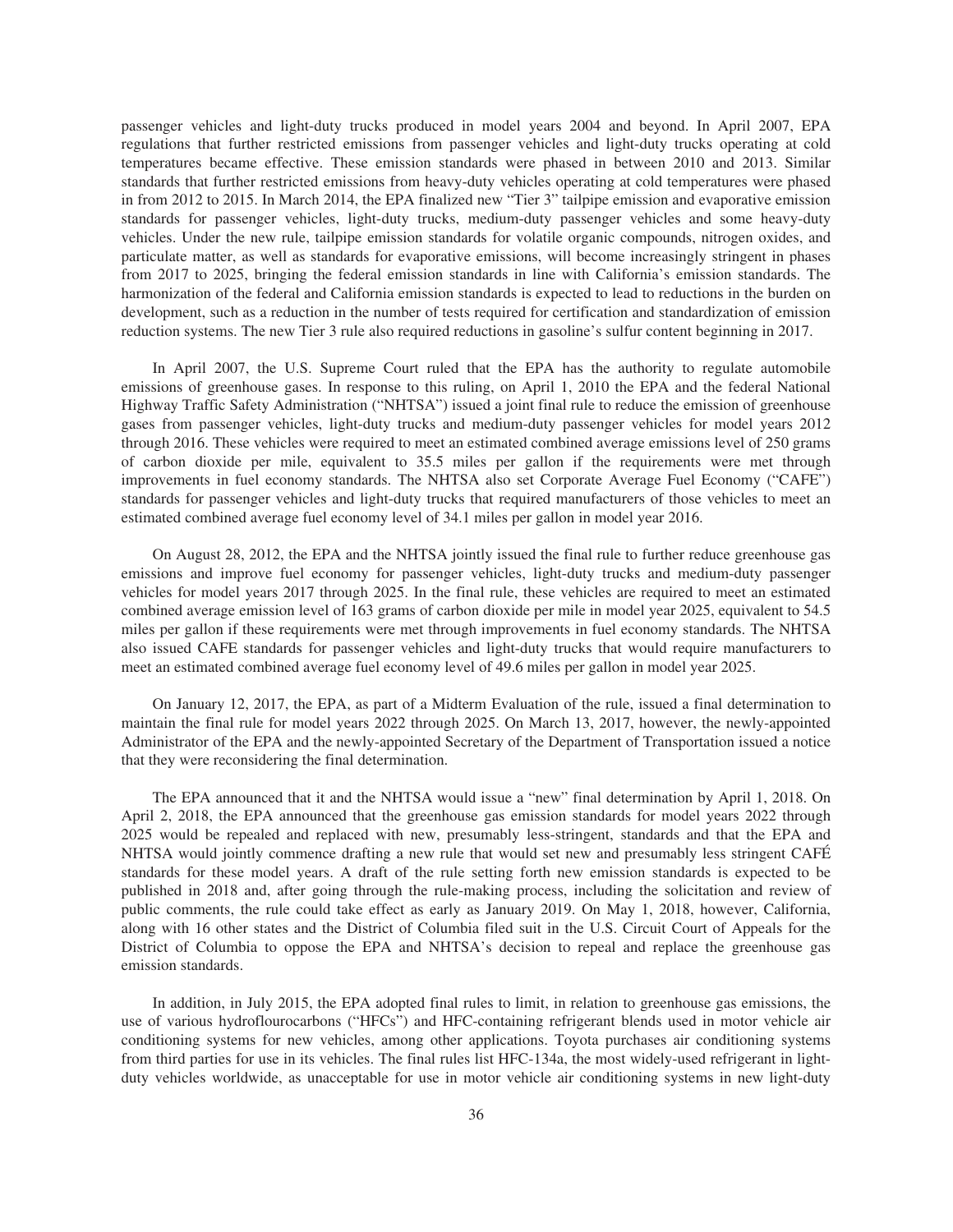vehicles beginning in model year 2021. The final rules also list additional refrigerant blends as unacceptable for use in new light-duty vehicles beginning in model year 2017. Feasible alternatives to these refrigerants that will be prohibited by the rules may be costly or present other risks, such as flammability or other safety concerns.

The EPA has been granted the authority to set fuel standards in connection with the regulation of automobile emissions. In October 2010, the EPA approved the sale and use of fuel with a 15% ethanol blend ("E15") for model years 2007 and later passenger vehicles and light-duty trucks. The use of E15 is not permitted for engines used in lawnmowers, small generators, motorbikes, boats and other vehicles and equipment. Subsequently, in February 2011, the EPA approved the use of E15 for certain 2001 model year or newer vehicles, such as lightduty passenger vehicles and small trucks. However, E15 is prohibited for use in other 2000 model year or older vehicles and general purpose engines. As a result, the EPA promulgated regulations in July 2011, effective August 2011, requiring businesses that sell E15 to put a warning label regarding E15 on gasoline fuel dispensers.

On January 12, 2017, pursuant to the Federal Civil Penalties Inflation Adjustment Act Improvements Act of 2015, the EPA announced changes to penalties for violations on exhaust gas and greenhouse gas emissions.

#### *California Standards*

Under the federal Clean Air Act, the State of California is permitted to establish its own vehicle emission control standards if it receives a waiver from the EPA. As a result, the California Air Resources Board ("CARB") established the Low Emission Vehicle Program and set emission standards for certain regulated pollutants that were phased in beginning in the 2004 model year. Under these standards, most light-duty trucks and passenger vehicles are required to meet the same emission standards, which were stricter than the federal standards. As part of the original Low Emission Vehicle Program, the CARB also required that a specified percentage of a manufacturer's passenger vehicles and light-duty trucks sold in California for all model years 1998 and after be "zero-emission vehicles" (vehicles producing no emissions of regulated pollutants). This zero-emission vehicles requirement also permitted certain advanced technology vehicles such as PHVs, and alternative fuel vehicles that meet "partial zero-emission vehicles requirements" to be granted partial qualification as EVs or FCVs. The current zero-emission regulations mandate substantial annual increases in the production and sale of EVs, FCVs and PHVs such that, by 2025, the state of California has estimated that approximately 15% of the new vehicles sold in the state would be either zero-emission vehicles or partial zero-emission vehicles. Toyota's MIRAI qualifies as a zero-emission vehicle. The current Prius PHV qualifies as a partial zero-emission vehicle. Toyota intends to continue to develop additional advanced technologies and alternative fuel technologies that will allow other vehicles to qualify as zero-emission vehicles or partial-zero-emission vehicles.

In January 2012, the CARB adopted the Advanced Clean Cars ("ACC") program. The ACC program includes new Low-Emission Vehicle regulations that reduce smog-causing pollutants (including nitrogen oxides and particulate matter) and greenhouse gas emissions from cars and light-duty trucks for model years 2015 to 2025, and more stringent zero-emission vehicle regulations which will require increased production of zero-emission vehicles and partial zero-emission vehicles for model years 2018 to 2025. The ACC program also lowers allowable smog-forming particulate emissions to 1 mg/mile or lower, to be phased in beginning with model year 2015.

In February 2010, the CARB had enacted a "deemed to comply" rule that provided that compliance with federal greenhouse gas emission standards for model years 2012 through 2016 and 2017 through 2025 would also satisfy California's greenhouse gas emissions standards. However on March 14, 2017, in reaction to the EPA Administrator's and the Department of Transportation Secretary's decision to reconsider the EPA's prior final determination to maintain the final rule for greenhouse gas emissions for model years 2022 through 2025, California petitioned the U.S. Court of Appeals for the District of Columbia to protect its interests in the final rule. Moreover, in a March 24, 2017 ACC Midterm Review, the CARB affirmed the ACC program's requirements, and suggested that its decision to follow the federal final rule might change if the federal standards "were substantially changed."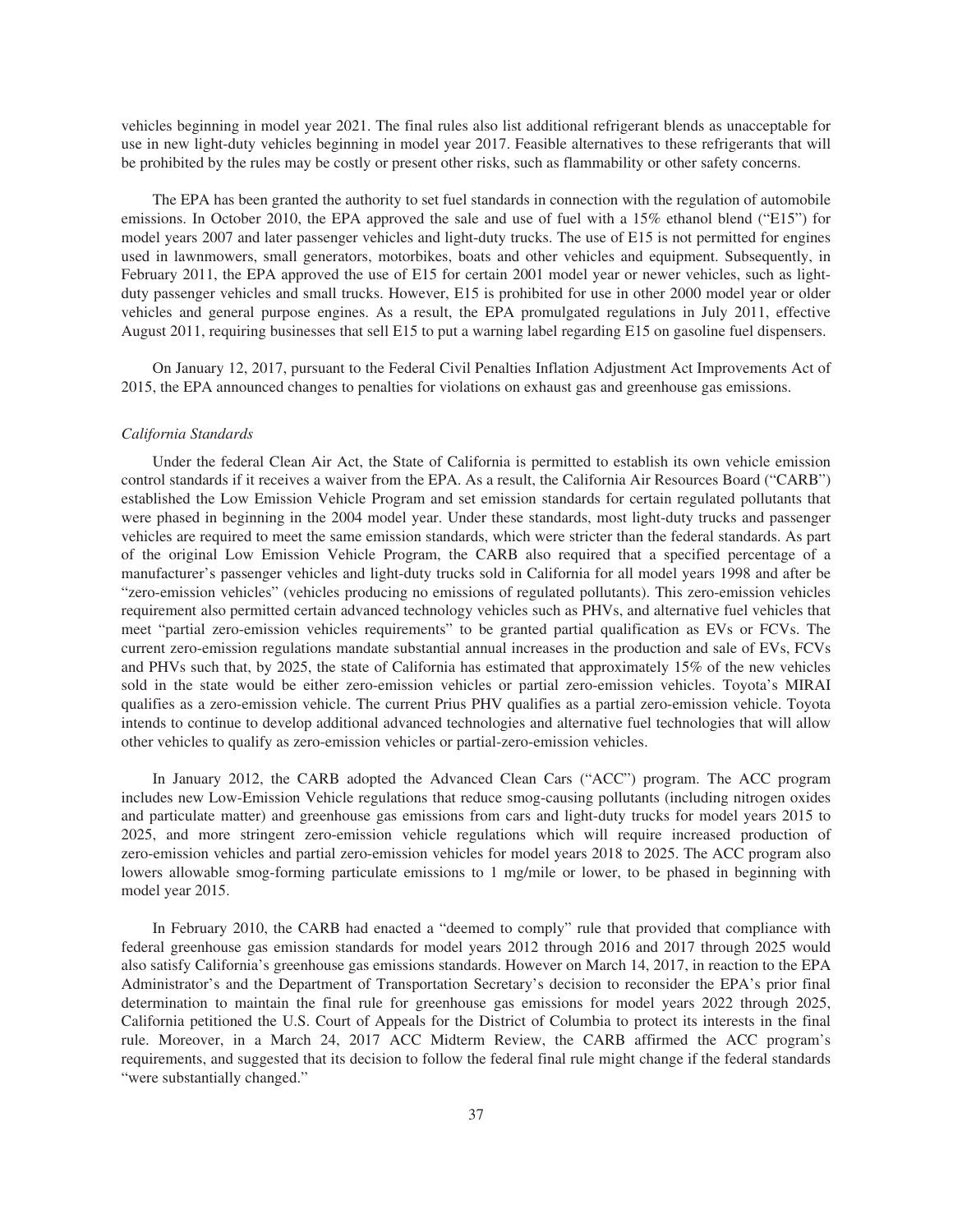On April 2, 2018, upon the EPA and NHTSA's announcement that it would repeal and replace the greenhouse gas emission standards for model years 2022 through 2025, the CARB stated that, regardless of this federal action, it would not change California's more stringent standards. On May 1, 2018, California and 16 other states filed suit in the U.S. Circuit Court of Appeals for the District of Columbia to oppose the EPA and NHTSA's decision to repeal and replace the greenhouse gas emission standards.

## *Other States' Standards*

The states of New York, Massachusetts, Connecticut, Maine, Maryland, New Jersey, Oregon, Rhode Island and Vermont have adopted regulations substantially similar to California's zero-emission vehicles requirement. These states, along with Delaware, New Mexico, Pennsylvania, and Washington, have also adopted regulations substantially similar to California's low emission vehicle and greenhouse gas emission regulations.

### *Canadian Standards*

Canada has established vehicle emission standards equivalent to the federal standards in the United States, including the heightened requirements that became applicable to passenger vehicles and light-duty trucks in model years 2004 and beyond. In addition, in response to the strengthening of the federal greenhouse gas emission standards in the United States applicable to model years 2017 to 2025, Canada finalized equivalent standards in October 2014. Furthermore, certain Canadian provinces are currently considering enacting their own regulations on vehicle emissions of greenhouse gases. On January 11, 2018, the Ministry of Sustainable Development, Environment and the Fight against Climate Change of the Province of Quebec issued regulations on zero-emission vehicles including EVs, FCVs and PHVs, among others. Canada also adopted a more stringent fuel rule, which is based on the fuel rule in the United States, that reduces refineries' annual average sulfur concentration of gasoline to 10 mg/kg from 2017 with a new addition of credit system to secure compliance.

#### *European Standards*

In 2007, the European Parliament adopted more stringent emission standards for passenger vehicles and light commercial vehicles. The effective dates for phasing in these stricter standards for passenger vehicles were September 2009 for Euro 5 and September 2014 for Euro 6. For light commercial vehicles, the effective dates are September 2010 for Euro 5 and September 2015 for Euro 6.

Euro 5 provides for lower emission levels for gasoline and diesel powered vehicles and also extends the manufacturers' responsibility for emission performance to total vehicle miles of 160 thousand kilometers. The primary focus of Euro 6 is to limit further emissions of diesel powered vehicles and bring them down to a level equivalent to gasoline powered vehicles. In addition, Euro 6 is being implemented in two stages, and beginning with the second stage (September 2017 for passenger vehicles and September 2018 for commercial vehicles), the EU is implementing the Real Driving Emission ("RDE") regulations, which requires manufactures to conduct on-road emissions tests using portable emissions testers. During the initial phase, which started in January 2016, the RDE tests were used for monitoring purposes. Beginning in September 2017, manufacturers have been required to reduce the divergence between the regulatory limit tested in laboratory conditions and the values of RDE tests. The EU has also decided to implement the Worldwide harmonized Light vehicles Test Procedure (WLTP), which were introduced on September 1, 2017 and will be phased in for all new cars between 2018 and 2019.

# *Chinese Standards*

Emissions regulations are being implemented throughout China pursuant to the Chinese National Standards (GB) of the Ministry of Environmental Protection of the People's Republic of China, and the manufacture and sale of models not meeting these regulations are prohibited.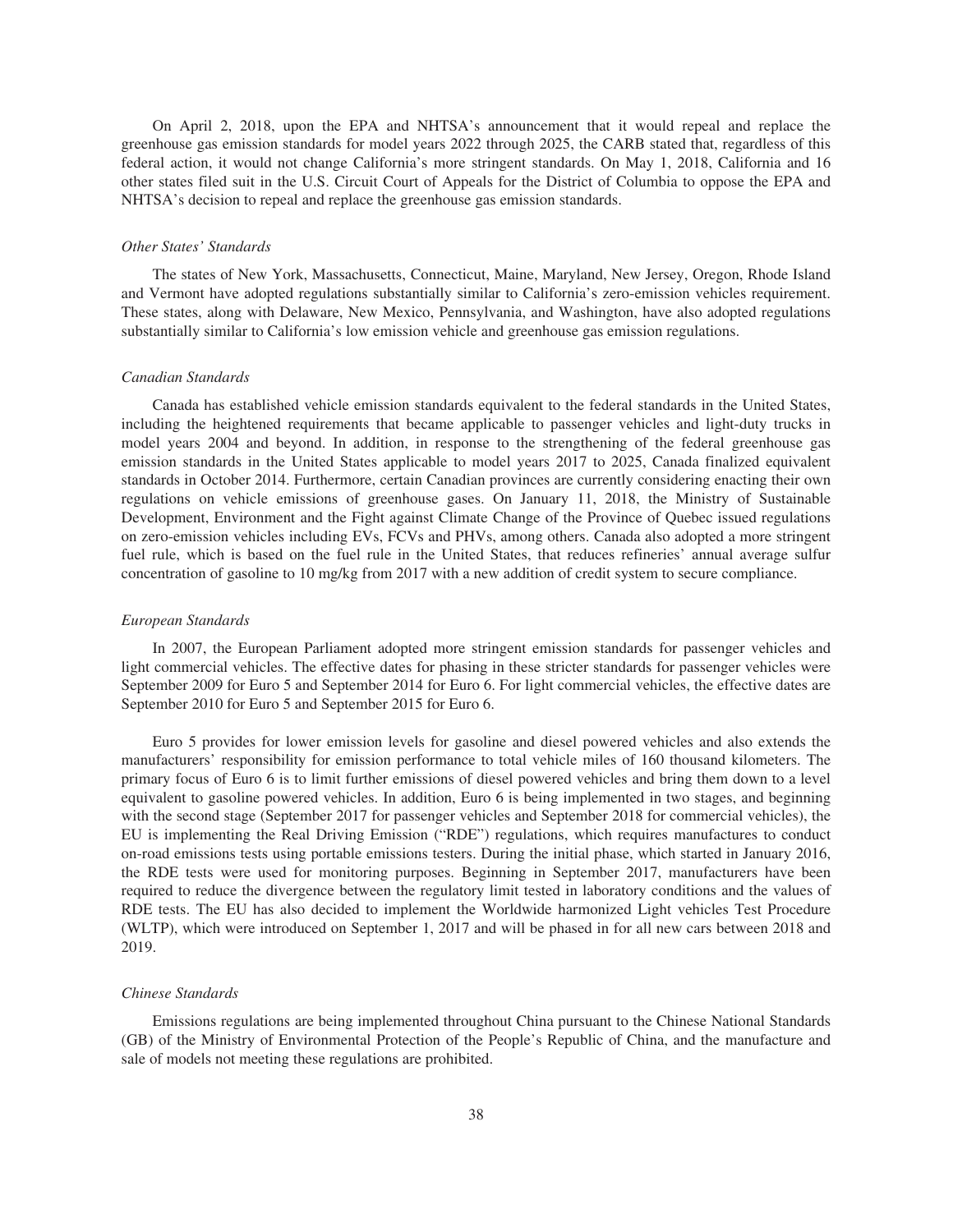For passenger vehicles, pursuant to GB18352.3-2005, Level 3 Emissions Regulations (China 3) (corresponding to Euro 3 standards) apply to new models after July 2007 and Level 4 Emissions Regulations (China 4) (corresponding to Euro 4 standards) apply to new models after July 2010. Starting with new models after July 2008, on-board diagnostics must be equipped. Furthermore, pursuant to GB18352.5-2013, it has been decided that Level 5 Emissions Regulations (China 5) (corresponding to Euro 5 standards) are to be implemented throughout China for all models that are sold and registered after January 2018.

In an effort to improve the fuel quality in the market, stricter China 5 gasoline and diesel fuel standards have been stipulated in GB17930-2013 and GB19147-2013 to achieve the Level 5 Emissions Regulations, and it has been decided that these standards will be implemented from January 2018. Following that, however, given the accelerated improvement in fuel quality in the market, new China 5 fuel standards (corresponding to Euro 5) have been implemented in 11 provincial capitals in eastern China from January 2016 and nationwide in China from January 2017, as opposed to January 2018 as initially determined. In connection with this, the Ministry of Environmental Protection and the Ministry of Industry and Information Technology issued a directive on the implementation timing of the Level 5 Emissions Regulations, in accordance with which, the implementation started for gasoline-powered passenger vehicles in the 11 provincial capitals from April 2016 and nationwide in China from January 2017, as well as for diesel passenger vehicles nationwide in China pursuant to the regulations of GB18352.5-2013 from January 2018. The next-generation emissions regulations for passenger vehicles, or Level 6 Emissions Regulations (China 6), have been issued as GB18352.6-2016 at the end of 2016, pursuant to which tighter requirements will be implemented in two steps, depending on the regulated subjects and the implementation timing. Specifically, China 6a will apply to all models to be sold or registered in July 2020 and beyond, and China 6b will apply to all models to be sold or registered in July 2023 and beyond. With respect to fuels in the market, the quality standards and the implementation timing for China 6 gasoline fuel and China 6 diesel fuel have been provided in GB17930-2016 and GB19147-2016 so as to keep up with the implementation timing of China 6 emissions regulations.

For heavy-duty diesel-powered commercial vehicles, pursuant to GB17691-2005, Level III Emissions Regulations (China III) apply to models after January 2007. Although Level IV Emissions Regulations (China IV) were to apply to new models after January 2010, and Level V Staged Emissions Regulations (China V) were to apply to new models after January 2012, because the infrastructure to supply sufficient diesel fuel meeting the Level 4 fuel quality standards had yet to be put in place, the implementation of the China IV Emissions Regulations for all models was postponed to July 2013. In connection with such delay, the implementation of the China V Emissions Regulations has been postponed from the original plan and was implemented from July 2017. For heavy-duty gasoline-powered commercial vehicles, pursuant to GB14762-2008, Level III Emissions Regulations (China III) apply to new models after July 2009 and Level IV Emissions Regulations (China IV) apply to new models after July 2012. After the first day the regulation is implemented to a new model, all new models released during the following one-year period also become subject to the regulation. Tightening of the next-generation emissions regulations is currently considered for heavy-duty diesel-powered commercial vehicles and heavy-duty gasoline-powered commercial vehicles.

Compliance with new and more stringent emissions and fuel consumption standards will present significant technological challenges to automobile manufacturers and will likely require significant expenditures. Examples of these challenges include the development of advanced technologies, such as high performance batteries and catalytic converters, as well as the development of alternative fuel technologies. Manufacturers that are unable to develop commercially viable technologies within the time frames set by the new standards will lose their market share and will be forced to decrease the number of types of vehicles and engines in their principal markets.

#### *Standards of Other Countries or Regions*

Countries or regions other than Japan, the United States, Europe and China are also proactively introducing emissions regulations. Many countries or regions such as Australia, Mexico, the Middle East, Taiwan and Hong Kong, as well as countries in Eastern Europe and Asia, have considered or implemented emissions regulations.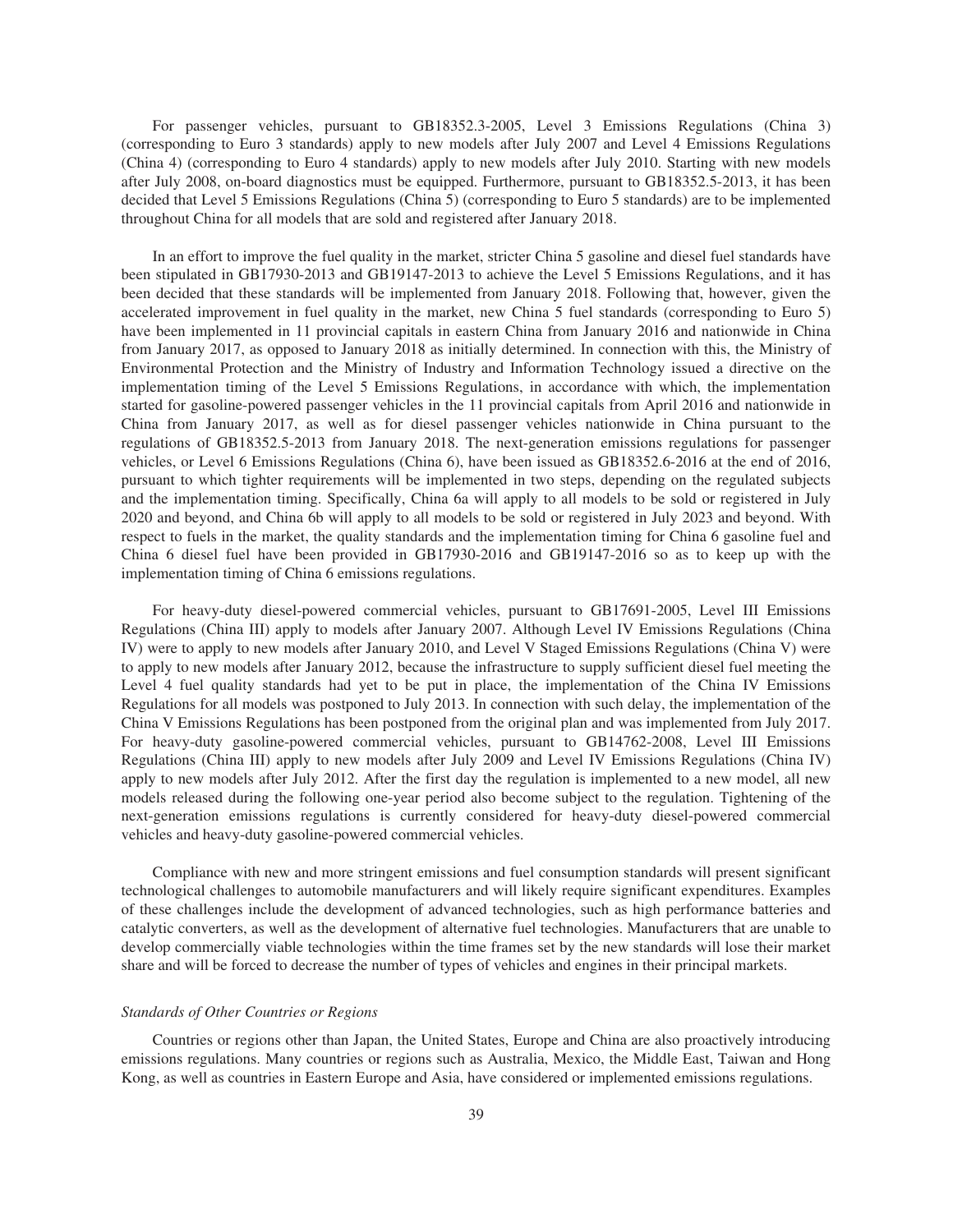In particular, in India, given the worsening air pollution, in December 2015, the Supreme Court banned the registration of diesel cars with engines that are 2 liters or larger in the National Capital Region, including the Delhi metropolitan area. In August 2016, the ban on registration was lifted on the condition that a deposit equal to 1% of the vehicle's retail price is to be paid to the Environment Pollution Control Authority. Furthermore, the government accelerated the implementations of BS-6 (equivalent to EURO6) to 2020.

# *Vehicle Fuel Economy*

## *Japanese Standards*

The Act on Rationalizing Energy Use requires automobile manufacturers to improve their vehicles to meet specified fuel economy standards. Fuel economy standards are established according to the types of vehicles specified below, and are required to be met by either fiscal 2011 (April 2010-March 2011), fiscal 2016 (April 2015-March 2016), fiscal 2021 (April 2020-March 2021) or fiscal 2023 (April 2022-March 2023).

Among qualifying passenger vehicles are:

- Vehicles which are designated in Article 75, Paragraph 1 of the Road Transport Vehicle Act as typedesignated vehicles ("type-designated vehicles") with 10 seats or less using LPG;
- Type-designated vehicles with 9 seats or less or that are 3.5 tons or less in vehicle weight using gasoline, or type-designated vehicles with 9 seats or less or 10 seats that are 3.5 tons or less in vehicle weight using gas oil;
- Type-designated vehicles with 11 seats or more that are 3.5 tons or less in vehicle weight using gasoline or gas oil; and
- Type-designated vehicles with 10 seats or more that are over 3.5 tons in vehicle weight using gas oil, or designated carbon monoxide emission control vehicles ("designated carbon monoxide emission control vehicles") which are designated in Article 75-3 Paragraph 1 of the Road Transport Vehicle Act.

Among qualifying cargo vehicles are:

- Type-designated vehicles that are 3.5 tons or less in vehicle weight using gasoline, gas oil or LPG; and
- Type-designated vehicles that are over 3.5 tons in vehicle weight using gas oil or LPG, or designated carbon monoxide emission control vehicles.

Toyota is promoting the improvement of its vehicles in order to achieve compliance with these standards.

Japan is a signatory to the United Nations Framework Convention on Climate Change and has agreed to take measures to reduce its greenhouse gas emissions. Improved vehicle fuel economy is contributing to the reduction in carbon dioxide emissions.

# *U.S. Standards*

The Federal Motor Vehicle Information and Cost Savings Act requires automobile manufacturers to comply with CAFE standards. A manufacturer is subject to substantial civil penalties if, in any model year, its vehicles do not meet the CAFE standards. Manufacturers that exceed the CAFE standards earn credits determined by the difference between the average fuel economy performance of their vehicles and the CAFE standards. Credits earned for the five model years preceding the current model year, and credits projected to be earned for the next three model years, can be used to meet CAFE standards in a current model year.

In April 2006, the NHTSA established CAFE standards applicable to light-duty trucks for model year 2008 and beyond. These CAFE standards aimed at shifting the framework from one that used to be advantageous only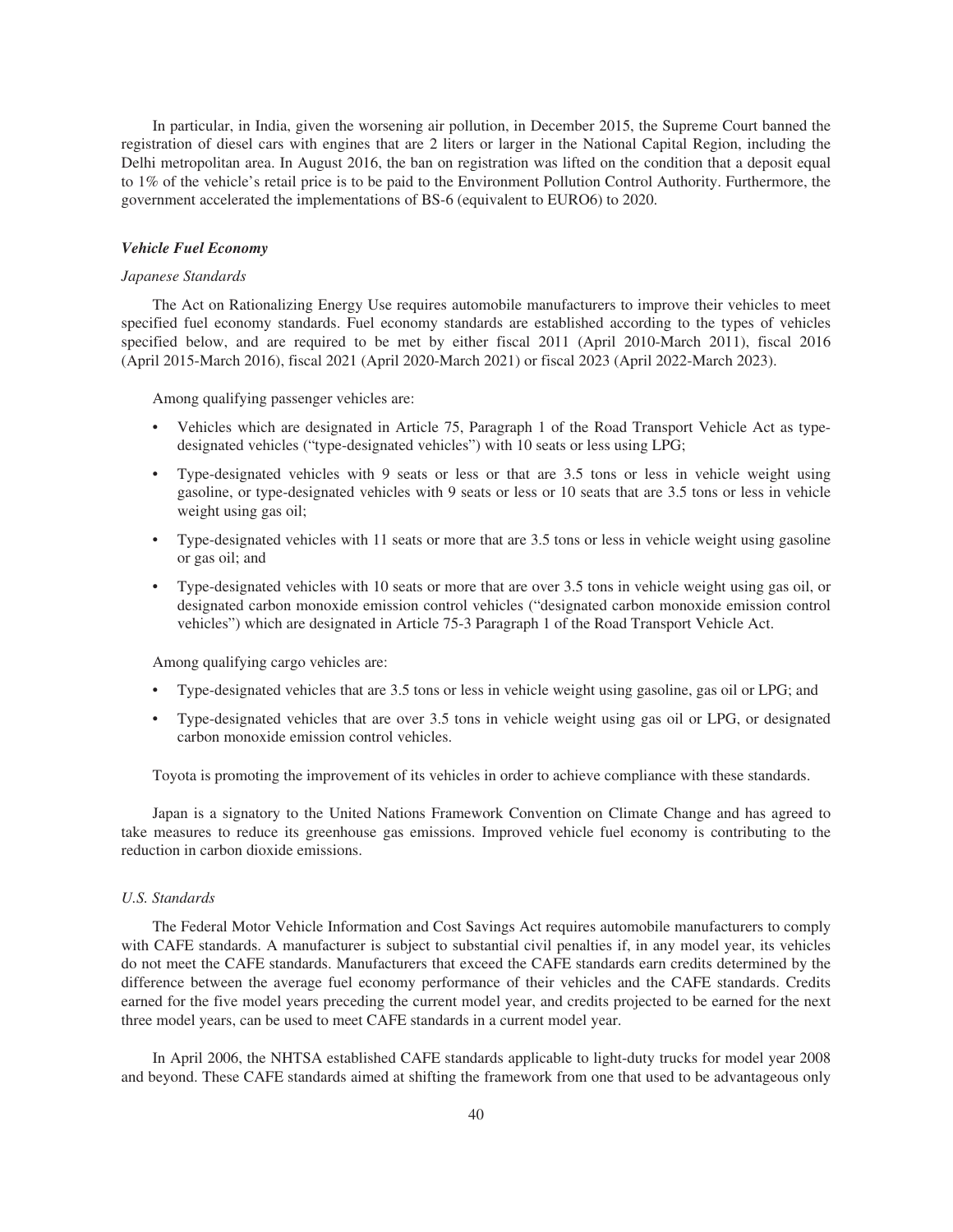to compact car manufacturers to one that is fair to full line manufacturers. The requirements were changed so that the CAFE standards are now determined by a sales rate based on vehicle size (measured by the footprint, defined as the size of each vehicle based on the product of wheelbase and tread width) for each manufacturer.

On April 1, 2010, the EPA and the NHTSA issued a joint final rule to reduce the emission of greenhouse gases from passenger vehicles, light-duty trucks and medium-duty passenger vehicles for model years 2012 through 2016. These vehicles were required to meet an estimated combined average emissions level of 250 grams of carbon dioxide per mile, equivalent to 35.5 miles per gallon if the requirements were met through fuel economy standards. The NHTSA also set CAFE standards for passenger vehicles and light-duty trucks that will require manufacturers of those vehicles to meet an estimated combined average fuel economy level of 34.1 miles per gallon in model year 2016. Furthermore, the EPA and the NHTSA joint final rule allows the two agencies and California standards to act in a unified way, and creates a regulatory framework that makes compliance less burdensome for the manufacturers. In addition, in December 2011, the EPA and the NHTSA issued a joint proposed rule to further reduce greenhouse gas emissions and improve fuel economy for passenger vehicles, light-duty trucks and medium-duty passenger vehicles for model years 2017 through 2025. In the rule, which was finalized in August 2012, these vehicles are required to meet an estimated combined average emission level of 163 grams of carbon dioxide per mile in model year 2025, equivalent to 54.5 miles per gallon if these requirements are met through improvements in fuel economy standards. At the same time, the NHTSA also issued CAFE standards for passenger vehicles and light-duty trucks that would require manufacturers to meet an estimated combined average fuel economy level of 49.6 miles per gallon in model year 2025. As discussed above, however, on April 2, 2018, the EPA announced that the greenhouse gas emission standards for model years 2022 through 2025 would be repealed and replaced with new, presumably less-stringent standards, and that the EPA and NHTSA would jointly commence drafting a new rule that would set new and presumably less stringent CAFÉ standards for these model years. On May 1, 2018, California and 16 other states filed suit in the U.S. Circuit Court of Appeals for the District of Columbia to oppose the EPA and NHTSA's decision to repeal and replace the standards. Whatever the outcome of the EPA and NHTSA's new rule making efforts or the related litigation, Toyota will continue to strive to meet applicable fuel economy standards by further developing fuel-efficient technology, alternative fuel technology and other advanced technology.

In April 2018, the NHTSA reviewed the penalties on nonconformity of CAFE standards and proposed to re-impose a fine of \$5.5 for each inadequate fuel economy level of 0.1 mile per gallon and invited comments from the general public on the Federal Register.

In addition, the Energy Tax Act of 1978 imposes a "gas guzzler" tax on automobiles with a fuel economy rating below specified levels.

#### *European Standards*

In February 2014, the European Parliament and Council reduced the average carbon dioxide emissions target for light commercial vehicles to 147 grams per kilometer beginning in 2020. In March 2014, the European Parliament and Council reduced the average carbon dioxide emissions target for passenger vehicles to 95 grams per kilometer beginning in 2021. 95% of each manufacturer's new cars must comply with this new standard by 2020. Penalties apply to those manufacturers who fail to meet their targets, in amounts corresponding to the degree of shortfall. Manufacturers failing to meet their targets incur penalties of between €5 and €95 per each gram of carbon dioxide per kilometer shortfall for each non-compliant vehicle, and such penalties will rise to €95 in 2019 and beyond. The relevant legislation requested the European Commission to conduct a review by 2015 and, if appropriate, propose new targets for the period beyond 2020, including possibly setting a 2025 target. In November 2017, the European Commission proposed new carbon dioxide standards for cars and light commercial vehicles for the period after 2020. Average emissions of the EU fleet of new cars and vans in 2025 are proposed to be 15% lower than in 2021, reduced further to 30% lower than in 2021 by 2030.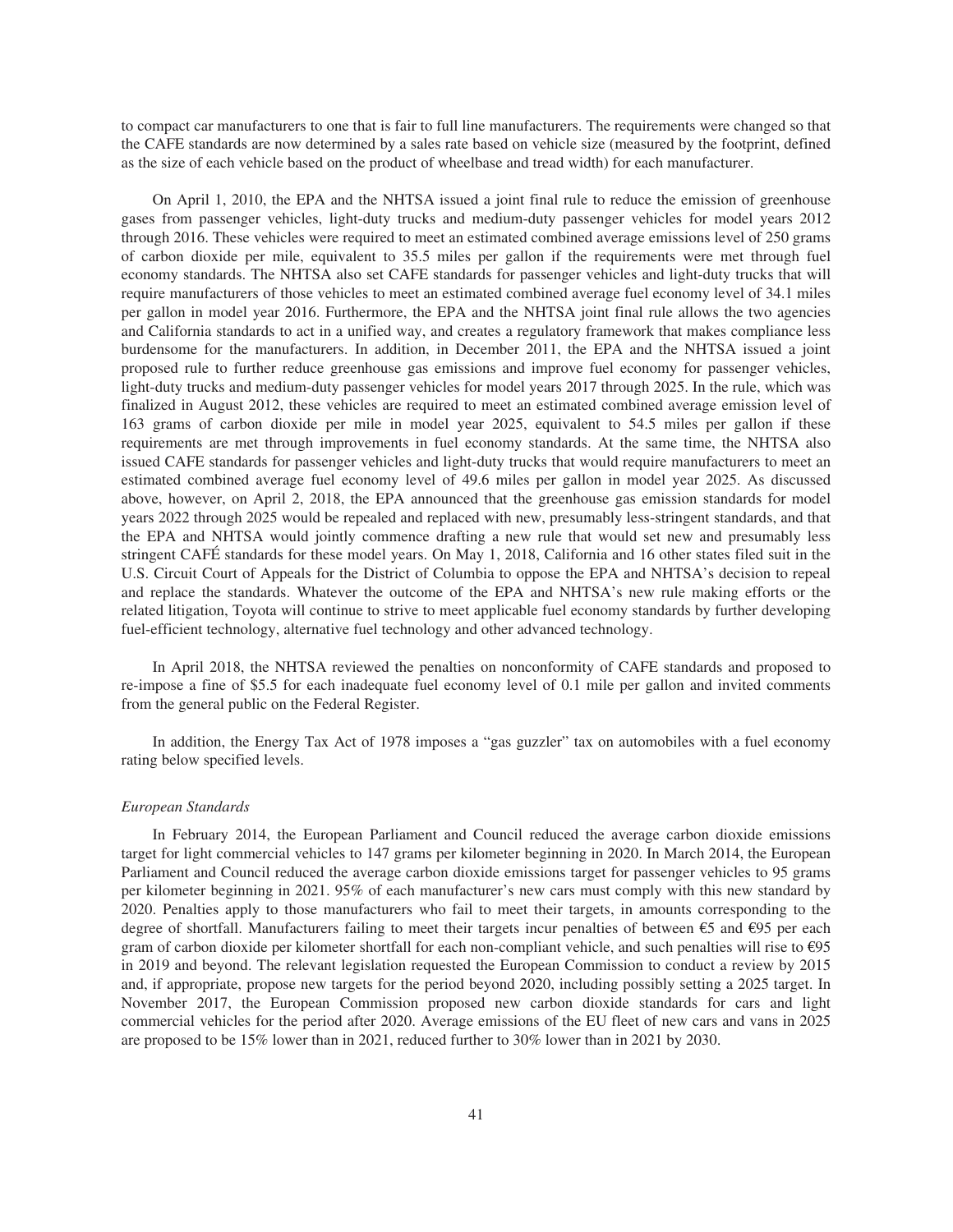An increasing number of EU member states are introducing vehicle tax laws based on carbon dioxide emission levels pursuant to the directive issued by the European Commission in 2005. This trend is expected to continue in accordance with the recent increases in environmental awareness.

An EU directive on motor vehicle air conditioning units required manufacturers to replace currently used refrigerants with refrigerants having a lower global warming impact for all newly registered vehicles starting in January 2017.

## *Chinese Standards*

Fuel consumption regulations are being implemented pursuant to the Chinese National Standards ("GB"), and the manufacture and sale of vehicle models not meeting these regulations are prohibited. For light-duty passenger vehicles, pursuant to GB19578-2004, Level 1 Fuel Consumption Regulations apply to new models after July 2005 and Level 2 Fuel Consumption Regulations apply to new models after January 2008. These regulations determine the consumption standards that apply depending on the mass of the applicable vehicle and set forth a method for determining whether each model has met the regulation. GB27999-2011 was then issued to further strengthen fuel consumption regulations from 2012 and beyond. In these Level 3 Fuel Consumption Regulations for passenger vehicles, the regulation framework was substantially revised, such as the introduction of new regulations requiring automobile manufacturers to meet standards of corporate average fuel consumption across models in addition to existing regulations requiring each model to meet consumption standards. Furthermore, in order to achieve the national target for average fuel efficiency for 2020, the following more stringent fuel consumption regulations have been enacted and enforced. First, GB19578-2014, which has been enacted to strengthen regulations for each model, is being applied to new models after January 2016. Second, GB27999-2014, which has been enacted as Level 4 Fuel Consumption Regulations for passenger vehicles to strengthen corporate average regulations, has been in effect since 2016. In addition, Level 5 Fuel Consumption Regulations for passenger vehicles are being examined as more stringent next-generation fuel consumption regulations. For light-duty commercial vehicles, pursuant to GB20997-2007, Level 2 Fuel Consumption Regulations apply to new models after February 2008, Level 1 Fuel Consumption Regulations apply to all vehicles after January 2009, and Level 2 Fuel Consumption Regulations apply to all models after January 2011. In addition, in an effort to further strengthen fuel consumption regulations, GB20997-2015 was enacted, which further applied Level 3 Fuel Consumption Regulations to all new vehicles from January 2018 and is currently being enforced.

With respect to large commercial vehicles, pursuant to QC/T924-2011, Level 1 Fuel Consumption Regulations for large vehicles apply to new vehicles from July 2012, and pursuant to the subsequent enactment of GB30510-2014, Level 2 Fuel Consumption Regulations apply to new vehicles from July 2014 and are currently being enforced. In addition, in an effort to further strengthen fuel consumption regulations, GB30510- 2018 was enacted, pursuant to which Level 3 Fuel Consumption Regulations are scheduled to be applied to new vehicles from July 2019.

#### *Standards of Other Countries or Regions*

As momentum gathers to increase energy security and prevent global warming, other countries or regions in addition to Japan, the United States, Europe and China are moving to introduce fuel consumption regulations, and Korea, Mexico, Brazil, Taiwan, India, Saudi Arabia and Canada have already decided to introduce or implemented fuel consumption regulations. Australia is also considering the introduction of new regulations to reduce average carbon dioxide emissions by vehicles. Toyota predicts that this trend will spread to other countries, and in the future many nations will consider new regulations related to fuel consumption and carbon dioxide.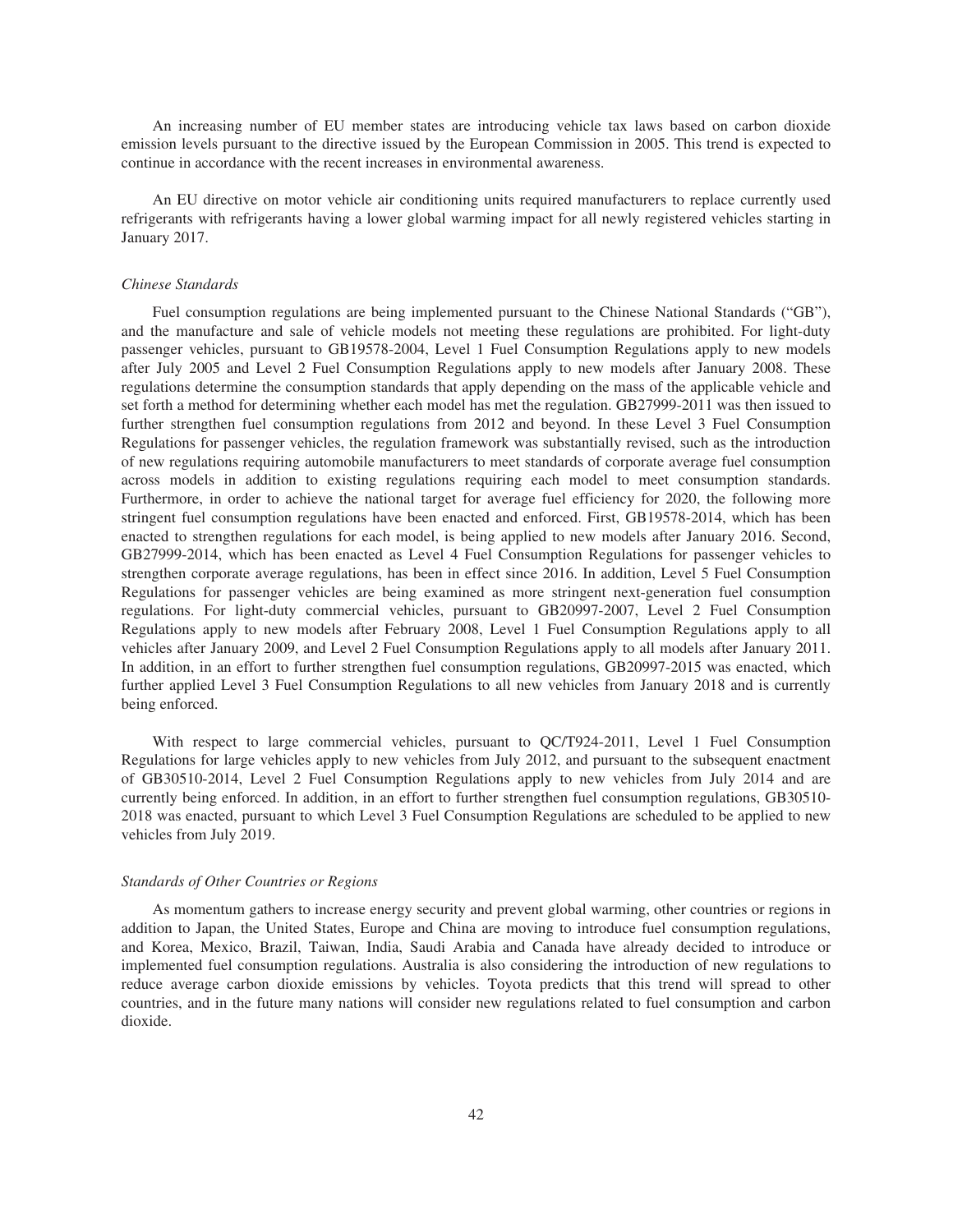# *Vehicle Safety*

# *Japanese Standards*

In Japan, efforts have been made since 1998 to bring Japanese standards in line with the regulations of the United Nations Economic Commission for Europe ("UN").

With respect to standards that were previously brought in line with the UN regulations, under the Japanese standards regarding seat belts, the range of vehicles and seats requiring the fitting of seatbelt reminder devices that warn the driver when seat belts are not fastened has been expanded; such requirements will become applicable in stages, starting in September 2020. Standards for compressed natural gas vehicles and liquid natural gas vehicles will apply to new models beginning in March 2020 and to existing models still in production beginning in March 2021. Standards for approaching vehicle audible systems apply to new models beginning from March 2018 and to existing models still in production beginning in October 2020. With respect to standards that are scheduled to be newly brought in line with the UN regulations, the standards for accident emergency call devices will apply to new vehicles fitted with the devices from January 2020 and to existing models still in production from July 2021. Standards for ISOFIX attachment devices will be separated from the standards for seat belt attachment, and apply as new standards to new vehicles from July 2018.

Furthermore, unique to Japan, guidelines for emergency driving stop systems (evacuate to road shoulder type) were established. The enhancement of visibility standards for rearward and surrounding area, as well as the standardization of measures relating to brake override systems, the strengthening of anti-spinal injury measures and anti-drunk driving measures are currently under consideration.

## *U.S. Standards*

The U.S. National Traffic and Motor Vehicle Safety Act of 1966, or Safety Act, requires vehicles and equipment sold in the United States to meet various safety standards issued by the NHTSA. The Safety Act also authorizes the NHTSA to investigate complaints relating to vehicle safety and to order manufacturers to recall and repair vehicles found to have safety-related defects. The cost of these recalls can be substantial depending on the nature of the repair and the number of vehicles affected.

The Transportation Recall Enhancement, Accountability and Documentation Act was enacted in the United States on November 1, 2000. This Act required the NHTSA to regulate the dynamic rollover standards and to upgrade federal motor vehicle safety standards relating to tires. It also required the NHTSA to enhance its authority to gather information potentially relating to motor vehicle defects. This Act substantially increases the maximum civil penalties for violation of regulatory requirements and specifies possible criminal penalties for violations of the federal Fraud and False Statements Act. In 2003, the NHTSA expanded its New Car Assessment Program ("NCAP") to implement consumer information programs for vehicle rollover resistance and child restraints and, beginning in 2003, adopted extensive early warning defect reporting requirements. Regulations regarding tire-pressure monitoring systems were strengthened in 2005.

Legislation on a transportation budget plan promoting a safe and efficient vehicle safety program for drivers, the Safe, Accountable, Flexible, Efficient Transportation Equity Act: A Legacy for Users (SAFETEA-LU) was passed in August 2005. The legislation requires the NHTSA to propose and issue safety standards to reduce rollover accidents, to complete the creation of standards for the reduction of vehicle passengers released from cars at the time of rollover accidents, to upgrade door lock standards, to complete the upgrade of roof crash standards, to decide on the side impact protection standards for passengers in all seat locations, to review seat belt wearing technology and complete a study that includes a proposal for improving the rate of seat belt usage, to establish standards to display NCAP ratings on new car labels and to complete the upgrade of the standard for power windows that will require pulling up switches. Some actions have already been taken and completed in response to the above requirements.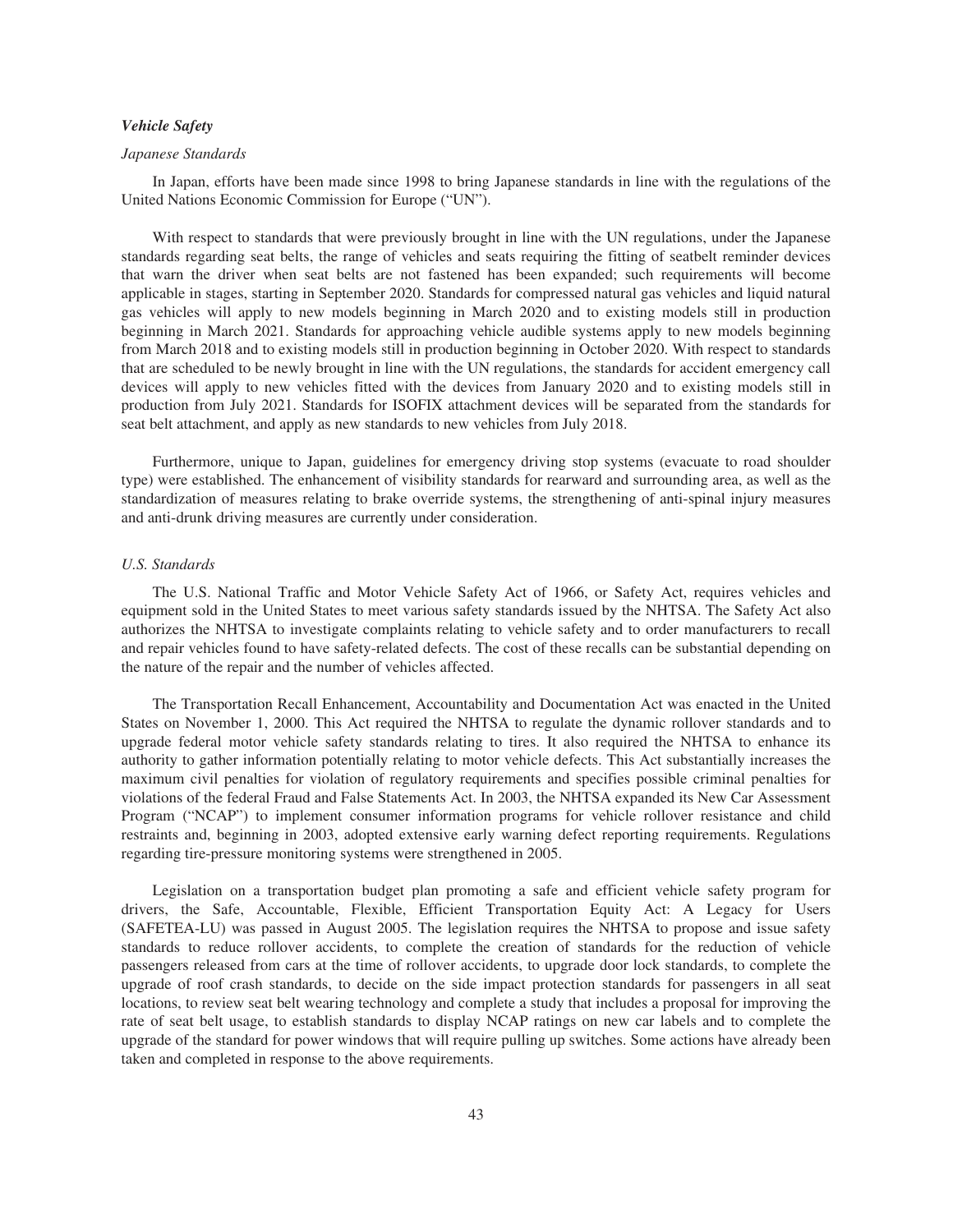In February 2008, legislation to prevent non-traffic related injuries to young children caused by vehicles, the "Cameron Gulbransen Kids Transportation Safety Act," was passed. Pursuant to this legislation, the NHTSA finalized standards requiring vehicles to be equipped with rearview camera systems in order to ensure rearward visibility to prevent children from being struck by backing vehicles and mandating the use of brake shift interlock systems.

In January 2011, legislation to improve the safety of the visually impaired and other pedestrians, the "Pedestrian Safety Enhancement Act of 2010," was passed. Based on this standard, the NHTSA determined minimum sound standards for electric and hybrid vehicles.

In response to the unintended acceleration issue in 2010, the NHTSA has started to examine and implement measures to strengthen safety standards, such as mandating brake override systems, mandating Event Data Recorders, or EDR, and standardizing push-start switches.

In December 2015, the Fixing America's Surface Transportation ("FAST") Act was signed into law. The FAST Act increased the maximum civil penalty that NHTSA can collect for violations of applicable safety laws from \$35 million to \$105 million. In connection with recalls of defective vehicles, the FAST Act expanded the free remedy that manufacturers must provide car owners from applying to cars up to 10 years old to applying to cars up to 15 years old.

In 2016, the NHTSA and the Insurance Institute for Highway Safety announced that they have agreed with twenty major vehicle manufacturers to standardize equipment of automatic emergency brakes on almost all new models by 2022. In the same year, the NHTSA also announced a policy regarding automatic driving vehicles to promote such vehicles safely, as well as best practices to enhance cybersecurity for vehicles.

In 2017, the NHTSA proposed to establish a new safety standard to require passenger vehicles and lightduty commercial vehicles to have dedicated short-range communication units that enable Vehicle-to-Vehicle communication.

#### *European Standards*

In October 2010, CARS 21 was resumed in order to proceed with the realization of the "2020 Strategy" (CARS 2020) by the European Commission that aims for high-level, sustainable and comprehensive growth, and the CARS 21 final report was issued in June 2012. The final report addresses issues facing the widespread adoption of electrified vehicles, including charging infrastructure in the EU, establishing battery requirements, adopting seat belt reminder devices for all seats, connection of alcohol interlock devices to vehicles, adopting speed management devices, establishing safety requirements for micro urban mobility, strengthening safety regulation to protect the vulnerable from collisions and the possibility of regulation in connection with preventative safety technology. In November 2012, "CARS 2020: Action Plan for a competitive and sustainable automotive industry in Europe" was issued based on the final report. The action plan is built on four core concepts, and within these concepts it discusses enhancement of road safety, improving the market conditions within the EU and the implementation of smart regulations. Each item is given a target date and is to be monitored going forward.

Fitting of emergency call systems ("eCall") became mandatory for new vehicles from the end of March 2018 for light-duty passenger vehicles and light-duty commercial vehicles using the framework of "Whole Vehicle Type Approval." New regulations regarding eCall have also been enacted by the United Nations, and these are scheduled to come into effect in July 2018. These regulations will be enacted in conjunction with the building of infrastructure such as communication bases in the different member states of the EU for the receipt and handling of eCalls.

In March 2015, the European Commission published a final report on the benefit and feasibility of a range of new safety technologies. Currently, a process to revise the General Safety Regulation (EC) No 661/2009 and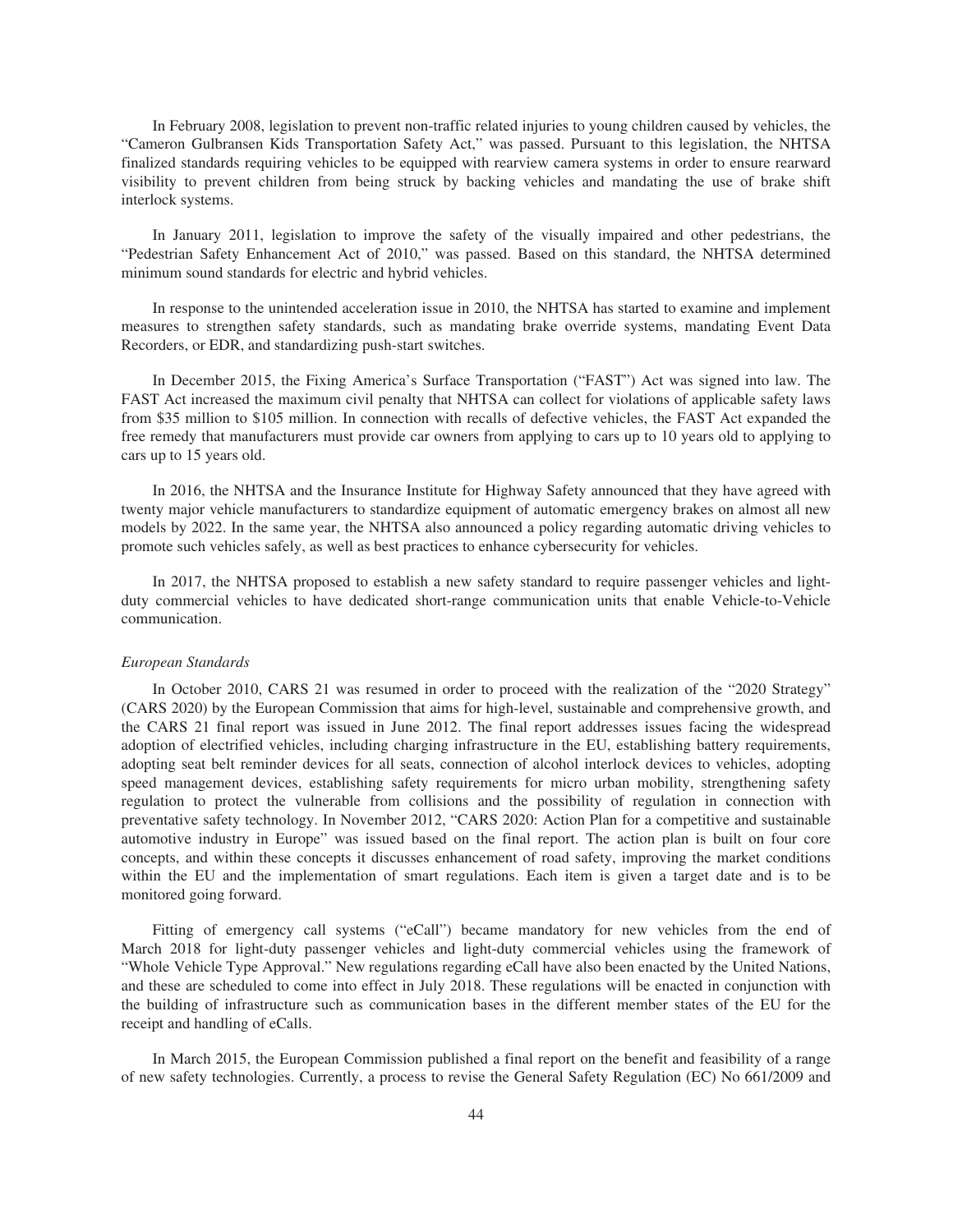Regulation (EC) No 78/2009 with regards to pedestrian protection is ongoing. Amendments to certain UN regulations for individual matters that are to be strengthened through regulations are in progress at the United Nations, while other matters are likely to be considered within the EU. In most cases, the strengthened regulations will apply to new vehicle models from 2020-2021 and to registered vehicles from 2022-2023, although target date of the regulations vary for each matter. Matters to be strengthened include requirement for installation of AEB to small cars, LKAS to small cars, driver monitoring systems, ESS and EDR, as well as TPMS regulations, expansion of application of regulations on collision, strengthening of regulations on pedestrian protection and requirement for installation of camera monitoring system.

In 2016, the European Commission's proposal regarding major amendments to the WVTA, including a strengthening of type approval process (e.g. enabling access to software algorithm) with the market surveillance requirements (addition of auditing authority by the European Commission), strengthening of auditing of technical service, clarification of recall requirements and increased surveillance of cars already in circulation, was submitted. In May 2018, the European Parliament and Council adopted this proposal.

In addition, GEAR2030 (the High Level Group on the Competitiveness and Sustainable Growth of the Automotive Industry in the European Union) was established in January 2016 as a successor body of the CARS2020, deliberations were conducted at the European Commission and each member state, as well as among high-level related stakeholders, for strengthening the competitiveness of the automobile value chain in Europe by 2030, and the final report was issued in October 2017. The final report discussed the importance of the simplification of the existing and future regulatory framework and its implementation, specific measures addressing automated and connected vehicles, the creation of a EU type-approval framework for the certification of automated driving vehicles and the implementation of the ITS Directive and its delegated regulations by each member state. Going forward, detailed strategies will be deliberated based on the final report.

## *United Nations Regulations*

The 1958 Agreement ("Agreement Concerning the Adoption of Uniform Technical Prescriptions for Wheeled Vehicles, Equipment and Parts which can be Fitted and/or be Used on Wheeled Vehicles and the Conditions for Reciprocal Recognition of Approvals Granted on the Basis of These Prescriptions") was originally based on the European regulations, but the UN Regulations are developing as an established international law, and Japan, Thailand, Malaysia and Egypt as well as other countries outside the EU have become members after the amendment in 1995, and many other countries are expected to join in the future. The countries bound by the 1958 Agreement have incorporated the UN Regulations into their own domestic policies (The EU and Japan have directly included the UN Regulations into their domestic legislations). While automotive parts and vehicle systems are regulated by the UN regulations, there are currently no regulations with respect to Whole Vehicle Type Approval (WVTA) such as those in Europe. Japan proposed legislation establishing International Whole Vehicle Type Approval (IWVTA) under the United Nations in 2016, and the proposal was adopted as UN Regulation No. 0 ("R0") in November 2017. IWVTA is expected to take effect in July 2018 (although the mutual recognition of IWVTA will not take place) and to be implemented with the mutual recognition in April 2019. Although this IWVTA, which was created as a first step, is incomplete, it is significant because it creates a framework that enables the reciprocal recognition of whole vehicles. Work will continue to formulate a complete IWVTA system in the future. If a complete IWVTA is formulated, integration of global approval administrative regulations of each country and simplification of vehicle construction regulations are expected.

An amendment to the 1958 Agreement has been considered in order to establish R0 (IWVTA). The bill of such amendment to the 1958 Agreement was passed in June 2016 and came into effect in September 2017. Such amendment will increase the flexibility of the regulations, enabling approvals to be granted for the old series of regulations according to the needs of the signatory countries to the 1958 Agreement. The percentage of required votes for voting in connection with proposed UN regulations will also be considered and the 1958 Agreement is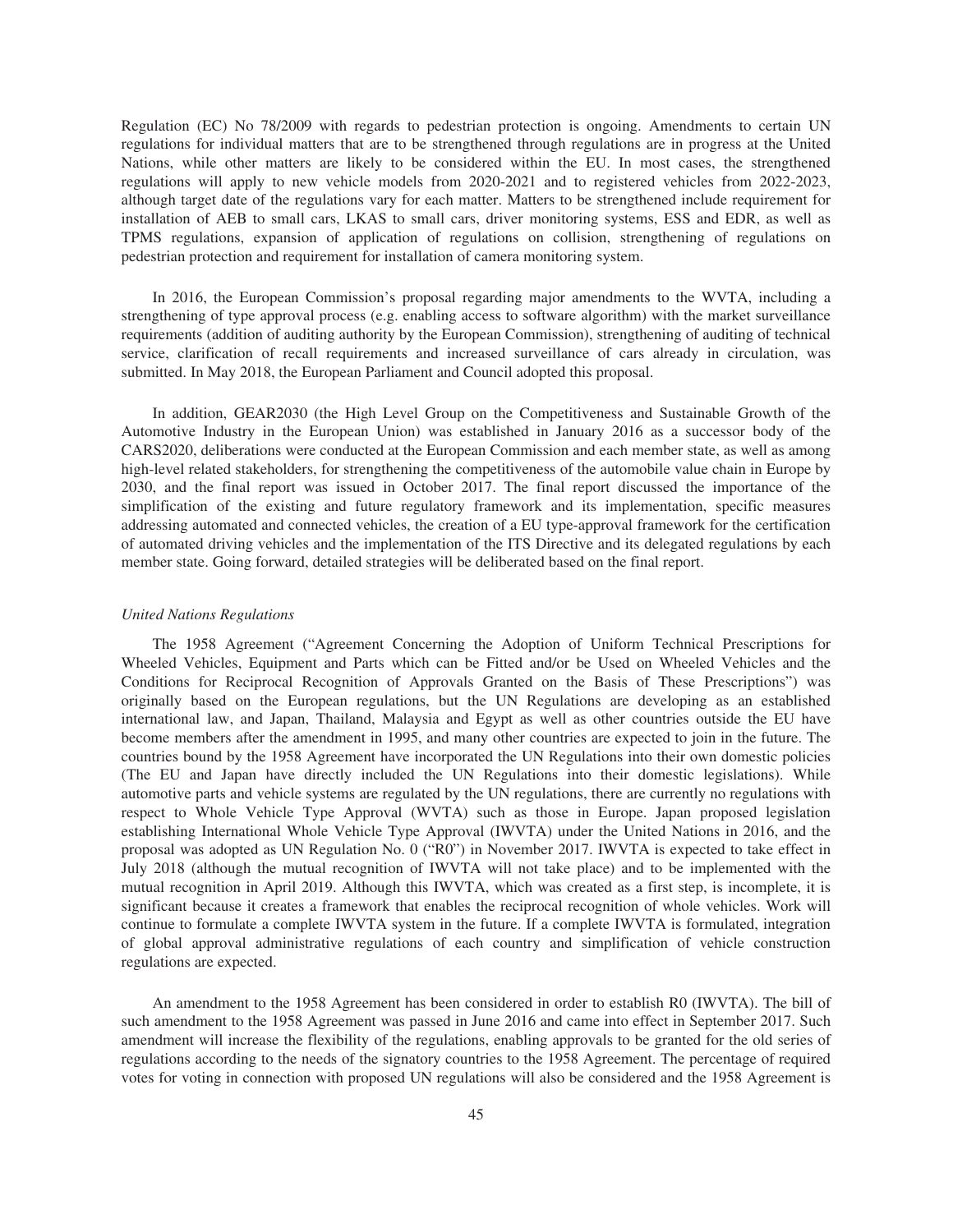expected to become fairer. Such amendment to the 1958 Agreement is expected to make the 1958 Agreement more attractive to countries that are not currently party to the 1958 Agreement, and aims to increase the number of signatory countries.

With the United Nations currently debating the regulation of automated driving vehicles, a requirement relating to automatically commanded steering functions will be added to Regulation No. 79 (steering equipment); in addition, there will be consideration of horizontal regulation for advanced automated driving vehicles (as related initiatives, new fields including data storage, periodic inspections, cyber security and software updates are also being examined).

The 1998 Agreement ("Agreement Concerning the Establishing of Global Technical Regulations for Wheeled Vehicles, Equipment and Parts which can be Fitted and/or be Used on Wheeled Vehicles") is a U.S.-led agreement that aims to harmonize technical regulations, and defines each regulation as a Global Technical Regulation ("GTR"). At present, there are around 20 regulations in total. Potential future proposals are being examined in order to include more regulations. Potential future proposals include advanced automated driving vehicles, cyber security, EDR, AEBS and LKAS. The countries bound by the 1998 agreement are required to incorporate the GTRs into their domestic laws. The parties to the 1998 agreement include the United States, Canada, China and India, which are not parties to the 1958 agreement, so GTRs will also influence those countries.

## *Chinese Standards*

Vehicle safety regulations in China were drafted with reference to the UN regulations and cover almost the same matters as the UN regulations. However, recently, these regulations also include unique provisions which take into account the distinctive characteristics of the Chinese market environment and the progress of technological development in China and there are increasing number of legislations that differ from the latest UN regulations or other international standards. As for future safety regulations, standards related to batteries, motors, the charging of EVs and data communication are currently being planned.

## *Standards of Other Countries*

Vehicle safety regulations in Canada are basically similar to those in the United States. In regions outside of North America, movements for adoption and conformity with the UN regulations have become active, including in those countries without automotive manufacturing industries. The list of signatories to the 1958 agreement of the United Nations continues to grow, and now includes Korea, Thailand and Malaysia in Asia, as well as Russia, South Africa, Egypt and Morocco. In addition, ASEAN, pursuant to its economic community mission, has decided to adopt the UN regulations as its regional agreement. Latin America, India and countries in the Middle East that are not signatories to the 1958 agreement of the United Nations are also moving forward to conform their respective regulations to the UN regulations or to adopt new regulations consistent with the UN regulations.

### *Environmental Matters*

#### *Japanese Standards*

Toyota's automotive operations in Japan are subject to substantial environmental regulation under laws such as the Air Pollution Control Act the Water Pollution Prevention Act, the Noise Regulation Act and the Vibration Control Act. Under these laws, if a business entity establishes or alters any facility that is regulated by these laws, the business entity is required to give prior notice to regulators, and if a business entity discharges, uses or stores substances that are environmental burdens or causes noise or vibration from such facility, the business entity is also required to comply with the applicable standards. Toyota is also subject to local regulations, which in some cases impose more stringent obligations than the Japanese central government requirements. Toyota has complied with these regulations. Under the Waste Management and Public Cleansing Act, producers of industrial waste must dispose of industrial waste in the manner prescribed in the same act. Toyota has also complied with the same act.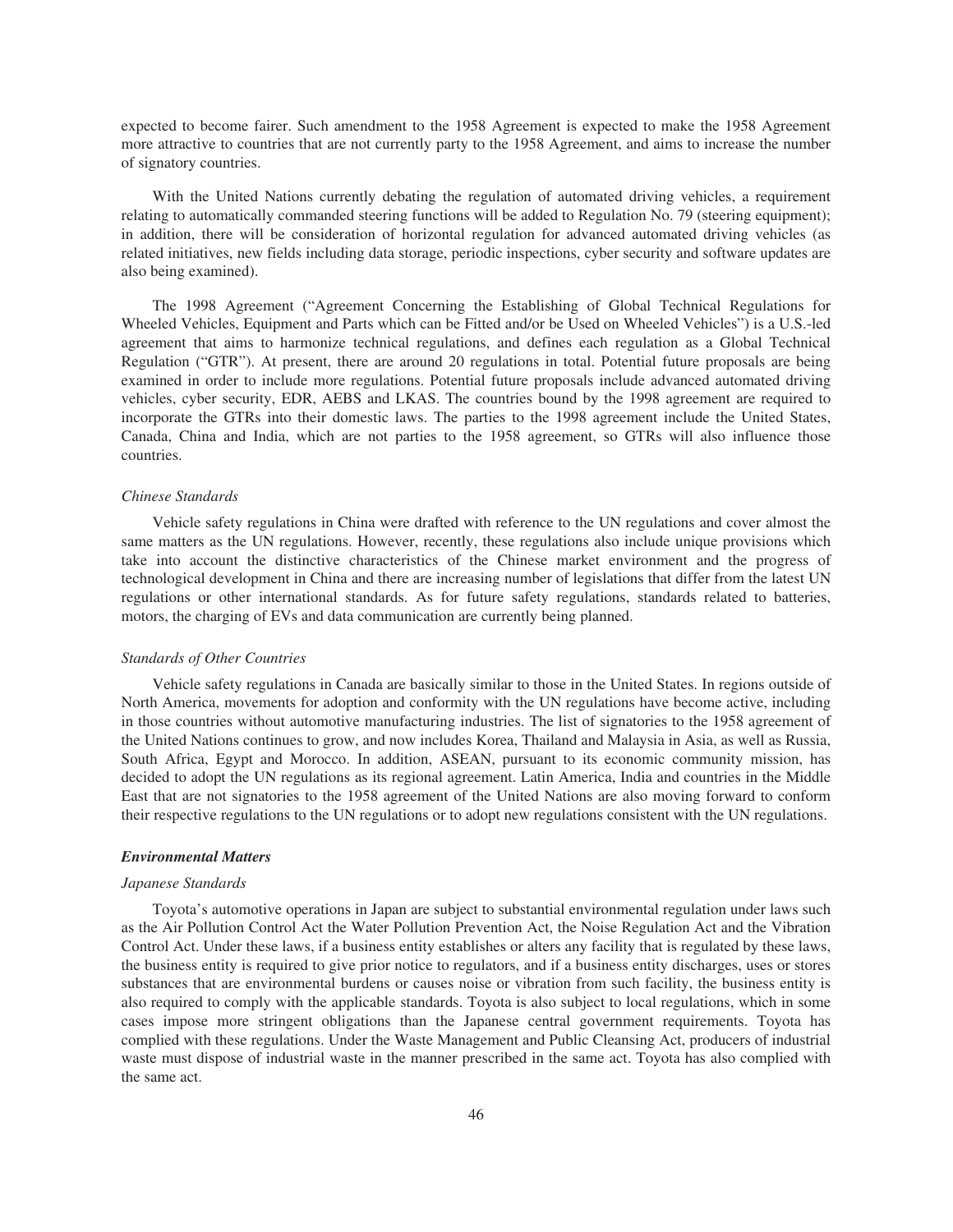The Soil Contamination Countermeasures Act of Japan requires that land owners conduct contamination testing and submit a report at the time they cease to use hazardous substances, such as in connection with the sale of a former factory, or if there is a possibility of health hazards due to land contamination. If it is found that land contamination exceeds a certain level, the relevant prefectural authority designates the area considered to be contaminated and orders the land owner to take necessary measures. Toyota is suitably managing its land in accordance with the same law. In addition, under the Act on Recycling, etc. of End-of-Life Vehicles, vehicle manufacturers are required to take back and recycle specified materials (automotive shredder residues, air bags and fluorocarbons) of end-of-life vehicles and the provisions concerning such obligations of vehicle manufacturers became effective in January 2005. Toyota has coordinated with relevant parties to establish a vehicle take-back and recycle system throughout Japan. As a result, in fiscal 2018, Toyota achieved a recycling/ recovery rate of 98% for automobile shredder residue (the legal requirement being 70%) and 94% for air bags (the legal requirement being 85%) and reached the targets set forth in this law.

### *U.S. Standards*

Toyota's assembly, manufacturing and other operations in the United States are subject to a wide range of environmental regulation under the Clean Air Act, the Clean Water Act, the Resource Conservation and Recovery Act, the Pollution Prevention Act of 1990 and the Toxic Substances Control Act. Toyota is also subject to a variety of state legislation that parallels, and in some cases imposes more stringent obligations than, federal requirements. These federal and state regulations impose severe restrictions on air- and water-borne discharges of pollution from Toyota facilities, the handling of hazardous materials at Toyota facilities and the disposal of wastes from Toyota operations. Toyota is subject to many similar requirements in its operations in Europe, Canada and other countries.

Pursuant to the Clean Air Act, the EPA has promulgated National Ambient Air Quality Standards ("NAAQS") for six "criteria" pollutants, including for ozone and particulate matter. The Clean Air Act requires that the EPA review and possibly revise these NAAQS every five years. On December 14, 2012, the EPA made the annual health-based particulate matter NAAQS more stringent. On October 1, 2015, the EPA made the annual health-based and welfare-based ozone NAAQS more stringent. The revised annual health-based particulate matter NAAQS and the revised annual health-based and welfare-based ozone NAAQS, as well as any future NAAQS revisions, could lead to additional pollution control requirements on the industry, including on Toyota's manufacturing operations.

Toyota expects growing pressure in the next several years to further reduce emissions from motor vehicles and manufacturing facilities.

### *European Standards*

In October 2000, the European Union brought into effect a directive that requires member states to promulgate regulations implementing the following:

- automotive manufacturers shall bear all or a significant part of the costs for taking back end-of-life vehicles sold after July 1, 2002 and dismantling and recycling those vehicles. Beginning January 1, 2007, this requirement became applicable to vehicles put on the market before July 1, 2002 as well;
- automotive manufacturers may not use certain hazardous materials in vehicles sold after July 1, 2003;
- type-approved vehicle models put on the market after December 15, 2008 shall be re-usable and/or recyclable to a minimum of 85% by weight per vehicle and shall be re-usable and/or re-use as material or energy to a minimum of 95% by weight per vehicle; and
- end-of-life vehicles must meet actual re-use and/or recycling of 80% and re-use and/or recovery of 85%, respectively, of vehicle weight by 2006, and must meet respectively to 85% and 95% by 2015.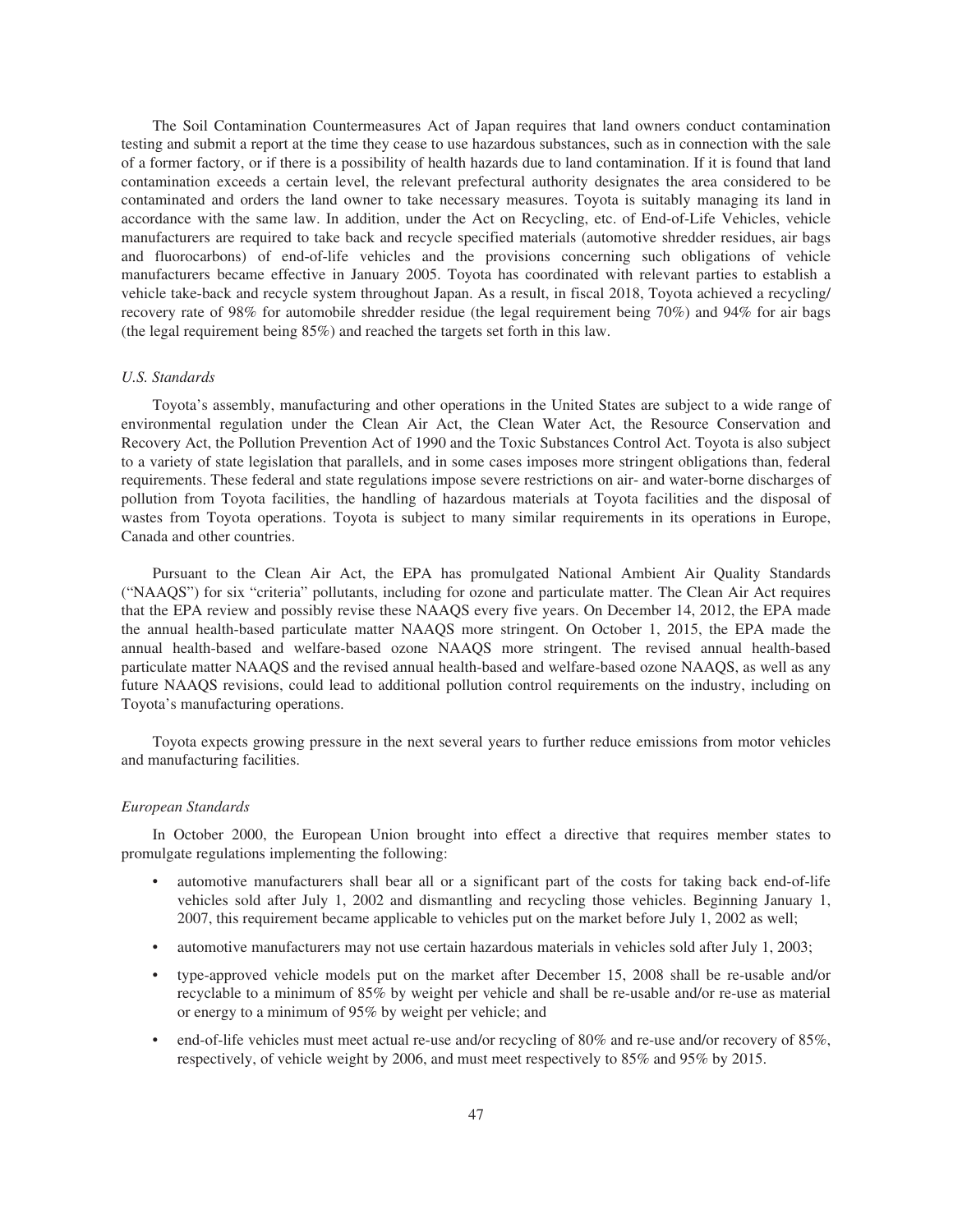Laws to implement this directive have come into effect in each of the EU member states. Even now, there are uncertainties surrounding the implementation of the applicable regulations in different EU member states, particularly regarding automotive manufacturer responsibilities and resultant expenses that may be incurred.

In addition, under this directive, the member states must take measures to ensure that car manufacturers, distributors and other auto-related economic operators establish adequate used vehicle collection and treatment facilities and to ensure that hazardous materials and recyclable parts are removed from vehicles prior to shredding. This directive impacts Toyota's vehicles sold in the EU. Toyota accommodated, in offering its products, any measures the EU member states chose to implement in order to comply with this directive.

The EU has also issued directives and made proposals relating to the following subjects on environmental matters:

- emission standards that include a framework permitting member states to introduce fiscal incentives to promote early compliance; and
- reform of rules governing automotive distribution and service. The block exemption on distribution has been amended so that dealers may engage in cross-border sales actively within the EU and open additional facilities for sales and services. Additionally, dealers may no longer be required by manufacturers to operate both sales and service facilities side by side.

In December 2011, the European Commission proposed to reduce noise produced by cars, vans, buses, coaches and light and heavy trucks. As proposed, noise limit values would ultimately be lowered by four A-weighted decibels for vehicles other than trucks, and three A-weighted decibels for trucks. Compliance would be achieved in three steps over a 10 to 12 year period. In May 2014, a regulation adopting the proposal was published in final form in the EU Official Journal.

Toyota believes that its operations are materially in compliance with environmental regulatory requirements concerning its facilities and products in each of the markets in which it operates. Toyota continuously monitors these requirements and takes necessary operational measures to ensure that it remains in material compliance with all of these requirements.

Toyota believes that environmental regulatory requirements have not had a material adverse effect on its operations. However, compliance with environmental regulations and standards has increased costs and is expected to lead to higher costs in the future. Therefore, Toyota recognizes that effective environmental cost management will become increasingly important. Moreover, innovation and leadership in the area of environmental protection are becoming increasingly important to remain competitive in the market. As a result, Toyota has proceeded with the development and production of environmentally friendly technologies, such as hybrid vehicles, FCVs and high fuel efficiency, low emission engines.

In addressing environmental issues, based on an assessment of the environmental impact of its products through their entire life cycles, from production through sales, disposal and recycling, Toyota, as a manufacturer, strives to take all possible measures from development stage and continues to work toward technological innovations to make efficient use of resources and to reduce the burden on the environment.

### *Disclosure of Iranian Activities under Section 13(r) of the Securities Exchange Act of 1934*

Section 219 of the Iran Threat Reduction and Syria Human Rights Act of 2012 added Section 13(r) to the Securities Exchange Act of 1934, as amended (the "Exchange Act"). Section 13(r) requires an issuer to disclose in its annual or quarterly reports, as applicable, whether it or any of its affiliates knowingly engaged in certain activities, transactions, or dealings relating to Iran or with designated natural persons or entities involved in terrorism or the proliferation of weapons of mass destruction. Pursuant to Section 13(r), Toyota is disclosing the following information.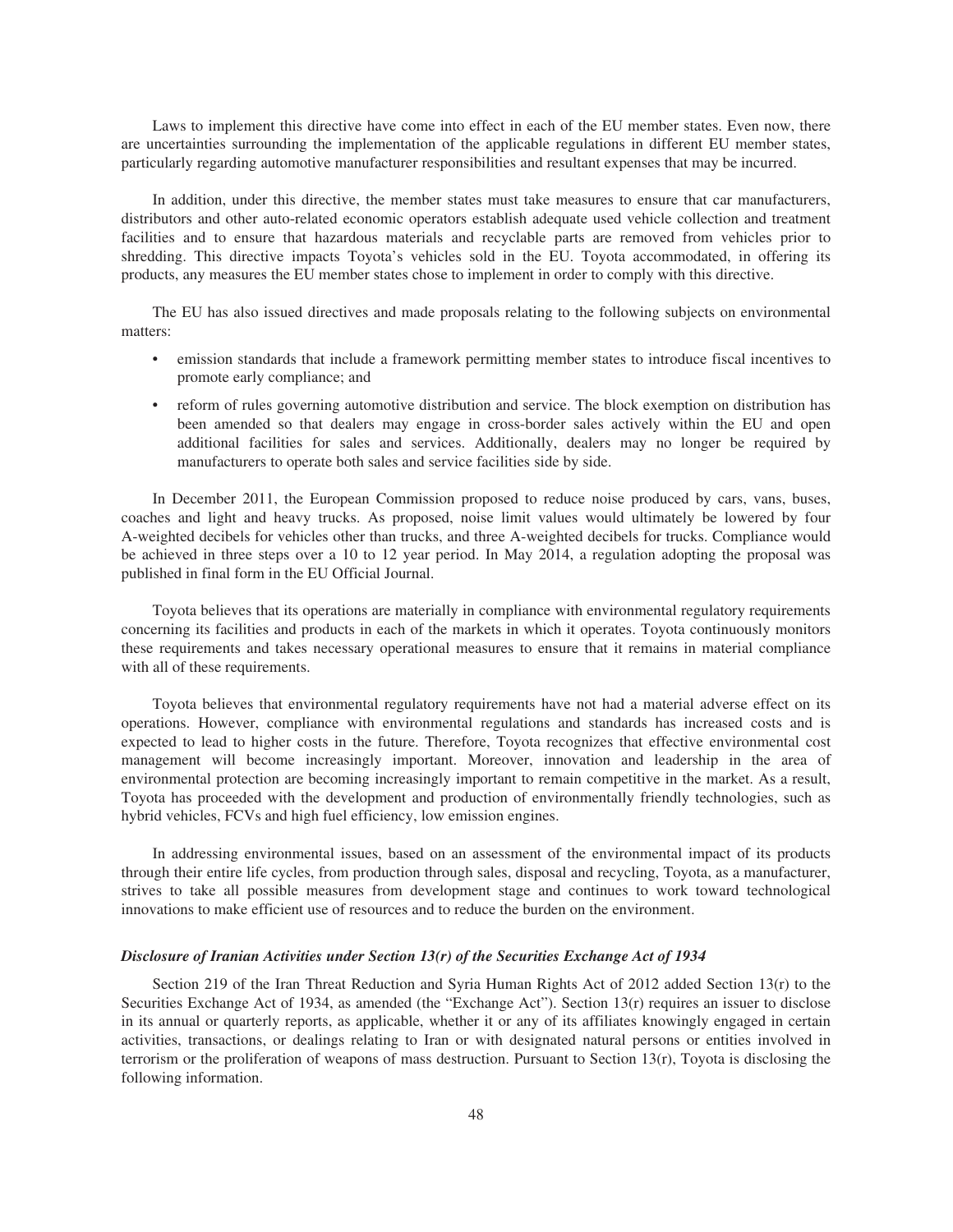During the fiscal year ended March 31, 2018:

• Toyota Kirloskar Motor Private Limited, a majority-owned subsidiary of Toyota, sold one Toyota vehicle to the Iranian Embassy in India.

This activity contributed approximately ¥5 million in gross revenues and an insignificant amount in net profit to Toyota. Toyota believes that this transaction would not subject it or its affiliates to U.S. sanctions. As this time, Toyota Kirloskar Motor Private Limited intends to cease conducting the activity described above.

## **Research and Development**

The overriding goals of Toyota's technology and product development activities are to minimize the negative aspects of cars, such as traffic accidents and impact on the environment, and maximize the positive aspects, such as driving pleasure, comfort and convenience. By achieving these sometimes conflicting goals to a high degree, Toyota seeks to open the door to the automobile society of the future. To ensure efficient progress in research and development activities, Toyota coordinates and integrates all research and development phases, from basic research and advanced research to forward-looking technology and product development. With respect to long-term basic research in areas such as energy, the environment, information technology, telecommunications and materials, projects are regularly reviewed and evaluated in consultation with outside experts to achieve research and development cost control. With respect to forward-looking, leading-edge technology and product development, Toyota establishes cost-performance benchmarks on a project-by-project basis to ensure efficient development investment.

The chart below provides an overview of Toyota's R&D at each phase.

| <b>Basic research</b>                                                | <b>Phase to discover development theme</b>                                                                                                                                           |  |  |  |  |
|----------------------------------------------------------------------|--------------------------------------------------------------------------------------------------------------------------------------------------------------------------------------|--|--|--|--|
|                                                                      | Research on basic vehicle-related technology                                                                                                                                         |  |  |  |  |
| <b>Forward-looking and</b><br>leading-edge technology<br>development | Phase requiring technological breakthroughs such as components and systems<br>Development of leading-edge components and systems that are more<br>advanced than those of competitors |  |  |  |  |
| <b>Product development</b>                                           | <b>Phase mainly for development of new models</b>                                                                                                                                    |  |  |  |  |

Development of all-new models and existing-model upgrades

Toyota is promoting research and development into the early commercialization of next generation environmentally friendly, energy-efficient and safe-vehicle technology. Toyota is also moving forward with the development of innovative technologies such as electrification, connected vehicles and automated driving so as to realize a mobility society of the future that enables everyone to enjoy freedom of movement beyond the conventional concept of vehicles. To this end, Toyota is focusing on the following areas:

- further improvements in hybrid technologies, including in functions and cost, and contributions to the environment through advancements;
- improvement in internal combustion engine fuel economy technology as well as improvement in technology in connection with more stringent emission standards;
- development of EVs, FCVs and other alternative fuel vehicles;
- development of advanced safety technology designed to promote driving and vehicle safety;
- automated driving technologies; and
- connected car technologies.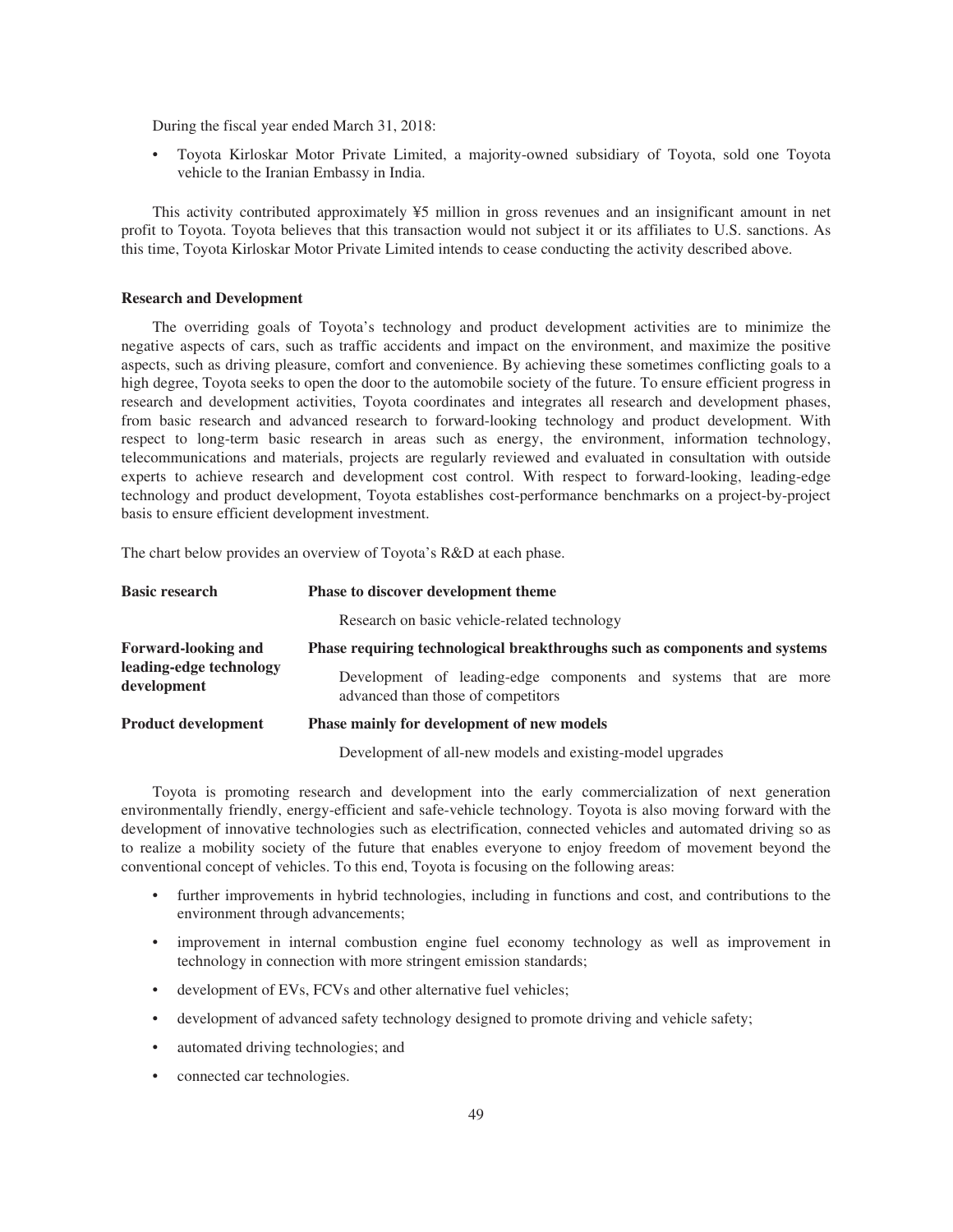For a detailed discussion of the company's research and development infrastructure, see "Operating and Financial Review and Prospects — Research and Development, Patents and Licenses."

#### **Components and Parts, Raw Materials and Sources of Supply**

Toyota purchases parts, components, raw materials, equipment and other supplies from multiple competing suppliers located around the world. Toyota works closely with its suppliers to pursue optimal procurement. Toyota believes that this policy encourages technological innovation, cost reduction and other measures to strengthen its vehicle competitiveness. Toyota plans to continue purchases based on the same principle and does not anticipate any difficulty in obtaining stable supplies in the foreseeable future.

Because Toyota had more than 50 overseas operations in 26 countries and regions as of March 31, 2018, procurement of parts and components is being carried out not only locally in the country of the production site but also from third countries. As a result, the distribution network has become increasingly complex. In order to realize timely and efficient distribution while minimizing costs, Toyota is promoting efforts to optimize each stage of the supply-chain. To this end, Toyota has developed a standardized system of global distribution and is supporting the operation of the system at each production base. The use of the global distribution system aims at implementing parts procurement that meets changes in vehicle production in a timely manner. These varying efforts, combined together, have led to maximized customer satisfaction, as well as to building a good working relationship with Toyota's suppliers.

Toyota aims to share information and collaborate among the procurement divisions in each of the regions throughout the world in order to procure parts and materials from the most competitive suppliers among Toyota factories located in various areas worldwide. At the same time, Toyota carries out streamlining efforts together with suppliers in each country in order to achieve sustainable growth. Toyota has been working on cost reduction measure, referred to as RR-CI and VA activities. Through RR-CI activities, which are conducted in conjunction with TNGA, Toyota aims to ensure cost competitiveness through such means as thorough localization, sharing parts and components and manufacturing reforms, together with producing products matching customers' needs in each region and vehicle category, and reinforcing activities from a medium- to long-term perspective as the third phase of RR-CI. Toyota has been continuously working on VA (value analysis) activities for the various types of vehicles already on sale in collaboration with in-house vehicle companies. In addition, Toyota has been working on the TNGA to achieve sweeping advances in basic performance and product appeal of parts and units as well as seeking cost reductions by sharing more parts and implementing manufacturing reforms.

In 2017, market prices of raw materials generally increased; the impact of OPEC's coordinated production cut, for example, resulted in higher prices for crude oil and naptha-related products, and the impact of environmental regulations enacted by the government of China resulted in higher prices for aluminum. The direction of prices is still unforeseeable and Toyota is continually promoting cost reduction efforts, such as reducing the amount of raw materials it uses.

Toyota's ability to continue to obtain supplies in an efficient manner is subject to a number of factors, some of which are not in Toyota's control. These factors include the ability of its suppliers to provide a continued source of supplies and the effect on Toyota of competition by other users in obtaining the supplies.

# **Intellectual Property**

Toyota holds numerous Japanese and foreign patents, trademarks, design patents and some utility model registrations. It also has a number of applications pending for Japanese and foreign patents. While Toyota considers all of its intellectual property to be important, it does not consider any specific subset of its patents, trademarks, design patents or utility model registrations to be so important that their expiration or termination would materially affect Toyota's business.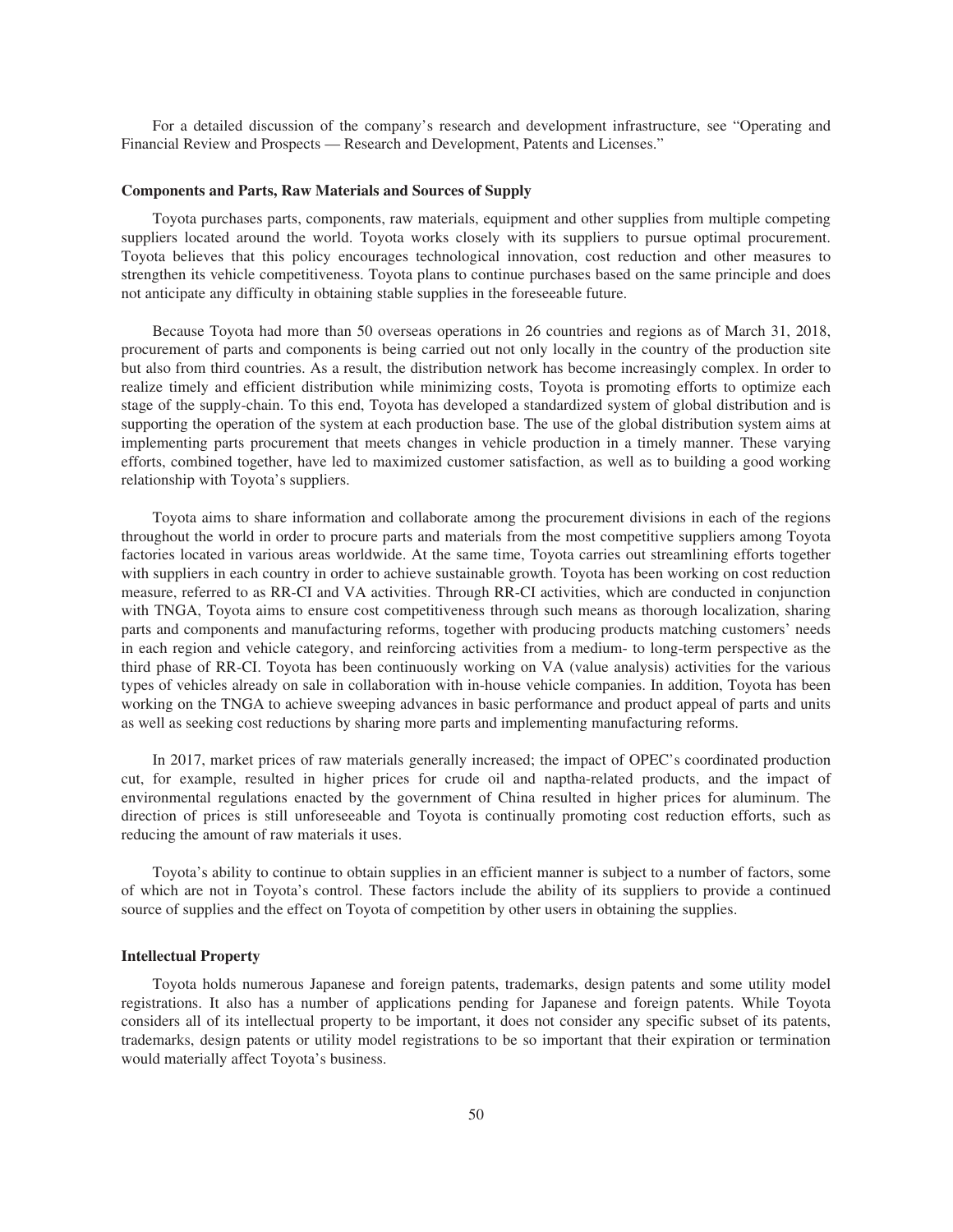# **Capital Expenditures and Divestitures**

Set forth below is a chart of Toyota's principal capital expenditures between April 1, 2015 and March 31, 2018, the approximate total costs of such activity, as well as the location and method of financing of such activity, presented on a "by subsidiary" basis and as reported in Toyota's annual Japanese securities report filed with the director of the Kanto Local Finance Bureau.

| <b>Description of Activity</b>                                                                                                                        | <b>Total Cost</b><br>(Yen in billions) | Location             | <b>Primary</b><br><b>Method</b> of<br><b>Financing</b>          |
|-------------------------------------------------------------------------------------------------------------------------------------------------------|----------------------------------------|----------------------|-----------------------------------------------------------------|
| Japan                                                                                                                                                 |                                        |                      |                                                                 |
| Investment primarily in technology and products by<br>Toyota Motor Corporation                                                                        | 1,011.6                                | Japan                | Internal funds,<br>financing<br>from issuance<br>of bonds, etc. |
| Investment primarily in technology and products by                                                                                                    | 129.3                                  | Japan                | Internal funds                                                  |
| Investment primarily in technology and products by<br>Toyota Motor Kyushu, Inc.                                                                       | 101.0                                  | Japan                | Internal funds                                                  |
| Investment primarily in technology and products by<br>Investment primarily in technology and products by                                              | 73.0                                   | Japan                | Internal funds                                                  |
|                                                                                                                                                       | 53.0                                   | Japan                | Internal funds                                                  |
| Outside of Japan                                                                                                                                      |                                        |                      |                                                                 |
| Investment primarily to promote localization by<br>Toyota Motor Manufacturing, Kentucky, Inc.<br>.<br>Investment primarily to promote localization by | 267.7                                  | <b>United States</b> | Internal funds                                                  |
| Toyota Motor Thailand Co., Ltd.<br>Investment primarily to establish office facilities by                                                             | 134.9                                  | Thailand             | Internal funds                                                  |
| Toyota Motor North America, Inc.<br>Investment primarily to promote localization by                                                                   | 113.2                                  | <b>United States</b> | Internal funds                                                  |
| Toyota Motor Manufacturing Canada Inc.<br>.<br>Investment primarily to promote localization by                                                        | 93.1                                   | Canada               | Internal funds                                                  |
| PT. Toyota Motor Manufacturing Indonesia<br>Investment primarily to promote localization by                                                           | 86.5                                   | Indonesia            | <b>Borrowings</b>                                               |
| Investment primarily to promote localization by                                                                                                       | 75.5                                   | <b>Brazil</b>        | Internal funds                                                  |
| Toyota Motor Manufacturing, Indiana, Inc.<br>Investment primarily to promote localization by                                                          | 59.7                                   | <b>United States</b> | Internal funds                                                  |
| Investment primarily to promote localization by                                                                                                       | 50.5                                   | Argentina            | <b>Borrowings</b>                                               |
| Toyota Motor Europe NV/SA                                                                                                                             | 42.7                                   | Belgium              | Internal funds                                                  |
| Investment primarily in leased automobiles by<br>Toyota Motor Credit Corporation<br>.                                                                 | 6,619.0                                | <b>United States</b> | Internal funds,<br>financing<br>from issuance<br>of bonds, etc. |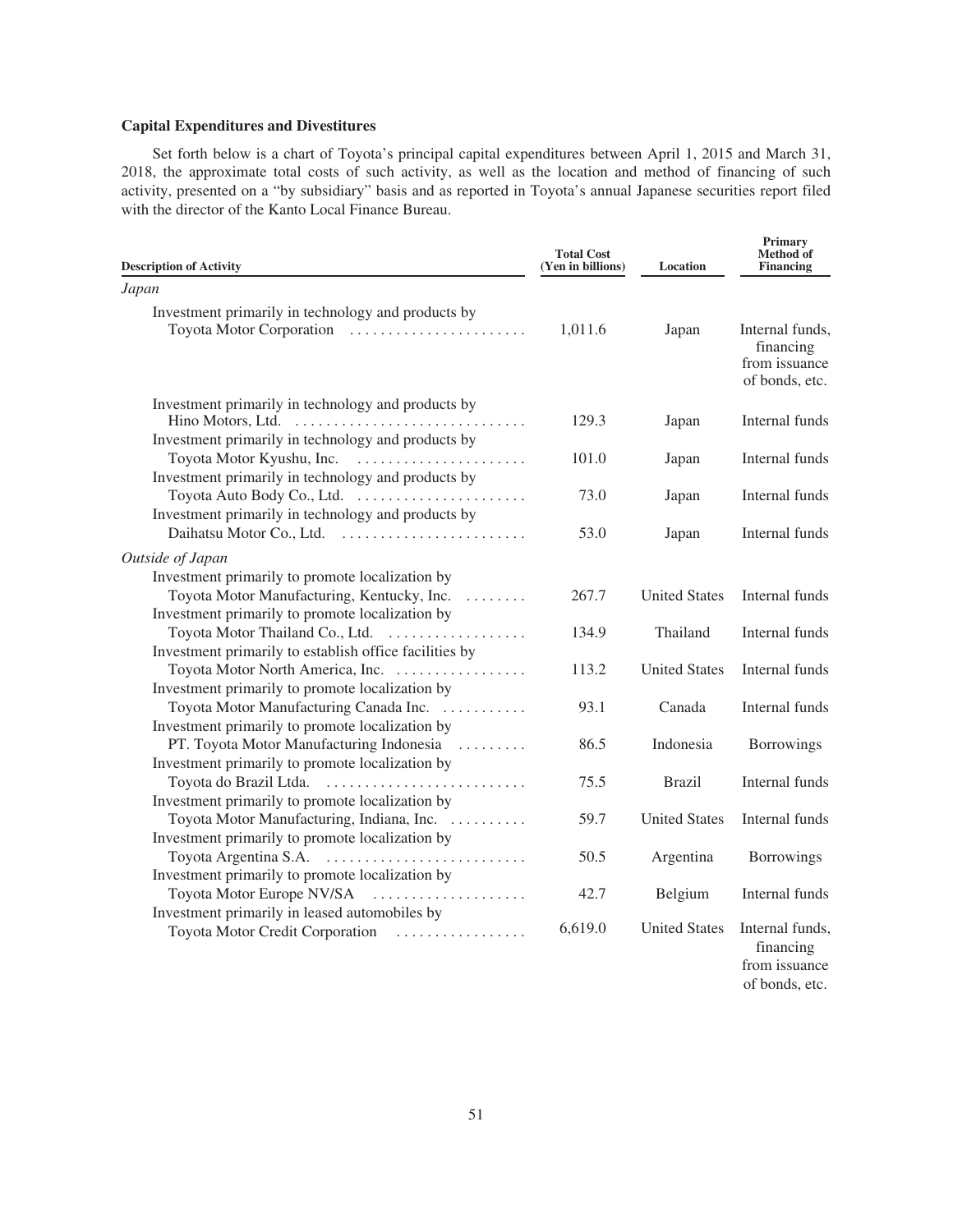Set forth below is information with respect to Toyota's material plans to construct, expand or improve its facilities between April 2018 and March 2019, presented on a "by subsidiary" basis and as reported in Toyota's annual Japanese securities report filed with the director of the Kanto Local Finance Bureau.

| <b>Description of Activity</b>                                                                       | <b>Total Cost</b><br>(Yen in billions) | Location             | Primary<br>Method of<br><b>Financing</b> |
|------------------------------------------------------------------------------------------------------|----------------------------------------|----------------------|------------------------------------------|
| Japan                                                                                                |                                        |                      |                                          |
| Investment primarily in manufacturing facilities by<br>Toyota Motor Corporation                      | 396.4                                  | Japan                | Internal funds                           |
| Outside of Japan                                                                                     |                                        |                      |                                          |
| Investment primarily in manufacturing facilities by<br>Toyota Motor Manufacturing Canada Inc.        | 83.1                                   | Canada               | Internal funds                           |
| Investment primarily in manufacturing facilities by<br>Toyota Motor Manufacturing, Indiana, Inc.     | 54.3                                   | <b>United States</b> | Internal funds                           |
| Investment primarily in manufacturing facilities by<br>Toyota Motor Europe NV/SA                     | 53.4                                   | Belgium              | Internal funds                           |
| Investment primarily in manufacturing facilities by                                                  | 42.2                                   | Brazil               | Internal funds                           |
| Investment primarily in manufacturing facilities by<br>Toyota Motor Manufacturing, Mississippi, Inc. | 39.5                                   | <b>United States</b> | Internal funds                           |

Set forth below is additional information with respect to Toyota's material plans to construct, expand or improve its facilities.

In Mexico, Toyota plans to increase production capacity at its Baja California factory from 100 thousand units to 160 thousand units in 2018 and to build a new plant in 2019. In the U.S., Toyota plans to construct a new joint-manufacturing plant with Mazda in 2021. In China, Toyota launched a third plant in Guangzhou in 2018. Tianjin FAW Toyota Motor Co., Ltd. also constructed a new production line to replace an aging existing line in June 2018. At the beginning of 2019, Toyota plans to launch a new plant in Malaysia dedicated to passenger vehicles with annual production capacity of 50,000 cars.

Toyota does not collect information on the amount of expenditures already paid for each plant under construction because Toyota believes that it is difficult and it would require unreasonable effort or expense to identify and categorize each expenditure item with reasonable accuracy as past and future expenditures. Toyota's construction projects consist of numerous expenditures, each of which is continually being adjusted and incurred in variable and constantly changing amounts as part of the overall work-in-progress.

# **Seasonality**

Toyota does not consider its seasonality material in the sense of significantly higher sales during any certain period of the year as compared to other periods of the year.

# **Legal Proceedings**

From time-to-time, Toyota issues vehicle recalls and takes other safety measures including safety campaigns relating to its vehicles. Since 2009, Toyota issued safety campaigns related to the risk of floor mat entrapment of accelerator pedals and vehicle recalls related to slow-to-return or sticky accelerator pedals. In March 2014, Toyota entered into a Deferred Prosecution Agreement ("DPA") to resolve an investigation by the U.S. Attorney for the Southern District of New York ("SDNY") related to unintended acceleration in certain of its vehicles. The DPA provided for an independent monitor to review and assess policies and procedures relating to Toyota's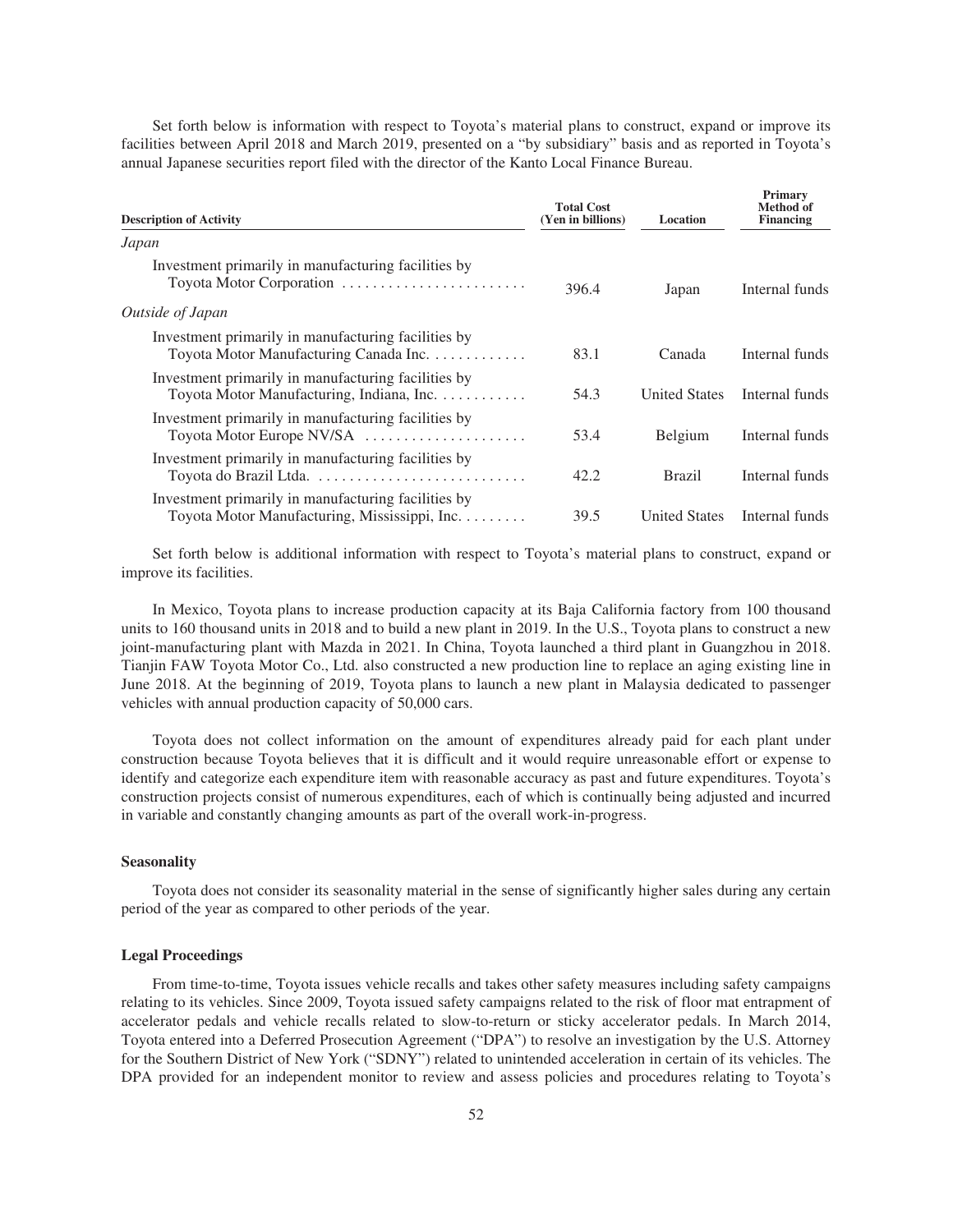safety communications process, its process for sharing vehicle accident information internally and its process for preparing and sharing certain technical reports. In August 2017, the DPA and the monitorship terminated, and in October 2017, the criminal charge that had been filed in connection with the DPA was dismissed.

Personal injury and wrongful death claims involving allegations of unintended acceleration are pending in several consolidated proceedings in federal and state courts, as well as in individual cases in various other states. The judges in the consolidated federal action and the consolidated California state action have approved an Intensive Settlement Process ("ISP") for such claims in those actions. Under the ISP, all individual claims within the consolidated actions are stayed pending completion of a process to assess whether they can be resolved on terms acceptable to the parties. Cases not resolved after completion of the ISP will then proceed to discovery and toward trial. Toyota has offered the ISP process to plaintiffs in other consolidated actions and in individual cases, as well.

Toyota has been named as a defendant in 33 economic loss class action lawsuits in the United States, which, together with similar lawsuits against Takata and other automakers, have been made part of a multi-district litigation proceeding in the United States District Court for the Southern District of Florida, arising out of allegations that airbag inflators manufactured by Takata are defective. Toyota has reached a settlement with the plaintiffs in the United States economic loss class actions. While the court approved the settlement on October 31, 2017, objectors have filed appeals, which have not yet been resolved. Toyota and other automakers have also been named in certain class actions filed in Mexico, Canada, Australia and Israel, as well as some other actions by states or territories of the United States. Those actions have not been settled and are being litigated.

Toyota self-reported a process gap in fulfilling certain emissions defect information reporting requirements of the U.S. Environmental Protection Agency ("EPA") and California Air Resources Board, including updates on its repair completion rates for recalled emissions components and certain other reports concerning emissions related defects. Toyota is involved in discussions with the EPA and the SDNY's Civil Division on this reporting issue. These agencies have requested certain follow-up information regarding this reporting issue, and Toyota is cooperating with the request.

Toyota also has various other pending legal actions and claims, including without limitation personal injury and wrongful death lawsuits and claims in the United States, and is subject to government investigations fromtime-to-time.

Beyond the amounts accrued with respect to all aforementioned matters, Toyota is unable to estimate a range of reasonably possible loss, if any, for the pending legal matters because (i) many of the proceedings are in evidence gathering stages, (ii) significant factual issues need to be resolved, (iii) the legal theory or nature of the claims is unclear, (iv) the outcome of future motions or appeals is unknown and/or (v) the outcomes of other matters of these types vary widely and do not appear sufficiently similar to offer meaningful guidance. Based upon information currently available to Toyota, however, Toyota believes that its losses from these matters, if any, beyond the amounts accrued, would not have a material adverse effect on Toyota's financial position, results of operations or cash flows.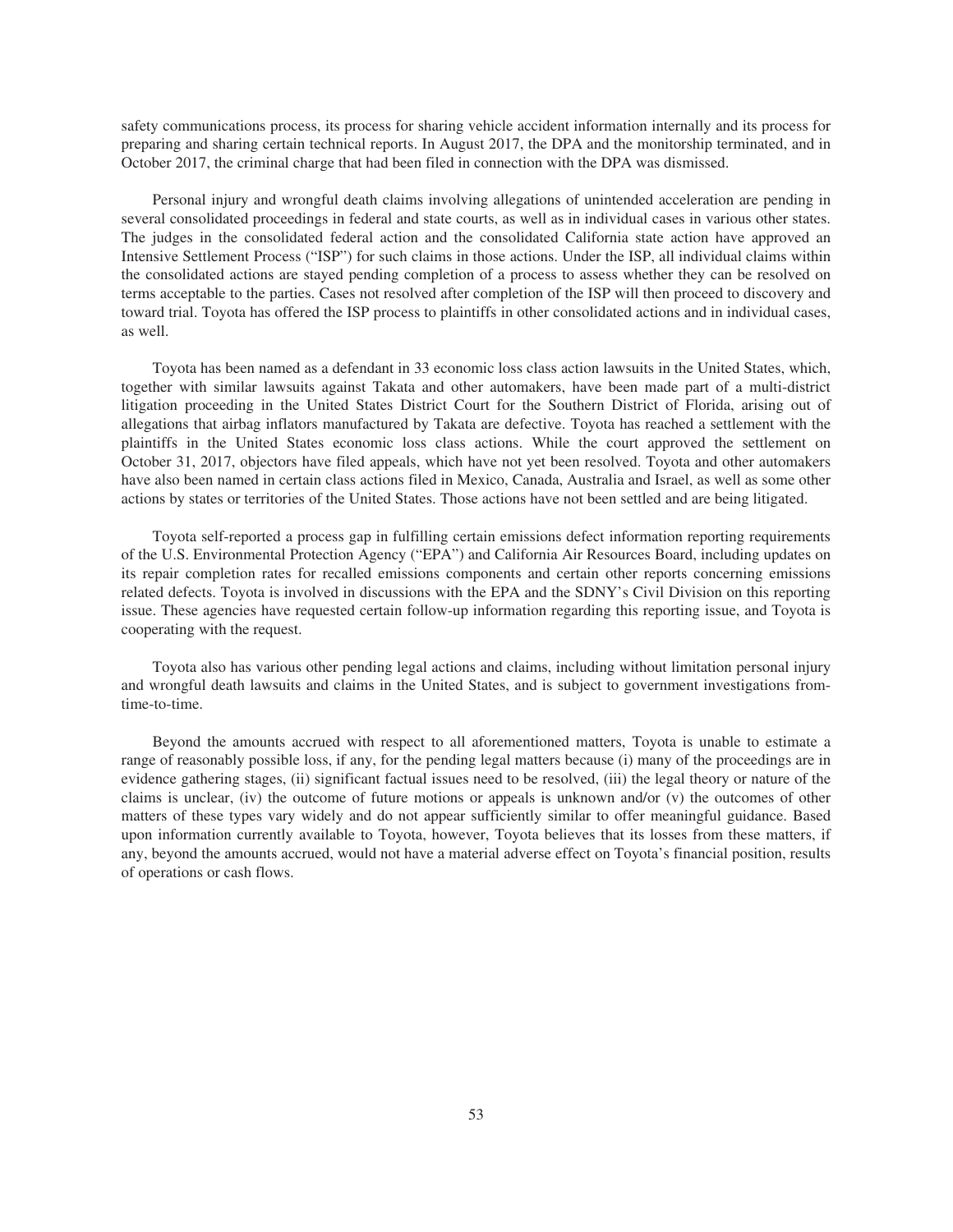# **4.C ORGANIZATIONAL STRUCTURE**

As of March 31, 2018, Toyota Motor Corporation had 299 Japanese subsidiaries and 307 overseas subsidiaries. The following table sets forth for each of Toyota Motor Corporation's principal subsidiaries, the country of incorporation and the percentage ownership interest and the voting interest held by Toyota Motor Corporation.

| <b>Name of Subsidiary</b>                                                                   | <b>Country of</b><br>Incorporation | Percentage<br>Ownership<br><b>Interest</b> | Percentage<br><b>Voting</b><br>Interest |
|---------------------------------------------------------------------------------------------|------------------------------------|--------------------------------------------|-----------------------------------------|
| Toyota Financial Services Corporation                                                       | Japan                              | 100.00                                     | 100.00                                  |
| Hino Motors, Ltd.                                                                           | Japan                              | 50.21                                      | 50.30                                   |
|                                                                                             | Japan                              | 100.00                                     | 100.00                                  |
|                                                                                             | Japan                              | 100.00                                     | 100.00                                  |
|                                                                                             | Japan                              | 100.00                                     | 100.00                                  |
|                                                                                             | Japan                              | 51.00                                      | 51.23                                   |
|                                                                                             | Japan                              | 100.00                                     | 100.00                                  |
|                                                                                             | Japan                              | 100.00                                     | 100.00                                  |
|                                                                                             | Japan                              | 100.00                                     | 100.00                                  |
| Toyota Motor Engineering & Manufacturing North America, Inc.<br>$\mathbf{1}$ . $\mathbf{1}$ | <b>United States</b>               | 100.00                                     | 100.00                                  |
|                                                                                             | <b>United States</b>               | 100.00                                     | 100.00                                  |
|                                                                                             | <b>United States</b>               | 100.00                                     | 100.00                                  |
|                                                                                             | <b>United States</b>               | 100.00                                     | 100.00                                  |
|                                                                                             | <b>United States</b>               | 100.00                                     | 100.00                                  |
|                                                                                             | <b>United States</b>               | 100.00                                     | 100.00                                  |
|                                                                                             | <b>United States</b>               | 100.00                                     | 100.00                                  |
| Toyota Motor Manufacturing de Baja California, S. de R.L. de C.V.                           | Mexico                             | 100.00                                     | 100.00                                  |
|                                                                                             | Canada                             | 100.00                                     | 100.00                                  |
|                                                                                             | Canada                             | 100.00                                     | 100.00                                  |
| Toyota Canada Inc.                                                                          | Canada                             | 51.00                                      | 51.00                                   |
|                                                                                             | Belgium                            | 100.00                                     | 100.00                                  |
| Toyota Motor Manufacturing France S.A.S.                                                    | France                             | 100.00                                     | 100.00                                  |
|                                                                                             | Netherlands                        | 100.00                                     | 100.00                                  |
|                                                                                             |                                    | 100.00                                     | 100.00                                  |
|                                                                                             |                                    | 100.00                                     | 100.00                                  |
|                                                                                             | Turkey                             | 90.00                                      | 90.00                                   |
| <b>OOO "TOYOTA MOTOR"</b>                                                                   | Russia                             | 100.00                                     | 100.00                                  |
|                                                                                             | China                              | 90.00                                      | 90.00                                   |
|                                                                                             | China                              | 100.00                                     | 100.00                                  |
|                                                                                             | India                              | 89.00                                      | 89.00                                   |
|                                                                                             | Indonesia                          | 61.75                                      | 61.75                                   |
| P.T. Toyota Motor Manufacturing Indonesia                                                   | Indonesia                          | 95.00                                      | 95.00                                   |
|                                                                                             | Singapore                          | 100.00                                     | 100.00                                  |
|                                                                                             | Thailand                           | 86.84                                      | 86.84                                   |
| Toyota Motor Thailand Co., Ltd.                                                             | Thailand                           | 86.43                                      | 86.43                                   |
| Toyota Daihatsu Engineering & Manufacturing Co., Ltd.                                       | Thailand                           | 100.00                                     | 100.00                                  |
| Toyota Motor Corporation Australia Ltd.                                                     | Australia                          | 100.00                                     | 100.00                                  |
|                                                                                             | Australia                          | 100.00                                     | 100.00                                  |
|                                                                                             | Argentina                          | 100.00                                     | 100.00                                  |
|                                                                                             | <b>Brazil</b>                      | 100.00                                     | 100.00                                  |
|                                                                                             | South Africa                       | 100.00                                     | 100.00                                  |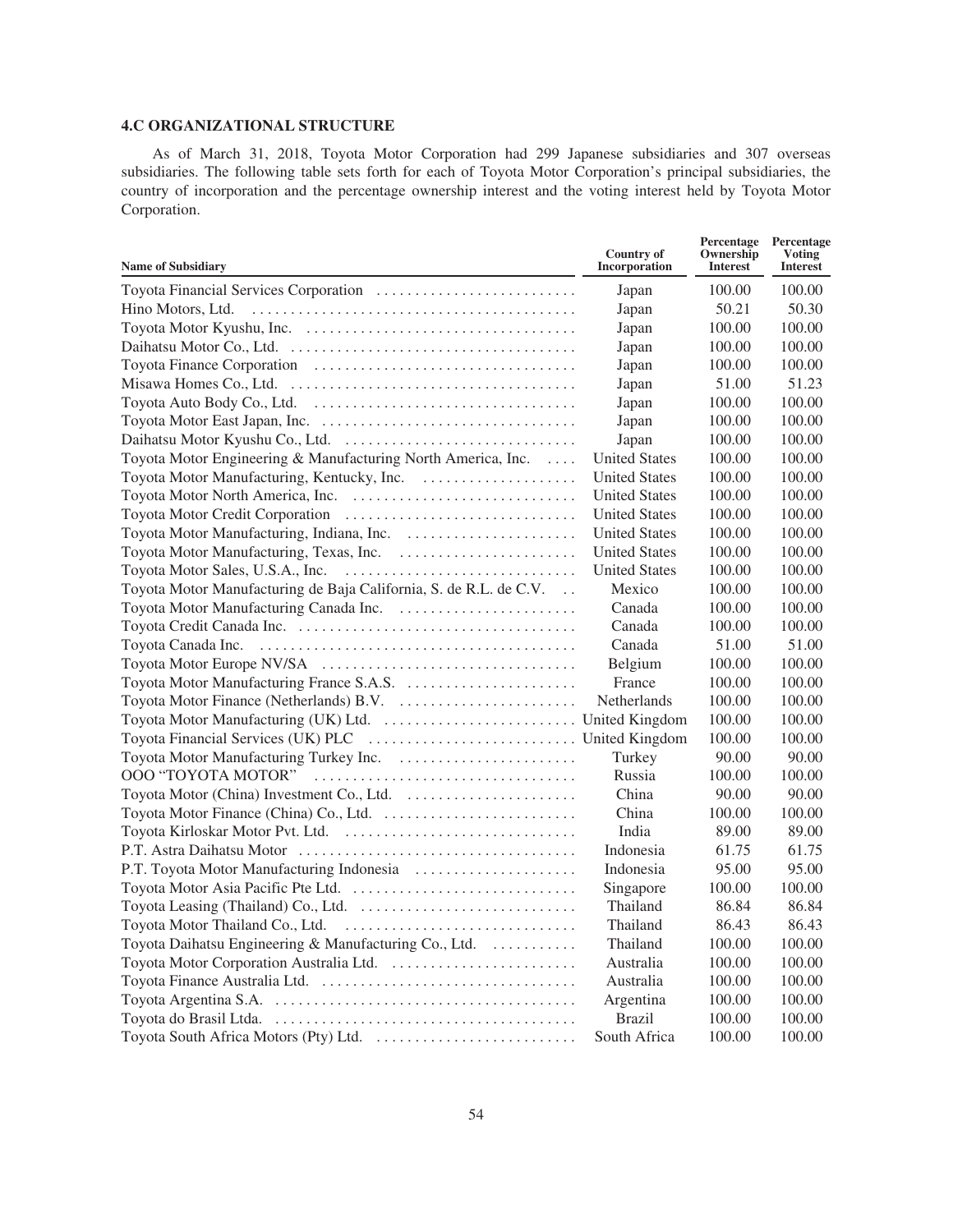## **4.D PROPERTY, PLANTS AND EQUIPMENT**

As of March 31, 2018, Toyota and its affiliated companies produced automobiles and related components through more than 50 overseas manufacturing organizations in 26 countries and regions besides Japan. The facilities are located principally in Japan, the United States, Canada, the United Kingdom, France, Turkey, Thailand, China, Taiwan, India, Indonesia, South Africa, Argentina and Brazil.

In addition to its manufacturing facilities, Toyota's properties include sales offices and other sales facilities in major cities, repair service facilities and research and development facilities.

The following table sets forth information, as of March 31, 2018, with respect to Toyota's principal facilities and organizations, all of which are owned by Toyota Motor Corporation or its subsidiaries. However, small portions, all under approximately 20%, of some facilities are on leased premises.

**Land Area**

| <b>Facility or Subsidiary Name</b>                         | Location                 | еана Агеа<br>(thousand<br>square<br>meters) | Number of<br><b>Employees</b> | Principal<br>Products or<br><b>Functions</b> |
|------------------------------------------------------------|--------------------------|---------------------------------------------|-------------------------------|----------------------------------------------|
| <b>Japan (Toyota Motor Corporation)</b>                    |                          |                                             |                               |                                              |
| Tahara Plant                                               | Tahara City, Aichi Pref. | 4,029                                       | 7,237                         | Automobiles                                  |
| Toyota Head Office and Technical                           | Toyota City, Aichi Pref. | 3,569                                       | 24,051                        |                                              |
| Center                                                     |                          |                                             |                               | Research and                                 |
|                                                            |                          |                                             |                               | Development                                  |
| Higashi-Fuji Technical Center  Susono City, Shizuoka Pref. |                          | 2,037                                       | 3,144                         | Research and                                 |
|                                                            |                          |                                             |                               | Development                                  |
| Motomachi Plant  Toyota City, Aichi Pref.                  |                          | 1,593                                       | 7,578                         | Automobiles                                  |
|                                                            |                          | 1,312                                       | 4,199                         | Automobiles                                  |
| Tsutsumi Plant Toyota City, Aichi Pref.                    |                          | 937                                         | 5,111                         | Automobiles                                  |
| Kamigo Plant  Toyota City, Aichi Pref.                     |                          | 868                                         | 2,996                         | Automobile parts                             |
| Kinu-ura Plant  Hekinan City, Aichi Pref.                  |                          | 836                                         | 3,030                         | Automobile parts                             |
|                                                            |                          | 551                                         | 2,028                         | Automobile parts                             |
| Nagoya Office  Nagoya City, Aichi Pref.                    |                          | 3                                           | 2,333                         | Office                                       |
| <b>Japan (Subsidiaries)</b>                                |                          |                                             |                               |                                              |
| Hino Motors, Ltd. Hino City, Tokyo, etc.                   |                          | 6,256                                       | 12,705                        | Automobiles                                  |
| Daihatsu Motor Co., Ltd. Ikeda City, Osaka, etc.           |                          | 7,820                                       | 11,446                        | Automobiles                                  |
| Toyota Motor Kyushu, Inc. Miyawaka City, Fukuoka Pref.,    |                          |                                             |                               |                                              |
|                                                            | etc.                     | 1,940                                       | 7,807                         | Automobiles                                  |
| Toyota Auto Body Co., Ltd. Kariya City, Aichi Pref., etc.  |                          | 2,261                                       | 11,191                        | Automobiles                                  |
| Toyota Motor East Japan, Inc. Kurokawa-gun, Miyagi Pref.,  |                          |                                             |                               |                                              |
|                                                            | etc.                     | 2,576                                       | 7,192                         | Automobiles                                  |
| <b>Outside Japan (Subsidiaries)</b>                        |                          |                                             |                               |                                              |
| Toyota Motor Manufacturing,                                |                          |                                             |                               |                                              |
|                                                            |                          | 5,161                                       | 8,162                         | Automobiles                                  |
| Toyota Motor Thailand Co., Ltd. Samutprakan, Thailand      |                          | 4,414                                       | 10,182                        | Automobiles                                  |
| Toyota Motor Sales, U.S.A., Inc. California, U.S.A.        |                          | 3,276                                       | 5,510                         | Sales facilities                             |
| Toyota Motor Manufacturing Canada,                         |                          |                                             |                               |                                              |
|                                                            |                          | 4,752                                       | 7,589                         | Automobiles                                  |
| Toyota Motor North America, Inc.  Texas, U.S.A.            |                          | 724                                         | 1,812                         | Office                                       |

Toyota is constantly engaged in upgrading, modernizing and revamping the operations of its manufacturing facilities based on its assessment of market needs and prospects. To respond flexibly to fluctuations in demand in each of its production operations throughout the world, Toyota continually reviews and implements appropriate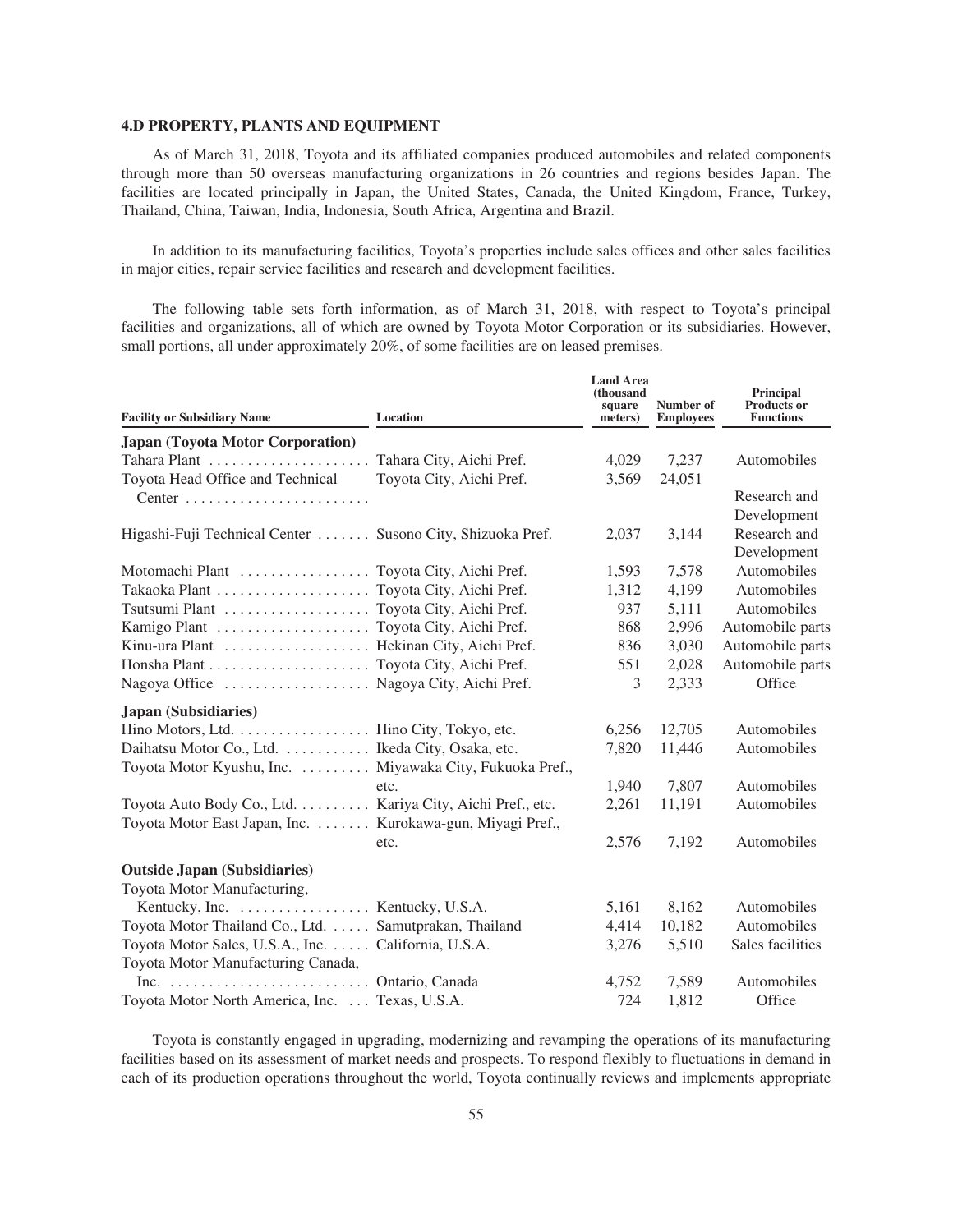production measures such as revising takt time and adjusting days of operation. As a result, Toyota believes it would require unreasonable effort to track the exact productive capacity and the extent of utilization of each of its manufacturing facilities with a reasonable degree of accuracy.

As of March 31, 2018, property, plant and equipment having a net book value of approximately ¥658.7 billion was pledged as collateral securing indebtedness incurred by Toyota Motor Corporation's consolidated subsidiaries. Toyota believes that there does not exist any material environmental issues that may affect the company's utilization of its assets.

Toyota considers all its principal manufacturing facilities and other significant properties to be in good condition and adequate to meet the needs of its operations.

See "— Business Overview — Capital Expenditures and Divestitures" for a description of Toyota's material plans to construct, expand or improve facilities.

# **ITEM 4A. UNRESOLVED STAFF COMMENTS**

None.

# **ITEM 5. OPERATING AND FINANCIAL REVIEW AND PROSPECTS**

# **5.A OPERATING RESULTS**

*Financial information discussed in this section is derived from Toyota's consolidated financial statements that appear elsewhere in this annual report. The financial statements have been prepared in conformity with accounting principles generally accepted in the United States of America.*

# **Overview**

The business segments of Toyota include automotive operations, financial services operations and all other operations. Automotive operations are Toyota's most significant business segment, accounting for 88% of Toyota's total revenues before the elimination of intersegment revenues for fiscal 2018. Toyota's primary markets based on vehicle unit sales for fiscal 2018 were: Japan (25.2%), North America (31.3%), Europe (10.8%) and Asia (17.2%).

## *Automotive Market Environment*

The worldwide automotive market is highly competitive and volatile. The demand for automobiles is affected by a number of factors including social, political and general economic conditions; introduction of new vehicles and technologies; and costs incurred by customers to purchase or operate vehicles. These factors can cause consumer demand to vary substantially in different geographic markets and for different types of automobiles.

During fiscal 2018, for the automotive industry, markets have remained stable in the developed countries and expanded in China, but have slowed down in some resource-rich countries. Meanwhile, there have been movements in different countries and regions to tighten existing regulations or introduce new regulations for the reduction of greenhouse gases, including compulsory quotas for the sale of electrified vehicles.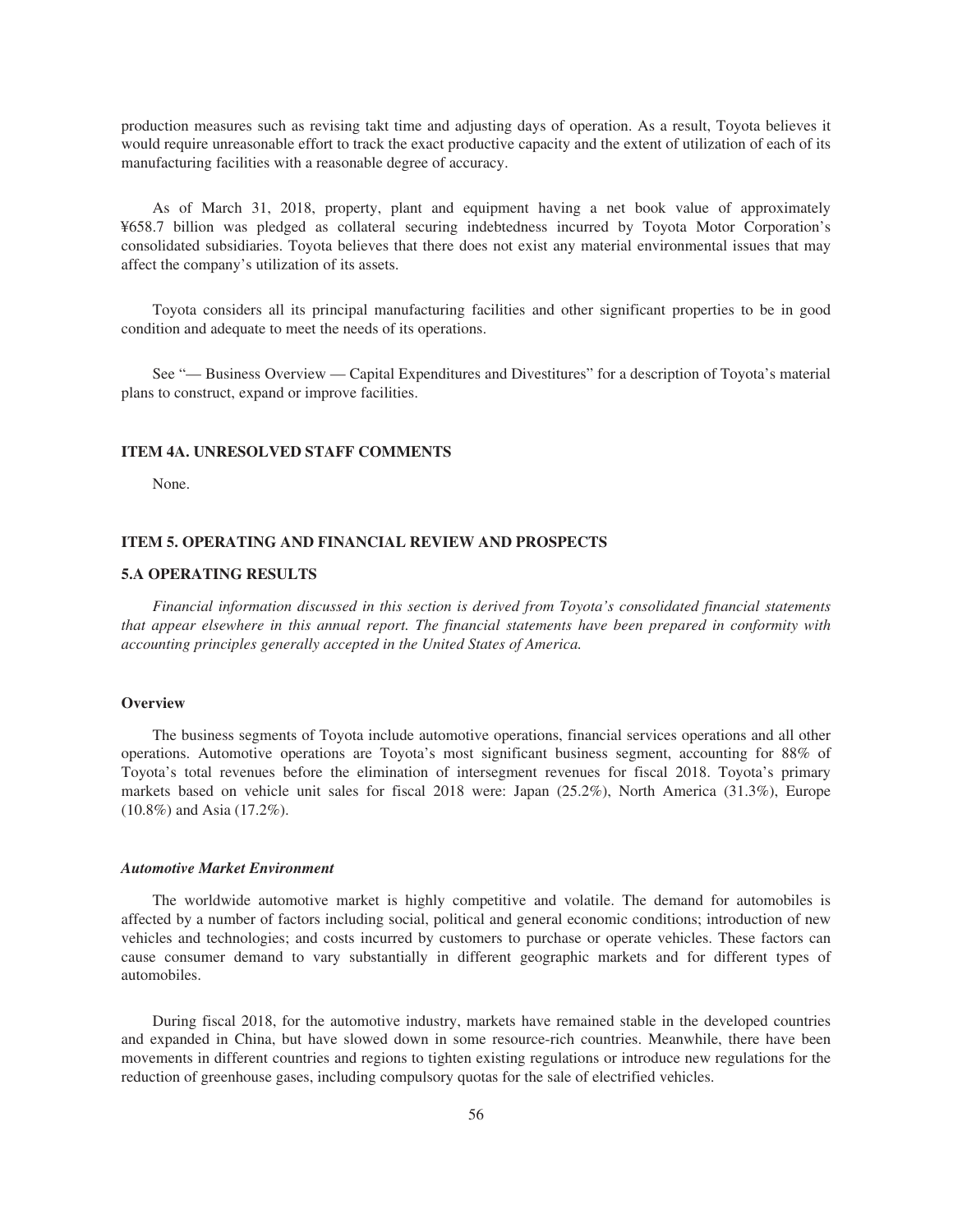The following table sets forth Toyota's consolidated vehicle unit sales by geographic market based on location of customers for the past three fiscal years.

| <b>Thousands of units</b>   |                |  |
|-----------------------------|----------------|--|
| <b>Year Ended March 31,</b> |                |  |
|                             | 2016 2017 2018 |  |
|                             |                |  |
|                             |                |  |
|                             |                |  |
|                             |                |  |
|                             |                |  |
|                             |                |  |
|                             |                |  |

\* "Other" consists of Central and South America, Oceania, Africa and the Middle East, etc.

During fiscal 2017, Toyota's consolidated vehicle unit sales in Japan increased primarily as a result of the active introduction of new products and the efforts of dealers nationwide. During fiscal 2018, although vehicle unit sales in Japan decreased compared to the previous fiscal year, for fiscal 2017 and fiscal 2018, the Toyota and Lexus brands' market share excluding mini-vehicles in Japan was 47.8% and 46.9%, and the market share (including Daihatsu and Hino brands) including mini-vehicles was a record high of 45.0% and 44.4%, each remaining at a high level as a result of the efforts of dealers nationwide, consistent with fiscal 2016. Overseas consolidated vehicle unit sales increased as a whole during fiscal 2017, due mainly to increases in Asia and Europe, despite a decrease in the Middle East, and vehicle unit sales increased as a whole during fiscal 2018, due mainly to increases in Europe and Other.

Toyota's share of total vehicle unit sales in each market is influenced by the quality, safety, reliability, price, design, performance, economy and utility of Toyota's vehicles compared with those offered by other manufacturers. The timely introduction of new or redesigned vehicles is also an important factor in satisfying customer needs. Toyota's ability to satisfy changing customer preferences can affect its revenues and earnings significantly.

The profitability of Toyota's automotive operations is affected by many factors. These factors include:

- vehicle unit sales volumes,
- the mix of vehicle models and options sold,
- the level of parts and service sales,
- the levels of price discounts and other sales incentives and marketing costs,
- the cost of customer warranty claims and other customer satisfaction actions,
- the cost of research and development and other fixed costs,
- the prices of raw materials,
- the ability to control costs,
- the efficient use of production capacity,
- the adverse effect on production due to the reliance on various suppliers for the provision of supplies,
- the adverse effect on market, sales and productions of natural calamities and interruptions of social infrastructure, and
- changes in the value of the Japanese yen and other currencies in which Toyota conducts business.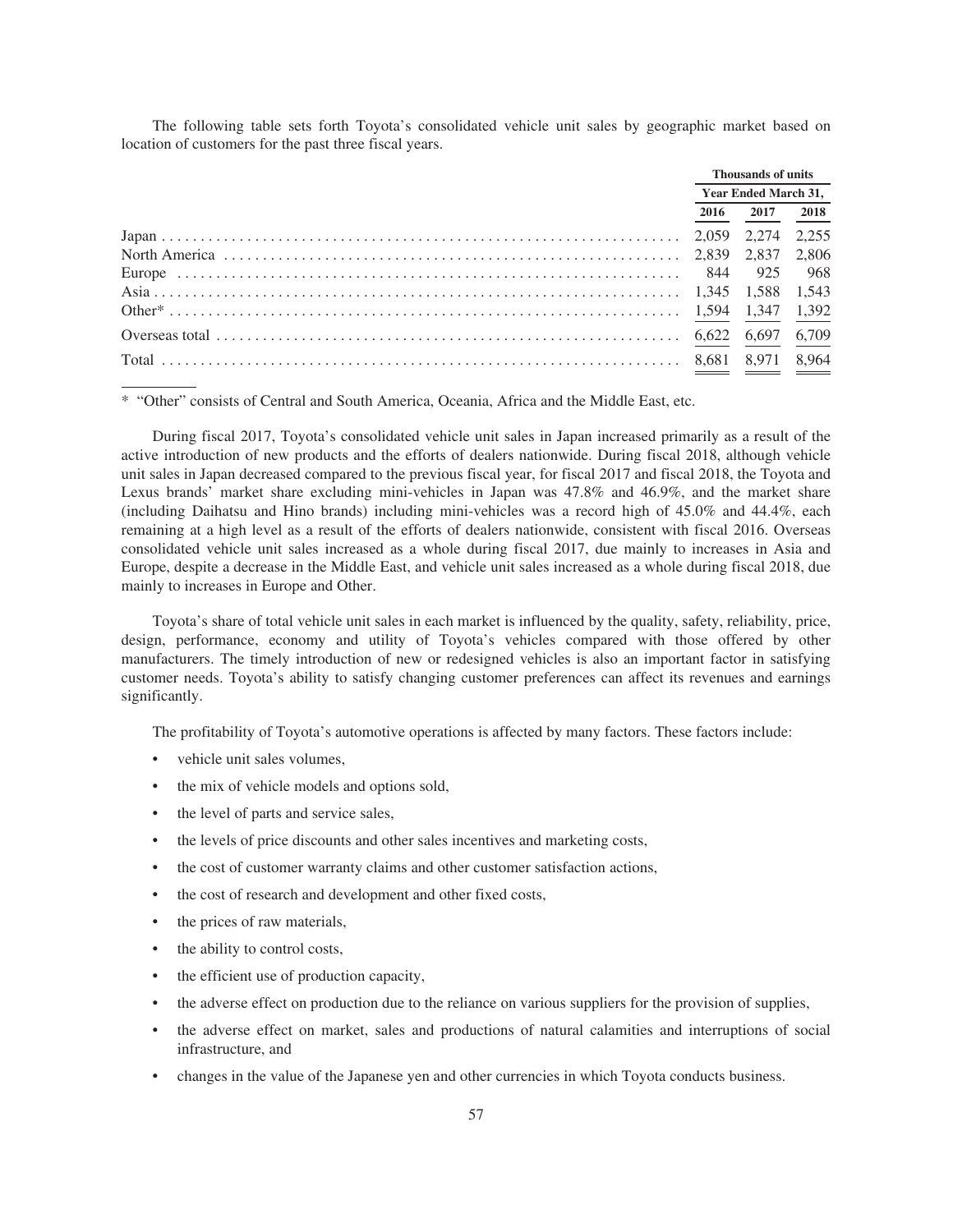Changes in laws, regulations, policies and other governmental actions can also materially impact the profitability of Toyota's automotive operations. These laws, regulations and policies include those attributed to environmental matters, vehicle safety, fuel economy and emissions that can add significantly to the cost of vehicles.

Many governments also impose local content requirements, impose tariffs and other trade barriers, and enact price or exchange controls that can limit an automaker's operations and can make the repatriation of profits unpredictable. Changes in these laws, regulations, policies and other governmental actions may affect the production, licensing, distribution or sale of Toyota's products, cost of products or applicable tax rates. From time-to-time when potential safety problems arise, Toyota issues vehicle recalls and takes other safety measures including safety campaigns relating to its vehicles. Since 2009, Toyota issued safety campaigns related to the risk of floor mat entrapment of accelerator pedals and vehicle recalls related to slow-to-return or sticky accelerator pedals. The recalls and other safety measures described above have led to a number of claims and lawsuits against Toyota. For a more detailed description of these claims and lawsuits, see "Information on the Company — Business Overview — Legal Proceedings" and note 24 to the consolidated financial statements.

The worldwide automotive industry is in a period of global competition which may continue for the foreseeable future, and in general the competitive environment in which Toyota operates is likely to intensify. Toyota believes it has the resources, strategies and technologies in place to compete effectively in the industry as an independent company for the foreseeable future.

#### *Financial Services Operations*

The competition in the worldwide automobile financial services industry is intensifying. As competition increases, margins on financing transactions may decrease and market share may also decline as customers obtain financing for Toyota vehicles from alternative sources.

Toyota's financial services operations mainly include loans and leasing programs for customers and dealers. Toyota believes that its ability to provide financing to its customers is an important value added service. Therefore, Toyota has expanded its network of finance subsidiaries in order to offer financial services in many countries.

Toyota's competitors for retail financing and retail leasing include commercial banks, credit unions and other finance companies. Meanwhile, commercial banks and other captive automobile finance companies also compete against Toyota's wholesale financing activities.

Toyota's total finance receivables increased during fiscal 2018 mainly due to an increase in retail receivables. Also, vehicles and equipment on operating leases, net decreased during fiscal 2018 mainly due to the unfavorable impact of fluctuations in foreign currency translation rates.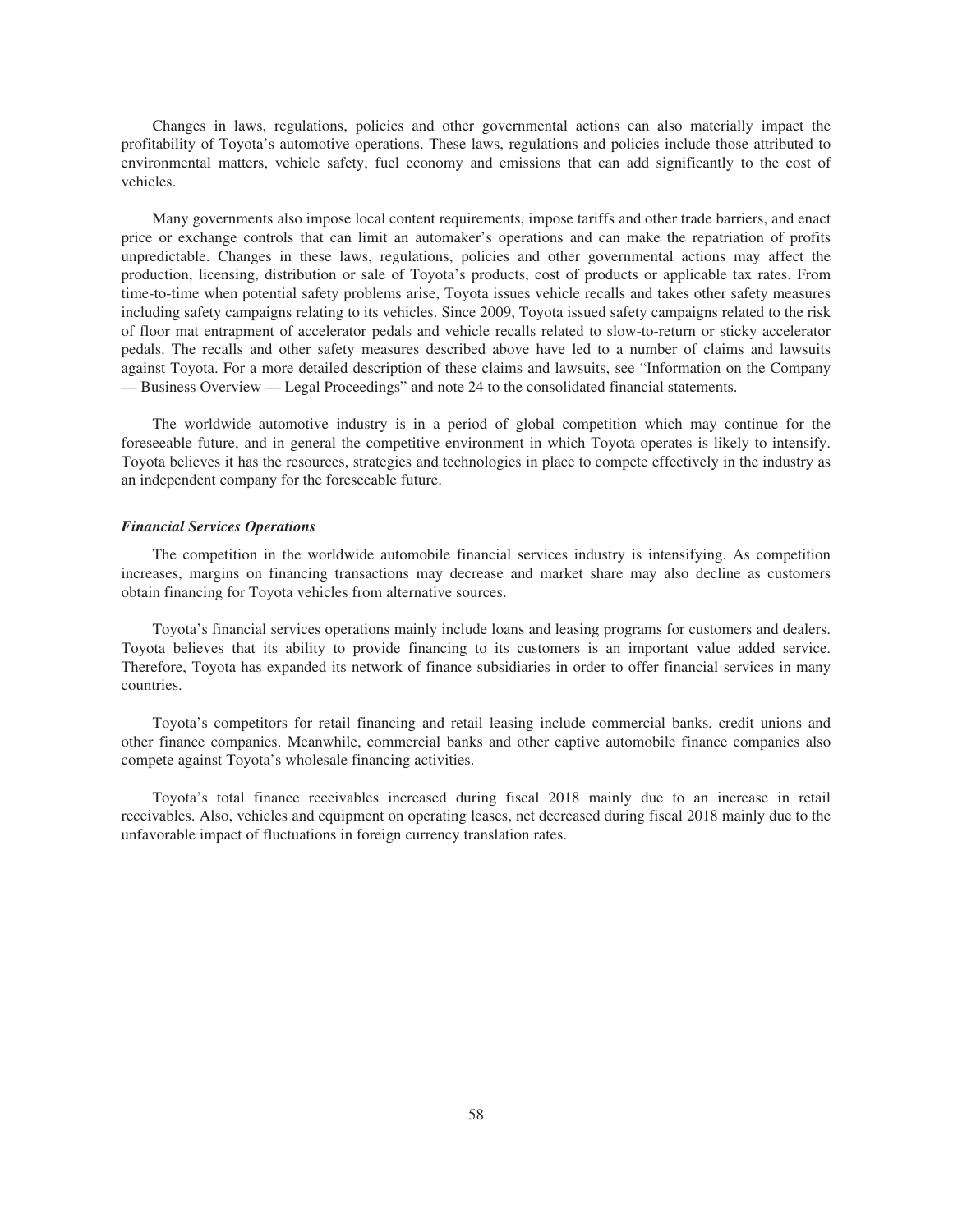The following table provides information regarding Toyota's finance receivables and operating leases in the past two fiscal years.

|                                                 | <b>Yen in millions</b> |             |  |
|-------------------------------------------------|------------------------|-------------|--|
|                                                 | March 31,              |             |  |
|                                                 | 2017                   | 2018        |  |
| <b>Finance Receivables</b>                      |                        |             |  |
| Retail                                          | 11,453,352             | 11,995,174  |  |
|                                                 | 1,265,882              | 1,460,600   |  |
|                                                 | 3,281,142              | 3,281,427   |  |
|                                                 | 16,000,376             | 16,737,201  |  |
|                                                 | 172,298                | 181,764     |  |
|                                                 | (804, 591)             | (919, 967)  |  |
| Allowance for credit losses                     |                        |             |  |
|                                                 | (104, 354)             | (103, 457)  |  |
|                                                 | (23,962)               | (28, 817)   |  |
|                                                 | (30, 896)              | (36,800)    |  |
|                                                 | (159,212)              | (169,074)   |  |
|                                                 | 15,208,871             | 15,829,924  |  |
|                                                 | (6,196,649)            | (6,348,306) |  |
|                                                 | 9,012,222              | 9,481,618   |  |
| <b>Operating Leases</b>                         |                        |             |  |
|                                                 | 6,105,527              | 6,124,699   |  |
|                                                 | 13,096                 | 13,373      |  |
|                                                 | (152,044)              | (203, 679)  |  |
|                                                 | 5.966.579              | 5,934,393   |  |
|                                                 | (1,263,774)            | (1,352,840) |  |
|                                                 | (18, 889)              | (15,013)    |  |
| Vehicles and equipment on operating leases, net | 4,683,916              | 4,566,540   |  |

Toyota's finance receivables are subject to collectability risks. These risks include consumer and dealer insolvencies and insufficient collateral values (less costs to sell) to realize the full carrying values of these receivables. See discussion in "Critical Accounting Estimates — Allowance for Doubtful Accounts and Credit Losses" and note 10 to the consolidated financial statements.

Toyota continues to originate leases to finance new Toyota vehicles. These leasing activities are subject to residual value risk. Residual value losses could be incurred when the lessee of a vehicle does not exercise the option to purchase the vehicle at the end of the lease term. See discussion in "Critical Accounting Estimates — Investment in Operating Leases" and note 2 to the consolidated financial statements.

Toyota enters into interest rate swap agreements and cross currency interest rate swap agreements to convert its fixed-rate debt to variable-rate functional currency debt. A portion of the derivative instruments are entered into to hedge interest rate risk from an economic perspective and are not designated as a hedge of specific assets or liabilities on Toyota's consolidated balance sheet and accordingly, unrealized gains or losses related to derivatives that are not designated as a hedge are recognized currently in operations. See discussion in "Critical Accounting Estimates — Derivatives and Other Contracts at Fair Value" and "Quantitative and Qualitative Disclosures about Market Risk" and notes 21 and 27 to the consolidated financial statements.

The fluctuations in funding costs can affect the profitability of Toyota's financial services operations. Funding costs are affected by a number of factors, some of which are not in Toyota's control. These factors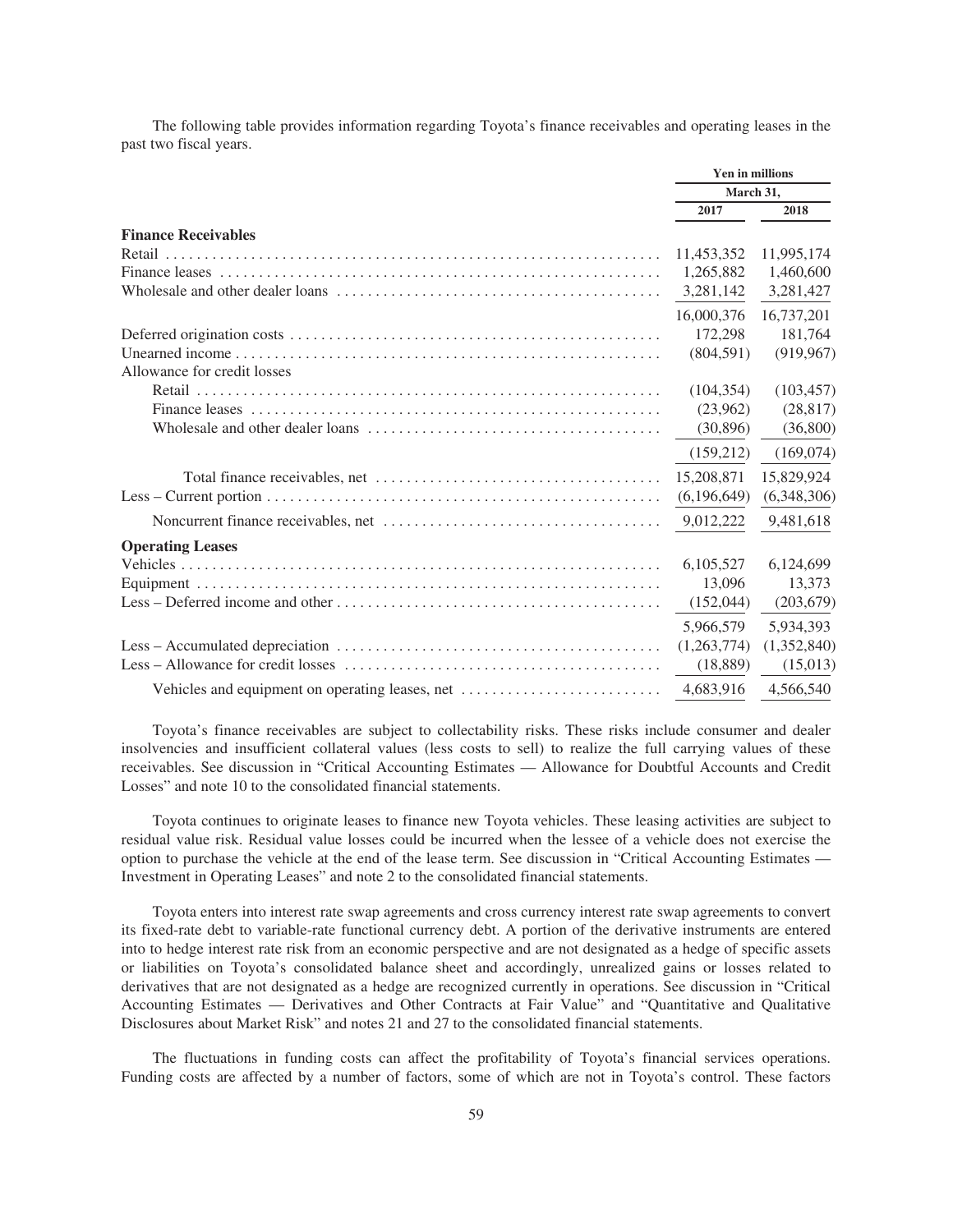include general economic conditions, prevailing interest rates and Toyota's financial strength. Funding costs increased during fiscal 2017 and fiscal 2018, mainly as a result of higher interest rates.

Toyota launched its credit card business in Japan in April 2001. As of March 31, 2017, Toyota had 14.9 million cardholders, an increase of 0.6 million cardholders compared with March 31, 2016. As of March 31, 2018, Toyota had 15.3 million cardholders, an increase of 0.4 million cardholders compared with March 31, 2017. Credit card receivables as of March 31, 2017 increased by ¥26.0 billion from March 31, 2016 to ¥409.6 billion, and that as of March 31, 2018 increased by ¥23.1 billion from March 31, 2017 to ¥432.7 billion.

## *Other Business Operations*

Toyota's other business operations consist of housing (including the manufacture and sale of prefabricated homes), information technology related businesses (including information technology and telecommunications, intelligent transport systems and GAZOO) and other businesses.

Toyota does not expect its other business operations to materially contribute to Toyota's consolidated results of operations.

## *Currency Fluctuations*

Toyota is affected by fluctuations in foreign currency exchange rates. Toyota is exposed to fluctuations in the value of the Japanese yen against the U.S. dollar and the euro as well as the Australian dollar, the Russian ruble, the Canadian dollar, the British pound, and others. Toyota's consolidated financial statements, which are presented in Japanese yen, are affected by foreign currency exchange fluctuations through both translation risk and transaction risk.

Translation risk is the risk that Toyota's consolidated financial statements for a particular period or for a particular date will be affected by changes in the prevailing exchange rates of the currencies in those countries in which Toyota does business compared with the Japanese yen. Even though the fluctuations of currency exchange rates to the Japanese yen can be substantial, and, therefore, significantly impact comparisons with prior periods and among the various geographic markets, the translation risk is a reporting consideration and does not reflect Toyota's underlying results of operations. Toyota does not hedge against translation risk.

Transaction risk is the risk that the currency structure of Toyota's costs and liabilities will deviate from the currency structure of sales proceeds and assets. Transaction risk relates primarily to sales proceeds from Toyota's non-domestic operations from vehicles produced in Japan.

Toyota believes that the location of its production facilities in different parts of the world has significantly reduced the level of transaction risk. As part of its globalization strategy, Toyota has continued to localize production by constructing production facilities in the major markets in which it sells its vehicles. In calendar 2016 and 2017, Toyota produced 76.5% and 75.9%, respectively, of its non-domestic sales outside Japan. In North America, 75.9% and 71.1% of vehicles sold in calendar 2016 and 2017, respectively, were produced locally. In Europe, 75.2% and 81.5% of vehicles sold in calendar 2016 and 2017, respectively, were produced locally. Localizing production enables Toyota to locally purchase many of the supplies and resources used in the production process, which allows for a better match of local currency revenues with local currency expenses.

Toyota also enters into foreign currency transactions and other hedging instruments to address a portion of its transaction risk. This has reduced, but not eliminated, the effects of foreign currency exchange rate fluctuations, which in some years can be significant. See notes 21 and 27 to the consolidated financial statements for additional information.

Generally, a weakening of the Japanese yen against other currencies has a positive effect on Toyota's revenues, operating income and net income attributable to Toyota Motor Corporation. A strengthening of the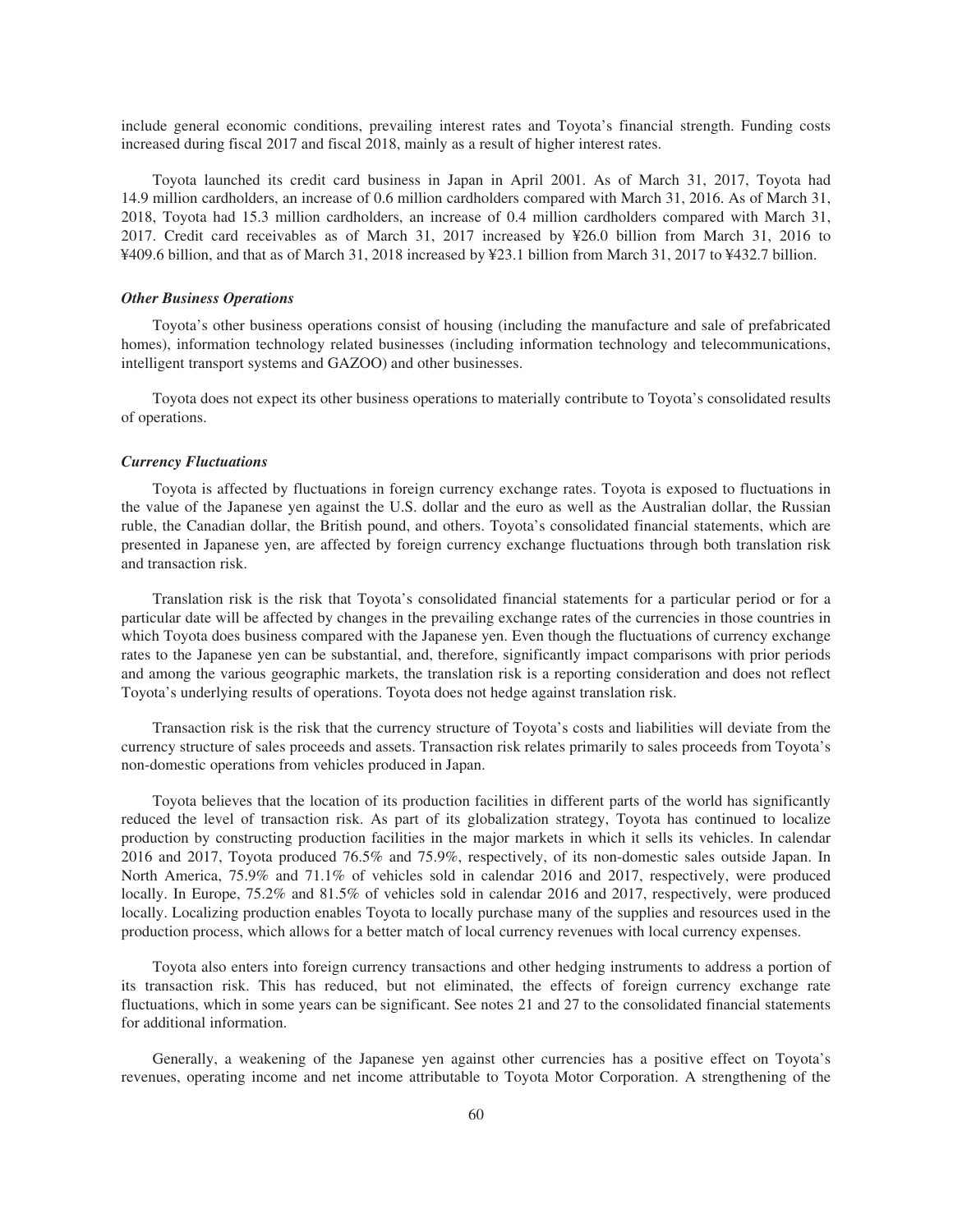Japanese yen against other currencies has the opposite effect. In fiscal 2017, the Japanese yen was on average stronger against the U.S. dollar in comparison to the previous fiscal year, but in fiscal 2018, was on average weaker against the U.S. dollar in comparison to the previous fiscal year. At the end of each of fiscal 2017 and 2018, the Japanese yen was stronger against the U.S. dollar in comparison to the end of fiscal 2016 and 2017, respectively. In fiscal 2017, the Japanese yen was on average stronger against the euro in comparison to the previous fiscal year, but in fiscal 2018, was on average weaker against the euro in comparison to the previous fiscal year. The Japanese yen was at the end of fiscal 2017 stronger against the euro in comparison to the end of fiscal 2016, but was at the end of fiscal 2018 weaker against the euro in comparison to the end of fiscal 2017. See further discussion in "Quantitative and Qualitative Disclosures about Market Risk — Market Risk Disclosures — Foreign Currency Exchange Rate Risk".

## *Segmentation*

Toyota's most significant business segment is its automotive operations. Toyota carries out its automotive operations as a global competitor in the worldwide automotive market. Management allocates resources to, and assesses the performance of, its automotive operations as a single business segment on a worldwide basis and assesses financial and non-financial data such as vehicle unit sales, production volume, market share information, vehicle model plans and plant location costs to allocate resources within the automotive operations. Toyota does not manage any subset of its automotive operations, such as domestic or overseas operations or parts, as separate management units.

#### *Geographic Breakdown*

The following table sets forth Toyota's net revenues in each geographic market based on the country location of the parent company or the subsidiaries that transacted the sale with the external customer for the past three fiscal years.

|  | Yen in millions<br>Year ended March 31. |      |      |  |
|--|-----------------------------------------|------|------|--|
|  |                                         |      |      |  |
|  | 2016                                    | 2017 | 2018 |  |
|  |                                         |      |      |  |
|  |                                         |      |      |  |
|  |                                         |      |      |  |
|  |                                         |      |      |  |
|  |                                         |      |      |  |

\* "Other" consists of Central and South America, Oceania, Africa and the Middle East.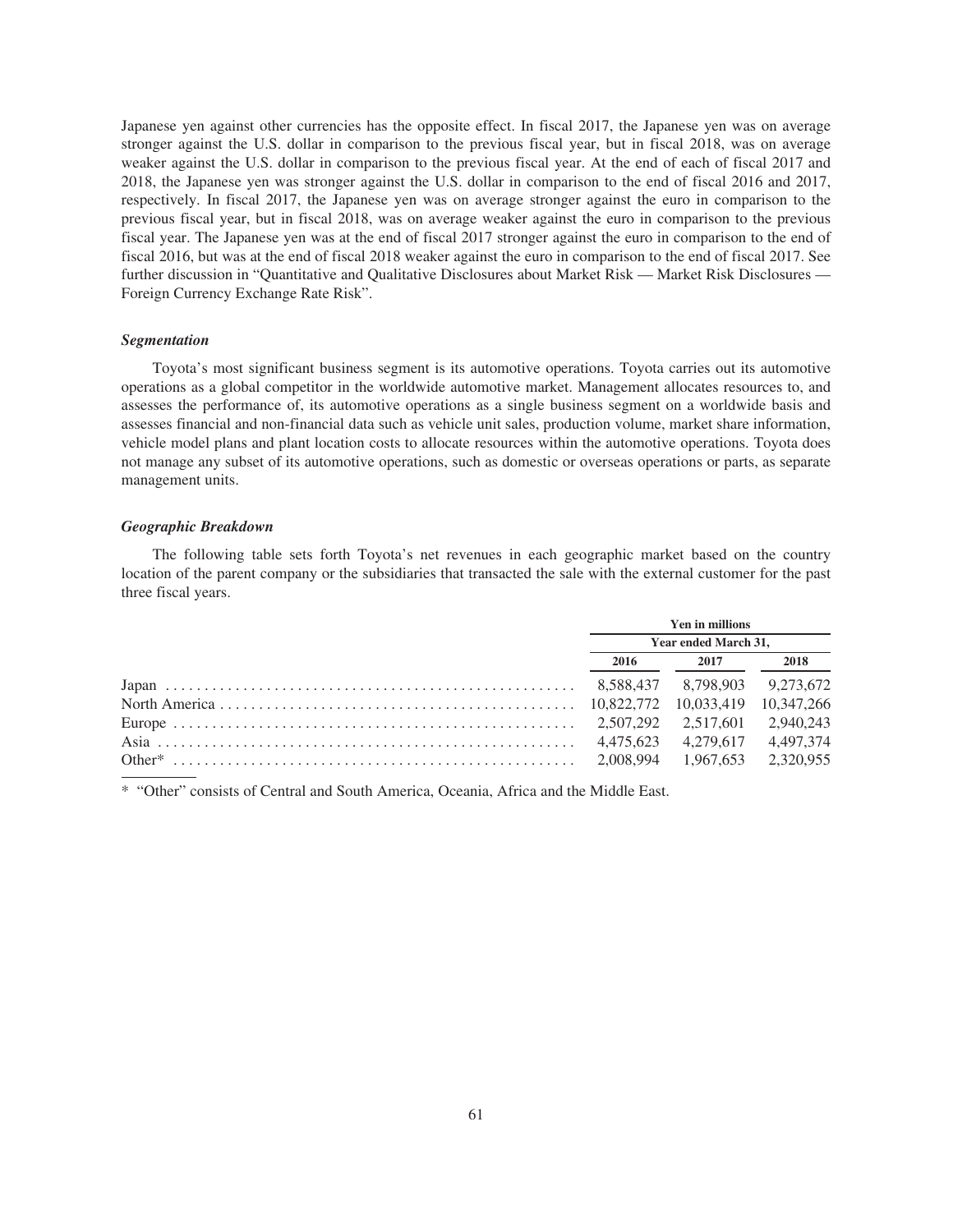|                                                                                | <b>Yen in millions</b> |             |                     |                          |
|--------------------------------------------------------------------------------|------------------------|-------------|---------------------|--------------------------|
|                                                                                | Year ended March 31,   |             | 2018 v. 2017 Change |                          |
|                                                                                | 2017                   | 2018        | <b>Amount</b>       | Percentage               |
| Net revenues:                                                                  |                        |             |                     |                          |
|                                                                                | 14,830,868             | 16,024,844  | 1,193,976           | 8.1%                     |
| North America                                                                  | 10,239,091             | 10,574,410  | 335,319             | 3.3                      |
|                                                                                | 2,681,039              | 3,185,224   | 504,185             | 18.8                     |
|                                                                                | 4,819,821              | 5,148,139   | 328,318             | 6.8                      |
|                                                                                | 2,161,074              | 2,453,299   | 292,225             | 13.5                     |
| Intersegment elimination/unallocated amount                                    | (7, 134, 700)          | (8,006,406) | (871,706)           | $\overline{\phantom{0}}$ |
|                                                                                | 27,597,193             | 29,379,510  | 1,782,317           | 6.5                      |
| Operating income (loss):                                                       |                        |             |                     |                          |
|                                                                                | 1,202,245              | 1,659,918   | 457,673             | 38.1                     |
| North America $\ldots, \ldots, \ldots, \ldots, \ldots, \ldots, \ldots, \ldots$ | 311,194                | 138,899     | (172, 295)          | (55.4)                   |
|                                                                                | (12,244)               | 75,026      | 87,270              |                          |
|                                                                                | 435,179                | 433,199     | (1,980)             | (0.5)                    |
|                                                                                | 58,694                 | 112,663     | 53,969              | 91.9                     |
| Intersegment elimination/unallocated amount                                    | (696)                  | (19, 843)   | (19, 147)           | $\overline{\phantom{m}}$ |
|                                                                                | 1,994,372              | 2,399,862   | 405,490             | 20.3                     |
|                                                                                | 7.2%                   | 8.2%        | $1.0\%$             |                          |
| Income before income taxes and equity in earnings of                           |                        |             |                     |                          |
|                                                                                | 2, 193, 825            | 2,620,429   | 426,604             | 19.4                     |
| Net margin from income before income taxes and equity in                       |                        |             |                     |                          |
| earnings of affiliated companies                                               | $7.9\%$                | 8.9%        | $1.0\%$             |                          |
| Equity in earnings of affiliated companies                                     | 362,060                | 470,083     | 108,023             | 29.8                     |
| Net income attributable to Toyota Motor Corporation                            | 1,831,109              | 2,493,983   | 662,874             | 36.2                     |
| Net margin attributable to Toyota Motor Corporation                            | $6.6\%$                | $8.5\%$     | $1.9\%$             |                          |

# **Results of Operations — Fiscal 2018 Compared with Fiscal 2017**

\* "Other" consists of Central and South America, Oceania, Africa and the Middle East.

# *Net Revenues*

Toyota had net revenues for fiscal 2018 of ¥29,379.5 billion, an increase of ¥1,782.3 billion, or 6.5%, compared with the prior fiscal year. The increase resulted mainly from the ¥770.0 billion favorable impact of fluctuations in foreign currency translation rates and the ¥670.0 billion impact of changes in vehicle unit sales and sales mix.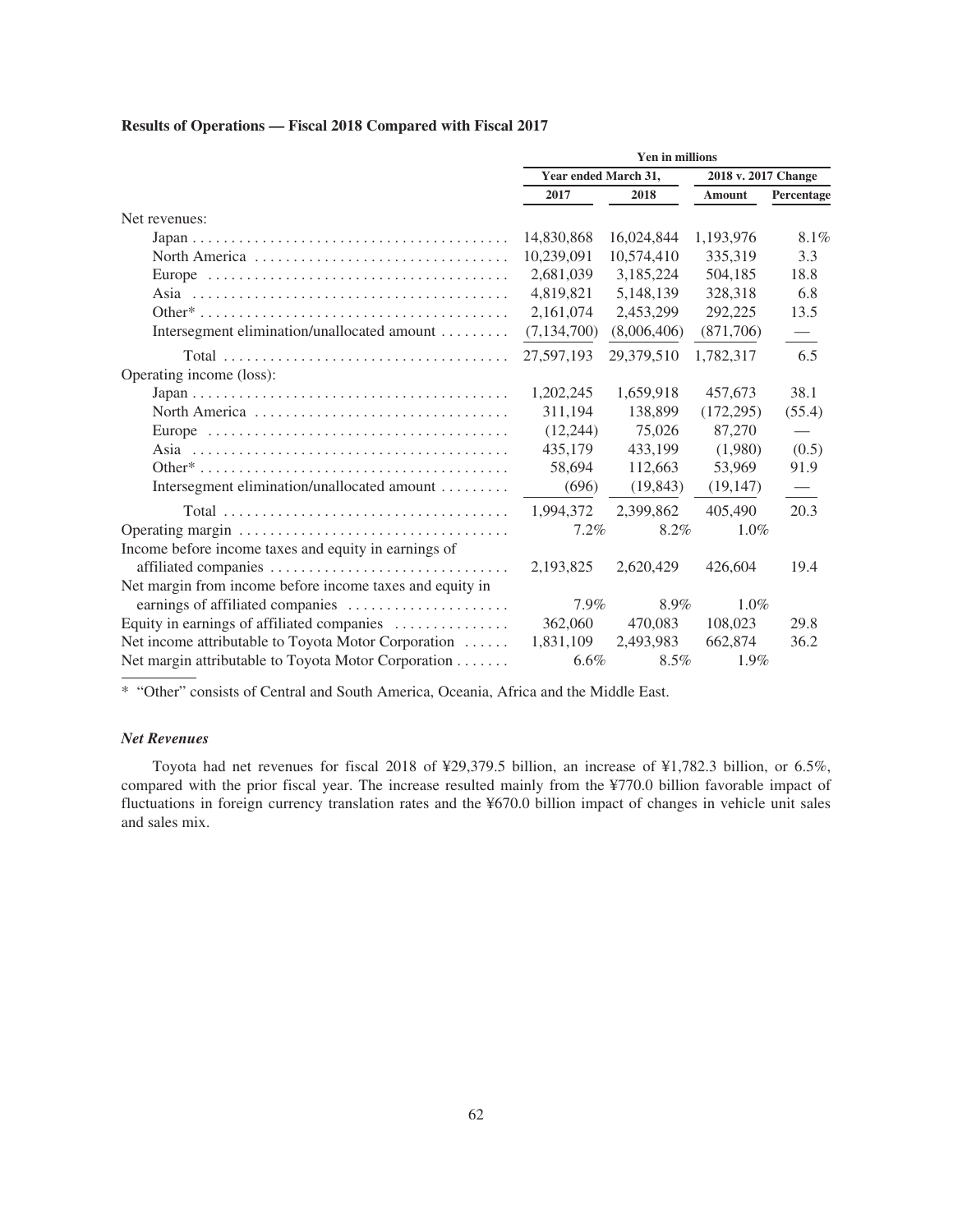|                                              | Yen in millions      |              |                     |            |
|----------------------------------------------|----------------------|--------------|---------------------|------------|
|                                              | Year ended March 31, |              | 2018 v. 2017 Change |            |
|                                              | 2017                 | 2018         | Amount              | Percentage |
|                                              | 21,540,563           | 22,631,201   | 1,090,638           | $5.1\%$    |
| Parts and components for overseas production | 468,214              | 498.802      | 30.588              | 6.5        |
| Parts and components for after service       | 1,955,781            | 2.044.104    | 88.323              | 4.5        |
|                                              | 1,067,671            | 1,173,122    | 105,451             | 9.9        |
| Total Automotive                             | 25,032,229           | 26, 347, 229 | 1.315,000           | 5.3        |
|                                              | 781,267              | 1.073.047    | 291,780             | 37.3       |
| Total sales of products                      | 25,813,496           | 27,420,276   | 1,606,780           | 6.2        |
| Financial Services                           | 1.783.697            | 1.959.234    | 175.537             | 9.8        |
|                                              | 27,597,193           | 29.379.510   | 1.782.317           | $6.5\%$    |

The table below shows Toyota's net revenues from external customers by product category and by business.

Toyota's net revenues include net revenues from sales of products, consisting of net revenues from automotive operations and all other operations, which increased by 6.2% during fiscal 2018 compared with the prior fiscal year to ¥27,420.2 billion, and net revenues from financial services operations which increased by 9.8% during fiscal 2018 compared with the prior fiscal year to ¥1,959.2 billion. The increase in net revenues from sales of products is mainly due to the favorable impact of fluctuations in foreign currency translation rates and the impact of changes in vehicle unit sales and sales mix.

The following table shows the number of financing contracts by geographic region at the end of fiscal 2018 and 2017, respectively.

| Number of financing contracts in thousands |        |                     |            |
|--------------------------------------------|--------|---------------------|------------|
| Year ended March 31,                       |        | 2018 v. 2017 Change |            |
| 2017                                       | 2018   | Amount              | Percentage |
| 1.977                                      | 2.103  | -126                | $6.4\%$    |
| 5.394                                      | 5.465  | 71                  | 1.3        |
| 1.019                                      | 1.112  | 93                  | 9.1        |
| 1.575                                      | 1.672  | 97                  | 6.2        |
| - 786                                      | -846   | 60                  | 7.6        |
| 10.751                                     | 11.198 | 447                 | $4.2\%$    |

\* "Other" consists of Central and South America, Oceania and Africa.

Geographically, net revenues (before the elimination of intersegment revenues) for fiscal 2018 increased by 8.1% in Japan, 3.3% in North America, 18.8% in Europe, 6.8% in Asia, and 13.5% in Other compared with the prior fiscal year. Excluding the impact of changes in the Japanese yen values used for translation purposes of ¥770.0 billion, net revenues in fiscal 2018 would have increased by 8.1% in Japan, 0.7% in North America, 8.0% in Europe, 2.5% in Asia, and 10.4% in Other compared with the prior fiscal year.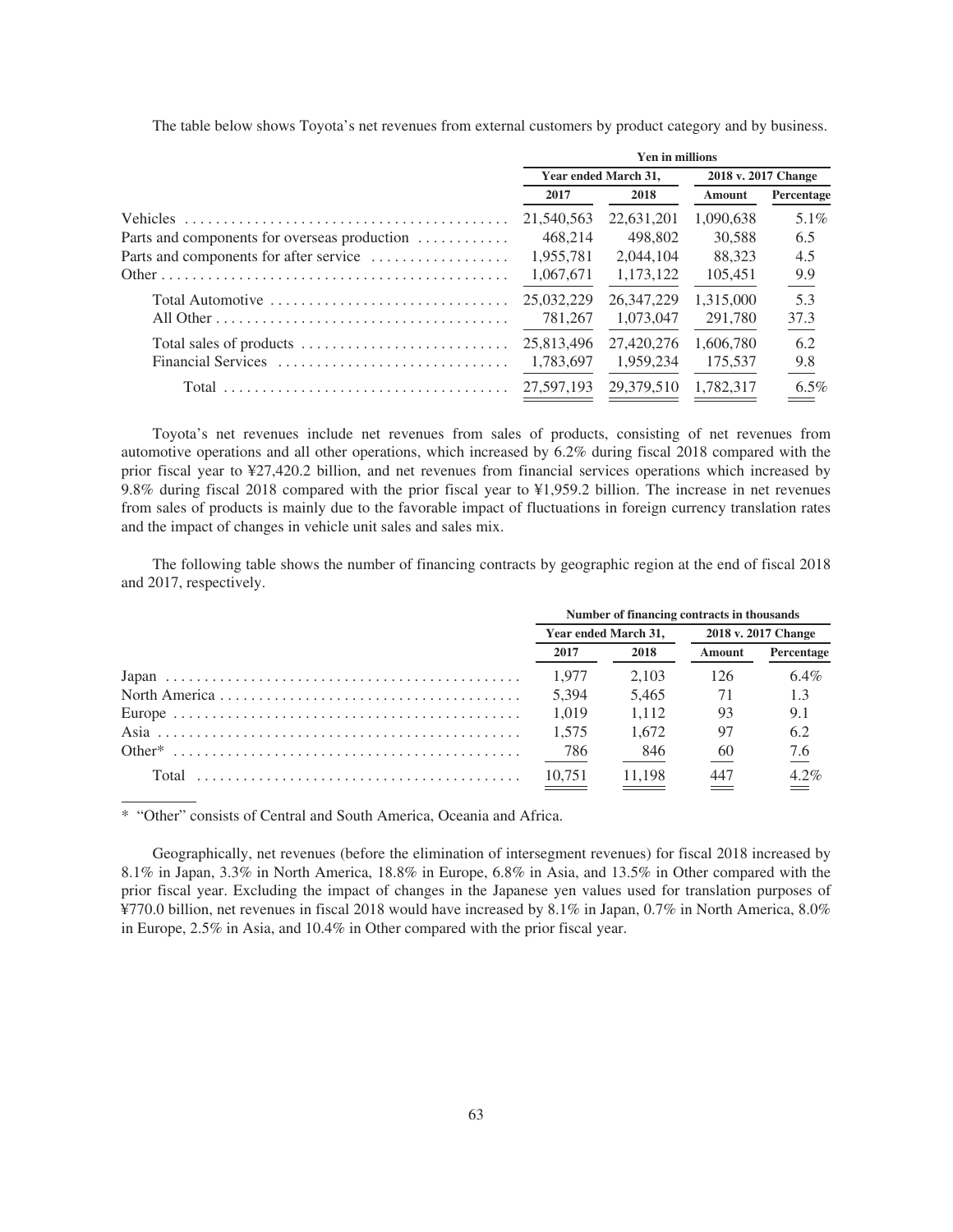The following is a discussion of net revenues in each geographic market (before the elimination of intersegment revenues).

# *Japan*

|                                              | <b>Thousands of units</b> |       |                     |            |
|----------------------------------------------|---------------------------|-------|---------------------|------------|
|                                              | Year ended March 31,      |       | 2018 v. 2017 Change |            |
|                                              | 2017                      | 2018  | Amount              | Percentage |
| Toyota's consolidated vehicle unit sales $*$ | 4.000                     | 4.137 | 137                 | 3.4%       |

\* including number of exported vehicle unit sales

|               | Yen in millions      |      |                     |            |
|---------------|----------------------|------|---------------------|------------|
|               | Year ended March 31, |      | 2018 v. 2017 Change |            |
|               | 2017                 | 2018 | <b>Amount</b>       | Percentage |
| Net revenues: |                      |      |                     |            |
|               |                      |      |                     | 8.1%       |
|               |                      |      | 6.029               | 4.8        |
|               |                      |      |                     | 8.1%       |

Toyota's domestic and exported vehicle unit sales increased by 137 thousand vehicles compared with the prior fiscal year and net revenues in Japan increased. For fiscal 2017 and 2018, exported vehicle unit sales were 1,726 thousand units and 1,882 thousand units, respectively.

# *North America*

|                                          |                      | <b>Thousands of units</b> |                     |            |
|------------------------------------------|----------------------|---------------------------|---------------------|------------|
|                                          | Year ended March 31, |                           | 2018 v. 2017 Change |            |
|                                          | 2017                 | 2018                      | Amount              | Percentage |
| Toyota's consolidated vehicle unit sales | 2,837                | 2,806                     | (31)                | $(1.1)\%$  |
|                                          |                      | Yen in millions           |                     |            |
|                                          |                      | Year ended March 31,      | 2018 v. 2017 Change |            |
|                                          | 2017                 | 2018                      | Amount              | Percentage |
| Net revenues:                            |                      |                           |                     |            |
|                                          | 8,951,333            | 9,173,277                 | 221,944             | 2.5%       |
| Financial services                       | 1,287,758            | 1,401,133                 | 113,375             | 8.8        |
|                                          | 10.239,091           | 10.574.410                | 335,319             | $3.3\%$    |

Net revenues in North America increased due primarily to the favorable impact of fluctuations in foreign currency translation rates despite vehicle unit sales decreasing by 31 thousand vehicles compared with the prior fiscal year.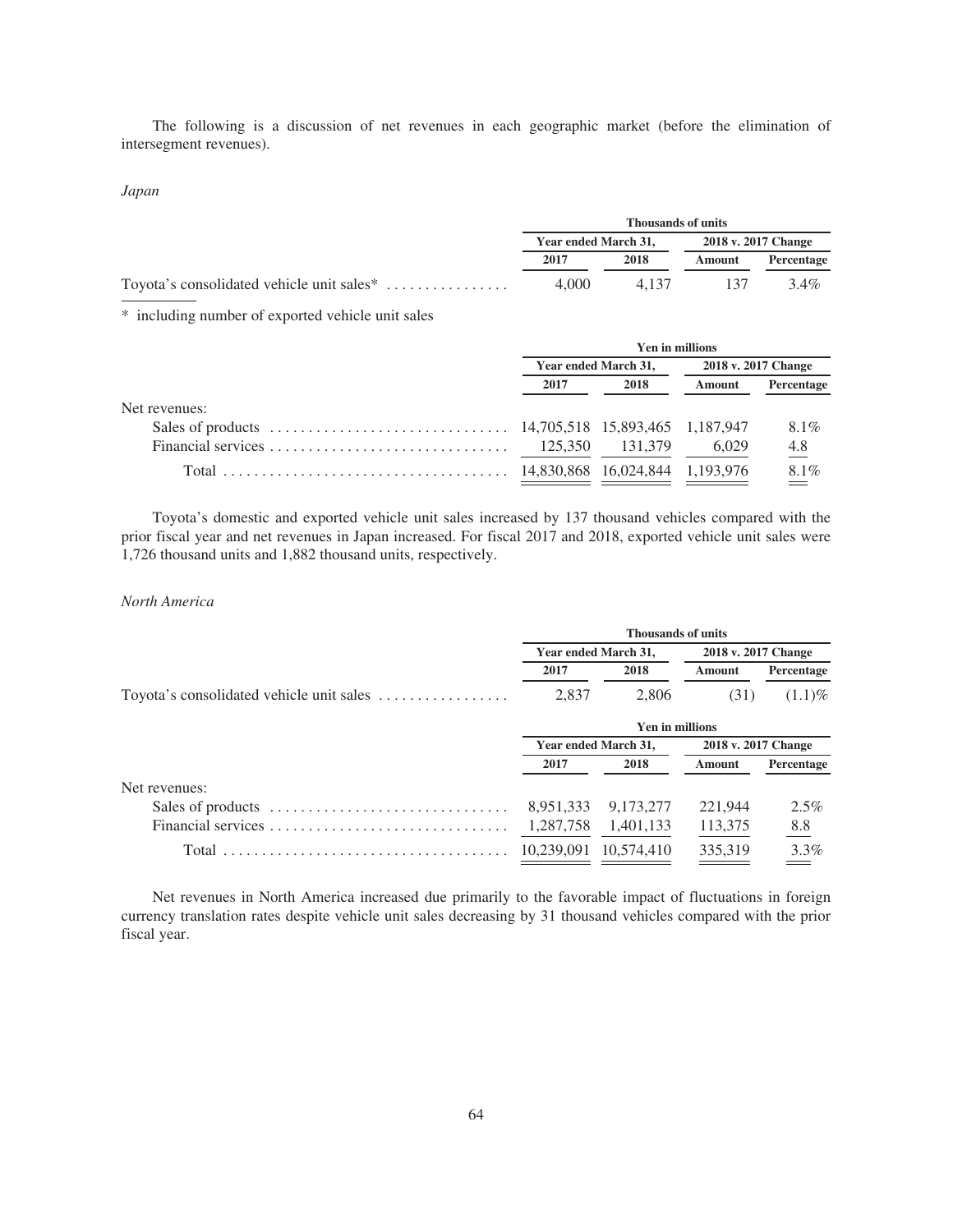# *Europe*

|                                          | <b>Thousands of units</b> |                      |         |                     |
|------------------------------------------|---------------------------|----------------------|---------|---------------------|
|                                          |                           | Year ended March 31, |         | 2018 v. 2017 Change |
|                                          | 2017                      | 2018                 | Amount  | Percentage          |
| Toyota's consolidated vehicle unit sales | 925                       | 968                  | 43      | $4.7\%$             |
|                                          |                           | Yen in millions      |         |                     |
|                                          |                           | Year ended March 31, |         | 2018 v. 2017 Change |
|                                          | 2017                      | 2018                 | Amount  | Percentage          |
| Net revenues:                            |                           |                      |         |                     |
|                                          | 2,588,968                 | 3,074,396            | 485,428 | 18.7%               |
| Financial services                       | 92,071                    | 110,828              | 18,757  | 20.4                |
|                                          | 2,681,039                 | 3,185,224            | 504,185 | 18.8%               |

Net revenues in Europe increased due primarily to the favorable impact of fluctuations in foreign currency translation rates and the 43 thousand vehicle increase in vehicle unit sales compared with the prior fiscal year. The vehicle unit sales increased due mainly to strong sales of C-HR and hybrid vehicles.

# *Asia*

|                                          | <b>Thousands of units</b> |                        |                     |                     |
|------------------------------------------|---------------------------|------------------------|---------------------|---------------------|
|                                          | Year ended March 31,      |                        | 2018 v. 2017 Change |                     |
|                                          | 2017                      | 2018                   | Amount              | Percentage          |
| Toyota's consolidated vehicle unit sales | 1,588                     | 1.543                  | (45)                | $(2.8)\%$           |
|                                          |                           | <b>Yen in millions</b> |                     |                     |
|                                          |                           | Year ended March 31,   |                     | 2018 v. 2017 Change |
|                                          | 2017                      | 2018                   | Amount              | Percentage          |
| Net revenues:                            |                           |                        |                     |                     |
|                                          | 4,689,774                 | 4.996.339              | 306,565             | $6.5\%$             |
| Financial services                       | 130,047                   | 151,800                | 21,753              | 16.7                |
| Total                                    | 4,819,821                 | 5,148,139              | 328,318             | 6.8%                |

Net revenues in Asia increased due primarily to the favorable impact of fluctuations in foreign currency translation rates despite vehicle unit sales decreasing by 45 thousand compared with the prior fiscal year.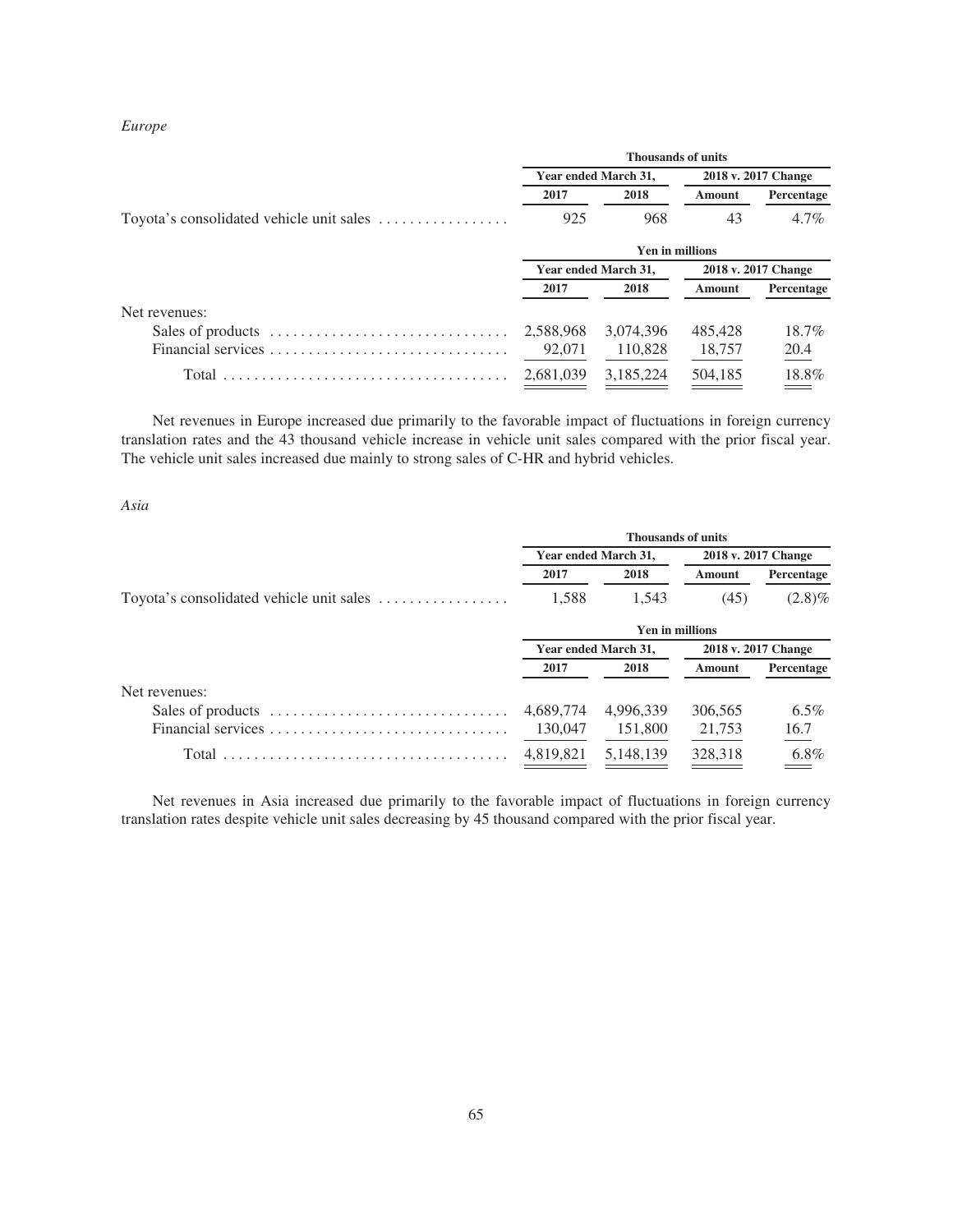*Other*

|                                                                      |             | <b>Thousands of units</b> |         |                     |
|----------------------------------------------------------------------|-------------|---------------------------|---------|---------------------|
|                                                                      |             | Year ended March 31,      |         | 2018 v. 2017 Change |
|                                                                      | 2017        | 2018                      | Amount  | Percentage          |
| Toyota's consolidated vehicle unit sales $\dots\dots\dots\dots\dots$ | 1.347       | 1,392                     | 45      | $3.3\%$             |
|                                                                      |             | <b>Yen in millions</b>    |         |                     |
|                                                                      |             | Year ended March 31.      |         | 2018 v. 2017 Change |
|                                                                      | 2017        | 2018                      | Amount  | Percentage          |
| Net revenues:                                                        |             |                           |         |                     |
|                                                                      | 1,996,087   | 2,270,150                 | 274,063 | 13.7%               |
| Financial services                                                   | 164,987     | 183,149                   | 18,162  | 11.0                |
| Total                                                                | 2, 161, 074 | 2,453,299                 | 292,225 | 13.5%               |

Net revenues in Other increased due primarily to the 45 thousand vehicle increase in vehicle unit sales compared with the prior fiscal year. The increase in vehicle unit sales was due mainly to strong sales of Hilux and Etios in Central and South America.

# *Operating Costs and Expenses*

|                                                       | Yen in millions      |            |                     |                     |
|-------------------------------------------------------|----------------------|------------|---------------------|---------------------|
|                                                       | Year ended March 31, |            | 2018 v. 2017 Change |                     |
|                                                       | 2017                 | 2018       | Amount              | Percentage          |
| Operating costs and expenses                          |                      |            |                     |                     |
|                                                       | 21,543,035           | 22,600,474 | 1,057,439           | 4.9%                |
|                                                       | 1,191,301            | 1,288,679  | 97,378              | 8.2                 |
| Selling, general and administrative                   | 2,868,485            | 3,090,495  | 222,010             | 7.7                 |
|                                                       | 25,602,821           | 26,979,648 | 1,376,827           | 5.4%                |
|                                                       |                      |            |                     | Yen in millions     |
|                                                       |                      |            |                     | 2018 v. 2017 Change |
| Changes in operating costs and expenses:              |                      |            |                     |                     |
| Effect of changes in vehicle unit sales and sales mix |                      |            |                     | 600,000             |
|                                                       |                      |            |                     | 505,000             |
|                                                       |                      |            |                     | 61,300              |
|                                                       |                      |            |                     | (165,000)           |
| Effect of decrease of miscellaneous costs and others  |                      |            |                     | (60,000)            |
|                                                       |                      |            |                     | 435,527             |
| Total                                                 |                      |            |                     | 1,376,827           |

Operating costs and expenses increased by ¥1,376.8 billion, or 5.4%, to ¥26,979.6 billion during fiscal 2018 compared with the prior fiscal year. This increase resulted from the ¥600.0 billion impact of changes in vehicle unit sales and sales mix, the ¥505.0 billion unfavorable impact of fluctuations in foreign currency translation rates, the ¥61.3 billion increase in cost of financing operations (excluding the effect of fluctuation in foreign currency translation rates), and the ¥435.5 billion increase in other, partially offset by the ¥165.0 billion impact of cost reduction efforts, and the ¥60.0 billion decrease of miscellaneous costs and others.

The decrease in miscellaneous costs and others was due mainly to the ¥300.0 billion decrease in product quality related expenses, partially offset by the ¥75.0 billion increase in labor costs, the ¥50.0 billion increase in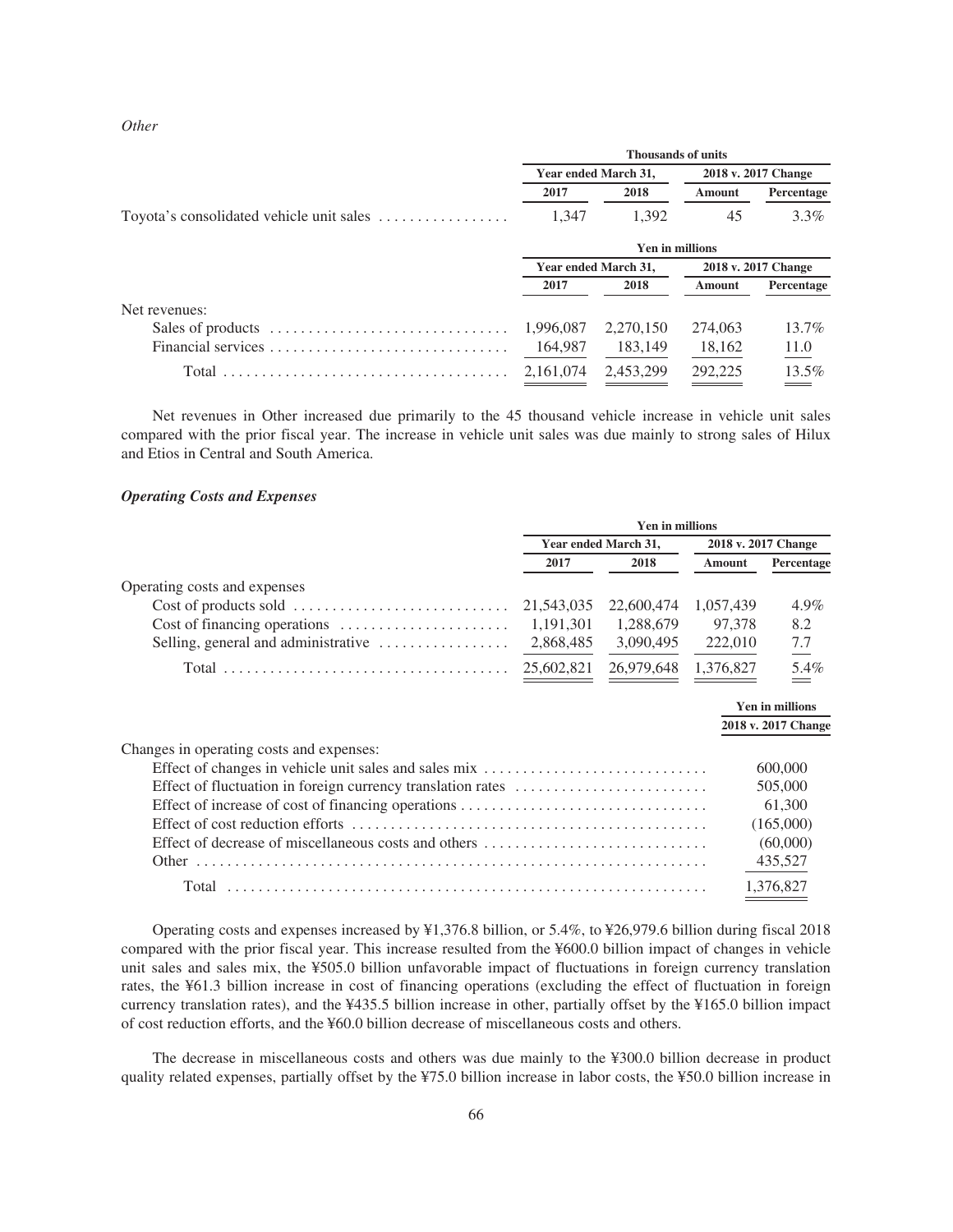depreciation expenses and the ¥90.0 billion increase in other various costs. "Other" includes the impact of consolidation and deconsolidation of certain entities due to changes in ownership interest.

The decrease in product quality related expenses was due mainly to a decrease in provisions for recalls and other safety measures resulting from a decrease in actual payments during fiscal 2018. See note 13 to the consolidated financial statements for further discussion.

# *Cost Reduction Efforts*

During fiscal 2018, continued cost reduction efforts together with suppliers contributed to a reduction of operating costs and expenses by ¥165.0 billion. This was due to ¥120.0 billion in cost reduction efforts concerning design related costs due mainly to ongoing value engineering activities, and ¥45.0 billion in cost reduction efforts at plants and logistics departments.

These cost reduction efforts related to ongoing value engineering and value analysis activities, the use of common parts resulting in a reduction of part types and other manufacturing initiatives designed to reduce the costs of vehicle production. The amount of the effect of cost reduction efforts includes the impact of fluctuation in the price of steel, precious metals, non-ferrous alloys including aluminum, plastic parts and other production materials and parts.

# *Cost of Products Sold*

Cost of products sold increased by  $\frac{1}{2}$ ,057.4 billion, or 4.9%, to  $\frac{1}{2}$ 2,600.4 billion during fiscal 2018 compared with the prior fiscal year. The increase resulted mainly from the impact of changes in vehicle unit sales and sales mix, as well as the unfavorable impact of fluctuations in foreign currency translation rates, the impact of consolidation and deconsolidation of certain entities due to changes in ownership interest, and the increase in depreciation expenses and labor costs, partially offset by the decrease in product quality related expenses and the impact of cost reduction efforts.

# *Cost of Financing Operations*

Cost of financing operations increased by ¥97.3 billion, or 8.2%, to ¥1,288.6 billion during fiscal 2018 compared with the prior fiscal year. The increase resulted mainly from the unfavorable impact of fluctuations in foreign currency translation rates.

#### *Selling, General and Administrative Expenses*

Selling, general and administrative expenses increased by ¥222.0 billion, or 7.7%, to ¥3,090.4 billion during fiscal 2018 compared with the prior fiscal year. This increase mainly reflected the impact of changes in vehicle unit sales and sales mix, the unfavorable impact of fluctuations in foreign currency translation rates, and the impact of consolidation and deconsolidation of certain entities due to changes in ownership interest.

#### *Operating Income*

|                                       | <b>Yen in millions</b> |
|---------------------------------------|------------------------|
|                                       | 2018 v. 2017 Change    |
| Changes in operating income and loss: |                        |
|                                       | 265,000                |
|                                       | 165,000                |
|                                       | 60,000                 |
|                                       | (100,000)              |
|                                       | 15,490                 |
|                                       | 405,490                |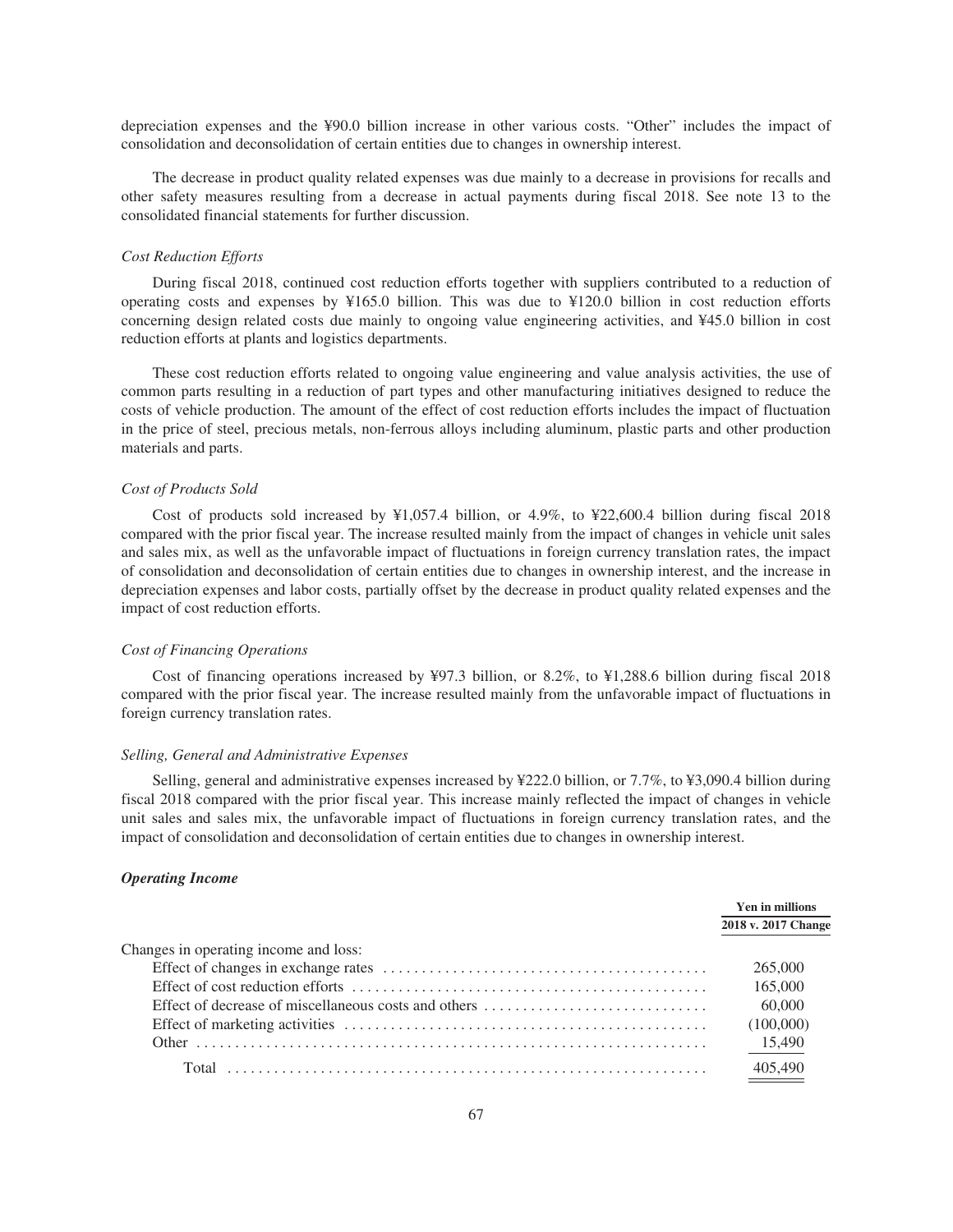Toyota's operating income increased by ¥405.4 billion, or 20.3%, to ¥2,399.8 billion during fiscal 2018 compared with the prior fiscal year. This increase was due mainly to the ¥265.0 billion favorable impact of changes in foreign currency exchange rates, the ¥165.0 billion impact of cost reduction efforts, and the ¥60.0 billion decrease in miscellaneous costs and others, partially offset by the ¥100.0 billion impact of marketing activities. The decrease in miscellaneous costs and others was due to the ¥300.0 billion decrease in product quality related expenses, partially offset by the ¥75.0 billion increase in labor costs, the ¥50.0 billion increase in depreciation expenses and the ¥90.0 billion increase in other various costs.

Marketing efforts and marketing activities include changes in vehicle unit sales and sales mix, sales expenses and other. "Other" includes valuation gains and losses from interest rate swaps etc.

From fiscal 2017, the effect of changes in exchange rates includes translational impacts concerning operating income of overseas subsidiaries and concerning provisions in foreign currencies at the end of the fiscal year. During fiscal 2018, the positive effect of changes in exchange rates includes ¥25.0 billion in translational impacts concerning operating income of overseas subsidiaries (North America ¥5.0 billion and Asia ¥20.0 billion) and ¥25.0 billion in translational impacts concerning provisions in foreign currencies at the end of the fiscal year.

During fiscal 2018, operating income (before elimination of intersegment profits) compared with the prior fiscal year increased by ¥457.6 billion, or 38.1%, in Japan, ¥87.2 billion in Europe, ¥53.9 billion, or 91.9%, in Other, and decreased by ¥172.2 billion, or 55.4%, in North America, and ¥1.9 billion, or 0.5%, in Asia.

The following is a description of operating income in each geographic market.

#### *Japan*

|                                       | Yen in millions     |
|---------------------------------------|---------------------|
|                                       | 2018 v. 2017 Change |
| Changes in operating income and loss: |                     |
|                                       | 260,000             |
|                                       | 140,000             |
|                                       | (35,000)            |
|                                       | 85,000              |
|                                       | 7,673               |
|                                       | 457,673             |

#### *North America*

|                                       | <b>Yen in millions</b> |
|---------------------------------------|------------------------|
|                                       | 2018 v. 2017 Change    |
| Changes in operating income and loss: |                        |
|                                       | 20,000                 |
|                                       | 30,000                 |
|                                       | (245,000)              |
|                                       | 22,705                 |
|                                       | (172, 295)             |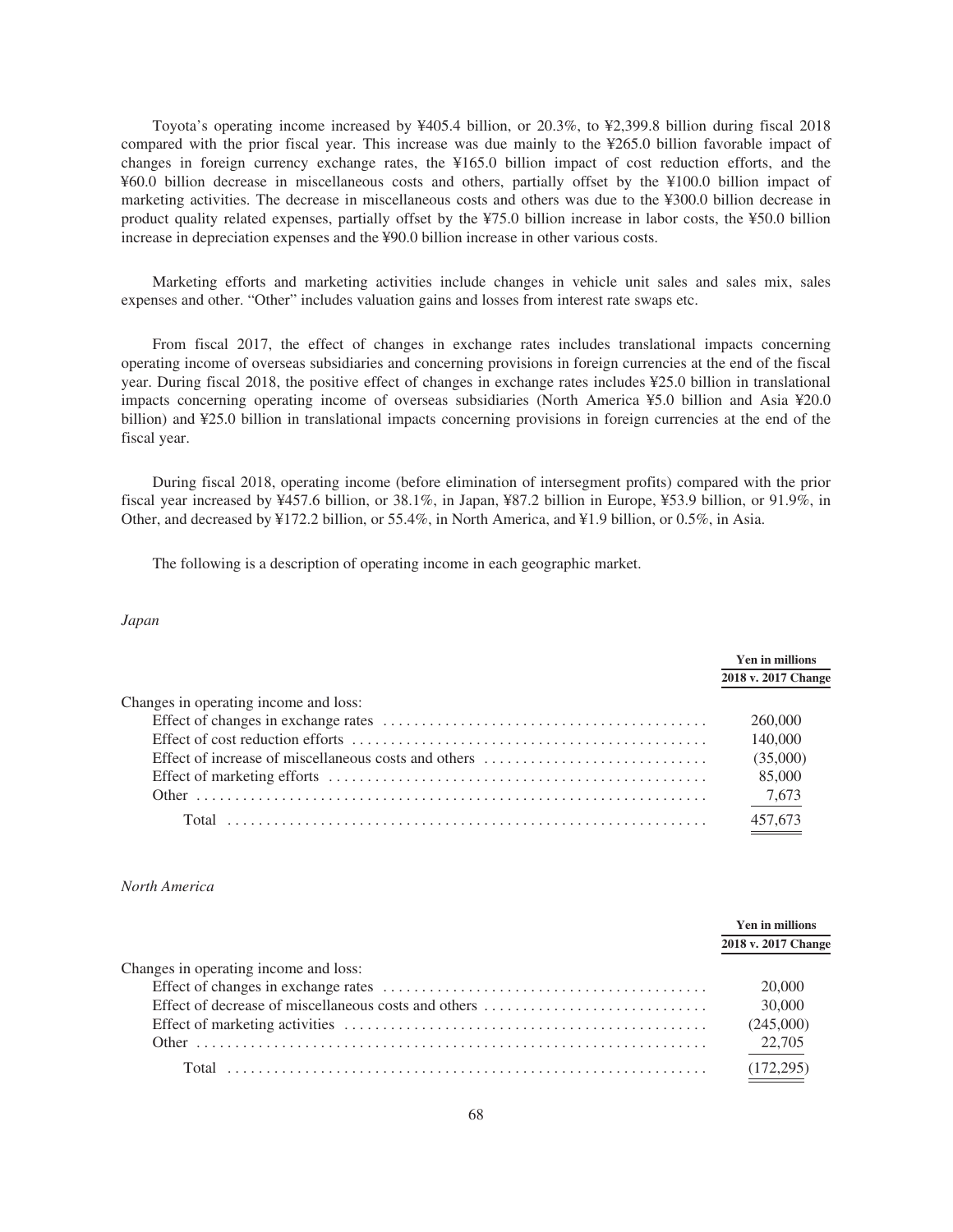#### *Europe*

|                                                                                                | Yen in millions     |
|------------------------------------------------------------------------------------------------|---------------------|
|                                                                                                | 2018 v. 2017 Change |
| Changes in operating income and loss:                                                          |                     |
|                                                                                                | (5,000)             |
|                                                                                                | 20,000              |
| Effect of decrease of miscellaneous costs and others $\ldots$ , $\ldots$ , $\ldots$ , $\ldots$ | 85,000              |
|                                                                                                | (5,000)             |
|                                                                                                | (7,730)             |
|                                                                                                | 87.270              |

# *Asia*

|                                       | Yen in millions     |
|---------------------------------------|---------------------|
|                                       | 2018 v. 2017 Change |
| Changes in operating income and loss: |                     |
|                                       | (25,000)            |
|                                       | 15,000              |
|                                       | 15,000              |
|                                       | (6,980)             |
|                                       | (1,980)             |

# *Other*

|                                       | Yen in millions     |
|---------------------------------------|---------------------|
|                                       | 2018 v. 2017 Change |
| Changes in operating income and loss: |                     |
|                                       | 15,000              |
|                                       | (10,000)            |
|                                       | 50,000              |
|                                       | (1,031)             |
|                                       | 53.969              |

## *Other Income and Expenses*

Interest and dividend income increased by ¥20.5 billion, or 12.9%, to ¥179.5 billion during fiscal 2018 compared with the prior fiscal year.

Interest expense decreased by ¥1.7 billion, or 6.0%, to ¥27.5 billion during fiscal 2018 compared with the prior fiscal year.

Foreign exchange gain (loss), net decreased by ¥10.9 billion, or 32.5%, to ¥22.6 billion during fiscal 2018 compared with the prior fiscal year. Foreign exchange gains and losses include the differences between the value of foreign currency denominated assets and liabilities recognized through transactions in foreign currencies translated at prevailing exchange rates and the value at the date the transaction settled during the fiscal year, including those settled using forward foreign currency exchange contracts, or the value translated by appropriate year-end exchange rates. The ¥10.9 billion decrease in foreign exchange gain (loss), net was due mainly to the losses recorded in fiscal 2018 resulting from the Japanese yen being stronger against foreign currencies at the dates of settlement of the foreign currency trade accounts receivable than at the dates of the transactions.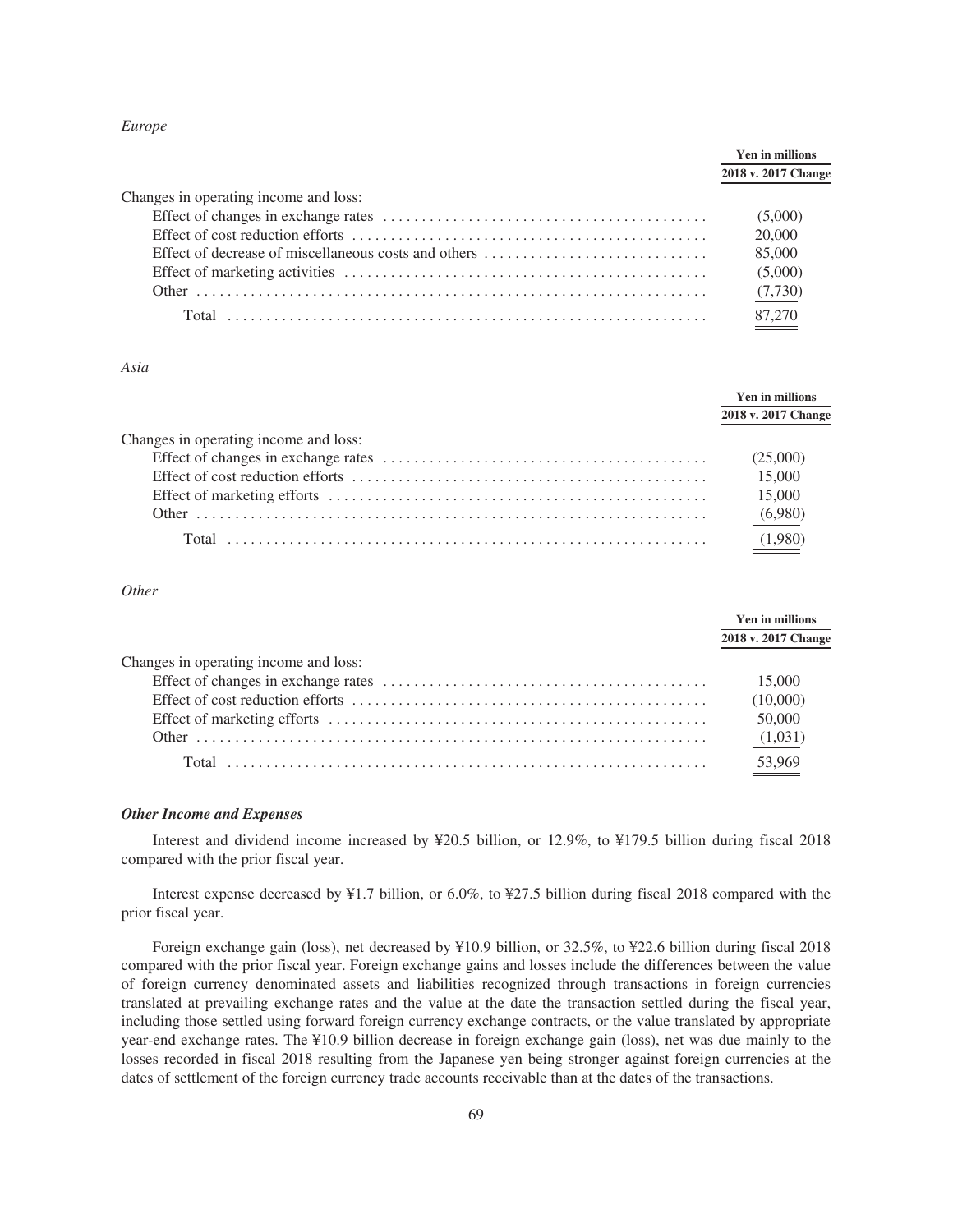Other income, net increased by ¥9.7 billion, or 26.9%, to ¥45.9 billion during fiscal 2018 compared with the prior fiscal year.

## *Income Taxes*

The provision for income taxes decreased by ¥124.4 billion, or 19.8%, to ¥504.4 billion during fiscal 2018 compared with the prior fiscal year. This decrease was due mainly to revaluation of deferred tax assets and liabilities resulting from the Tax Cuts and Jobs Act of 2017 of the United States. The effective tax rate for fiscal 2018 was 19.2%.

#### *Net Income Attributable to Noncontrolling Interests and Equity in Earnings of Affiliated Companies*

Net income attributable to noncontrolling interests decreased by ¥3.7 billion, or 3.9%, to ¥92.1 billion during fiscal 2018 compared with the prior fiscal year. This decrease was due mainly to a decrease during fiscal 2018 in net income attributable to the shareholders of consolidated subsidiaries.

Equity in earnings of affiliated companies during fiscal 2018 increased by ¥108.0 billion, or 29.8%, to ¥470.0 billion compared with the prior fiscal year. This increase was due mainly to an increase during fiscal 2018 in net income attributable to the shareholders of affiliated companies accounted for by the equity method.

#### *Net Income Attributable to Toyota Motor Corporation*

Net income attributable to the shareholders of Toyota Motor Corporation increased by ¥662.8 billion, or 36.2%, to ¥2,493.9 billion during fiscal 2018 compared with the prior fiscal year.

Net income attributable to common shareholders during fiscal 2018 is ¥2,481.6 billion, which is derived by deducting dividends and accretion to Model AA Class Shares of ¥12.2 billion from net income attributable to Toyota Motor Corporation.

#### *Other Comprehensive Income and Loss*

Other comprehensive income and loss decreased by ¥235.3 billion to losses of ¥205.2 billion for fiscal 2018 compared with the prior fiscal year. This decrease resulted from unfavorable foreign currency translation adjustment losses of ¥118.9 billion in fiscal 2018 compared with losses of ¥52.4 billion in the prior fiscal year due mainly to appreciation of the yen against the U.S. dollar, from unrealized holding losses on securities in fiscal 2018 of ¥96.5 billion compared with losses of ¥8.0 billion in the prior fiscal year due mainly to changes in prices of marketable securities in stock exchange markets, and from pension liability adjustment gains in fiscal 2018 of ¥21.7 billion compared with gains of ¥92.8 billion in the prior fiscal year due mainly to changes in fair value of plan assets.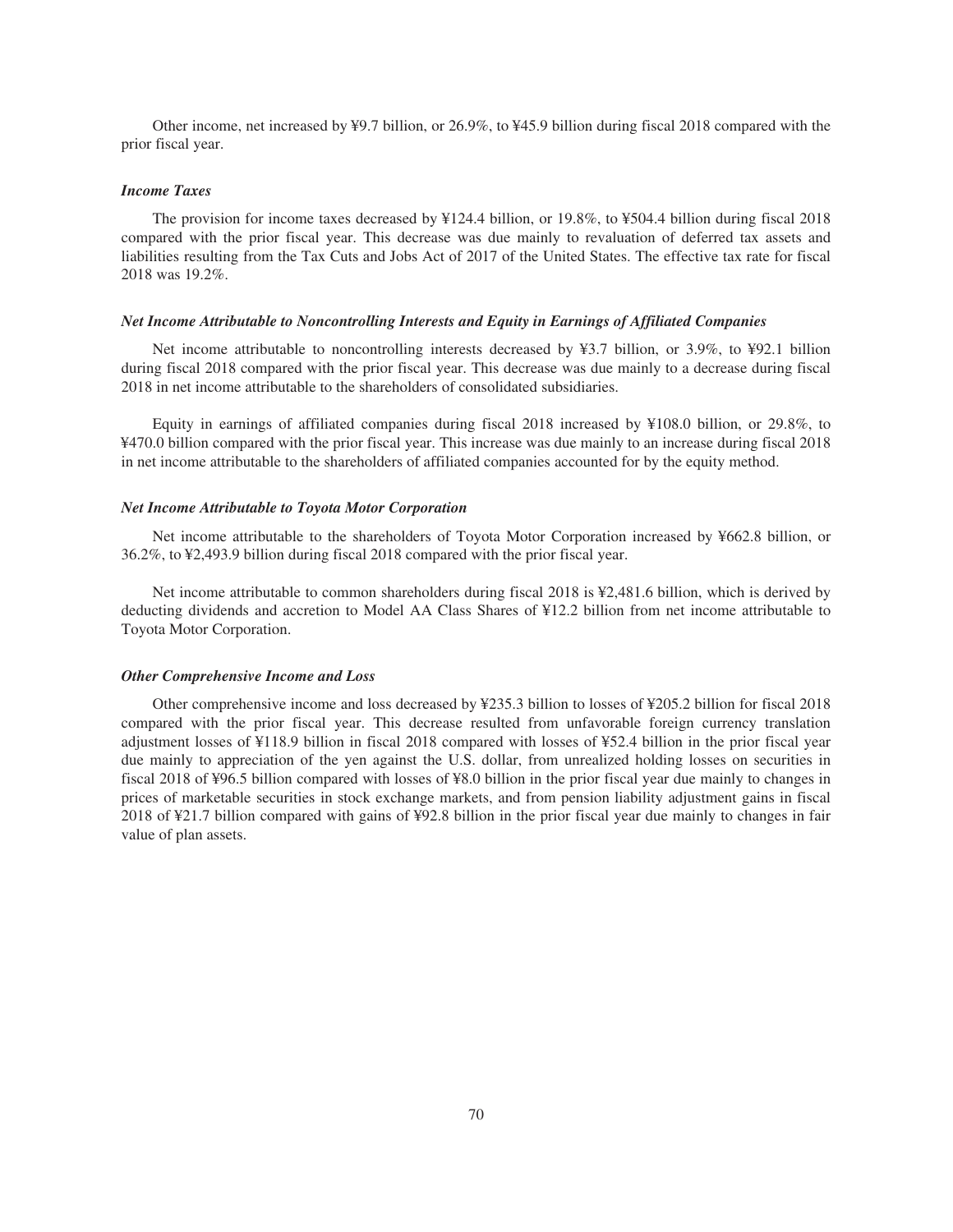## *Segment Information*

The following is a discussion of the results of operations for each of Toyota's operating segments. The amounts presented are prior to intersegment elimination.

|                                                                                        | <b>Yen in millions</b> |                      |                     |            |
|----------------------------------------------------------------------------------------|------------------------|----------------------|---------------------|------------|
|                                                                                        |                        | Year ended March 31, | 2018 v. 2017 Change |            |
|                                                                                        | 2017                   | 2018                 | Amount              | Percentage |
| Automotive:                                                                            |                        |                      |                     |            |
|                                                                                        | 25,081,847             | 26,397,940           | 1,316,093           | $5.2\%$    |
|                                                                                        | 1,692,973              | 2,011,135            | 318.162             | 18.8       |
| <b>Financial Services:</b>                                                             |                        |                      |                     |            |
| Net revenues $\dots \dots \dots \dots \dots \dots \dots \dots \dots \dots \dots \dots$ | 1,823,600              | 2,017,008            | 193,408             | 10.6       |
|                                                                                        | 222,428                | 285,546              | 63.118              | 28.4       |
| All Other:                                                                             |                        |                      |                     |            |
| Net revenues $\dots\dots\dots\dots\dots\dots\dots\dots\dots\dots\dots\dots\dots$       | 1,321,052              | 1.646.118            | 325,066             | 24.6       |
| Operating income                                                                       | 81.327                 | 100.812              | 19.485              | 24.0       |
| Intersegment elimination/unallocated amount:                                           |                        |                      |                     |            |
| Net revenues $\dots\dots\dots\dots\dots\dots\dots\dots\dots\dots\dots\dots\dots\dots$  | (629,306)              | (681, 556)           | (52,250)            |            |
| Operating income                                                                       | (2.356)                | 2.369                | 4.725               |            |
|                                                                                        |                        |                      |                     |            |

#### *Automotive Operations Segment*

The automotive operations segment is Toyota's largest operating segment by net revenues. Net revenues for the automotive segment increased during fiscal 2018 by ¥1,316.0 billion, or 5.2%, to ¥26,397.9 billion compared with the prior fiscal year. The increase mainly reflects the ¥710.0 billion favorable impact of fluctuations in foreign currency translation rates and the ¥670.0 billion favorable impact of changes in vehicle unit sales and sales mix.

Operating income from the automotive operations increased by ¥318.1 billion, or 18.8%, to ¥2,011.1 billion during fiscal 2018 compared with the prior fiscal year. This increase in operating income was due mainly to the ¥265.0 billion favorable impact of changes in foreign currency exchange rates, ¥165.0 billion impact of cost reduction efforts, and the ¥60.0 billion decrease in miscellaneous costs and others, partially offset by the ¥150.0 billion impact of marketing activities.

The decrease in miscellaneous costs and others was due mainly to the ¥300.0 billion decrease in product quality related expenses, partially offset by the ¥75.0 billion increase in labor costs, the ¥50.0 billion increase in depreciation expenses and the ¥90.0 billion increase in other various costs. The impact of marketing activities was due primarily to the increase in sales incentives in North America.

#### *Financial Services Operations Segment*

Net revenues for the financial services operations increased during fiscal 2018 by ¥193.4 billion, or 10.6%, to ¥2,017.0 billion compared with the prior fiscal year. This increase was primarily due to the ¥60.0 billion favorable impact of fluctuations in foreign currency translation rates.

Operating income from financial services operations increased by ¥63.1 billion, or 28.4%, to ¥285.5 billion during fiscal 2018 compared with the prior fiscal year. This increase was due primarily to the increase in financing volume and the decrease in expenses related to credit losses and residual value losses, in sales finance subsidiaries.

#### *All Other Operations Segment*

Net revenues for Toyota's other operations segments increased by ¥325.0 billion, or 24.6%, to ¥1,646.1 billion during fiscal 2018 compared with the prior fiscal year.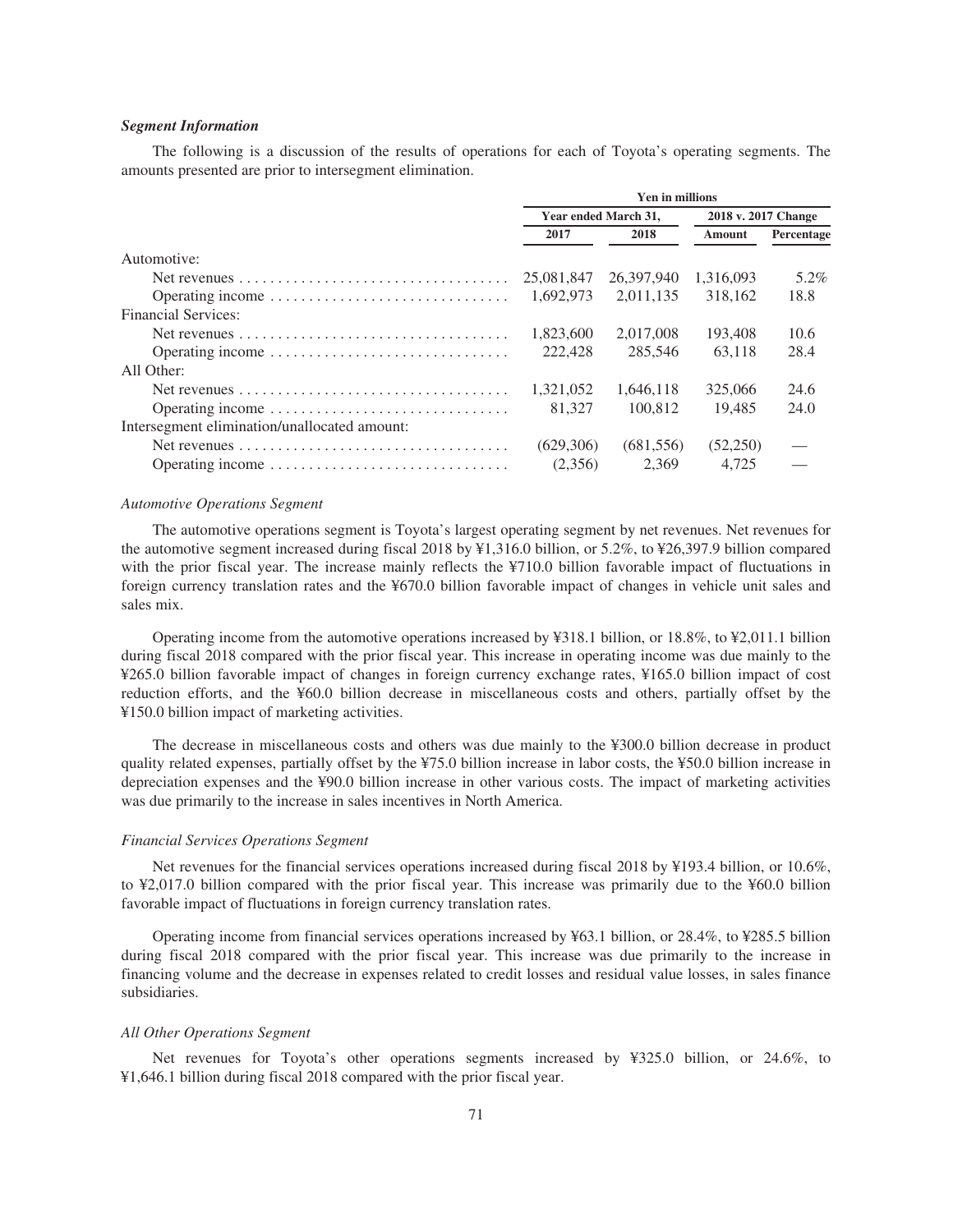Operating income from Toyota's other operations segments increased by ¥19.4 billion, or 24.0%, to ¥100.8 billion during fiscal 2018 compared with the prior fiscal year.

# **Results of Operations — Fiscal 2017 Compared with Fiscal 2016**

|                                                                                | <b>Yen in millions</b> |               |                     |                          |  |
|--------------------------------------------------------------------------------|------------------------|---------------|---------------------|--------------------------|--|
|                                                                                | Year ended March 31,   |               | 2017 v. 2016 Change |                          |  |
|                                                                                | 2016                   | 2017          | <b>Amount</b>       | Percentage               |  |
| Net revenues:                                                                  |                        |               |                     |                          |  |
|                                                                                | 14,759,488             | 14,830,868    | 71.380              | 0.5%                     |  |
| North America                                                                  | 11,051,970             | 10,239,091    | (812, 879)          | (7.4)                    |  |
|                                                                                | 2,661,331              | 2,681,039     | 19,708              | 0.7                      |  |
|                                                                                | 5,003,859              | 4,819,821     | (184, 038)          | (3.7)                    |  |
|                                                                                | 2,210,214              | 2,161,074     | (49, 140)           | (2.2)                    |  |
| Intersegment elimination/unallocated amount                                    | (7, 283, 744)          | (7, 134, 700) | 149,044             | $\equiv$                 |  |
|                                                                                | 28,403,118             | 27,597,193    | (805, 925)          | (2.8)                    |  |
| Operating income (loss):                                                       |                        |               |                     |                          |  |
|                                                                                | 1,677,522              | 1,202,245     | (475, 277)          | (28.3)                   |  |
| North America $\ldots, \ldots, \ldots, \ldots, \ldots, \ldots, \ldots, \ldots$ | 528,819                | 311,194       | (217, 625)          | (41.2)                   |  |
|                                                                                | 72,416                 | (12,244)      | (84,660)            |                          |  |
|                                                                                | 449.189                | 435,179       | (14,010)            | (3.1)                    |  |
|                                                                                | 108,909                | 58,694        | (50,215)            | (46.1)                   |  |
| Intersegment elimination/unallocated amount                                    | 17,116                 | (696)         | (17, 812)           | $\overline{\phantom{m}}$ |  |
|                                                                                | 2,853,971              | 1,994,372     | (859, 599)          | (30.1)                   |  |
|                                                                                | 10.0%                  | 7.2%          | $(2.8)\%$           |                          |  |
| Income before income taxes and equity in earnings of                           |                        |               |                     |                          |  |
| affiliated companies                                                           | 2,983,381              | 2,193,825     | (789, 556)          | (26.5)                   |  |
| Net margin from income before income taxes and equity in                       |                        |               |                     |                          |  |
| earnings of affiliated companies                                               | $10.5\%$               | 7.9%          | $(2.6)\%$           |                          |  |
| Equity in earnings of affiliated companies                                     | 329,099                | 362,060       | 32,961              | 10.0                     |  |
| Net income attributable to Toyota Motor Corporation                            | 2,312,694              | 1,831,109     | (481, 585)          | (20.8)                   |  |
| Net margin attributable to Toyota Motor Corporation                            | $8.1\%$                | $6.6\%$       | $(1.5)\%$           |                          |  |

\* "Other" consists of Central and South America, Oceania, Africa and the Middle East.

## *Net Revenues*

Toyota had net revenues for fiscal 2017 of ¥27,597.1 billion, a decrease of ¥805.9 billion, or 2.8%, compared with the prior fiscal year. This decrease mainly reflected the unfavorable impact of fluctuations in foreign currency translation rates of ¥2,380.0 billion, partially offset by the changes in vehicle unit sales and sales mix of ¥1,250.0 billion. For fiscal 2017 automotive market, Europe and Japan progressed in a steady manner and the market in Europe increased by 8.1% in calendar 2016 compared with the prior calendar year and the market in Japan increased by 7.5% compared with the prior fiscal year. Under these automotive market conditions, Toyota's consolidated vehicle unit sales increased by 3.3% compared with the prior fiscal year to 8,971 thousand vehicles.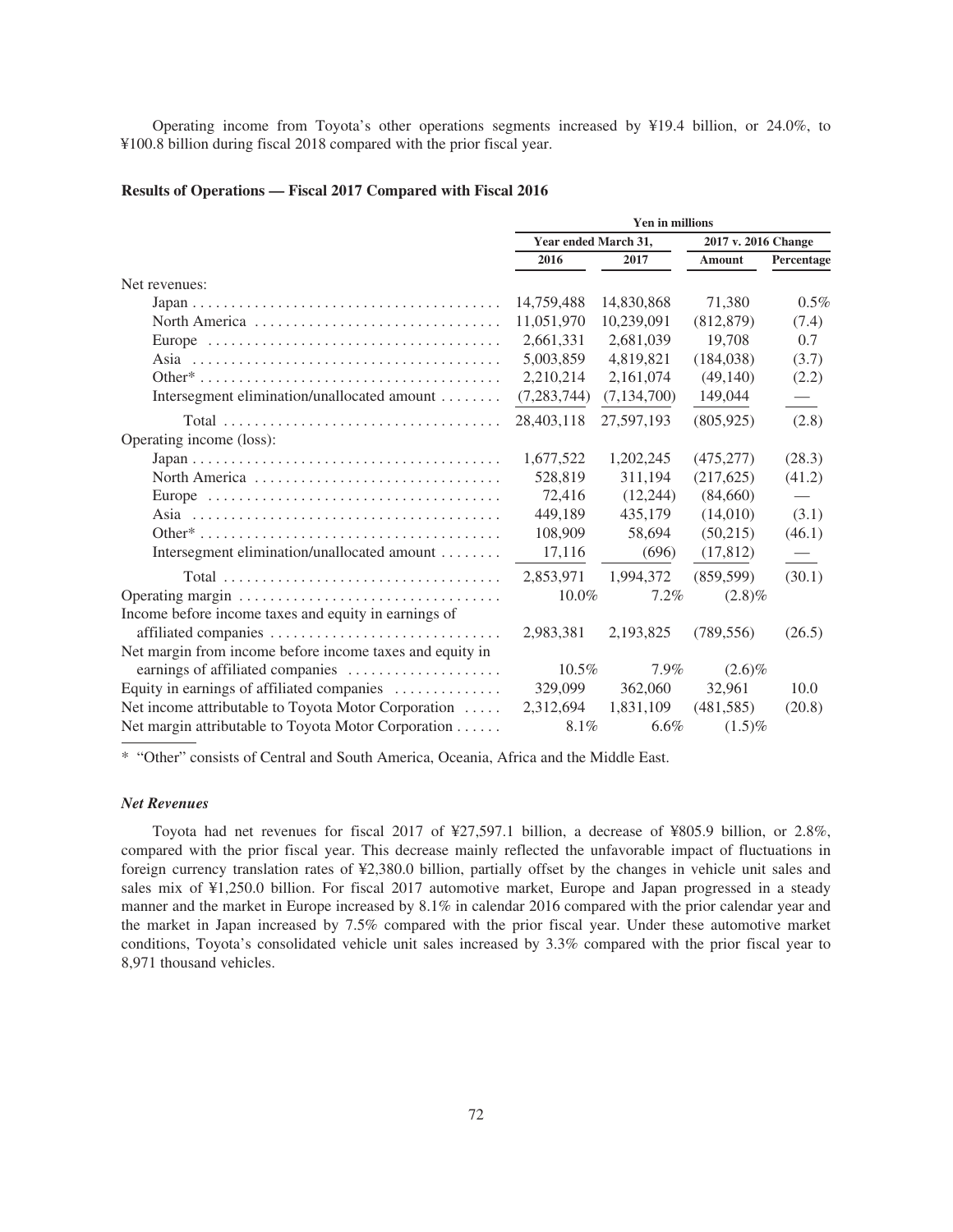|                                              | <b>Yen in millions</b> |            |                     |            |
|----------------------------------------------|------------------------|------------|---------------------|------------|
|                                              | Year ended March 31,   |            | 2017 v. 2016 Change |            |
|                                              | 2016                   | 2017       | Amount              | Percentage |
|                                              | 22, 267, 136           | 21,540,563 | (726, 573)          | $(3.3)\%$  |
| Parts and components for overseas production | 493,499                | 468.214    | (25, 285)           | (5.1)      |
| Parts and components for after service       | 2.042.623              | 1.955.781  | (86, 842)           | (4.3)      |
| Other                                        | 1,120,555              | 1,067,671  | (52, 884)           | (4.7)      |
|                                              | 25,923,813             | 25,032,229 | (891.584)           | (3.4)      |
|                                              | 625,298                | 781.267    | 155,969             | 24.9       |
|                                              | 26,549,111             | 25,813,496 | (735.615)           | (2.8)      |
| Financial Services                           | 1,854,007              | 1.783.697  | (70,310)            | (3.8)      |
|                                              | 28,403,118             | 27,597,193 | (805.925)           | $(2.8)\%$  |

The table below shows Toyota's net revenues from external customers by product category and by business.

Toyota's net revenues include net revenues from sales of products, consisting of net revenues from automotive operations and all other operations, which decreased by 2.8% during fiscal 2017 compared with the prior fiscal year to ¥25,813.4 billion, and net revenues from financial services operations which decreased by 3.8% during fiscal 2017 compared with the prior fiscal year to ¥1,783.6 billion. The decrease in net revenues from sales of products is mainly due to the unfavorable impact of fluctuations in foreign currency translation rates.

The following table shows the number of financing contracts by geographic region at the end of fiscal 2017 and 2016, respectively.

| Number of financing contracts in thousands |        |        |            |
|--------------------------------------------|--------|--------|------------|
| Year ended March 31, 2017 v. 2016 Change   |        |        |            |
| 2016                                       | 2017   | Amount | Percentage |
| 1.961                                      | 1.977  | -16    | $0.8\%$    |
| 5.252                                      | 5.394  | 142    | 2.7        |
| 954                                        | 1.019  | 65     | 6.8        |
| 1.531                                      | 1.575  | 44     | 2.9        |
| 767                                        | 786    | -19    | 2.5        |
| 10.465                                     | 10.751 | 286    | $2.7\%$    |

\* "Other" consists of Central and South America, Oceania and Africa.

Geographically, net revenues (before the elimination of intersegment revenues) for fiscal 2017 increased by 0.5% in Japan and 0.7% in Europe, while they decreased by 7.4% in North America, 3.7% in Asia, and 2.2% in Other compared with the prior fiscal year. Excluding the impact of changes in the Japanese yen values used for translation purposes of ¥2,380.0 billion, net revenues in fiscal 2017 would have increased by 0.5% in Japan, 3.1% in North America, 17.1% in Europe, 8.0% in Asia and 12.8% in Other compared with the prior fiscal year.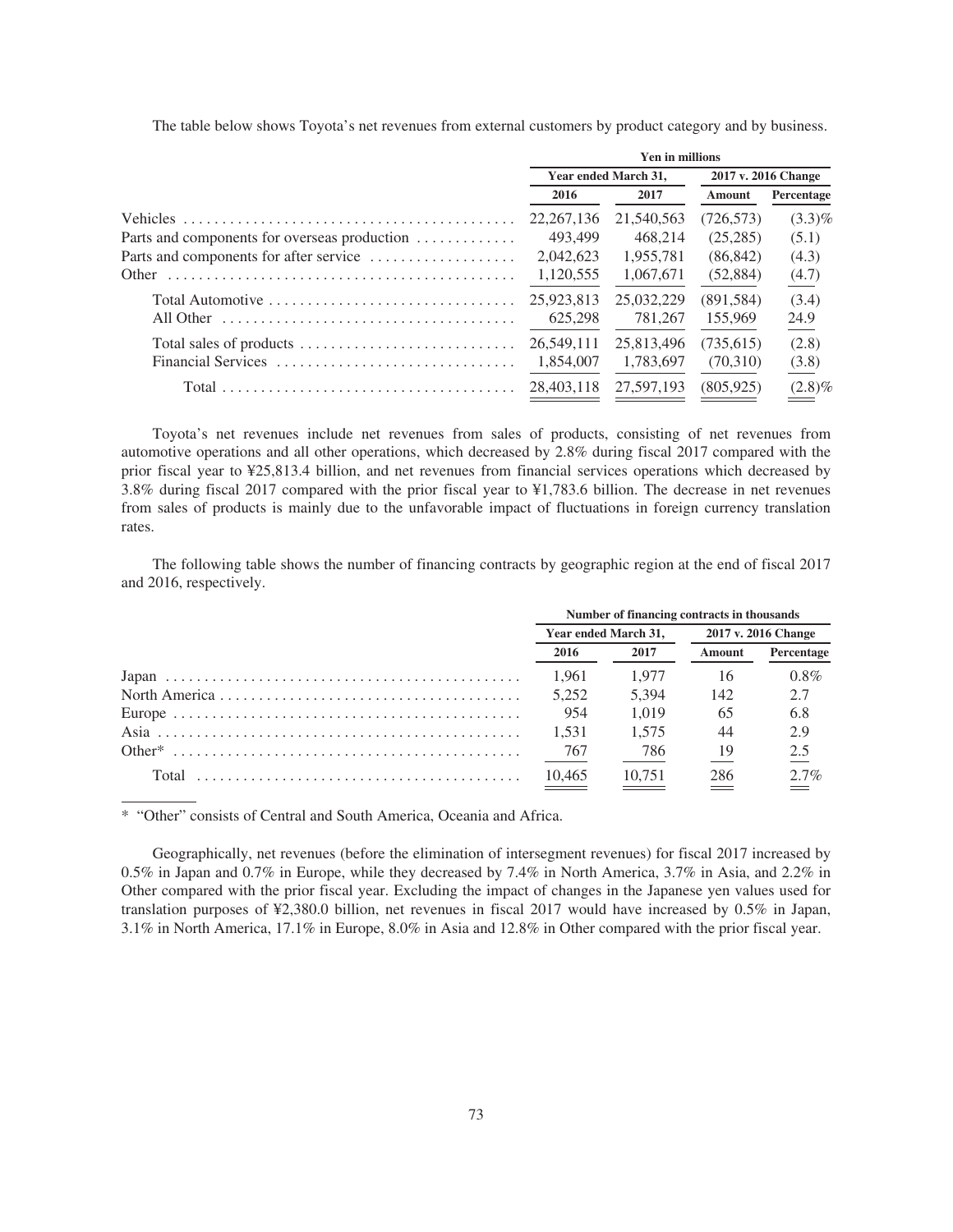The following is a discussion of net revenues in each geographic market (before the elimination of intersegment revenues).

# *Japan*

| <b>Thousands of units</b> |       |                     |            |
|---------------------------|-------|---------------------|------------|
| Year ended March 31,      |       | 2017 v. 2016 Change |            |
| 2016                      | 2017  | Amount              | Percentage |
| 3.818                     | 4.000 | 182                 | 4.8 %      |

\* including number of exported vehicle unit sales

|               | Yen in millions      |         |                     |            |
|---------------|----------------------|---------|---------------------|------------|
|               | Year ended March 31, |         | 2017 v. 2016 Change |            |
|               | 2016                 | 2017    | Amount              | Percentage |
| Net revenues: |                      |         |                     |            |
|               |                      |         | 66,809              | $0.5\%$    |
|               |                      | 125.350 | 4.571               | 3.8        |
|               |                      |         | 71.380              | $0.5\%$    |

Toyota's domestic and exported vehicle unit sales increased by 182 thousand vehicles compared with the prior fiscal year and net revenues in Japan increased. For fiscal 2016 and 2017, exported vehicle unit sales were 1,759 thousand units and 1,726 thousand units, respectively.

## *North America*

|                                                                           | <b>Thousands of units</b> |                        |            |                     |  |
|---------------------------------------------------------------------------|---------------------------|------------------------|------------|---------------------|--|
|                                                                           | Year ended March 31,      |                        |            | 2017 v. 2016 Change |  |
|                                                                           | 2016                      | 2017                   | Amount     | Percentage          |  |
| Toyota's consolidated vehicle unit sales $\dots\dots\dots\dots\dots\dots$ | 2,839                     | 2,837                  | (2)        | $(0.1)\%$           |  |
|                                                                           |                           | <b>Yen in millions</b> |            |                     |  |
|                                                                           |                           | Year ended March 31,   |            | 2017 v. 2016 Change |  |
|                                                                           | 2016                      | 2017                   | Amount     | Percentage          |  |
| Net revenues:                                                             |                           |                        |            |                     |  |
|                                                                           | 9,741,529                 | 8,951,333              | (790.196)  | $(8.1)\%$           |  |
|                                                                           | 1,310,441                 | 1,287,758              | (22, 683)  | (1.7)               |  |
| Total                                                                     | 11,051,970                | 10.239.091             | (812, 879) | (7.4)%              |  |

Net revenues in North America decreased due primarily to the unfavorable impact of fluctuations in foreign currency translation rates despite vehicle unit sales being nearly equal to those of the prior fiscal year.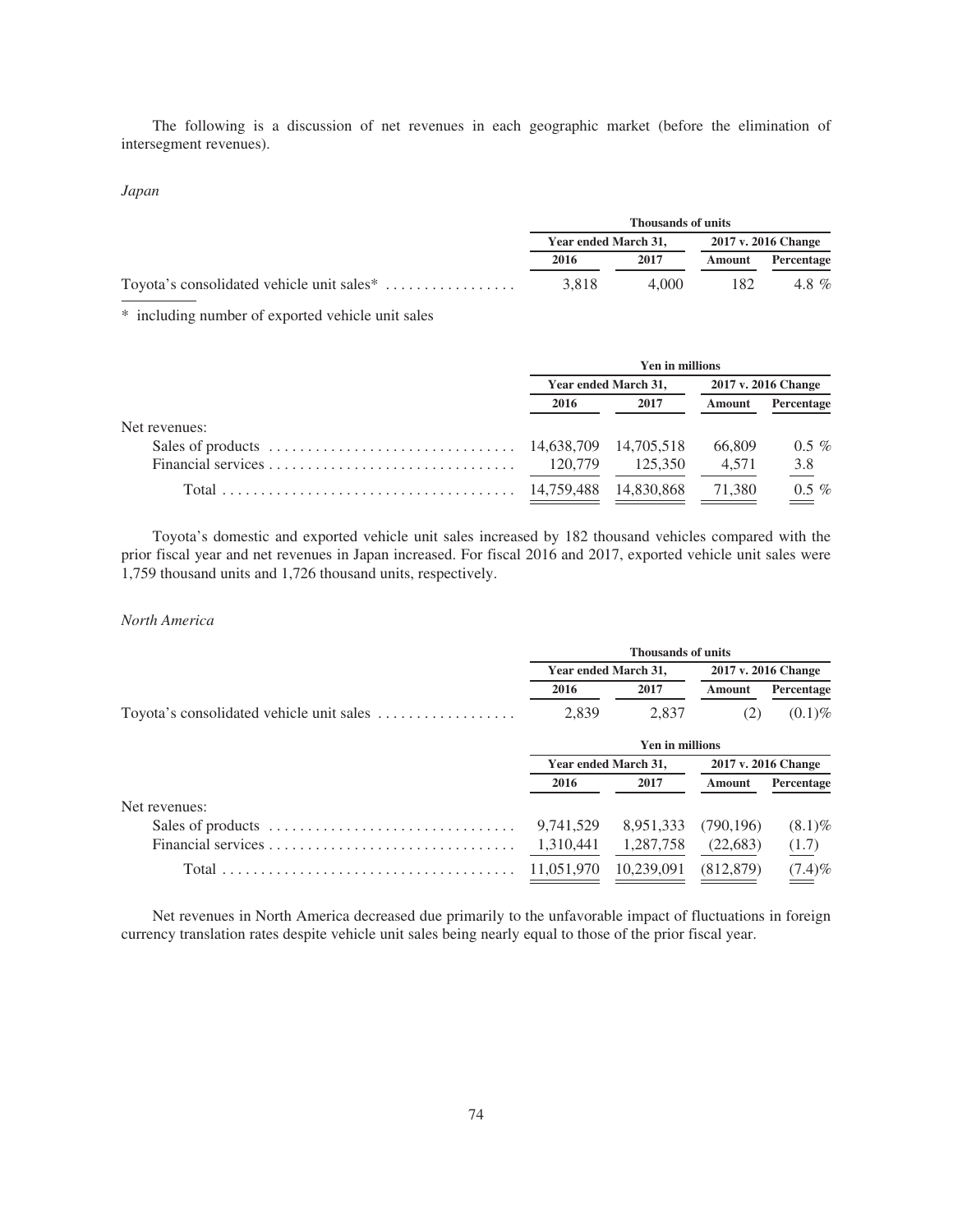## *Europe*

|                                                                           | <b>Thousands of units</b>                   |                        |          |            |
|---------------------------------------------------------------------------|---------------------------------------------|------------------------|----------|------------|
|                                                                           | Year ended March 31,<br>2017 v. 2016 Change |                        |          |            |
|                                                                           | 2016                                        | 2017                   | Amount   | Percentage |
| Toyota's consolidated vehicle unit sales $\dots\dots\dots\dots\dots\dots$ | 844                                         | 925                    | 81       | $9.5\%$    |
|                                                                           |                                             | <b>Yen in millions</b> |          |            |
|                                                                           | Year ended March 31,<br>2017 v. 2016 Change |                        |          |            |
|                                                                           | 2016                                        | 2017                   | Amount   | Percentage |
| Net revenues:                                                             |                                             |                        |          |            |
|                                                                           | 2,562,788                                   | 2,588,968              | 26,180   | $1.0\%$    |
|                                                                           | 98,543                                      | 92,071                 | (6, 472) | (6.6)      |
| Total                                                                     | 2,661,331                                   | 2.681.039              | 19,708   | $0.7\%$    |

Despite the unfavorable impact of fluctuations in foreign currency translation rates, net revenues in Europe increased due primarily to the 81 thousand vehicle increase in vehicle unit sales compared with the prior fiscal year. The vehicle unit sales increased due mainly to strong sales of new models such as C-HR and RAV4.

# *Asia*

|               | <b>Thousands of units</b>                   |           |            |            |
|---------------|---------------------------------------------|-----------|------------|------------|
|               | 2017 v. 2016 Change<br>Year ended March 31, |           |            |            |
|               | 2016                                        | 2017      | Amount     | Percentage |
|               | 1.345                                       | 1,588     | 243        | $18.1\%$   |
|               | Yen in millions                             |           |            |            |
|               | 2017 v. 2016 Change<br>Year ended March 31, |           |            |            |
|               | 2016                                        | 2017      | Amount     | Percentage |
| Net revenues: |                                             |           |            |            |
|               | 4,850,563                                   | 4,689,774 | (160.789)  | $(3.3)\%$  |
|               | 153,296                                     | 130,047   | (23,249)   | (15.2)     |
| Total         | 5,003,859                                   | 4.819.821 | (184, 038) | $(3.7)\%$  |

Net revenues in Asia decreased due primarily to the unfavorable impact of fluctuations in foreign currency translation rates despite vehicle unit sales increasing by 243 thousand compared with the prior fiscal year. The increase in vehicle unit sales was due mainly to increased sales of new models such as Calya, Sienta and IMV in Indonesia and the Philippines.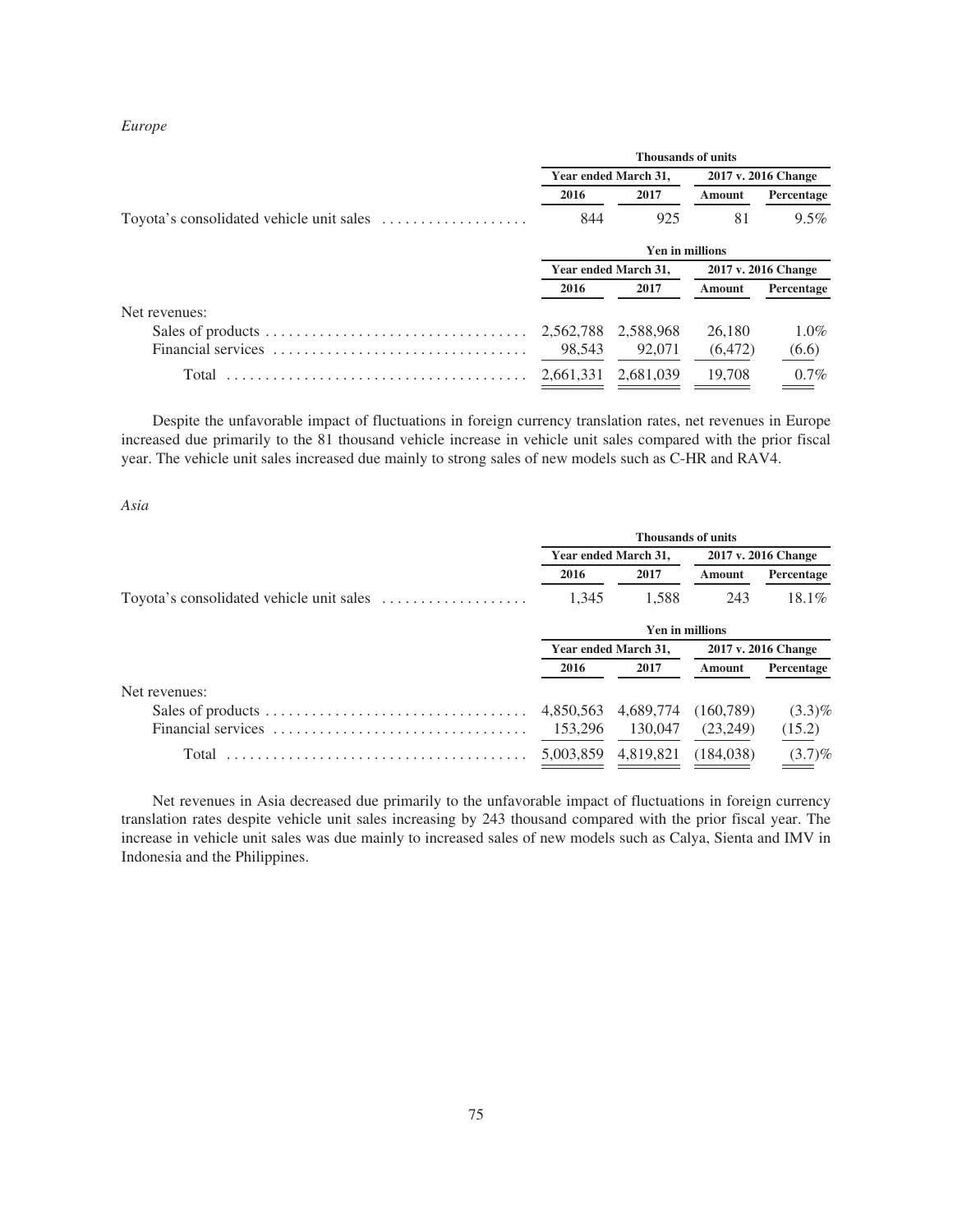*Other*

|                                                                           | <b>Thousands of units</b>                   |                 |                     |            |
|---------------------------------------------------------------------------|---------------------------------------------|-----------------|---------------------|------------|
|                                                                           | Year ended March 31.                        |                 | 2017 v. 2016 Change |            |
|                                                                           | 2016                                        | 2017            | Amount              | Percentage |
| Toyota's consolidated vehicle unit sales $\dots\dots\dots\dots\dots\dots$ | 1.594                                       | 1.347           | (247)               | $(15.5)\%$ |
|                                                                           |                                             | Yen in millions |                     |            |
|                                                                           | Year ended March 31,<br>2017 v. 2016 Change |                 |                     |            |
|                                                                           | 2016                                        | 2017            | Amount              | Percentage |
| Net revenues:                                                             |                                             |                 |                     |            |
|                                                                           | 2,023,206                                   | 1,996,087       | (27.119)            | $(1.3)\%$  |
|                                                                           | 187,008                                     | 164,987         | (22,021)            | (11.8)     |
|                                                                           | 2.210.214                                   | 2,161,074       | (49,140)            | $(2.2)\%$  |

Net revenues in Other decreased due primarily to the 247 thousand vehicles decrease in vehicle unit sales compared with the prior fiscal year. The decrease in vehicle unit sales was due mainly to decreased sales in the Middle East and Africa.

## *Operating Costs and Expenses*

|                                                                                                | Yen in millions      |            |                     |                     |
|------------------------------------------------------------------------------------------------|----------------------|------------|---------------------|---------------------|
|                                                                                                | Year ended March 31, |            | 2017 v. 2016 Change |                     |
|                                                                                                | 2016                 | 2017       | Amount              | Percentage          |
| Operating costs and expenses                                                                   |                      |            |                     |                     |
|                                                                                                | 21,456,086           | 21,543,035 | 86,949              | $0.4\%$             |
|                                                                                                | 1,149,379            | 1,191,301  | 41,922              | 3.6                 |
| Selling, general and administrative                                                            | 2,943,682            | 2,868,485  | (75, 197)           | (2.6)               |
|                                                                                                | 25,549,147           | 25,602,821 | 53,674              | 0.2%                |
|                                                                                                |                      |            |                     | Yen in millions     |
|                                                                                                |                      |            |                     | 2017 v. 2016 Change |
| Changes in operating costs and expenses:                                                       |                      |            |                     |                     |
|                                                                                                |                      |            |                     | 1,060,000           |
|                                                                                                |                      |            |                     | (1,470,000)         |
|                                                                                                |                      |            |                     | 174,000             |
|                                                                                                |                      |            |                     | (440,000)           |
| Effect of increase of miscellaneous costs and others $\ldots$ , $\ldots$ , $\ldots$ , $\ldots$ |                      |            |                     | 729,674             |
| Total                                                                                          |                      |            |                     | 53,674              |

Operating costs and expenses increased by ¥53.6 billion, or 0.2%, to ¥25,602.8 billion during fiscal 2017 compared with the prior fiscal year. This increase resulted from the ¥1,060.0 billion impact of changes in vehicle unit sales and sales mix, the ¥174.0 billion increase in cost of financing operations (excluding the effect of fluctuation in foreign currency translation rates) and the ¥729.6 billion increase of miscellaneous costs and others, partially offset by the ¥1,470.0 billion favorable impact of fluctuations in foreign currency translation rates, and the ¥440.0 billion impact of cost reduction efforts.

The increase in miscellaneous costs and others was due mainly to the ¥310.0 billion increase in product quality related expenses, the ¥80.0 billion increase in labor costs, the ¥50.0 billion increase in depreciation expenses and the ¥105.0 billion increase in other various costs.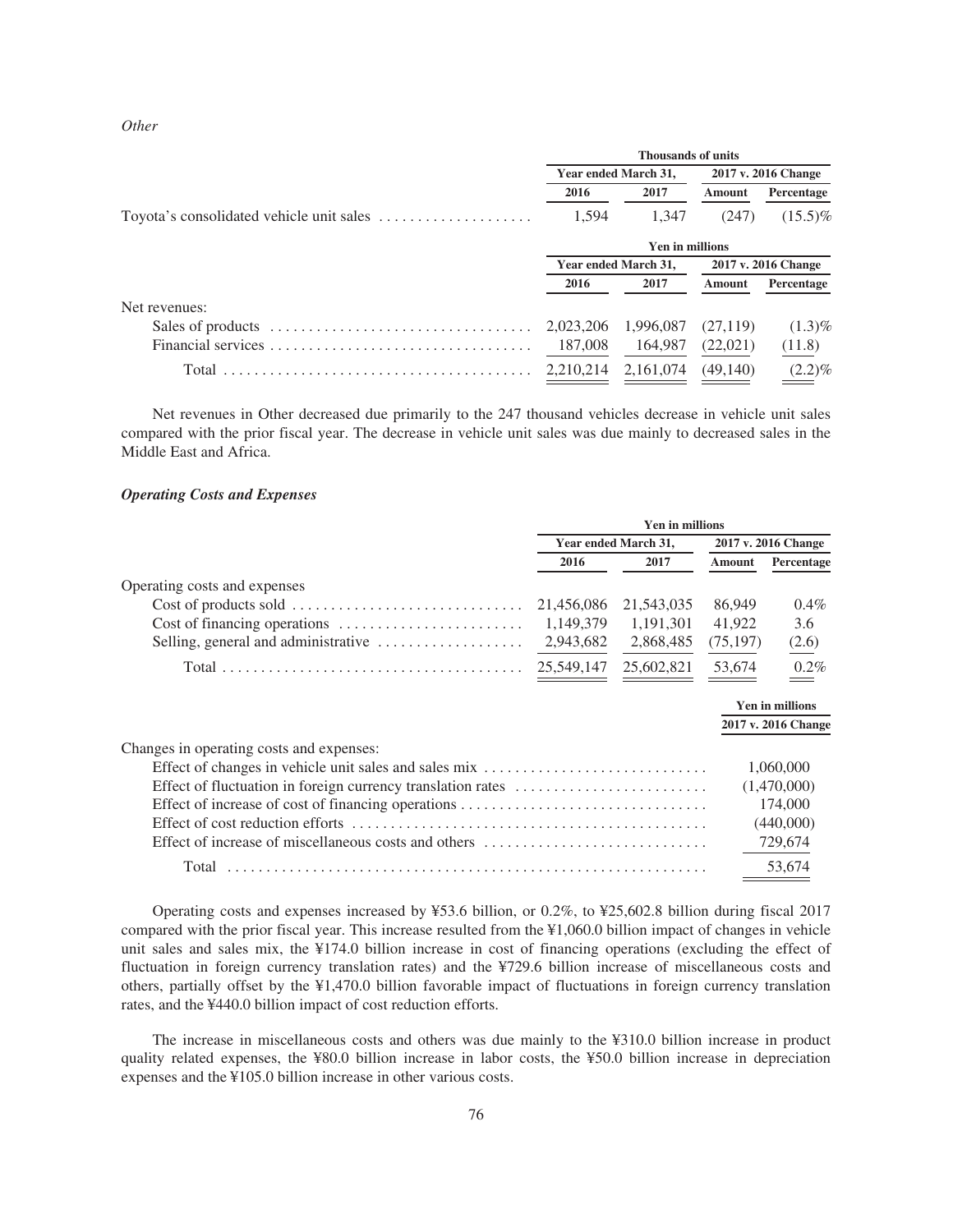The increase in product quality related expenses was due mainly to an increase in provisions for recalls and other safety measures resulting from an increase in actual payments during fiscal 2017. See note 13 to the consolidated financial statements for further discussion.

During fiscal 2017 and beyond, Toyota announced recalls and other safety measures including the following:

In June 2016, Toyota announced in Japan and other regions recalls on certain Toyota and Lexus vehicles in relation to the fuel suction plate assembled to the fuel tank. In June 2016, Toyota announced in Japan and other regions recalls on certain Toyota and Lexus vehicles in relation to the curtain shield air bags in the driver and passenger side roof rails. In May, June and October 2016 and in January and March 2017, Toyota announced in Japan and other regions recalls on certain Toyota and Lexus vehicles in relation to the driver/front passenger airbag inflators.

#### *Cost Reduction Efforts*

During fiscal 2017, continued cost reduction efforts together with suppliers contributed to a reduction of operating costs and expenses by ¥440.0 billion. This was due to ¥370.0 billion in cost reduction efforts concerning design related costs due mainly to ongoing value engineering activities, and ¥70.0 billion in cost reduction efforts at plants and logistics departments.

These cost reduction efforts related to ongoing value engineering and value analysis activities, the use of common parts resulting in a reduction of part types and other manufacturing initiatives designed to reduce the costs of vehicle production. The amount of the effect of cost reduction efforts includes the impact of fluctuation in the price of steel, precious metals, non-ferrous alloys including aluminum, plastic parts and other production materials and parts.

## *Cost of Products Sold*

Cost of products sold increased by ¥86.9 billion, or 0.4%, to ¥21,543.0 billion during fiscal 2017 compared with the prior fiscal year. The increase resulted mainly from the impact of changes in vehicle unit sales and sales mix, as well as the increase in product quality related expenses, depreciation expenses and labor costs, partially offset by the favorable impact of fluctuations in foreign currency translation rates and the impact of cost reduction efforts.

## *Cost of Financing Operations*

Cost of financing operations increased by ¥41.9 billion, or 3.6%, to ¥1,191.3 billion during fiscal 2017 compared with the prior fiscal year. The increase resulted mainly from the increase in expenses related to residual value losses.

## *Selling, General and Administrative Expenses*

Selling, general and administrative expenses decreased by ¥75.1 billion, or 2.6%, to ¥2,868.4 billion during fiscal 2017 compared with the prior fiscal year. This decrease mainly reflected the favorable impact of fluctuations in foreign currency translation rates, partially offset by the impact of changes in vehicle unit sales and sales mix.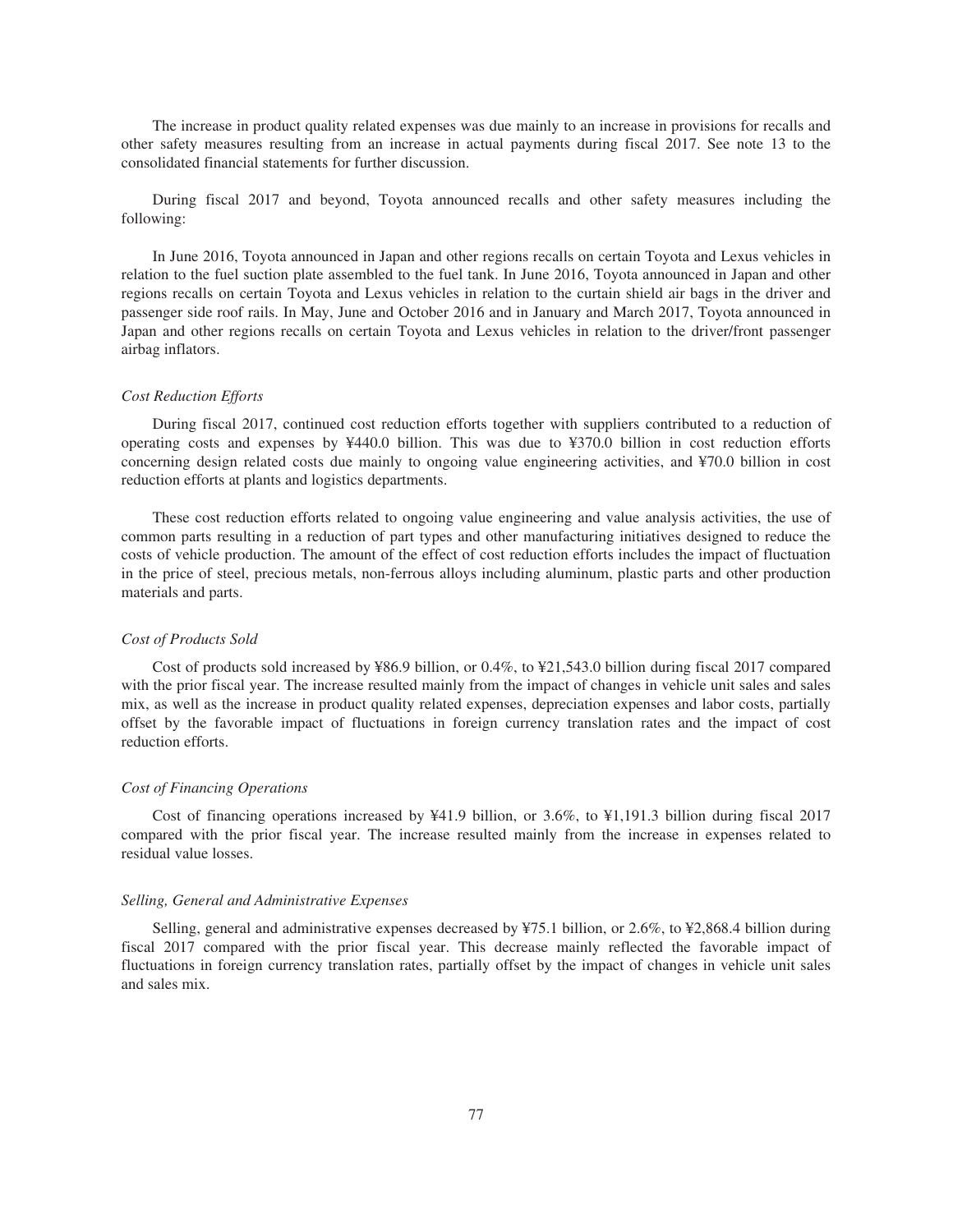## *Operating Income*

|                                       | Yen in millions     |
|---------------------------------------|---------------------|
|                                       | 2017 v. 2016 Change |
| Changes in operating income and loss: |                     |
|                                       | 440,000             |
|                                       | 210,000             |
|                                       | (530,000)           |
|                                       | (940,000)           |
|                                       | (39, 599)           |
|                                       | (859.599)           |

Toyota's operating income decreased by ¥859.5 billion, or 30.1%, to ¥1,994.3 billion during fiscal 2017 compared with the prior fiscal year. This decrease was due mainly to the ¥940.0 billion unfavorable impact of changes in foreign currency exchange rates and the ¥530.0 billion increase in miscellaneous costs and others, partially offset by the ¥440.0 billion impact of cost reduction efforts and the ¥210.0 billion impact of marketing efforts. The increase in miscellaneous costs and others was due to the ¥310.0 billion increase in product quality related expenses, ¥80.0 billion increase in labor costs, the ¥50.0 billion increase in depreciation expenses and the ¥105.0 billion increase in other various costs.

Marketing efforts and marketing activities include changes in vehicle unit sales and sales mix, sales expenses and other. "Other" includes valuation gains and losses from interest rate swaps etc.

From fiscal 2017, the effect of changes in exchange rates includes translational impacts concerning operating income of overseas subsidiaries and concerning provisions in foreign currencies at the end of the fiscal year. During fiscal 2017, the negative effect of changes in exchange rates includes ¥130.0 billion in translational impacts concerning operating income of overseas subsidiaries (North America ¥40.0 billion, Europe ¥15.0 billion, Asia ¥50.0 billion and Other ¥25.0 billion) and ¥30.0 billion in translational impacts concerning provisions in foreign currencies at the end of the fiscal year.

During fiscal 2017, operating income (before elimination of intersegment profits) compared with the prior fiscal year decreased by ¥475.2 billion, or 28.3%, in Japan, ¥217.6 billion, or 41.2%, in North America, ¥84.6 billion in Europe, ¥14.0 billion, or 3.1%, in Asia, and ¥50.2 billion, or 46.1%, in Other.

The following is a description of operating income in each geographic market.

# *Japan*

|                                       | <b>Yen in millions</b> |
|---------------------------------------|------------------------|
|                                       | 2017 v. 2016 Change    |
| Changes in operating income and loss: |                        |
|                                       | 320,000                |
|                                       | 85,000                 |
|                                       | (185,000)              |
|                                       | (690,000)              |
|                                       | (5,277)                |
|                                       | (475, 277)             |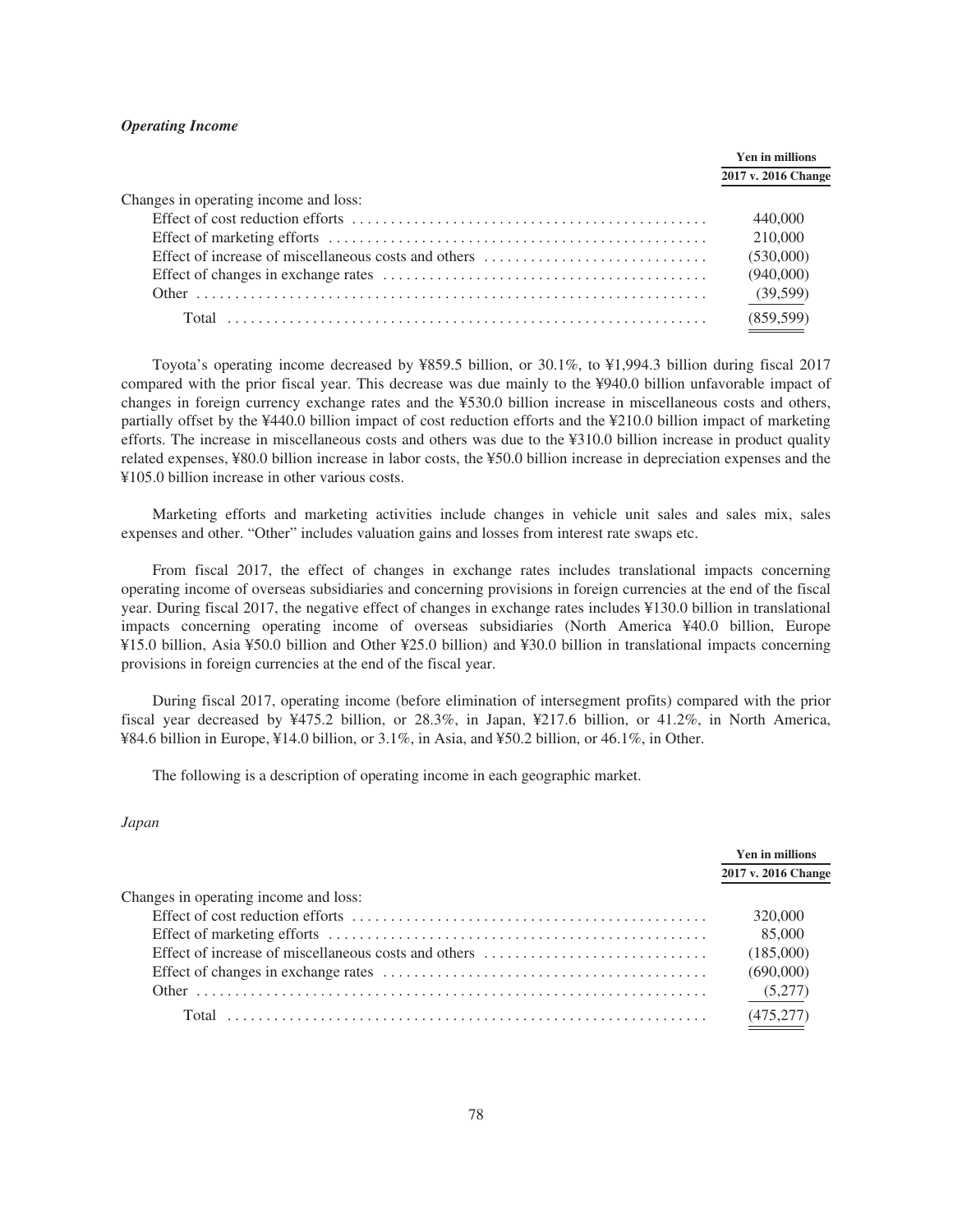# *North America*

|                                                                                     | Yen in millions     |
|-------------------------------------------------------------------------------------|---------------------|
|                                                                                     | 2017 v. 2016 Change |
| Changes in operating income and loss:                                               |                     |
|                                                                                     | 110,000             |
|                                                                                     | (125,000)           |
| Effect of increase of miscellaneous costs and others $\ldots$ , $\ldots$ , $\ldots$ | (115,000)           |
|                                                                                     | (45,000)            |
|                                                                                     | (42, 625)           |
|                                                                                     | (217,625)           |

# *Europe*

|                                       | <b>Yen in millions</b> |
|---------------------------------------|------------------------|
|                                       | 2017 v. 2016 Change    |
| Changes in operating income and loss: |                        |
|                                       | 25,000                 |
|                                       | 25,000                 |
|                                       | (100,000)              |
|                                       | (40,000)               |
|                                       | 5,340                  |
| Total                                 | (84,660)               |

# *Asia*

|                                       | Yen in millions     |
|---------------------------------------|---------------------|
|                                       | 2017 v. 2016 Change |
| Changes in operating income and loss: |                     |
|                                       | 25,000              |
|                                       | 75,000              |
|                                       | (20,000)            |
|                                       | (115,000)           |
|                                       | 20,990              |
|                                       | (14,010)            |

# *Other*

|                                       | Yen in millions     |
|---------------------------------------|---------------------|
|                                       | 2017 v. 2016 Change |
| Changes in operating income and loss: |                     |
|                                       | (40,000)            |
|                                       | 150,000             |
|                                       | (95,000)            |
|                                       | (50,000)            |
|                                       | (15,215)            |
| Total                                 | (50,215)            |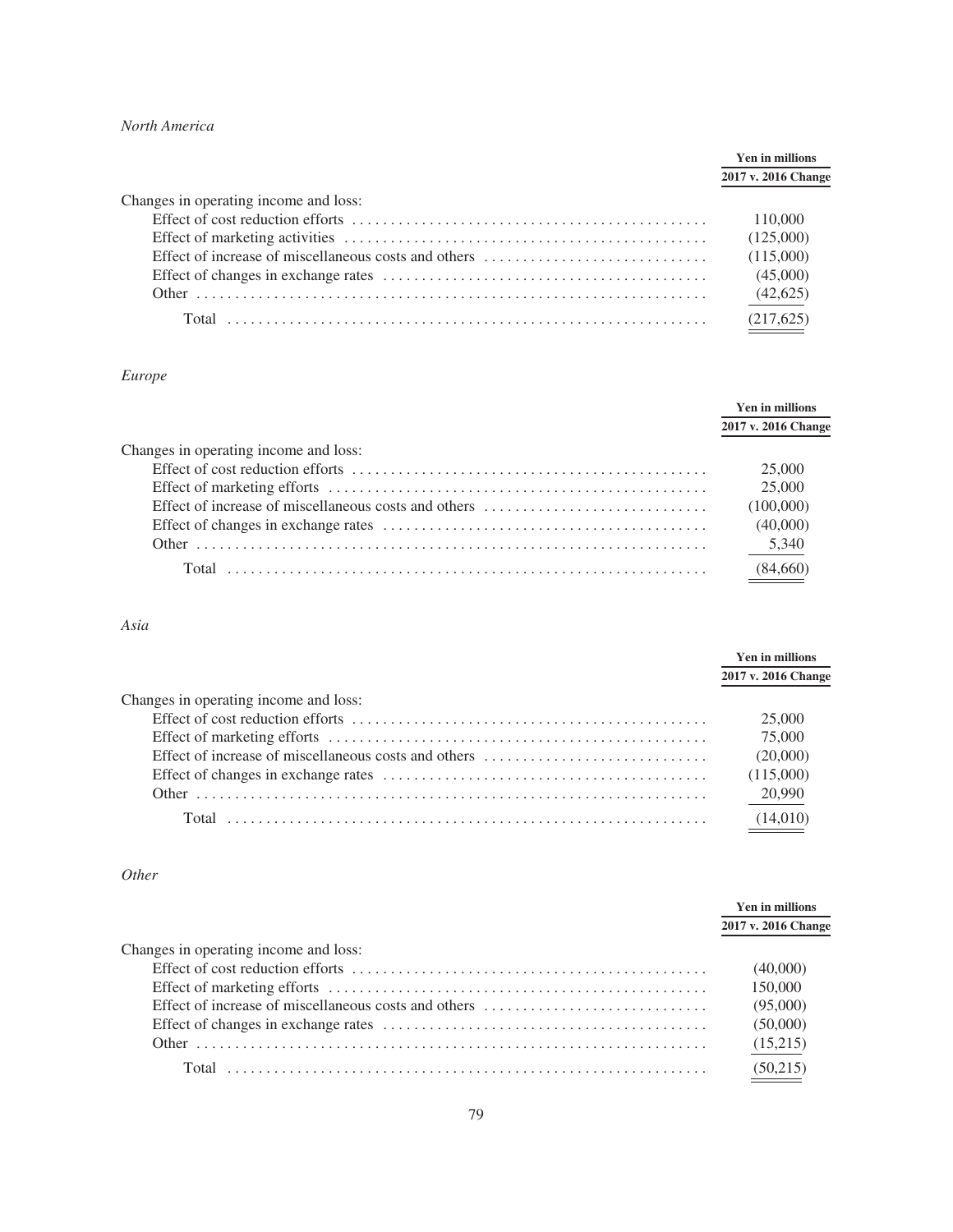#### *Other Income and Expenses*

Interest and dividend income increased by ¥1.1 billion, or 0.7%, to ¥158.9 billion during fiscal 2017 compared with the prior fiscal year.

Interest expense decreased by ¥6.0 billion, or 17.1%, to ¥29.3 billion during fiscal 2017 compared with the prior fiscal year.

Foreign exchange gain (loss), net increased by ¥39.1 billion to ¥33.6 billion during fiscal 2017 compared with the prior fiscal year. Foreign exchange gains and losses include the differences between the value of foreign currency denominated assets and liabilities recognized through transactions in foreign currencies translated at prevailing exchange rates and the value at the date the transaction settled during the fiscal year, including those settled using forward foreign currency exchange contracts, or the value translated by appropriate year-end exchange rates. The ¥39.1 billion increase in foreign exchange gain (loss), net was due mainly to the losses recorded in fiscal 2016 resulting from the Japanese yen being stronger against foreign currencies at the dates of settlement of the foreign currency trade accounts receivable than at the dates of the transactions.

Other income, net increased by ¥23.6 billion to ¥36.2 billion during fiscal 2017 compared with the prior fiscal year.

## *Income Taxes*

The provision for income taxes decreased by ¥249.3 billion, or 28.4%, to ¥628.9 billion during fiscal 2017 compared with the prior fiscal year due mainly to the decrease in income before income taxes and equity in earnings of affiliated companies. The effective tax rate for fiscal 2017 was 28.7%, which was lower than the statutory tax rate in Japan. This was due mainly to the increase in tax credits and the effect of foreign subsidiaries where statutory tax rates are lower than that of Japan.

### *Net Income Attributable to Noncontrolling Interests and Equity in Earnings of Affiliated Companies*

Net income attributable to noncontrolling interests decreased by ¥25.6 billion, or 21.1%, to ¥95.8 billion during fiscal 2017 compared with the prior fiscal year. This was due mainly to a decrease during fiscal 2017 in net income attributable to the shareholders of consolidated subsidiaries.

Equity in earnings of affiliated companies during fiscal 2017 increased by ¥32.9 billion, or 10.0%, to ¥362.0 billion compared with the prior fiscal year. This increase was due mainly to an increase during fiscal 2017 in net income attributable to the shareholders of affiliated companies accounted for by the equity method.

#### *Net Income Attributable to Toyota Motor Corporation*

Net income attributable to the shareholders of Toyota Motor Corporation decreased by ¥481.5 billion, or 20.8%, to ¥1,831.1 billion during fiscal 2017 compared with the prior fiscal year.

Net income attributable to common shareholders during fiscal 2017 is ¥1,821.3 billion, which is derived by deducting dividends and accretion to Model AA Class Shares of ¥9.7 billion from net income attributable to Toyota Motor Corporation.

#### *Other Comprehensive Income and Loss*

Other comprehensive income and loss increased by ¥896.9 billion to ¥30.1 billion for fiscal 2017 compared with the prior fiscal year. This increase resulted from unfavorable foreign currency translation adjustment losses of ¥52.4 billion in fiscal 2017 compared with losses of ¥362.9 billion in the prior fiscal year due mainly to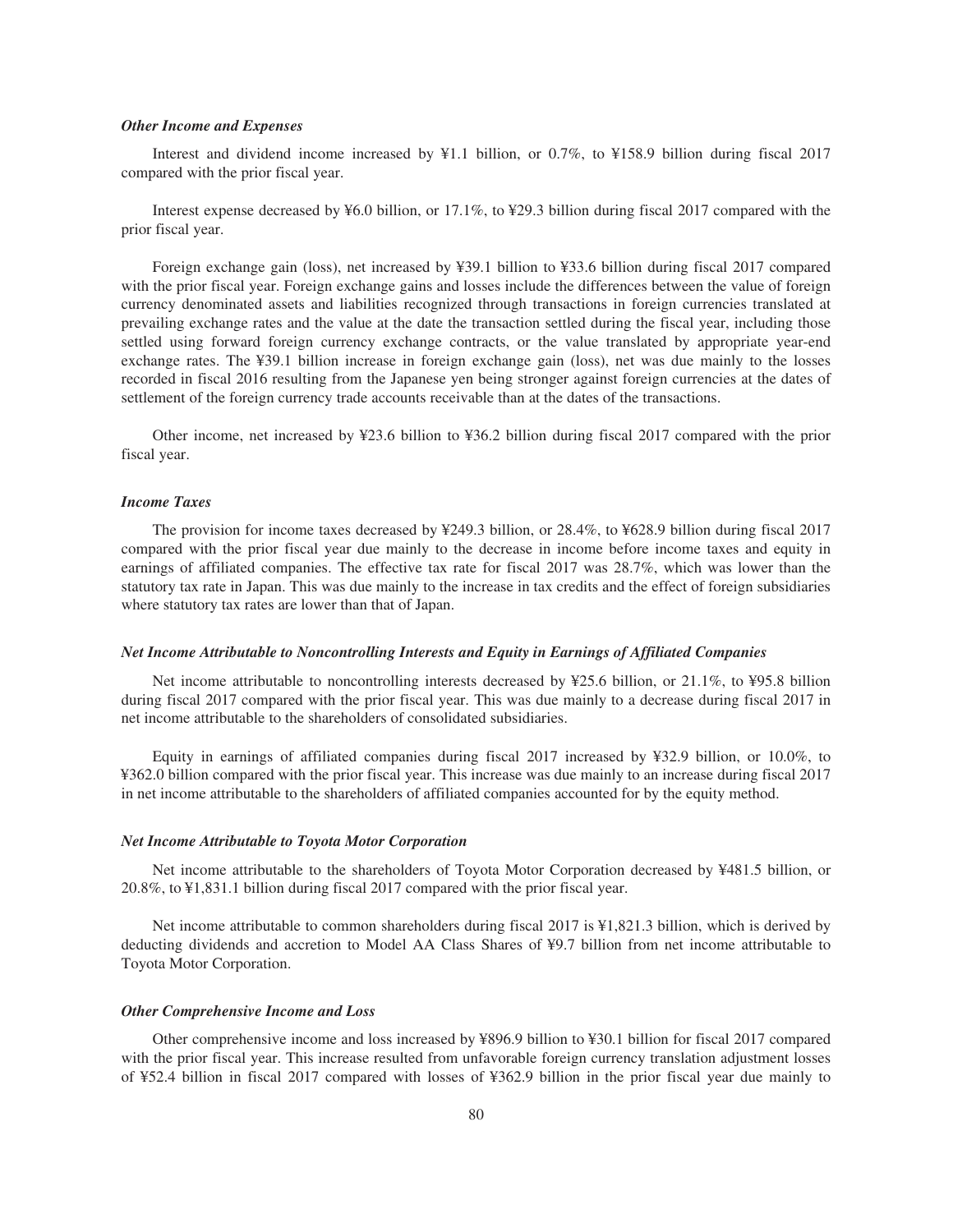appreciation of the yen against the U.S. dollar, from unrealized holding losses on securities in fiscal 2017 of ¥8.0 billion compared with losses of ¥302.6 billion in the prior fiscal year due mainly to an increase in prices of marketable securities in stock exchange markets in Japan, and from pension liability adjustment gains in fiscal 2017 of ¥92.8 billion compared with losses of ¥201.1 billion in the prior fiscal year due mainly to an increase in fair value of plan assets.

#### *Segment Information*

The following is a discussion of the results of operations for each of Toyota's operating segments. The amounts presented are prior to intersegment elimination.

|                                                                                      | <b>Yen in millions</b> |            |                     |            |
|--------------------------------------------------------------------------------------|------------------------|------------|---------------------|------------|
|                                                                                      | Year ended March 31,   |            | 2017 v. 2016 Change |            |
|                                                                                      | 2016                   | 2017       | Amount              | Percentage |
| Automotive:                                                                          |                        |            |                     |            |
| Net revenues $\ldots \ldots \ldots \ldots \ldots \ldots \ldots \ldots \ldots \ldots$ | 25,977,416             | 25,081,847 | (895, 569)          | $(3.4)\%$  |
|                                                                                      | 2.448.998              | 1,692,973  | (756.025)           | (30.9)     |
| <b>Financial Services:</b>                                                           |                        |            |                     |            |
|                                                                                      | 1,896,224              | 1.823.600  | (72,624)            | (3.8)      |
|                                                                                      | 339,226                | 222,428    | (116,798)           | (34.4)     |
| All Other:                                                                           |                        |            |                     |            |
|                                                                                      | 1,177,387              | 1.321.052  | 143,665             | 12.2       |
| Operating income                                                                     | 66.507                 | 81.327     | 14.820              | 22.3       |
| Intersegment elimination/unallocated amount:                                         |                        |            |                     |            |
|                                                                                      | (647.909)              | (629,306)  | 18,603              |            |
| Operating income                                                                     | (760)                  | (2.356)    | (1,596)             |            |

#### *Automotive Operations Segment*

The automotive operations segment is Toyota's largest operating segment by net revenues. Net revenues for the automotive segment decreased during fiscal 2017 by ¥895.5 billion, or 3.4%, to ¥25,081.8 billion compared with the prior fiscal year. The decrease mainly reflects the ¥2,180.0 billion unfavorable impact of fluctuations in foreign currency translation rates, partially offset by the ¥1,250.0 billion favorable impact of changes in vehicle unit sales and sales mix.

Operating income from the automotive operations decreased by ¥756.0 billion, or 30.9%, to ¥1,692.9 billion during fiscal 2017 compared with the prior fiscal year. This decrease in operating income was due mainly to the ¥940.0 billion unfavorable impact of changes in foreign currency exchange rates and the ¥530.0 billion increase in miscellaneous costs and others, partially offset by the ¥440.0 billion impact of cost reduction efforts and ¥210.0 billion impact of marketing efforts.

The increase in miscellaneous costs and others was due mainly to the ¥310.0 billion increase in product quality related expenses, ¥80.0 billion increase in labor costs, the ¥50.0 billion increase in depreciation expenses and the ¥105.0 billion increase in other various costs. The impact of marketing efforts was due primarily to the increase in Toyota's vehicle unit sales by 290 thousand vehicles compared with the prior fiscal year. Vehicle unit sales increased due mainly to new models in Japan, Asia and Europe, despite the fall in demand resulting from the downturn in the economy and market in the Middle East caused by the low price of crude oil.

#### *Financial Services Operations Segment*

Net revenues for the financial services operations decreased during fiscal 2017 by ¥72.6 billion, or 3.8%, to ¥1,823.6 billion compared with the prior fiscal year. This decrease was primarily due to the ¥190.0 billion unfavorable impact of fluctuations in foreign currency translation rates.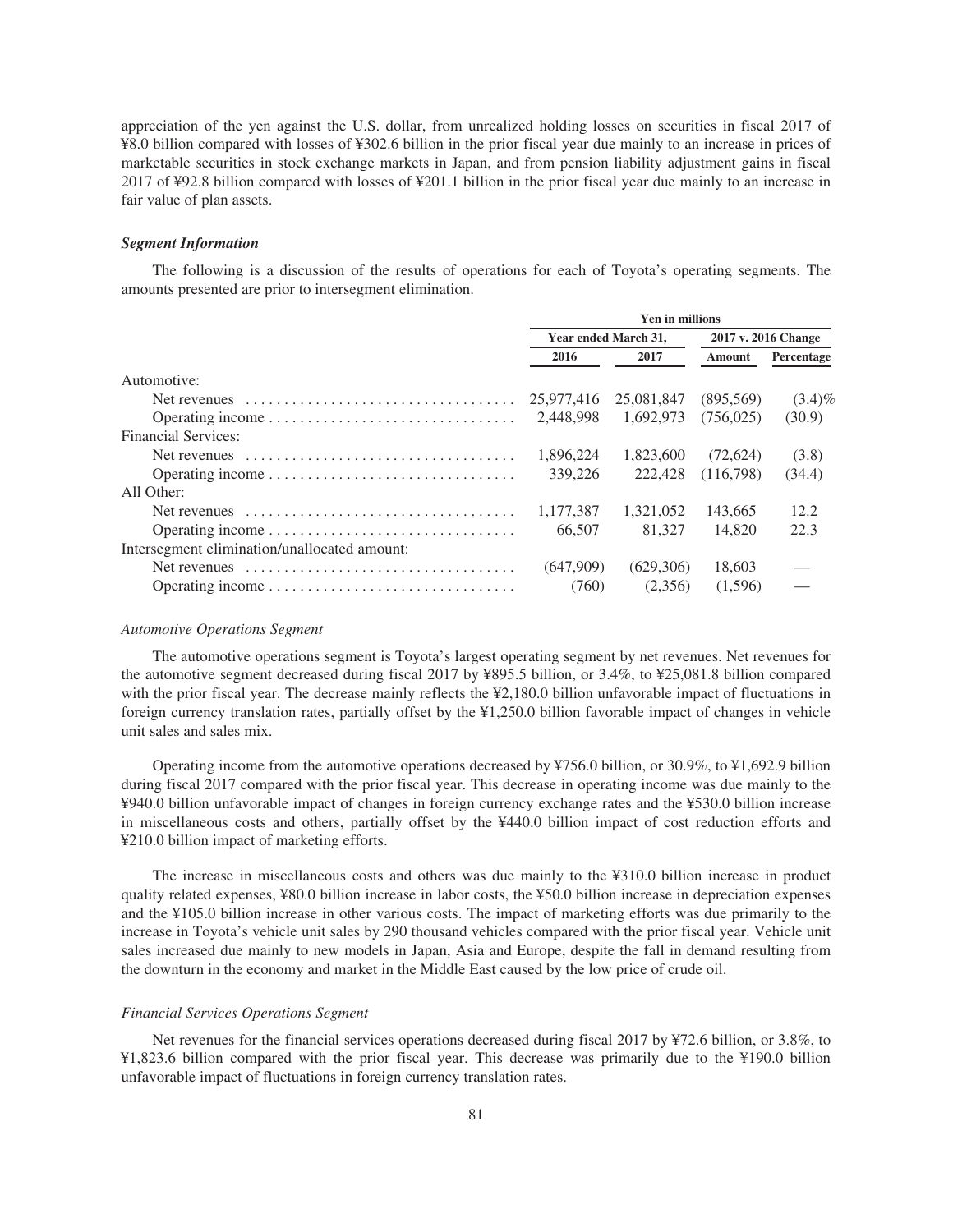Operating income from financial services operations decreased by ¥116.7 billion, or 34.4%, to ¥222.4 billion during fiscal 2017 compared with the prior fiscal year. This decrease was due primarily to the increase in expenses related to credit losses and residual value losses, mainly in North America.

#### *All Other Operations Segment*

Net revenues for Toyota's other operations segments increased by ¥143.6 billion, or 12.2%, to ¥1,321.0 billion during fiscal 2017 compared with the prior fiscal year.

Operating income from Toyota's other operations segments increased by ¥14.8 billion, or 22.3%, to ¥81.3 billion during fiscal 2017 compared with the prior fiscal year.

#### **Related Party Transactions**

Toyota does not have any significant related party transactions other than transactions with affiliated companies in the ordinary course of business. See note 11 to the consolidated financial statements for further discussion.

### **Recent Accounting Pronouncements in the United States**

For a detail of recent accounting pronouncements to be adopted in future periods, see note 2 to the consolidated financial statements.

#### **Critical Accounting Estimates**

The consolidated financial statements of Toyota are prepared in conformity with accounting principles generally accepted in the United States of America. The preparation of these financial statements requires the use of estimates, judgments and assumptions that affect the reported amounts of assets and liabilities at the date of the financial statements and the reported amounts of revenues and expenses during the periods presented. Toyota believes that of its significant accounting policies, the following may involve a higher degree of judgments, estimates and assumptions:

## *Product Warranties and Recalls and Other Safety Measures*

Toyota generally warrants its products against certain manufacturing and other defects. Provisions for product warranties are provided for specific periods of time and/or usage of the product and vary depending upon the nature of the product, the geographic location of the sale and other factors. All product warranties are consistent with commercial practices. Toyota includes a provision for estimated product warranty costs as a component of cost of sales at the time the related sale is recognized. The accrued warranty costs represent management's best estimate at the time of sale of the total costs that Toyota will incur to repair or replace product parts that fail while still under warranty. The amount of accrued estimated warranty costs is primarily based on historical experience of product failures as well as current information on repair costs. The amount of warranty costs accrued also contains an estimate of warranty claim recoveries to be received from suppliers. The foregoing evaluations are inherently uncertain, as they require material estimates and some products' warranties extend for several years. Consequently, actual warranty costs may differ from the estimated amounts and could require additional warranty provisions. If these factors require a significant increase in Toyota's accrued estimated warranty costs, it would negatively affect future operating results of the automotive operations.

An estimate of warranty claim accrued for each fiscal year is calculated based on the estimate of warranty claim per unit. The estimate of warranty claim per unit is calculated by dividing the actual amounts of warranty claim, net of claim recovery cost received from suppliers, by the number of sales units for the fiscal year.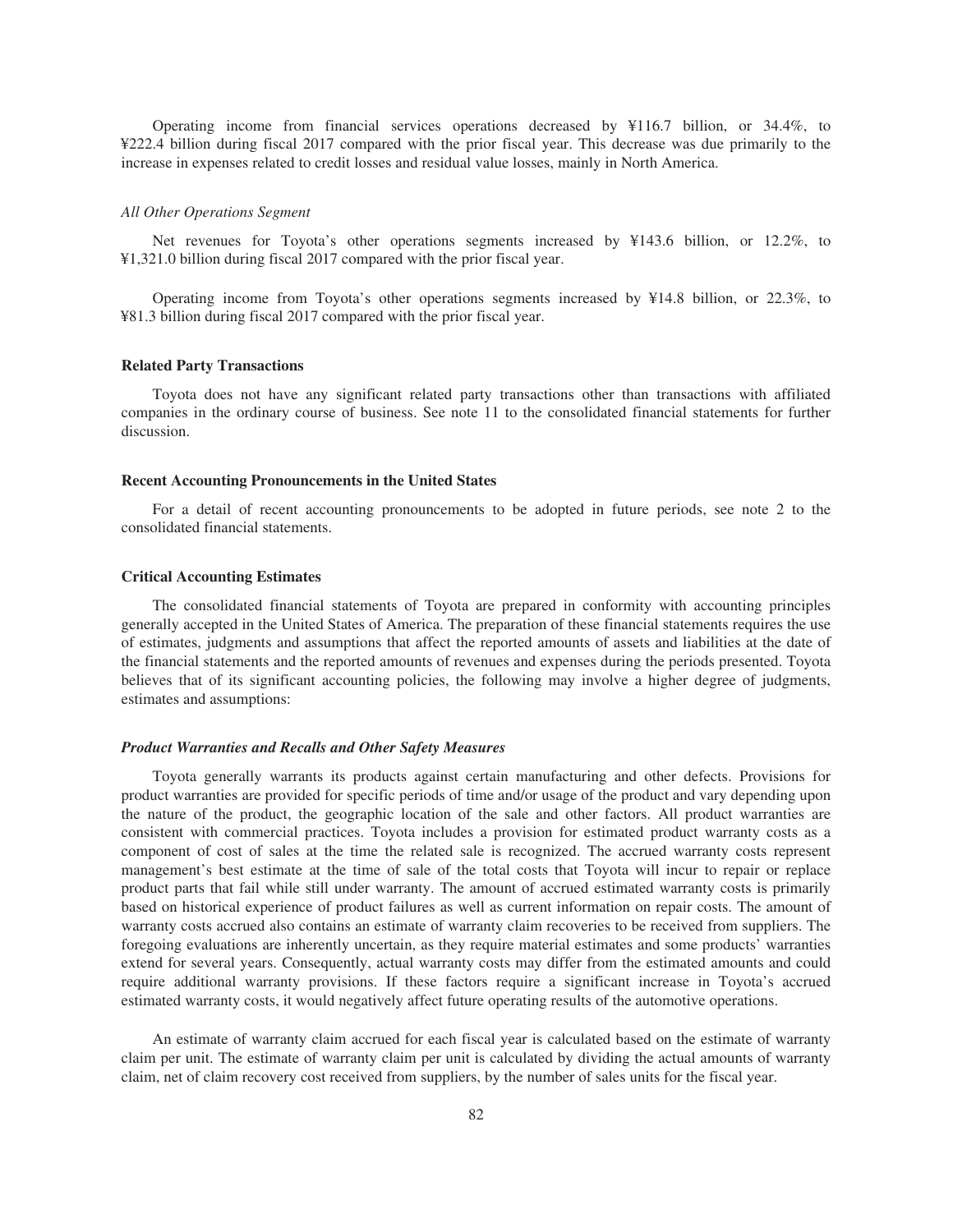As the historical recovery amounts received from suppliers is used as a factor in Toyota's calculation of estimated accrued warranty cost, the estimated accrued warranty cost may change depending on the average recovery amounts received from suppliers in the past. However, Toyota believes that there is not a significant uncertainty of estimated amounts based on historical experience regarding recoveries received from suppliers. Toyota may seek recovery to suppliers over the life of the warranty, and there are no other significant special terms and conditions including cap on amounts that can be recovered.

Toyota accrues for costs of recalls and other safety measures, as well as product warranty cost described above, as a component of cost of sales. Toyota generally measures such "liabilities for recalls and other safety measures" at the time of vehicle sales comprehensively by aggregate sales of various models in a certain period by geographical regions. However, when circumstances warrant, Toyota measures "liabilities for a particular recall or other safety measure" using an individual model when they are probable and reasonably estimable. While there is no difference in the calculation method among geographical regions, Toyota believes it is reasonable to calculate the liabilities by geographical regions because of factors such as varying labor costs among geographical regions.

The portion of "liabilities for the costs of recalls and other safety measures" recorded in the balance sheet comprehensively is calculated by deducting the "accumulated amount of repair cost paid" from the "expected liability for the cost of recalls and other safety measures". As such, this liability is evaluated every period based on new data and are adjusted as appropriate. Toyota calculates these liabilities for units sold in the current period and each of the past 10 fiscal years, and aggregates such liabilities in determining the final liability amount.

The "expected liability for the cost of recalls and other safety measures" are calculated by multiplying the "sales unit" by the "expected average repair cost per unit". The "expected average repair cost per unit" is calculated based on dividing the "accumulated amount of repair cost paid per unit" by the "pattern of payment occurrences". The "pattern of payment occurrence" represents a ratio that shows the measure of payment occurrence over 10 years based on actual payments with regard to units sold within 10 years.

Factors that may cause a difference between the amount accrued comprehensively at the time of vehicle sale and actual payment on individual recalls and other safety measures mainly include actual cost of recalls and safety measures during the period being significantly different from the accumulated amount of repair cost paid per unit (generally comprised of parts and labor) and the actual pattern of payment occurrence during the period being significantly different from the pattern of the payment occurrence in the past, which is considered as part of our estimation process for future recalls and other safety measures.

As described above, in estimating the comprehensive provision, the actual cost of individual recalls and other safety measures is included as a component of the calculation such as the accumulated amount of repair cost paid per unit. Thus, an individual recall announcement generally does not directly impact the financial statements when it occurs.

## *Allowance for Doubtful Accounts and Credit Losses*

#### *Natures of estimates and assumptions*

Retail receivables and finance lease receivables consist of retail installment sales contracts secured by passenger cars and commercial vehicles. Collectability risks include consumer and dealer insolvencies and insufficient collateral values (less costs to sell) to realize the full carrying values of these receivables. As a matter of policy, Toyota maintains an allowance for doubtful accounts and credit losses representing management's estimate of the amount of asset impairment in the portfolios of finance, trade and other receivables. Toyota determines the allowance for doubtful accounts and credit losses based on a systematic, ongoing review and evaluation performed as part of the credit-risk evaluation process, historical loss experience, the size and composition of the portfolios, current economic events and conditions, the estimated fair value and adequacy of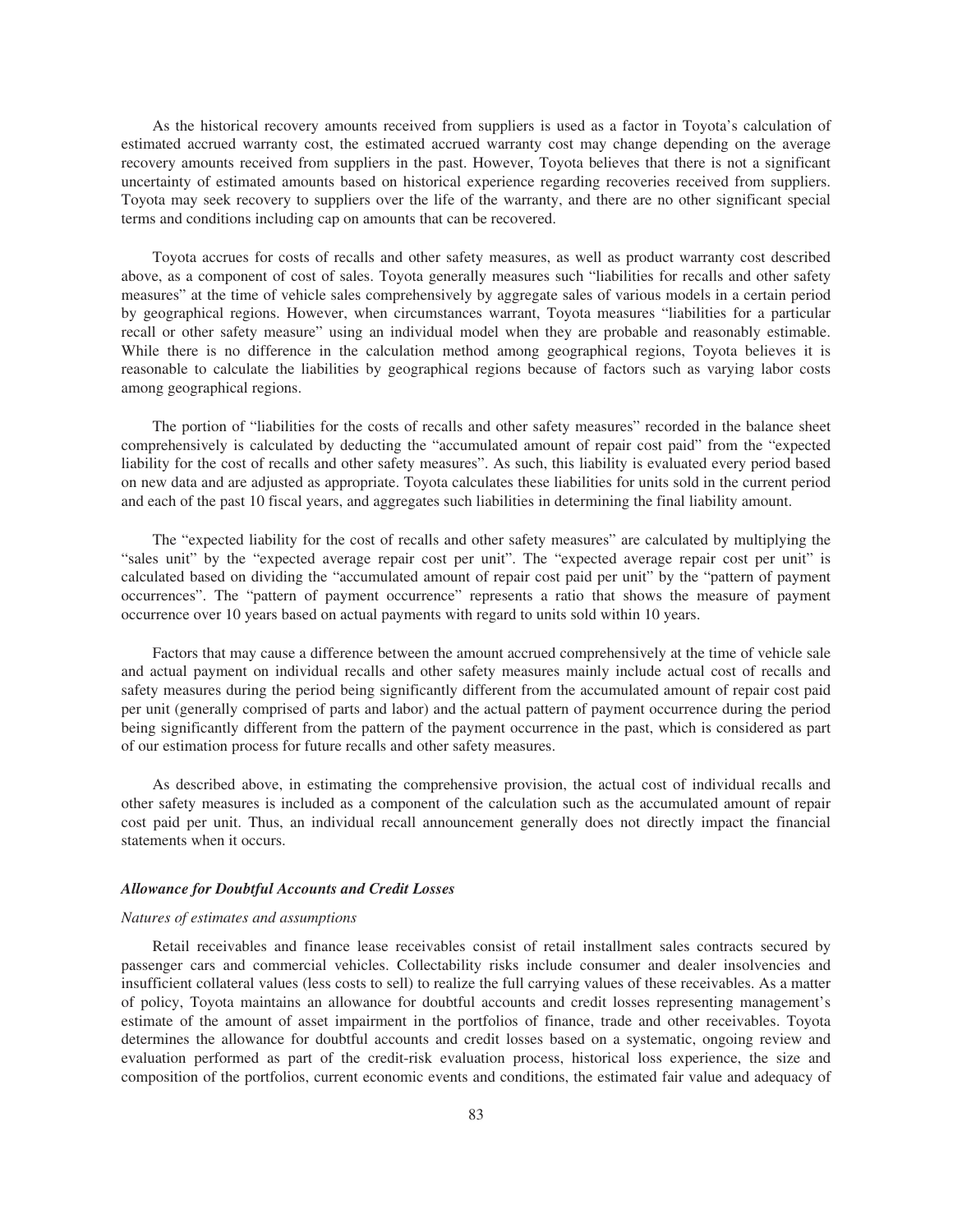collateral, and other pertinent factors. This evaluation is inherently judgmental and requires material estimates, including the amounts and timing of future cash flows expected to be received, which may be susceptible to significant change. Although management considers the allowance for doubtful accounts and credit losses to be adequate based on information currently available, additional provisions may be necessary due to (i) changes in management estimates and assumptions about asset impairments, (ii) information that indicates changes in expected future cash flows, or (iii) changes in economic and other events and conditions. To the extent that sales incentives remain an integral part of sales promotion with the effect of reducing new vehicle prices, resale prices of used vehicles and, correspondingly, the collateral value of Toyota's retail receivables and finance lease receivables could experience further downward pressure. If these factors require a significant increase in Toyota's allowance for doubtful accounts and credit losses, it could negatively affect future operating results of the financial services operations. The level of credit losses, which has a greater impact on Toyota's results of operations, is influenced by two factors: frequency of occurrence and expected severity of loss. For evaluation purposes, exposures to credit losses are segmented into the two primary categories of "consumer" and "dealer". Toyota's "consumer" category consists of smaller balances that are homogenous retail receivables and finance lease receivables. The "dealer" category consists of wholesale and other dealer loan receivables. The overall allowance for credit losses is evaluated at least quarterly, considering a variety of assumptions and factors to determine whether reserves are considered adequate to cover probable losses.

## *Sensitivity analysis*

The level of credit losses, which could significantly impact Toyota's results of operations, is influenced by two factors: frequency of occurrence and expected severity of loss. The overall allowance for credit losses is evaluated at least quarterly, considering a variety of assumptions and factors to determine whether reserves are considered adequate to cover probable losses. The following table illustrates the effect of an assumed change in frequency of occurrence or expected severity of loss mainly in the United States, assuming all other assumptions are held consistent. The table below represents the impact on the allowance for credit losses in Toyota's financial services operations of the change in frequency of occurrence or expected severity of loss as any change impacts most significantly on the financial services operations.

|                                                                           | Yen in millions                                                             |  |
|---------------------------------------------------------------------------|-----------------------------------------------------------------------------|--|
|                                                                           | <b>Effect on the allowance</b><br>for credit losses<br>as of March 31, 2018 |  |
| 10 percent change in frequency of occurrence or expected severity of loss | 4.781                                                                       |  |

## *Investment in Operating Leases*

#### *Natures of estimates and assumptions*

Vehicles on operating leases, where Toyota is the lessor, are valued at cost and depreciated over their estimated useful lives using the straight-line method to their estimated residual values. Toyota utilizes industry published information and its own historical experience to determine estimated residual values for these vehicles. Toyota evaluates the recoverability of the carrying values of its leased vehicles for impairment when there are indications of declines in residual values, and if impaired, Toyota recognizes an allowance for losses on its residual values.

Throughout the life of the lease, management performs periodic evaluations of estimated end-of-term fair values to determine whether estimates used in the determination of the contractual residual value are still considered reasonable. Factors affecting the estimated residual value at lease maturity include, but are not limited to, new vehicle incentive programs, new vehicle pricing, used vehicle supply, projected vehicle return rates, and projected loss severity. The vehicle return rate represents the number of leased vehicles actually returned at contract maturity as a percentage of the number of lease contracts originally scheduled to mature in the same period less lease contracts subject to early terminations. A higher rate of vehicle returns exposes Toyota to higher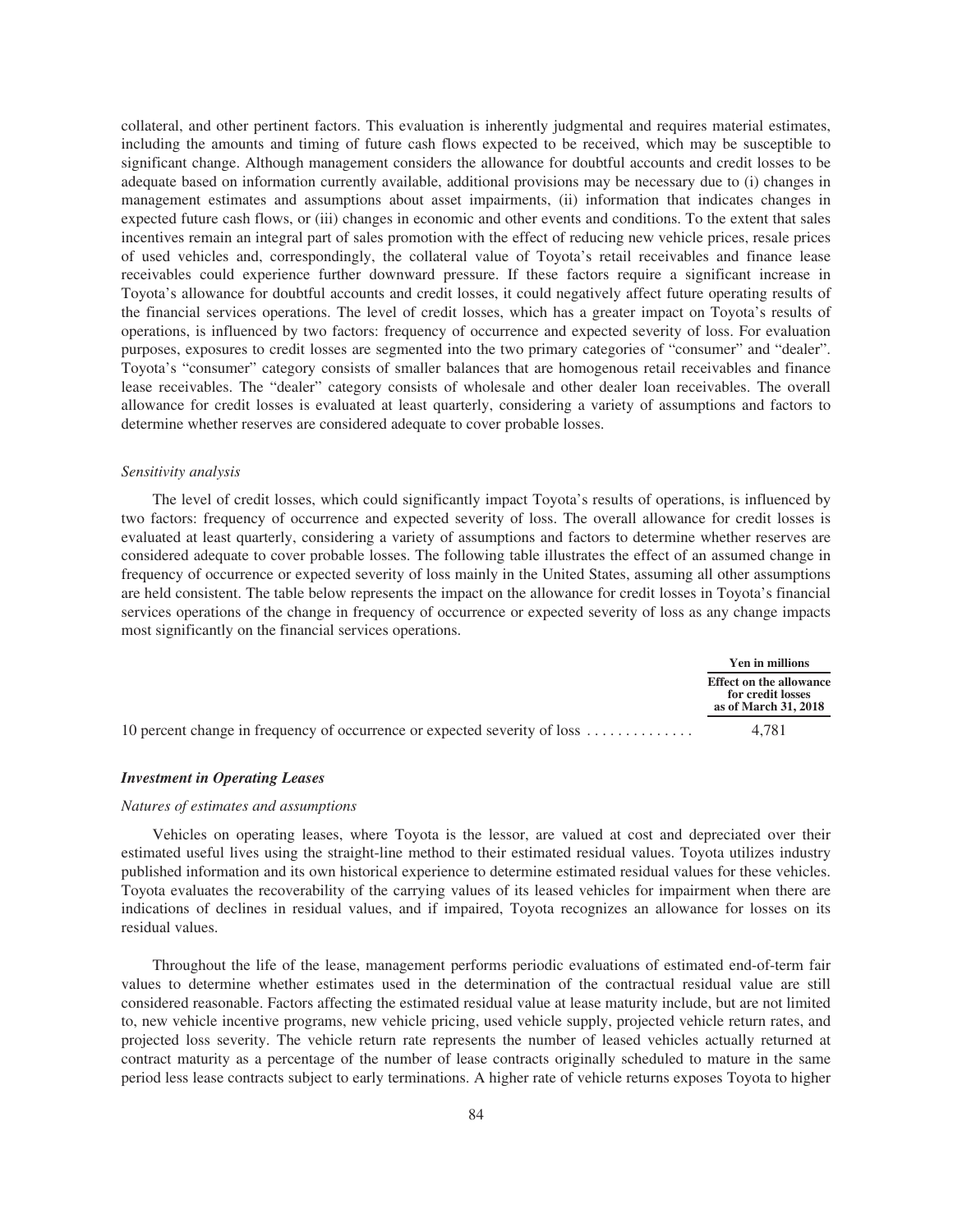potential losses incurred at lease termination. Severity of loss is the extent to which the end-of-term fair value of a lease is less than its carrying value at lease end.

To the extent that sales incentives remain an integral part of sales promotion, resale prices of used vehicles and, correspondingly, the fair value of Toyota's leased vehicles could be subject to downward pressure. The extent of the impact this will have on the end of term residual value depends on the significance of the incentive programs and whether they are sustained over a number of periods. This in turn can impact the projection of future used vehicle values, adversely impacting the expected residual value of the current operating lease portfolio and increasing the provision for residual value losses. However, various other factors impact used vehicle values and the projection of future residual values, including the supply of and demand for used vehicles, interest rates, inflation, the actual or perceived quality, safety and reliability of vehicles, the general economic outlook, new vehicle pricing, projected vehicle return rates and projected loss severity, which may offset this effect. Such factors may adversely affect the results of operations for financial services due to significant charges reducing the estimated residual value.

#### *Sensitivity analysis*

The following table illustrates the effect of an assumed change in the vehicle return rate and end-of-term market values mainly in the United States, which Toyota believes are the critical estimates, in determining the residual value losses, holding all other assumptions constant. The following table represents the impact on the residual value losses in Toyota's financial services operations of the change in vehicle return rate and end-ofterm market values for returned units as those changes have a significant impact on financial services operations.

|                                                 | Yen in millions                                                                                                          |
|-------------------------------------------------|--------------------------------------------------------------------------------------------------------------------------|
|                                                 | Effect on the residual value losses<br>over the remaining terms<br>of the operating leases<br>on and after April 1, 2018 |
| 1 percent increase in end-of-term market values | 4.462<br>15,299                                                                                                          |

#### *Impairment of Long-Lived Assets*

Toyota periodically reviews the carrying value of its long-lived assets held and used and assets to be disposed of, including intangible assets, when events and circumstances warrant such a review. This review is performed using estimates of future cash flows. If the carrying value of a long-lived asset is considered impaired, an impairment charge is recorded for the amount by which the carrying value of the long-lived asset exceeds its fair value. Management believes that the estimates of future cash flows and fair values are reasonable. However, changes in estimates of such cash flows and fair values would affect the evaluations and negatively affect future operating results of the automotive operations.

## *Pension Costs and Obligations*

#### *Natures of estimates and assumptions*

Pension costs and obligations are dependent on assumptions used in calculating such amounts. These assumptions include discount rates, benefits earned, interest costs, expected rate of return on plan assets, mortality rates and other factors. Actual results that differ from the assumptions are accumulated and amortized over future periods and, therefore, generally affect recognized expense in future periods. While management believes that the assumptions used are appropriate, differences in actual experience or changes in assumptions may affect Toyota's pension costs and obligations.

The two most critical assumptions impacting the calculation of pension costs and obligations are the discount rates and the expected rates of returns on plan assets. Toyota determines the discount rates mainly based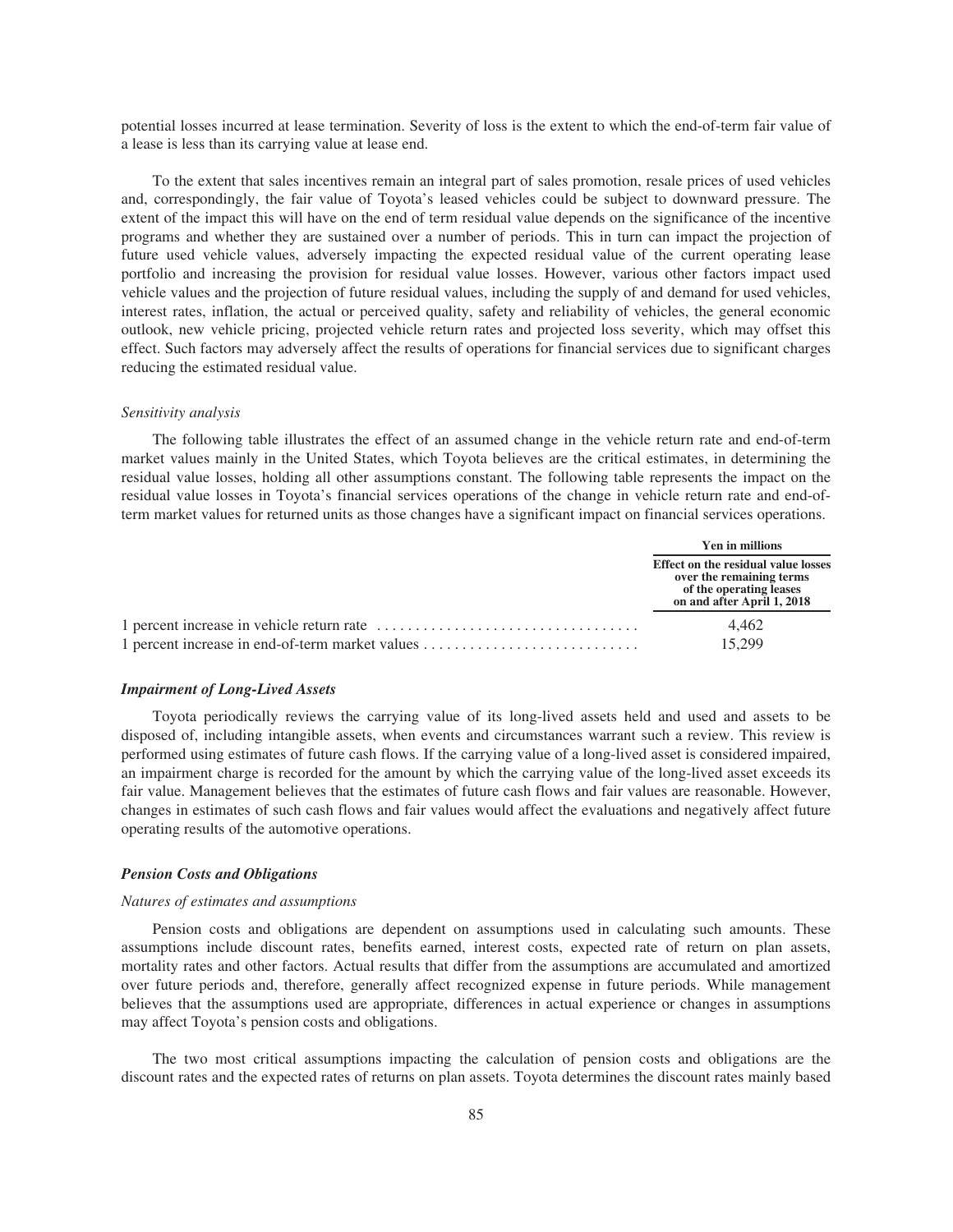on the rates of high quality fixed income bonds or fixed income governmental bonds currently available and expected to be available during the period to maturity of the defined benefit pension plans. Toyota determines the expected rates of return for pension assets after considering several applicable factors including, the composition of plan assets held, assumed risks of asset management, historical results of the returns on plan assets, Toyota's principal policy for plan asset management, and forecasted market conditions. A weighted-average discount rate of 0.7% domestically and 4.0% overseas and a weighted-average expected rate of return on plan assets of 2.4% domestically and 6.0% overseas were used in calculating Toyota's consolidated pension costs for fiscal 2018. Also, a weighted-average discount rate of 0.7% domestically and 3.9% overseas were used in calculating Toyota's consolidated pension obligations for fiscal 2018.

## *Sensitivity analysis*

The following table illustrates the effects of assumed changes in weighted-average discount rates and the weighted-average expected rate of return on plan assets, which Toyota believes are critical estimates in determining pension costs and obligations, assuming all other assumptions are consistent.

|                            |                                                                         | <b>Yen in millions</b>                                                                                  |          |                                                                             |  |
|----------------------------|-------------------------------------------------------------------------|---------------------------------------------------------------------------------------------------------|----------|-----------------------------------------------------------------------------|--|
|                            | <b>Domestic</b>                                                         |                                                                                                         | Overseas |                                                                             |  |
|                            | Effect on pre-tax income<br>for the year ended<br><b>March 31, 2019</b> | <b>Effect</b> on obligations<br>Effect on pre-tax income<br>for the year ended<br><b>March 31, 2018</b> |          | <b>Effect</b> on obligations<br>for the year ended<br><b>March 31, 2018</b> |  |
| Discount rates             |                                                                         |                                                                                                         |          |                                                                             |  |
| $0.5\%$ decrease $\dots$   | (10, 458)                                                               | 167,996                                                                                                 | (7,172)  | 129,227                                                                     |  |
| $0.5\%$ increase           | 9.249                                                                   | (147, 854)                                                                                              | 6,368    | (109, 454)                                                                  |  |
| Expected rate of return on |                                                                         |                                                                                                         |          |                                                                             |  |
| plan assets                |                                                                         |                                                                                                         |          |                                                                             |  |
| $0.5\%$ decrease $\dots$   | (8,064)                                                                 |                                                                                                         | (4,077)  |                                                                             |  |
| $0.5\%$ increase           | 8,064                                                                   |                                                                                                         | 4.077    |                                                                             |  |
|                            |                                                                         |                                                                                                         |          |                                                                             |  |

#### *Derivatives and Other Contracts at Fair Value*

Toyota uses derivatives in the normal course of business to manage its exposure to foreign currency exchange rates and interest rates. The accounting for derivatives is complex and continues to evolve. Toyota estimates the fair value of derivative financial instruments using industry-standard valuation models that require observable inputs including interest rates and foreign exchange rates, and the contractual terms. In other certain cases when market data is not available, key inputs to the fair value measurement include quotes from counterparties, and other market data. These estimates are based upon valuation methodologies deemed appropriate under the circumstances. However, the use of different assumptions may have a material effect on the estimated fair value amounts.

#### *Marketable Securities and Investments in Affiliated Companies*

Toyota's accounting policy is to record a write-down of such investments to fair value when a decline in fair value below the carrying value is other-than-temporary. In determining if a decline in value is other-thantemporary, Toyota considers the length of time and the extent to which the fair value has been less than the carrying value, the financial condition and prospects of the company and Toyota's ability and intent to retain its investment in the company for a period of time sufficient to allow for any anticipated recovery in fair value.

## *Deferred Tax Assets*

The factors used to assess the likelihood of realization of the deferred tax assets are the future reversal of existing taxable temporary differences, the future taxable income and available tax planning strategies that are prudent and feasible. All available evidence, both positive and negative, is considered to determine whether,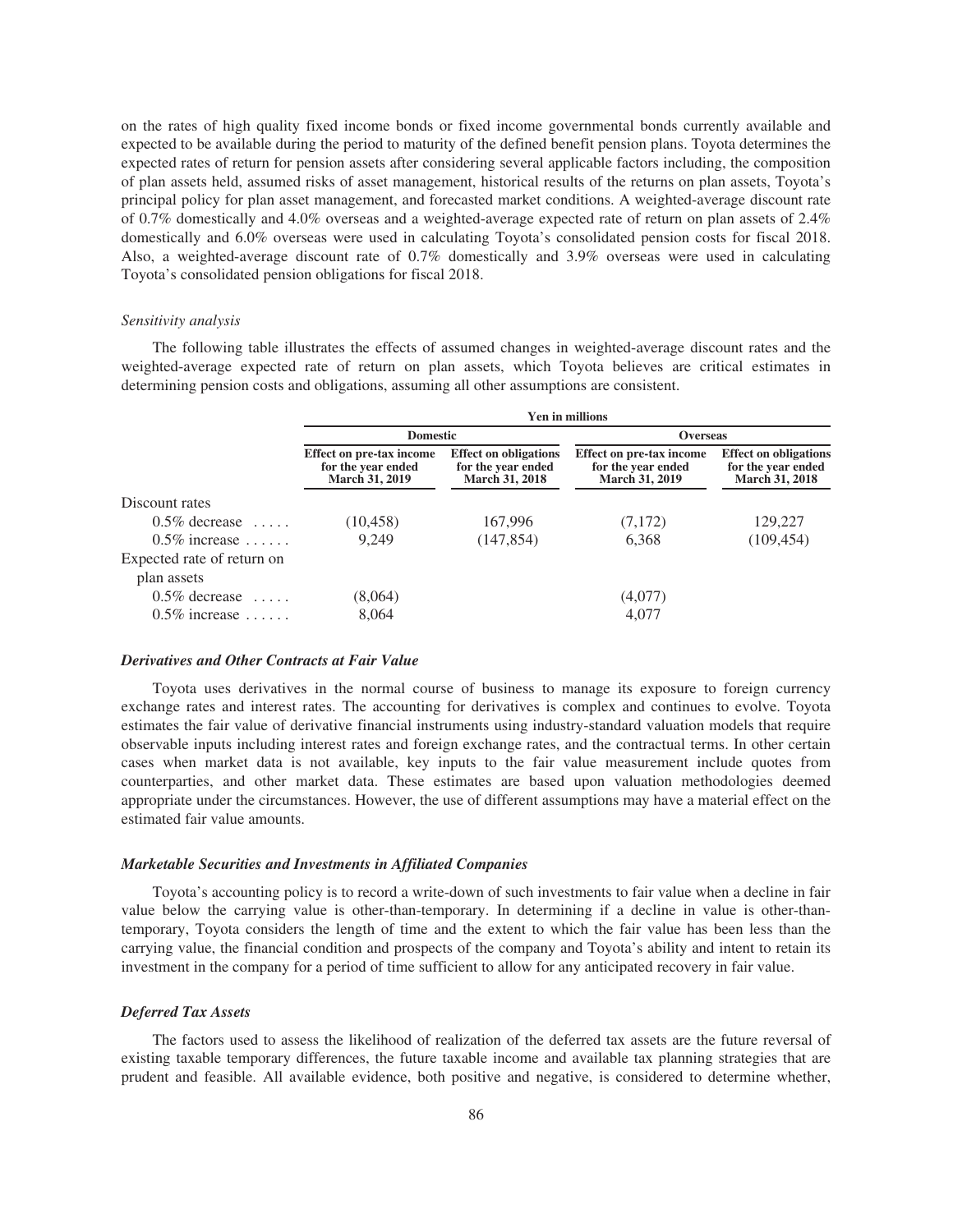based on the weight of that evidence, a valuation allowance is needed for deferred tax assets which are not morelikely-than-not to be realized.

The accounting for deferred tax assets represents Toyota's current best estimate based on all available evidence. Unanticipated events or changes could result in re-evaluating the realizability of deferred tax assets.

## **Outlook**

As for the future automotive market, developed countries are expected to remain steady while emerging countries are expected to expand gradually on the back of economic recovery and other factors. Meanwhile, the automotive industry is facing the time of profound transformation that could happen only once in a hundred years in response to increasing serious environmental issues and other social challenges, technological innovation such as automated driving, connected vehicles and robotics which adopts the rapidly evolving technology of artificial intelligence, and diversification of lifestyles. Taking the foregoing external factors into account, Toyota expects that net revenues for fiscal 2019 will decrease compared with fiscal 2018 due mainly to an unfavorable impact of fluctuations in foreign currency translation rates. Toyota expects that operating income will decrease in fiscal 2019 compared with fiscal 2018 due mainly to the effect of marketing activities, partially offset by a favorable impact of cost reduction efforts and a decrease in miscellaneous costs. Toyota expects that income before income taxes and equity in earnings of affiliated companies and net income attributable to Toyota Motor Corporation will also decrease in fiscal 2019.

For the purposes of this outlook discussion, Toyota is assuming an average exchange rate of ¥105 to the U.S. dollar and ¥130 to the euro. Exchange rate fluctuations can materially affect Toyota's operating results. In particular, a strengthening of the Japanese yen against the U.S. dollar can have a material adverse effect on Toyota's operating results. See "Operating and Financial Review and Prospects — Operating Results — Overview — Currency Fluctuations" for further discussion.

The foregoing statements are forward-looking statements based upon Toyota's management's assumptions and beliefs regarding exchange rates, market demand for Toyota's products, economic conditions and others. See "Cautionary Statement Concerning Forward-Looking Statements". Toyota's actual results of operations could vary significantly from those described above as a result of unanticipated changes in the factors described above or other factors, including those described in "Risk Factors".

#### **5.B LIQUIDITY AND CAPITAL RESOURCES**

Historically, Toyota has funded its capital expenditures and research and development activities through cash generated by operations.

In fiscal 2019, Toyota expects to sufficiently fund its capital expenditures and research and development activities through cash and cash equivalents on hand, and cash generated by operations. Toyota will use its funds for the development of environment technologies, maintenance and replacement of manufacturing facilities, and the introduction of new products. See "Information on the Company — Business Overview — Capital Expenditures and Divestitures" for information regarding Toyota's material capital expenditures and divestitures for fiscal 2016, 2017 and 2018, and information concerning Toyota's principal capital expenditures and divestitures currently in progress.

Toyota funds its financing programs for customers and dealers, including loans and leasing programs, from both cash generated by operations and borrowings by its sales finance subsidiaries. Toyota seeks to expand its ability to raise funds locally in markets throughout the world by expanding its network of finance subsidiaries.

Net cash provided by operating activities increased by ¥795.7 billion to ¥4,210.0 billion for fiscal 2018, compared with ¥3,414.2 billion for fiscal 2017.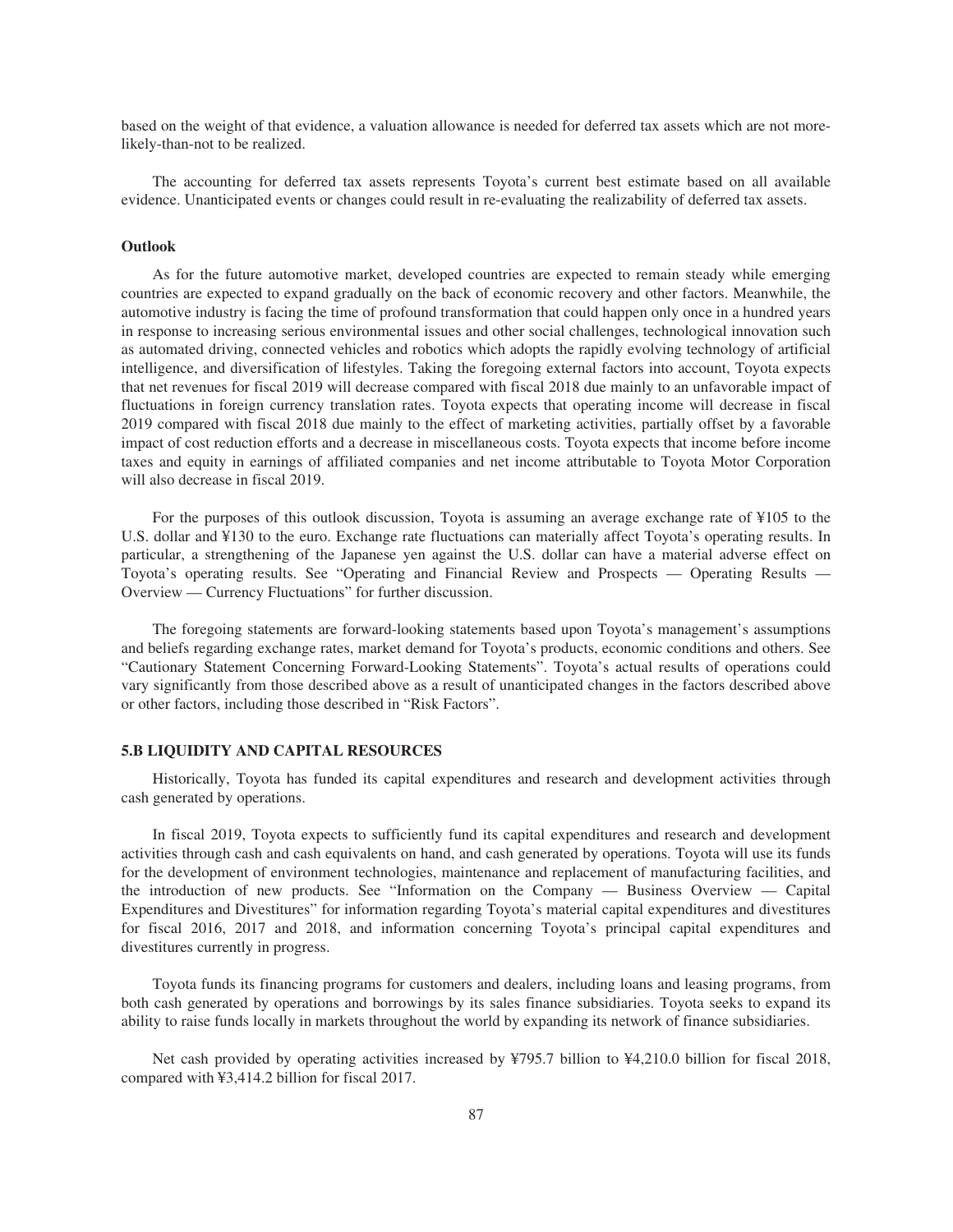The increase was primarily attributable to the ¥405.4 billion increase in operating income. Results of operations are recorded on an accrual basis and are therefore different from cash provided or used in operating activities. Other than the operating income increase, net cash provided by operating activities increased primarily due to the ¥359.7 billion increase in income taxes payable, resulting mainly from increased income before income taxes and equity in earnings of affiliated companies.

Net cash provided by operating activities decreased by ¥1,046.6 billion to ¥3,414.2 billion for fiscal 2017, compared with ¥4,460.8 billion for fiscal 2016.

The decrease was primarily attributable to the ¥859.5 billion decrease in operating income. Results of operations are recorded on an accrual basis and are therefore different from cash provided or used in operating activities. Other than the operating income decrease, net cash provided by operating activities decreased primarily due to the ¥239.6 billion increase in accrued trade receivables, resulting mainly from increased revenue from sales of after-service parts and components.

Net cash used in investing activities increased by ¥690.1 billion to ¥3,660.0 billion for fiscal 2018, compared with ¥2,969.9 billion for fiscal 2017. The increase was primarily attributable to the ¥374.2 billion increase in investments and other assets and the ¥303.4 billion increase in finance receivables.

Net cash used in investing activities decreased by ¥212.6 billion to ¥2,969.9 billion for fiscal 2017, compared with ¥3,182.5 billion for fiscal 2016. The decrease was primarily attributable to the ¥1,634.6 billion decrease in investments and other assets and the ¥459.1 billion decrease in purchases of equipment leased to others, partially offset by a ¥1,833.8 billion increase in purchases of marketable securities and security investments.

Net cash used in financing activities increased by ¥73.9 billion to ¥449.1 billion for fiscal 2018, compared with ¥375.1 billion for fiscal 2017. The increase was primarily attributable to the ¥606.7 billion increase in payments of long-term debt, partially offset by the ¥256.1 billion decrease in repurchase and reissuance of treasury stock, and the ¥190.4 billion increase in financing of long-term debt.

Net cash used in financing activities decreased by ¥48.4 billion to ¥375.1 billion for fiscal 2017, compared with ¥423.5 billion for fiscal 2016. The decrease was primarily attributable to the ¥330.6 billion decrease in payments of long-term debt and a ¥283.9 billion increase in short-term borrowings, partially offset by the ¥474.9 billion in proceeds from the issuance of Model AA Class Shares, being recorded in the prior fiscal year.

Total capital expenditures for property, plant and equipment, excluding vehicles and equipment on operating leases, were ¥1,291.1 billion during fiscal 2018, an increase of 5.5% from the ¥1,223.8 billion in total capital expenditures during the prior fiscal year. This increase was due primarily to an increase in investments in Japan.

Total capital expenditures for vehicles and equipment on operating leases were ¥2,307.5 billion during fiscal 2018, a decrease of 0.4% from the ¥2,317.5 billion in total capital expenditures during the prior fiscal year. This decrease was due primarily to a decrease in investments in the financial services operations.

Toyota expects investments in property, plant and equipment, excluding vehicles and equipment on operating leases, to be approximately ¥1,370.0 billion during fiscal 2019.

Cash and cash equivalents were ¥3,052.2 billion as of March 31, 2018. Most of Toyota's cash and cash equivalents are held in Japanese yen or in U.S. dollars. In addition, time deposits were ¥901.2 billion and marketable securities were ¥1,768.3 billion as of March 31, 2018.

Liquid assets, which Toyota defines as cash and cash equivalents, time deposits, marketable debt securities and its investment in monetary trust funds, increased during fiscal 2018 by ¥53.8 billion, or 0.5%, to ¥10,803.4 billion.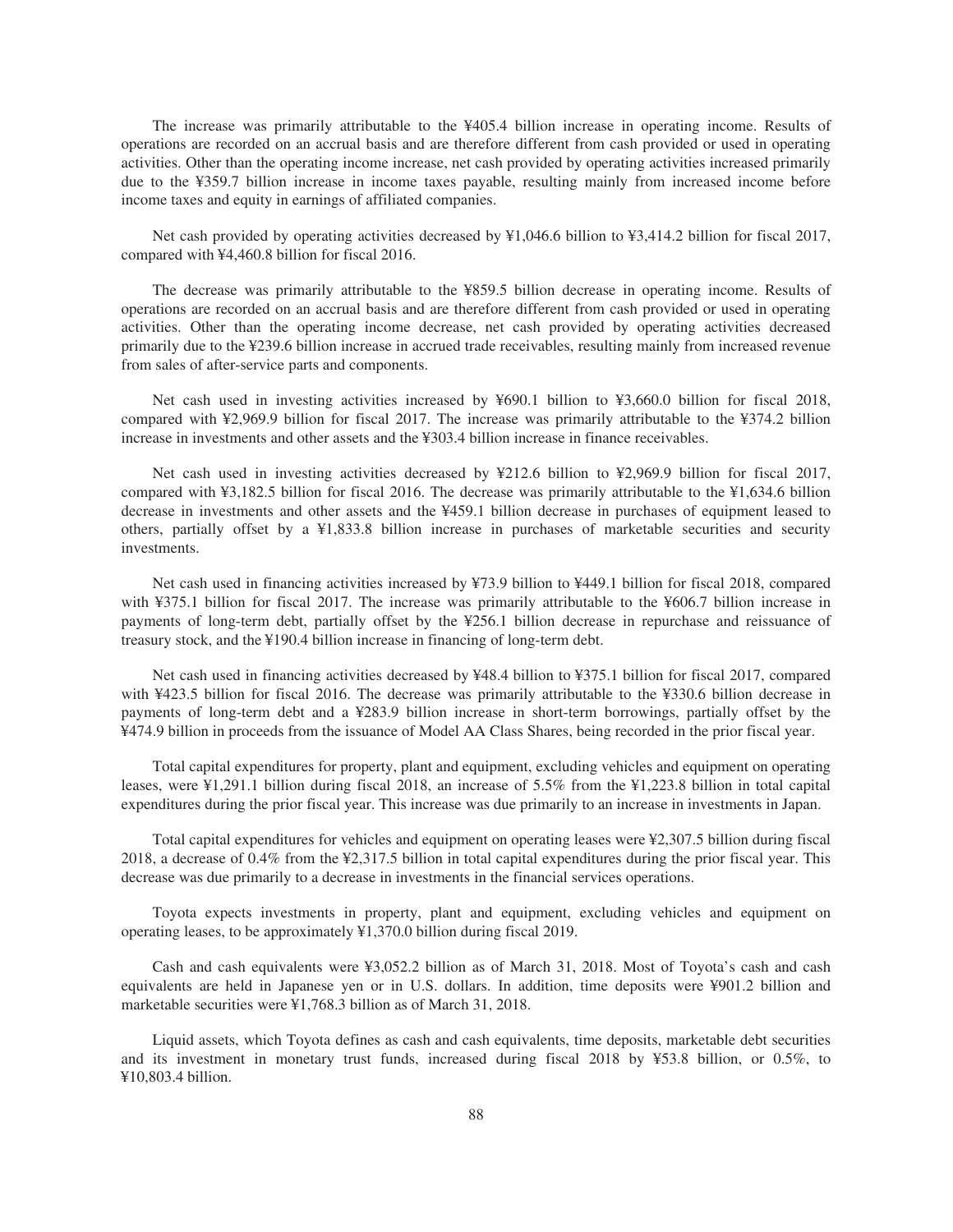Trade accounts and notes receivable, less allowance for doubtful accounts increased during fiscal 2018 by ¥103.6 billion, or 4.9%, to ¥2,219.5 billion. This increase was due mainly to increased revenue from sales in the fourth quarter of fiscal 2018.

Inventories increased during fiscal 2018 by ¥151.1 billion, or 6.3%, to ¥2,539.7 billion. This increase was due mainly to the increase in vehicle inventories at foreign subsidiaries.

Total finance receivables, net increased during fiscal 2018 by ¥621.0 billion, or 4.1%, to ¥15,829.9 billion. This increase was due mainly to the increase in the lending balance in the financial services operations. As of March 31, 2018, finance receivables were geographically distributed as follows: in North America 55.7%, in Asia 12.3%, in Europe 12.1%, in Japan 8.2% and in Other 11.7%.

Marketable securities and other securities investments, including those included in current assets, increased during fiscal 2018 by ¥266.1 billion, or 2.8%, reflecting the purchases of marketable securities and other securities investments.

Property, plant and equipment increased during fiscal 2018 by ¥70.5 billion, or 0.7%, primarily reflecting the increase in the capital expenditures.

Accounts and notes payable increased during fiscal 2018 by ¥20.2 billion, or 0.8%. This increase was due mainly to the impact of fluctuation in the price of materials and parts.

Accrued expenses decreased during fiscal 2018 by ¥33.5 billion, or 1.1%. This decrease was due mainly to the fluctuations in foreign currency translation rates.

Income taxes payable increased during fiscal 2018 by ¥238.7 billion, or 106.8%. This increase was due mainly to the increase in income before income taxes and equity in earnings of affiliated companies.

Toyota's total borrowings increased during fiscal 2018 by ¥191.8 billion, or 1.0%. Toyota's short-term borrowings consist of loans with a weighted-average interest rate of 2.14% and commercial paper with a weighted-average interest rate of 1.65%. Short-term borrowings increased during fiscal 2018 by ¥201.2 billion, or 4.1%, to ¥5,154.9 billion. Toyota's long-term debt consists of unsecured and secured loans, medium-term notes, unsecured and secured notes etc. with weighted-average interest rates ranging from 0.94% to 7.90%, and maturity dates ranging from 2018 to 2046. The current portion of long-term debt decreased during fiscal 2018 by ¥104.1 billion, or 2.4%, to ¥4,186.2 billion and the non-current portion increased by ¥94.7 billion, or 1.0%, to ¥10,006.3 billion. The increase in total borrowings resulted mainly from the increasing demand for financing associated with the increase in the lending balance. As of March 31, 2018, approximately 48% of long-term debt was denominated in U.S. dollars, 11% in Japanese yen, 10% in Euros, 9% in Australian dollars, 6% in Canadian dollars, and 16% in other currencies. Toyota hedges interest rate risk exposure of fixed-rate borrowings by entering into interest rate swaps. There are no material seasonal variations in Toyota's borrowings requirements.

As of March 31, 2018, Toyota's total interest bearing debt was 103.3% of Toyota Motor Corporation shareholders' equity, compared with 109.4% as of March 31, 2017.

The following table provides information for credit rating of Toyota's short-term borrowing and long-term debt from rating agencies, Standard & Poor's Ratings Group (S&P), Moody's Investors Services (Moody's), and Rating and Investment Information, Inc. (R&I), as of May 31, 2018. A credit rating is not a recommendation to buy, sell or hold securities. A credit rating may be subject to withdrawal or revision at any time. Each rating should be evaluated separately of any other rating.

|                                  | S&P       | Moody's | R&I   |
|----------------------------------|-----------|---------|-------|
| Short-term borrowing $\dots$     | $A - I +$ | $P_{-}$ |       |
| Long-term debt $\dots\dots\dots$ | $AA-$     | Aa3     | A A + |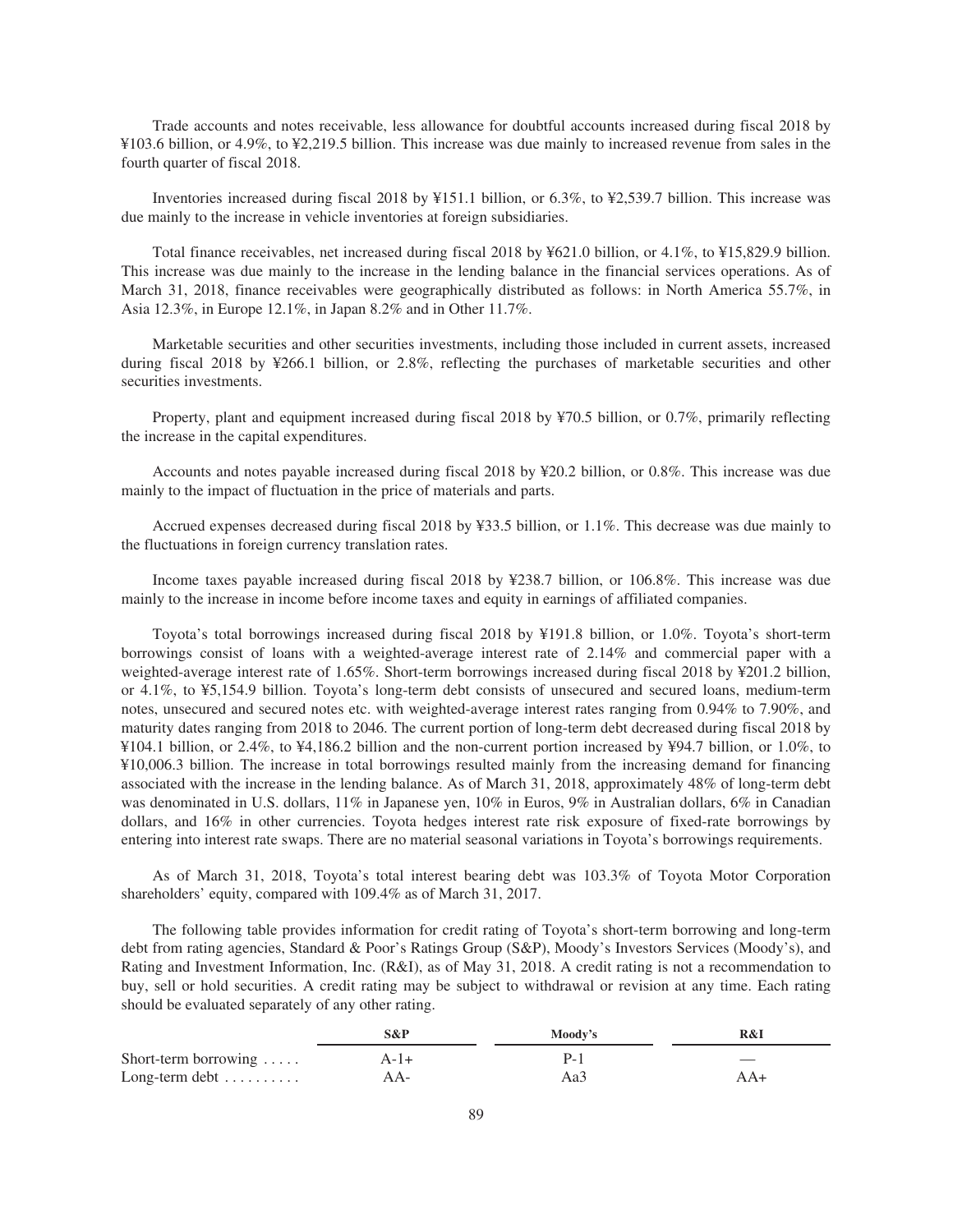Toyota's unfunded pension liabilities of Japanese plans decreased during fiscal 2018 by ¥40.1 billion, or 9.0%, to ¥406.4 billion. The liabilities of foreign plans increased during fiscal 2018 by ¥14.7 billion, or 5.5%, to ¥282.4 billion. The unfunded amounts will be funded through future cash contributions by Toyota or in some cases will be settled on the retirement date of each covered employee. The decrease in unfunded pension liabilities of the Japanese plans reflects mainly an increase in plan assets that resulted from an increase in stock prices. See note 20 to the consolidated financial statements for further discussion.

Toyota's treasury policy is to maintain controls on all exposures, to adhere to stringent counterparty credit standards, and to actively monitor marketplace exposures. Toyota remains centralized, and is pursuing global efficiency of its financial services operations through Toyota Financial Services Corporation.

The key element of Toyota's financial strategy is maintaining a strong financial position that will allow Toyota to fund its research and development initiatives, capital expenditures and financial services operations efficiently even if earnings are subject to short-term fluctuations. Toyota believes that it maintains sufficient liquidity for its present requirements and that by maintaining its high credit ratings, it will continue to be able to access funds from external sources in large amounts and at relatively low costs. Toyota's ability to maintain its high credit ratings is subject to a number of factors, some of which are not within Toyota's control. These factors include general economic conditions in Japan and the other major markets in which Toyota does business, as well as Toyota's successful implementation of its business strategy.

#### **5.C RESEARCH AND DEVELOPMENT, PATENTS AND LICENSES**

Toyota's research and development is dedicated to capturing the increasingly diverse and sophisticated market through the development of attractive, affordable, high-quality products for customers worldwide. The intellectual property that R&D generates is a vital management resource that Toyota utilizes and protects to maximize its corporate value. For a more detailed discussion of the company's research and development objectives and policies, see "Information on the Company — Business Overview — Research and Development."

Toyota's research and development expenditures were approximately ¥1,064.2 billion in fiscal 2018, ¥1,037.5 billion in fiscal 2017, and ¥1,055.6 billion in fiscal 2016.

Toyota operates a global research and development organization with the primary goal of building automobiles that meet the needs of customers in every region of the world. In Japan, research and development operations are led by Toyota and Toyota Central Research & Development Laboratories, Inc., which works closely with Daihatsu Motor Co., Ltd., Hino Motors, Ltd., Toyota Auto Body Co., Ltd., Toyota Motor East Japan, Inc., and many other Toyota group companies. Overseas, Toyota has a worldwide network of technical centers as well as design and motorsports research and development centers.

Toyota established Toyota Research Institute, Inc. ("TRI") in January 2016 to accelerate research and development of artificial intelligence technology, which has significant potential to support future industrial technologies. In July 2017, Toyota Research Institute, Inc. invested \$100 million to launch a venture capital fund designed to provide financing to startup companies, and is making investments in newly established promising startup companies in the four areas of artificial intelligence, robotics, autonomous mobility, and data and cloud technology.

In Japan, Toyota established a new company, Toyota Research Institute-Advanced Development ("TRI-AD"), in March 2018 to further accelerate its efforts in advanced development for automated driving technology. Its key objectives include creating a smooth software pipeline from research to commercialization, leveraging data-handling capabilities, strengthening collaboration in development within the Toyota group, including TRI, to accelerate development, and recruiting and employing top-level engineers globally, while cultivating and coordinating strong talent within the Toyota group.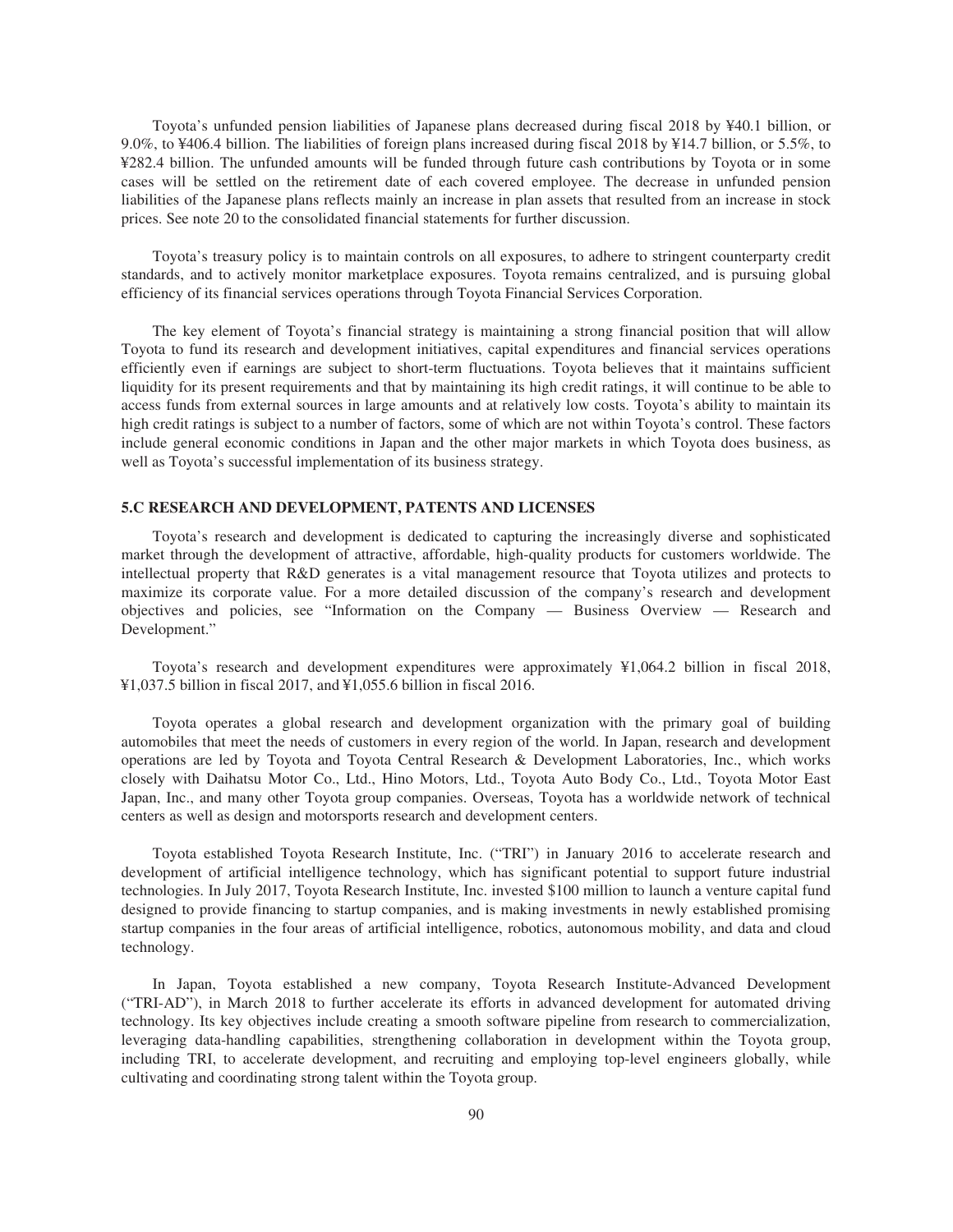*Japan* Toyota Technical Center ................ Product planning, style, design and evaluation Higashi-Fuji Technical Center ........... Advanced research and development Tokyo Design Research & Laboratory ..... Research of advanced styling designs Toyota Research Institute-Advanced Development (TRI-AD) ............. Development of artificial intelligence technology with a focus on automated driving technology Shibetsu Proving Ground ............... Vehicle testing and evaluation Toyota Central R&D Labs., Inc. .......... Basic research *United States* Toyota Motor Engineering and Manufacturing North America, Inc. ..... North American production and product planning, upper body planning, evaluation Calty Design Research, Inc. ............. Design Toyota Research Institute of North America (TRI-NA) ......................... Advanced research relating to "energy and environment," "safety" and "mobility infrastructure" Toyota Research Institute, Inc. ........... Research and development of artificial intelligence technology *Europe* Toyota Motor Europe NV/SA ............ Upper body planning for European production, evaluation and advanced research Toyota Europe Design Development S.A.R.L. .......................... Design Toyota Motorsport GmbH .............. Development of motor sports vehicles *Asia Pacific* Toyota Daihatsu Engineering and Manufacturing Co., Ltd. . . . . . . . . . . . . . Upper body planning for Australian and Asian production and evaluation *China* Toyota Motor Engineering and Manufacturing (China) Co., Ltd. . . . . . . . Research of new, low-energy vehicle technology, vehicle evaluation and quality assurance in China FAW Toyota Research & Development Co., Ltd . . . . . . . . . . . . . . . . . . . . . . . . . . . . . . . Design and evaluation of vehicles manufactured in China GAC Toyota Motor Co., Ltd. R&D Center ............................ Design and evaluation of vehicles manufactured in China

The following table provides information on Toyota's principal research and development facilities.

**Facility Principal Activity Principal Activity** 

Toyota reorganized its subsidiary and vehicle development partner Toyota Technical Development Corporation, integrating its vehicle development functions into Toyota in January 2016.

Toyota carefully analyzes patents and the need for patents in each area of research to formulate more effective research and development strategies. Toyota identifies research and development projects in which it should build a strong global patent portfolio.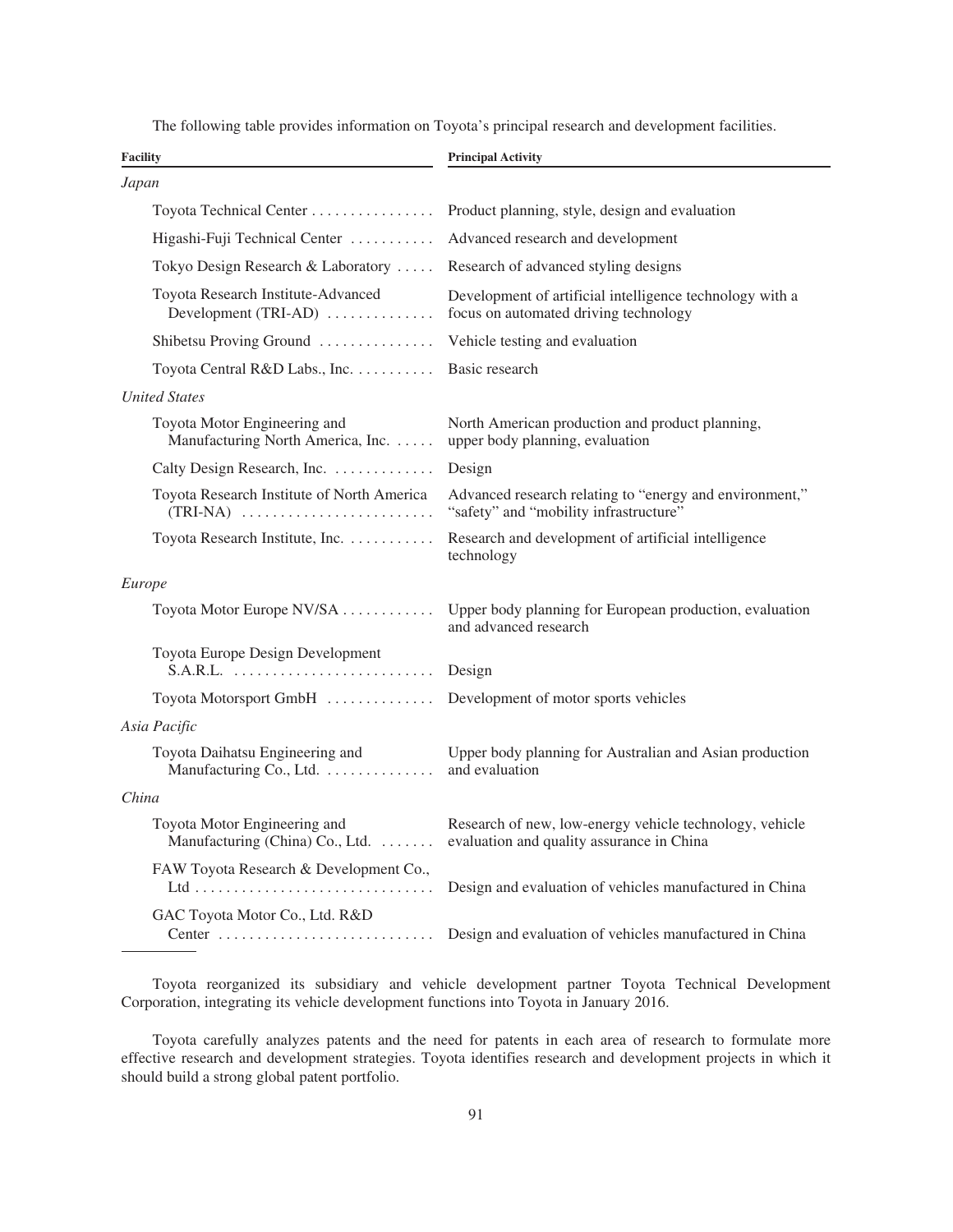In addition, Toyota wishes to contribute to sustainable mobility by promoting the spread of technologies with environmental and safety benefits. This is why Toyota takes an open stance to patent licensing and grants licenses when appropriate terms are met. For example, in March 2010, Toyota and Mazda entered into a licensing agreement regarding the supply of hybrid system technology.

For a further discussion of Toyota's intellectual property, see "Information on the Company — Business Overview — Intellectual Property."

## **5.D TREND INFORMATION**

For a discussion of the trends that affect Toyota's business and operating results, see "— Operating Results" and "— Liquidity and Capital Resources."

#### **5.E OFF-BALANCE SHEET ARRANGEMENTS**

Toyota uses its securitization program as part of its funding through special purpose entities for its financial services operations. Toyota is considered as the primary beneficiary of these special purpose entities and therefore consolidates them. Toyota has not entered into any off-balance sheet securitization transactions during fiscal 2018.

#### **Lending Commitments**

## *Credit Facilities with Credit Card Holders*

Toyota's financial services operations issue credit cards to customers. As customary for credit card businesses, Toyota maintains credit facilities with holders of credit cards issued by Toyota. These facilities are used upon each holder's requests up to the limits established on an individual holder's basis. Although loans made to customers through these facilities are not secured, for the purposes of minimizing credit risks and of appropriately establishing credit limits for each individual credit card holder, Toyota employs its own risk management policy which includes an analysis of information provided by financial institutions in alliance with Toyota. Toyota periodically reviews and revises, as appropriate, these credit limits. Outstanding credit facilities with credit card holders were ¥202.7 billion as of March 31, 2018.

#### *Credit Facilities with Dealers*

Toyota's financial services operations maintain credit facilities with dealers. These credit facilities may be used for business acquisitions, facilities refurbishment, real estate purchases, and working capital requirements. These loans are typically collateralized with liens on real estate, vehicle inventory, and/or other dealership assets, as appropriate. Toyota obtains a personal guarantee from the dealer or corporate guarantee from the dealership when deemed prudent. Although the loans are typically collateralized or guaranteed, the value of the underlying collateral or guarantees may not be sufficient to cover Toyota's exposure under such agreements. Toyota evaluates the credit facilities according to the risks assumed in entering into the credit facility. Toyota's financial services operations also provide financing to various multi-franchise dealer organizations, referred to as dealer groups, often as part of a lending consortium, for wholesale inventory financing, business acquisitions, facilities refurbishment, real estate purchases, and working capital requirements. Toyota's outstanding credit facilities with dealers totaled ¥2,486.5 billion as of March 31, 2018.

## *Guarantees*

Toyota enters into certain guarantee contracts with its dealers to guarantee customers' payments of their installment payables that arise from installment contracts between customers and Toyota dealers, as and when requested by Toyota dealers. Guarantee periods are set to match the maturity of installment payments, and as of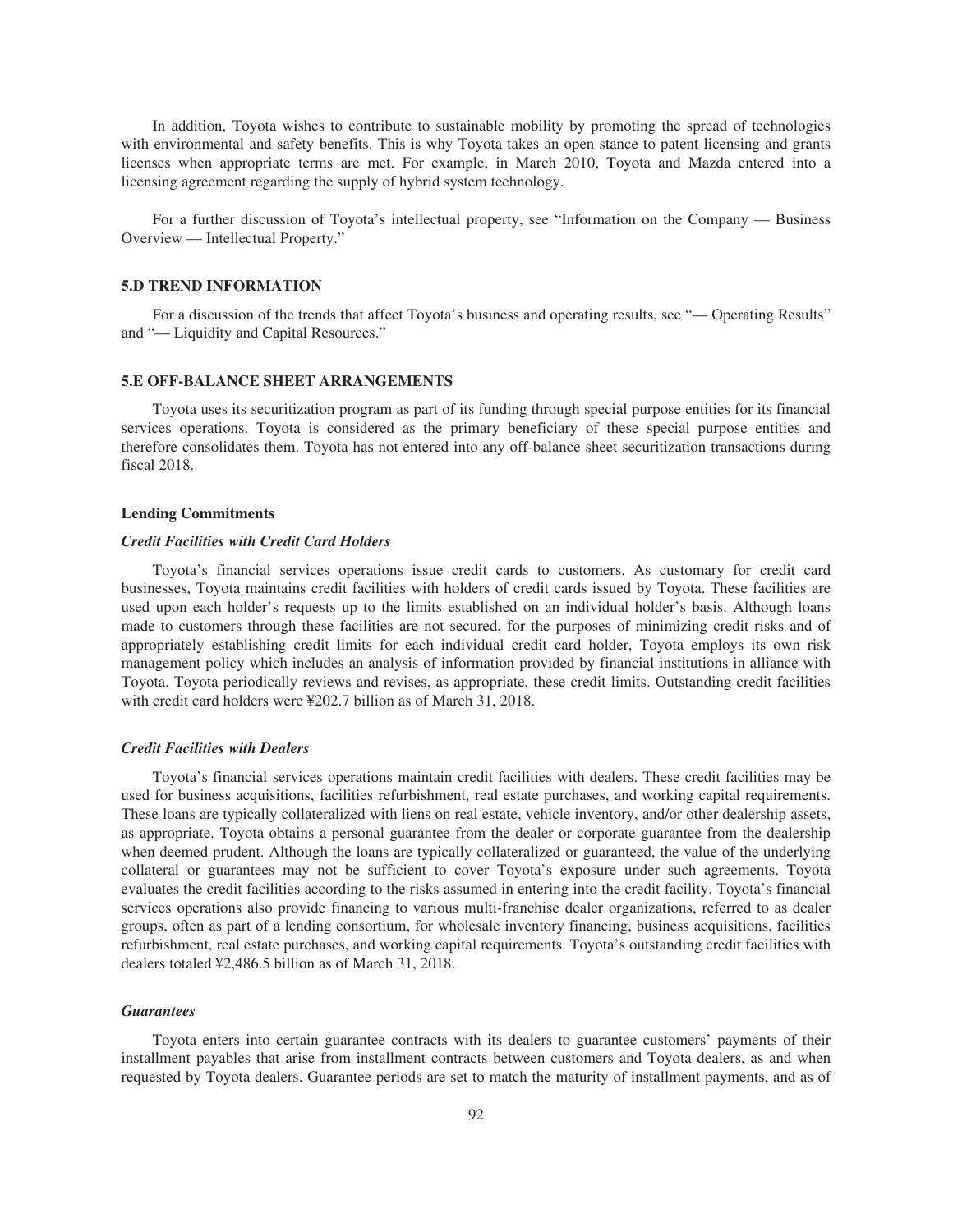March 31, 2018, ranged from one month to 35 years. However, they are generally shorter than the useful lives of products sold. Toyota is required to execute its guarantee primarily when customers are unable to make required payments.

The maximum potential amount of future payments as of March 31, 2018 is ¥2,830.7 billion. Liabilities for these guarantees of ¥6.9 billion have been provided as of March 31, 2018. Under these guarantee contracts, Toyota is entitled to recover any amounts paid by it from the customers whose obligations it guaranteed.

# **5.F TABULAR DISCLOSURE OF CONTRACTUAL OBLIGATIONS**

## **Contractual Obligations and Commitments**

For information regarding debt obligations, capital lease obligations, operating lease obligations and other obligations, including amounts maturing in each of the next five years, see notes 12, 23 and 24 to the consolidated financial statements. In addition, as part of Toyota's normal business practices, Toyota enters into long-term arrangements with suppliers for purchases of certain raw materials, components and services. These arrangements may contain fixed/minimum quantity purchase requirements. Toyota enters into such arrangements to facilitate an adequate supply of these materials and services.

The following tables summarize Toyota's contractual obligations and commercial commitments as of March 31, 2018.

|                                                                   | Yen in millions |                     |                 |                               |                      |
|-------------------------------------------------------------------|-----------------|---------------------|-----------------|-------------------------------|----------------------|
|                                                                   |                 |                     |                 | <b>Payments Due by Period</b> |                      |
|                                                                   | <b>Total</b>    | Less than<br>1 year | 1 to<br>3 years | 3 to<br>5 years               | 5 years<br>and after |
| Contractual Obligations:                                          |                 |                     |                 |                               |                      |
| Short-term borrowings (note 12)                                   |                 |                     |                 |                               |                      |
|                                                                   | 1,254,444       | 1,254,444           |                 |                               |                      |
| Commercial paper                                                  | 3,900,469       | 3,900,469           |                 |                               |                      |
| Long-term debt <sup>*</sup> (note $12$ )                          | 14,172,025      | 4,180,481           | 5,242,051       | 3,846,409                     | 903,084              |
| Estimated amount of interest expense on                           |                 |                     |                 |                               |                      |
| long-term debt                                                    | 901,074         | 293,609             | 340,749         | 124,221                       | 142,495              |
| Capital lease obligations (note 23) $\dots$                       | 20,626          | 5,796               | 4,807           | 2,671                         | 7,352                |
| Non-cancelable operating lease obligations                        |                 |                     |                 |                               |                      |
| $(note 23) \dots \dots \dots \dots \dots \dots \dots \dots \dots$ | 76,849          | 14,296              | 20,797          | 15,650                        | 26,106               |
| Commitments for the purchase of property,                         |                 |                     |                 |                               |                      |
| plant, other assets and services                                  |                 |                     |                 |                               |                      |
| $(note 24) \dots \dots \dots \dots \dots \dots \dots \dots \dots$ | 368,483         | 166,716             | 74,527          | 84,946                        | 42,294               |
| Total                                                             | 20,693,970      | 9,815,811           | 5,682,931       | 4.073.897                     | 1,121,331            |

\* "Long-term debt" represents future principal payments.

Toyota is unable to make reasonable estimates of the period of cash settlement with respect to liabilities recognized for uncertain tax benefits, and accordingly such liabilities are excluded from the table above. See note 15 to the consolidated financial statements for further discussion.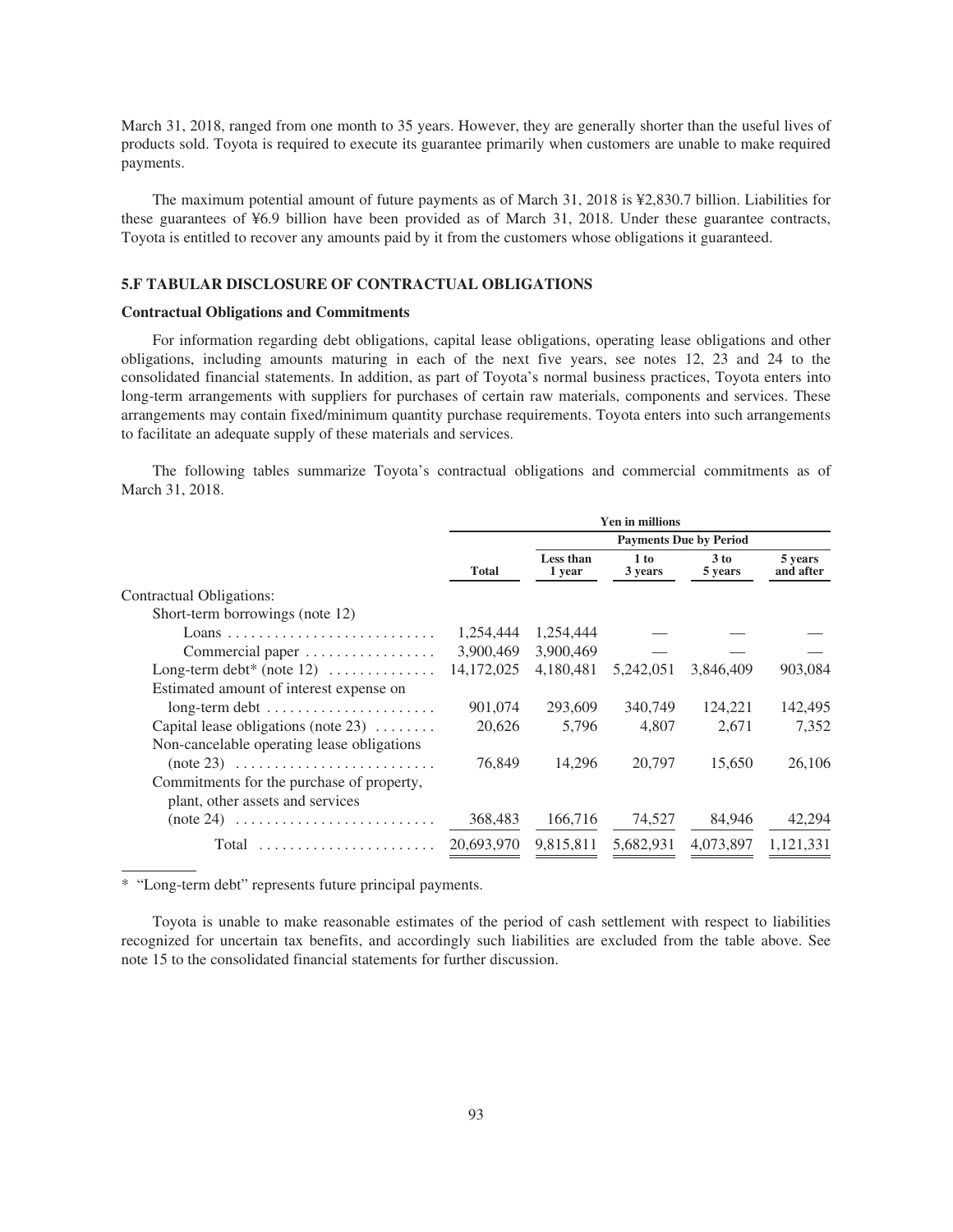Toyota expects to contribute ¥42,220 million domestically and ¥23,234 million overseas to its pension plans in fiscal 2019.

|                                          | <b>Yen in millions</b>             |                     |                                                   |                 |                      |
|------------------------------------------|------------------------------------|---------------------|---------------------------------------------------|-----------------|----------------------|
|                                          | <b>Total</b>                       |                     | <b>Amount of Commitment Expiration Per Period</b> |                 |                      |
|                                          | <b>Amounts</b><br><b>Committed</b> | Less than<br>1 year | 1 to<br>3 years                                   | 3 to<br>5 years | 5 years and<br>after |
| Commercial Commitments (note 24):        |                                    |                     |                                                   |                 |                      |
| Maximum potential exposure to guarantees |                                    |                     |                                                   |                 |                      |
| given in the ordinary course of          |                                    |                     |                                                   |                 |                      |
| business                                 | 2,830,749                          | 727,656             | 1.136.800                                         | 704,739         | 261,554              |
| Total Commercial Commitments             | 2,830,749                          | 727,656             | 1.136.800                                         | 704.739         | 261,554              |

# **5.G SAFE HARBOR**

All information that is not historical in nature disclosed under "— Off-Balance Sheet Arrangements" and "— Tabular Disclosure of Contractual Obligations" is deemed to be a forward-looking statement. See "Cautionary Statement Concerning Forward-Looking Statements" for additional information.

## **ITEM 6. DIRECTORS, SENIOR MANAGEMENT AND EMPLOYEES**

# **6.A DIRECTORS AND SENIOR MANAGEMENT**

In March 2011, Toyota announced its "Toyota Global Vision." With respect to its framework for executing its operations, Toyota, with the aim of realizing the Toyota Global Vision, has been continuing its efforts to respond swiftly to the external environment, which is changing faster than ever. Following the introduction of "region-based operations", the "business unit system" and the "in-house company system" in 2011, 2013 and 2016, respectively, for the purpose of further accelerating decision-making and operational execution, Toyota further clarified that members of the board of directors are responsible for decision-making and management oversight and that operating officers are responsible for operational execution. Furthermore, in 2018, Toyota changed the commencement of operating officers' terms of office from April to January, reduced corporate strategy functions and restructured the Japan Sales Business Group based on regions rather than sales channels in an effort to enable decision-making closer to customers and the field, in order to further accelerate execution in full coordination with each site.

Toyota believes it is fundamental for it to be led by members of the board of directors and senior management who deeply understand, and can effectively implement, Toyota's focus — the *"*making ever-better cars" spirit and the *genchi genbutsu* principle of placing emphasis on on-site operations with a go-and-see attitude for continued improvement and problem solving —, and contribute to decision-making towards sustainable growth for the future. Toyota maintains its board of directors and senior management at an adequate size, and ensures they are overall balanced and diverse, including from the perspective of gender and nationality. Three outside members of the board of directors have been appointed in order to further reflect the opinions of those from outside the company in management's decision-making process. Toyota has six audit & supervisory board members, three of whom are outside audit & supervisory board members. In order to be prepared in the event Toyota lacks the number of audit & supervisory board members required by law, one substitute audit & supervisory board member has been appointed pursuant to Article 329, Paragraph 3 of the Companies Act.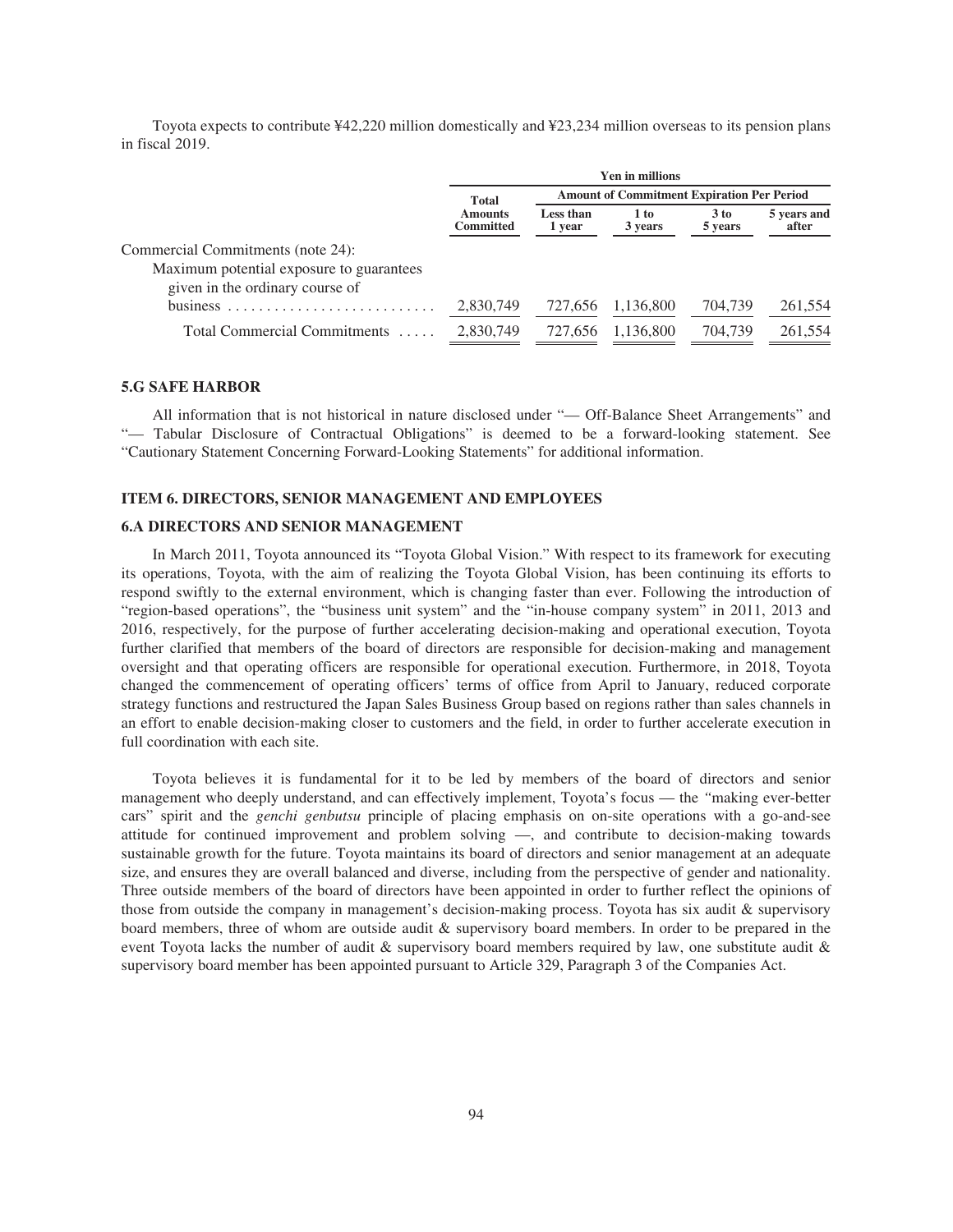| Name<br>(Date of birth)                  | <b>Position</b>                                          | Brief career summary and important concurrent duties                                                                                                                                                                                                                                                                                                              | Number and<br>kind of shares |
|------------------------------------------|----------------------------------------------------------|-------------------------------------------------------------------------------------------------------------------------------------------------------------------------------------------------------------------------------------------------------------------------------------------------------------------------------------------------------------------|------------------------------|
| (August 17, 1946)                        | Takeshi Uchiyamada Chairman of the Board<br>of Directors | 1969 Joined Toyota Motor Corporation<br>("TMC")<br>1998 Member of the Board of Directors of<br><b>TMC</b><br>2001 Managing Director of TMC<br>2003 Senior Managing Director of TMC<br>2005 Executive Vice President of TMC<br>2012 Vice Chairman of TMC<br>2013 Chairman of TMC (to present)                                                                      | 58,939<br>common shares      |
|                                          |                                                          | (important concurrent duties)<br>President and Representative Director of<br>Toyota Kuragaike<br>Kaihatsu Kabushiki Kaisha<br>Audit & Supervisory Board Member of Tokai<br>Rika Co., Ltd.<br>Audit & Supervisory Board Member of Toyoda<br>Gosei Co., Ltd.                                                                                                        |                              |
| Shigeru Hayakawa<br>(September 15, 1953) | Vice Chairman of the<br><b>Board of Directors</b>        | 1977 Joined Toyota Motor Sales Co., Ltd.<br>2007 Managing Officer of TMC<br>2007 Toyota Motor North America, Inc.<br>President<br>2009 Retired from Toyota Motor North<br>America, Inc. President<br>2012 Senior Managing Officer of TMC<br>2015 Member of the Board of Directors and<br>Senior Managing Officer of TMC<br>2017 Vice Chairman of TMC (to present) | 33,000<br>common shares      |
|                                          |                                                          | (important concurrent duties)<br>Representative Director of Institute for<br><b>International Economic Studies</b>                                                                                                                                                                                                                                                |                              |
| Akio Toyoda<br>(May 3, 1956)             | President,<br>Member of the Board<br>of Directors        | 1984 Joined TMC<br>2000 Member of the Board of Directors of<br><b>TMC</b><br>2002 Managing Director of TMC<br>2003 Senior Managing Director of TMC<br>2005 Executive Vice President of TMC<br>2009 President of TMC (to present)                                                                                                                                  | 4,751,575<br>common shares   |
|                                          |                                                          | (important concurrent duties)<br>Chairman and CEO of Toyota Motor North<br>America, Inc.<br>Chairman of TOWA REAL ESTATE Co., Ltd.<br>Chairman and Executive Director of Toyota<br>Alvark Tokyo Corporation<br>Chairman of Nagoya Grampus Eight Inc.<br>Chairman of the Japan Automobile<br>Manufacturers Association, Inc.                                       |                              |

Set forth below are brief summaries of Toyota's members of the board of directors and audit & supervisory board members.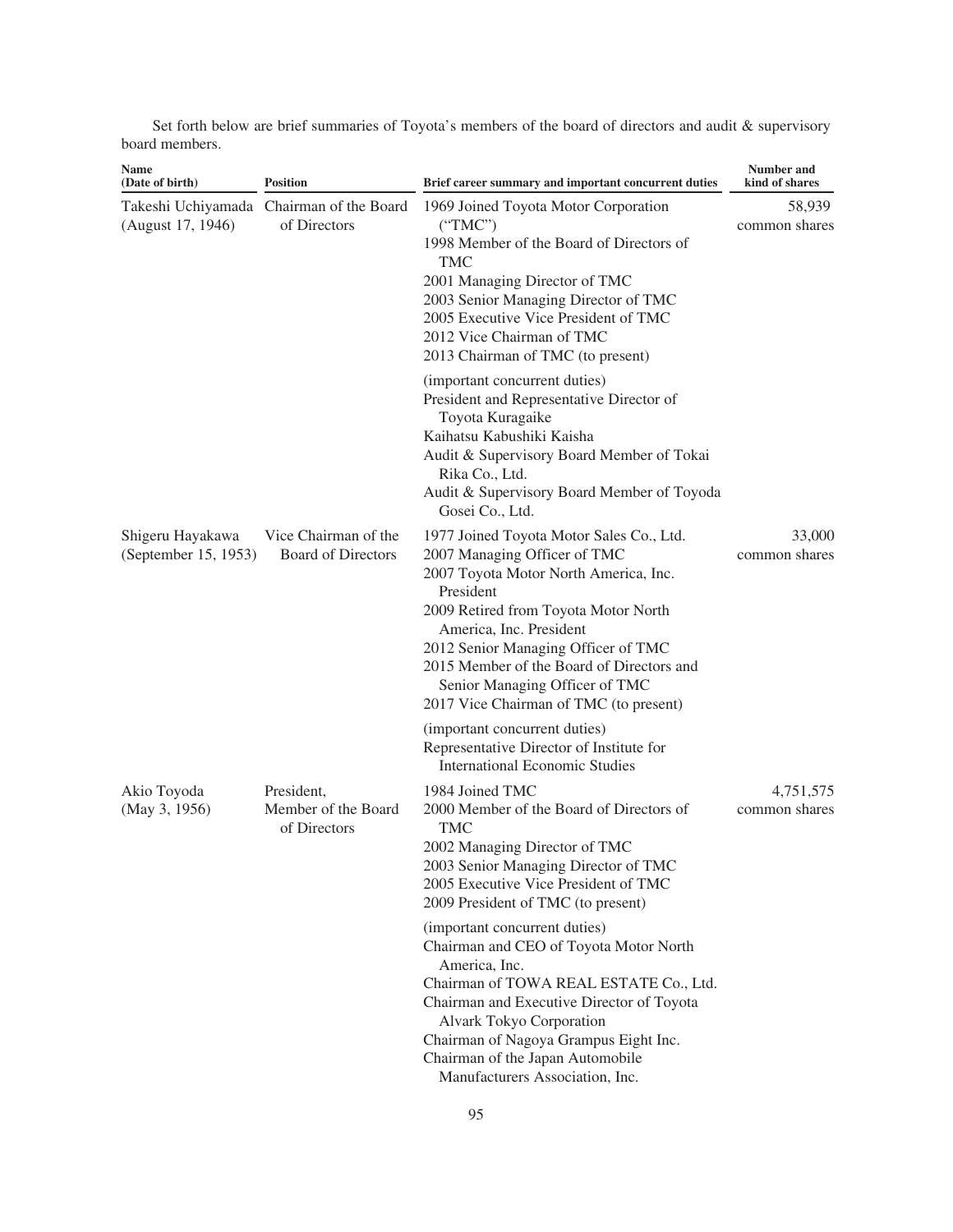| Name<br>(Date of birth)              | <b>Position</b>                     | Brief career summary and important concurrent duties                                       | <b>Number and</b><br>kind of shares |
|--------------------------------------|-------------------------------------|--------------------------------------------------------------------------------------------|-------------------------------------|
| Koji Kobayashi<br>(October 23, 1948) | <b>Executive Vice</b><br>President, | 1972 Joined TMC<br>2004 Executive Director of DENSO                                        | 20,736<br>common shares             |
|                                      | Member of the Board<br>of Directors | CORPORATION ("DENSO")<br>2007 Senior Executive Director, Member of the                     |                                     |
|                                      |                                     | Board of Directors of DENSO                                                                |                                     |
|                                      |                                     | 2010 Executive Vice President of DENSO                                                     |                                     |
|                                      |                                     | 2015 Vice Chairman of DENSO<br>2016 Advisor of TMC                                         |                                     |
|                                      |                                     | 2017 Senior Advisor of TMC                                                                 |                                     |
|                                      |                                     | 2018 Operating Officer (Executive Vice                                                     |                                     |
|                                      |                                     | President) of TMC (to present)                                                             |                                     |
|                                      |                                     | 2018 Member of the Board of Directors of                                                   |                                     |
|                                      |                                     | <b>DENSO</b>                                                                               |                                     |
|                                      |                                     | 2018 Member of the Board of Directors of                                                   |                                     |
|                                      |                                     | TMC (to present)                                                                           |                                     |
|                                      |                                     | 2018 Retired as Member of the Board of<br>Directors of DENSO                               |                                     |
| Didier Leroy                         | <b>Executive Vice</b>               | 1982 Joined Renault S.A.                                                                   | 50,000                              |
| (December 26, 1957)                  | President,                          | 1998 Retired from Renault S.A.                                                             | common shares                       |
|                                      | Member of the Board                 | 1998 Joined Toyota Motor Manufacturing                                                     |                                     |
|                                      | of Directors                        | France S.A.S.                                                                              |                                     |
|                                      |                                     | 1998 Toyota Motor Manufacturing France                                                     |                                     |
|                                      |                                     | S.A.S. Vice President                                                                      |                                     |
|                                      |                                     | 2005 Toyota Motor Manufacturing France                                                     |                                     |
|                                      |                                     | S.A.S. President                                                                           |                                     |
|                                      |                                     | 2007 Managing Officer of TMC<br>2007 Toyota Motor Europe NV/SA Executive<br>Vice President |                                     |
|                                      |                                     | 2009 Toyota Motor Manufacturing France                                                     |                                     |
|                                      |                                     | S.A.S. Chairman<br>2010 Toyota Motor Europe NV/SA President                                |                                     |
|                                      |                                     | 2010 Retired from Toyota Motor                                                             |                                     |
|                                      |                                     | Manufacturing France S.A.S. Chairman                                                       |                                     |
|                                      |                                     | 2011 Toyota Motor Europe NV/SA President                                                   |                                     |
|                                      |                                     | and CEO                                                                                    |                                     |
|                                      |                                     | 2012 Senior Managing Officer of TMC                                                        |                                     |
|                                      |                                     | 2015 Toyota Motor Europe NV/SA Chairman<br>(to present)                                    |                                     |
|                                      |                                     | 2015 Executive Vice President, Member of the                                               |                                     |
|                                      |                                     | Board of Directors of TMC                                                                  |                                     |
|                                      |                                     | 2017 Member of the Board of Directors of<br>TMC (to present)                               |                                     |
|                                      |                                     | (important concurrent duties)                                                              |                                     |
|                                      |                                     | Chairman of Toyota Motor Europe NV/SA                                                      |                                     |
|                                      |                                     | Vice Chairman of Toyota Motor North                                                        |                                     |
|                                      |                                     | America, Inc.                                                                              |                                     |
| Shigeki Terashi                      | <b>Executive Vice</b>               | Director of Toyota Tsusho Corporation<br>1980 Joined TMC                                   | 43,500                              |
| (February 16, 1955)                  | President,                          | 2008 Managing Officer of TMC                                                               | common shares                       |
|                                      |                                     |                                                                                            |                                     |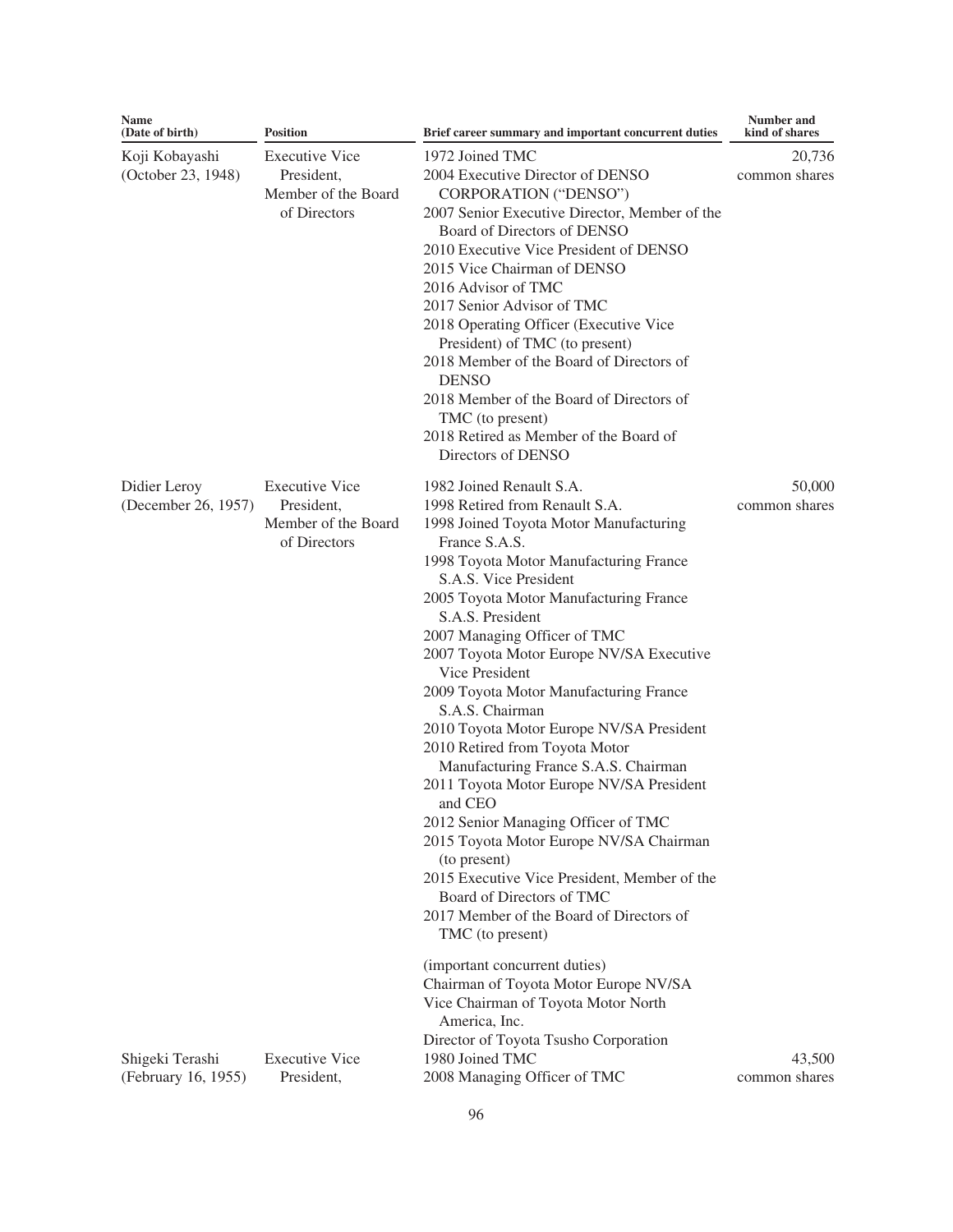| Name<br>(Date of birth)           | <b>Position</b>                                    | Brief career summary and important concurrent duties                                                                                                                                                          | Number and<br>kind of shares |
|-----------------------------------|----------------------------------------------------|---------------------------------------------------------------------------------------------------------------------------------------------------------------------------------------------------------------|------------------------------|
|                                   | Member of the Board<br>of Directors                | 2008 Executive Vice President of Toyota<br>Motor Engineering & Manufacturing North<br>America, Inc.                                                                                                           |                              |
|                                   |                                                    | 2011 President and COO of Toyota Motor<br>Engineering & Manufacturing North<br>America, Inc.                                                                                                                  |                              |
|                                   |                                                    | 2012 President and CEO of Toyota Motor<br>Engineering & Manufacturing North<br>America, Inc.                                                                                                                  |                              |
|                                   |                                                    | 2012 President and COO of Toyota Motor<br>North America, Inc.                                                                                                                                                 |                              |
|                                   |                                                    | 2013 Retired from Toyota Motor<br>Engineering & Manufacturing North<br>America, Inc. President and CEO                                                                                                        |                              |
|                                   |                                                    | 2013 Retired from Toyota Motor North<br>America, Inc. President and COO<br>2013 Senior Managing Officer of TMC<br>2013 Member of the Board of Directors and                                                   |                              |
|                                   |                                                    | Senior Managing Officer of TMC<br>2015 Executive Vice President, Member of the<br>Board of Directors of TMC<br>2017 Member of the Board of Directors of                                                       |                              |
|                                   |                                                    | TMC (to present)<br>(important concurrent duties)                                                                                                                                                             |                              |
|                                   |                                                    | Director of Hino Motors, Ltd.<br>President, Representative Director of EV C.A.<br>Spirit Corporation                                                                                                          |                              |
| Ikuro Sugawara<br>(March 6, 1957) | Outside Member of the<br><b>Board of Directors</b> | 1981 Joined Ministry of International Trade<br>and Industry<br>2010 Director-General of the Industrial Science<br>and Technology Policy and Environment<br>Bureau, Ministry of Economy, Trade and<br>Industry |                              |
|                                   |                                                    | 2012 Director-General of the Manufacturing<br>Industries Bureau, Ministry of Economy,<br>Trade and Industry                                                                                                   |                              |
|                                   |                                                    | 2013 Director-General of the Economic and<br>Industrial Policy Bureau, Ministry of<br>Economy, Trade and Industry                                                                                             |                              |
|                                   |                                                    | 2015 Vice-Minister of Ministry of Economy,<br>Trade and Industry                                                                                                                                              |                              |
|                                   |                                                    | 2017 Retired from the Ministry of Economy,<br>Trade and Industry                                                                                                                                              |                              |
|                                   |                                                    | 2017 Special Advisor to the Cabinet<br>2018 Retired from Special Advisor to the                                                                                                                               |                              |
|                                   |                                                    | Cabinet<br>2018 Outside Member of the Board of<br>Directors of TMC (to present)                                                                                                                               |                              |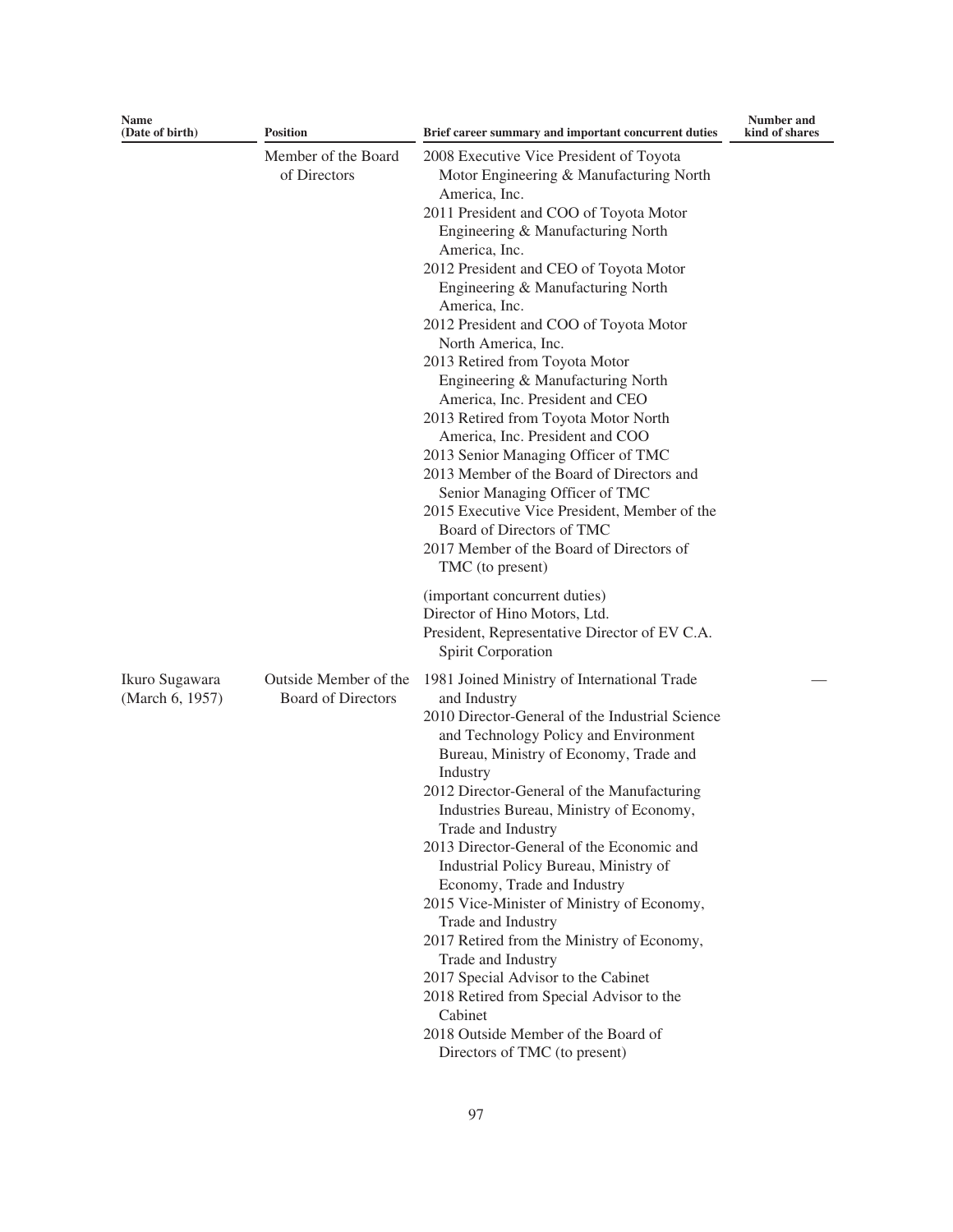| Name<br>(Date of birth)                 | <b>Position</b>                                    | Brief career summary and important concurrent duties                                                                                                                                                                                                                                                                                                                                  | Number and<br>kind of shares                                                                |
|-----------------------------------------|----------------------------------------------------|---------------------------------------------------------------------------------------------------------------------------------------------------------------------------------------------------------------------------------------------------------------------------------------------------------------------------------------------------------------------------------------|---------------------------------------------------------------------------------------------|
| Sir Philip Craven<br>(July 4, 1950)     | Outside Member of the<br><b>Board of Directors</b> | 1998 President of the International Wheelchair<br><b>Basketball Federation</b><br>2001 President of the International Paralympic<br>Committee<br>2002 Retired as President of the International<br>Wheelchair Basketball Federation<br>2017 Retired as President of the International<br>Paralympic Committee<br>2018 Outside Member of the Board of<br>Directors of TMC (to present) |                                                                                             |
| Teiko Kudo<br>(May 22, 1964)            | Outside Member of the<br><b>Board of Directors</b> | 2014 Executive Officer of Sumitomo Mitsui<br><b>Banking Corporation</b><br>2017 Managing Executive Officer of<br>Sumitomo Mitsui Banking Corporation (to<br>present)<br>2018 Outside Member of the Board of<br>Directors of TMC (to present)                                                                                                                                          |                                                                                             |
|                                         |                                                    | (important concurrent duties)<br>Managing Executive Officer of Sumitomo<br>Mitsui Banking Corporation                                                                                                                                                                                                                                                                                 |                                                                                             |
| Masahide Yasuda<br>(April 1, 1949)      | Full-time Audit &<br>Supervisory Board<br>Member   | 1972 Joined TMC<br>2000 General Manager of Overseas Parts<br>Division of TMC<br>2007 President of Toyota Motor Corporation<br>Australia Ltd.<br>2014 Chairman of Toyota Motor Corporation<br>Australia Ltd.<br>2017 Retired as Chairman of Toyota Motor<br>Corporation Australia Ltd.<br>2018 Audit & Supervisory Board Member of<br>TMC (to present)                                 | 9,300<br>common shares                                                                      |
| Masahiro Kato<br>(September 17, 1952)   | Full-time Audit &<br>Supervisory Board<br>Member   | 1975 Joined TMC<br>2009 Toyota Motor (China) Investment Co.,<br>Ltd. President<br>2009 Managing Officer of TMC<br>2011 Retired from Toyota Motor (China)<br>Investment Co., Ltd. President<br>2011 Audit & Supervisory Board Member of<br>TMC (to present)                                                                                                                            | 15,600<br>common shares,<br>1,000<br><b>First Series</b><br>Model AA Class<br><b>Shares</b> |
| Yoshiyuki Kagawa<br>(December 18, 1960) | Full-time Audit &<br>Supervisory Board<br>Member   | 1983 Joined TMC<br>2010 General Manager of Prototype Production common shares,<br>Division of TMC<br>2015 Project General Manager of Secretary<br>Division of TMC<br>2015 Audit & Supervisory Board Member of<br>TMC (to present)                                                                                                                                                     | 3,200<br>200<br><b>First Series</b><br>Model AA Class<br><b>Shares</b>                      |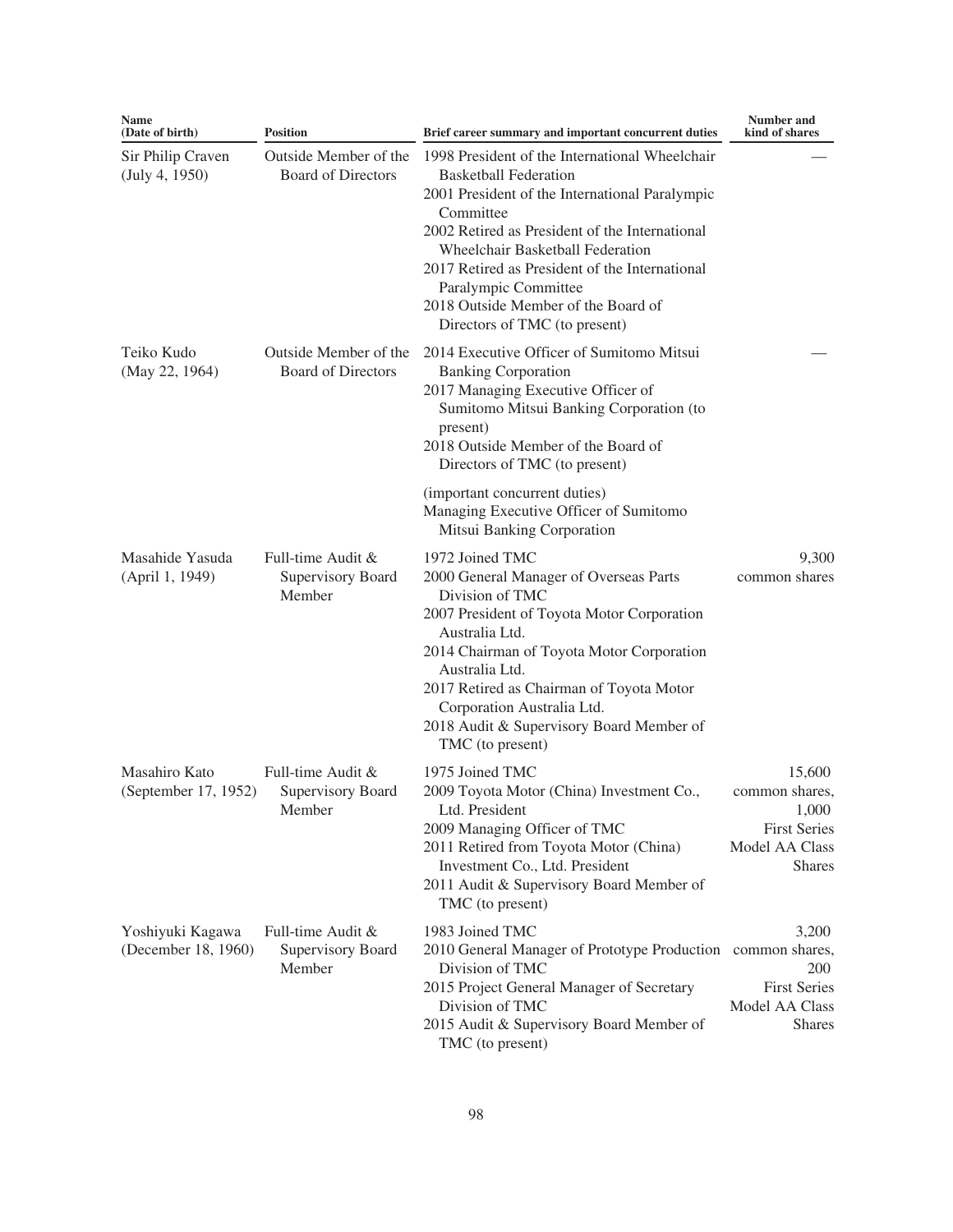| <b>Name</b><br>(Date of birth)        | <b>Position</b>                                | Brief career summary and important concurrent duties                                                                                                                                                                                                                                                                                                                                                                                                                                                                                                                                                                                                                                                                                                                                                                              | Number and<br>kind of shares |
|---------------------------------------|------------------------------------------------|-----------------------------------------------------------------------------------------------------------------------------------------------------------------------------------------------------------------------------------------------------------------------------------------------------------------------------------------------------------------------------------------------------------------------------------------------------------------------------------------------------------------------------------------------------------------------------------------------------------------------------------------------------------------------------------------------------------------------------------------------------------------------------------------------------------------------------------|------------------------------|
| Yoko Wake<br>(November 18, 1947)      | Outside Audit &<br>Supervisory Board<br>Member | 1970 Joined the Fuji Bank, Limited<br>1973 Retired from the same<br>1977 Assistant Lecturer of Faculty of Business<br>and Commerce of Keio University<br>1982 Associate Professor of the same<br>1993 Professor of the same<br>2011 Outside Audit & Supervisory Board<br>Member of TMC (to present)<br>2013 Professor Emeritus of Keio University (to<br>present)                                                                                                                                                                                                                                                                                                                                                                                                                                                                 |                              |
|                                       |                                                | (important concurrent duties)<br>Professor Emeritus of Keio University                                                                                                                                                                                                                                                                                                                                                                                                                                                                                                                                                                                                                                                                                                                                                            |                              |
| Hiroshi Ozu<br>(July 21, 1949)        | Outside Audit &<br>Supervisory Board<br>Member | 2012 Prosecutor-General<br>2014 Retired from Prosecutor-General<br>2014 Registered as Attorney<br>2015 Outside Audit & Supervisory Board<br>Member of TMC (to present)                                                                                                                                                                                                                                                                                                                                                                                                                                                                                                                                                                                                                                                            |                              |
|                                       |                                                | (important concurrent duties)<br>Attorney<br>Outside Corporate Auditor of Mitsui & Co.,<br>Ltd.<br>Audit & Supervisory Board Member (External)<br>of Shiseido Company, Limited                                                                                                                                                                                                                                                                                                                                                                                                                                                                                                                                                                                                                                                    |                              |
| Nobuyuki Hirano<br>(October 23, 1951) | Outside Audit &<br>Supervisory Board<br>Member | 1974 Joined Mitsubishi Bank<br>2001 Executive Officer of The Bank of Tokyo-<br>Mitsubishi, Ltd.<br>2005 Director of Mitsubishi UFJ Financial<br>Group, Inc.<br>2006 Managing Director of The Bank of<br>Tokyo-Mitsubishi UFJ, Ltd.<br>2008 Senior Managing Director of The Bank of<br>Tokyo-Mitsubishi UFJ, Ltd.<br>2009 Deputy President of The Bank of Tokyo-<br>Mitsubishi UFJ, Ltd.<br>2009 Managing Officer of Mitsubishi UFJ<br>Financial Group, Inc.<br>2010 Deputy President of Mitsubishi UFJ<br>Financial Group, Inc.<br>2012 President of The Bank of Tokyo-<br>Mitsubishi UFJ, Ltd.<br>2012 Director of Mitsubishi UFJ Financial<br>Group, Inc.<br>2013 President & CEO of Mitsubishi UFJ<br>Financial Group, Inc.<br>2015 Director, President & Group CEO of<br>Mitsubishi UFJ Financial Group, Inc. (to<br>present) |                              |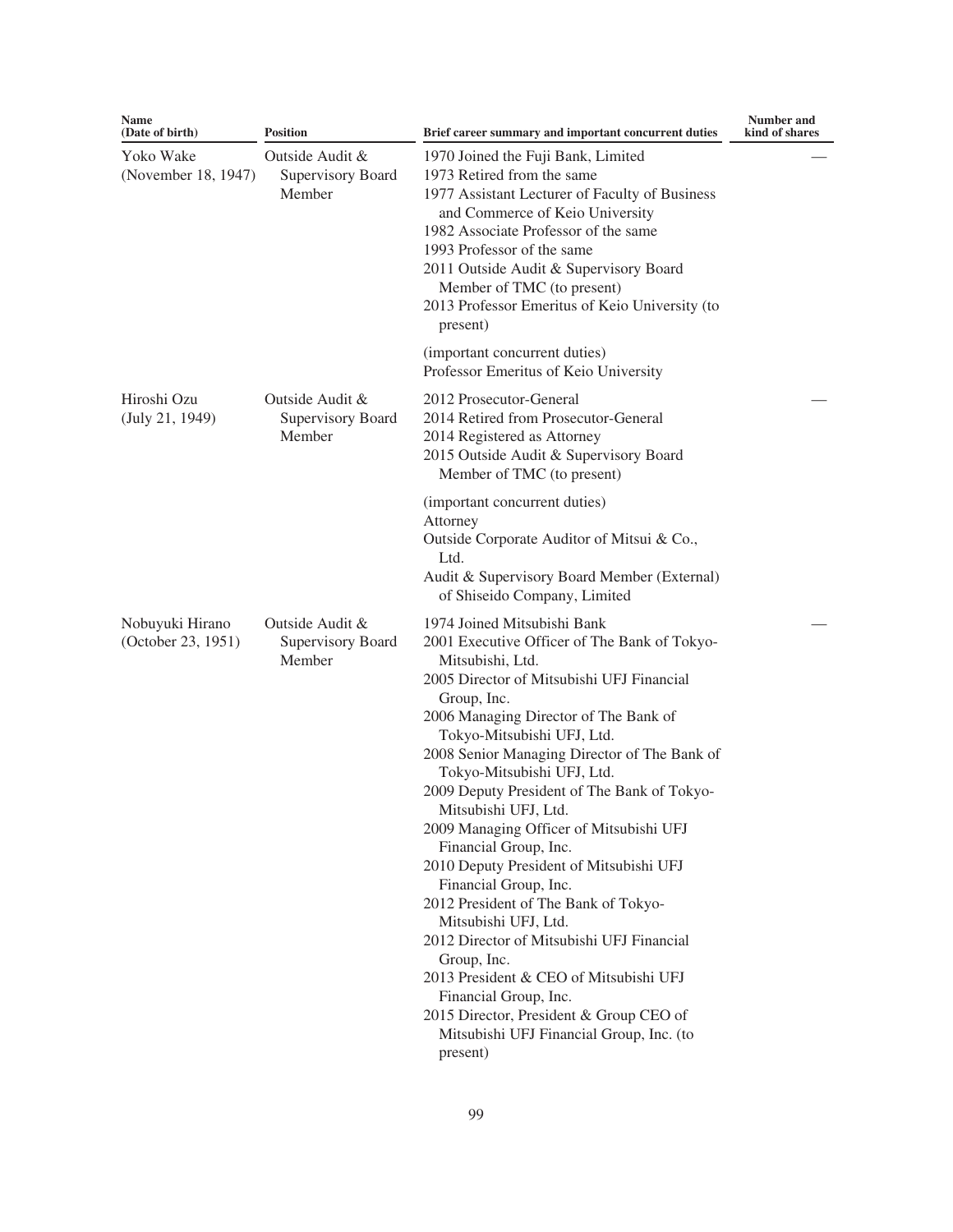| <b>Name</b><br>(Date of birth) | <b>Position</b> | Brief career summary and important concurrent duties | Number and<br>kind of shares |
|--------------------------------|-----------------|------------------------------------------------------|------------------------------|
|                                |                 | 2016 Chairman of the Board of Directors of           |                              |
|                                |                 | Bank of Tokyo-Mitsubishi UFJ, Ltd. (to<br>present)   |                              |
|                                |                 | 2018 Company name changed from The Bank              |                              |
|                                |                 | of Tokyo-Mitsubishi UFJ, Ltd. to MUFG                |                              |
|                                |                 | Bank, Ltd.                                           |                              |
|                                |                 | 2018 Outside Audit & Supervisory Board               |                              |
|                                |                 | Member of TMC (to present)                           |                              |
|                                |                 | (important concurrent duties)                        |                              |
|                                |                 | Director, President & Group CEO of                   |                              |
|                                |                 | Mitsubishi UFJ Financial Group, Inc.                 |                              |
|                                |                 | Chairman of the Board of Directors of MUFG           |                              |
|                                |                 | Bank, Ltd.                                           |                              |
|                                |                 | Director of Morgan Stanley                           |                              |

- 1. Mr. Akio Toyoda, who is President and Member of the Board of Directors, concurrently serves as Operating Officer (President).
- 2. Mr. Koji Kobayashi, Mr. Didier Leroy and Mr. Shigeki Terashi, who are Members of the Board of Directors, concurrently serve as Operating Officers (Executive Vice Presidents).

None of the persons listed above was selected as member of board of directors, audit & supervisory board member or member of senior management pursuant to an arrangement or understanding with Toyota's major shareholders, customers, suppliers or others.

Set forth below is a brief summary of Toyota's substitute audit & supervisory board member.

| <b>Name</b><br>(Date of birth)  | <b>Position</b>                                   | Brief career summary and important concurrent duties                                                                                                                                                    | Number and<br>kind of shares |
|---------------------------------|---------------------------------------------------|---------------------------------------------------------------------------------------------------------------------------------------------------------------------------------------------------------|------------------------------|
| Ryuji Sakai<br>(August 7, 1957) | Substitute Audit &<br>Supervisory Board<br>Member | 1985 Registered as attorney and joined<br>Nagashima & Ohno<br>1990 Wilson Sonsini Goodrich & Rosati<br>1995 Partner of Nagashima & Ohno<br>2000 Partner of Nagashima Ohno &<br>Tsunematsu (to present)  |                              |
|                                 |                                                   | (important concurrent duties)<br>Attorney<br>Outside Audit & Supervisory Board Member<br>of Kobayashi Pharmaceutical Co., Ltd.<br>Outside Audit & Supervisory Board Member<br>of Tokyo Electron Limited |                              |

# **6.B COMPENSATION**

The aggregate amount of remuneration, including bonuses but excluding stock options, accrued for all members of the board of directors and audit & supervisory board members as a group by Toyota for services in all capacities during fiscal 2018 was approximately ¥2,260 million. Members of the board of directors of Toyota Motor Corporation receive year-end bonuses based on Toyota Motor Corporation's financial performance for the fiscal year.

Furthermore, remuneration for members of the board of directors was set at four billion yen or less per year (including 300 million yen or less for outside members of the board of directors), pursuant to a resolution at the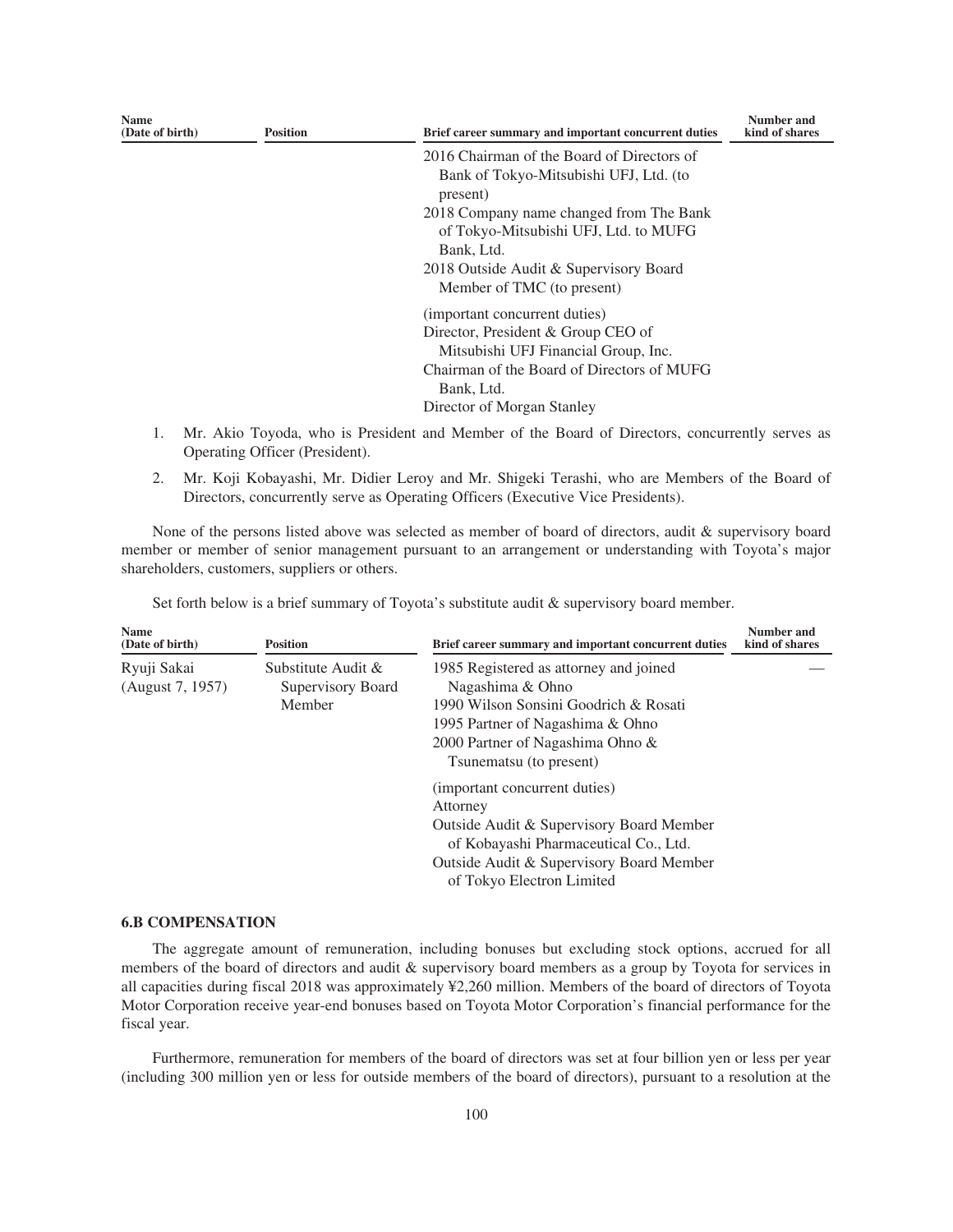113th Ordinary General Shareholders' Meeting held on June 14, 2017. The "Executive Compensation Meeting," members of which include outside members of the board of directors, will prepare recommendations to the board of directors regarding details of the aggregate remuneration and bonuses for the members of the board of directors and amount paid to each individual member within the aforementioned maximum total amount per year, and the board of directors will make the final decision.

In addition to the above form of compensation, Toyota enacted a stock option plan in 2010. Under the 2010 plan, Toyota issued to its members of the board of directors stock acquisition rights to purchase 400,000 shares of common stock at an exercise price of ¥3,183 and with an expiration date of July 31, 2018. See "Share Ownership — Stock Options" for a more detailed discussion of Toyota's stock option plan.

Toyota Motor Corporation and its subsidiaries have not set aside or accrued any amounts to provide pension, retirement or similar benefits to members of the board of directors and audit & supervisory board members of Toyota Motor Corporation.

Toyota's Annual Securities Report filed with the Kanto Local Bureau of Finance on June 25, 2018, contained the following information concerning compensation in fiscal 2018 on a consolidated basis for members of the board of directors and audit & supervisory board members whose total compensation exceeded ¥100 million during such period:

- Takeshi Uchiyamada, Member of the Board of Directors: ¥181 million (¥99 million in base compensation and ¥82 million in bonus)

- Shigeru Hayakawa, Member of the Board of Directors: ¥108 million (¥61 million in base compensation and ¥47 million in bonus)

- Akio Toyoda, Member of the Board of Directors: ¥380 million (¥99 million in base compensation and ¥280 million in bonus)

- Didier Leroy, Member of the Board of Directors: ¥1,026 million (¥249 million in base compensation and ¥777 million in bonus)

- Shigeki Terashi, Member of the Board of Directors: ¥124 million (¥70 million in base compensation and ¥54 million in bonus)

The amounts above were recorded as expenses in fiscal 2018.

# **6.C BOARD PRACTICES**

Toyota's articles of incorporation provide for a board of directors of not more than 20 members and for not more than seven audit & supervisory board members. Shareholders elect the members of the board of directors and audit & supervisory board members at the general shareholders' meeting. The normal term of office of a member of the board of directors is one year and of an audit & supervisory board member is four years. Members of the board of directors and audit & supervisory board members may serve any number of consecutive terms.

The board of directors may appoint one Chairman of the Board of Directors and one President, as well as one or more Vice Chairmen of the Board and Executive Vice Presidents. The board of directors elects, pursuant to its resolutions, one or more Representative Directors. Each Representative Director represents Toyota generally in the conduct of its affairs. The board of directors has the ultimate responsibility for the administration of Toyota's affairs. None of Toyota's members of the board of directors is party to a service contract with Toyota or any of its subsidiaries that provides for benefits upon termination of employment.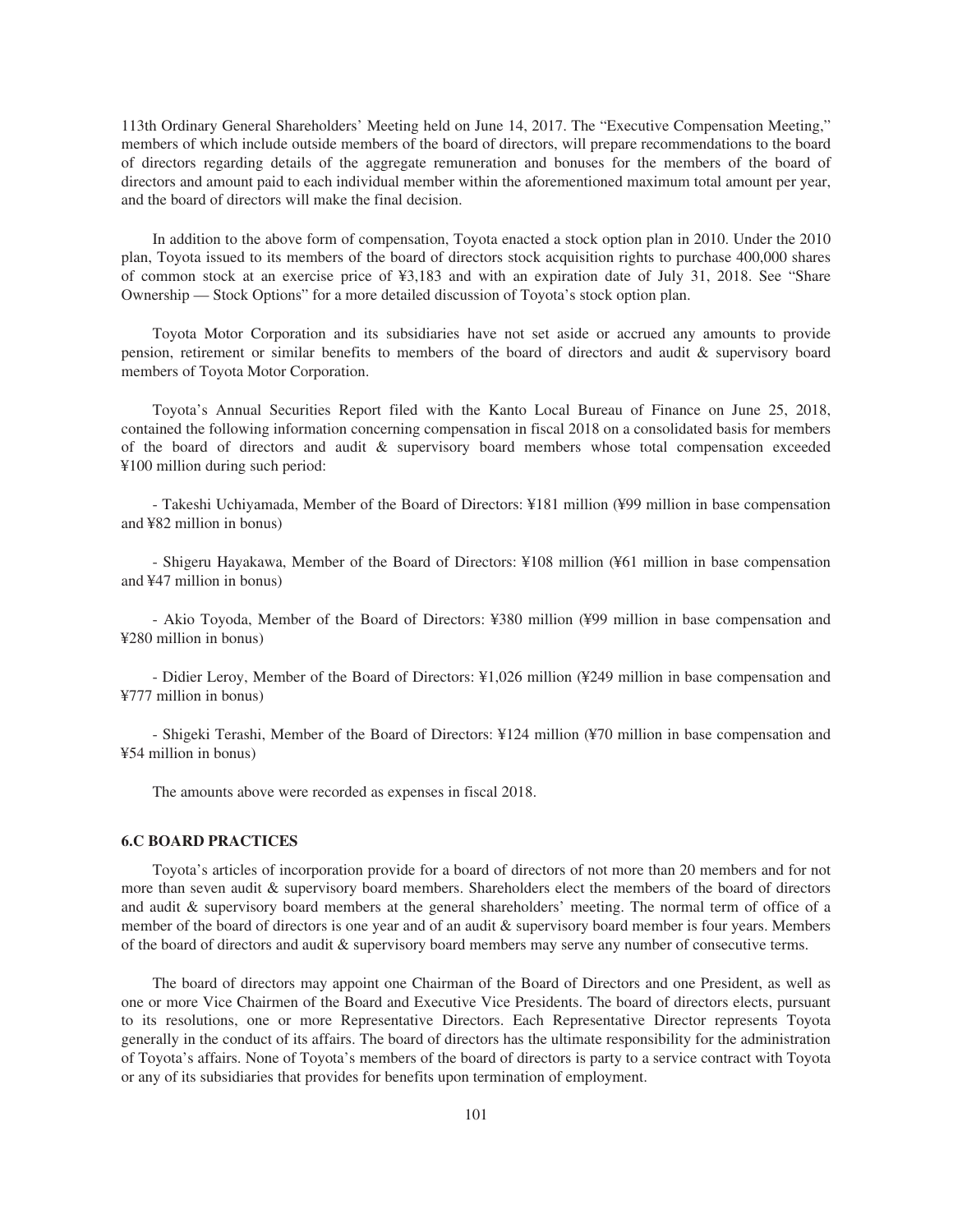Under the Companies Act and Toyota's articles of incorporation, Toyota may, by a resolution of its board of directors, exempt members of the board of directors (including former members of the board of directors) from their liabilities to Toyota arising in connection with their failure to execute their duties within the limits stipulated by laws and regulations. In addition, Toyota may enter into a liability limitation agreement with each member of the board of directors (excluding executive members of the board of directors, among others) which limits the maximum amount of their liabilities owed to Toyota arising in connection with their failure to execute their duties to an amount equal to the minimum liability limit amount prescribed in the laws and regulations.

Under the Companies Act, Toyota must have at least three audit & supervisory board members. At least half of the audit & supervisory board members are required to be an "outside" audit & supervisory board member, which is any person who satisfies all of the following requirements:

(a) the person has never been a member of the board of directors, accounting counselor (in the case that an accounting counselor is a legal entity, an employee of such entity who is in charge of its affairs), executive officer, manager or employee of Toyota or its subsidiaries during the 10 year period before becoming an outside audit & supervisory board member;

(b) if the person was an audit & supervisory board member of Toyota or any of its subsidiaries at any time during the 10 year period before becoming an outside audit & supervisory board member, such person has not been a member of the board of directors, accounting counselor (in the case that an accounting counselor is a legal entity, an employee of such entity who is in charge of its affairs), executive officer, manager or employee of Toyota or any of its subsidiaries during the 10 year period before becoming an audit & supervisory board member of Toyota or any of its subsidiaries; and

(c) the person is not a spouse or relative within the second degree of kinship of any member of the board of directors or manager or other key employee of Toyota.

The audit & supervisory board members may not at the same time be a member of the board of directors, accounting counselor (in case that an accounting counselor is a judicial person, a member of such judicial person who is in charge of its affairs), executive officers, general managers or employees of Toyota or any of its subsidiaries. Together, these audit & supervisory board members form the audit & supervisory board. The audit & supervisory board members have the duty to examine the financial statements and business reports which are submitted by the board of directors to the general shareholders' meeting. The audit & supervisory board members also monitor the administration of Toyota's affairs by the members of the board of directors. Audit & supervisory board members are not required to be, and Toyota's audit & supervisory board members are not, certified public accountants. They are required to participate in meetings of the board of directors but are not entitled to vote.

Under the Companies Act and Toyota's articles of incorporation, Toyota may, by a resolution of its board of directors, exempt audit & supervisory board members (including former audit & supervisory board members) from their liabilities to Toyota arising in connection with their failure to execute their duties within the limits stipulated by laws and regulations. In addition, Toyota may enter into a liability limitation agreement with each audit & supervisory board member which limits the maximum amount of their liabilities owed to Toyota arising in connection with their failure to execute their duties to an amount equal to the minimum liability limit amount prescribed in the laws and regulations.

Toyota does not have a remuneration committee. However, members of Toyota's "Executive Compensation Meeting," consisting of the Chairman, President, Chief Officer in charge of human resources and outside directors, discuss recommendations to the board of directors concerning remuneration for members of the board of directors.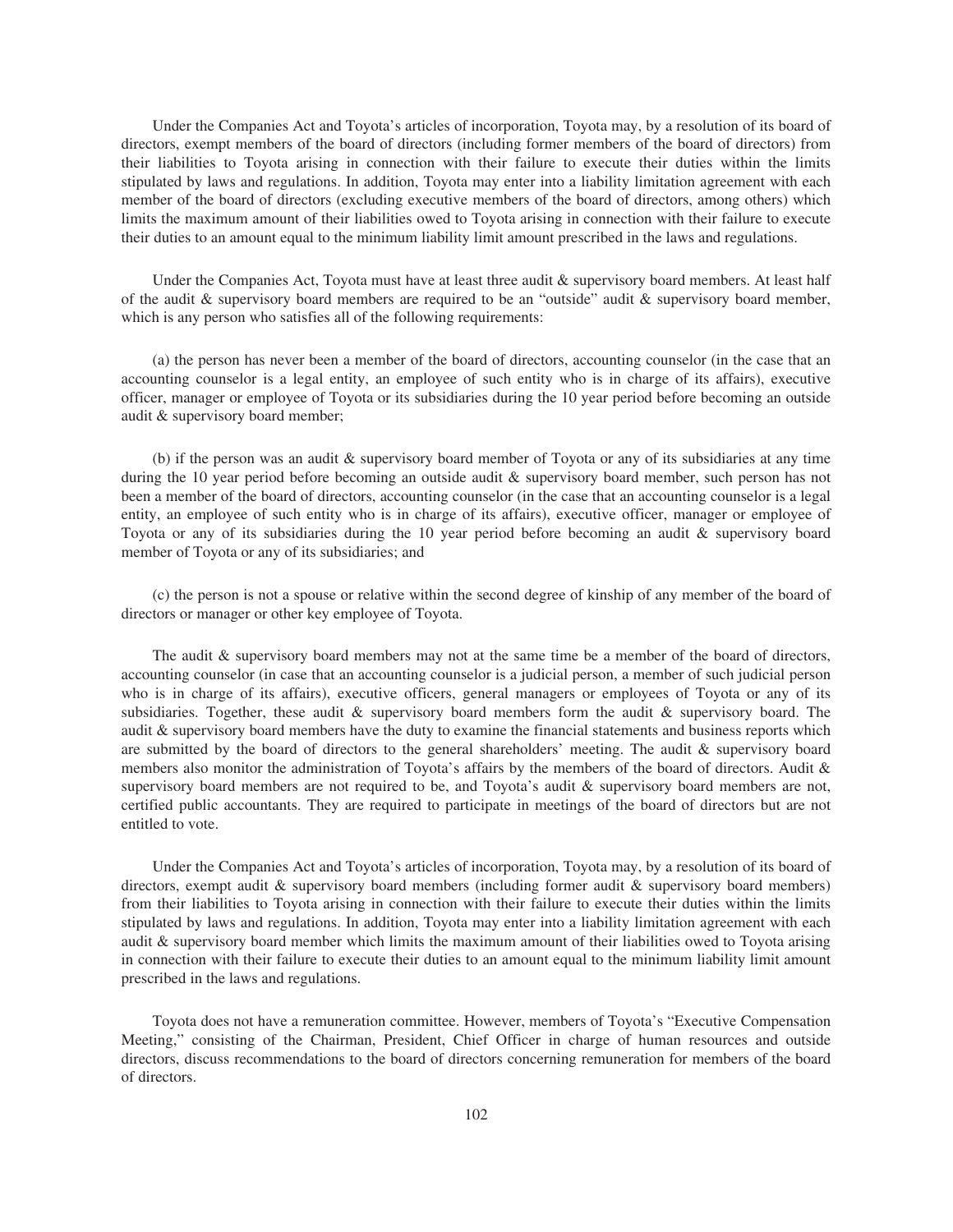## **6.D EMPLOYEES**

The total number of Toyota employees, on a consolidated basis, was 369,124 as of March 31, 2018, 364,445 as of March 31, 2017 and 348,877 as of March 31, 2016. The following tables set forth a breakdown of persons employed by business segment and by geographic location as of March 31, 2018.

| <b>Segment</b> | Number of<br><b>Employees</b> Location | Number of<br><b>Employees</b> |
|----------------|----------------------------------------|-------------------------------|
|                |                                        |                               |
|                |                                        |                               |
|                |                                        |                               |
|                |                                        | 64.500                        |
|                |                                        |                               |
|                |                                        |                               |

\* "Other" consists of Central and South America, Oceania, Africa and the Middle East.

Most regular employees of Toyota Motor Corporation and its consolidated subsidiaries in Japan, other than management, are required to become members of the labor unions that compose the Federation of All Toyota Workers' Unions. Approximately 87% of Toyota Motor Corporation's regular employees in Japan are members of this union.

In Japan, basic wages and other working conditions are negotiated annually. In addition, in accordance with Japanese national custom, each employee is also paid a semi-annual bonus. Bonuses are negotiated at the time of wage negotiations and are based on Toyota's financial results, prospects and other factors. The average wage increase for all union members, excluding bonuses, in Japan was approximately 3.3% in fiscal 2018.

In general, Toyota considers its labor relations with all of its workers to be good. However, Toyota is currently a party to, and otherwise from time to time experiences, labor disputes in some of the countries in which it operates. Toyota does not expect any disputes to which it is currently a party to materially affect Toyota's consolidated financial position.

Toyota's average number of temporary employees on a consolidated basis was 84,731 during fiscal 2018.

# **6.E SHARE OWNERSHIP**

For information on the number of shares of Toyota's common stock held by each member of the board of directors and audit & supervisory board member as of June 2018, see "— Directors and Senior Management." Each such member of the board of directors and audit & supervisory board member owns less than one percent of the issued and outstanding shares of common stock of Toyota. The shares held by each member of the board of directors and audit & supervisory board member do not include options that are exercisable for shares of Toyota's common stock. For a description of these options, see "— Stock Options" below.

None of Toyota's shares of common stock entitles the holder to any preferential voting rights.

#### **Stock Options**

The only stock option plan for which stock options or stock acquisition rights are currently exercisable or will become exercisable in the future is the plan approved by Toyota's shareholders in June 2010. Toyota has not enacted any such plan after 2011. Under the 2010 plan, Toyota issued stock acquisition rights to purchase 3,435,000 shares of common stock to its members of the board of directors and officers and employees, including directors, officers and employees of its subsidiaries and one Toyota affiliated company.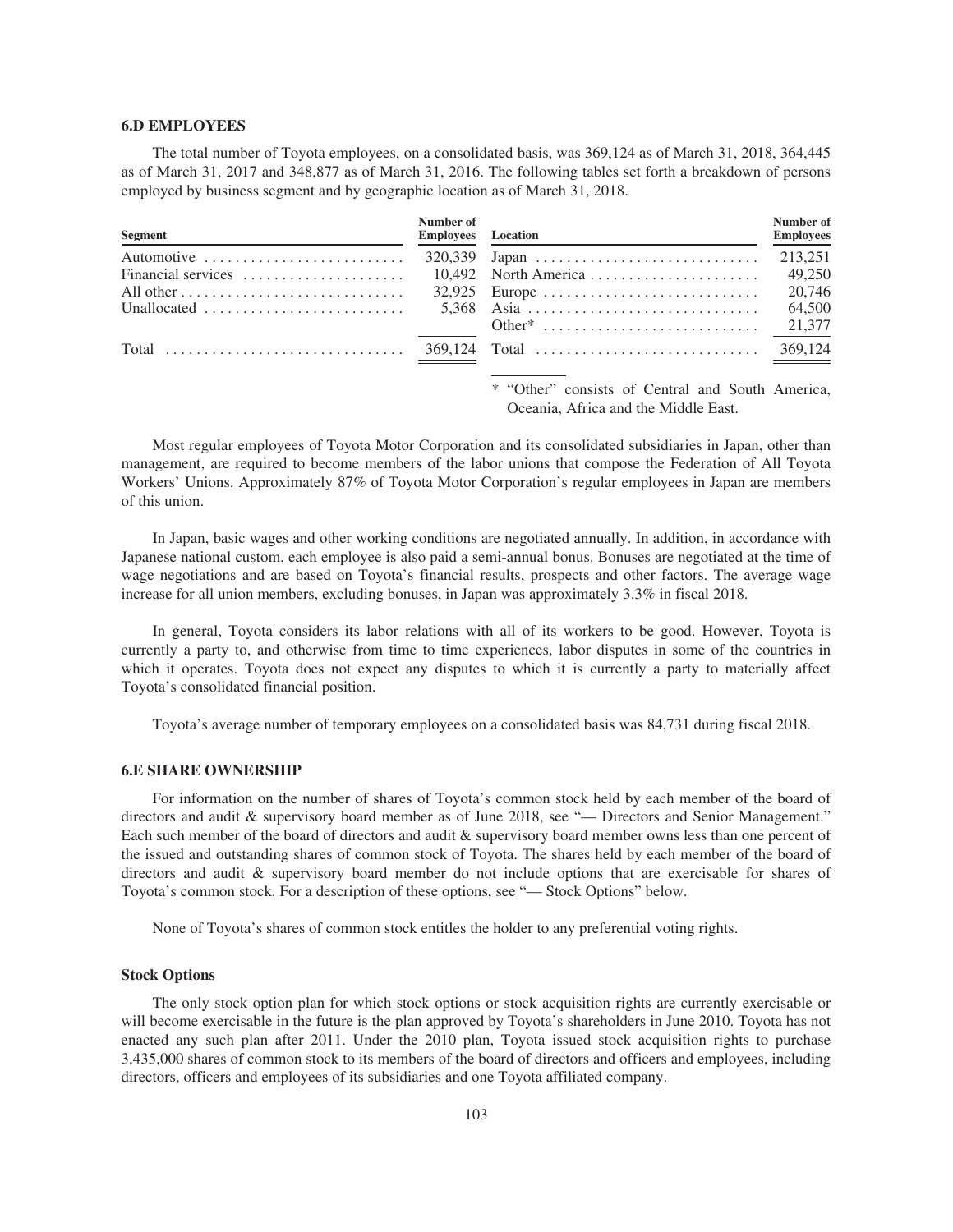Pursuant to the provisions of the 2010 plan, stock acquisition rights may be exercised during a six-year period that starts two years from the date of grant. The exercise price of each stock acquisition right is 1.025 times the closing price of Toyota's common stock on the Tokyo Stock Exchange on the date of grant. The 2010 plan provides that each member of the board of directors will be granted no more than 400 and no less than 300 stock acquisition rights, and each eligible officer or employee will be granted no more than 200 and no less than 20 stock acquisition rights. For the 2010 plan, 100 shares will be issued or delivered upon the exercise of each stock acquisition right. The options were granted in early August 2010.

An option holder who retires while one's options are still exercisable retains the right to exercise one's options until the expiration of the exercise period described above. However, an option holder's right to purchase common stock under each plan lapses automatically upon one's death or upon taking position such as in the management with a competitor.

The following table summarizes information for options and the incentive plan outstanding and exercisable at March 31, 2018:

| Outstanding         |                       |                       |                     | Exercisable           |  |
|---------------------|-----------------------|-----------------------|---------------------|-----------------------|--|
| Number of<br>shares | <b>Exercise price</b> | <b>Remaining life</b> | Number of<br>shares | <b>Exercise price</b> |  |
|                     | Yen)                  | (Years)               |                     | (Yen)                 |  |
| 283,600             | 3,153                 | 0.33                  | 283,600             | 3,153                 |  |

Toyota also has an employee stock ownership association in Japan for employees and full time and part time company advisors. Members of the employee stock ownership association set aside certain amounts from their monthly salary and bonuses to purchase Toyota's common stock through the employee stock ownership association. As of March 31, 2018, the employee stock ownership association held 14,365,346 shares of Toyota's common stock.

# **ITEM 7. MAJOR SHAREHOLDERS AND RELATED PARTY TRANSACTIONS**

### **7.A MAJOR SHAREHOLDERS**

As of March 31, 2018, 3,262,997,492 shares of Toyota's common stock (out of which 353,073,500 shares were treasury stock and 2,909,923,992 shares were outstanding) and 47,100,000 First Series Model AA Class Shares of Toyota were issued. Beneficial ownership of Toyota's common stock in the table below was prepared from information known to Toyota or that could be ascertained from public filings, including filings made by Toyota's shareholders regarding their ownership of Toyota's common stock under the Financial Instruments and Exchange Law of Japan.

Under the Financial Instruments and Exchange Law, any person who becomes, beneficially and solely or jointly, a holder, including, but not limited to, a deemed holder who manages shares for another holder pursuant to a discretionary investment agreement, of more than 5% of the total issued shares of a company listed on a Japanese stock exchange (including ADSs representing such shares) must file a report concerning the shareholding with the director of the relevant local finance bureau. A similar report must be filed, with certain exceptions, if the percentage of shares held by a holder, solely or jointly, of more than 5% of the total issued shares of a company increases or decreases by 1% or more, or if any change to a material matter set forth in any previously filed reports occurs.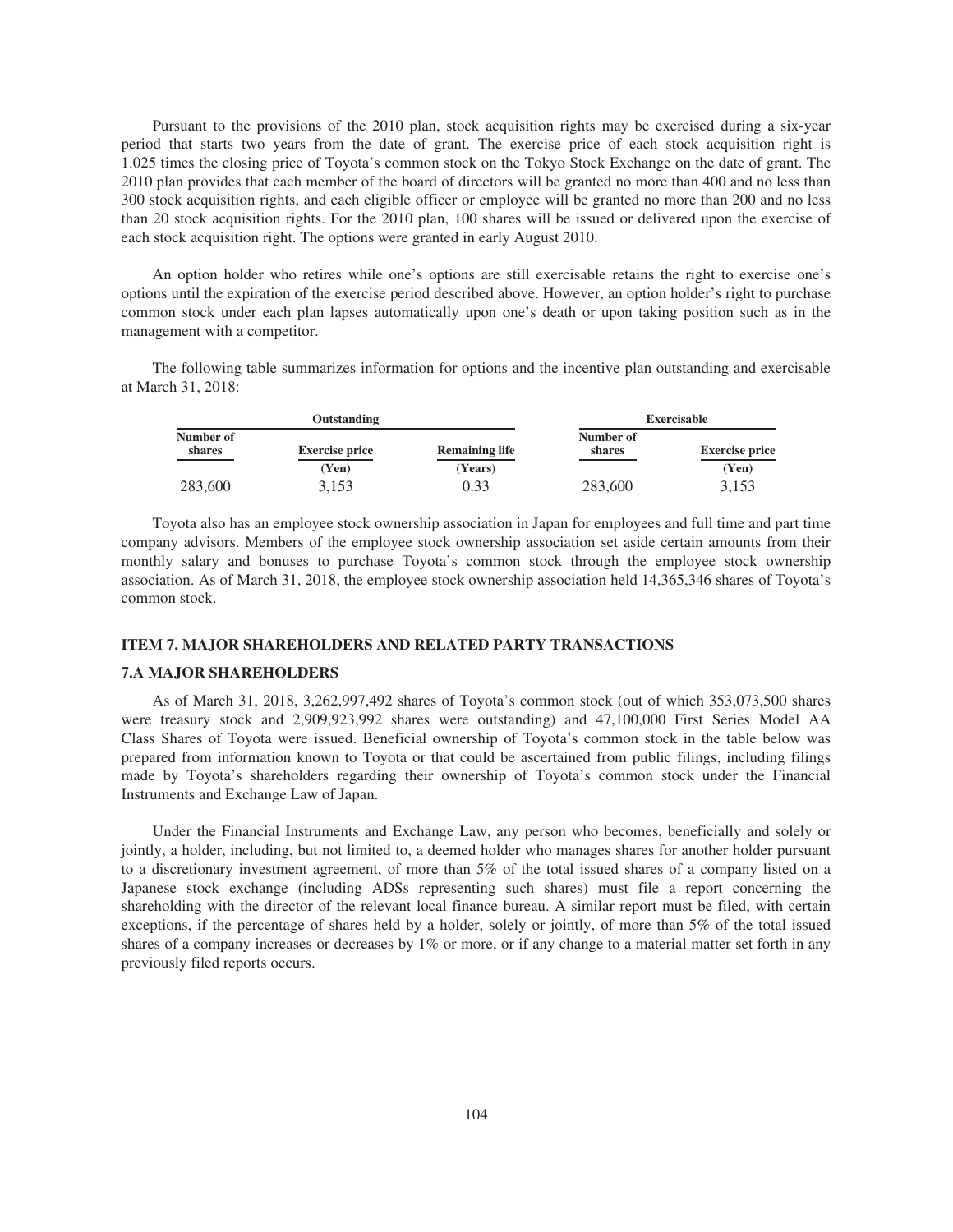Based on information known to Toyota or can be ascertained from public filings, the following table sets forth the beneficial ownership of holders of 5% or more of Toyota's common stock as of the most recent practicable date. Toyota is not aware of any holder of First Series Model AA Class Shares who beneficially owns 5% or more of Toyota' outstanding First Series Model AA Class Shares.

|                                 | Number of<br>Shares of | <b>Percentage of</b><br><b>Outstanding</b>                          |  |
|---------------------------------|------------------------|---------------------------------------------------------------------|--|
| <b>Name of Beneficial Owner</b> |                        | <b>Common Stock Voting Shares of</b><br>(in thousands) Common Stock |  |
|                                 | 232.037                | 797                                                                 |  |

According to The Bank of New York Mellon, depositary for Toyota's ADSs (the "Depositary"), as of March 31, 2018, 45,002,629 shares of Toyota's common stock were held in the form of ADRs and there were 1,883 ADR holders of record and 151,777 beneficial owners in the United States. According to Toyota's register of shareholders, as of March 31, 2018, there were 632,418 holders of common stock and First Series Model AA Class Shares of record worldwide. As of March 31, 2018, there were 510 record holders of Toyota's common stock with addresses in the United States, whose shareholdings represented approximately 10.4% of the issued common stock on that date. Because some of these shares were held by brokers or other nominees, the number of record holders with addresses in the United States might not fully show the number of beneficial owners in the United States.

None of Toyota's shares of common stock entitles the holder to any preferential voting rights.

To the extent known to Toyota, Toyota is not owned or controlled, directly or indirectly, by another corporation, any foreign government or any natural or legal person.

Toyota knows of no arrangements the operation of which may at a later time result in a change of control.

# **7.B RELATED PARTY TRANSACTIONS**

### **Business Relationships**

Toyota purchases materials, supplies and services, among others, from numerous suppliers throughout the world in the ordinary course of business, including Toyota's affiliated companies accounted for by the equity method and those firms with which certain members of Toyota's board of directors are affiliated. Toyota purchased materials, supplies and services, among others, from these affiliated entities in the amount of ¥5,749.4 billion in fiscal 2018. Toyota also sells its products and services, among others, to Toyota's affiliated companies accounted for by the equity method and firms with which certain members of Toyota's board of directors are affiliated. Toyota sold products and services, among others, to these affiliated entities in the amount of ¥2,004.6 billion in fiscal 2018. See note 11 of Toyota's consolidated financial statements for additional information regarding Toyota's investments in and transactions with affiliated companies.

#### **Loans**

Toyota regularly has trade accounts and other receivables by, and accounts payable to, Toyota's affiliated companies accounted for by the equity method and firms with which certain members of Toyota's board of directors are affiliated. Toyota had outstanding trade accounts and other receivables by these affiliated entities in the amount of ¥301.3 billion as of March 31, 2018. Toyota had outstanding trade accounts and other payables to these affiliated entities in the amount of ¥736.0 billion as of March 31, 2018.

Toyota, from time to time, provides short- to medium-term loans to its affiliated companies, as well as loans under a loan program established by certain subsidiaries to assist their executives and members of the board of directors with the purchase of homes. As of March 31, 2018, an aggregate amount of ¥0.5 billion in loans was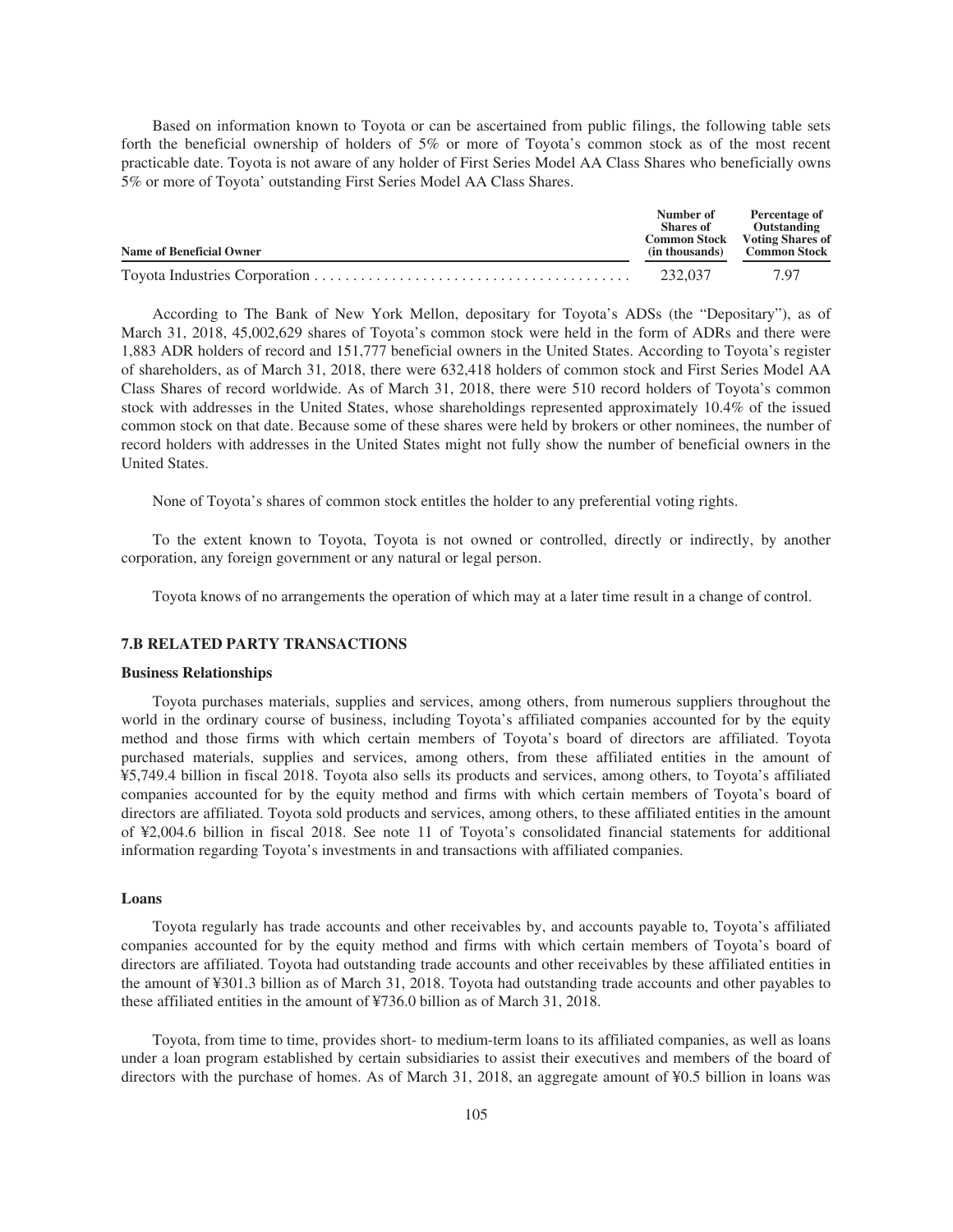outstanding to its affiliated companies accounted for by the equity method. As of March 31, 2018, an aggregate amount of ¥32.7 billion in loans was outstanding to those of its affiliated companies not accounted for by the equity method, which are 20% to 50% owned by Toyota. As of March 31, 2018, the largest loan outstanding to any such affiliated company accounted for by the equity method was a loan of ¥0.3 billion at a fixed rate of 0.46%. Toyota believes that each of these loans was entered into in the ordinary course of business.

# **7.C INTERESTS OF EXPERTS AND COUNSEL**

Not applicable.

## **ITEM 8. FINANCIAL INFORMATION**

# **8.A CONSOLIDATED STATEMENTS AND OTHER FINANCIAL INFORMATION**

- 1-3. Consolidated Financial Statements. Toyota's audited consolidated financial statements are included under "Item 18 — Financial Statements." Except for Toyota's consolidated financial statements included under Item 18, no other information in this annual report has been audited by Toyota's auditors.
- 4. Not applicable.
- 5. Not applicable.
- 6. Export Sales. See "Operating and Financial Review and Prospects Operating Results Overview Geographic Breakdown."
- 7. Legal and Arbitration Proceedings. See "Information on the Company Business Overview Legal Proceedings."
- 8. Dividend Policy. See "Key Information Selected Financial Data Dividend Information."

# **8.B SIGNIFICANT CHANGES**

Except as disclosed in this annual report, there have been no significant changes since the date of Toyota's latest annual financial statements.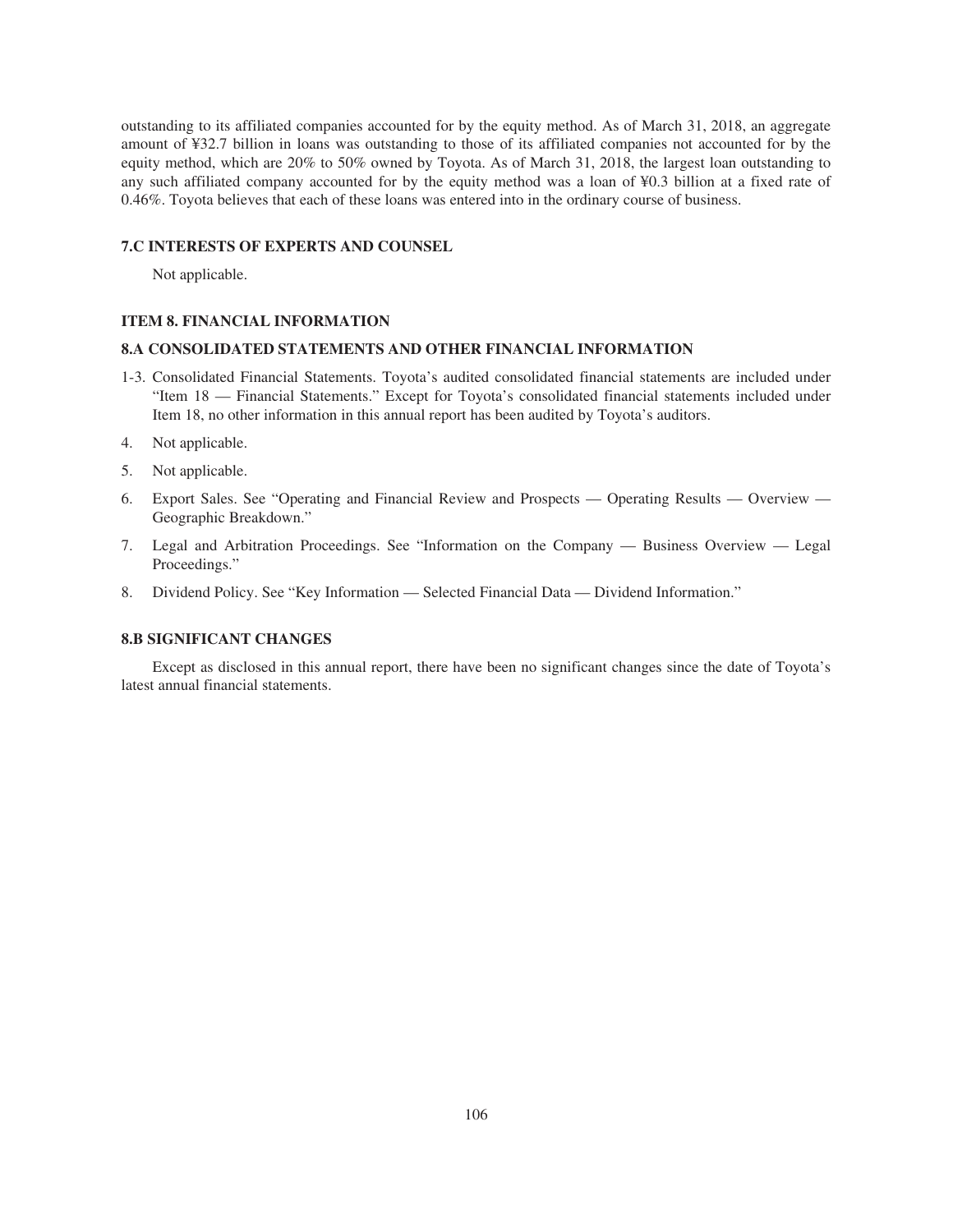# **ITEM 9. THE OFFER AND LISTING**

# **9.A LISTING DETAILS**

The following table sets forth for the periods shown the reported high and low sales prices of the common stock on the Tokyo Stock Exchange and the ADSs on the New York Stock Exchange.

|                                    | <b>Tokyo</b><br><b>Stock Exchange</b> |       | <b>New York</b><br><b>Stock Exchange</b> |        |
|------------------------------------|---------------------------------------|-------|------------------------------------------|--------|
|                                    | <b>Price per Share</b>                |       | Price per ADS                            |        |
|                                    | <b>High</b>                           | Low   | High                                     | Low    |
| <b>Fiscal Year Ended March 31,</b> |                                       |       |                                          |        |
|                                    | 6.760                                 | 4,610 | 134.94                                   | 99.70  |
|                                    | 8,783                                 | 5,205 | 145.80                                   | 103.38 |
|                                    | 8.700                                 | 5,703 | 142.84                                   | 102.54 |
|                                    | 7,215                                 | 4.917 | 123.18                                   | 97.80  |
|                                    | 7,806                                 | 5,670 | 140.99                                   | 103.62 |
| <b>Financial Quarter Ended:</b>    |                                       |       |                                          |        |
|                                    | 6,027                                 | 4,917 | 110.00                                   | 97.80  |
|                                    | 6.372                                 | 4,965 | 122.09                                   | 98.48  |
|                                    | 7,215                                 | 5,492 | 123.18                                   | 109.94 |
|                                    | 7,103                                 | 6,042 | 121.39                                   | 108.41 |
|                                    | 6,242                                 | 5,670 | 110.35                                   | 103.62 |
|                                    | 6.832                                 | 5,887 | 121.80                                   | 105.65 |
|                                    | 7.312                                 | 6,670 | 128.44                                   | 118.82 |
|                                    | 7.806                                 | 6,531 | 140.99                                   | 124.46 |
| <b>Month Ended:</b>                |                                       |       |                                          |        |
|                                    | 7,300                                 | 6,835 | 128.44                                   | 122.63 |
|                                    | 7.806                                 | 7,293 | 140.99                                   | 127.17 |
|                                    | 7,704                                 | 7,080 | 139.48                                   | 131.31 |
|                                    | 7.198                                 | 6,531 | 133.56                                   | 124.46 |
|                                    | 7,243                                 | 6,687 | 131.87                                   | 124.44 |
|                                    | 7.686                                 | 6.825 | 138.68                                   | 126.36 |

# **9.B PLAN OF DISTRIBUTION**

Not applicable.

# **9.C MARKETS**

The primary trading market for Toyota's common stock is the Tokyo Stock Exchange. The common stock is also listed on the Nagoya Stock Exchange.

Since September 29, 1999, American Depositary Shares, each equal to two shares of Toyota's common stock and evidenced by American Depositary Receipts, have been traded and listed on the New York Stock Exchange through a sponsored ADR facility operated by The Bank of New York Mellon, as Depositary. Prior to that time, Toyota's ADSs were listed on the Nasdaq SmallCap Market through five unsponsored ADR facilities.

Toyota's common stock is also listed on the London Stock Exchange.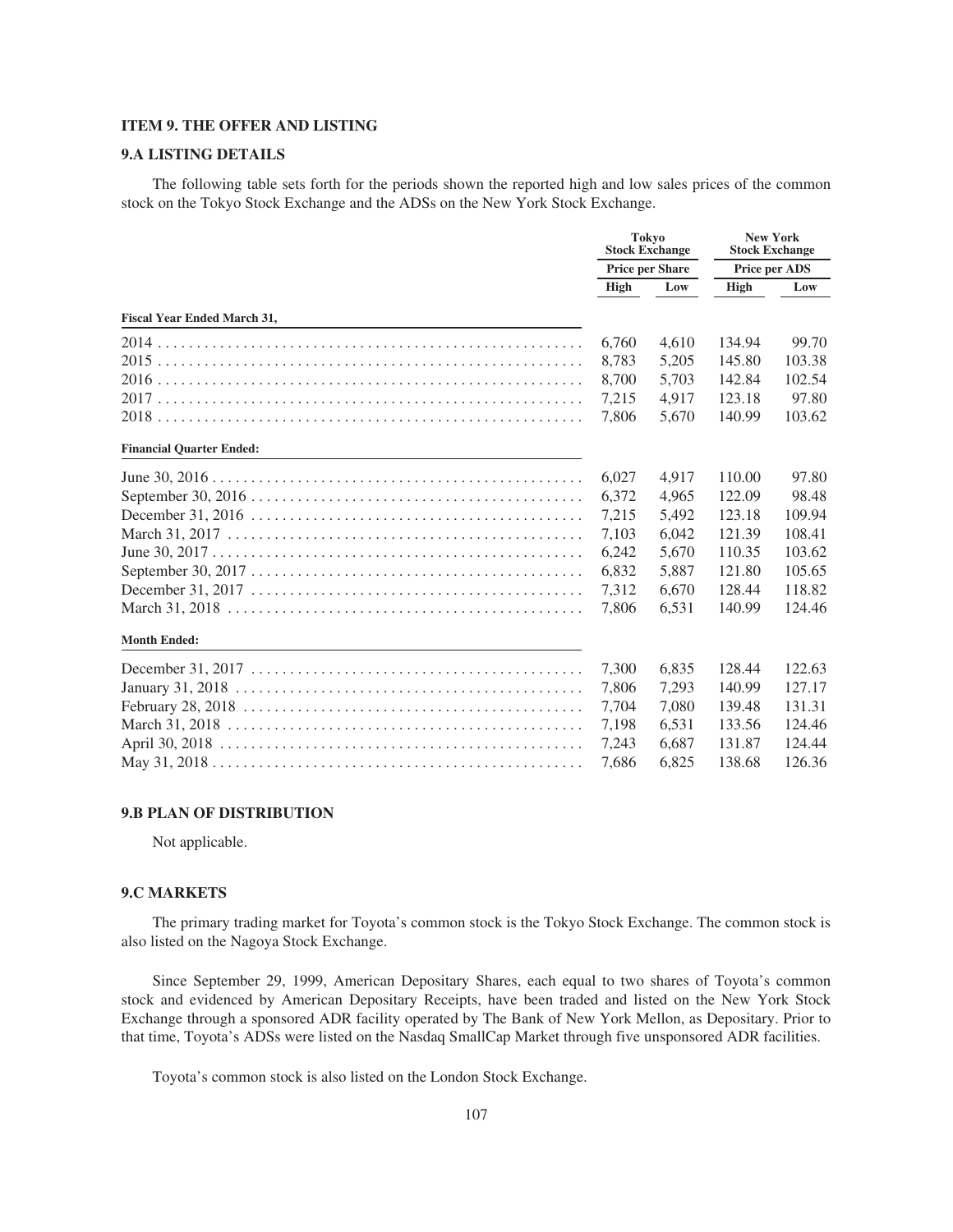### **9.D SELLING SHAREHOLDERS**

Not applicable.

# **9.E DILUTION**

Not applicable.

# **9.F EXPENSES OF THE ISSUE**

Not applicable.

# **ITEM 10. ADDITIONAL INFORMATION**

# **10.A SHARE CAPITAL**

Not applicable.

# **10.B MEMORANDUM AND ARTICLES OF ASSOCIATION**

Except as otherwise stated, set forth below is information relating to Toyota's common stock and Model AA Class Shares, including brief summaries of the relevant provisions of Toyota's articles of incorporation and share handling regulations, as currently in effect, and of the Companies Act, Act Concerning Book-Entry Transfer of Corporate Bonds, Shares and Other Securities (the "Book-Entry Transfer Act") and related legislation.

## **General**

Toyota's authorized number of shares as of March 31, 2018 was 10,000,000,000 common shares, of which 3,262,997,492 shares were issued. The articles of incorporation was amended at the 111th Ordinary General Shareholders' Meeting held in June 2015 and Toyota's authorized number of shares was changed to 10,000,000,000 shares, with the total number of authorized shares per class, of 10,000,000,000 for common shares, 50,000,000 for First Series Model AA Class Shares, 50,000,000 for Second Series Model AA Class Shares, 50,000,000 for Third Series Model AA Class Shares, 50,000,000 for Fourth Series Model AA Class Shares and 50,000,000 for Fifth Series Model AA Class Shares, and the total number of shares authorized to be issued with respect to First Series Model AA Class Shares through the Fifth Series Model AA Class Shares not to exceed 150,000,000 shares. As of June 23, 2017, there were 47,100,000 shares of First Series Model AA Class Shares issued and outstanding.

Toyota does not issue share certificates for its shares. In accordance with the Companies Act, the Book-Entry Transfer Act and Toyota's articles of incorporation, Toyota's common shares are recorded or registered on (i) Toyota's register of shareholders and (ii) transfer account books of the Japan Securities Depository Center, Inc. ("JASDEC") which is a book-entry transfer institution and securities firms, banks or other account management institutions. The transfer of common shares will generally become effective once the transfer is recorded in the transferee's account. In order to assert shareholders' rights against Toyota, a shareholder must generally have his or her name and address recorded or registered on Toyota's register of shareholders. A holder of common shares can assert minority shareholders' rights (shareholders' rights for which Toyota has not set a record date) against Toyota if JASDEC provides an individual shareholder notice to Toyota upon the shareholder's request. The shareholder of deposited shares underlying the ADSs is the Depositary for the ADSs. Accordingly, holders of ADSs will not be able directly to assert shareholders' rights.

A holder of common shares must have a transfer account to transfer shares. Holders of common shares who do not have a transfer account with JASDEC must have an account with an account management institution that directly or indirectly has a transfer account with JASDEC. Once Toyota decides on the record date for its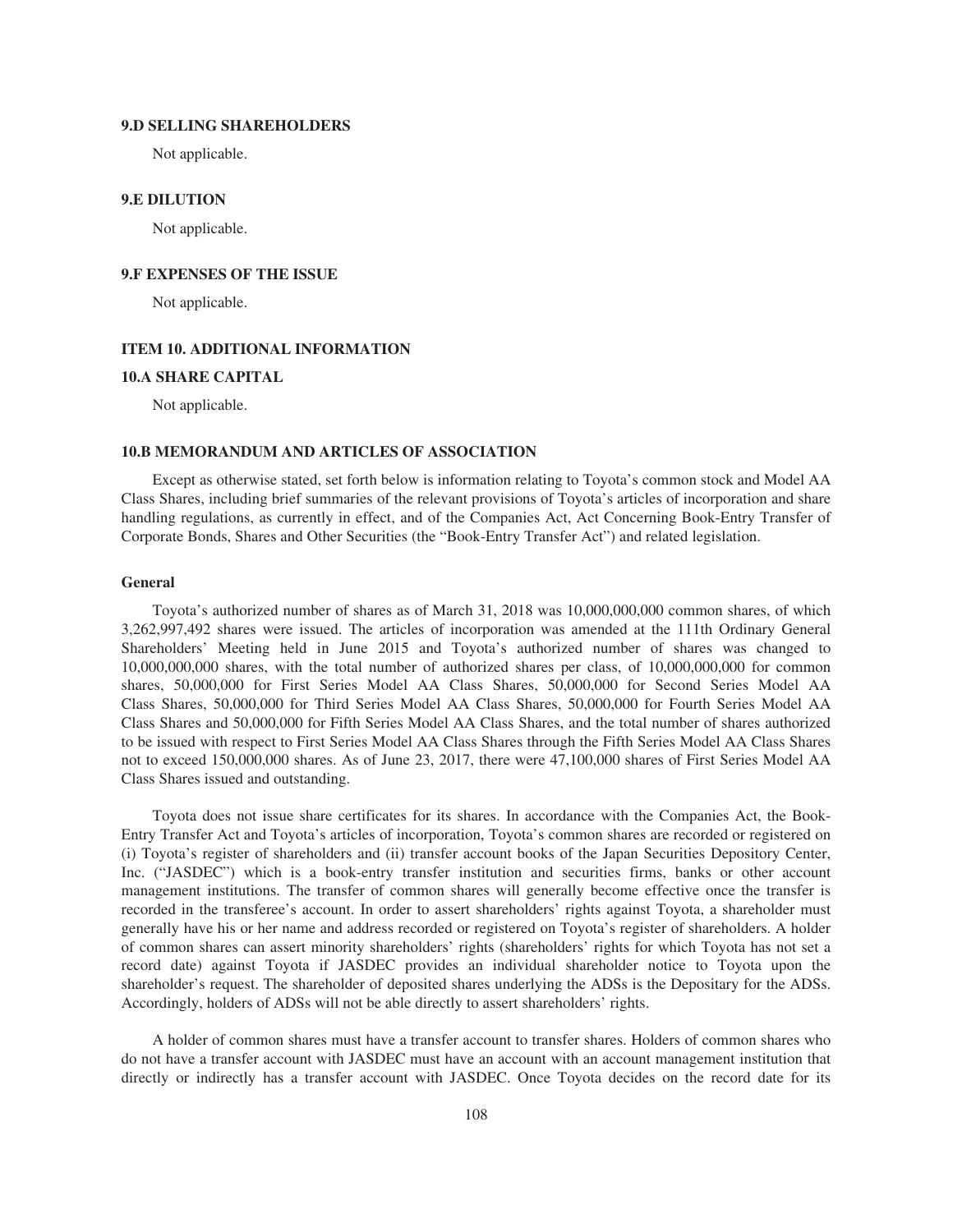shareholders' meeting or makes a request to JASDEC based on justifiable grounds, JASDEC will promptly provide to Toyota names, addresses and other information with respect to the holders of Toyota's common shares who are recorded on the transfer account books of JASDEC or account management institutions. Upon receiving such information, Toyota will record or register such information received from JASDEC on its register of shareholders. Accordingly, holders of common shares recorded or registered on Toyota's register of shareholders will be treated as holders of common shares of Toyota and may exercise rights, such as voting rights, and will receive dividends (if any) and notices to holders of common shares directly from Toyota. Holders of common shares wishing to assert minority shareholders' rights against Toyota must request an individual shareholder notice to JASDEC or the account management institution at which the shareholder has opened a transfer account. In response to such request, JASDEC will provide the individual shareholders notice to Toyota. A holder of common shares may assert his or her minority shareholders' rights against Toyota for a period of four weeks after the date the individual shareholder notice is provided to Toyota. The shares held by a person who is deemed to hold additional shares according to the transfer account books are aggregated for these purposes.

Model AA Class Shares, once issued, will be recorded or registered on Toyota's register of shareholders. The transfer of Model AA Class Shares, once issued, will be effective upon an agreement between the transferor and the transferee, but entry or record of a change of holder in the register of shareholders will require an approval from the board of directors.

# **Corporate Purpose**

Article 2 of Toyota's articles of incorporation states that its purpose is to engage in the following businesses:

- the manufacture, sale, leasing and repair of:
	- motor vehicles, industrial vehicles, ships, aircraft, other transportation machinery and apparatus, spacecraft and space machinery and apparatus, and parts thereof;
	- industrial machinery and apparatus, other general machinery and apparatus, and parts thereof;
	- electrical machinery and apparatus, and parts thereof; and
	- measuring machinery and apparatus, medical machinery and apparatus, and parts thereof.
- the manufacture and sale of ceramics and products of synthetic resins, and materials thereof;
- the manufacture, sale and repair of construction materials and equipment, furnishings and fixtures for residential buildings;
- the planning, designing, supervision, execution and undertaking of construction works, civil engineering works, land development, urban development and regional development;
- the sale, purchase, leasing, brokerage and management of real estate;
- the service of information processing, information communications and information supply and the development, sale and leasing of software;
- the design and development of product sales systems that utilize networks such as the Internet, sale, leasing and maintenance of computers included within such systems, and sale of products by utilizing such systems;
- the inland transportation, marine transportation, air transportation, stevedoring, warehousing and tourism businesses;
- the printing, publishing, advertising and publicity, general leasing, security and workers dispatch businesses;
- the credit card operations, purchase and sale of securities, investment consulting, investment trust operation, and other financial services;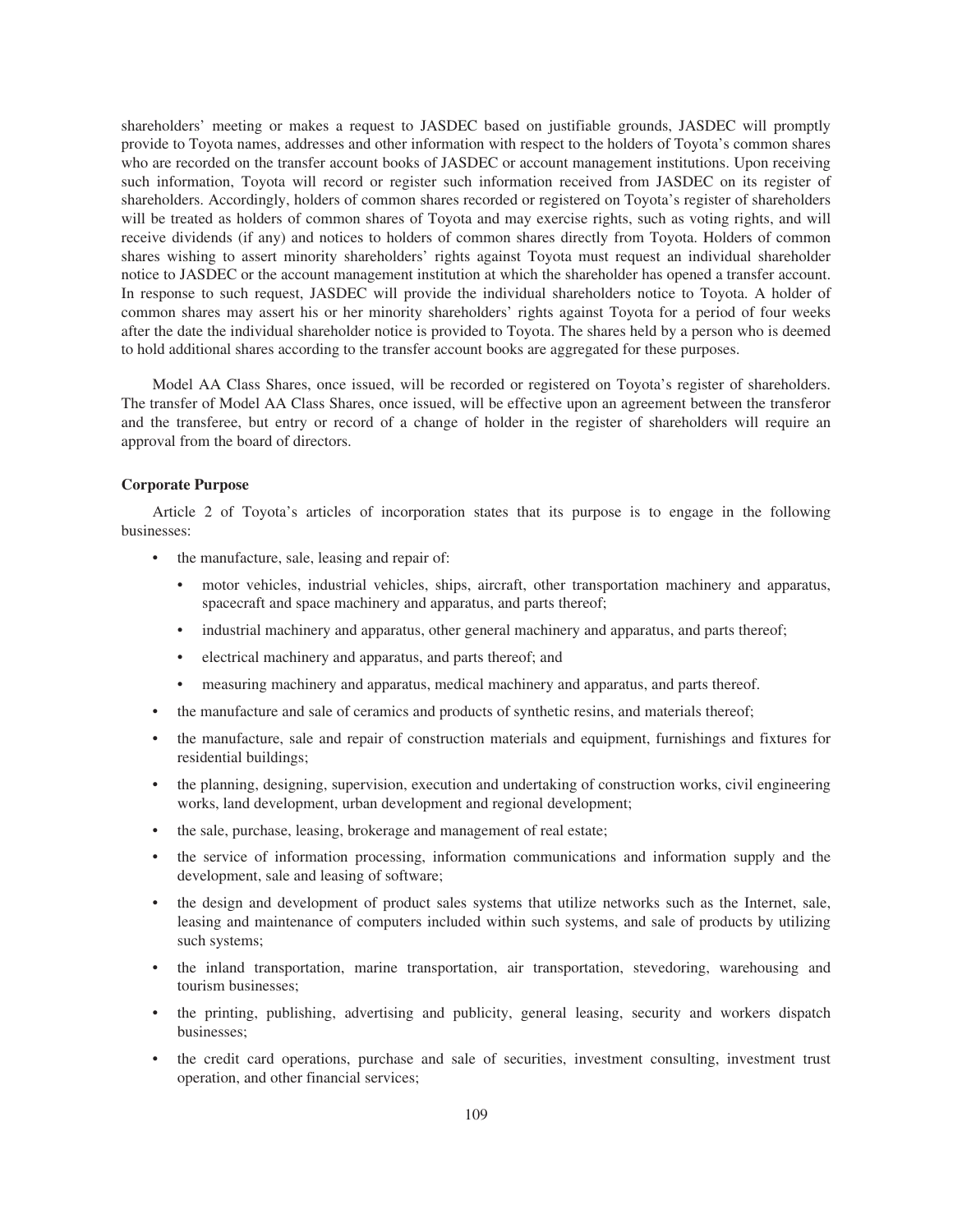- the operation and management of such facilities as parking lots, showrooms, educational facilities, medical care facilities, sports facilities, marinas, airfields, food and drink stands and restaurants, lodging facilities, retail stores and others;
- the non-life insurance agency business and the life insurance agency business;
- the production and processing by using biotechnology of agricultural products including trees, and the sale of such products;
- the sale of goods related to each of the preceding items and mineral oil;
- the conducting of engineering, consulting, invention and research relating to each of the preceding items and the utilization of such invention and research; and
- any businesses incidental to or related to any of the preceding items.

# **Dividends**

# *Dividends — General*

Toyota normally pays dividends twice per year, including an interim dividend and a year-end dividend. Toyota's articles of incorporation provide that retained earnings can be distributed as dividends pursuant to a resolution of its board of directors. Toyota's board of directors resolves to pay year-end dividends to holders of common shares and registered pledgees of common shares of record as of March 31, the record date, in each year. In addition, the articles of incorporation provide that in the event that Toyota pays a year-end dividend to holders of common shares, it will pay AA Dividends in cash from surplus to any holders of Model AA Class Shares or registered pledgees of Model AA Class Shares entered or recorded in the final register of shareholders as of the record date for the year-end dividend, in preference to holders of common shares or registered pledgees of common shares. The amount of annual AA Dividends per Model AA Class Share is calculated by multiplying the amount per Model AA Class Share paid to Toyota as consideration by a rate determined by the board of directors prior to the issuance of such Model AA Class Share, which rate is not to exceed 5%.

In addition to these year-end dividends, Toyota may pay an interim dividend in the form of cash distributions from its distributable surplus to holders of common shares and pledgees of common shares of record as of September 30, the record date, in each year by a resolution of its board of directors. The articles of incorporation provide that in the event that Toyota pays such interim dividends, Toyota will pay AA Interim Dividends in cash as interim dividend to any holders of Model AA Class Shares or registered pledgees of Model AA Class Shares entered or recorded in the final register of shareholders as of the record date for the interim dividend, in preference to holders of common shares or registered pledgees of common shares. If AA Interim Dividends are paid during the fiscal year in which the record date for the year-end dividend falls, the amount of AA Interim Dividends is deducted from AA Dividends to be paid per the above paragraph.

If the amount of the dividends from surplus paid in cash to holders of Model AA Class Shares or registered pledgees of Model AA Class Shares is less than the prescribed amount of AA Dividends in any fiscal year, the amount of the shortfall will be carried forward to and accumulate in the following fiscal year and thereafter. Dividends from surplus will be paid in cash to holders of Model AA Class Shares or registered pledgees of Model AA Class Shares in preference to the payment of interim and year-end dividends until such payment reaches the amount of the accumulated unpaid dividends.

In addition, under the Companies Act, dividends may be paid to holders of common shares and pledgees of record of common shares as of any record date, other than those specified above, as set forth by Toyota's articles of incorporation or as determined by its board of directors from time to time. Under the Companies Act, dividends may be distributed in cash or (except in the case of interim dividends mentioned in the second preceding paragraph) in kind, subject to limitations on distributable surplus and to certain other conditions.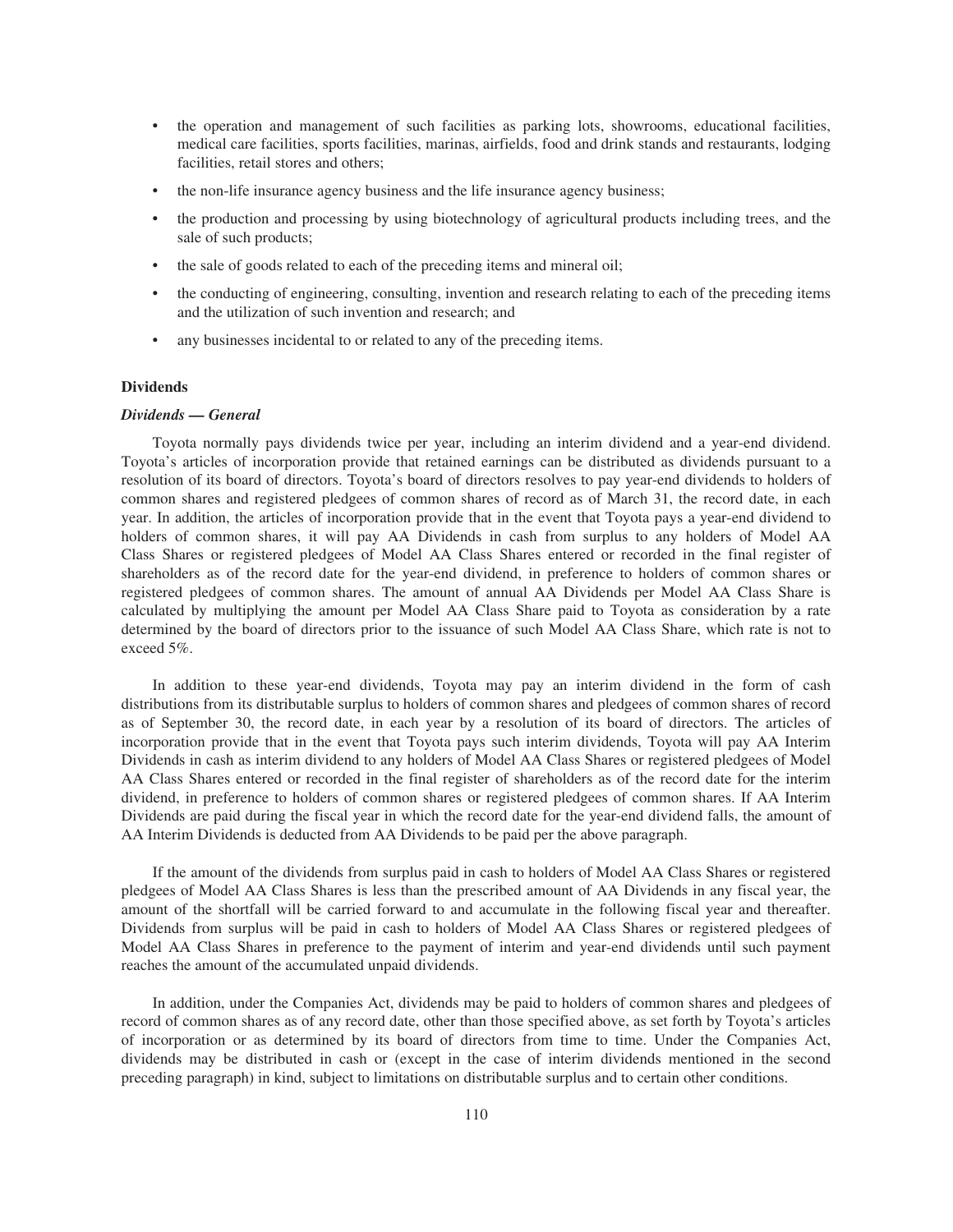## *Dividends — Distributable amount*

Under the Companies Act, Toyota is permitted to make distributions of surplus to the extent that the aggregate book value of the assets to be distributed to shareholders does not exceed the distributable amount provided for by the Companies Act and the ordinance of the Ministry of Justice as at the effective date of such distribution of surplus.

The amount of surplus at any given time shall be the amount of Toyota's assets and the book value of Toyota's treasury stock after subtracting and adding the amounts of items provided for by the Companies Act and the ordinance of the Ministry of Justice, and the amount of surplus distributable for dividends is calculated by adding to and subtracting from this amount the amounts of items provided for by the Companies Act and the ordinance of the Ministry of Justice.

#### *Dividends — Prescription*

Under its articles of incorporation, Toyota is not obligated to pay any dividends in cash which are left unclaimed for a period of three years after the date on which they first became payable.

#### **Capital Accounts**

The amount of the cash or assets paid or contributed by subscribers for new shares (with certain exceptions) is required to be accounted for as stated capital, although Toyota may account for an amount not exceeding one-half of such cash or assets as additional paid-in capital.

Under the Companies Act, Toyota may reduce its additional paid-in capital and legal reserve without limitation on the amount to be reduced, generally, by a resolution of a general shareholders' meeting and if so decided by the same resolution, may account for the whole or any part of the amount of the reduction of additional paid-in capital as stated capital. The whole or any part of surplus which may be distributed as dividends may also be transferred to stated capital by a resolution of a general shareholders' meeting.

#### **Stock Splits**

Toyota may at any time split the outstanding shares into a greater number of shares by a resolution of the board of directors. Toyota must give public notice of the stock split, specifying a record date for the stock split, not less than two weeks prior to the record date. Toyota shall conduct any stock split simultaneously and in the same proportion with respect to the common shares and the Model AA Class Shares.

#### **Consolidation of Shares**

Toyota may at any time consolidate shares in issue into a smaller number of shares by a special shareholders resolution (as defined in "Voting Rights"). When a consolidation of shares is to be made, Toyota must give public notice of certain matters two weeks prior to the effective date of the consolidation. Toyota must disclose the reason for the consolidation of shares at a general shareholders' meeting. Toyota shall conduct any consolidation of shares simultaneously and in the same proportion with respect to the common shares and the Model AA Class Shares.

# **Japanese Unit Share System**

*General.* Consistent with the requirements of the Companies Act, Toyota's articles of incorporation provide that 100 common shares or Model AA Class Shares each constitute one "unit." Although the number of shares constituting a unit is included in the articles of incorporation, any amendment to the articles of incorporation reducing (but not increasing) the number of shares constituting a unit or eliminating the provisions for the unit of shares may be made by a resolution of the board of directors rather than by a special shareholders resolution, which is otherwise required for amending the articles of incorporation.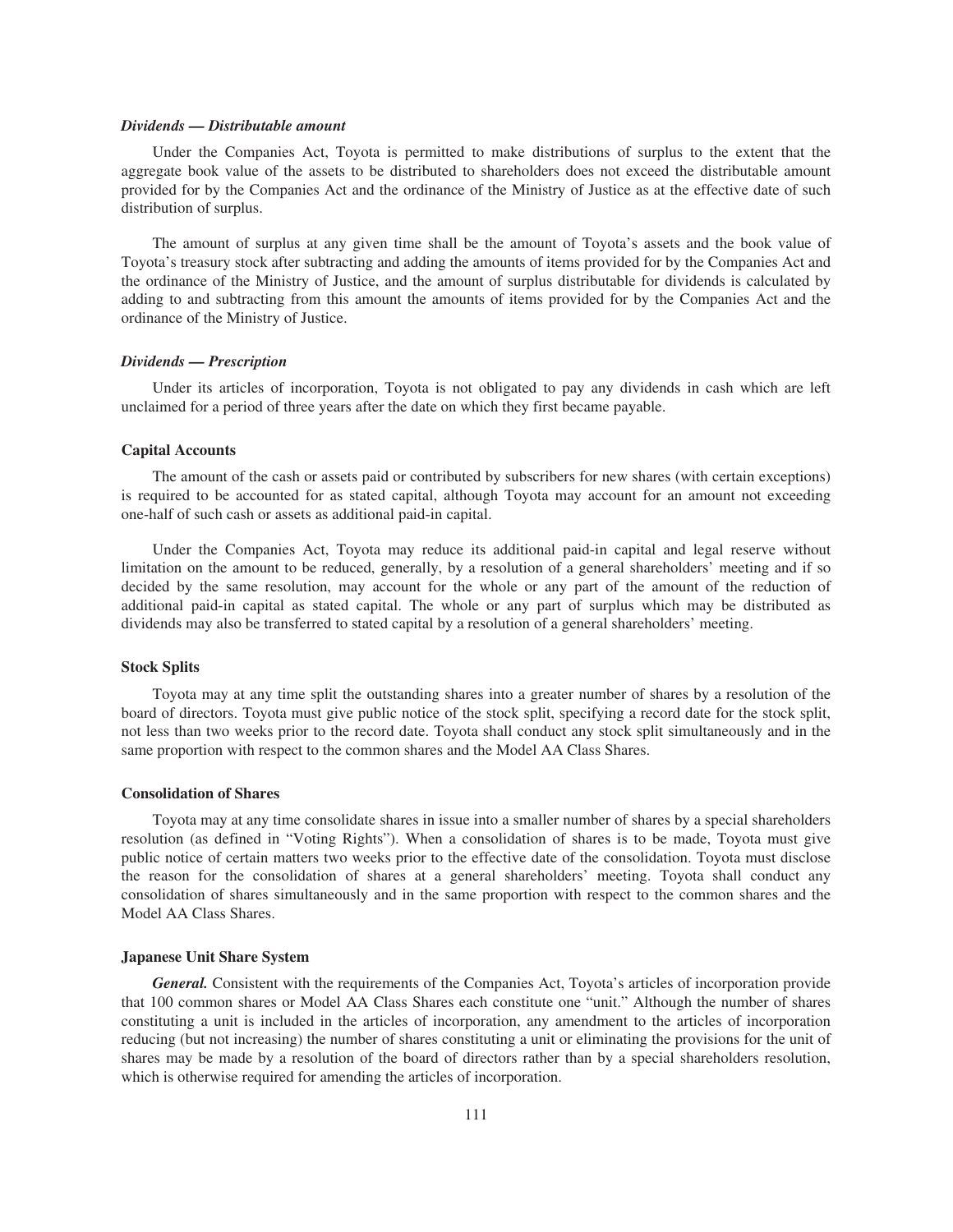*Voting Rights under the Unit Share System.* Under the unit share system, shareholders have one voting right for each unit of shares that they hold. Any number of common shares or Model AA Class Shares less than a full unit will carry no voting rights.

*Purchase by Toyota of Shares Constituting Less Than a Unit.* A holder of shares constituting less than a full unit may require Toyota to purchase those shares at their market value in the case of common shares and at fair price in the case of Model AA Class Shares in accordance with the provisions of Toyota's share handling regulations and the Companies Act.

*Surrender of American Depositary Receipts.* ADR holders will only be permitted to surrender ADRs and withdraw underlying common shares constituting an integral number of a whole unit. If a holder surrenders an ADR including ADRs representing common shares that do not constitute an integral number of whole units, the Depositary will deliver to that holder only those common shares which constitute a whole unit. The Depositary will then issue to the holder a new ADR representing the remaining shares. Holders of an ADR that represents less than a whole unit of underlying shares will be unable to withdraw the underlying shares. As a result, those holders will be unable to require Toyota to purchase their common shares to the extent those common shares constitute less than one whole unit.

#### **Voting Rights**

Toyota holds its ordinary general shareholders' meeting each year. In addition, Toyota may hold an extraordinary general shareholders' meeting whenever necessary by giving at least two weeks' advance notice. Under the Companies Act, notice of any shareholders' meeting must be given to each shareholder having voting rights or, in the case of a non-resident shareholder, to his or her resident proxy or mailing address in Japan in accordance with Toyota's share handling regulations, at least two weeks prior to the date of the meeting.

Holders of common shares and holders of Model AA Class Shares shall have voting rights exercisable at a general shareholders' meeting. A holder of shares constituting one or more whole units is entitled to one vote per unit of shares subject to the limitations on voting rights set forth in this paragraph. In general, under the Companies Act, a resolution can be adopted at a general shareholders' meeting by a majority of the shares having voting rights represented at the meeting. The Companies Act and Toyota's articles of incorporation require a quorum for the election of members of the board of directors and audit & supervisory board members of not less than one-third of the total number of outstanding shares having voting rights. Toyota's shareholders are not entitled to cumulative voting in the election of members of the board of directors. A corporate shareholder, the management of which is substantially under Toyota's control as provided by an ordinance of the Ministry of Justice, either through the holding of voting rights or for any other reason, does not have voting rights.

Shareholders may exercise their voting rights by attending the general shareholders' meeting or in writing by mail. Shareholders who choose to exercise their voting rights by mail must fill out and return to Toyota the voting right exercise form enclosed with the convocation notice of the general shareholders' meeting by the date specified in such convocation notice. In addition, from the general shareholders' meeting for fiscal 2009, shareholders may exercise their voting rights through the internet. Shareholders electing to exercise their voting rights through the internet must log on to the "Website to Exercise Voting Rights" using the login ID and temporary password provided in the voting right exercise form enclosed with the convocation notice and submit their votes by a date specified in the convocation notice, following instructions appearing on the website. Institutional investors may also use the Electronic Proxy Voting Platform operated by Investor Communications Japan ("ICJ") to exercise their voting rights through the use of the Internet, if such institutional investor applies to use the platform in advance. Shareholders may also exercise their voting rights through proxies, provided that those proxies are also shareholders who have voting rights. Toyota may refuse a shareholder having two or more proxies attend a general shareholders' meeting.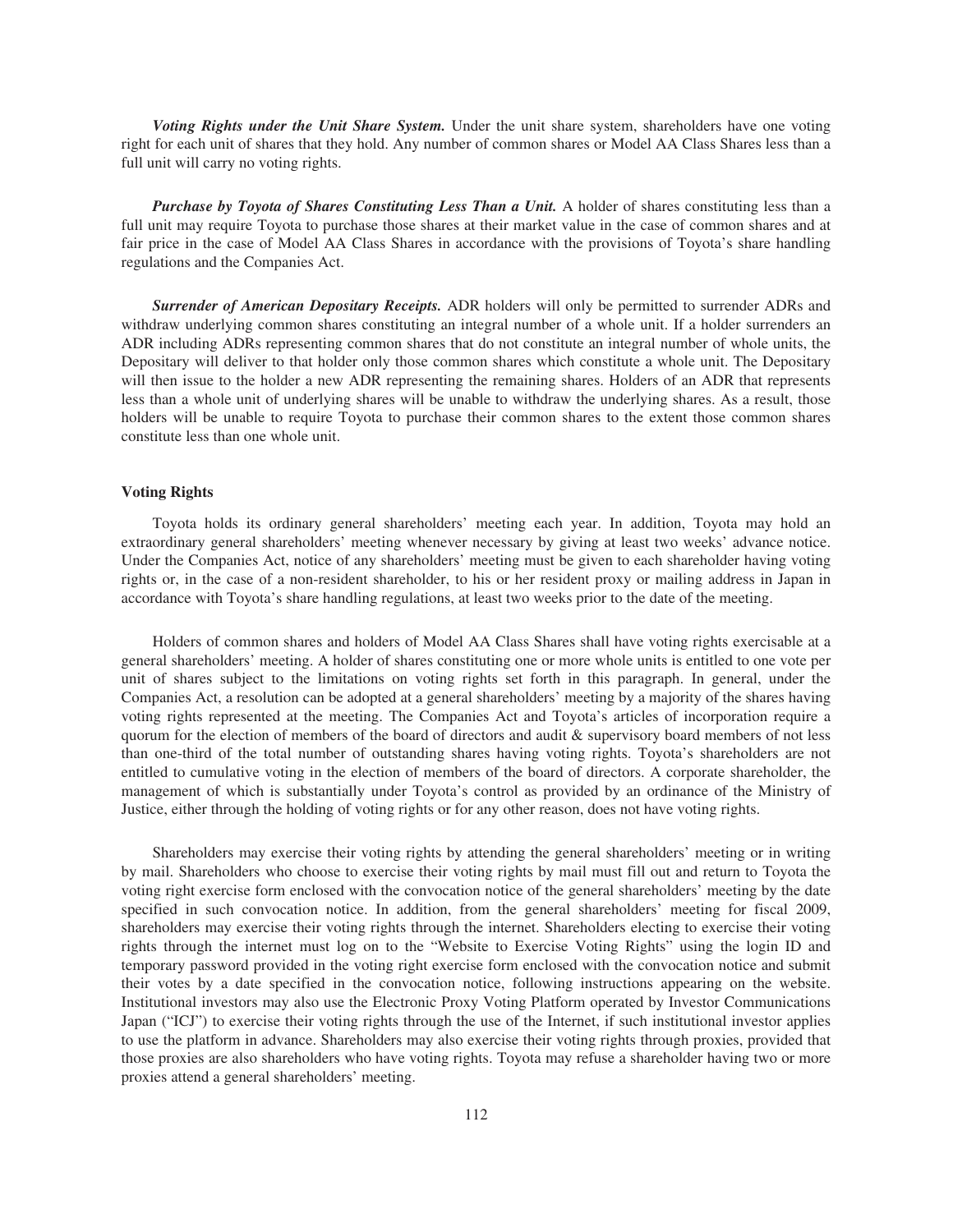The Companies Act provides that a quorum of at least one-third of outstanding shares with voting rights must be present at a shareholders' meeting to approve any material corporate actions such as:

- (1) any amendment of the articles of incorporation with certain exceptions in which a shareholders' resolution is not required;
- (2) acquisition of its own shares from a specific party;
- (3) consolidation of shares;
- (4) any issue or transfer of its shares at a "specially favorable" price (or any issue of stock acquisition rights or bonds with stock acquisition rights at "specially favorable" conditions by Toyota) to any persons other than shareholders;
- (5) the removal of an audit & supervisory board member;
- (6) the exemption of liability of a director or audit & supervisory board member with certain exceptions;
- (7) a reduction of stated capital which meets certain requirements with certain exceptions;
- (8) a distribution of in-kind dividends which meets certain requirements;
- (9) dissolution, merger, or consolidation with certain exceptions in which a shareholders' resolution is not required;
- (10) the transfer of the whole or a material part of the business;
- (11) the transfer in entirety or in part of shares or equity interest of a subsidiary under certain conditions;
- (12) the taking over of the entire business of any other corporation with certain exceptions in which a shareholders' resolution is not required;
- (13) share exchange or share transfer for the purpose of establishing 100% parent-subsidiary relationships with certain exceptions in which a shareholders' resolution is not required; or
- (14) company split with certain exceptions in which a shareholders' resolution is not required.

At least two-thirds of the shares having voting rights represented at the meeting must approve these actions.

The voting rights of holders of ADSs are exercised by the Depositary based on instructions from those holders.

## **Rights to be Allotted Shares**

Holders of common shares and Model AA Class Shares have no preemptive rights under Toyota's articles of incorporation. Under the Companies Act, the board of directors may, however, determine that shareholders shall be given rights to be allotted shares or stock acquisition rights on request in connection with a particular issue or transfer of shares, or issue of stock acquisition rights, respectively. In this case, such rights must be given on uniform terms to all shareholders as of a specified record date by at least two weeks' prior public notice to shareholders of the record date.

Rights to be allotted shares are nontransferable. However, a shareholder may be allotted stock acquisition rights without consideration thereto, and may transfer such rights.

#### **Liquidation Rights**

In the event of a liquidation of Toyota, the assets remaining after payment of all debts, liquidation expenses and taxes will be distributed as follows. First, an amount per First Series Model AA Class Share through Fifth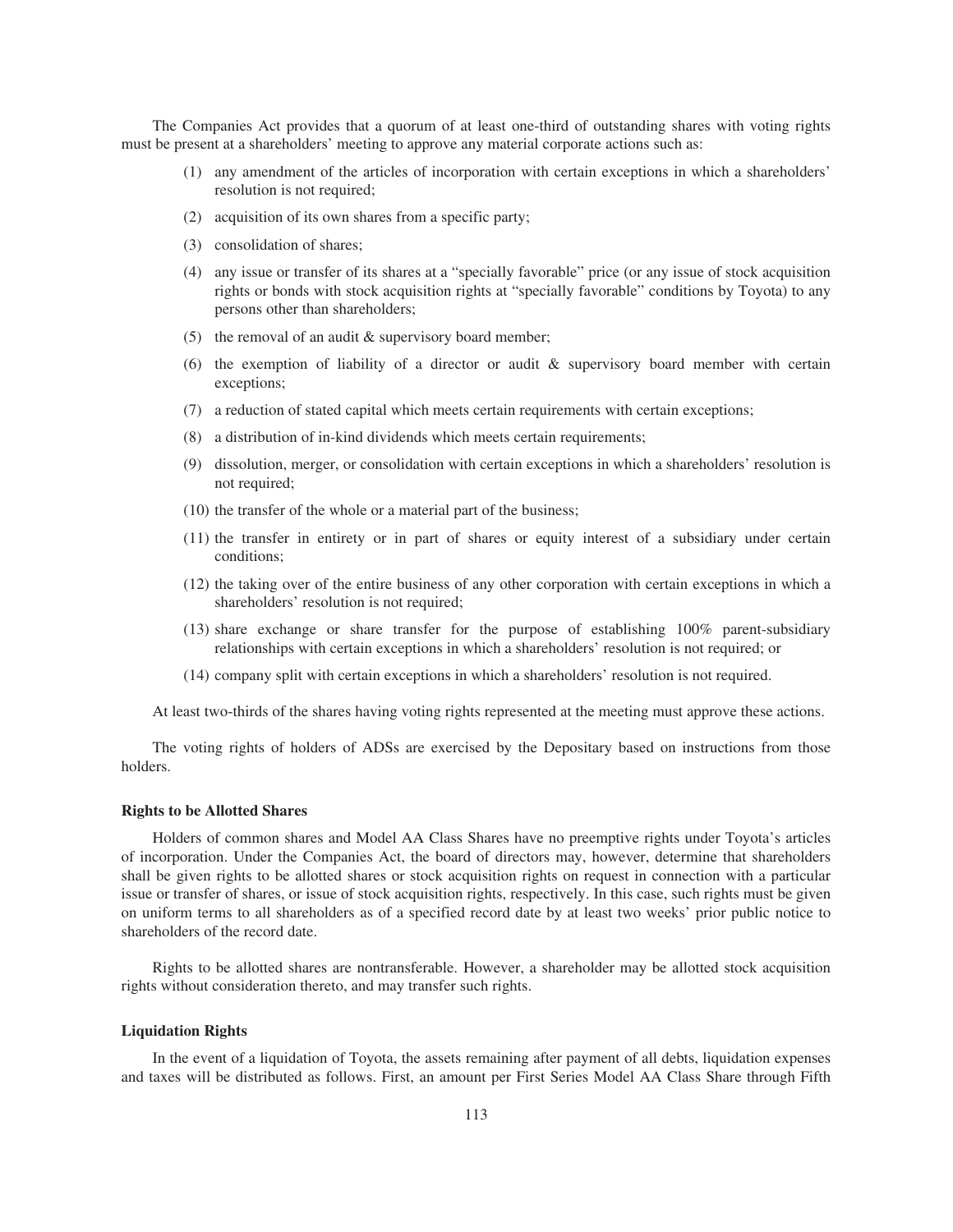Series Model AA Class Share, determined by resolution of the board of directors or calculated using a formula determined by a resolution of the board of directors prior to the issuance of such Model AA Class Shares based on the amount per Model AA Class Shares paid to Toyota as consideration (the "Base Amount"), shall be paid in cash to holders of Model AA Class Shares or registered pledgees of Model AA Class Shares. No other distribution of residual assets shall be made to holders of Model AA Class Shares or registered pledgees of Model AA Class Shares. The remaining residual assets shall be distributed among the holders of common shares or registered pledgees of common shares in proportion to the respective number of shares they own.

#### **Liability to Further Calls or Assessments**

All of Toyota's currently outstanding shares, including shares represented by the ADSs, are fully paid and nonassessable.

#### **Transfer Agent**

Mitsubishi UFJ Trust and Banking Corporation is the transfer agent for all shares. Mitsubishi UFJ Trust and Banking Corporation's office is located at 4-5, Marunouchi 1-chome, Chiyoda-ku, Tokyo, 100-8212 Japan. Mitsubishi UFJ Trust and Banking Corporation maintains Toyota's register of shareholders and records transfers of record ownership (in the case of common shares, upon receiving notification from JASDEC).

# **Record Date**

The close of business on March 31 is the record date for Toyota's year-end dividends, if paid. A holder of common shares or Model AA Class Shares constituting one or more whole units who is recorded or registered as a holder on Toyota's register at the close of business as of March 31 is also entitled to exercise shareholders' voting rights at the ordinary general shareholders' meeting with respect to the business year ending on March 31. The close of business on September 30 of each year is the record date for interim dividends, if paid. In addition, Toyota may set a record date for determining the shareholders entitled to other rights and for other purposes by giving at least two weeks' prior public notice.

The shares generally trade ex-dividend or ex-rights in the Japanese stock exchanges on the second business day before a record date (or if the record date is not a business day, the third business day prior thereto), for the purpose of dividends or rights offerings.

#### **Acquisition by Toyota of Shares**

Toyota may acquire its own common shares (i) through a stock exchange on which such shares are listed or by way of tender offer (pursuant to an ordinary resolution of a general shareholders' meeting or a resolution of the board of directors), (ii) by purchase from a specific party (pursuant to a special resolution of a general shareholders' meeting) or (iii) from a subsidiary of Toyota (pursuant to a resolution of the board of directors). In addition, Toyota may acquire its own Model AA Class Shares (i) by purchase from all holders of the relevant series of Model AA Class Shares who make an offer to transfer the shares to Toyota upon notice from Toyota to acquire the shares (pursuant to an ordinary resolution of a general shareholders' meeting), (ii) by purchase from a specific party (pursuant to a special resolution of a general shareholders' meeting) or (iii) from a subsidiary of Toyota (pursuant to a resolution of the board of directors). When such acquisition of common shares is made by Toyota from a specific party other than a subsidiary of Toyota, any other holder of common shares may make a demand to a representative director, more than five calendar days prior to the relevant shareholders' meeting, that Toyota also purchase the common shares held by such holder. However, the acquisition of its own common shares at a price not exceeding the market price to be provided under an ordinance of the Ministry of Justice will not trigger the right of any shareholder to include him/her as the seller of his/her shares in such proposed purchase.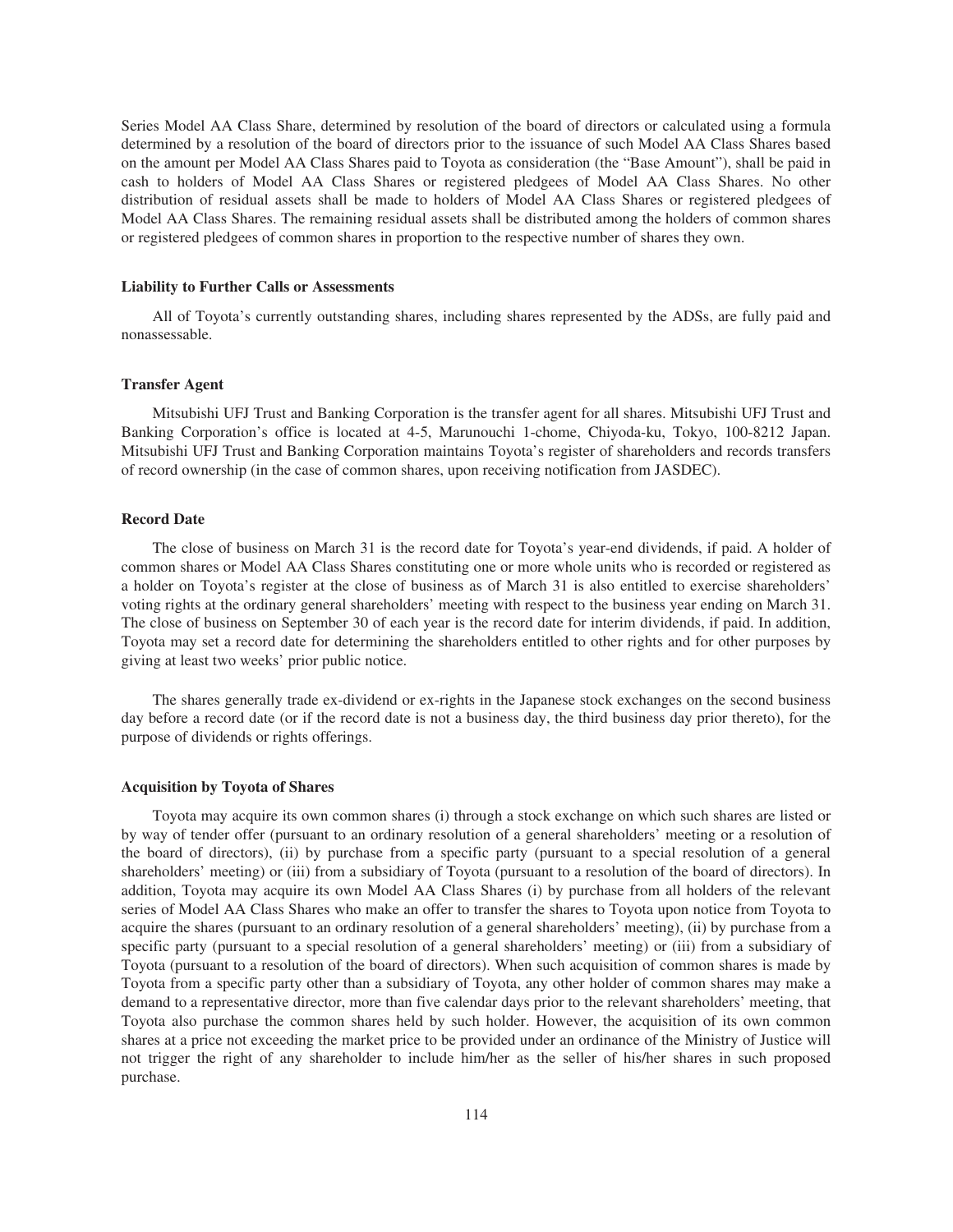Any acquisition of shares must satisfy certain requirements that the total amount of the acquisition price may not exceed the amount of the distributable dividends. See "— Dividends."

Shares acquired by Toyota may be held by it for any period or may be cancelled by resolution of the board of directors. Toyota may also transfer to any person the shares held by it, subject to a resolution of the board of directors, and subject also to other requirements applicable to the issuance of new shares. Toyota may also utilize its treasury stock for the purpose of transfer to any person upon exercise of stock acquisition rights or for the purpose of acquiring another company by way of merger, share exchange or corporate split through exchange of treasury stock for shares or assets of the acquired company.

The Companies Act generally prohibits any subsidiary of Toyota from acquiring shares of Toyota.

#### **Model AA Class Shareholder's Conversion Right into Common Shares**

Holders of Model AA Class Shares may, at certain times specified in resolution of the board of directors as the conversion period at the time of the issuance of First Series Model AA Class Shares to Fifth Series Model AA Class Shares, demand that Toyota acquire some or all of such Model AA Class Shares held by such holder of Model AA Class shares in exchange for common shares in a number determined by a formula specified in such board resolution. Any fractions of less than one common share to be delivered in exchange for such Model AA Class Shares shall be disregarded, in which case payment of money as provided in the Companies Act shall not be made.

# **Model AA Class Shareholder's Cash Put Option**

Holders of Model AA Class Shares may, at certain times specified in resolution of the board of directors as the cash put option period at the time of the issuance of First Series Model AA Class Shares to Fifth Series Model AA Class Shares, demand that Toyota acquire some or all of such Model AA Class Shares in exchange for cash in an amount equivalent to the Base Amount. If demand for acquisition exceeds the amount available under the Companies Act for distribution as of the date of demand for such acquisition, Model AA Class Shares to be acquired by Toyota shall be determined by a resolution of the board of directors, and the cash put option in respect of Model AA Class Shares not so acquired shall be deemed not to have been exercised.

#### **Toyota's Cash Call Option**

After the lapse of period specified in resolution of its board of directors at the time of the issuance of First Series Model AA Class Shares to Fifth Series Model AA Class Shares, on an acquisition date separately determined by a resolution of the board of directors, Toyota may acquire all of such Model AA Class Shares in exchange for cash in an amount equivalent to the Base Amount.

## **Acquisition or Disposition of Shares or ADS**

Under the Foreign Exchange and Foreign Trade Law and the cabinet orders and ministerial ordinances thereunder (collectively, the "Foreign Exchange Regulations"), all aspects of regulations on foreign exchange and foreign trade transactions are, with minor exceptions (which are not generally applicable to the purchase and sale of Toyota's shares), only subject to post transaction reporting requirements. Acquisitions and dispositions of shares of common stock or ADS by non-residents of Japan (including foreign corporations not resident in Japan) are generally not subject to this reporting requirement. However, the Minister of Finance has the power to impose a licensing requirement for transactions in limited circumstances.

# **Report of Substantial Shareholdings**

The Financial Instruments and Exchange Law of Japan and regulations under the Law require any person who has become a holder (together with its related persons) of more than 5% of the total issued shares of a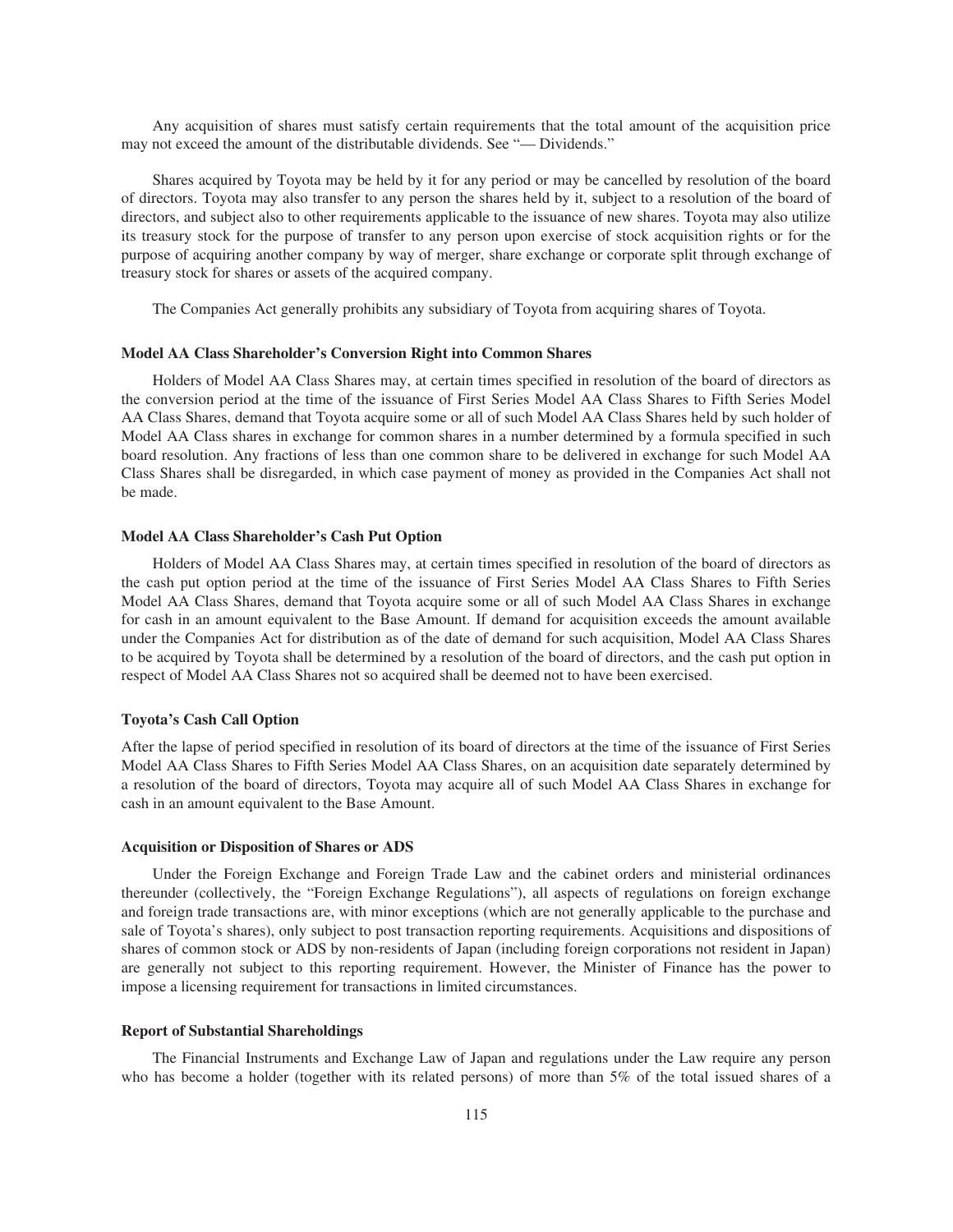company listed on any Japanese stock exchange (including ADSs representing such shares) to file with the Director of a competent Local Finance Bureau, within five business days, a report concerning those shareholdings. A similar report must also be filed to reflect any change of 1% or more in any shareholding or any change in material matters set out in reports previously filed. Any such report shall be filed with the Director of a competent Local Finance Bureau through the Electronic Disclosure for Investor's Network ("EDINET") system. For this purpose, shares issuable to a shareholder upon exercise of stock acquisition rights are taken into account in determining both the number of shares held by that stock acquisition rights holder and the company's total issued shares.

# **10.C MATERIAL CONTRACTS**

All contracts concluded by Toyota during the two years preceding this filing were entered into in the ordinary course of business.

# **10.D EXCHANGE CONTROLS**

The Foreign Exchange Regulations govern the acquisition and holding of shares of capital stock of Toyota by "exchange non-residents" and by "foreign investors." The Foreign Exchange Regulations currently in effect do not, however, affect transactions between exchange non-residents to purchase or sell shares outside Japan using currencies other than Japanese yen.

Exchange non-residents are:

- individuals who do not reside in Japan; and
- corporations whose principal offices are located outside Japan.

Generally, branches and other offices of non-resident corporations that are located within Japan are regarded as residents of Japan. Conversely, branches and other offices of Japanese corporations located outside Japan are regarded as exchange non-residents.

Foreign investors are:

- individuals who are exchange non-residents;
- corporations or other organizations that are organized under the laws of foreign countries or whose principal offices are located outside of Japan; and
- corporations (1) of which 50% or more of their voting rights are held directly or indirectly by individuals who are exchange non-residents and/or corporations or other organizations (a) that are organized under the laws of foreign countries or (b) whose principal offices are located outside of Japan or (2) a majority of whose officers, or officers having the power of representation, are individuals who are exchange non-residents.

In general, the acquisition of shares of a Japanese company (such as the shares of capital stock of Toyota) by an exchange non-resident from a resident of Japan is not subject to any prior filing requirements. In certain limited circumstances, however, the Minister of Finance may require prior approval of an acquisition of this type. While prior approval, as described above, is not required, in the case where a resident of Japan transfers shares of a Japanese company (such as the shares of capital stock of Toyota) for consideration exceeding ¥100 million to an exchange non-resident, the resident of Japan who transfers the shares is required to report the transfer to the Minister of Finance within 20 days from the date of the transfer or the date of receipt of payment, whichever comes later, unless the transfer was made through a bank or financial instruments business operator licensed or registered under Japanese law.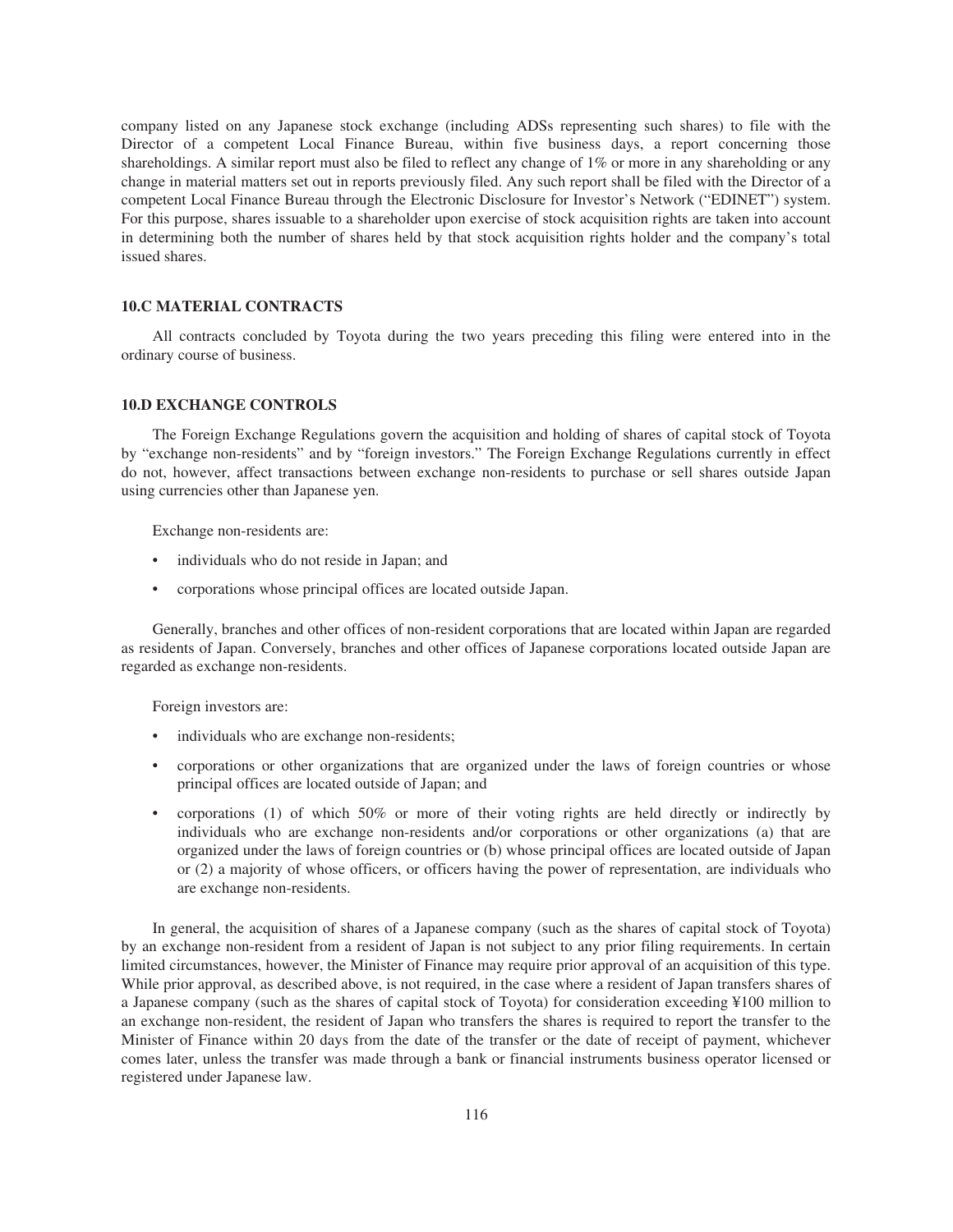If a foreign investor acquires shares of a Japanese company that is listed on a Japanese stock exchange (such as the shares of capital stock of Toyota) and, as a result of the acquisition, the foreign investor, in combination with any existing holdings, directly or indirectly holds 10% or more of the issued shares of the relevant company, the foreign investor, in general, must file a report of the acquisition with the Minister of Finance and any other competent Ministers having jurisdiction over that Japanese company by the 15th day of the month following the month in which the date of the acquisition falls. In limited circumstances, such as where the foreign investor is in a country that is not listed on an exemption schedule in the Foreign Exchange Regulations, or where that Japanese company is engaged in certain businesses designated by the Foreign Exchange Regulations, a prior notification of the acquisition must be filed with the Minister of Finance and any other competent Ministers, who may then modify or prohibit the proposed acquisition.

Under the Foreign Exchange Regulations, dividends paid on, and the proceeds of sales in Japan of, shares held by non-residents of Japan may in general be converted into any foreign currency and repatriated abroad. Under the terms of the deposit agreement pursuant to which Toyota's ADSs are issued, the Depositary is required, to the extent that in its judgment it can convert yen on a reasonable basis into dollars and transfer the resulting dollars to the United States, to convert all cash dividends that it receives in respect of deposited shares into dollars and to distribute the amount received (after deduction of applicable withholding taxes) to the holders of ADSs.

# **10.E TAXATION**

The following discussion is a general summary of the principal U.S. federal income and Japanese national tax consequences of the acquisition, ownership and disposition of shares of common stock or ADSs. This summary does not purport to address all material tax consequences that may be relevant to holders of shares of common stock or ADSs, and does not take into account the specific circumstances of any particular investors, some of which (such as tax-exempt entities, banks, insurance companies, broker-dealers, traders in securities that elect to use a mark-to-market method of accounting for their securities holdings, regulated investment companies, real estate investment trusts, partnerships and other pass-through entities, investors liable for the U.S. alternative minimum tax, investors that own or are treated as owning 10% or more of Toyota's stock (by vote or value), investors that hold shares of common stock or ADSs as part of a straddle, hedge, conversion transaction or other integrated transaction, U.S. Holders (as defined below) subject to special tax accounting rules as a result of any item of gross income with respect to shares of common stock or ADSs being taken into account in an "applicable financial statement" (as defined in section 451 of the Internal Revenue Code of 1986, as amended) and U.S. Holders (as defined below) whose functional currency is not the U.S. dollar) may be subject to special tax rules. This summary is based on the tax laws and regulations of the United States and Japan, judicial decisions, published rulings and administrative pronouncements all as in effect on the date hereof, as well as on the current income tax convention between the United States and Japan (the "Treaty"), as described below, all of which are subject to change (possibly with retroactive effect), and to differing interpretations.

For purposes of this discussion, a "U.S. Holder" is any beneficial owner of shares of common stock or ADSs that, for U.S. federal income tax purposes, is:

- 1. an individual who is a citizen or resident of the United States;
- 2. a corporation (or other entity taxable as a corporation for U.S. federal income tax purposes) organized in or under the laws of the United States, any state thereof, or the District of Columbia;
- 3. an estate the income of which is subject to U.S. federal income tax without regard to its source; or
- 4. a trust that is subject to the primary supervision of a U.S. court and the control of one or more U.S. persons, or that has a valid election in effect under applicable Treasury regulations to be treated as a U.S. person.

An "Eligible U.S. Holder" is a U.S. Holder that:

1. is a resident of the United States for purposes of the Treaty;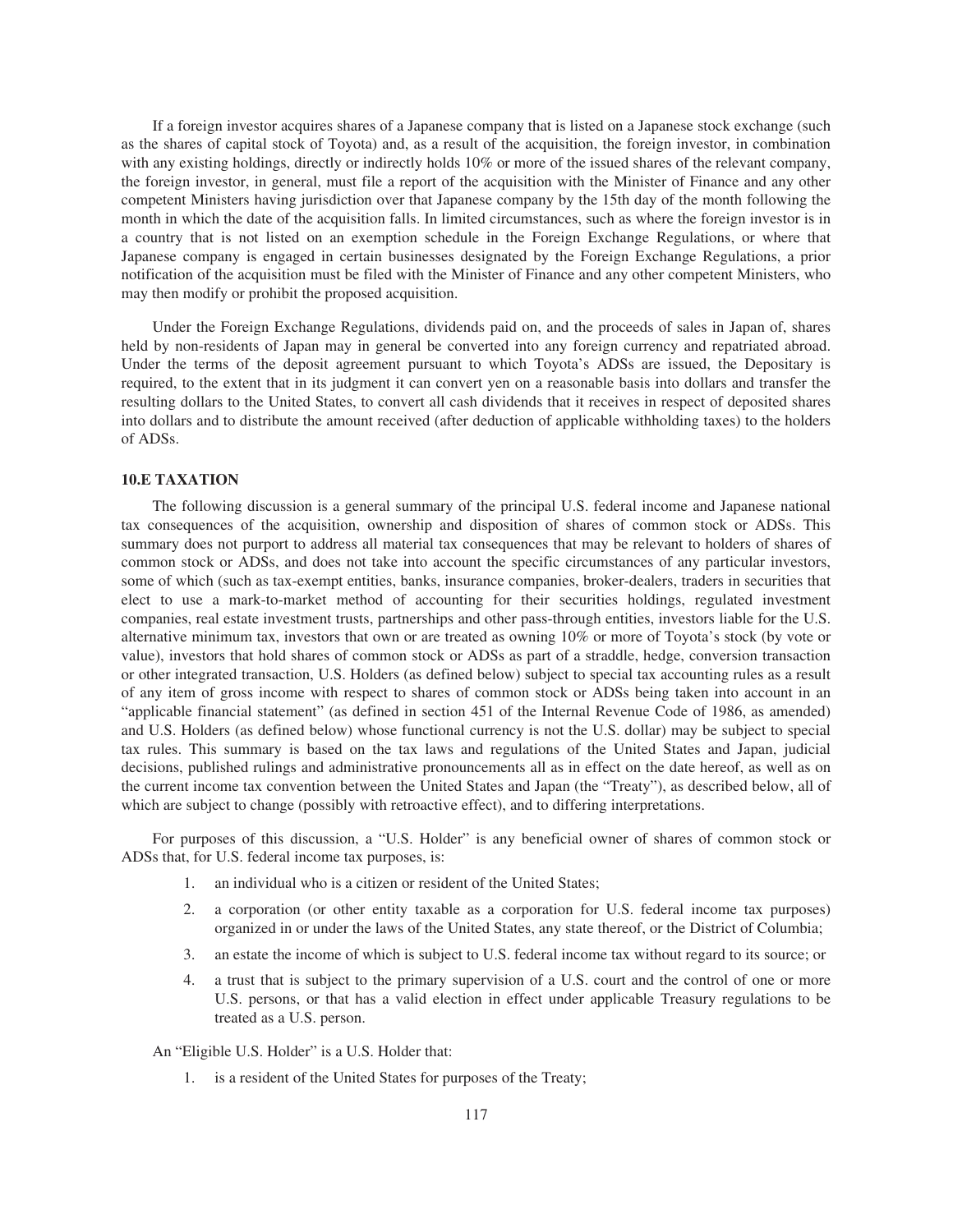- 2. does not maintain a permanent establishment in Japan (a) with which the shares of common stock or ADSs are effectively connected and through which the U.S. Holder carries on or has carried on business, or (b) of which the shares of common stock or ADSs form part of the business property; and
- 3. is eligible for benefits under the Treaty with respect to income and gain derived in connection with the shares of common stock or ADSs.

This summary does not address any aspects of U.S. federal tax law other than income taxation and does not discuss any aspects of Japanese tax law other than income taxation, as limited to national taxes, inheritance and gift taxation. This summary also does not cover any state or local, or non-U.S., non-Japanese tax considerations. Investors are urged to consult their tax advisors regarding the U.S. federal, state and local and Japanese and other tax consequences of acquiring, owning and disposing of shares of common stock or ADSs. In particular, where relevant, investors are urged to confirm their status as Eligible U.S. Holders with their tax advisors and to discuss with their tax advisors any possible consequences of their failure to qualify as Eligible U.S. Holders. In addition, this summary is based in part upon the representations of the Depositary and the assumption that each obligation in the deposit agreement, and in any related agreement, will be performed in accordance with its terms.

In general, for purposes of the Treaty and for U.S. federal income and Japanese income tax purposes, owners of ADRs evidencing ADSs will be treated as the owners of the shares of common stock represented by those ADSs, and exchanges of shares of common stock for ADSs, and exchanges of ADSs for shares of common stock, will not be subject to U.S. federal income or Japanese income tax.

*The discussion below is intended for general information only and does not constitute a complete analysis of all tax consequences relating to ownership of shares of common stock or ADSs. Prospective purchasers of shares of common stock or ADSs should consult their own tax advisors concerning the tax consequences of their particular situations.*

#### **Japanese Taxation**

The following is a summary of the principal Japanese tax consequences (limited to national taxes) to non-residents of Japan or non-Japanese corporations without permanent establishments in Japan ("non-resident Holders") who are holders of shares of common stock or of ADSs of Toyota. The following information regarding taxation in Japan is based on the tax treaties and tax laws in force and their interpretation by Japan's tax authorities as of the date of this annual report. Tax laws and treaties and their interpretations may change (including with retroactive effect). Toyota will not revise this summary on the basis of any such change occurring after the date of this annual report.

Generally, non-resident Holders are subject to Japanese withholding tax on dividends paid by Japanese corporations. Stock splits are, in general, not taxable events.

In the absence of an applicable income tax treaty, convention or agreement reducing the maximum rate of Japanese withholding tax or allowing an exemption from Japanese withholding tax, the rate of Japanese withholding tax applicable to dividends paid by Japanese corporations to non-resident Holders is generally 20.42 percent, provided that, with respect to dividends paid on listed shares issued by a Japanese corporation (such as the shares of common stock or ADSs of Toyota) to non-resident Holders, other than any individual shareholder who holds 3 percent or more of the total issued shares of the relevant Japanese corporation, the aforementioned 20.42 percent withholding tax rate is reduced to 15.315 percent for dividends due and payable on or before December 31, 2037. These rates include a special additional withholding tax (2.1 percent of the original withholding tax amount) to secure funds for reconstruction from the Great East Japan Earthquake.

At the date of this annual report, Japan has income tax treaties, conventions or agreements whereby the above-mentioned withholding tax rate is reduced, in most cases to 15 percent or 10 percent for portfolio investors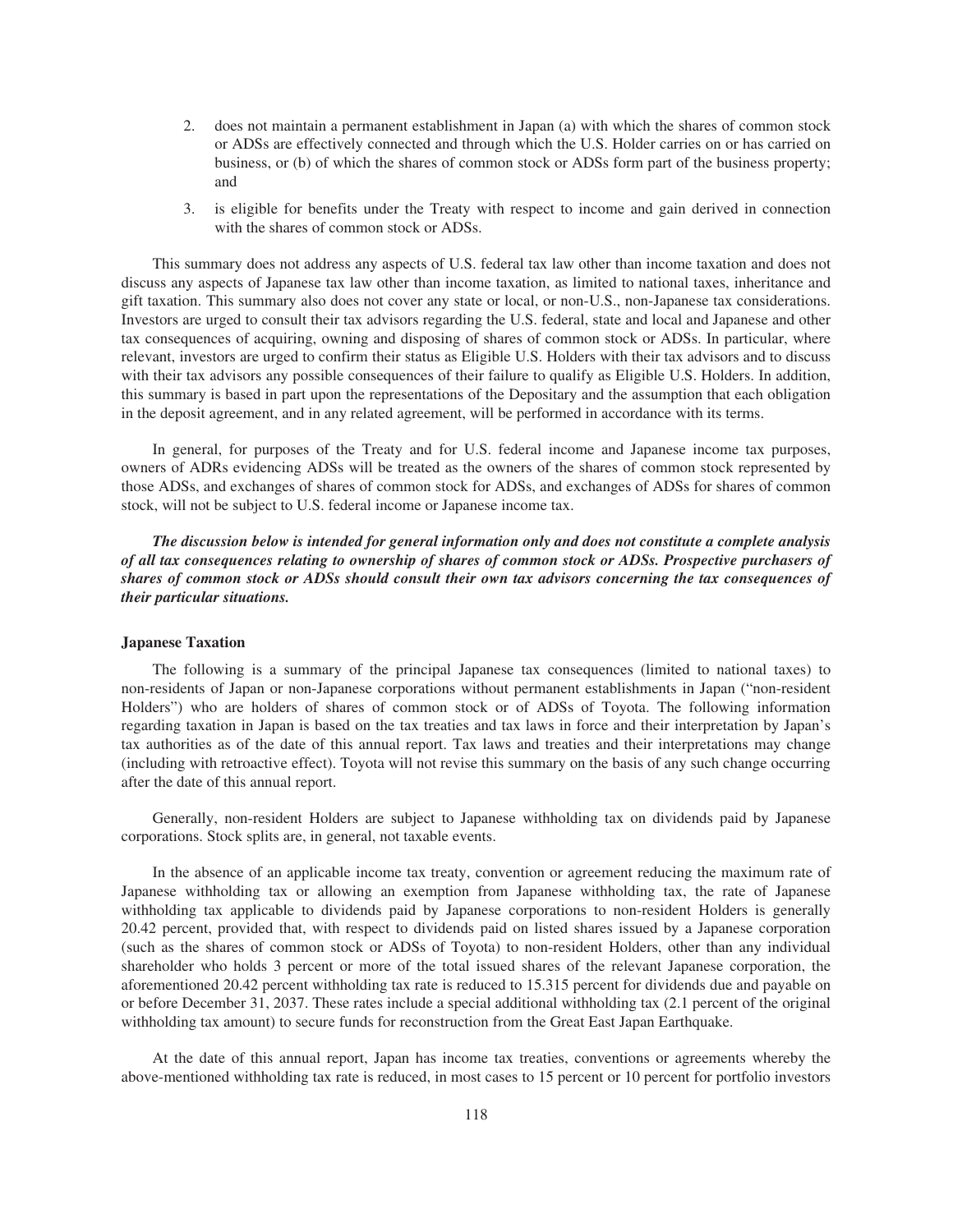(15 percent under the income tax treaties in force with, among other countries, Canada, Denmark, Finland, Germany, Ireland, Italy, Luxembourg, New Zealand, Norway, Singapore, and Spain, and 10 percent under the income tax treaties with, among other countries, Australia, France, Hong Kong, the Netherlands, Portugal, Sweden, Switzerland, the U.K. and the United States).

Under the Treaty, the maximum rate of Japanese withholding tax which may be imposed on dividends paid by a Japanese corporation to an Eligible U.S. Holder that is a portfolio investor is generally reduced to 10 percent of the gross amount actually distributed, and dividends paid by a Japanese corporation to an Eligible U.S. Holder that is a pension fund (as defined in the Treaty) are exempt from Japanese income tax by way of withholding or otherwise, provided that such dividends are not derived from the carrying on of a business, directly or indirectly, by such pension fund.

If the maximum tax rate provided for in the income tax treaty applicable to dividends paid by Toyota to any particular non-resident Holder is lower than the withholding tax rate otherwise applicable under Japanese tax law or if any particular non-resident Holder is exempt from Japanese income tax with respect to such dividends under the income tax treaty applicable to such particular non-resident Holder, such non-resident Holder who is entitled to a reduced rate of or exemption from Japanese withholding tax on the payment of dividends on shares of common stock by Toyota is required to submit an Application Form for Income Tax Convention Regarding Relief from Japanese Income Tax and Special Income Tax for Reconstruction on Dividends (together with any other required forms and documents) in advance through the withholding agent to the relevant tax authority before the payment of dividends. A standing proxy for non-resident Holders of a Japanese corporation may provide this application service. In addition, a simplified special filing procedure is available for non-resident Holders to claim treaty benefits of exemption from or reduction of Japanese withholding tax by submitting a Special Application Form for Income Tax Convention Regarding Relief from Japanese Income Tax and Special Income Tax for Reconstruction on Dividends of Listed Stock (together with any other required forms and documents). With respect to ADSs, this reduced rate or exemption is applicable if the Depositary or its agent submits, together with other documents, two Special Application Forms (one before payment of dividends, the other within eight months after the recording date concerning such payment of dividends) to the Japanese tax authority. To claim this reduced rate or exemption, any relevant non-resident Holder of ADSs will be required to file proof of taxpayer status, residence and beneficial ownership (as applicable) and to provide other information or documents as may be required by the Depositary. A non-resident Holder who is entitled, under an applicable income tax treaty, to a reduced treaty rate lower than the withholding tax rate otherwise applicable under Japanese tax law or an exemption from the withholding tax, but fails to submit the required application in advance, will be entitled to claim the refund of Japanese taxes withheld in excess of the rate under an applicable tax treaty (if such non-resident Holder is entitled to a reduced treaty rate under the applicable income tax treaty) or the entire amount of Japanese tax withheld (if such non-resident Holder is entitled to an exemption under the applicable income tax treaty) by complying with a certain subsequent filing procedure. Toyota does not assume any responsibility to ensure withholding at the reduced rate, or exemption therefrom, for non-resident Holders who would be so eligible under an applicable tax treaty, but where the required procedures as stated above are not followed.

Gains derived from the sale of shares of common stock or ADSs outside Japan by a non-resident Holder holding such shares of common stock or ADSs as portfolio investors are, in general, not subject to Japanese income tax or corporation tax under Japanese law. In addition, Eligible U.S. Holders are not subject to Japanese income or corporation tax with respect to such gains under the Treaty so long as filings required under Japanese law are made.

Japanese inheritance and gift taxes at progressive rates may be payable by an individual who has acquired from another individual shares of common stock or ADSs as a legatee, heir or donee even though neither the individual, nor the deceased, nor donor is a Japanese resident.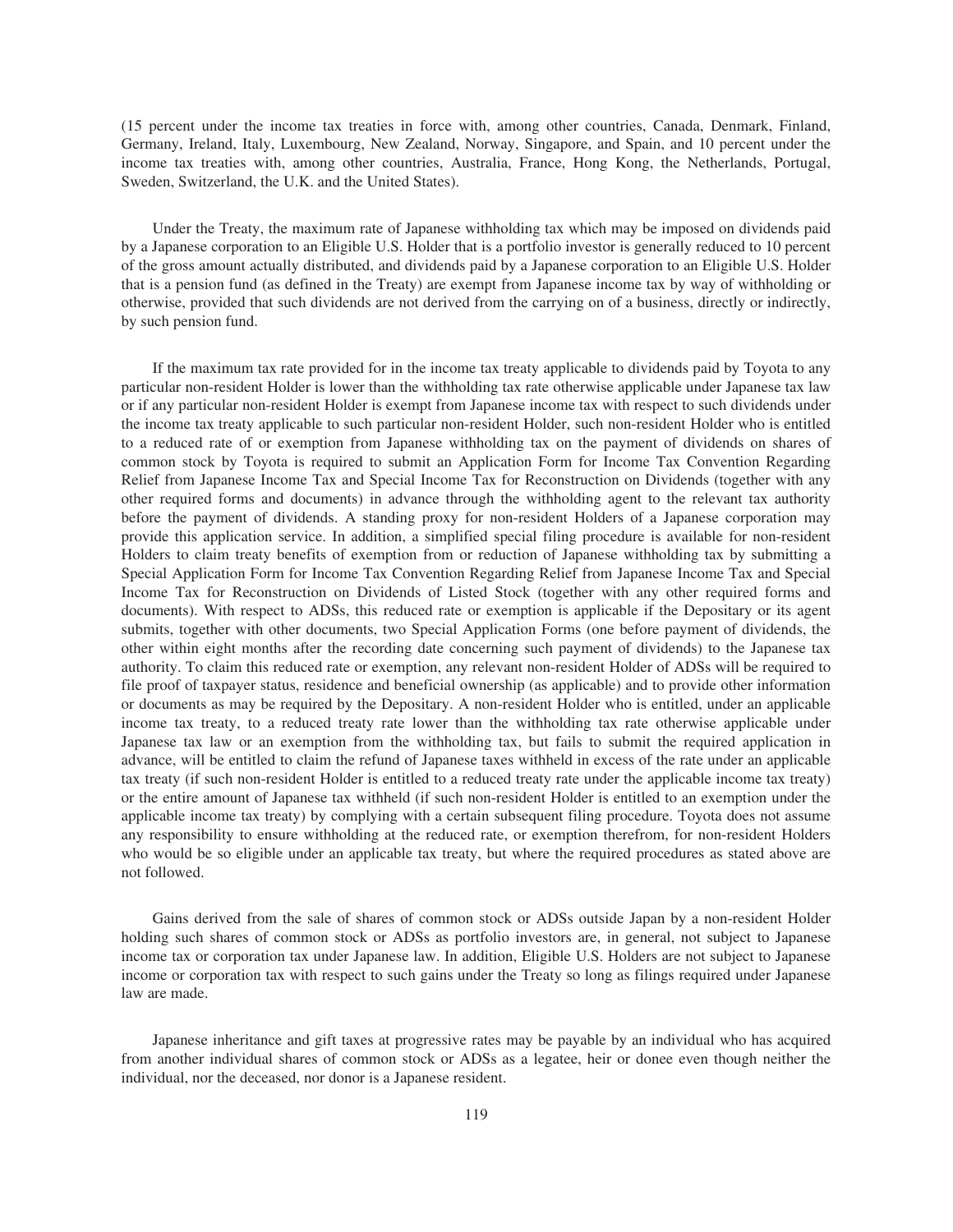Holders of shares of common stock or ADSs should consult their tax advisors regarding the effect of these taxes and, in the case of U.S. Holders, the possible application of the Estate and Gift Tax Treaty between the United States and Japan.

### **U.S. Federal Income Taxation**

# *U.S. Holders*

The following discussion is a summary of the principal U.S. federal income tax consequences to U.S. Holders that hold shares of common stock or ADSs as capital assets (generally, for investment purposes).

#### *Taxation of Dividends*

Subject to the passive foreign investment company ("PFIC") rules discussed below, the gross amount of any distribution made by Toyota in respect of shares of common stock or ADSs (without reduction for Japanese withholding taxes) will constitute a taxable dividend to the extent paid out of current or accumulated earnings and profits, as determined under U.S. federal income tax principles. The U.S. dollar amount of such a dividend generally will be included in the gross income of a U.S. Holder, as ordinary income, when actually or constructively received by the U.S. Holder, in the case of shares of common stock, or by the Depositary, in the case of ADSs. Dividends paid by Toyota will not be eligible for the dividends-received deduction generally allowed to U.S. corporations in respect of dividends received from other U.S. corporations.

Dividends received on shares and ADSs of certain foreign corporations by non-corporate U.S. investors may be subject to U.S. federal income tax at lower rates than other types of ordinary income if certain conditions are met. Dividends received by non-corporate U.S. Holders with respect to shares of common stock or ADSs of Toyota are expected to be eligible for these reduced rates of tax. U.S. Holders should consult their own tax advisors regarding the eligibility of such dividends for a reduced rate of tax.

The U.S. dollar amount of a dividend paid in Japanese yen will be determined based on the Japanese yen/ U.S. dollar exchange rate in effect on the date that the dividend is included in the gross income of the U.S. Holder, regardless of whether the payment is converted into U.S. dollars on that date. Generally, any gain or loss resulting from currency exchange fluctuations during the period from the date the dividend payment is included in the gross income of a U.S. Holder through the date that payment is converted into U.S. dollars (or otherwise disposed of) will be treated as U.S.-source ordinary income or loss. U.S. Holders should consult their own tax advisors regarding the calculation and U.S. federal income tax treatment of foreign currency gain or loss.

To the extent, if any, that the amount of any distribution received by a U.S. Holder in respect of shares of common stock or ADSs exceeds Toyota's current and accumulated earnings and profits, as determined under U.S. federal income tax principles, the distribution first will be treated as a tax-free return of capital to the extent of the U.S. Holder's adjusted tax basis in those shares or ADSs, and thereafter will be treated as U.S.-source capital gain.

Distributions of additional shares of common stock that are made to U.S. Holders with respect to their shares of common stock or ADSs, and that are part of a pro rata distribution to all of Toyota's shareholders, generally will not be subject to U.S. federal income tax.

For U.S. foreign tax credit purposes, dividends included in gross income by a U.S. Holder in respect of shares of common stock or ADSs will constitute income from sources outside the United States, and will generally be "passive category income" or, in the case of certain U.S. Holders, "general category income." Subject to generally applicable limitations under U.S. federal income tax law and the Treaty, any Japanese withholding tax imposed in respect of a Toyota dividend may be claimed as a credit against the U.S. federal income tax liability of a U.S. Holder, or alternatively as a deduction in the computation of such U.S. Holder's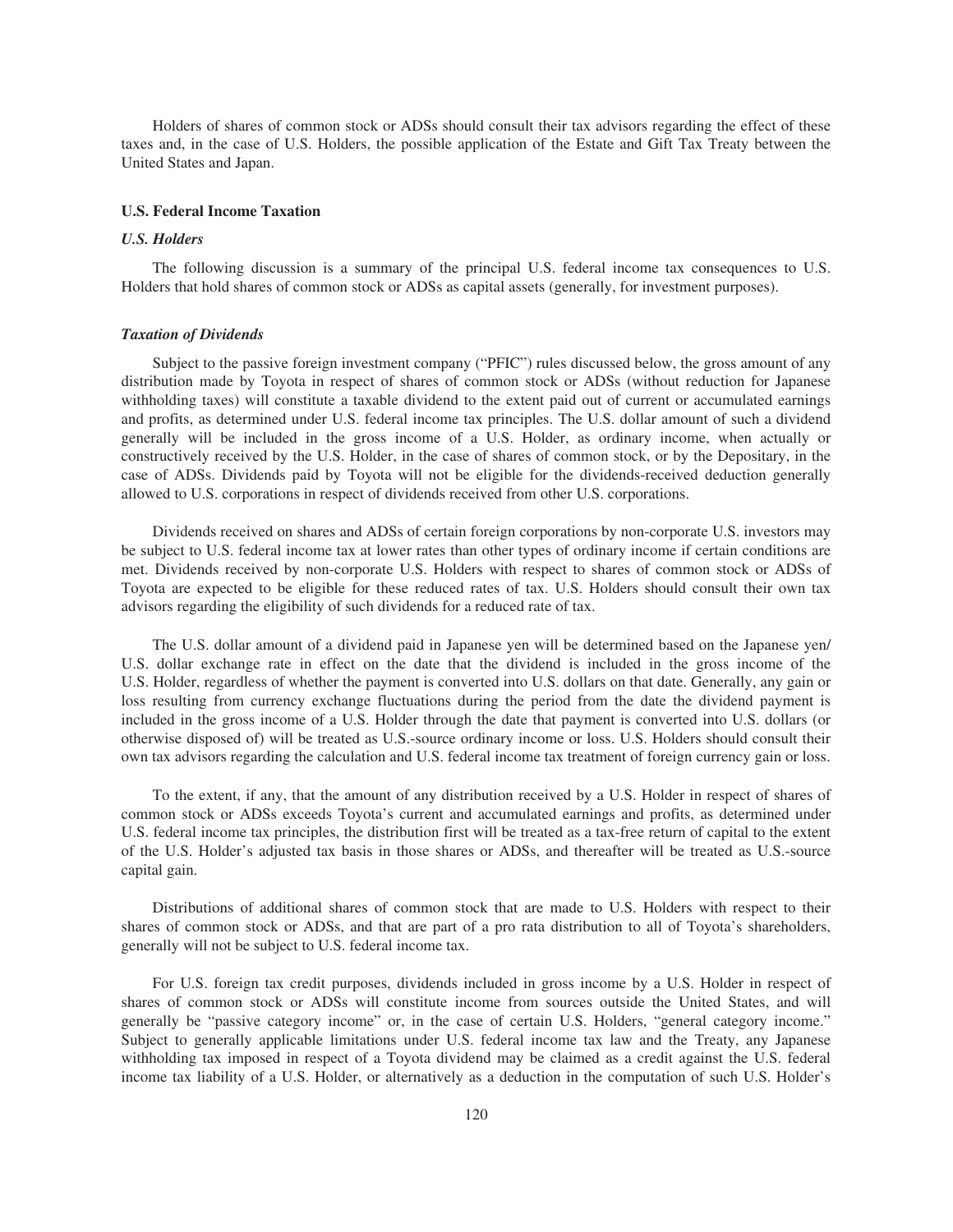taxable income if the U.S. Holder does not elect to claim a credit for any foreign taxes paid or accrued for the taxable year. Special rules generally will apply to the calculation of foreign tax credits in respect of dividend income that qualifies for preferential U.S. federal income tax rates. Additionally, special rules apply to individuals whose foreign source income during the taxable year consists entirely of "qualified passive income" and whose creditable foreign taxes paid or accrued during the taxable year do not exceed \$300 (\$600 in the case of a joint return). Further, under some circumstances, a U.S. Holder that:

- (i) has held shares of common stock or ADSs for less than a specified minimum period; or
- (ii) is obligated to make payments related to Toyota dividends,
- will not be allowed a foreign tax credit for Japanese taxes imposed on Toyota dividends.

U.S. Holders are urged to consult their tax advisors regarding the availability of the foreign tax credit under their particular circumstances.

# *Taxation of Capital Gains and Losses*

In general, upon a sale or other taxable disposition of shares of common stock or ADSs, a U.S. Holder will recognize gain or loss for U.S. federal income tax purposes in an amount equal to the difference between the amount realized on the sale or other taxable disposition and the U.S. Holder's adjusted tax basis in those shares of common stock or ADSs. A U.S. Holder generally will have an adjusted tax basis in a share of common stock or an ADS equal to its U.S. dollar cost. Subject to the PFIC rules discussed below, gain or loss recognized on the sale or other taxable disposition of shares of common stock or ADSs generally will be capital gain or loss and, if the U.S. Holder's holding period for those shares or ADSs exceeds one year, will be long-term capital gain or loss. Non-corporate U.S. Holders, including individuals, currently are eligible for preferential rates of U.S. federal income tax in respect of long-term capital gains. Under U.S. federal income tax law, the deduction of capital losses is subject to limitations. Any gain or loss recognized by a U.S. Holder in respect of the sale or other disposition of shares of common stock or ADSs generally will be treated as U.S.-source income or loss for U.S. foreign tax credit purposes.

Deposits and withdrawals of common stock in exchange for ADSs will not result in the realization of gain or loss for U.S. federal income tax purposes.

#### *Passive Foreign Investment Companies*

A non-U.S. corporation generally will be classified as a PFIC for U.S. federal income tax purposes in any taxable year in which, after applying look-through rules, either (1) at least 75% of its gross income is passive income or (2) on average at least 50% of the gross value of its assets is attributable to assets that produce passive income or are held for the production of passive income. Passive income for this purpose generally includes dividends, interest, royalties, rents and gains from commodities and securities transactions. The PFIC determination is made annually and generally is based on the value of a non-U.S. corporation's assets (including goodwill) and composition of its income.

Toyota does not believe that it was a PFIC for U.S. federal income tax purposes for its taxable year ended March 31, 2018, and currently intends to continue its operations in such a manner that it will not become a PFIC in the future. Because the PFIC determination is made annually and the application of the PFIC rules to a corporation such as Toyota (which among other things is engaged in leasing and financing through several subsidiaries) is not entirely clear, no assurances can be made regarding determination of its PFIC status in the current or any future taxable year. If Toyota is determined to be a PFIC, U.S. Holders could be subject to additional U.S. federal income taxes on gain recognized with respect to the shares of common stock or ADSs and on certain distributions. In addition, an interest charge may apply to the portion of the U.S. federal income tax liability on such gains or distributions treated under the PFIC rules as having been deferred by the U.S. Holder.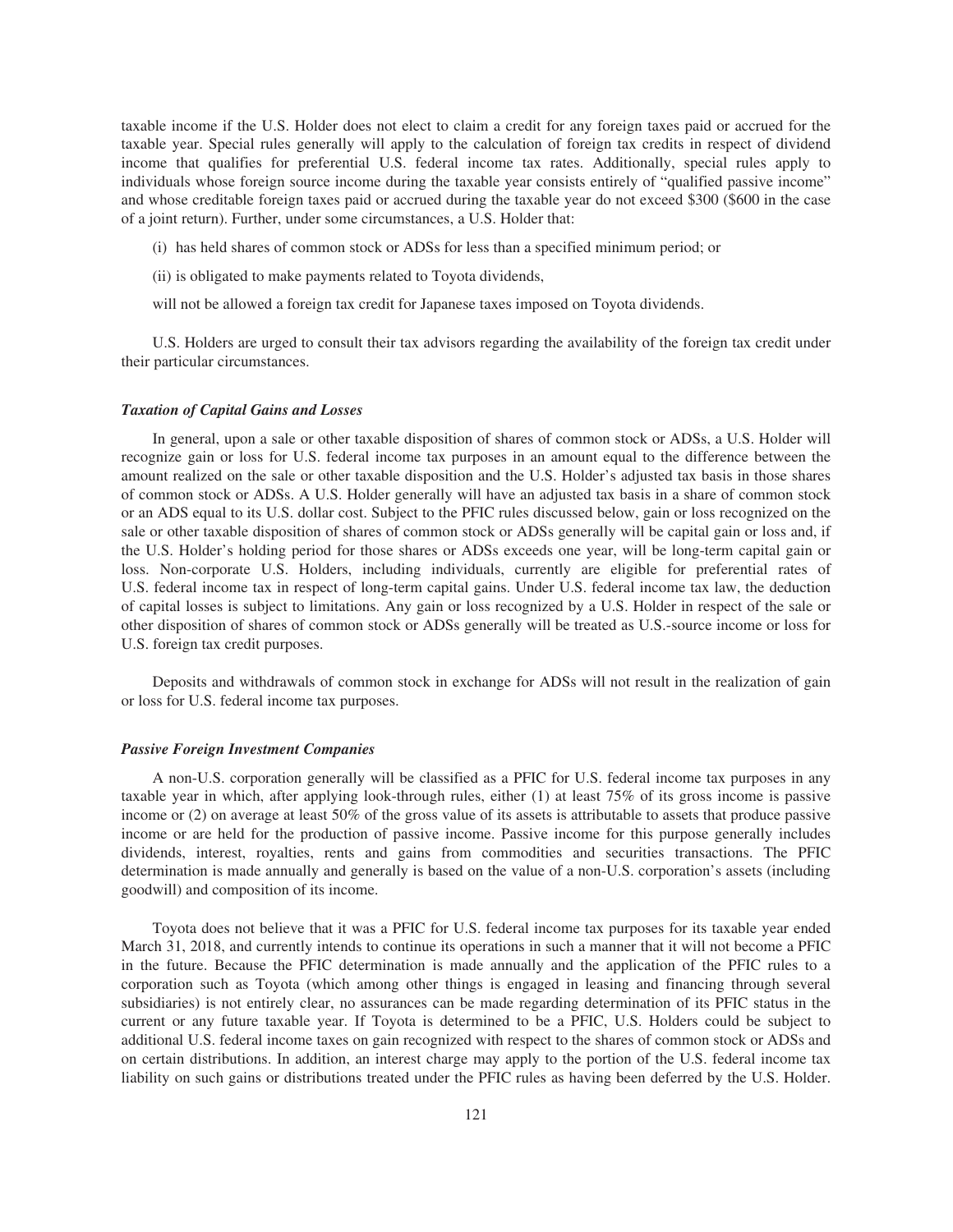Moreover, dividends that a non-corporate U.S. Holder receives from Toyota will not be eligible for the reduced U.S. federal income tax rates on dividends described above if Toyota is a PFIC either in the taxable year of the dividend or the preceding taxable year. If a U.S. Holder owns shares of common stock or ADSs in any taxable year in which Toyota is a PFIC, such U.S. Holder generally would be required to file Internal Revenue Service ("IRS") Form 8621 (or other form specified by the U.S. Department of the Treasury) on an annual basis, subject to certain exceptions based on the value of PFIC stock held. Toyota will inform U.S. Holders if it believes that it will be classified as a PFIC in any taxable year.

Prospective investors should consult their own tax advisors regarding the potential application of the PFIC rules to shares of common stock or ADSs.

# *Non-U.S. Holders*

The following discussion is a summary of the principal U.S. federal income tax consequences to beneficial owners of shares of common stock or ADSs that are neither U.S. Holders, nor partnerships, nor entities taxable as partnerships for U.S. federal income tax purposes ("Non-U.S. Holders").

A Non-U.S. Holder generally will not be subject to any U.S. federal income or withholding tax on distributions received in respect of shares of common stock or ADSs unless the distributions are effectively connected with the conduct by the Non-U.S. Holder of a trade or business within the United States (and, if an applicable tax treaty requires, are attributable to a U.S. permanent establishment or fixed base of such Non-U.S. Holder).

A Non-U.S. Holder generally will not be subject to U.S. federal income tax in respect of gain recognized on a sale or other disposition of shares of common stock or ADSs, unless:

- (i) the gain is effectively connected with a trade or business conducted by the Non-U.S. Holder within the United States (and, if an applicable tax treaty requires, is attributable to a U.S. permanent establishment or fixed base of such Non-U.S. Holder); or
- (ii) the Non-U.S. Holder is an individual who was present in the United States for 183 or more days in the taxable year of the disposition and other conditions are met.

Income that is effectively connected with a U.S. trade or business of a Non-U.S. Holder, and, if an income tax treaty applies and so requires, is attributable to a U.S. permanent establishment or fixed base of the Non-U.S. Holder, generally will be taxed in the same manner as the income of a U.S. Holder. In addition, under certain circumstances, any effectively connected earnings and profits realized by a corporate Non-U.S. Holder may be subject to an additional "branch profits tax" at the rate of 30% or at a lower rate that may be prescribed by an applicable income tax treaty.

#### *Backup Withholding and Information Reporting*

In general, information reporting requirements will apply to dividends paid to a U.S. Holder in respect of shares of common stock or ADSs, and to the proceeds received upon the sale, exchange or redemption of the shares of common stock or ADSs within the United States by U.S. Holders. Furthermore, backup withholding may apply to those amounts (currently at a 24% rate) if a U.S. Holder fails to provide an accurate taxpayer identification number to certify that such U.S. Holder is not subject to backup withholding or to otherwise comply with the applicable requirements of the backup withholding requirements.

Dividends paid to a Non-U.S. Holder in respect of shares of common stock or ADSs, and proceeds received upon the sale, exchange or redemption of shares of common stock or ADSs by a Non-U.S. Holder, generally are exempt from information reporting and backup withholding under current U.S. federal income tax law. However, a Non-U.S. Holder may be required to provide certification of non-U.S. status in order to obtain that exemption.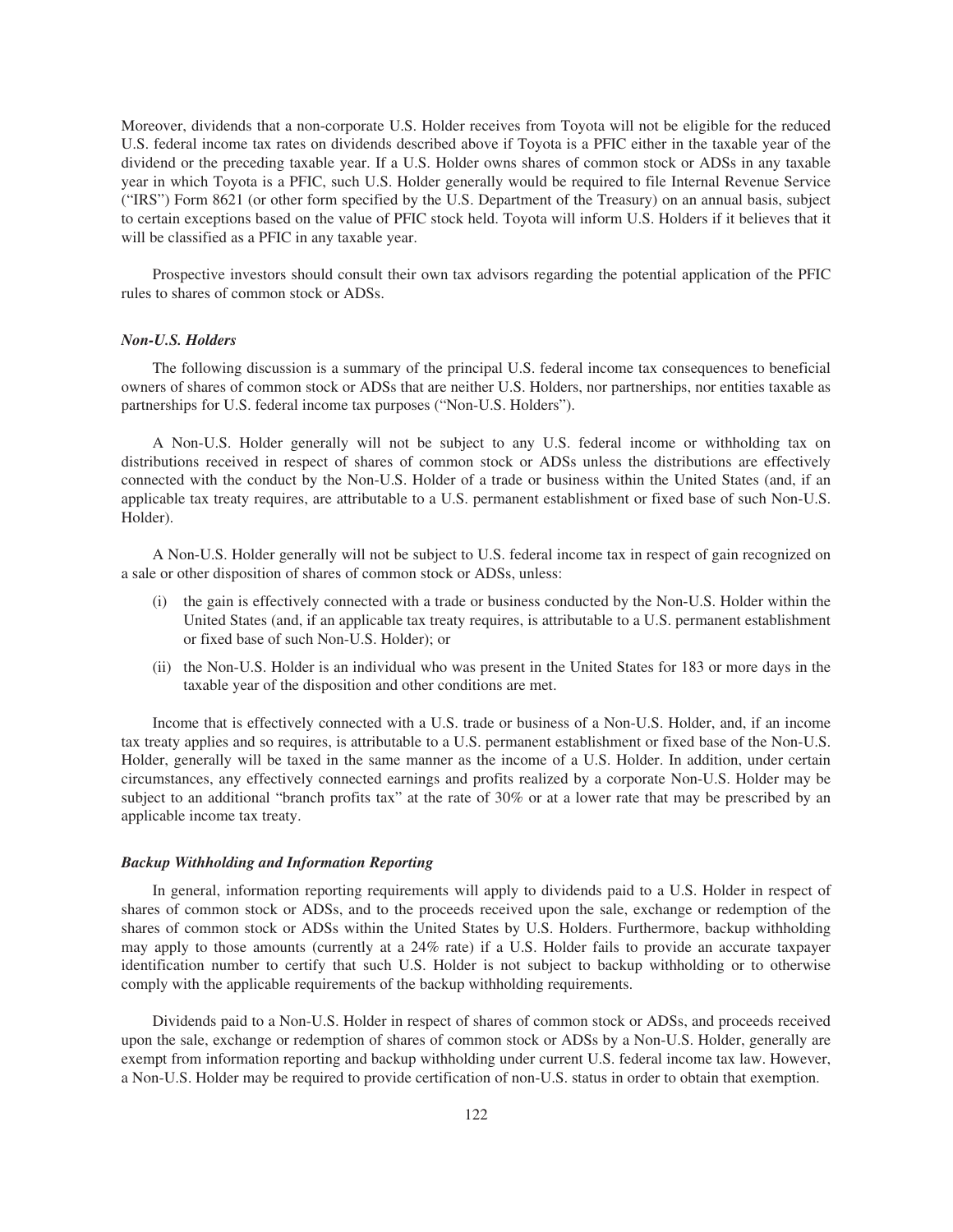Persons required to establish their exempt status generally must provide such certification under penalty of perjury on IRS Form W-9, entitled Request for Taxpayer Identification Number and Certification, in the case of U.S. persons, and on IRS Form W-8BEN, entitled Certificate of Foreign Status of Beneficial Owner for United States Tax Withholding and Reporting (Individuals), or IRS Form W-8BEN-E, entitled Certificate of Status of Beneficial Owner for United States Tax Withholding and Reporting (Entities) (or other appropriate IRS Form W-8), in the case of non-U.S. persons. Backup withholding is not an additional tax. The amount of backup withholding imposed on a payment generally may be claimed as a credit against the holder's U.S. federal income tax liability, provided that the required information is properly furnished to the IRS in a timely manner.

In addition, certain U.S. Holders who are individuals that hold certain foreign financial assets (which may include shares of common stock or ADSs) are required to report information relating to such assets, subject to certain exceptions. U.S. Holders should consult their tax advisors regarding the effect, if any, of this legislation on their ownership and disposition of shares of common stock or ADSs.

THE SUMMARY OF U.S. FEDERAL INCOME AND JAPANESE NATIONAL TAX CONSEQUENCES SET OUT ABOVE IS INTENDED FOR GENERAL INFORMATION PURPOSES ONLY. PROSPECTIVE PURCHASERS OF COMMON STOCK OR ADSs ARE URGED TO CONSULT WITH THEIR OWN TAX ADVISORS WITH RESPECT TO THE PARTICULAR TAX CONSEQUENCES TO THEM OF OWNING OR DISPOSING OF COMMON STOCK OR ADSs, BASED ON THEIR PARTICULAR CIRCUMSTANCES.

# **10.F DIVIDENDS AND PAYING AGENTS**

Not applicable.

#### **10.G STATEMENT BY EXPERTS**

Not applicable.

### **10.H DOCUMENTS ON DISPLAY**

Toyota files annual reports on Form 20-F and reports on Form 6-K with the SEC. You may read and copy this information at the SEC's Public Reference Room at 100 F Street, N.E., Room 1580, Washington, D.C. 20549 or by accessing the SEC's home page (http://www.sec.gov). You can also request copies of the documents, upon payment of a duplicating fee, by writing to the Public Reference Section of the SEC. Please call the SEC at 1-800-SEC-0330 for further information on the operation of the Public Reference Room. In addition, Toyota's reports, proxy statements and other information may be inspected at the offices of the New York Stock Exchange, 20 Broad Street, New York, New York 10005. Copies of the documents referred to herein may also be inspected at Toyota's offices by contacting Toyota at 1 Toyota-cho, Toyota City, Aichi Prefecture 471-8571, Japan, attention: Financial Reporting Department, Accounting Division, telephone number: 81-565-28-2121.

# **10.I SUBSIDIARY INFORMATION**

Not applicable.

### **ITEM 11. QUANTITATIVE AND QUALITATIVE DISCLOSURES ABOUT MARKET RISK**

#### **Quantitative and Qualitative Disclosures about Market Risk**

Toyota is exposed to market risk from changes in foreign currency exchange rates, interest rates, certain commodity and equity security prices. In order to manage the risk arising from changes in foreign currency exchange rates and interest rates, Toyota enters into a variety of derivative financial instruments.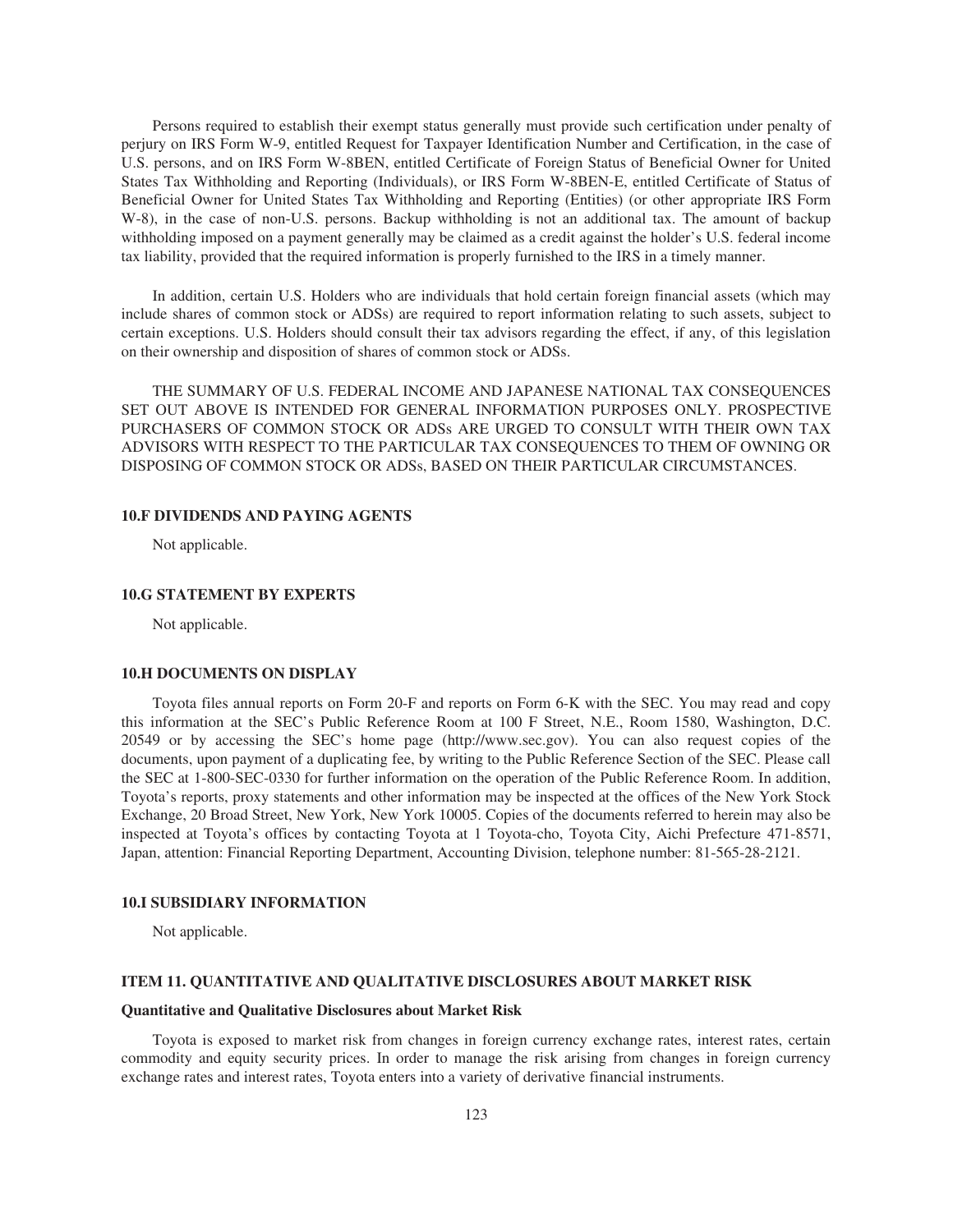A description of Toyota's accounting policies for derivative instruments is included in note 2 to the consolidated financial statements and further disclosure is provided in notes 21 and 27 to the consolidated financial statements.

Toyota monitors and manages these financial exposures as an integral part of its overall risk management program, which recognizes the unpredictability of financial markets, and seeks to reduce the potentially adverse effects on Toyota's operating results.

The financial instruments included in the market risk analysis consist of all of Toyota's cash and cash equivalents, marketable securities, finance receivables, securities investments, long-term and short-term debt and all derivative financial instruments. Toyota's portfolio of derivative financial instruments consists of forward foreign currency exchange contracts, foreign currency options, interest rate swaps, interest rate currency swap agreements and interest rate options. Anticipated transactions denominated in foreign currencies that are covered by Toyota's derivative hedging are not included in the market risk analysis. Although operating leases are not required to be included, Toyota has included these instruments in determining interest rate risk.

#### **Foreign Currency Exchange Rate Risk**

Toyota has foreign currency exposures related to buying, selling and financing in currencies other than the local currencies in which it operates. Toyota is exposed to foreign currency risk related to future earnings or assets and liabilities that are exposed due to operating cash flows and various financial instruments that are denominated in foreign currencies. Toyota's most significant foreign currency exposures relate to the U.S. dollar and the euro.

Toyota uses a value-at-risk analysis ("VAR") to evaluate its exposure to changes in foreign currency exchange rates. The VAR of the combined foreign exchange position represents a potential loss in pre-tax earnings that was estimated to be ¥183.6 billion and ¥206.9 billion as of March 31, 2017 and 2018, respectively. Based on Toyota's overall currency exposure (including derivative positions), the risk during fiscal 2018 to pretax cash flow from currency movements was on average ¥210.8 billion, with a high of ¥214.6 billion and a low of ¥206.9 billion.

The VAR was estimated by using a Monte Carlo Simulation Method and assumed 95% confidence level on the realization date and a 10-day holding period.

#### **Interest Rate Risk**

Toyota is subject to market risk from exposures to changes in interest rates based on its financing, investing and cash management activities. Toyota enters into various financial instrument transactions to maintain the desired level of exposure to the risk of interest rate fluctuations and to minimize interest expense. The potential decrease in fair value resulting from a hypothetical 100 basis point upward shift in interest rates would be approximately ¥240.9 billion as of March 31, 2017 and ¥251.2 billion as of March 31, 2018.

There are certain shortcomings inherent to the sensitivity analyses presented. The model assumes that interest rate changes are instantaneous parallel shifts in the yield curve. However, in reality, changes are rarely instantaneous. Although certain assets and liabilities may have similar maturities or periods to repricing, they may not react correspondingly to changes in market interest rates. Also, the interest rates on certain types of assets and liabilities may fluctuate with changes in market interest rates, while interest rates on other types of assets may lag behind changes in market rates. Finance receivables are less susceptible to prepayments when interest rates change and, as a result, Toyota's model does not address prepayment risk for automotive related finance receivables. However, in the event of a change in interest rates, actual loan prepayments may deviate significantly from the assumptions used in the model.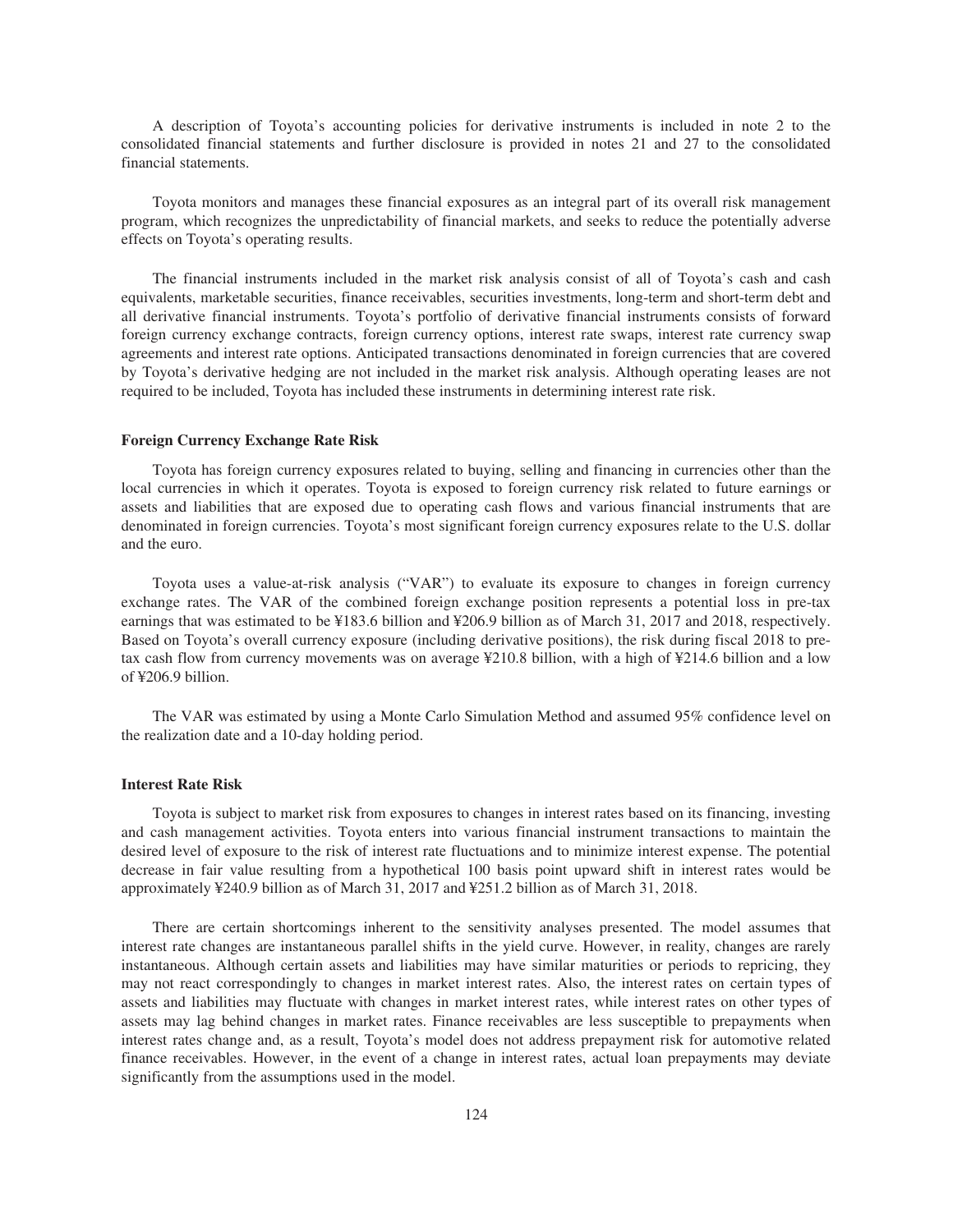# **Commodity Price Risk**

Commodity price risk is the possibility of higher or lower costs due to changes in the prices of commodities, such as non-ferrous alloys (e.g., aluminum), precious metals (e.g., palladium, platinum and rhodium) and ferrous alloys, which Toyota uses in the production of motor vehicles. Toyota does not use derivative instruments to hedge the price risk associated with the purchase of those commodities and controls its commodity price risk by holding minimum stock levels.

# **Equity Price Risk**

Toyota holds investments in various available-for-sale equity securities that are subject to price risk. The fair value of available-for-sale equity securities was ¥2,686.9 billion as of March 31, 2017 and ¥2,582.1 billion as of March 31, 2018. The potential change in the fair value of these investments, assuming a 10% change in prices, would be approximately ¥268.6 billion as of March 31, 2017 and ¥258.2 billion as of March 31, 2018.

# **ITEM 12. DESCRIPTION OF SECURITIES OTHER THAN EQUITY SECURITIES**

## **12.A DEBT SECURITIES**

Not applicable.

# **12.B WARRANTS AND RIGHTS**

Not applicable.

## **12.C OTHER SECURITIES**

Not applicable.

# **12.D AMERICAN DEPOSITARY SHARES**

#### **Fees and Charges for Holders of American Depositary Receipts**

The Bank of New York Mellon, as Depositary for the ADSs, collects its fees for delivery and surrender of ADSs directly from investors depositing shares or surrendering ADSs for the purpose of withdrawal or from intermediaries acting for them. The Depositary collects fees for making distributions to investors by deducting those fees from the amounts distributed or by selling a portion of distributable property to pay the fees. The Depositary may generally refuse to provide fee-attracting services until its fees for those services are paid.

| Persons depositing or withdrawing shares must pay:                                                                                                                            | For:                                                                                                                                                   |  |  |
|-------------------------------------------------------------------------------------------------------------------------------------------------------------------------------|--------------------------------------------------------------------------------------------------------------------------------------------------------|--|--|
| \$5.00 (or less) per 100 ADSs (or portion of 100 ADSs)                                                                                                                        | Issuance of ADSs, including issuances resulting<br>$\bullet$<br>from a distribution, sale or exercise of shares or<br>rights or other property         |  |  |
|                                                                                                                                                                               | Cancellation of ADSs for the purpose of<br>٠<br>withdrawal including if the deposit agreement<br>terminates                                            |  |  |
| \$0.02 (or less) per ADS                                                                                                                                                      | Any cash distribution to ADS registered holders<br>٠                                                                                                   |  |  |
| A fee equivalent to the fee that would be payable if<br>securities distributed to the ADR holder had been<br>shares and the shares had been deposited for issuance<br>of ADSs | Distribution of securities distributed to holders<br>٠<br>of deposited securities which are distributed by<br>the Depositary to ADS registered holders |  |  |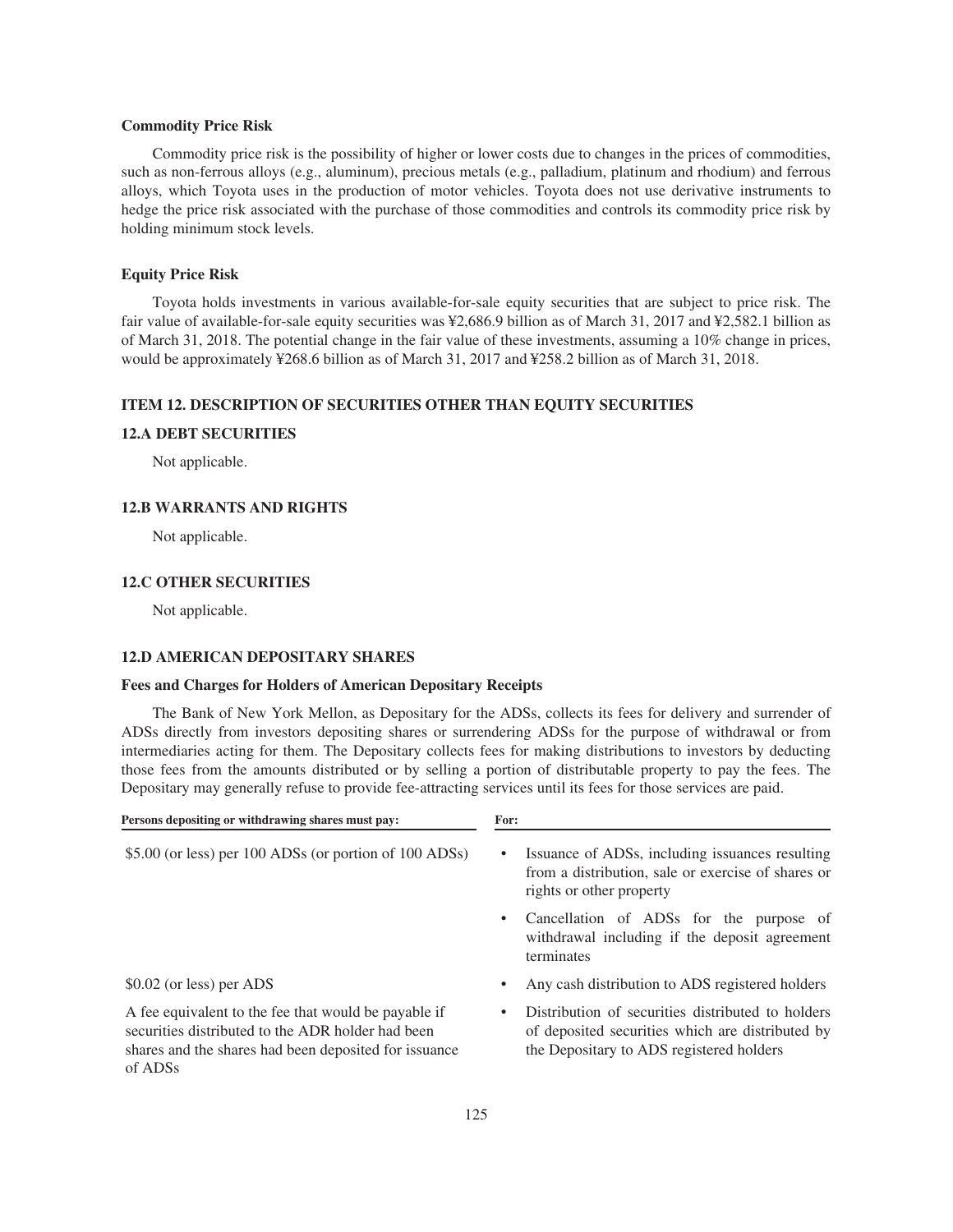| I crisolis depositing of withdrawing shares must pay.                                                                                 | ror.                                                                                                                                                                                                    |
|---------------------------------------------------------------------------------------------------------------------------------------|---------------------------------------------------------------------------------------------------------------------------------------------------------------------------------------------------------|
| Registration fees                                                                                                                     | Registration of transfer of shares on Toyota's<br>$\bullet$<br>share register to the name of the Depositary or<br>its nominee or the custodian or its nominee<br>when shares are deposited or withdrawn |
| Expenses of the<br>Depositary                                                                                                         | Cable, telex and facsimile transmissions (when<br>٠<br>expressly provided in the deposit agreement)                                                                                                     |
|                                                                                                                                       | Converting foreign currency to U.S. dollars<br>$\bullet$                                                                                                                                                |
| Taxes and other<br>governmental charges the<br>Depositary or the<br>custodian have to pay on<br>any ADS or share<br>underlying an ADS | As necessary<br>٠                                                                                                                                                                                       |
| <b>Fees Incurred in Fiscal 2018</b>                                                                                                   |                                                                                                                                                                                                         |

**Persons depositing or withdrawing shares must pay: For:**

For fiscal 2018, Toyota received \$822,582.54 from the Depositary for standard out-of-pocket maintenance costs for the ADRs (consisting of the expenses of postage and envelopes for mailing annual reports, printing and distributing dividend checks, stationery, postage, facsimile, and telephone calls), expenses relating to Toyota's annual general shareholders' meeting that are incurred with respect to Toyota's ADR holders and 50% of the net dividend fees collected by the Depositary. The Depositary also paid Toyota's continuing annual stock exchange listing fees.

#### **Fees to be Paid in the Future**

With regards to the ADS program, the Depositary has agreed to pay the standard out-of-pocket maintenance costs for the ADRs, which includes the expenses of postage and envelopes for mailing annual reports, printing and distributing dividend checks, stationery, postage, facsimile and telephone calls. It has also agreed to pay for investor relations expenses and any other program related expenses. The limit on the amount of expenses for which the Depositary will pay is the sum of \$300,000 annually. In addition, the Depositary has agreed to pay Toyota 50% of the net dividend fees collected by the Depositary during each annual period towards the aforementioned expenses.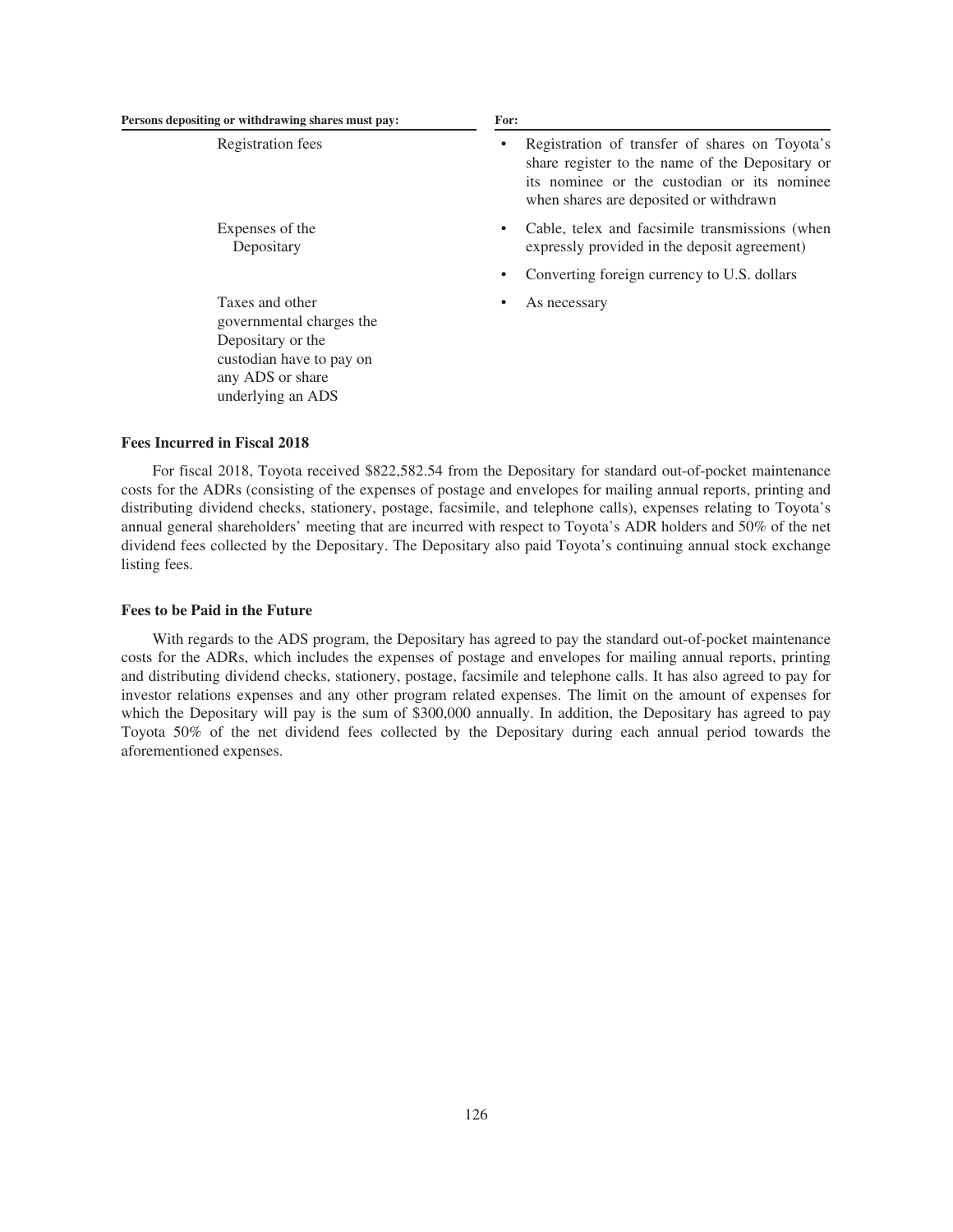#### **PART II**

# **ITEM 13. DEFAULTS, DIVIDEND ARREARAGES AND DELINQUENCIES**

None.

# **ITEM 14. MATERIAL MODIFICATIONS TO THE RIGHTS OF SECURITY HOLDERS AND USE OF PROCEEDS**

None.

# **ITEM 15. CONTROLS AND PROCEDURES**

### **(a) DISCLOSURE CONTROLS AND PROCEDURES**

Toyota performed an evaluation of the effectiveness of the design and operation of its disclosure controls and procedures as of the end of fiscal 2018. Disclosure controls and procedures are designed to ensure that information required to be disclosed in the Form 20-F that Toyota files under the Exchange Act is accumulated and communicated to its management, including the chief executive officer and the principal accounting and financial officer, to allow timely decisions regarding required disclosure. The disclosure controls and procedures also ensure that the Form 20-F that it files under the Exchange Act is recorded, processed, summarized and reported within the time periods specified in the Commission's rules and forms. The evaluation was performed under the supervision of Toyota's President and the Executive Vice President, both Representative Directors. Toyota's disclosure controls and procedures are designed to provide reasonable assurance of achieving its objectives. Managerial judgment was necessary to evaluate the cost-benefit relationship of possible controls and procedures. The President and the Executive Vice President, both Representative Directors, have concluded that Toyota's disclosure controls and procedures are effective at the reasonable assurance level.

# **(b) MANAGEMENT'S ANNUAL REPORT ON INTERNAL CONTROL OVER FINANCIAL REPORTING**

Toyota's management is responsible for establishing and maintaining effective internal control over financial reporting. Internal control over financial reporting is a process designed to provide reasonable assurance regarding the reliability of financial reporting and the preparation of financial statements for external purposes in accordance with U.S. GAAP. Toyota's internal control over financial reporting includes those policies and procedures that:

- (i) pertain to the maintenance of records that in reasonable detail, accurately and fairly reflect the transactions and dispositions of Toyota's assets;
- (ii) provide reasonable assurance that transactions are recorded as necessary to permit preparation of financial statements in accordance with U.S. GAAP, and that Toyota's receipts and expenditures are being made only in accordance with authorizations of Toyota's management and members of the board of directors; and
- (iii) provide reasonable assurance regarding prevention or timely detection of unauthorized acquisition, use, or disposition of Toyota's assets that could have a material effect on the financial statements.

Because of its inherent limitations, internal control over financial reporting may not prevent or detect misstatements. Also, projections of any evaluation of effectiveness to future periods are subject to the risk that controls may become inadequate because of changes in conditions, or that the degree of compliance with the policies or procedures may deteriorate.

Toyota's management conducted an evaluation of the effectiveness of internal control over financial reporting based on the framework in "Internal Control — Integrated Framework (2013)" issued by the Committee of Sponsoring Organizations of the Treadway Commission.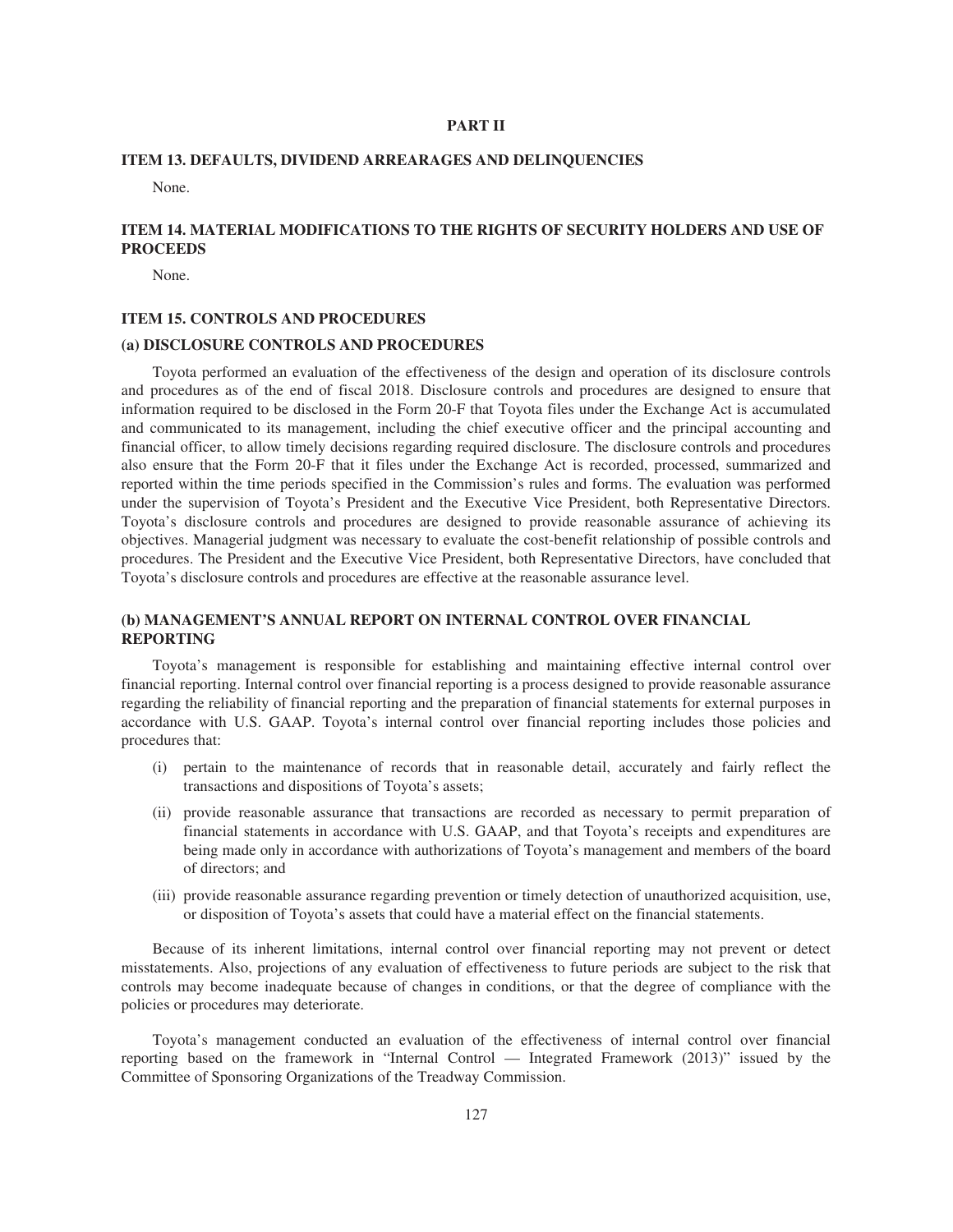Based on this evaluation, management concluded that Toyota's internal control over financial reporting was effective as of March 31, 2018.

PricewaterhouseCoopers Aarata LLC, an independent registered public accounting firm that audited the consolidated financial statements included in this report, has also audited the effectiveness of Toyota's internal control over financial reporting as of March 31, 2018, as stated in its report included herein.

# **(c) ATTESTATION REPORT OF THE REGISTERED PUBLIC ACCOUNTING FIRM**

Toyota's independent registered public accounting firm, PricewaterhouseCoopers Aarata LLC, has issued an audit report on the effectiveness of Toyota's internal control over financial reporting. This report appears in Item 18.

#### **(d) CHANGES IN INTERNAL CONTROL OVER FINANCIAL REPORTING**

There have been no changes in Toyota's internal control over financial reporting during fiscal 2018 that have materially affected, or are reasonably likely to materially affect, Toyota's internal control over financial reporting.

## **ITEM 16. [RESERVED]**

#### **ITEM 16A. AUDIT COMMITTEE FINANCIAL EXPERT**

Toyota maintains an audit & supervisory board system, in accordance with the Companies Act. Toyota's audit & supervisory board is comprised of six audit & supervisory board members, three of whom are outside audit & supervisory board members. Each audit & supervisory board member has been appointed at Toyota's meetings of shareholders and has certain statutory powers independently, including auditing the business affairs and accounts of Toyota.

Toyota's audit & supervisory board has determined that it does not have an "audit committee financial expert" serving on the audit  $\&$  supervisory board. The qualifications for, and powers of, the audit  $\&$  supervisory board member delineated in the Companies Act are different from those anticipated for any audit committee financial expert. Audit & supervisory board members have the authority to be given reports from a certified public accountant or an accounting firm concerning audits, including technical accounting matters. At the same time, each audit & supervisory board member has the authority to consult internal and external experts on accounting matters. Each audit & supervisory board member must fulfill the requirements under Japanese laws and regulations and otherwise follow Japanese corporate governance practices and, accordingly, Toyota's audit & supervisory board has confirmed that it is not necessarily in Toyota's best interest to nominate as audit  $\&$ supervisory board member a person who meets the definition of audit committee financial expert. Although Toyota does not have an audit committee financial expert on its audit & supervisory board, Toyota believes that Toyota's current corporate governance system, taken as a whole, including the audit & supervisory board members' ability to consult internal and external experts, is fully equivalent to a system having an audit committee financial expert on its audit & supervisory board.

# **ITEM 16B. CODE OF ETHICS**

Toyota has adopted a code of ethics that applies to its members of the board of directors and managing officers, including its principal executive officer, principal financial officer, principal accounting officer or controller, or persons performing similar functions. A copy of Toyota's code of ethics is included as an exhibit to this annual report on Form 20-F.

#### **ITEM 16C. PRINCIPAL ACCOUNTANT FEES AND SERVICES**

PricewaterhouseCoopers Aarata LLC has audited the financial statements of Toyota included in this annual report on Form 20-F.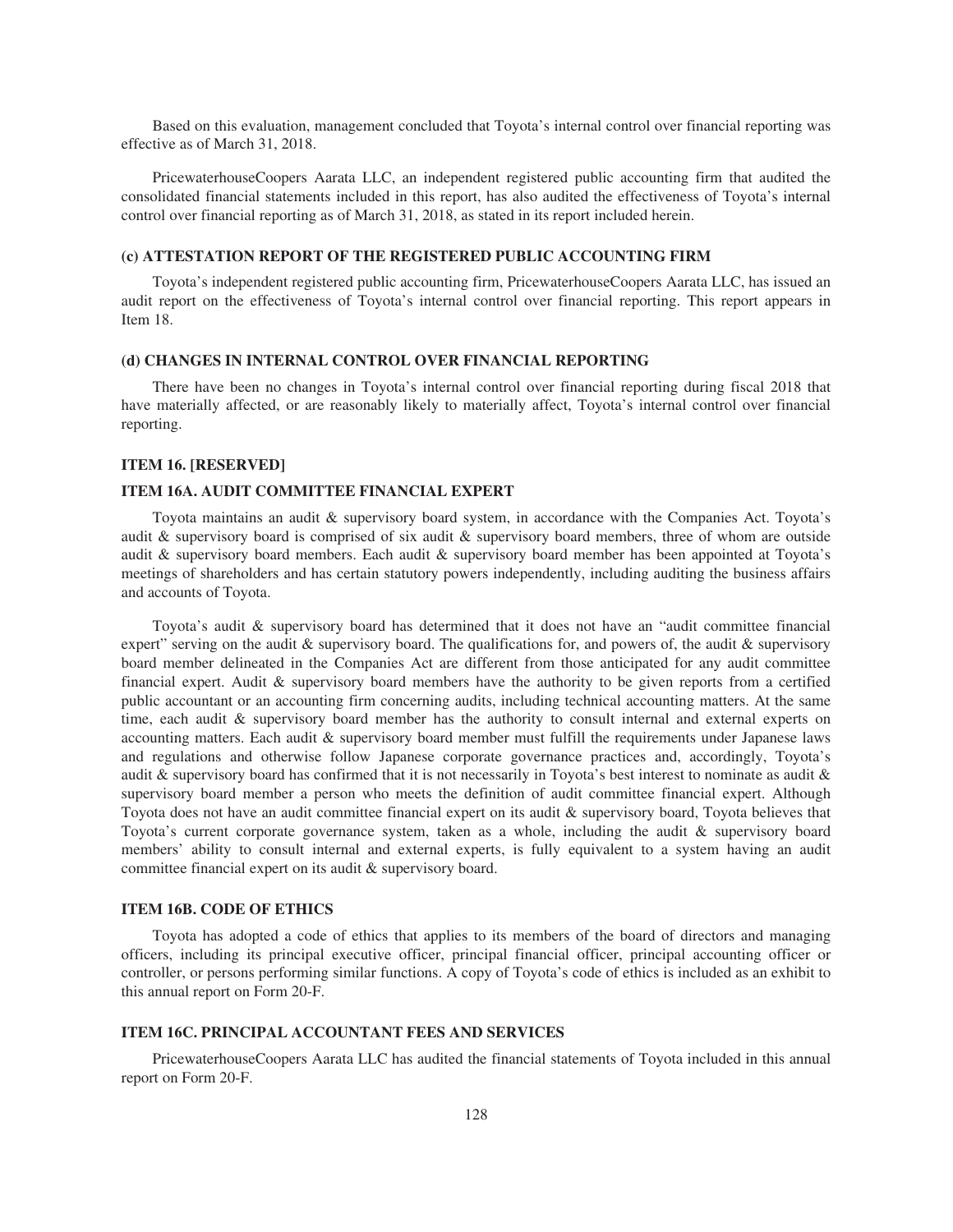The following table presents the aggregate fees for professional services and other services rendered by PricewaterhouseCoopers Aarata LLC and the various network and member firms of PricewaterhouseCoopers to Toyota in fiscal 2017 and fiscal 2018.

| <b>Yen in millions</b> |       |
|------------------------|-------|
| 2017                   | 2018  |
|                        | 4.645 |
|                        | 85    |
|                        | 449   |
|                        | 316   |
|                        | 5,495 |

- (1) Audit Fees consist of fees billed for the annual audit services engagement and other audit services, which are those services that only the external auditor reasonably can provide, and include the services of annual audit, quarterly reviews and assessment and reviews of the effectiveness of internal controls over financial reporting of Toyota and its subsidiaries and affiliated companies; the services associated with SEC registration statements or other documents issued in connection with securities offerings such as comfort letters and consents; and consultations as to the accounting or disclosure treatment of transactions or events.
- (2) Audit-related Fees consist of fees billed for assurance and related services that are reasonably related to the performance of the audit or review of its financial statements or that are traditionally performed by the external auditor, and mainly include services such as due diligence; agreed-upon or expanded audit procedures; internal control reviews and assistance; review of the information system; and financial statement audits of employee benefit plans.
- (3) Tax Fees include fees billed for tax compliance services, including services such as tax planning, advice and compliance of federal, state, local and international tax; the review of tax returns; assistance with tax audits and appeals; tax-only valuation services including transfer pricing and cost segregation studies; expatriate tax assistance and compliance.
- (4) All Other Fees primarily include fees billed for risk management advisory services of assessment and testing of security infrastructure controls; services providing information related to automotive market conditions; IT advisory services; and other advisory services.

### **Policies and Procedures of the Audit & Supervisory Board**

Below is a summary of the current policies and procedures of the audit  $\&$  supervisory board for the pre-approval of audit and permissible non-audit services performed by Toyota's independent public accountants.

Under the policy, the Representative Directors submit a request for general pre-approval of audit and permissible non-audit services for the following fiscal year, which shall include details of the specific services and estimated fees for the services, to the audit & supervisory board, which reviews and determines whether or not to grant the request by the end of March of the fiscal year. Upon the general pre-approval of the audit & supervisory board, the Representative Directors are not required to obtain any specific pre-approval for audit and permissible non-audit services so long as those services fall within the scope of the general pre-approval provided.

The audit & supervisory board makes a further determination of whether or not to grant a request to revise the general pre-approval for the applicable fiscal year if such request is submitted by the Representative Directors. Such request may include (i) adding any audit or permissible non-audit services other than the ones listed in the general pre-approval and (ii) obtaining services that are listed in the general pre-approval but of which the total fee amount exceeds the amount affirmed by the general pre-approval. The determination of whether or not to grant a request to revise the general pre-approval noted in the foregoing may alternatively be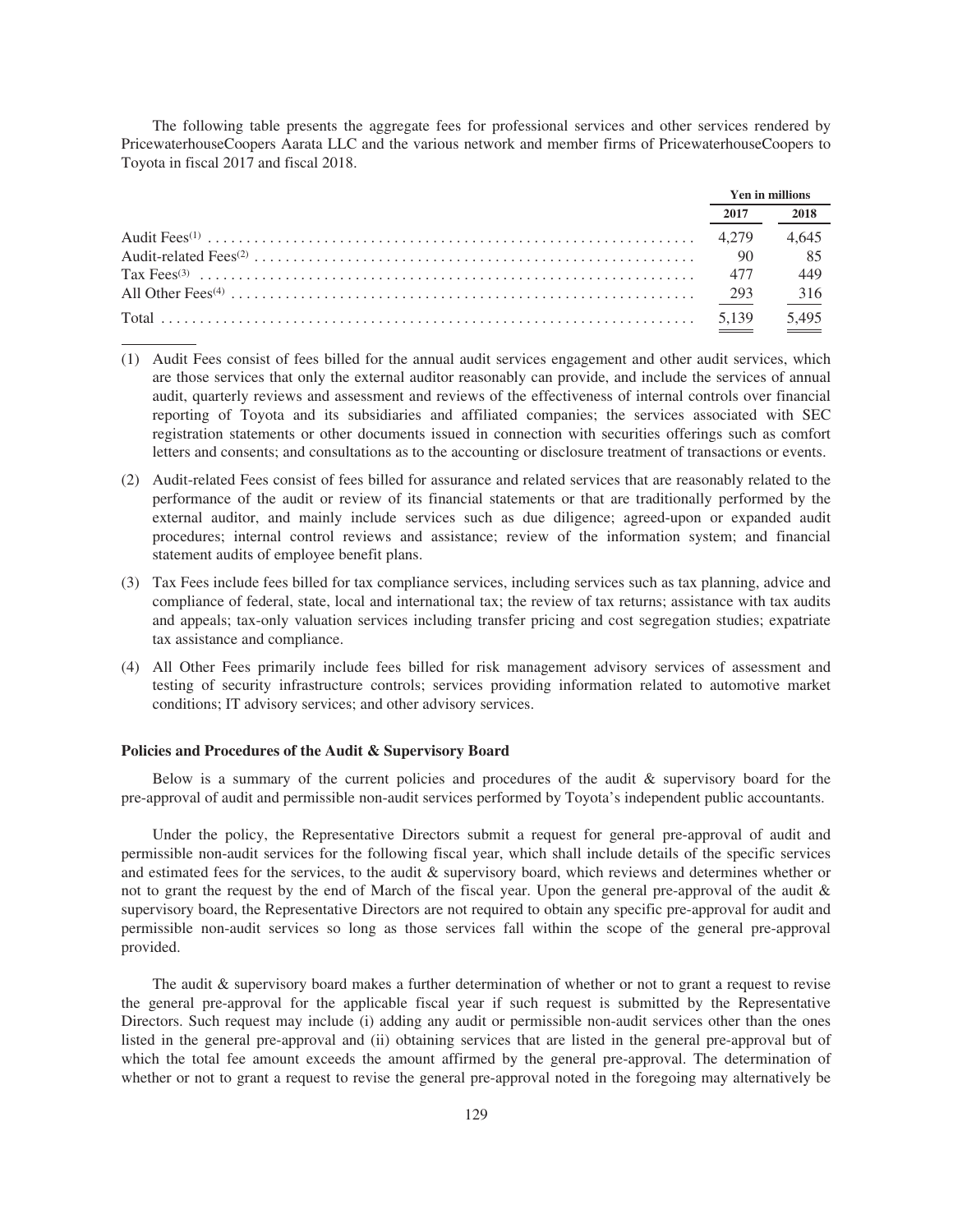made by an audit & supervisory board member (full time), who is designated in advance by a resolution of the audit & supervisory board, in which case such audit & supervisory board member (full time) shall report such decision at the next meeting of the audit & supervisory board. The performance of audit and permissible non-audit services and the payment of fees are subject to review by the audit & supervisory board at least once every fiscal half year.

None of the audit related fees, tax fees or all other fees described in the table above were approved by the audit & supervisory board pursuant to the de minimis exception provided by paragraph  $(c)(7)(i)(C)$  of Rule 2-01 of Regulation S-X.

#### **ITEM 16D. EXEMPTIONS FROM THE LISTING STANDARDS FOR AUDIT COMMITTEES**

Toyota does not have an audit committee. Toyota is relying on the general exemption contained in Rule 10A-3(c)(3) under the Exchange Act, which provides an exemption from the NYSE's listing standards relating to audit committees for foreign companies like Toyota that have an audit & supervisory board. Toyota's reliance on Rule  $10A-3(c)(3)$  does not, in its opinion, materially adversely affect the ability of its audit & supervisory board to act independently and to satisfy the other requirements of Rule 10A-3.

# **ITEM 16E. PURCHASES OF EQUITY SECURITIES BY THE ISSUER AND AFFILIATED PURCHASERS**

The following table sets forth purchases of Toyota's common stock by Toyota and its affiliated purchasers during fiscal 2018:

| <b>Period</b>                                                    | (a)<br><b>Total</b><br>Number of<br><b>Shares</b><br>Purchased <sup>(1)</sup> | (b)<br>Average<br><b>Price Paid per</b><br>Share $(Yen)^{(1)}$ | $\left( \mathbf{c} \right)$<br><b>Total</b><br>Number of<br><b>Shares</b><br><b>Purchased as</b><br>Part of<br><b>Publicly</b><br><b>Announced</b><br><b>Plans or</b><br>Programs <sup>(2)</sup> | (d)<br><b>Maximum</b><br>Number of<br><b>Shares</b><br>that May<br><b>Yet Be</b><br><b>Purchased</b><br><b>Under the</b><br><b>Plans or</b><br>Programs <sup>(2)</sup> |
|------------------------------------------------------------------|-------------------------------------------------------------------------------|----------------------------------------------------------------|--------------------------------------------------------------------------------------------------------------------------------------------------------------------------------------------------|------------------------------------------------------------------------------------------------------------------------------------------------------------------------|
|                                                                  | 922                                                                           | 5,896.74                                                       |                                                                                                                                                                                                  |                                                                                                                                                                        |
|                                                                  | 1,120                                                                         | 6,061.75                                                       |                                                                                                                                                                                                  |                                                                                                                                                                        |
|                                                                  | 1,484                                                                         | 5,853.15                                                       |                                                                                                                                                                                                  |                                                                                                                                                                        |
|                                                                  | 21,625,247                                                                    | 6,155.24                                                       | 21,623,700                                                                                                                                                                                       |                                                                                                                                                                        |
|                                                                  |                                                                               | 6,246.63                                                       | 18,711,800                                                                                                                                                                                       |                                                                                                                                                                        |
| September 1, 2017 – September 30, 2017 $\dots$                   | 2,296                                                                         | 6,517.56                                                       |                                                                                                                                                                                                  |                                                                                                                                                                        |
| October 1, 2017 – October 31, 2017                               | 3,973                                                                         | 6,921.19                                                       |                                                                                                                                                                                                  |                                                                                                                                                                        |
| November 1, 2017 – November 30, 2017 $\dots\dots\dots\dots\dots$ | 3,635                                                                         | 7,089.97                                                       |                                                                                                                                                                                                  |                                                                                                                                                                        |
| December 1, 2017 – December 31, 2017 $\dots$                     | 4,843,895                                                                     | 7,230.12                                                       | 4,840,500                                                                                                                                                                                        |                                                                                                                                                                        |
|                                                                  | 14,537,271                                                                    | 7,637.48                                                       | 14,533,700                                                                                                                                                                                       |                                                                                                                                                                        |
| February 1, 2018 – February 28, 2018 $\dots$                     | 14,000,289                                                                    | 7,428.23                                                       | 13,998,700                                                                                                                                                                                       |                                                                                                                                                                        |
| March 1, 2018 – March 31, 2018                                   | 1,654                                                                         | 6,933.76                                                       |                                                                                                                                                                                                  |                                                                                                                                                                        |
| Total                                                            | 73,735,964                                                                    |                                                                | 73,708,400                                                                                                                                                                                       |                                                                                                                                                                        |

<sup>(1)</sup> A portion of the above purchases were made as a result of holders of shares constituting less than one unit, which is 100 shares of common stock, requesting Toyota to purchase shares that are a fraction of a unit, in accordance with Toyota's share handling regulations. Toyota is required to comply with such requests pursuant to the Companies Act. See "Additional Information — Memorandum and Articles of Association — Japanese Unit Share System." The number of shares purchased not pursuant to publicly announced plans or programs conducted in fiscal 2018 is 27,564.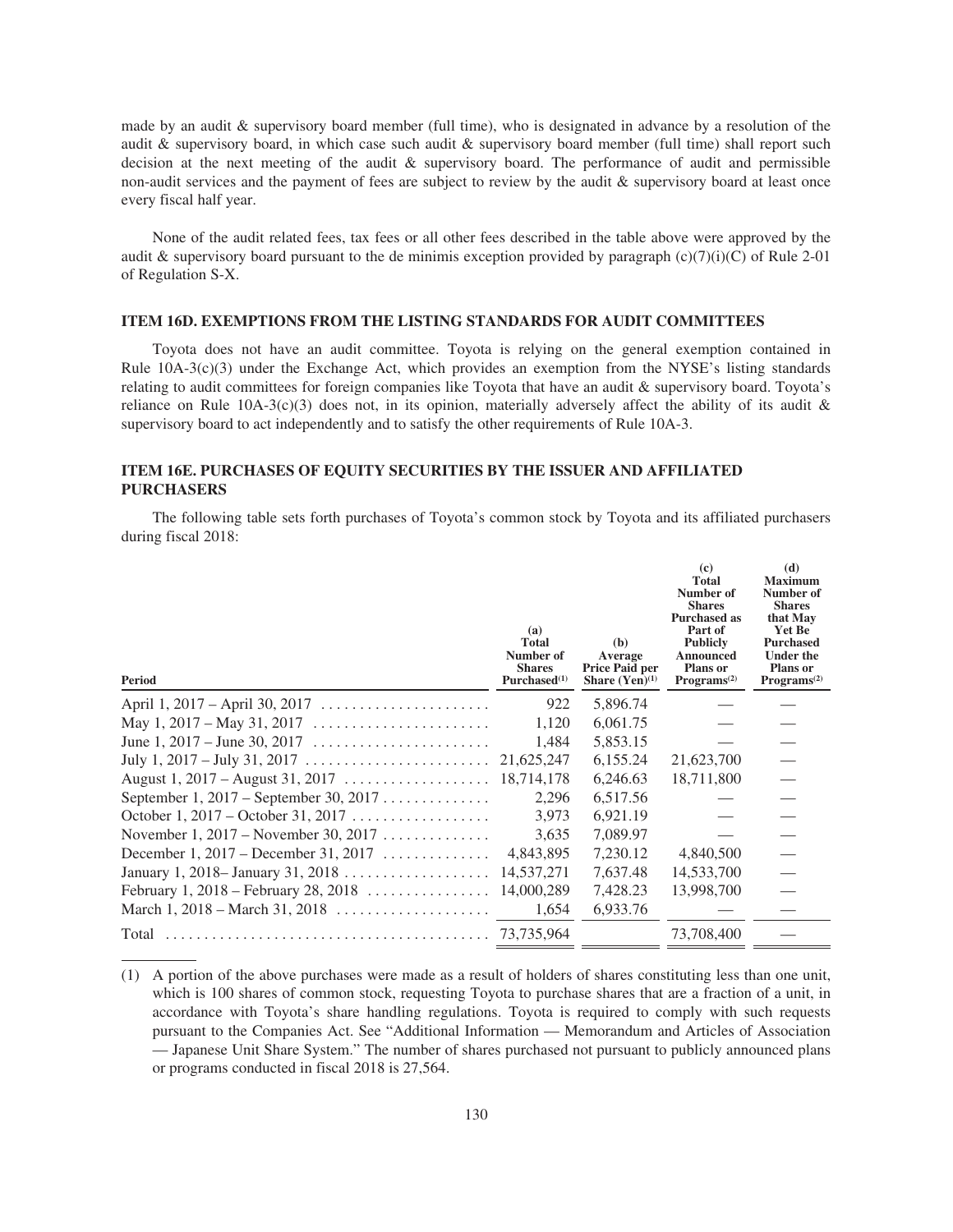(2) Toyota announced on May 10, 2017, that it would repurchase up to 50 million common shares between May 17, 2017 and August 31, 2017 at a total price up to ¥250 billion, in order to return to shareholders the profits derived in the fiscal year ended March 31, 2017. Toyota also announced on November 7, 2017 that it would repurchase up to 45 million common shares between November 14, 2017 and March 30, 2018 at a total price up to ¥250 billion in order to return to shareholders the profits derived in the interim period ended September 30, 2017.

# **ITEM 16F. CHANGE IN REGISTRANT'S CERTIFYING ACCOUNTANT**

Not applicable.

# **ITEM 16G. CORPORATE GOVERNANCE**

# **Significant Differences in Corporate Governance Practices between Toyota and U.S. Companies Listed on the NYSE**

Pursuant to home country practices exemptions granted by the NYSE, Toyota is permitted to follow certain corporate governance practices complying with Japanese laws, regulations and stock exchange rules in lieu of the NYSE's listing standards. The SEC approved changes to the NYSE's listing standards related to corporate governance practices of listed companies (the "NYSE Corporate Governance Rules") in November 2003, as further amended in November 2004. Toyota is exempt from the approved changes, except for requirements that (a) Toyota's audit & supervisory board satisfies the requirements of Rule 10A-3 under the Securities Exchange Act of 1934, as amended (the "Exchange Act"), (b) Toyota must disclose significant differences in its corporate governance practices as compared to those followed by domestic companies under the NYSE listing standards, (c) Toyota's principal executive officer must notify the NYSE in writing after any executive officer of Toyota becomes aware of any non-compliance with (a) and (b), and (d) Toyota must submit annual and interim written affirmations to the NYSE. Toyota's corporate governance practices and those followed by domestic companies under the NYSE Corporate Governance Rules have the following significant differences:

*1. Members of the Board of Directors.* Toyota currently does not have any members of the board of directors who will be deemed an "independent director" as required under the NYSE Corporate Governance Rules for U.S. listed companies. Unlike the NYSE Corporate Governance Rules, the Companies Act does not require Japanese companies with an audit & supervisory board such as Toyota to have any independent directors on its board of directors. While the NYSE Corporate Governance Rules require that the non-management directors of each listed company meet at regularly scheduled executive sessions without management, Toyota currently has no non-management member on its board of directors. Unlike the NYSE Corporate Governance Rules, the Companies Act does not require, and accordingly Toyota does not have, an internal corporate organ or committee comprised solely of independent directors.

Toyota currently has three outside members of the board of directors under the Companies Act. An "outside" member of the board of directors refers to:

(a) a person who is not, and has never been during the 10 year period before becoming an outside member of the board of directors, an executive director (a member of the board of directors who engages in the execution of business), executive officer, manager or employee (collectively, "Executive Director, etc.") of Toyota or its subsidiaries;

(b) if a person was a member of the board of directors, accounting counselor (in the case that an accounting counselor is a legal entity, an employee of such entity who is in charge of its affairs) or audit & supervisory board member (excluding those who have ever been Executive Directors, etc.) of Toyota or any of its subsidiaries at any time during the 10 year period before becoming an outside member of the board of directors, such person who has not been an Executive Director, etc. of Toyota or any of its subsidiaries during the 10 year period before becoming a member of the board of directors, accounting counselor or audit & supervisory board member; and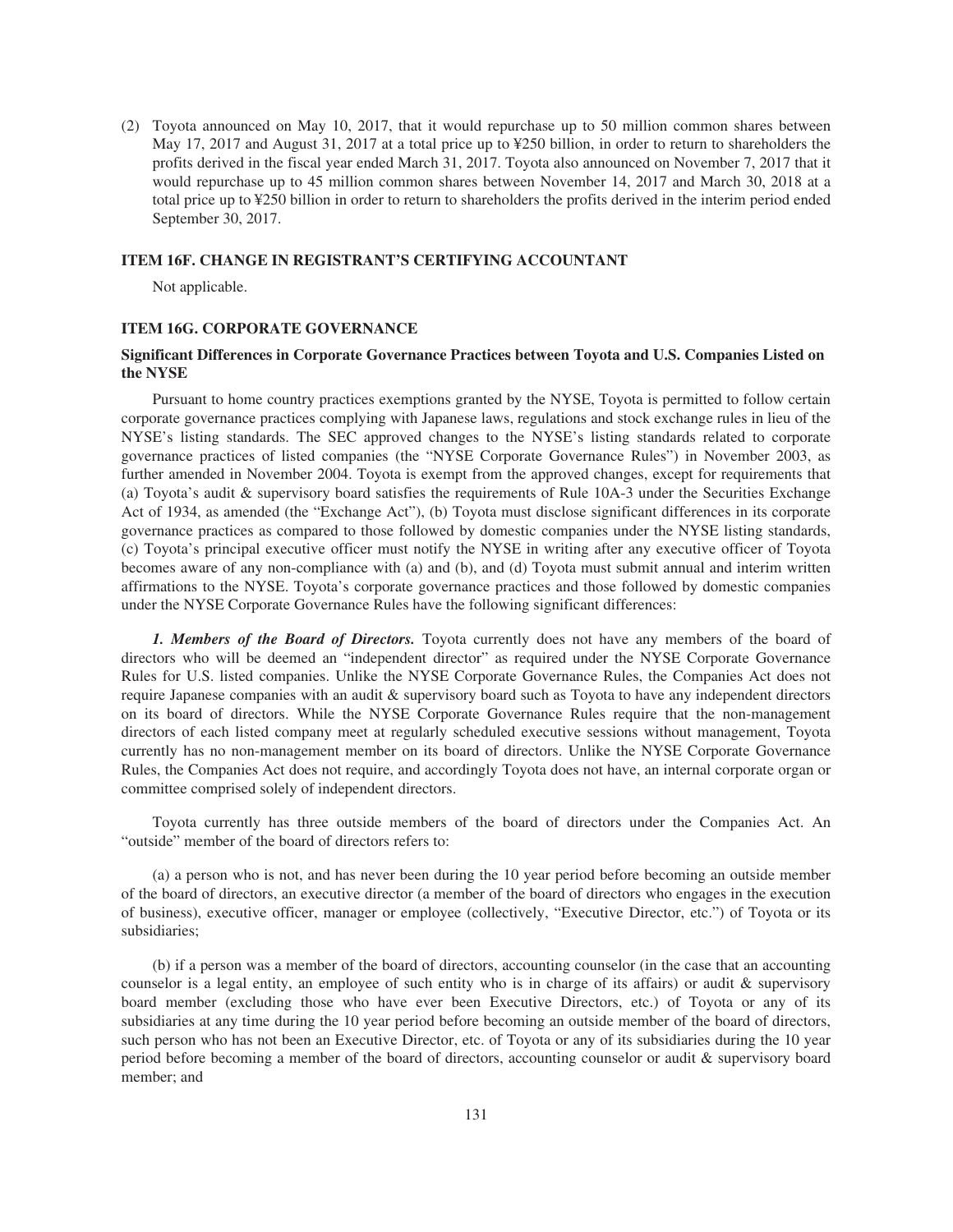(c) a person who is not a spouse or relative within the second degree of kinship of any member of the board of directors or manager or other key employee of Toyota.

Such qualifications for an "outside" member of the board of directors are different from the director independence requirements under the NYSE Corporate Governance Rules.

In addition, pursuant to the regulations of the Japanese stock exchanges, Toyota is required to have one or more "independent director(s)/audit & supervisory board member(s)," defined under the relevant regulations of the Japanese stock exchanges as "outside directors" or "outside audit & supervisory board members" (as defined under the Companies Act), who are unlikely to have any conflicts of interests with Toyota's general shareholders, and is also required to make efforts to have at least one "independent director(s)/audit  $\&$ supervisory board member(s)" who is also a director. Each of the outside members of the board of directors of Toyota satisfies the "independent director/audit & supervisory board member" requirements under the regulations of the Japanese stock exchanges. Japan's Corporate Governance Code provides that companies should appoint at least two "independent outside directors" as defined based on the criteria for assessing director independence established by Toyota in line with the independence standards of the Japanese stock exchanges. The content of the criteria for assessing director independence established by Toyota is the same as that of the independence standards of the Japanese stock exchanges, and each of the outside members of the board of directors of Toyota satisfies the "independent outside director" requirements under such independence standards. The definition of "independent director/audit & supervisory board member" and "independent outside director" is different from that of the definition of independent director under the NYSE Corporate Governance Rules.

2. Committees. Under the Companies Act, Toyota has elected to structure its corporate governance system as a company with audit & supervisory board members who are under a statutory duty to monitor, review and report on the management of the affairs of Toyota. Toyota, as with other Japanese companies with an audit & supervisory board, does not have certain committees that are required of U.S. listed companies subject to the NYSE Corporate Governance Rules, including those that are responsible for director nomination, corporate governance and executive compensation. However, members of Toyota's "Executive Appointment Meeting" and "Executive Compensation Meeting," half of whom in each meeting are outside directors, discuss recommendations to the board of directors concerning nominees and remuneration for members of the board of directors, respectively.

Pursuant to the Companies Act, Toyota's board of directors nominates and submits a proposal for the appointment of members of the board of directors for shareholder approval. The shareholders vote on such nomination at the general shareholders' meeting. The Companies Act requires that the limits or calculation formula and kind (in case that the remuneration, bonus and any other benefits in compensation for the execution of duties ("remuneration, etc.") are to be paid in other than cash) of remuneration, etc. to be paid to directors as well as limits of remuneration, etc. to be paid to audit & supervisory board members must be determined by a resolution of the general shareholders' meeting, unless their remuneration, etc. is provided for in the articles of incorporation. The distribution of remuneration, etc. among each member of the board of directors is broadly delegated to the board of directors and the distribution of remuneration among each audit & supervisory board member is determined by consultation among the audit & supervisory board members.

*3. Audit Committee.* Toyota avails itself of paragraph (c)(3) of Rule 10A-3 of the Exchange Act, which provides a general exemption from the audit committee requirements to a foreign private issuer with an audit & supervisory board, subject to certain requirements which continue to be applicable under Rule 10A-3.

Pursuant to the requirements of the Companies Act, Toyota elects its audit & supervisory board members through a resolution adopted at a general shareholders' meeting. Toyota currently has six audit & supervisory board members, which exceeds the minimum number of audit & supervisory board members required pursuant to the Companies Act.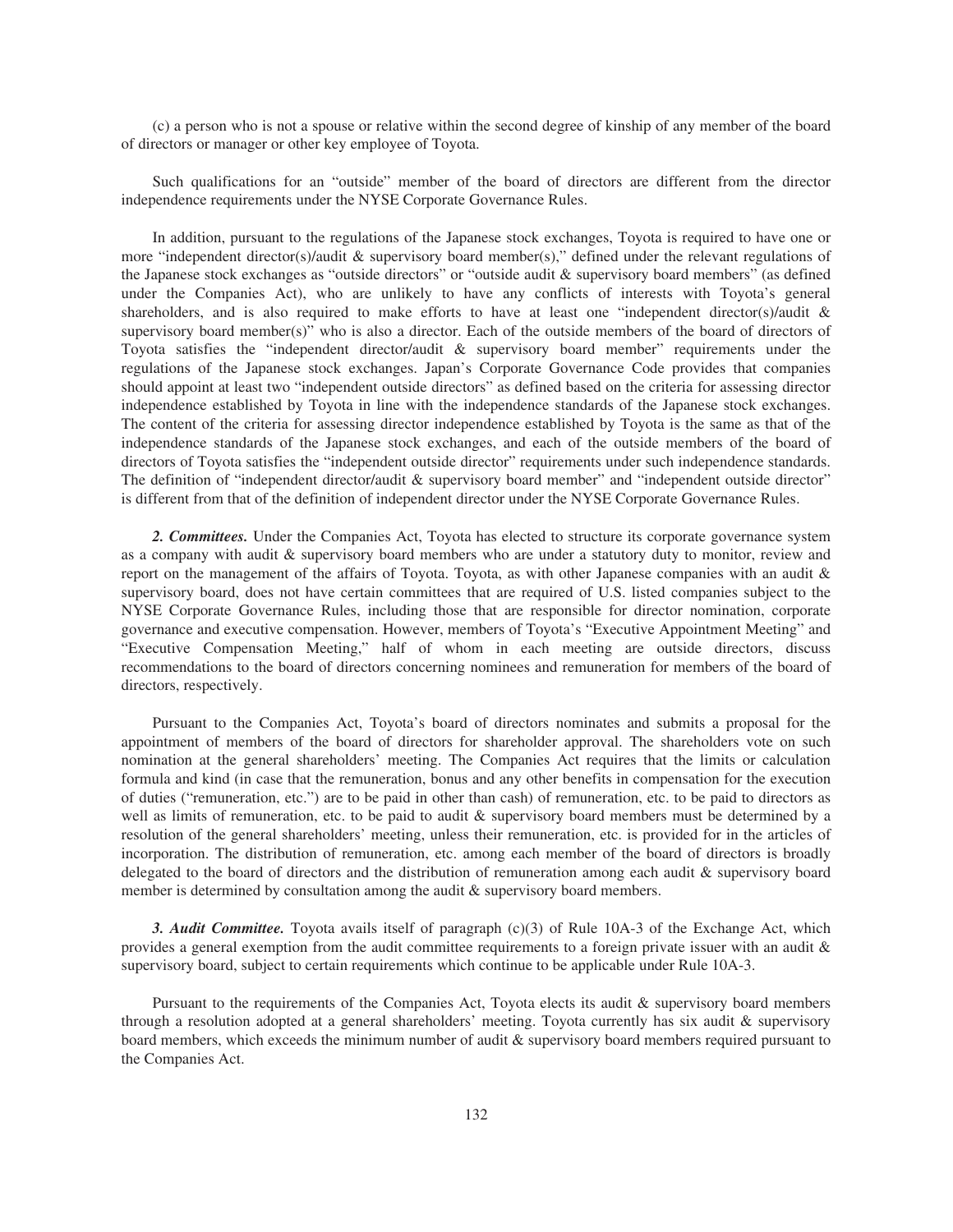Unlike the NYSE Corporate Governance Rules, the Companies Act, among others, does not require audit & supervisory board members to establish an expertise in accounting or financial management nor are they required to present other special knowledge and experience. Therefore, none of Toyota's audit & supervisory board members has "an expertise in accounting or financial management" as set forth in the NYSE Corporate Governance Rules. The Japanese Corporate Governance Code indicates that persons with appropriate experience and skills as well as necessary knowledge of finance, accounting, and laws should be appointed as audit & supervisory board members, and in particular, one or more audit & supervisory board members who have sufficient knowledge of finance and accounting matters should be appointed. Toyota has appointed persons who are able to provide opinions and advice regarding management based on their broader experience and discretion beyond finance and accounting. Under the Companies Act, the audit & supervisory board may determine the auditing policies and methods of investigating the conditions of Toyota's business and assets, and may resolve other matters concerning the execution of the audit & supervisory board member's duties. The audit & supervisory board also prepares auditors' reports, gives consent to proposals of the nomination of audit & supervisory board members and makes decisions concerning proposals relating to the appointment and dismissal of accounting auditors.

Toyota currently has three outside audit & supervisory board members under the Companies Act. Under the Companies Act, at least half of the audit & supervisory board members must be an "outside" audit & supervisory board member, which is any person who satisfies all of the following requirements:

- (a) the person has never been a member of the board of directors, accounting counselor (in the case that an accounting counselor is a legal entity, an employee of such entity who is in charge of its affairs), executive officer, manager or employee of Toyota or its subsidiaries during the 10 year period before becoming an outside audit & supervisory board member;
- (b) if the person was an audit & supervisory board member of Toyota or any of its subsidiaries at any time during the 10 year period before becoming an outside audit & supervisory board member, such person has not been a member of the board of directors, accounting counselor (in the case that an accounting counselor is a legal entity, an employee of such entity who is in charge of its affairs), executive officer, manager or employee of Toyota or any of its subsidiaries during the 10 year period before becoming an audit & supervisory board member of Toyota or any of its subsidiaries; and
- (c) the person is not a spouse or relative within the second degree of kinship of any member of the board of directors or manager or other key employee of Toyota.

Such qualifications for an "outside" audit & supervisory board member are different from the audit committee independence requirement under the NYSE Corporate Governance Rules.

Each of the outside audit & supervisory board members of Toyota satisfies the "independent director/ audit & supervisory board member" requirements under the regulations of the Japanese stock exchanges, as described above in "1. Members of the Board of Directors."

*4. Corporate Governance Guidelines.* Unlike the NYSE Corporate Governance Rules, Toyota is not required to adopt Japan's Corporate Governance Code under Japanese laws and regulations, including the Companies Act, the Financial Instruments and Exchange Law of Japan and stock exchange rules. However, if Toyota does not comply with Japan's Corporate Governance Code, it is required to explain the reasons why it does not do so in accordance with the regulations of the Japanese stock exchanges. In addition, Toyota is required to resolve at the board of directors matters relating to a system, which is required under the ordinance of the Ministry of Justice ("internal control system" or "*naibu-tosei*"), to ensure the execution of duties of the members of the board of directors to comply with laws, regulations and articles of incorporation, and any other systems to ensure the adequacy of the business, and to disclose such matters resolved, policies and the present status of its corporate governance in its business reports, annual securities report and certain other disclosure documents in accordance with the regulations under the Financial Instruments and Exchange Law and stock exchange rules in respect of timely disclosure.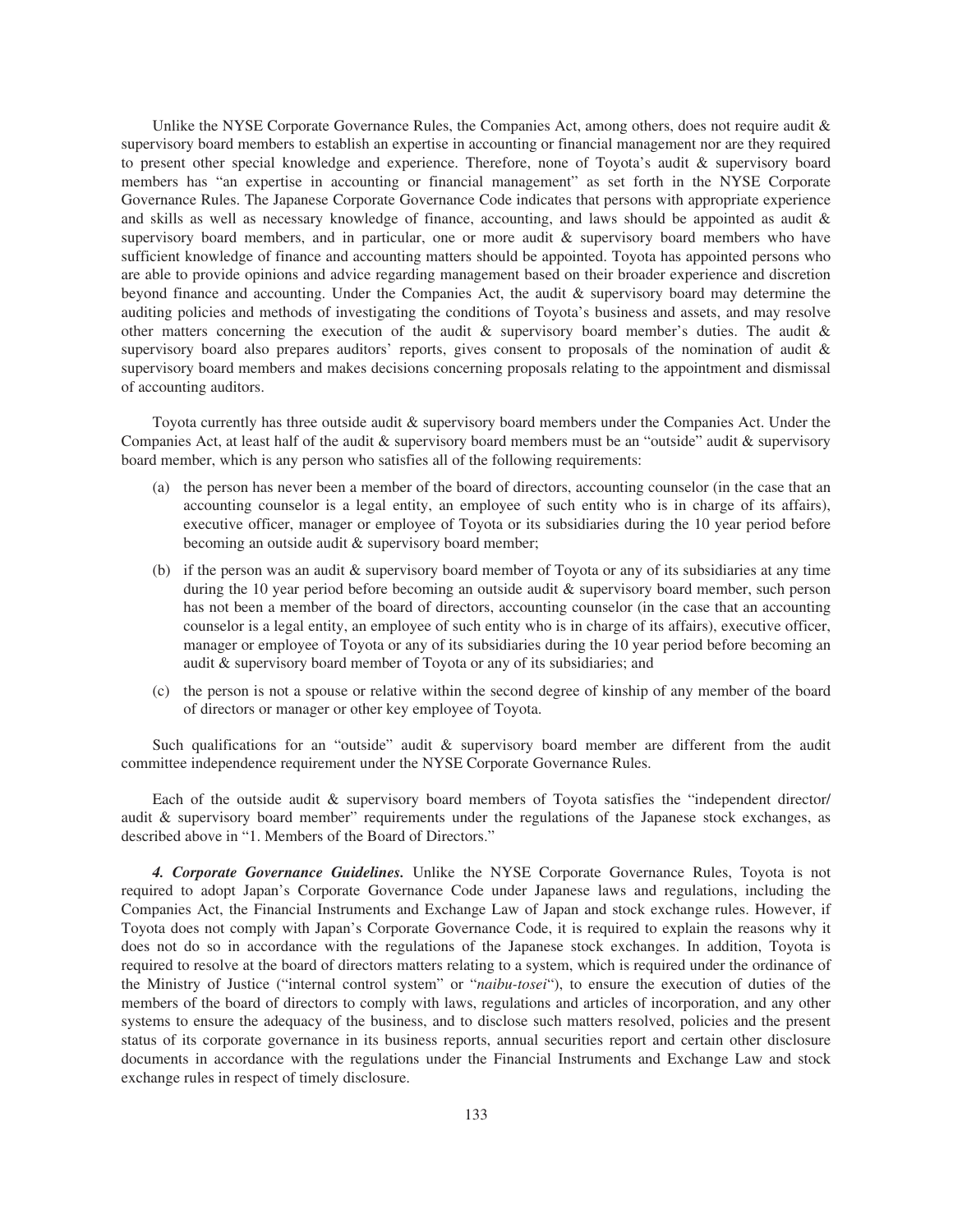*5. Code of Business Conduct and Ethics.* Similar to the NYSE Corporate Governance Rules, under Japan's Corporate Governance Code, Toyota is encouraged to adopt a code of conduct regarding ethical business activities for members of the board of directors, officers and employees. Toyota has resolved matters relating to maintenance of an "internal control system," or "*naibu-tosei,"* in order to ensure its employees comply with laws, regulations and the articles of incorporation, etc. pursuant to the Companies Act, and Toyota maintains guidelines and internal regulations such as "Guiding Principles at Toyota," "Toyota Code of Conduct" and a code of ethics pursuant to Section 406 of the Sarbanes-Oxley Act. Please see "Code of Ethics" for additional information.

# **ITEM 16H. MINE SAFETY DISCLOSURE**

Not applicable.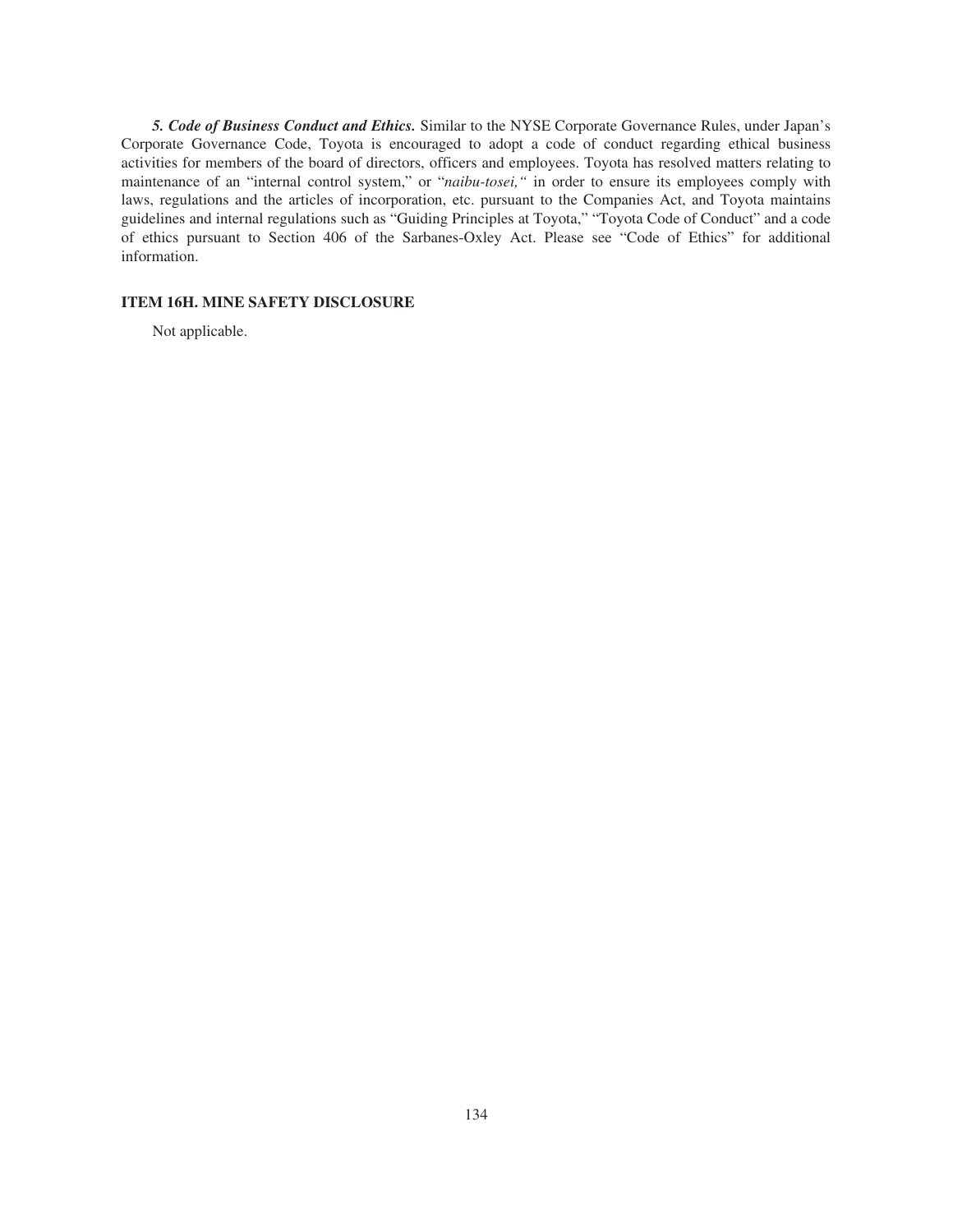# **PART III**

# **ITEM 17. FINANCIAL STATEMENTS**

Not applicable.

# **ITEM 18. FINANCIAL STATEMENTS**

The following financial statements are filed as part of this annual report on Form 20-F.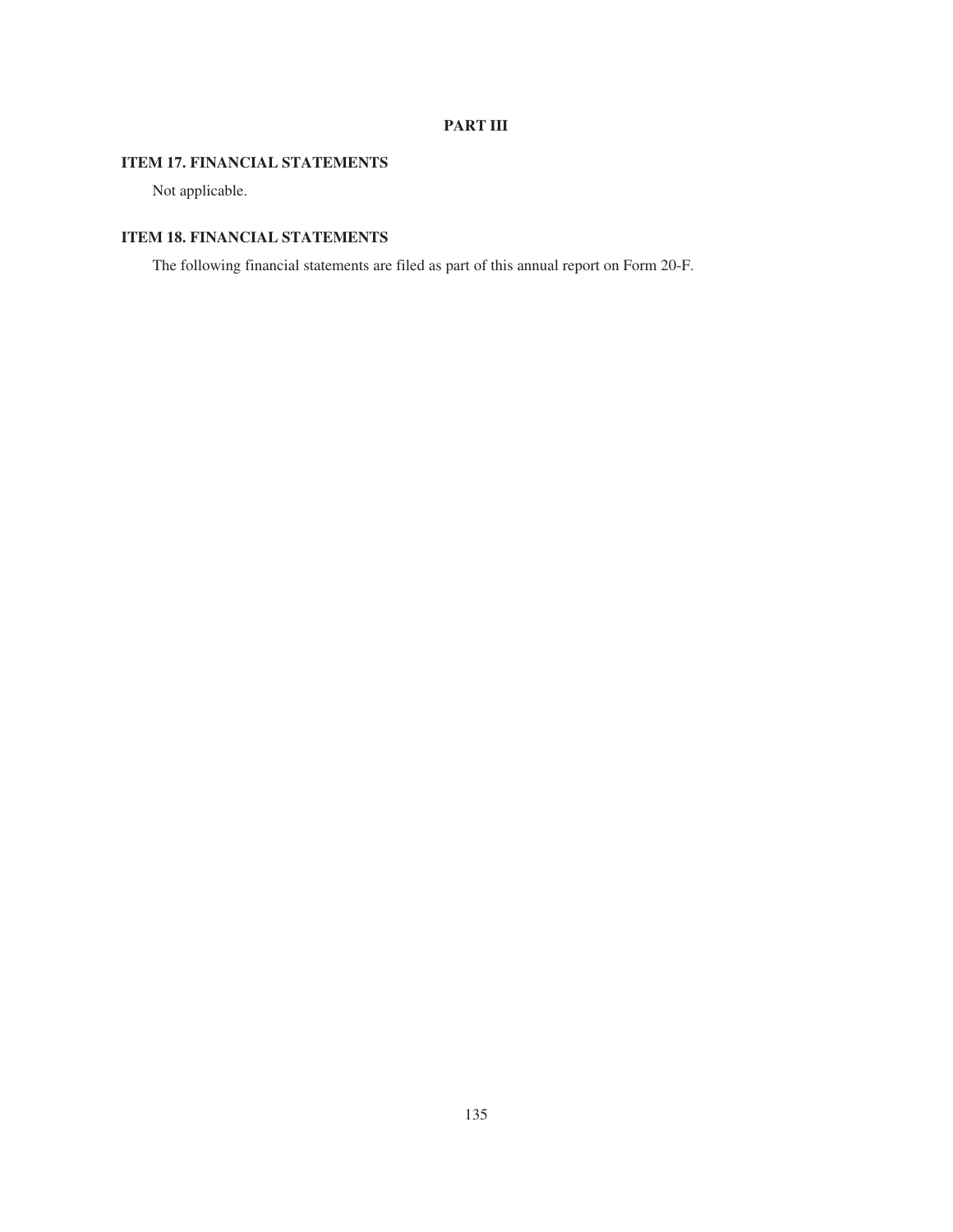# **TOYOTA MOTOR CORPORATION INDEX TO CONSOLIDATED FINANCIAL STATEMENTS**

**Page**

# Report of Independent Registered Public Accounting Firm . . . . . . . . . . . . . . . . . . . . . . . . . . . . . . . . . . . . . . F-2 Consolidated balance sheets at March 31, 2017 and 2018 . . . . . . . . . . . . . . . . . . . . . . . . . . . . . . . . . . . . . . . F-3 Consolidated statements of income for the years ended March 31, 2016, 2017 and 2018 . . . . . . . . . . . . . . . . . . . . . . . . . . . . . . . . . . . . . . . . . . . . . . . . . . . . . . . . . F-5 Consolidated statements of comprehensive income for the years ended March 31, 2016, 2017 and 2018 . . . . . . . . . . . . . . . . . . . . . . . . . . . . . . . . . . . . . . . . . . . . . . . . . . . . . . . . . F-6 Consolidated statements of shareholders' equity for the years ended March 31, 2016, 2017 and 2018 . . . . . . . . . . . . . . . . . . . . . . . . . . . . . . . . . . . . . . . . . . . . . . . . . . . . . . . . . F-7 Consolidated statements of cash flows for the years ended March 31, 2016, 2017 and 2018 . . . . . . . . . . . . . . . . . . . . . . . . . . . . . . . . . . . . . . . . . . . . . . . . . . . . . . . . . F-9 Notes to consolidated financial statements . . . . . . . . . . . . . . . . . . . . . . . . . . . . . . . . . . . . . . . . . . . . . . . . . . . F-10

All financial statements schedules are omitted because they are not applicable or the required information is shown in the financial statements or the notes thereto.

Financial statements of 50% or less owned persons accounted for by the equity method have been omitted because the registrant's proportionate share of the income from continuing operations before income taxes is less than 20% of consolidated income from continuing operations before income taxes and the investment in and advances to each company is less than 20% of consolidated total assets.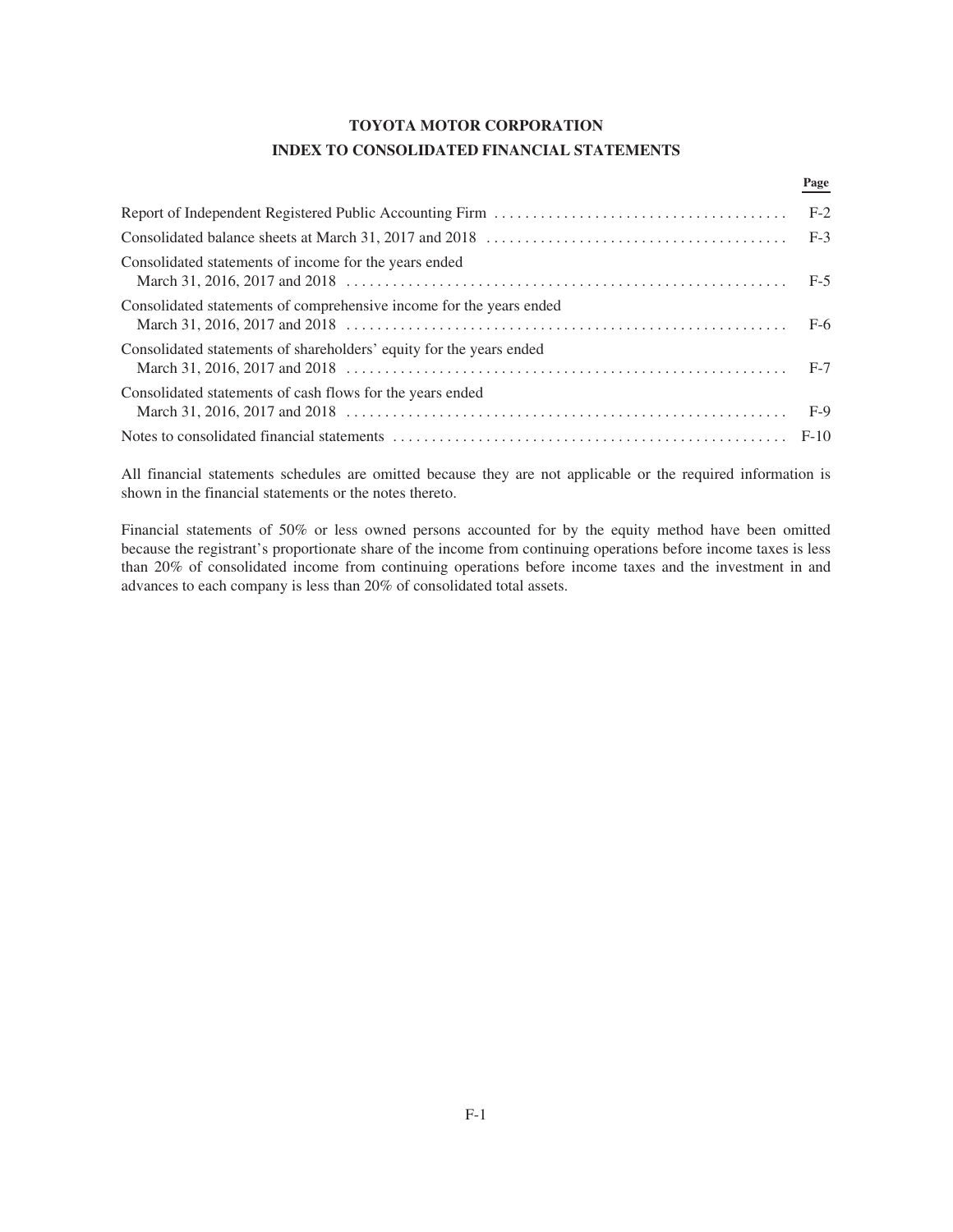# **Report of Independent Registered Public Accounting Firm**

To the Shareholders and Board of Directors of Toyota Jidosha Kabushiki Kaisha ("Toyota Motor Corporation")

#### *Opinions on the Financial Statements and Internal Control over Financial Reporting*

We have audited the accompanying consolidated balance sheets of Toyota Motor Corporation and its subsidiaries (collectively referred to as the "Company") as of March 31, 2017 and 2018, and the related consolidated statements of income, comprehensive income, shareholders' equity and cash flows for each of the three years in the period ended March 31, 2018, including the related notes (collectively referred to as the "consolidated financial statements"). We also have audited the Company's internal control over financial reporting as of March 31, 2018, based on criteria established in *Internal Control—Integrated Framework (2013)* issued by the Committee of Sponsoring Organizations of the Treadway Commission (COSO).

In our opinion, the consolidated financial statements referred to above present fairly, in all material respects, the financial position of the Company as of March 31, 2017 and 2018, and the results of its operations and its cash flows for each of the three years in the period ended March 31, 2018 in conformity with accounting principles generally accepted in the United States of America. Also in our opinion, the Company maintained, in all material respects, effective internal control over financial reporting as of March 31, 2018, based on criteria established in *Internal Control—Integrated Framework (2013)* issued by the COSO.

#### *Basis for Opinions*

The Company's management is responsible for these consolidated financial statements, for maintaining effective internal control over financial reporting, and for its assessment of the effectiveness of internal control over financial reporting, included in Management's Annual Report on Internal Control Over Financial Reporting appearing under Item 15(b). Our responsibility is to express opinions on the Company's consolidated financial statements and on the Company's internal control over financial reporting based on our audits. We are a public accounting firm registered with the Public Company Accounting Oversight Board (United States) ("PCAOB") and are required to be independent with respect to the Company in accordance with the U.S. federal securities laws and the applicable rules and regulations of the Securities and Exchange Commission and the PCAOB.

We conducted our audits in accordance with the standards of the PCAOB. Those standards require that we plan and perform the audits to obtain reasonable assurance about whether the consolidated financial statements are free of material misstatement, whether due to error or fraud, and whether effective internal control over financial reporting was maintained in all material respects.

Our audits of the consolidated financial statements included performing procedures to assess the risks of material misstatement of the consolidated financial statements, whether due to error or fraud, and performing procedures that respond to those risks. Such procedures included examining, on a test basis, evidence regarding the amounts and disclosures in the consolidated financial statements. Our audits also included evaluating the accounting principles used and significant estimates made by management, as well as evaluating the overall presentation of the consolidated financial statements. Our audit of internal control over financial reporting included obtaining an understanding of internal control over financial reporting, assessing the risk that a material weakness exists, and testing and evaluating the design and operating effectiveness of internal control based on the assessed risk. Our audits also included performing such other procedures as we considered necessary in the circumstances. We believe that our audits provide a reasonable basis for our opinions.

#### *Definition and Limitations of Internal Control over Financial Reporting*

A company's internal control over financial reporting is a process designed to provide reasonable assurance regarding the reliability of financial reporting and the preparation of financial statements for external purposes in accordance with generally accepted accounting principles. A company's internal control over financial reporting includes those policies and procedures that (i) pertain to the maintenance of records that, in reasonable detail, accurately and fairly reflect the transactions and dispositions of the assets of the company; (ii) provide reasonable assurance that transactions are recorded as necessary to permit preparation of financial statements in accordance with generally accepted accounting principles, and that receipts and expenditures of the company are being made only in accordance with authorizations of management and directors of the company; and (iii) provide reasonable assurance regarding prevention or timely detection of unauthorized acquisition, use, or disposition of the company's assets that could have a material effect on the financial statements.

Because of its inherent limitations, internal control over financial reporting may not prevent or detect misstatements. Also, projections of any evaluation of effectiveness to future periods are subject to the risk that controls may become inadequate because of changes in conditions, or that the degree of compliance with the policies or procedures may deteriorate.

/s/ PricewaterhouseCoopers Aarata LLC Nagoya, Japan June 25, 2018

We have served as the Company's auditor since 2006.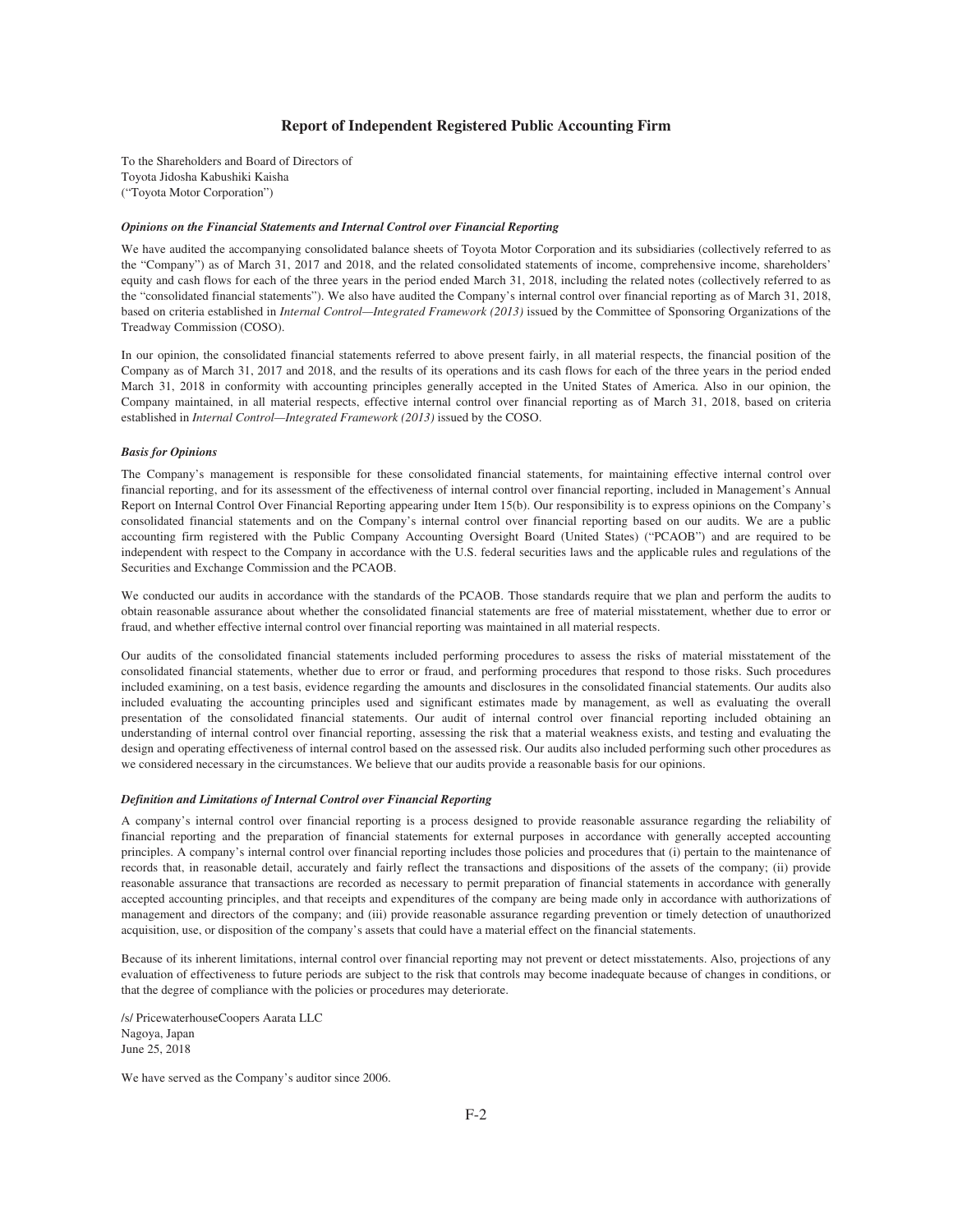# **TOYOTA MOTOR CORPORATION**

# **CONSOLIDATED BALANCE SHEETS**

|                                                                                                                     | <b>Yen in millions</b> |              |
|---------------------------------------------------------------------------------------------------------------------|------------------------|--------------|
|                                                                                                                     | March 31,              |              |
|                                                                                                                     | 2017                   | 2018         |
| <b>Assets</b>                                                                                                       |                        |              |
| <b>Current assets</b>                                                                                               |                        |              |
|                                                                                                                     | 2,995,075              | 3,052,269    |
|                                                                                                                     | 1,082,654              | 901,244      |
|                                                                                                                     | 1,821,598              | 1,768,360    |
| Trade accounts and notes receivable, less allowance for doubtful accounts                                           |                        |              |
| of ¥50,110 million in 2017 and ¥25,925 million in 2018                                                              | 2,115,938              | 2,219,562    |
|                                                                                                                     | 6,196,649              | 6,348,306    |
| Other receivables $\dots \dots \dots \dots \dots \dots \dots \dots \dots \dots \dots \dots \dots \dots \dots \dots$ | 436,867                | 489,338      |
|                                                                                                                     | 2,388,617              | 2,539,789    |
|                                                                                                                     | 796,297                | 833,788      |
|                                                                                                                     | 17,833,695             | 18,152,656   |
|                                                                                                                     | 9,012,222              | 9,481,618    |
| <b>Investments and other assets</b>                                                                                 |                        |              |
| Marketable securities and other securities investments                                                              | 7,679,928              | 7,999,323    |
|                                                                                                                     | 2,845,639              | 3,162,917    |
|                                                                                                                     | 25,187                 | 22,562       |
|                                                                                                                     | 1,156,406              | 1,221,500    |
|                                                                                                                     | 11,707,160             | 12,406,302   |
| Property, plant and equipment                                                                                       |                        |              |
|                                                                                                                     | 1,379,991              | 1,404,611    |
|                                                                                                                     | 4,470,996              | 4,659,753    |
|                                                                                                                     | 11,357,340             | 11,535,381   |
|                                                                                                                     | 5,966,579              | 5,934,393    |
|                                                                                                                     | 474,188                | 509,851      |
| Total property, plant and equipment, at cost                                                                        | 23,649,094             | 24,043,989   |
|                                                                                                                     | (13, 451, 985)         | (13,776,316) |
|                                                                                                                     | 10,197,109             | 10,267,673   |
|                                                                                                                     | 48,750,186             | 50,308,249   |

The accompanying notes are an integral part of these consolidated financial statements.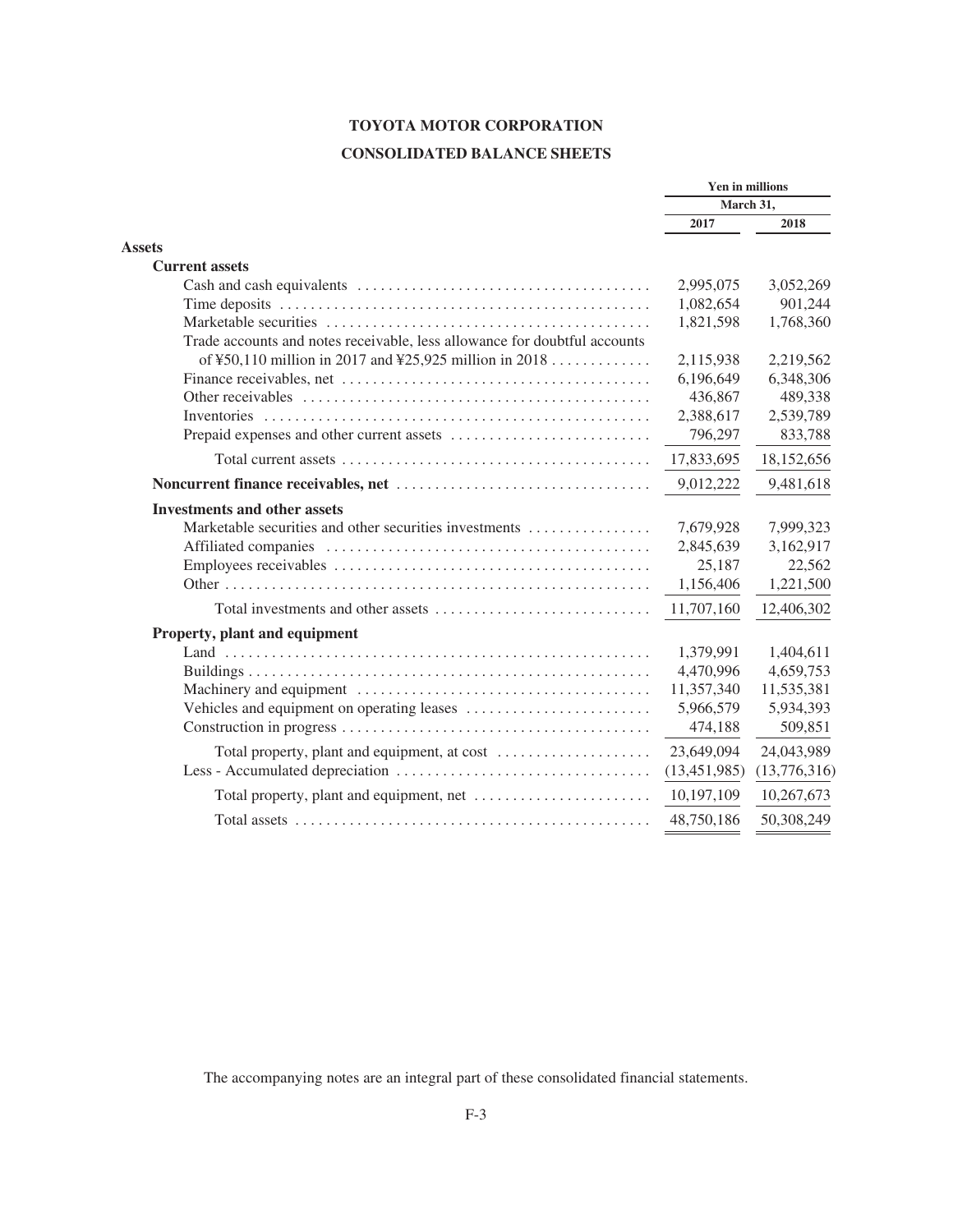# **TOYOTA MOTOR CORPORATION**

# **CONSOLIDATED BALANCE SHEETS**

|                                                                                                                           | Yen in millions<br>March 31, |             |
|---------------------------------------------------------------------------------------------------------------------------|------------------------------|-------------|
|                                                                                                                           |                              |             |
|                                                                                                                           | 2017                         | 2018        |
| <b>Liabilities</b>                                                                                                        |                              |             |
| <b>Current liabilities</b>                                                                                                |                              |             |
|                                                                                                                           | 4,953,682                    | 5,154,913   |
|                                                                                                                           | 4,290,449                    | 4,186,277   |
|                                                                                                                           | 2,566,382                    | 2,586,657   |
|                                                                                                                           | 936,938                      | 1,048,216   |
|                                                                                                                           | 3,137,827                    | 3,104,260   |
|                                                                                                                           | 223,574                      | 462,327     |
|                                                                                                                           | 1,210,113                    | 1,254,241   |
|                                                                                                                           | 17,318,965                   | 17,796,891  |
| <b>Long-term liabilities</b>                                                                                              |                              |             |
|                                                                                                                           | 9,911,596                    | 10,006,374  |
|                                                                                                                           | 905,070                      | 931,182     |
|                                                                                                                           | 1,423,726                    | 1,118,165   |
|                                                                                                                           | 521,876                      | 533,561     |
|                                                                                                                           | 12,762,268                   | 12,589,282  |
|                                                                                                                           | 30,081,233                   | 30,386,173  |
| <b>Mezzanine equity</b><br>authorized: 150,000,000 shares in 2017 and 2018;<br>issued: 47,100,000 shares in 2017 and 2018 | 485,877                      | 491,974     |
| <b>Shareholders' equity</b>                                                                                               |                              |             |
| Toyota Motor Corporation shareholders' equity                                                                             |                              |             |
| Common stock, no par value,                                                                                               |                              |             |
| authorized: 10,000,000,000 shares in 2017 and 2018;                                                                       |                              |             |
|                                                                                                                           | 397,050                      | 397,050     |
|                                                                                                                           | 484,013                      | 487,502     |
|                                                                                                                           | 17,601,070                   | 19,473,464  |
| Accumulated other comprehensive income (loss)                                                                             | 640,922                      | 435,699     |
| Treasury stock, at cost, 288,274,636 shares in 2017 and 353,073,500 shares                                                |                              |             |
|                                                                                                                           | (1,608,243)                  | (2,057,733) |
| Total Toyota Motor Corporation shareholders' equity                                                                       | 17,514,812                   | 18,735,982  |
|                                                                                                                           | 668,264                      | 694,120     |
|                                                                                                                           | 18,183,076                   | 19,430,102  |
| Commitments and contingencies                                                                                             |                              |             |
| Total liabilities, mezzanine equity and shareholders' equity                                                              | 48,750,186                   | 50,308,249  |

Note: The total number of authorized shares for common stock and Model AA Class Shares is 10,000,000,000 shares.

The accompanying notes are an integral part of these consolidated financial statements.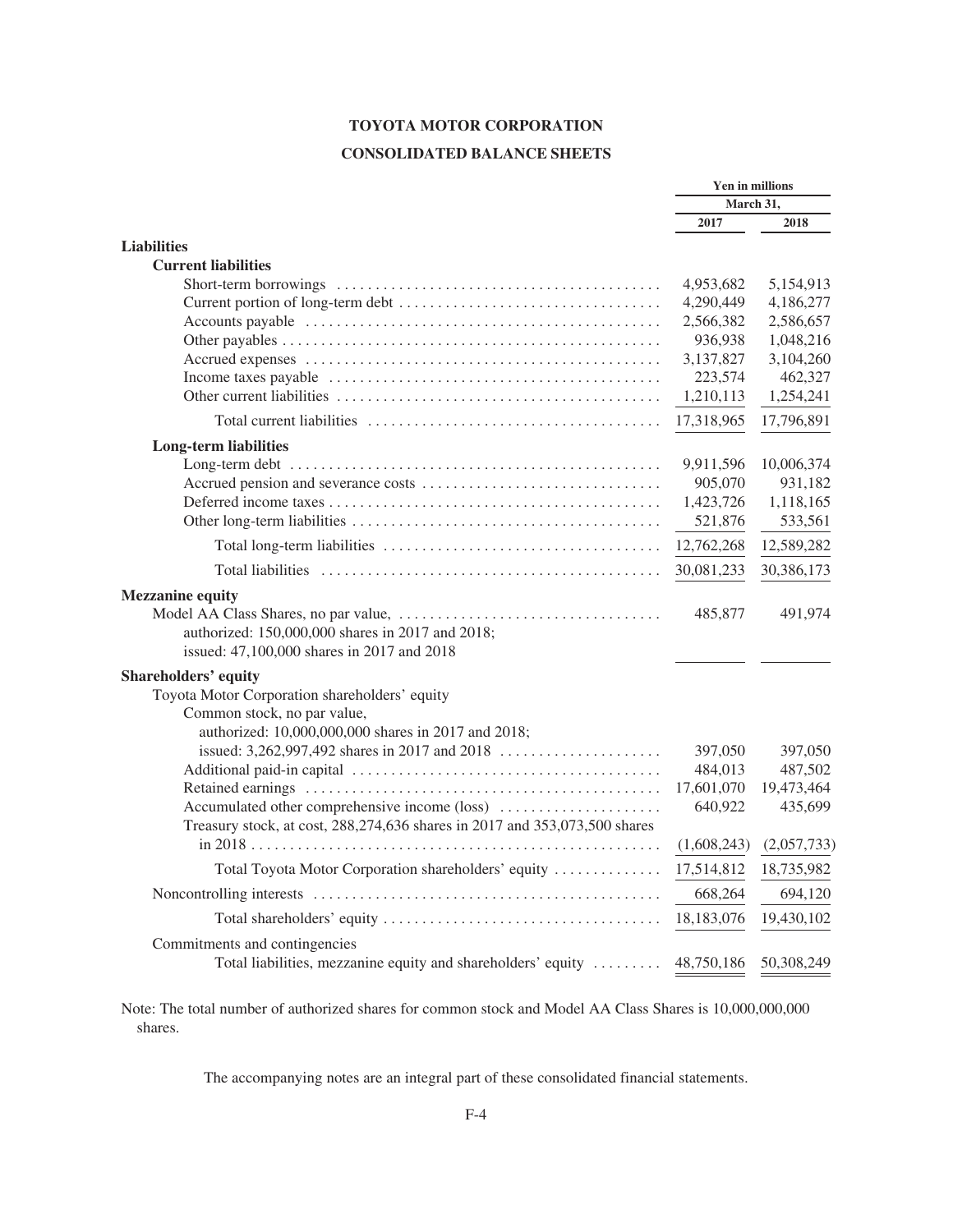# **CONSOLIDATED STATEMENTS OF INCOME**

|                                                                                                       | <b>Yen in millions</b> |                               |            |  |
|-------------------------------------------------------------------------------------------------------|------------------------|-------------------------------|------------|--|
|                                                                                                       |                        | For the years ended March 31, |            |  |
|                                                                                                       | 2016                   | 2017                          | 2018       |  |
| Net revenues                                                                                          |                        |                               |            |  |
|                                                                                                       | 26,549,111             | 25,813,496                    | 27,420,276 |  |
|                                                                                                       | 1,854,007              | 1,783,697                     | 1,959,234  |  |
|                                                                                                       | 28,403,118             | 27,597,193                    | 29,379,510 |  |
| <b>Costs and expenses</b>                                                                             |                        |                               |            |  |
| $Cost of products sold \dots \dots \dots \dots \dots \dots \dots \dots \dots \dots \dots \dots \dots$ | 21,456,086             | 21,543,035                    | 22,600,474 |  |
|                                                                                                       | 1,149,379              | 1,191,301                     | 1,288,679  |  |
|                                                                                                       | 2,943,682              | 2,868,485                     | 3,090,495  |  |
|                                                                                                       | 25,549,147             | 25,602,821                    | 26,979,648 |  |
|                                                                                                       | 2,853,971              | 1,994,372                     | 2,399,862  |  |
| Other income (expense)                                                                                |                        |                               |            |  |
|                                                                                                       | 157,862                | 158,983                       | 179,541    |  |
|                                                                                                       | (35, 403)              | (29, 353)                     | (27, 586)  |  |
|                                                                                                       | (5,573)                | 33,601                        | 22,664     |  |
| Other income (loss), net $\dots\dots\dots\dots\dots\dots\dots\dots\dots\dots\dots\dots\dots\dots$     | 12,524                 | 36,222                        | 45,948     |  |
|                                                                                                       | 129,410                | 199,453                       | 220,567    |  |
| Income before income taxes and equity in earnings of affiliated                                       |                        |                               |            |  |
|                                                                                                       | 2,983,381              | 2,193,825                     | 2,620,429  |  |
|                                                                                                       | 878,269                | 628,900                       | 504,406    |  |
|                                                                                                       | 329,099                | 362,060                       | 470,083    |  |
|                                                                                                       | 2,434,211              | 1,926,985                     | 2,586,106  |  |
| Less - Net income attributable to noncontrolling interests                                            | (121, 517)             | (95, 876)                     | (92, 123)  |  |
| Net income attributable to Toyota Motor Corporation                                                   | 2,312,694              | 1,831,109                     | 2,493,983  |  |

Note: Net income attributable to common shareholders for the fiscal year ended March 31, 2018 and 2017 is 2,481,692 million yen and 1,821,314 million yen, respectively, which is derived by deducting dividend and accretion to Model AA Class Shares of 12,291 million yen and 9,795 million yen, respectively, from Net income attributable to Toyota Motor Corporation.

|                                                                         |        | Yen    |        |
|-------------------------------------------------------------------------|--------|--------|--------|
| Net income attributable to Toyota Motor Corporation per common<br>share |        |        |        |
|                                                                         | 741.36 | 605.47 | 842.00 |
|                                                                         | 735.36 | 599.22 | 832.78 |
|                                                                         | 210.00 | 210.00 | 220.00 |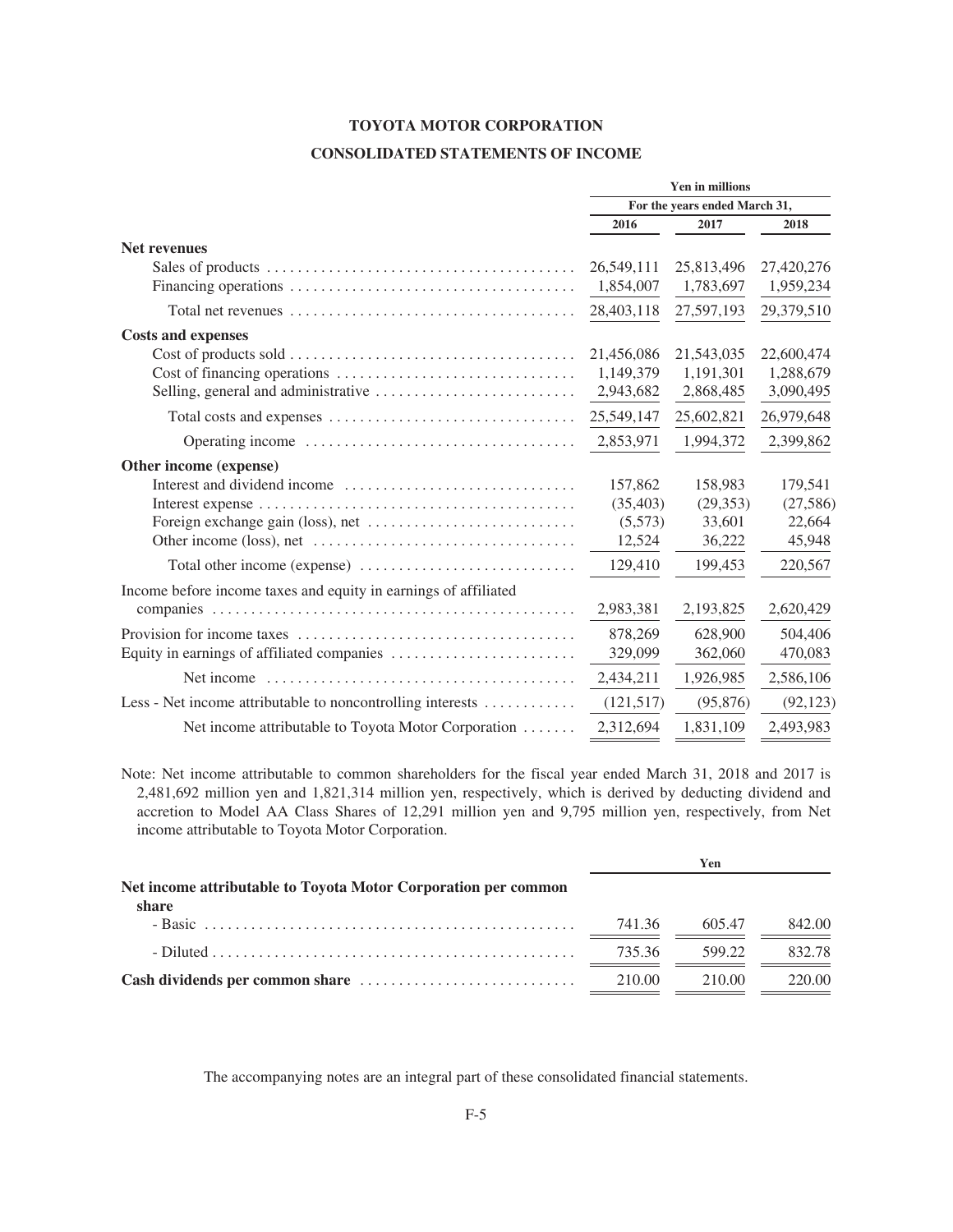|                                                                          | <b>Yen in millions</b>        |           |            |  |
|--------------------------------------------------------------------------|-------------------------------|-----------|------------|--|
|                                                                          | For the years ended March 31, |           |            |  |
|                                                                          | 2016                          | 2017      | 2018       |  |
|                                                                          | 2.434.211                     | 1.926.985 | 2.586.106  |  |
| Other comprehensive income (loss), net of tax                            |                               |           |            |  |
|                                                                          | (395.352)                     | (57, 926) | (120.606)  |  |
|                                                                          | (312, 192)                    | 4.279     | (94, 559)  |  |
|                                                                          | (209, 181)                    | 93,312    | 22,315     |  |
|                                                                          | (916, 725)                    | 39,665    | (192, 850) |  |
|                                                                          | 1,517,486                     | 1,966,650 | 2,393,256  |  |
| Less - Comprehensive income attributable to noncontrolling interests     | (71,569)                      | (103.161) | (93,096)   |  |
| Comprehensive income attributable to Toyota Motor Corporation  1,445,917 |                               | 1.863.489 | 2.300.160  |  |

# **CONSOLIDATED STATEMENTS OF COMPREHENSIVE INCOME**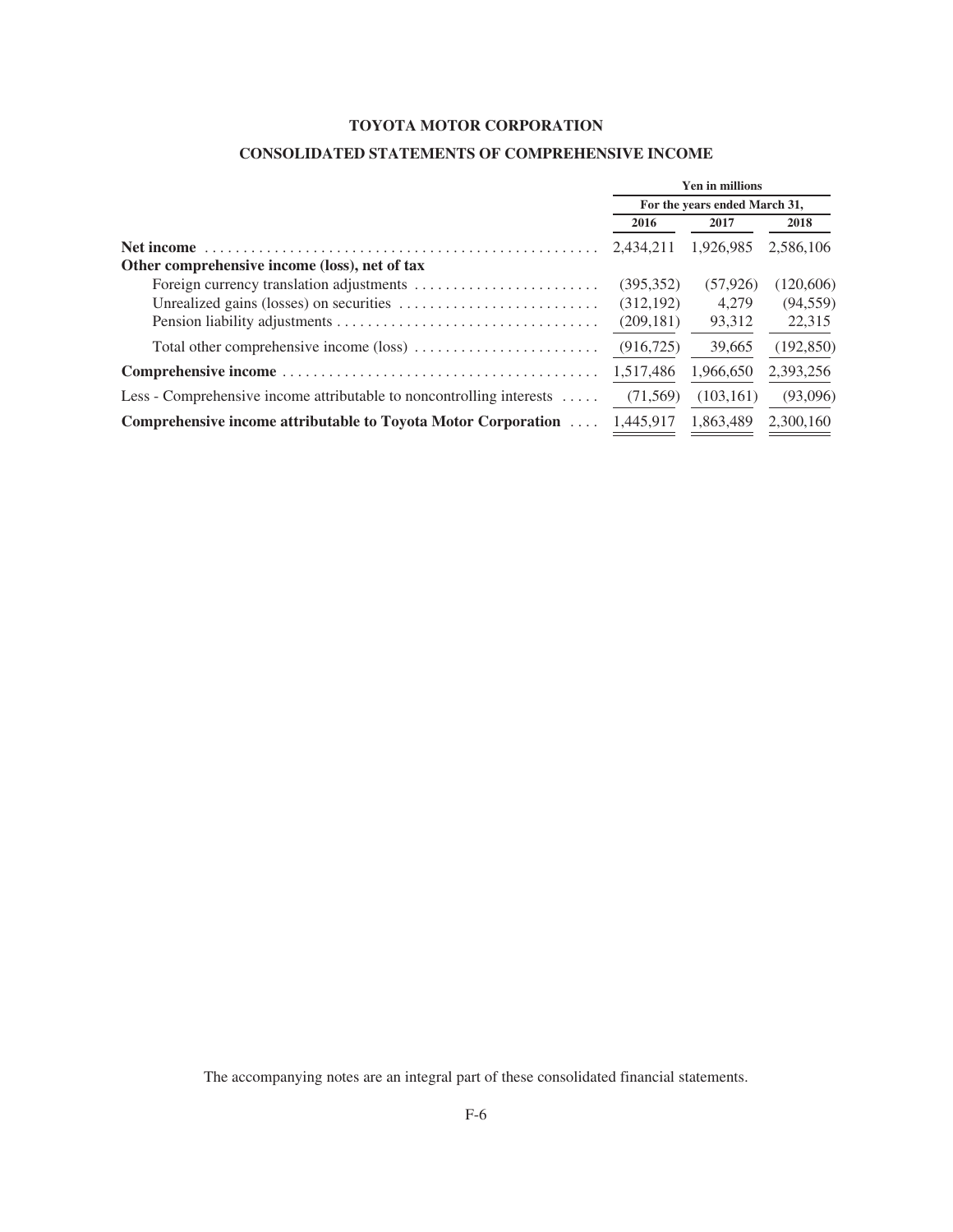# **CONSOLIDATED STATEMENTS OF SHAREHOLDERS' EQUITY**

|                                                                                                                         |                 |                                         |                             |                                                               | Yen in millions                      |                                                              |                                                         |                          |
|-------------------------------------------------------------------------------------------------------------------------|-----------------|-----------------------------------------|-----------------------------|---------------------------------------------------------------|--------------------------------------|--------------------------------------------------------------|---------------------------------------------------------|--------------------------|
|                                                                                                                         | Common<br>stock | <b>Additional</b><br>paid-in<br>capital | <b>Retained</b><br>earnings | <b>Accumulated</b><br>other<br>comprehensive<br>income (loss) | <b>Treasury</b><br>stock,<br>at cost | <b>Total</b><br><b>Toyota Motor</b><br>Corporation<br>equity | shareholders' Noncontrolling shareholders'<br>interests | <b>Total</b><br>equity   |
| Balances at March 31, 2015 $\ldots$                                                                                     | 397,050         | 547,054                                 | 15,591,947                  | 1,477,545                                                     |                                      | $(1,225,465)$ 16,788,131                                     | 859,198                                                 | 17,647,329               |
| Equity transaction with noncontrolling interests<br>and other<br>Comprehensive income                                   |                 | 1,972                                   | (97)                        |                                                               |                                      | 1,875                                                        | 3,834                                                   | 5,709                    |
| Net income<br>Other comprehensive income (loss)<br>Foreign currency translation                                         |                 |                                         | 2,312,694                   |                                                               |                                      | 2,312,694                                                    | 121,517                                                 | 2,434,211                |
| adjustments<br>Unrealized gains (losses) on                                                                             |                 |                                         |                             | (362, 965)                                                    |                                      | (362,965)                                                    | (32, 387)                                               | (395, 352)               |
| securities $\ldots \ldots \ldots \ldots \ldots$<br>Pension liability adjustments                                        |                 |                                         |                             | (302,620)<br>(201, 192)                                       |                                      | (302,620)<br>(201, 192)                                      | (9,572)<br>(7,989)                                      | (312, 192)<br>(209, 181) |
| Total comprehensive income                                                                                              |                 |                                         |                             |                                                               |                                      | 1,445,917                                                    | 71,569                                                  | 1,517,486                |
| Accretion to Mezzanine equity<br>Dividends to Toyota Motor Corporation class                                            |                 |                                         | (3,638)                     |                                                               |                                      | (3,638)                                                      |                                                         | (3,638)                  |
| Dividends paid to Toyota Motor Corporation                                                                              |                 |                                         | (2,449)                     |                                                               |                                      | (2,449)                                                      |                                                         | (2,449)                  |
| common shareholders<br>Dividends paid to noncontrolling interests $\dots$                                               |                 |                                         | (704, 728)                  |                                                               |                                      | (704, 728)                                                   | (73, 129)                                               | (704, 728)<br>(73, 129)  |
| Repurchase of treasury stock                                                                                            |                 |                                         |                             |                                                               | (782, 871)                           | (782, 871)                                                   |                                                         | (782, 871)               |
| Reissuance of treasury stock<br>Retirement of treasury stock                                                            |                 | 183<br>(1,048)                          | (399, 489)                  |                                                               | 4,515<br>400,537                     | 4,698                                                        |                                                         | 4,698                    |
| Balances at March 31, 2016 $\ldots$                                                                                     | 397,050         | 548,161                                 | 16,794,240                  | 610,768                                                       | (1,603,284)                          | 16,746,935                                                   | 861,472                                                 | 17,608,407               |
| Equity transaction with noncontrolling interests<br>and other $\dots\dots\dots\dots\dots\dots\dots\dots\dots\dots\dots$ |                 | (35, 555)                               |                             | (2,226)                                                       | 283,561                              | 245,780                                                      | (232, 433)                                              | 13,347                   |
| Comprehensive income                                                                                                    |                 |                                         | 1,831,109                   |                                                               |                                      | 1,831,109                                                    | 95,876                                                  | 1,926,985                |
| Other comprehensive income (loss)<br>Foreign currency translation                                                       |                 |                                         |                             |                                                               |                                      |                                                              |                                                         |                          |
| adjustments<br>Unrealized gains (losses) on                                                                             |                 |                                         |                             | (52, 427)                                                     |                                      | (52, 427)                                                    | (5,499)                                                 | (57, 926)                |
| securities<br>Pension liability adjustments                                                                             |                 |                                         |                             | (8,002)<br>92,809                                             |                                      | (8,002)<br>92,809                                            | 12,281<br>503                                           | 4,279<br>93.312          |
| Total comprehensive income                                                                                              |                 |                                         |                             |                                                               |                                      | 1,863,489                                                    | 103,161                                                 | 1,966,650                |
| Accretion to Mezzanine equity<br>Dividends to Toyota Motor Corporation class                                            |                 |                                         | (4,849)                     |                                                               |                                      | (4,849)                                                      |                                                         | (4, 849)                 |
| shareholders $\dots\dots\dots\dots\dots\dots\dots\dots\dots\dots$<br>Dividends paid to Toyota Motor Corporation         |                 |                                         | (4,946)                     |                                                               |                                      | (4,946)                                                      |                                                         | (4,946)                  |
| common shareholders<br>Dividends paid to noncontrolling interests                                                       |                 |                                         | (634, 475)                  |                                                               |                                      | (634, 475)                                                   | (63,936)                                                | (634, 475)<br>(63,936)   |
| Repurchase of treasury stock<br>Reissuance of treasury stock<br>Retirement of treasury stock                            |                 | (1,219)<br>(27, 374)                    | (380,009)                   |                                                               | (700, 228)<br>4,325<br>407,383       | (700, 228)<br>3,106                                          |                                                         | (700, 228)<br>3,106      |
|                                                                                                                         |                 | 484,013                                 | 17,601,070                  | 640,922                                                       |                                      | $(1,608,243)$ 17,514,812                                     | 668.264                                                 | 18,183,076               |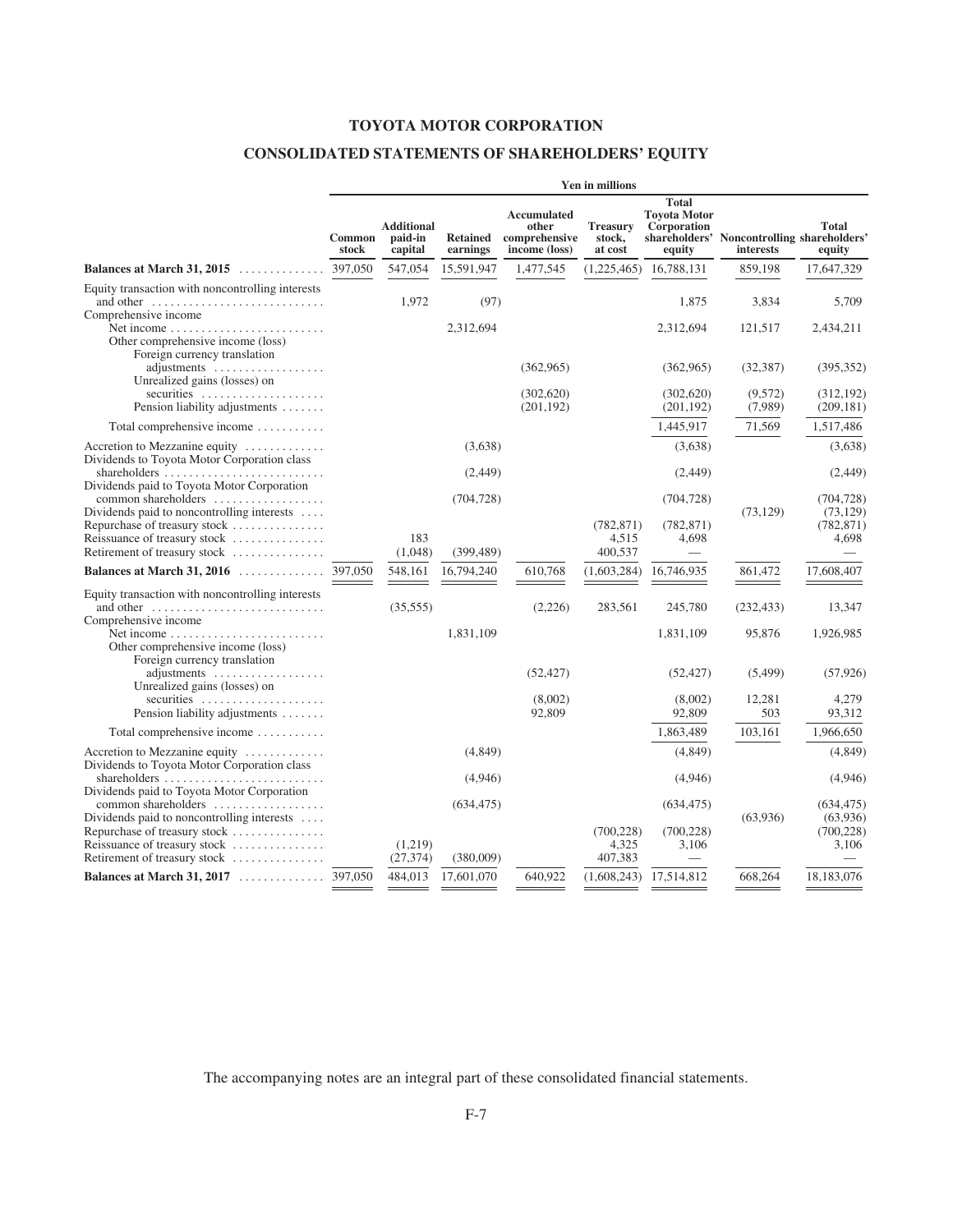# **CONSOLIDATED STATEMENTS OF SHAREHOLDERS' EQUITY (CONTINUED)**

|                                                                                                                         | Yen in millions |                                         |                             |                                                               |                                      |                                                                               |                             |                                  |
|-------------------------------------------------------------------------------------------------------------------------|-----------------|-----------------------------------------|-----------------------------|---------------------------------------------------------------|--------------------------------------|-------------------------------------------------------------------------------|-----------------------------|----------------------------------|
|                                                                                                                         | Common<br>stock | <b>Additional</b><br>paid-in<br>capital | <b>Retained</b><br>earnings | <b>Accumulated</b><br>other<br>comprehensive<br>income (loss) | <b>Treasury</b><br>stock.<br>at cost | <b>Total</b><br><b>Toyota Motor</b><br>Corporation<br>shareholders'<br>equity | Noncontrolling<br>interests | Total<br>shareholders'<br>equity |
| Balances at March 31, $2017$                                                                                            | 397,050         | 484,013                                 | 17,601,070                  | 640,922                                                       | (1,608,243)                          | 17,514,812                                                                    | 668,264                     | 18,183,076                       |
| Equity transaction with noncontrolling interests<br>and other $\dots\dots\dots\dots\dots\dots\dots\dots\dots\dots\dots$ |                 | 1,817                                   | 11,400                      | (11,400)                                                      |                                      | 1,817                                                                         | (3,476)                     | (1,659)                          |
| Comprehensive income<br>Net income<br>Other comprehensive income (loss)                                                 |                 |                                         | 2,493,983                   |                                                               |                                      | 2,493,983                                                                     | 92,123                      | 2,586,106                        |
| Foreign currency translation<br>adjustments $\ldots \ldots \ldots \ldots \ldots$<br>Unrealized gains (losses) on        |                 |                                         |                             | (118,977)                                                     |                                      | (118,977)                                                                     | (1,629)                     | (120,606)                        |
| securities $\ldots \ldots \ldots \ldots \ldots$<br>Pension liability adjustments                                        |                 |                                         |                             | (96, 581)<br>21,735                                           |                                      | (96, 581)<br>21,735                                                           | 2,022<br>580                | (94, 559)<br>22,315              |
| Total comprehensive income                                                                                              |                 |                                         |                             |                                                               |                                      | 2,300,160                                                                     | 93,096                      | 2,393,256                        |
| Accretion to Mezzanine equity<br>Dividends to Toyota Motor Corporation class                                            |                 |                                         | (4, 849)                    |                                                               |                                      | (4, 849)                                                                      |                             | (4, 849)                         |
| Dividends paid to Toyota Motor Corporation                                                                              |                 |                                         | (7, 442)                    |                                                               |                                      | (7, 442)                                                                      |                             | (7, 442)                         |
| common shareholders<br>Dividends paid to noncontrolling interests $\dots$                                               |                 |                                         | (620, 698)                  |                                                               |                                      | (620, 698)                                                                    | (63,764)                    | (620, 698)<br>(63,764)           |
| Repurchase of treasury stock<br>Reissuance of treasury stock                                                            |                 | 1,672                                   |                             |                                                               | (500, 177)<br>50,687                 | (500, 177)<br>52,359                                                          |                             | (500, 177)<br>52,359             |
| <b>Balances at March 31, 2018</b> 397,050                                                                               |                 | 487,502                                 | 19,473,464                  | 435,699                                                       | (2,057,733)                          | 18,735,982                                                                    | 694,120                     | 19,430,102                       |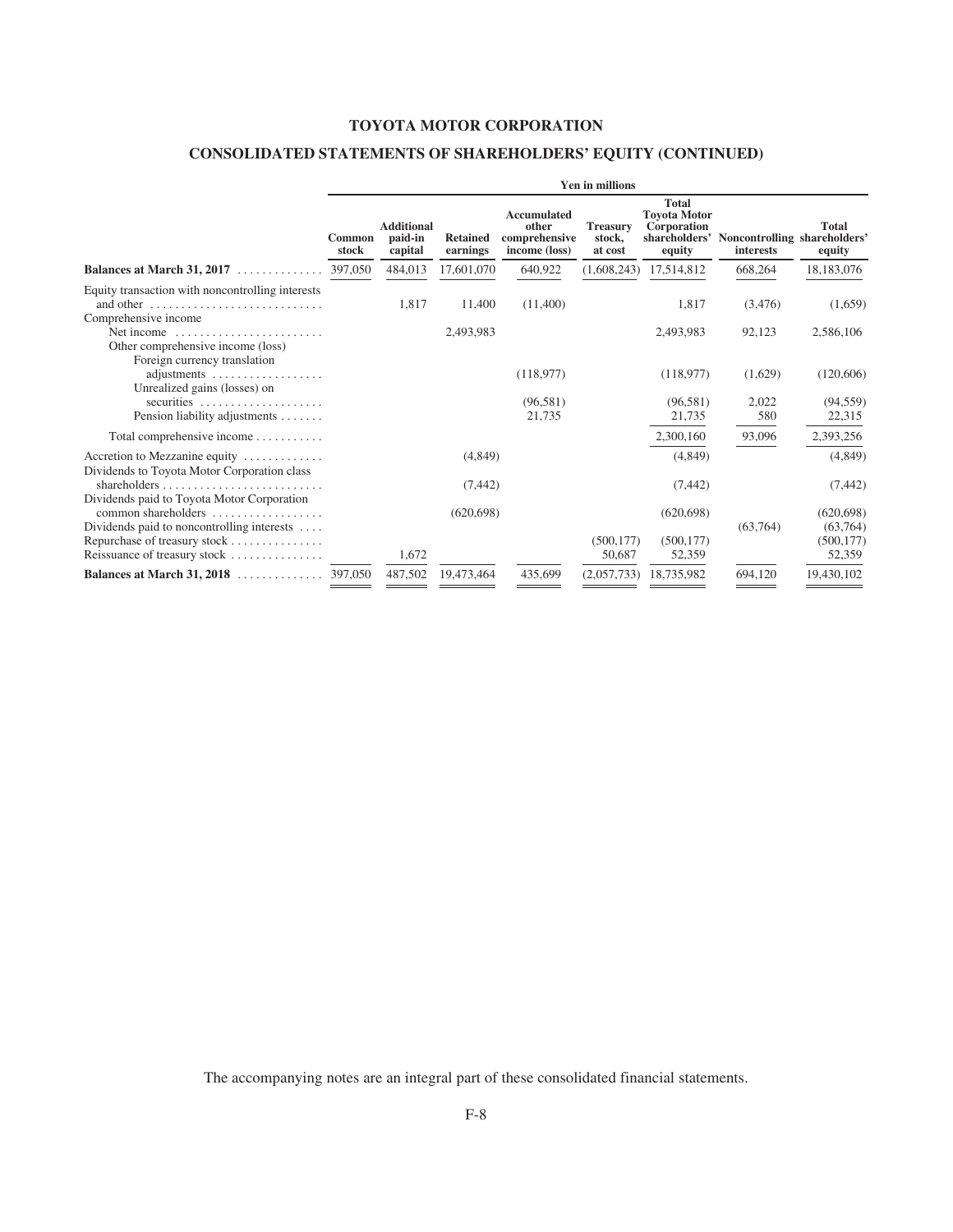# **CONSOLIDATED STATEMENTS OF CASH FLOWS**

|                                                                         | Yen in millions |                                              |                  |
|-------------------------------------------------------------------------|-----------------|----------------------------------------------|------------------|
|                                                                         |                 | For the years ended March 31,                |                  |
|                                                                         | 2016            | 2017                                         | 2018             |
| <b>Cash flows from operating activities</b>                             |                 |                                              |                  |
|                                                                         | 2,434,211       | 1,926,985                                    | 2,586,106        |
| Adjustments to reconcile net income to net cash provided by operating   |                 |                                              |                  |
| activities                                                              |                 |                                              |                  |
|                                                                         | 1,625,837       | 1,610,950                                    | 1,734,033        |
| Provision for doubtful accounts and credit losses                       | 159,265         | 98,666                                       | 76,069           |
|                                                                         | 8,833           | 23,253                                       | 4,286            |
|                                                                         | 33,329          | 30,673                                       | 35,289           |
| Unrealized losses on available-for-sale securities, net                 | 9,272           | 7,073                                        | 846              |
|                                                                         | 32,889          | (53,299)                                     | (237,961)        |
| Equity in earnings of affiliated companies                              | (329,099)       | (362,060)                                    | (470,083)        |
| Changes in operating assets and liabilities, and other                  |                 |                                              |                  |
| Increase in accounts and notes receivable                               | (25,180)        | (264, 784)                                   | (105, 435)       |
| Increase in inventories                                                 | (68, 912)       | (246, 326)                                   | (171, 148)       |
|                                                                         | (200,669)       | (152, 116)                                   | (162, 582)       |
|                                                                         | 120,381         | 145,957                                      | 46,648           |
| Increase (decrease) in accrued income taxes                             | (5,516)         | (121, 032)                                   | 238,753          |
| Increase in other current liabilities                                   | 368,923         | 480,094                                      | 211,452          |
|                                                                         | 297,293         | 290,203                                      | 423,736          |
| Net cash provided by operating activities                               | 4,460,857       | 3,414,237                                    | 4,210,009        |
| <b>Cash flows from investing activities</b>                             |                 |                                              |                  |
|                                                                         |                 | $(13,549,278)$ $(13,636,694)$ $(15,058,516)$ |                  |
|                                                                         | 13,067,700      | 12,885,944                                   | 14,013,204       |
|                                                                         | 48,154          | 42,037                                       | 33,108           |
| Additions to fixed assets excluding equipment leased to others          | (1,282,545)     | (1,223,878)                                  | (1,291,117)      |
|                                                                         | (2,776,671)     | (2,317,559)                                  | (2,307,590)      |
| Proceeds from sales of fixed assets excluding equipment leased to       |                 |                                              |                  |
| others $\ldots$ , $\ldots$                                              | 42,147          | 41,238                                       | 71,820           |
| Proceeds from sales of equipment leased to others                       | 1,111,727       | 1,238,278                                    | 1,211,272        |
| Purchases of marketable securities and security investments             | (2, 197, 477)   | (2,517,008)                                  | (3,052,916)      |
| Proceeds from sales of marketable securities and security investments   | 108,708         | 260,039                                      | 275,574          |
| Proceeds upon maturity of marketable securities and security            |                 |                                              |                  |
|                                                                         | 3,307,107       | 1,641,502                                    | 2,247,964        |
| Payment for additional investments in affiliated companies, net of cash |                 |                                              |                  |
|                                                                         | 628             | 44,274                                       |                  |
| Changes in investments and other assets, and other                      | (1,062,744)     | 571,888                                      | (576)<br>197,681 |
|                                                                         |                 |                                              |                  |
| Net cash used in investing activities                                   | (3,182,544)     | (2,969,939)                                  | (3,660,092)      |
| <b>Cash flows from financing activities</b>                             |                 |                                              |                  |
|                                                                         | 4,845,872       | 4,603,446                                    | 4,793,939        |
|                                                                         | (4,176,202)     | (3,845,554)                                  | (4,452,338)      |
|                                                                         | (10,903)        | 273,037                                      | 347,738          |
|                                                                         | 474,917         |                                              |                  |
| Dividends paid to Toyota Motor Corporation class shareholders           | (1,225)         | (3,697)                                      | (6, 194)         |
| Dividends paid to Toyota Motor Corporation common shareholders          | (704, 728)      | (634, 475)                                   | (620, 698)       |
|                                                                         | (73, 129)       | (63,936)                                     | (63,764)         |
| Reissuance (repurchase) of treasury stock, and other                    | (778, 173)      | (703, 986)                                   | (447, 818)       |
| Net cash used in financing activities                                   | (423, 571)      | (375, 165)                                   | (449, 135)       |
| Effect of exchange rate changes on cash and cash equivalents            | (199, 871)      | (13, 486)                                    | (43,588)         |
|                                                                         | 654,871         | 55,647                                       | 57,194           |
| Cash and cash equivalents at beginning of year                          | 2,284,557       | 2,939,428                                    | 2,995,075        |
|                                                                         |                 |                                              |                  |
|                                                                         | 2,939,428       | 2,995,075                                    | 3,052,269        |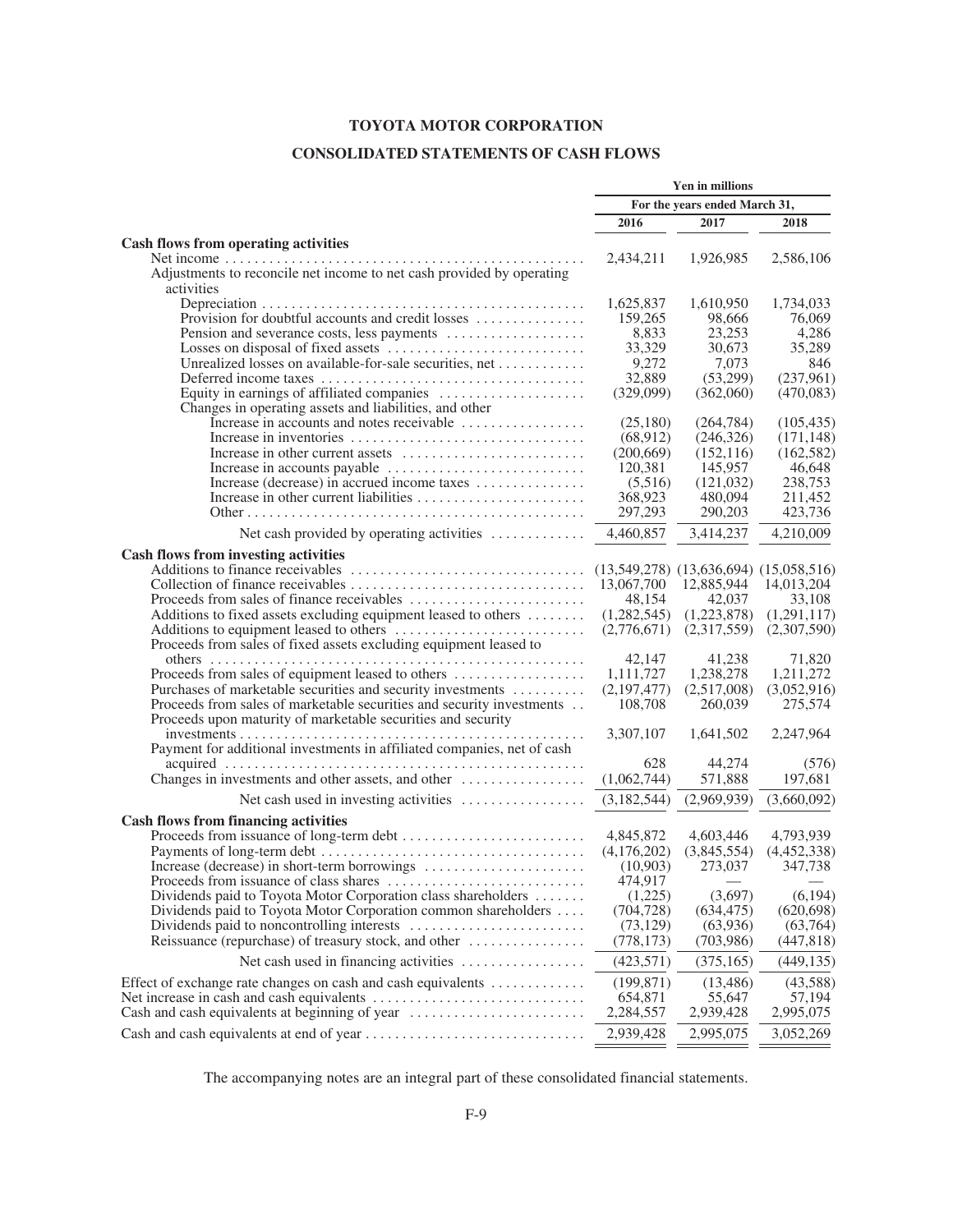## **NOTES TO CONSOLIDATED FINANCIAL STATEMENTS**

### **1. Nature of operations:**

Toyota and its affiliated companies are primarily engaged in the design, manufacture, and sale of sedans, minivans, compact cars, sport-utility vehicles, trucks and related parts and accessories throughout the world. In addition, Toyota and its affiliated companies provide financing, vehicle and equipment leasing and certain other financial services primarily to its dealers and their customers to support the sales of vehicles and other products manufactured by Toyota and its affiliated companies.

#### **2. Summary of significant accounting policies:**

The parent company and its subsidiaries in Japan and its foreign subsidiaries maintain their records and prepare their financial statements in accordance with Japanese generally accepted accounting principles and those of their countries of domicile. Certain adjustments and reclassifications have been incorporated in the accompanying consolidated financial statements to conform to U.S.GAAP.

Significant accounting policies after reflecting adjustments for the above are as follows:

#### **Basis of consolidation and accounting for investments in affiliated companies -**

The consolidated financial statements include the accounts of the parent company, its majority-owned subsidiary companies and variable interest entities of which Toyota is the primary beneficiary. All significant intercompany transactions and accounts have been eliminated. Investments in affiliated companies in which Toyota exercises significant influence, but which it does not control, are stated at cost plus equity in undistributed earnings. Consolidated net income includes Toyota's equity in current earnings of such companies, after elimination of unrealized intercompany profits. Investments in such companies are reduced to fair value if a decline in market value is determined other-than-temporary. Investments in non-public companies in which Toyota does not exercise significant influence (generally less than a 20% ownership interest) are stated at cost.

#### **Estimates -**

The preparation of Toyota's consolidated financial statements in conformity with U.S.GAAP requires management to make estimates and assumptions that affect the amounts reported in the consolidated financial statements and accompanying notes. Actual results could differ from those estimates. The more significant estimates include: product warranties, liabilities accrued for recalls and other safety measures, allowance for doubtful accounts and credit losses, residual values for leased assets, impairment of long-lived assets, pension costs and obligations, fair value of derivative financial instruments, other-than-temporary losses on marketable securities, litigation liabilities and valuation allowance for deferred tax assets.

#### **Translation of foreign currencies -**

All asset and liability accounts of foreign subsidiaries and affiliated companies are translated into Japanese yen at appropriate year-end current exchange rates and all income and expense accounts of those subsidiaries are translated at the average exchange rates for each period. The foreign currency translation adjustments are included as a component of accumulated other comprehensive income.

Foreign currency receivables and payables are translated at appropriate year-end current exchange rates and the resulting transaction gains or losses are recorded in operations currently.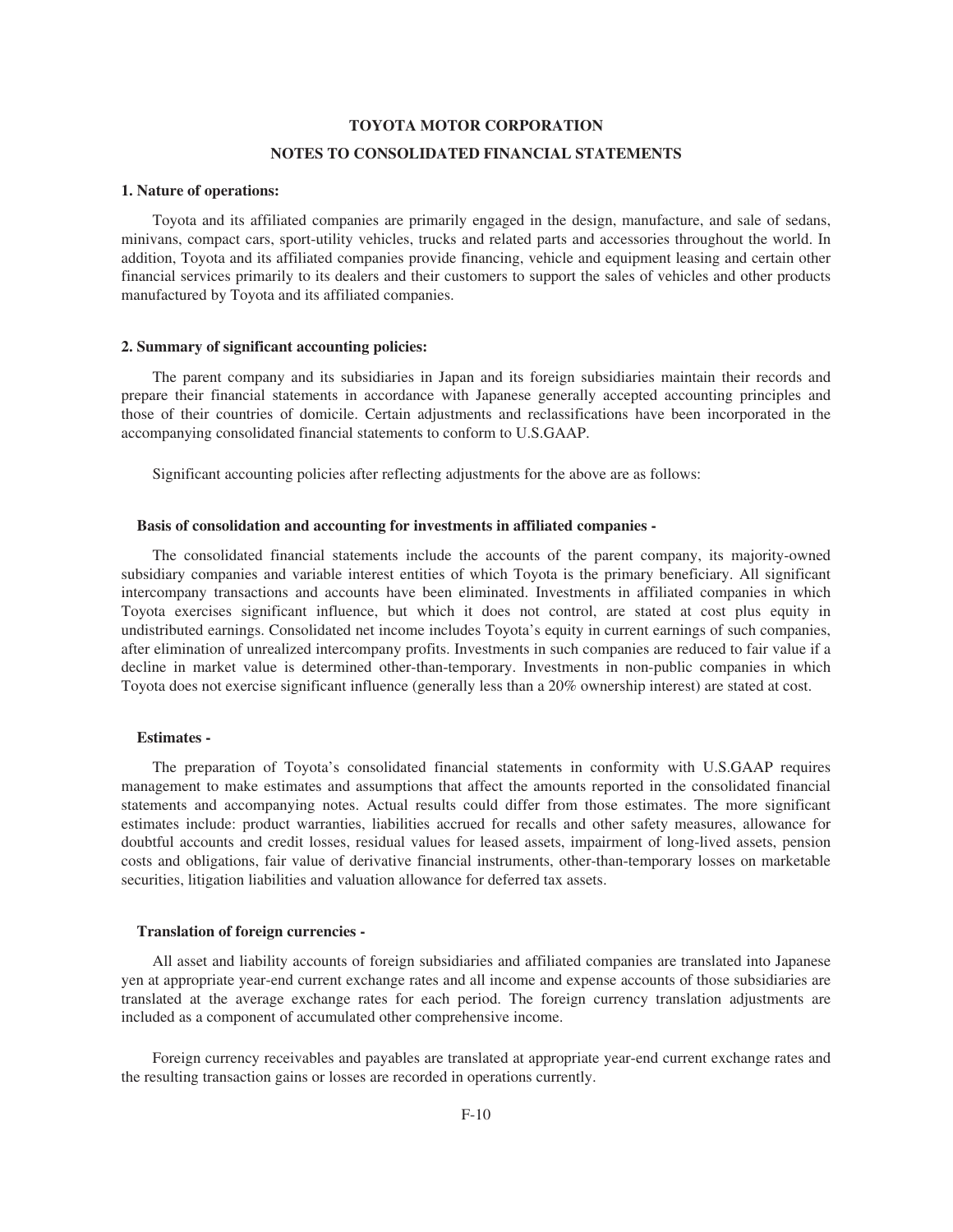### **NOTES TO CONSOLIDATED FINANCIAL STATEMENTS—(Continued)**

#### **Revenue recognition -**

Revenues from sales of vehicles and parts are generally recognized upon delivery which is considered to have occurred when the dealer has taken title to the product and the risk and reward of ownership have been substantively transferred, except as described below.

Toyota's sales incentive programs principally consist of cash payments to dealers calculated based on vehicle volume or a model sold by a dealer during a certain period of time. Toyota accrues these incentives as revenue reductions upon the sale of a vehicle corresponding to the program by the amount determined in the related incentive program.

Revenues from the sales of vehicles under which Toyota conditionally guarantees the minimum resale value are recognized on a pro rata basis from the date of sale to the first exercise date of the guarantee in a manner similar to operating lease accounting. The underlying vehicles of these transactions are recorded as assets and are depreciated in accordance with Toyota's depreciation policy.

Revenues from retail financing contracts and finance leases are recognized using the effective yield method. Revenues from operating leases are recognized on a straight-line basis over the lease term.

The sale of certain vehicles includes a determinable amount for the contract, which entitles customers to free vehicle maintenance. Such revenues from free maintenance contracts are deferred and recognized as revenue over the period of the contract, which approximates the pattern of the related costs.

### **Other costs -**

Advertising and sales promotion costs are expensed as incurred. Advertising costs were ¥489,036 million, ¥448,780 million and ¥509,653 million for the years ended March 31, 2016, 2017 and 2018, respectively.

Toyota generally warrants its products against certain manufacturing and other defects. Provisions for product warranties are provided for specific periods of time and/or usage of the product and vary depending upon the nature of the product, the geographic location of the sale and other factors. Toyota records a provision for estimated product warranty costs at the time the related sale is recognized based on estimates that Toyota will incur to repair or replace product parts that fail while under warranty. The amount of accrued estimated warranty costs is primarily based on historical experience as to product failures as well as current information on repair costs. The amount of warranty costs accrued also contains an estimate of warranty claim recoveries to be received from suppliers.

In addition to product warranties above, Toyota accrues for costs of recalls and other safety measures based on management's estimates when it is probable a liability has been incurred and the amount of loss can be reasonably estimated. Toyota mainly employs an estimation model, to accrue at the time of vehicle sale, an amount that represents management's best estimate of expenses related to future recalls and other safety measures. The estimation model for recalls and other safety measures takes into account Toyota's historical experience of recalls and other safety measures.

Litigation liabilities are established to cover probable losses on various lawsuits based on the information currently available. Attorneys' fees are expensed as incurred.

Research and development costs are expensed as incurred. Research and development costs were ¥1,055,672 million, ¥1,037,528 million and ¥1,064,269 million for the years ended March 31, 2016, 2017 and 2018, respectively.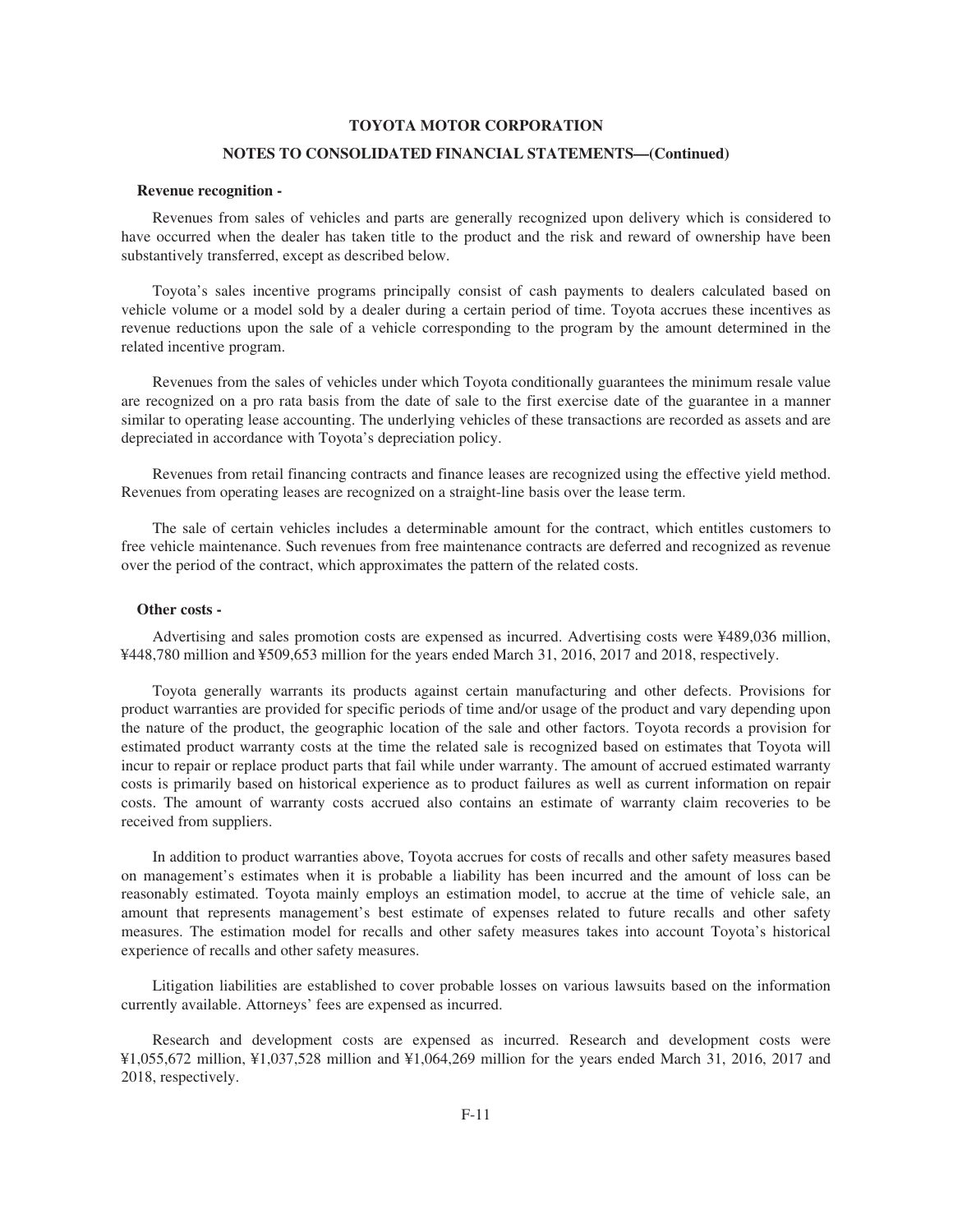## **NOTES TO CONSOLIDATED FINANCIAL STATEMENTS—(Continued)**

#### **Cash and cash equivalents -**

Cash and cash equivalents include all highly liquid investments with original maturities of three months or less, that are readily convertible to known amounts of cash and are so near maturity that they present insignificant risk of changes in value because of changes in interest rates.

### **Marketable securities -**

Marketable securities consist of debt and equity securities. Debt and equity securities designated as available-for-sale are carried at fair value with unrealized gains or losses included as a component of accumulated other comprehensive income in shareholders' equity, net of applicable taxes. Individual securities classified as available-for-sale are reduced to fair value for other-than-temporary declines in market value. In determining if a decline in value is other-than-temporary, Toyota considers the length of time and the extent to which the fair value has been less than the carrying value, the financial condition and prospects of the company and Toyota's ability and intent to retain its investment in the company for a period of time sufficient to allow for any anticipated recovery in market value. Realized gains and losses, which are determined on the average-cost method, are reflected in the consolidated statements of income when realized.

#### **Security investments in non-public companies -**

Security investments in non-public companies are carried at cost as fair value is not readily determinable. If the value of a non-public security investment is estimated to have declined and such decline is judged to be other-than-temporary, Toyota recognizes the impairment of the investment and the carrying value is reduced to its fair value. Determination of impairment is based on the consideration of such factors as operating results, business plans and estimated future cash flows. Fair value is determined principally through the use of the latest financial information.

#### **Finance receivables -**

Finance receivables recorded on Toyota's consolidated balance sheets are comprised of the unpaid principal balance, plus accrued interest, less charge-offs, net of any unearned income and deferred origination costs and the allowance for credit losses. Deferred origination costs are amortized so as to approximate a level rate of return over the term of the related contracts.

The determination of portfolio segments is based primarily on the qualitative consideration of the nature of Toyota's business operations and finance receivables. The three portfolio segments within finance receivables are as follows:

#### *Retail receivables portfolio segment -*

The retail receivables portfolio segment consists of retail installment sales contracts acquired mainly from dealers ("auto loans") including credit card loans. These contracts acquired must first meet specified credit standards. Thereafter, Toyota retains responsibility for contract collection and administration.

The contract periods of auto loans primarily range from 2 to 7 years. Toyota acquires security interests in the vehicles financed and has the right to repossess vehicles if customers fail to meet their contractual obligations. Almost all auto loans are non-recourse, which relieves the dealers from financial responsibility in the event of repossession.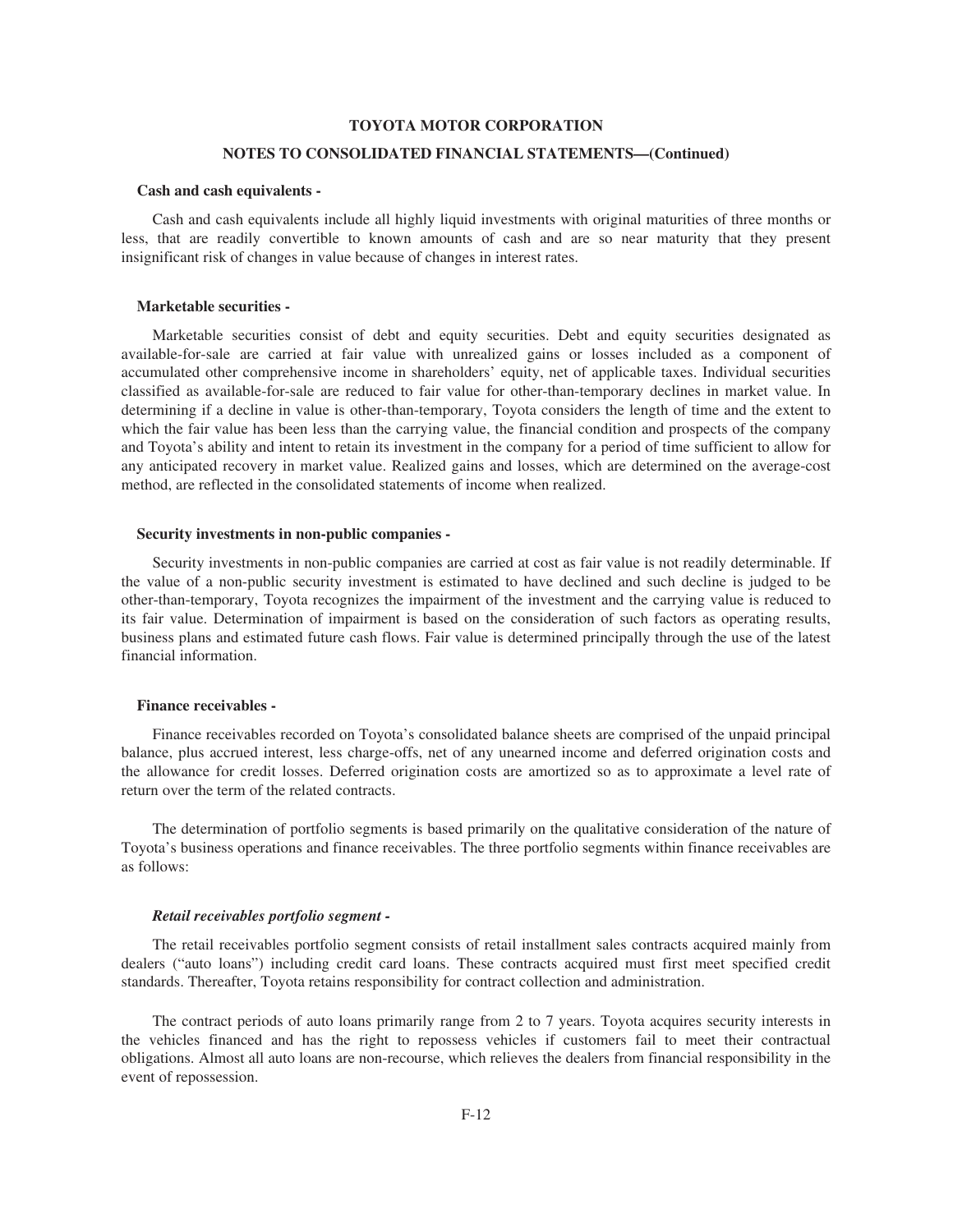## **NOTES TO CONSOLIDATED FINANCIAL STATEMENTS—(Continued)**

Toyota classifies retail receivables portfolio segment into one class based on common risk characteristics associated with the underlying finance receivables, the similarity of the credit risks, and the quantitative materiality.

#### *Finance lease receivables portfolio segment -*

Toyota acquires new vehicle lease contracts originated primarily through dealers. The contract periods of these primarily range from 2 to 5 years. Lease contracts acquired must first meet specified credit standards after which Toyota assumes ownership of the leased vehicle. Toyota is responsible for contract collection and administration during the lease period.

Toyota is generally permitted to take possession of the vehicle upon a default by the lessee. The residual value is estimated at the time the vehicle is first leased. Vehicles returned to Toyota at the end of their leases are sold by auction.

Toyota classifies finance lease receivables portfolio segment into one class based on common risk characteristics associated with the underlying finance receivables and the similarity of the credit risks.

#### *Wholesale and other dealer loan receivables portfolio segment -*

Toyota provides wholesale financing to qualified dealers to finance inventories. Toyota acquires security interests in vehicles financed at wholesale. In cases where additional security interests would be required, Toyota takes dealership assets or personal assets, or both, as additional security. If a dealer defaults, Toyota has the right to liquidate any assets acquired and seek legal remedies.

Toyota also makes term loans to dealers for business acquisitions, facilities refurbishment, real estate purchases and working capital requirements. These loans are typically secured with liens on real estate, other dealership assets and/or personal assets of the dealers.

Toyota classifies wholesale and other dealer loan receivables portfolio segment into three classes of wholesale, real estate and working capital, based on the risk characteristics associated with the underlying finance receivables.

A receivable account balance is considered impaired when, based on current information and events, it is probable that Toyota will be unable to collect all amounts due according to the terms of the contract. Factors such as payment history, compliance with terms and conditions of the underlying loan agreement and other subjective factors related to the financial stability of the borrower are considered when determining whether a loan is impaired. Impaired finance receivables include certain nonaccrual receivables for which a specific reserve has been assessed. An account modified as a troubled debt restructuring is considered to be impaired. A troubled debt restructuring occurs when an account is modified through a concession to a borrower experiencing financial difficulty.

All classes of wholesale and other dealer loan receivables portfolio segment are placed on nonaccrual status when full payment of principal or interest is in doubt, or when principal or interest is 90 days or more contractually past due, whichever occurs first. Collateral dependent loans are placed on nonaccrual status if collateral is insufficient to cover principal and interest. Interest accrued but not collected at the date a receivable is placed on nonaccrual status is reversed against interest income. In addition, the amortization of net deferred fees is suspended.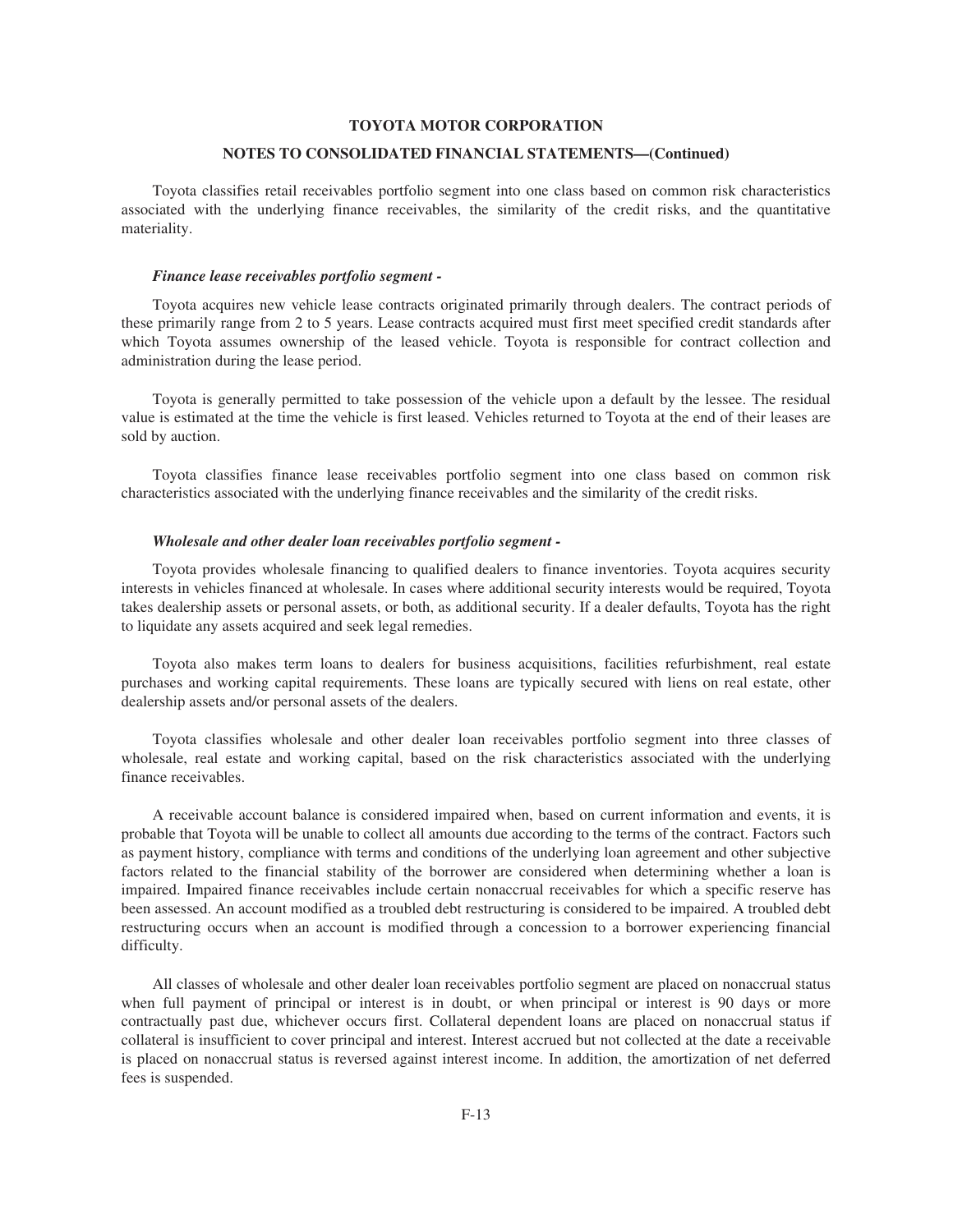## **NOTES TO CONSOLIDATED FINANCIAL STATEMENTS—(Continued)**

Interest income on nonaccrual receivables is recognized only to the extent it is received in cash. Accounts are restored to accrual status only when interest and principal payments are brought current and future payments are reasonably assured. Receivable balances are written-off against the allowance for credit losses when it is probable that a loss has been realized. Retail receivables class and finance lease receivables class are not placed generally on nonaccrual status when principal or interest is 90 days or more past due. However, these receivables are generally written-off against the allowance for credit losses when payments due are no longer expected to be received or the account is 120 days contractually past due, whichever occurs first.

As of March 31, 2017 and 2018, finance receivables on nonaccrual status are as follows:

|  | Yen in millions<br>March 31, |        |
|--|------------------------------|--------|
|  |                              |        |
|  | 2017                         | 2018   |
|  | 7.064                        | 6,897  |
|  | 2.297                        | 2.117  |
|  | 15,018                       | 12.484 |
|  | 12.632                       | 13.856 |
|  | 561                          | 105    |
|  | 37,572                       | 35,459 |

As of March 31, 2017 and 2018, finance receivables 90 days or more past due and accruing are as follows:

|        | Yen in millions |  |
|--------|-----------------|--|
|        | March 31,       |  |
| 2017   | 2018            |  |
| 26.616 | 26,007          |  |
| 3,526  | 3,812           |  |
| 30.142 | 29.819          |  |

#### **Allowance for credit losses -**

Allowance for credit losses is established to cover probable losses on finance receivables and vehicles and equipment on operating leases, resulting from the inability of customers to make required payments. Provision for credit losses is included in selling, general and administrative expenses.

The allowance for credit losses is based on a systematic, ongoing review and evaluation performed as part of the credit-risk evaluation process, historical loss experience, the size and composition of the portfolios, current economic events and conditions, the estimated fair value and adequacy of collateral and other pertinent factors. Vehicles and equipment on operating leases are not within the scope of accounting guidance governing the disclosure of portfolio segments.

#### *Retail receivables portfolio segment -*

Toyota calculates allowance for credit losses to cover probable losses on retail receivables by applying reserve rates to such receivables. Reserve rates are calculated mainly by historical loss experience, current economic events and conditions and other pertinent factors.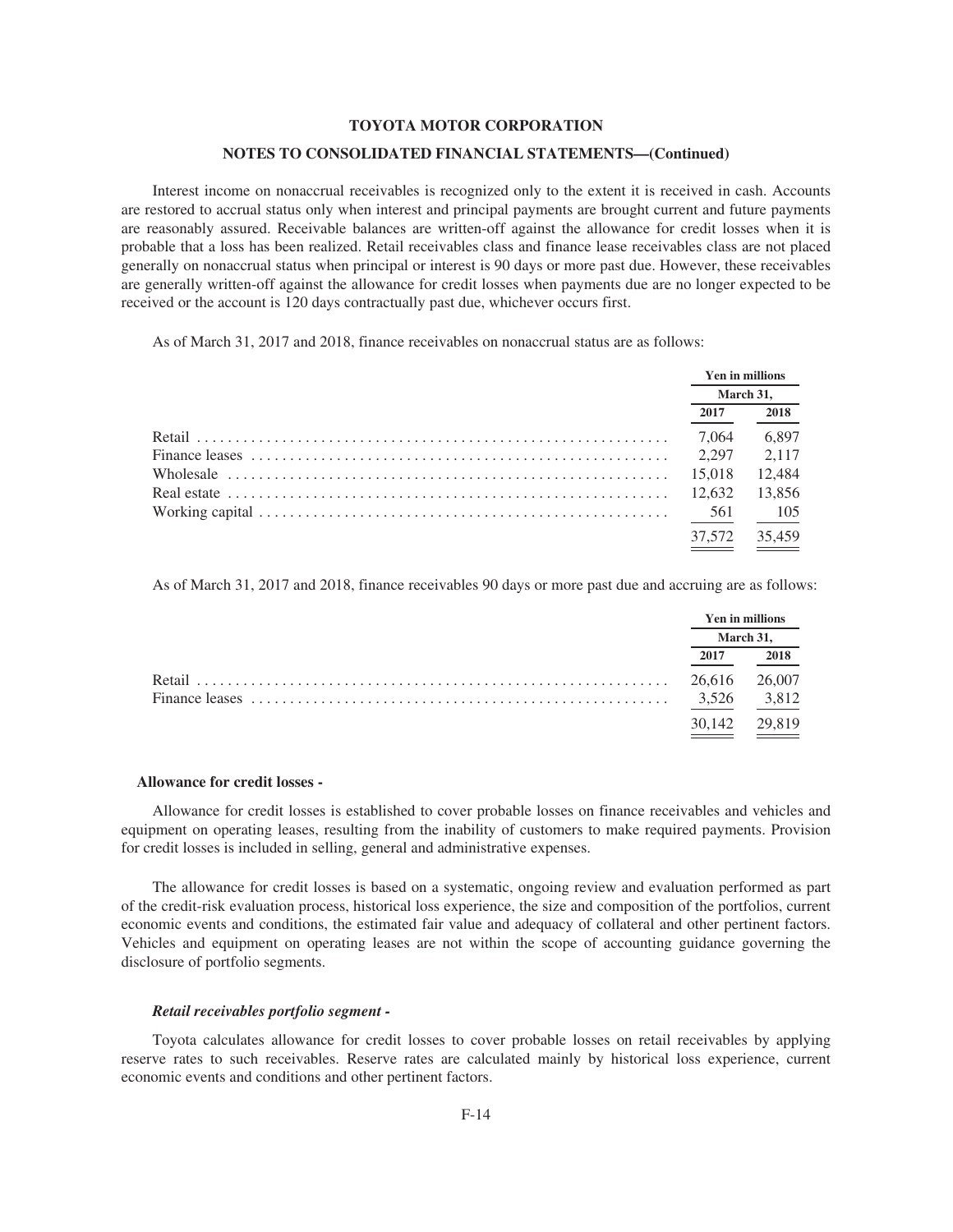## **NOTES TO CONSOLIDATED FINANCIAL STATEMENTS—(Continued)**

#### *Finance lease receivables portfolio segment -*

Toyota calculates allowance for credit losses to cover probable losses on finance lease receivables by applying reserve rates to such receivables. Reserve rates are calculated mainly by historical loss experience, current economic events and conditions and other pertinent factors such as used car markets.

#### *Wholesale and other dealer loan receivables portfolio segment -*

Toyota calculates allowance for credit losses to cover probable losses on wholesale and other dealer loan receivables by applying reserve rates to such receivables. Reserve rates are calculated mainly by financial conditions of the dealers, terms of collateral setting, current economic events and conditions and other pertinent factors.

Toyota establishes specific reserves to cover the estimated losses on individually impaired receivables within the wholesale and other dealer loan receivables portfolio segment. Specific reserves on impaired receivables are determined by the present value of expected future cash flows or the fair value of collateral when it is probable that such receivables will be unable to be fully collected. The fair value of the underlying collateral is used if the receivable is collateral-dependent. The receivable is determined collateral-dependent if the repayment of the loan is expected to be provided by the underlying collateral. For the receivables in which the fair value of the underlying collateral was in excess of the outstanding balance, no allowance was provided.

Troubled debt restructurings in the retail receivables and finance lease receivables portfolio segments are specifically identified as impaired and aggregated with their respective portfolio segments when determining the allowance for credit losses. Impaired loans in the retail receivables and finance lease receivables portfolio segments are insignificant for individual evaluation and Toyota has determined that allowance for credit losses for each of the retail receivables and finance lease receivables portfolio segments would not be materially different if they had been individually evaluated for impairment.

Specific reserves on impaired receivables within the wholesale and other dealer loan receivables portfolio segment are recorded by an increase to the allowance for credit losses based on the related measurement of impairment. Related collateral, if recoverable, is repossessed and sold and the account balance is written-off.

Any shortfall between proceeds received and the carrying cost of repossessed collateral is charged to the allowance. Recoveries are reversed from the allowance for credit losses.

#### **Allowance for residual value losses -**

Toyota is exposed to risk of loss on the disposition of off-lease vehicles to the extent that sales proceeds are not sufficient to cover the carrying value of the leased asset at lease termination. Toyota maintains an allowance to cover probable estimated losses related to unguaranteed residual values on its owned portfolio. The allowance is evaluated considering projected vehicle return rates and projected loss severity. Factors considered in the determination of projected return rates and loss severity include historical and market information on used vehicle sales, trends in lease returns and new car markets, and general economic conditions. Management evaluates the foregoing factors, develops several potential loss scenarios, and reviews allowance levels to determine whether reserves are considered adequate to cover the probable range of losses.

The allowance for residual value losses is maintained in amounts considered by Toyota to be appropriate in relation to the estimated losses on its owned portfolio. Upon disposal of the assets, the allowance for residual losses is adjusted for the difference between the net book value and the proceeds from sale.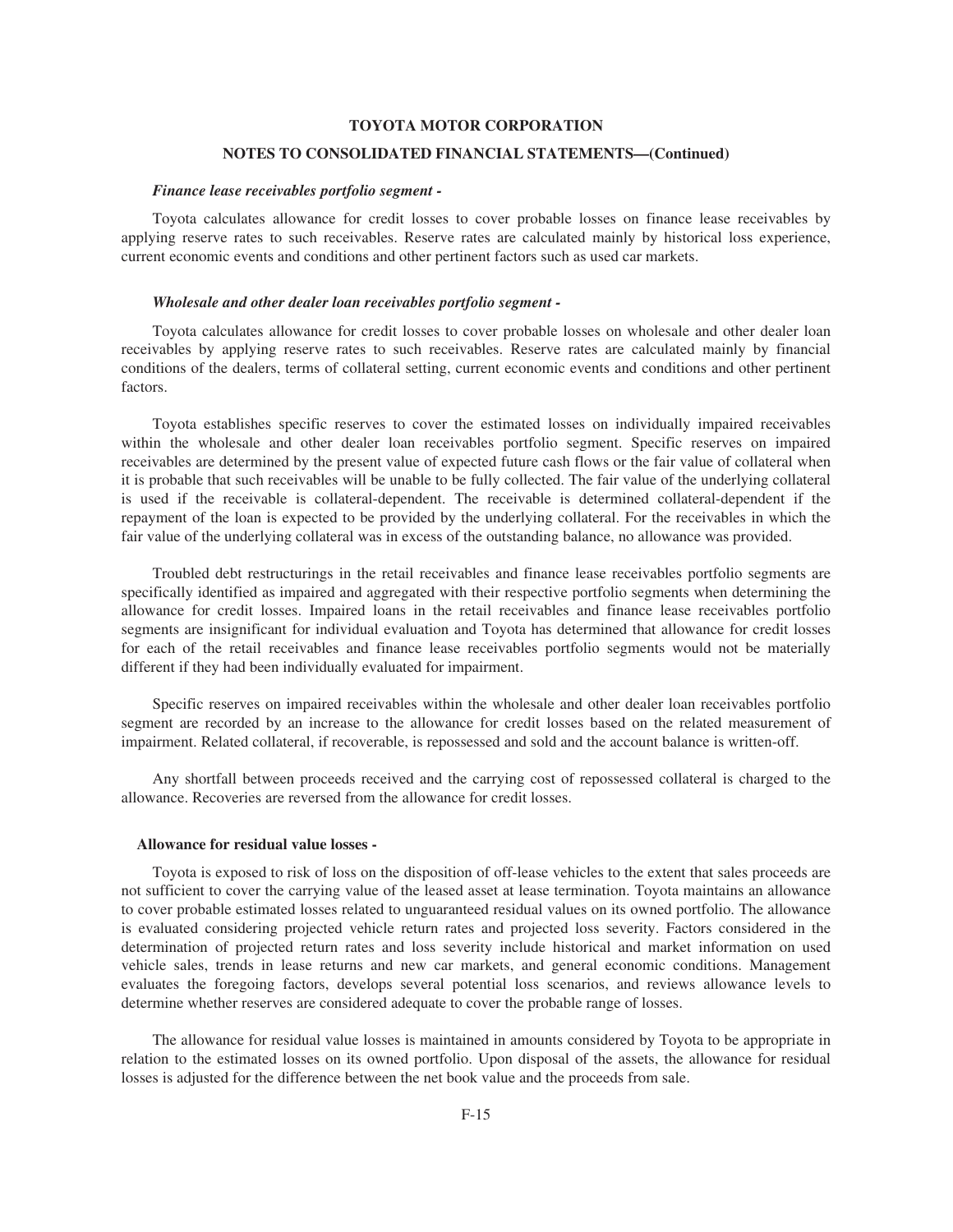### **NOTES TO CONSOLIDATED FINANCIAL STATEMENTS—(Continued)**

### **Inventories -**

Inventories are valued at cost, not in excess of net realizable value, cost being determined on the "averagecost" basis, except for the cost of finished products carried by certain subsidiary companies which is determined on the "specific identification" basis or "last-in, first-out" ("LIFO") basis. Inventories valued on the LIFO basis totaled ¥433,802 million and ¥472,717 million at March 31, 2017 and 2018, respectively. Had the "first-in, first-out" basis been used for those companies using the LIFO basis, inventories would have been ¥40,650 million and ¥22,778 million higher than reported at March 31, 2017 and 2018, respectively.

#### **Property, plant and equipment -**

Property, plant and equipment are stated at cost. Major renewals and improvements are capitalized; minor replacements, maintenance and repairs are charged to current operations. Depreciation of property, plant and equipment is mainly computed on the declining-balance method for the parent company and Japanese subsidiaries and on the straight-line method for foreign subsidiary companies at rates based on estimated useful lives of the respective assets according to general class, type of construction and use. The estimated useful lives range from 2 to 65 years for buildings and from 2 to 20 years for machinery and equipment.

Vehicles and equipment on operating leases to third parties are originated by dealers and acquired by certain consolidated subsidiaries. Such subsidiaries are also the lessors of certain property that they acquire directly. Vehicles and equipment on operating leases are depreciated primarily on a straight-line method over the lease term, generally from 2 to 5 years, to the estimated residual value. Incremental direct costs incurred in connection with the acquisition of operating lease contracts are capitalized and amortized on a straight-line method over the lease term.

#### **Long-lived assets -**

Toyota reviews its long-lived assets for impairment whenever events or changes in circumstances indicate that the carrying amount of an asset group may not be recoverable. An impairment loss would be recognized when the carrying amount of an asset group exceeds the estimated undiscounted cash flows expected to result from the use of the asset and its eventual disposition. The amount of the impairment loss to be recorded is calculated by the excess of the carrying value of the asset group over its fair value. Fair value is determined mainly using a discounted cash flow valuation method.

#### **Goodwill and intangible assets -**

Goodwill is not material to Toyota's consolidated balance sheets.

Intangible assets consist mainly of software. Intangible assets with a definite life are amortized on a straightline basis with estimated useful lives mainly of 5 years. Intangible assets with an indefinite life are tested for impairment whenever events or circumstances indicate that a carrying amount of an asset (asset group) may not be recoverable.

An impairment loss would be recognized when the carrying amount of an asset exceeds the estimated undiscounted cash flows used in determining the fair value of the asset. The amount of the impairment loss to be recorded is generally determined by the difference between the fair value of the asset using a discounted cash flow valuation method and the current book value.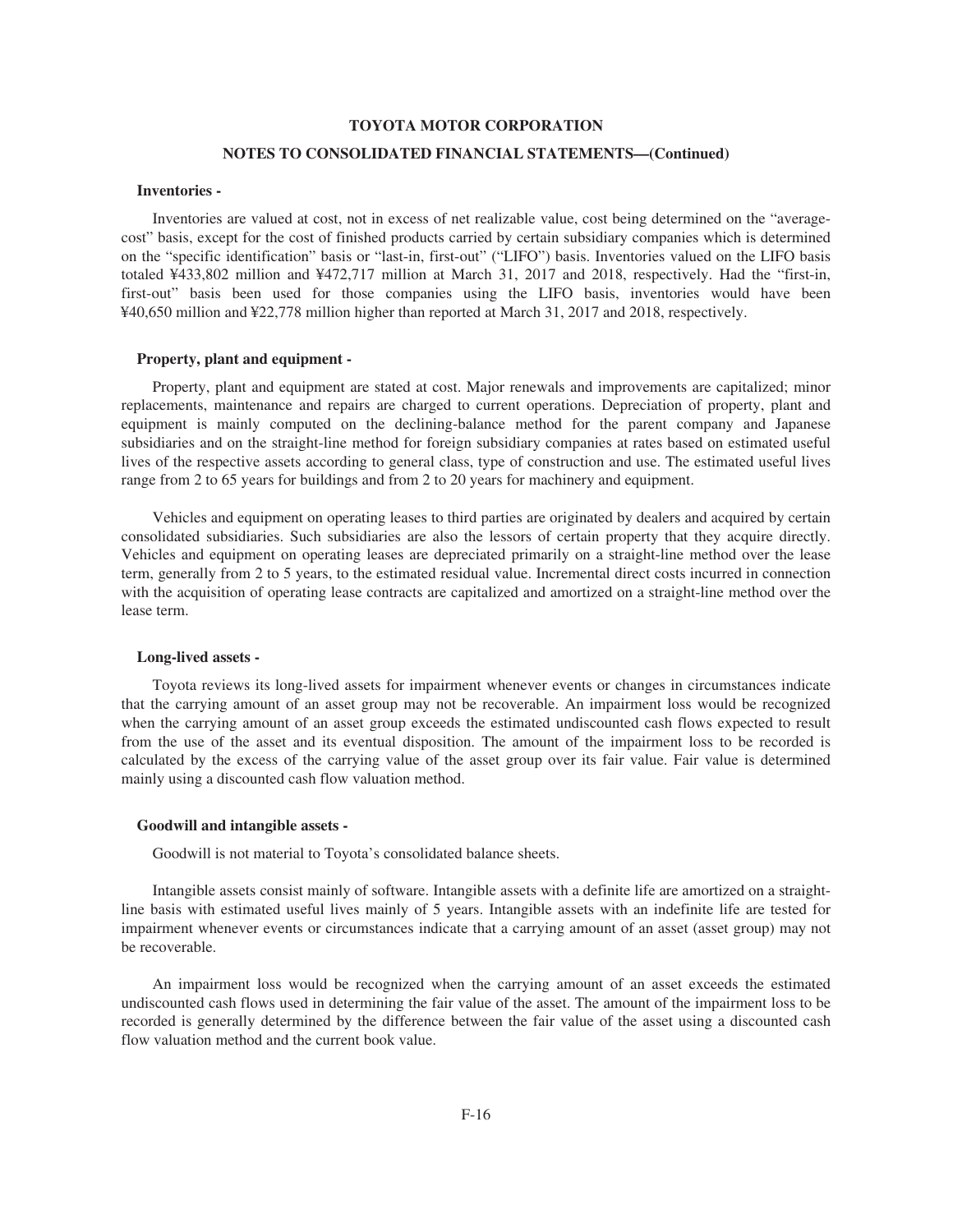## **NOTES TO CONSOLIDATED FINANCIAL STATEMENTS—(Continued)**

#### **Employee benefit obligations -**

Toyota has both defined benefit and defined contribution plans for employees' retirement benefits. Retirement benefit obligations are measured by actuarial calculations in accordance with U.S.GAAP. The funded status of the defined benefit postretirement plans is recognized on the consolidated balance sheets as prepaid pension and severance costs or accrued pension and severance costs, and the funded status change is recognized in the year in which it occurs through other comprehensive income.

#### **Environmental matters -**

Environmental expenditures relating to current operations are expensed or capitalized as appropriate. Expenditures relating to existing conditions caused by past operations, which do not contribute to current or future revenues, are expensed. Liabilities for remediation costs are recorded when they are probable and reasonably estimable, generally no later than the completion of feasibility studies or Toyota's commitment to a plan of action. The cost of each environmental liability is estimated by using current technology available and various engineering, financial and legal specialists within Toyota based on current law. Such liabilities do not reflect any offset for possible recoveries from insurance companies and are not discounted. There were no material changes in these liabilities for all periods presented.

#### **Income taxes -**

The provision for income taxes is computed based on the pretax income included in the consolidated statements of income. The asset and liability approach is used to recognize deferred tax assets and liabilities for the expected future tax consequences of temporary differences between the carrying amounts and the tax bases of assets and liabilities. Valuation allowances are recorded to reduce deferred tax assets when it is more likely than not that a tax benefit will not be realized.

#### **Derivative financial instruments -**

Toyota employs derivative financial instruments, including forward foreign currency exchange contracts, foreign currency options, interest rate swaps, interest rate currency swap agreements and interest rate options to manage its exposure to fluctuations in interest rates and foreign currency exchange rates. All derivative financial instruments are recorded on the consolidated balance sheets at fair value, taking into consideration the effects of legally enforceable master netting agreements that allow us to net settle positive and negative positions and offset cash collateral held with the same counterparty on a net basis. Toyota does not use derivatives for speculation or trading purposes. Changes in the fair value of derivatives are recorded each period in current earnings or through other comprehensive income, depending on whether a derivative is designated as part of a hedge transaction and the type of hedge transaction. The ineffective portion of all hedges is recognized currently in operations.

#### **Net income attributable to Toyota Motor Corporation per common share -**

Basic net income attributable to Toyota Motor Corporation per common share is calculated by dividing net income attributable to common shareholders by the weighted-average number of common shares outstanding during the reported period. The calculation of diluted net income attributable to Toyota Motor Corporation per common share is done by adjusting net income attributable to common shareholders and the weighted-average number of common shares outstanding, which includes the additional dilution from the assumed conversion of model AA class shares and the assumed exercise of dilutive stock options.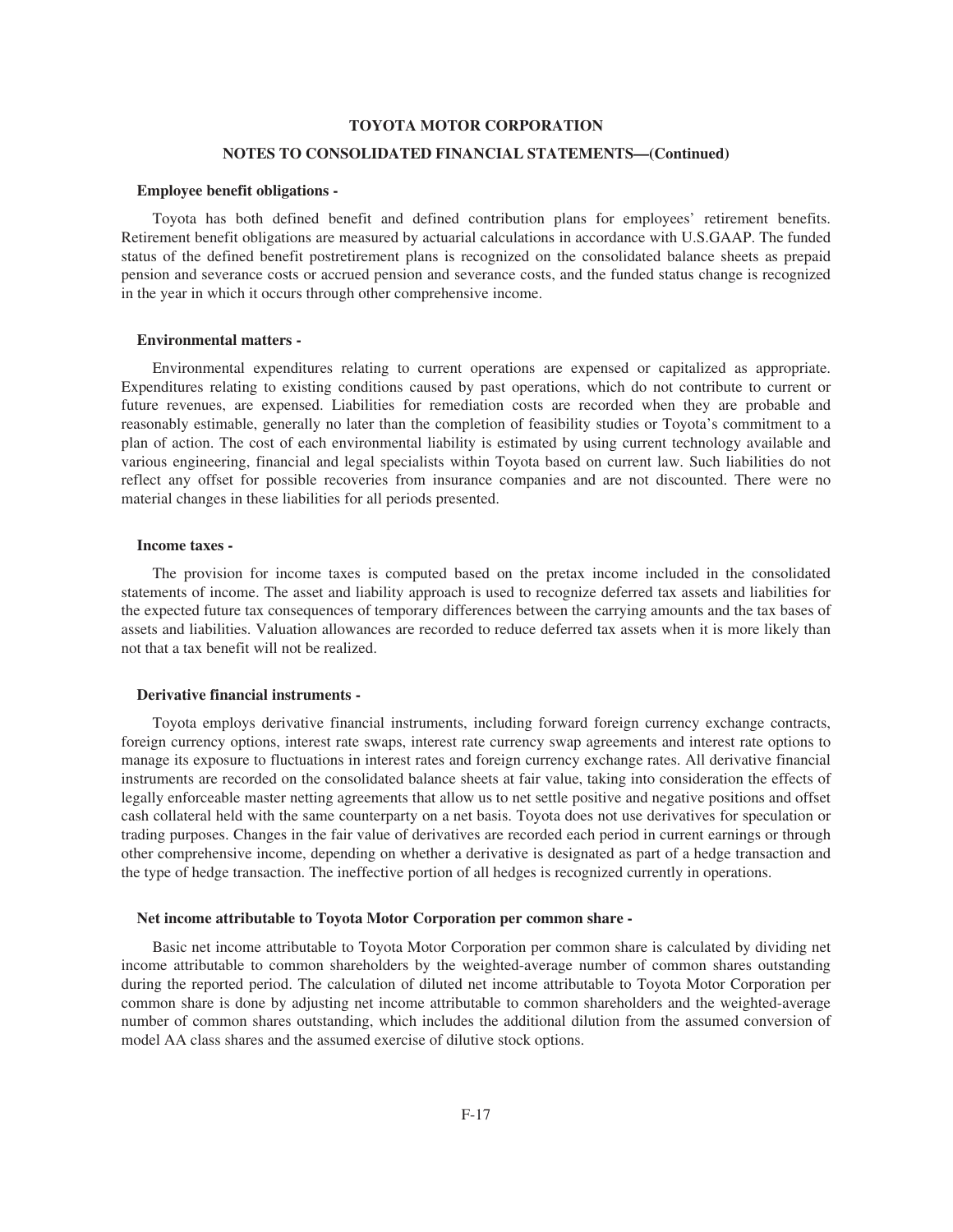#### **NOTES TO CONSOLIDATED FINANCIAL STATEMENTS—(Continued)**

#### **Stock-based compensation -**

Toyota measures compensation expense for its stock-based compensation plan based on the grant-date fair value of the award, and accounts for the award.

#### **Other comprehensive income -**

Other comprehensive income refers to revenues, expenses, gains and losses that, under U.S.GAAP are included in comprehensive income, but are excluded from net income as these amounts are recorded directly as an adjustment to shareholders' equity. Toyota's other comprehensive income is primarily comprised of unrealized gains/losses on marketable securities designated as available-for-sale, foreign currency translation adjustments and adjustments attributed to pension liabilities associated with Toyota's defined benefit pension plans.

#### **Accounting changes -**

In July 2015, the Financial Accounting Standards Board ("FASB") issued updated guidance to simplify the measurement of inventory. Toyota adopted this guidance on April 1, 2017. The adoption of this guidance did not have a material impact on Toyota's consolidated financial statements.

In March 2016, the FASB issued updated guidance for effect of derivative contract novations on existing hedge accounting relationships. This guidance clarifies that a change in the counterparty to a designated derivative hedging instrument does not, in and of itself, require dedesignation of that hedging relationship provided that all other hedge accounting criteria continue to be met. Toyota adopted this guidance on April 1, 2017. The adoption of this guidance did not have a material impact on Toyota's consolidated financial statements.

In March 2016, the FASB issued updated guidance for contingent put and call options in debt instruments. This guidance clarifies whether embedded contingent put and call options are clearly and closely related to the debt host when bifurcating embedded derivatives. Toyota adopted this guidance on April 1, 2017. The adoption of this guidance did not have a material impact on Toyota's consolidated financial statements.

In October 2016, the FASB issued updated guidance for consolidation. Under this guidance, a reporting entity would evaluate its indirect economic interest in a variable interest entity held through a related party under common control on a proportionate basis. Toyota adopted this guidance on April 1, 2017. The adoption of this guidance did not have a material impact on Toyota's consolidated financial statements.

In February 2018, the FASB issued updated guidance for comprehensive income. This guidance allows entities to reclassify tax effects stranded in accumulated other comprehensive incomes as a result of the Tax Cuts and Jobs Act of 2017 of the United States to retained earnings. Toyota early adopted this guidance on April 1, 2017. The adoption of this guidance did not have a material impact on Toyota's consolidated financial statements.

#### **Recent pronouncements to be adopted in future periods -**

In May 2014, the FASB issued updated guidance on the recognition of revenue from contracts with customers. This guidance requires an entity to recognize revenue when promised goods or services are transferred to customers in an amount that reflects the consideration to which the entity expects to be entitled in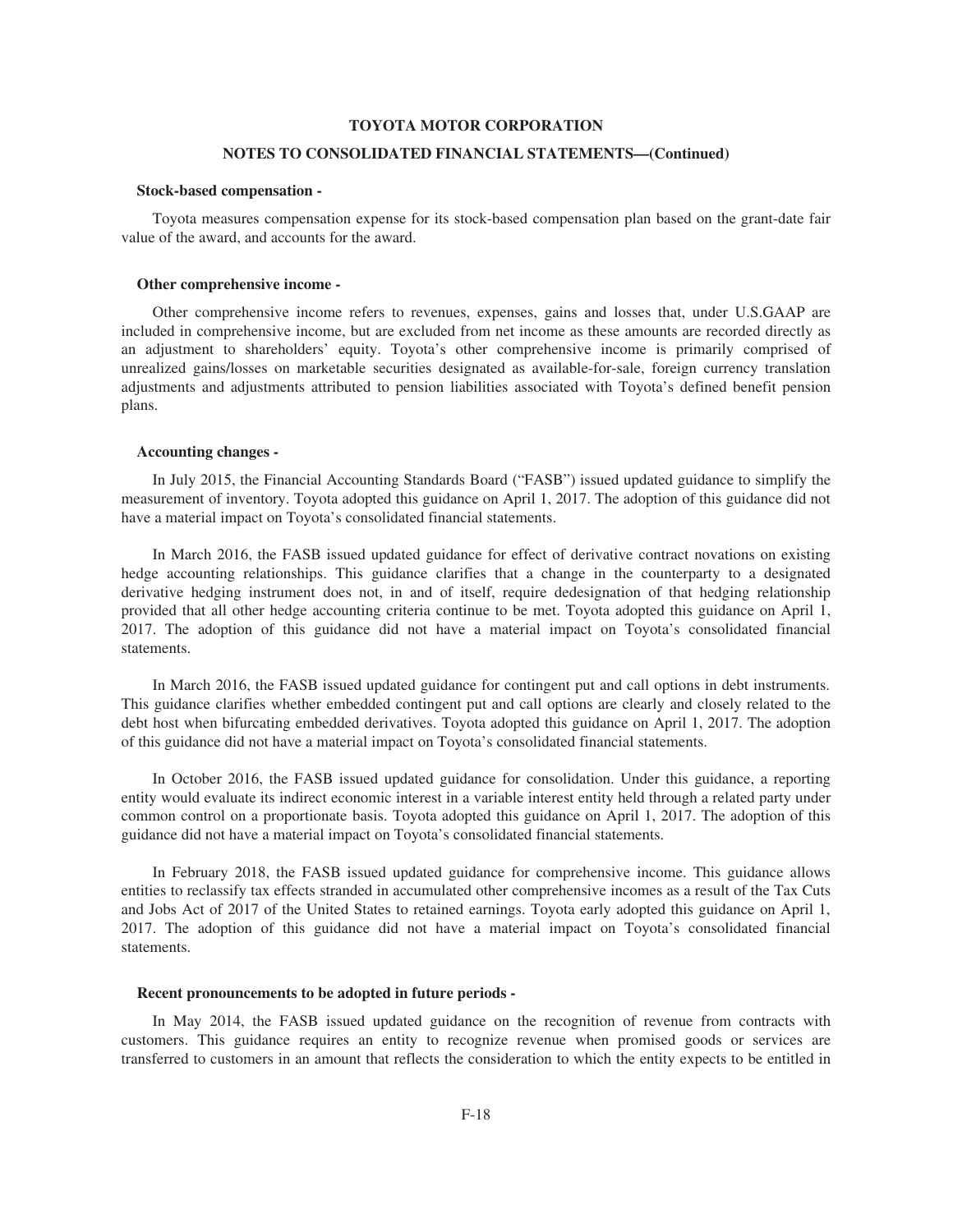### **NOTES TO CONSOLIDATED FINANCIAL STATEMENTS—(Continued)**

exchange for those goods or services and supersedes the current revenue recognition guidance. In August 2015, the FASB issued updated guidance on the deferral of the effective date. As a result, this guidance is effective for annual reporting periods beginning after December 15, 2017, including interim periods within that reporting period. This guidance may be adopted retrospectively to each prior reporting period presented or retrospectively with the cumulative effect of initially applying this guidance recognized at the date of initial application. Toyota will apply the modified retrospective method of adoption from the fiscal year beginning April 1, 2018. Management does not expect this guidance to have a material impact on Toyota's consolidated financial statements.

In January 2016, the FASB issued updated guidance for financial instruments. This guidance addresses certain aspects of recognition, measurement, presentation, and disclosure of financial instruments and will require entities to measure equity investments at fair value and recognize any changes in fair value in net income. This guidance is effective for fiscal years beginning after December 15, 2017, including interim periods within those fiscal years. Toyota will adopt this guidance from the fiscal year beginning April 1, 2018. Toyota will recognize a cumulative-effect adjustment to retained earnings of ¥1,125,109 million as of April 1, 2018 for aftertax unrealized gains of available-for-sale equity securities previously recognized in accumulated other comprehensive income.

In February 2016, the FASB issued updated guidance for leases. This guidance will require lessees to recognize almost all leases on their balance sheet as a right-of-use asset and a lease liability. This guidance is effective for fiscal years beginning after December 15, 2018, including interim periods within those fiscal years. Management is evaluating the impact of adopting this guidance on Toyota's consolidated financial statements.

In June 2016, the FASB issued updated guidance for measurement of credit losses on financial instruments. This guidance introduces an approach to estimate credit losses on certain types of financial instruments based on expected losses. It also modifies the impairment model for available-for-sale debt securities. This guidance is effective for fiscal years beginning after December 15, 2019, including interim periods within those fiscal years. Management is evaluating the impact of adopting this guidance on Toyota's consolidated financial statements.

In August 2016, the FASB issued updated guidance for classification of statement of cash flows. This guidance clarifies classification of certain cash receipts and cash payments of statement of cash flows. This guidance is effective for fiscal years beginning after December 15, 2017, including interim periods within those fiscal years. Management does not expect this guidance to have a material impact on Toyota's consolidated financial statements.

In October 2016, the FASB issued updated guidance that would require entities to recognize the income tax consequences of intercompany asset transfers other than inventory. This guidance is effective for fiscal years beginning after December 15, 2017, including interim periods within those fiscal years. Management does not expect this guidance to have a material impact on Toyota's consolidated financial statements.

In November 2016, the FASB issued updated guidance for the statement of cash flows. This guidance will require that restricted cash and restricted cash equivalents should be included with cash and cash equivalents. It will also require entities to disclose how the statement of cash flows that includes restricted cash with cash and cash equivalents reconciles to the balance sheet. This guidance is effective for fiscal years beginning after December 15, 2017, including interim periods within those fiscal years. Management does not expect this guidance to have a material impact on Toyota's consolidated financial statements.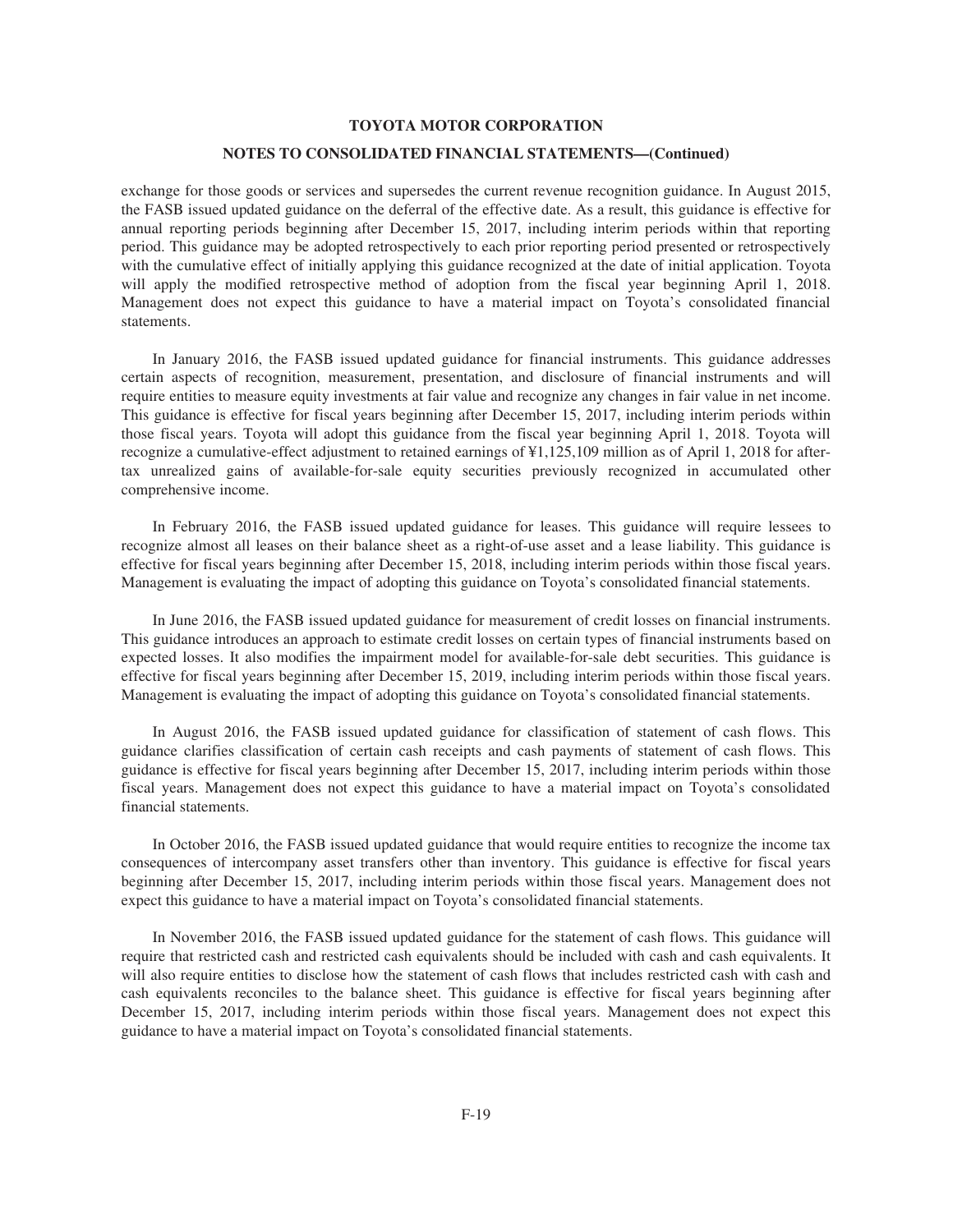#### **NOTES TO CONSOLIDATED FINANCIAL STATEMENTS—(Continued)**

In August 2017, the FASB issued updated guidance for hedge accounting. This guidance simplifies and expands the application of hedge accounting. This guidance is effective for fiscal year beginning after December 15, 2018, including interim periods within those fiscal years. Management is evaluating the impact of adopting this guidance on Toyota's consolidated financial statements.

#### **Reclassifications -**

Certain prior year amounts have been reclassified to conform to the presentations as of and for the year ended March 31, 2018.

#### **3. Supplemental cash flow information:**

Cash payments for income taxes were ¥884,589 million, ¥854,600 million and ¥500,214 million for the years ended March 31, 2016, 2017 and 2018, respectively. Interest payments during the years ended March 31, 2016, 2017 and 2018 were ¥381,280 million, ¥362,602 million and ¥422,720 million, respectively.

Capital lease obligations of ¥6,546 million, ¥5,975 million and ¥4,467 million were incurred for the years ended March 31, 2016, 2017 and 2018, respectively.

#### **4. Acquisitions and dispositions:**

Toyota Housing Corporation, a consolidated subsidiary of Toyota Motor Corporation, increased its ownership interest in Misawa Homes Co., Ltd. (Business description: Production and sale of housing materials and components, etc.) to 51% by acquiring 11,181,798 shares of common stock of Misawa Homes Co., Ltd. through a tender offer on December 29, 2016 as well as a third-party allotment of Misawa Homes Co., Ltd. shares to Toyota Housing Corporation and a disposal of Misawa Homes Co., Ltd. treasury stock on January 5, 2017, in order to increase competitiveness through enhanced cooperation with Misawa Homes Co., Ltd. As a result, Misawa Homes Co., Ltd., previously an affiliated company accounted for under the equity method, is now accounted for as a consolidated subsidiary of Toyota Motor Corporation.

The acquisition was accounted for under the acquisition method. Acquisition-related costs were accounted as expense when incurred, and the estimated fair values of the assets acquired, liabilities assumed and noncontrolling interests as of the date of the acquisition of control are immaterial in value.

The amount of sales of Misawa Homes Co., Ltd. after the date of the acquisition of control, which is included in "Sales of products" of Toyota's consolidated statements of income for fiscal 2017, is ¥130,046 million. Misawa Homes' net income does not have a material effect on net income attributable to Toyota Motor Corporation in term of monetary value.

In addition to the above, Toyota made several acquisitions and dispositions during the years ended March 31, 2016, 2017 and 2018, however the assets and liabilities acquired or transferred were not material.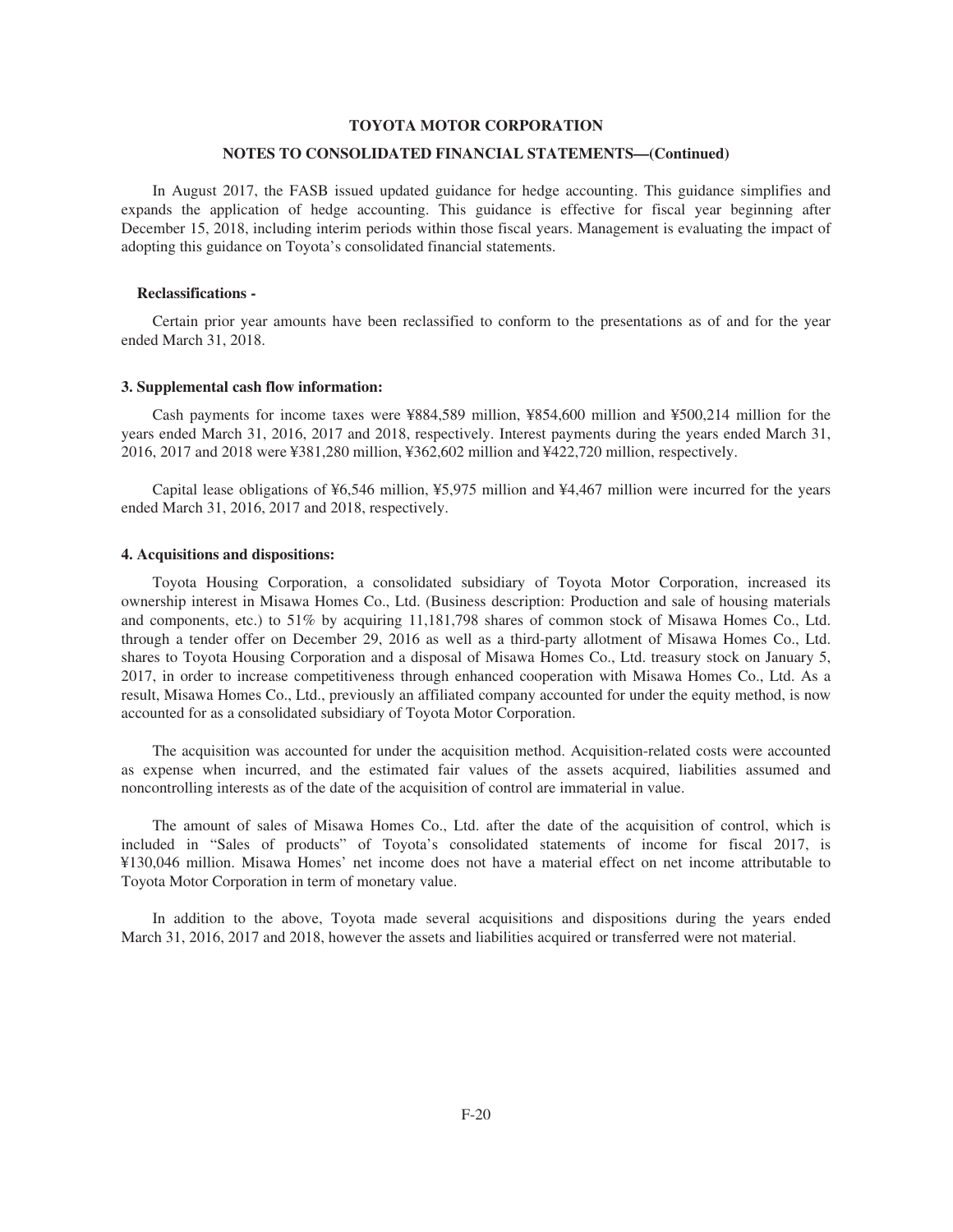## **NOTES TO CONSOLIDATED FINANCIAL STATEMENTS—(Continued)**

#### **5. Marketable securities and other securities investments:**

Marketable securities and other securities investments include public and corporate bonds and common stocks for which the aggregate cost, gross unrealized gains and losses and fair value are as follows:

|                                                    | <b>Yen in millions</b><br><b>March 31, 2017</b> |                                     |                               |                   |
|----------------------------------------------------|-------------------------------------------------|-------------------------------------|-------------------------------|-------------------|
|                                                    |                                                 |                                     |                               |                   |
|                                                    | Cost                                            | <b>Gross</b><br>unrealized<br>gains | Gross<br>unrealized<br>losses | <b>Fair value</b> |
| Available-for-sale                                 |                                                 |                                     |                               |                   |
|                                                    | 5.789.221                                       | 145,640                             | 49,030                        | 5.885.831         |
|                                                    | 668.345                                         | 2.018.910                           | 321                           | 2.686.934         |
|                                                    | 819,514                                         | 9.724                               | 2,670                         | 826,568           |
|                                                    | 7.277.080                                       | 2.174.274                           | 52,021                        | 9.399.333         |
| Securities not practicable to determine fair value |                                                 |                                     |                               |                   |
|                                                    | 25,257                                          |                                     |                               |                   |
|                                                    | 76,936                                          |                                     |                               |                   |
|                                                    | 102.193                                         |                                     |                               |                   |

|                                                    | Yen in millions       |                              |                               |                   |
|----------------------------------------------------|-----------------------|------------------------------|-------------------------------|-------------------|
|                                                    | <b>March 31, 2018</b> |                              |                               |                   |
|                                                    | Cost                  | Gross<br>unrealized<br>gains | Gross<br>unrealized<br>losses | <b>Fair value</b> |
| Available-for-sale                                 |                       |                              |                               |                   |
|                                                    | 6.276.811             | 150.198                      | 118,275                       | 6.308.734         |
| Common stocks                                      | 676,959               | 1.910.767                    | 5.611                         | 2,582,115         |
|                                                    | 730,334               | 8,058                        | 1,413                         | 736,979           |
|                                                    | 7,684,104             | 2.069.023                    | 125,299                       | 9,627,828         |
| Securities not practicable to determine fair value |                       |                              |                               |                   |
|                                                    | 29,980                |                              |                               |                   |
| Common stocks                                      | 109,875               |                              |                               |                   |
|                                                    | 139,855               |                              |                               |                   |

Japanese bonds and foreign bonds including U.S., European and other bonds represent 28% and 72% (as of March 31, 2017) and 16% and 84% (as of March 31, 2018) of public and corporate bonds included in available-for-sale, respectively. Listed stocks on the Japanese stock markets represent 92% and 93% of common stocks which are included in available-for-sale as of March 31, 2017 and 2018, respectively. Public and corporate bonds include government bonds, and "Other" includes investment trusts.

Unrealized losses continuing over a 12 month period or more in the aggregate were not material as of March 31, 2017 and 2018.

As of March 31, 2017 and 2018, maturities of public and corporate bonds included in available-for-sale are mainly from 1 to 10 years.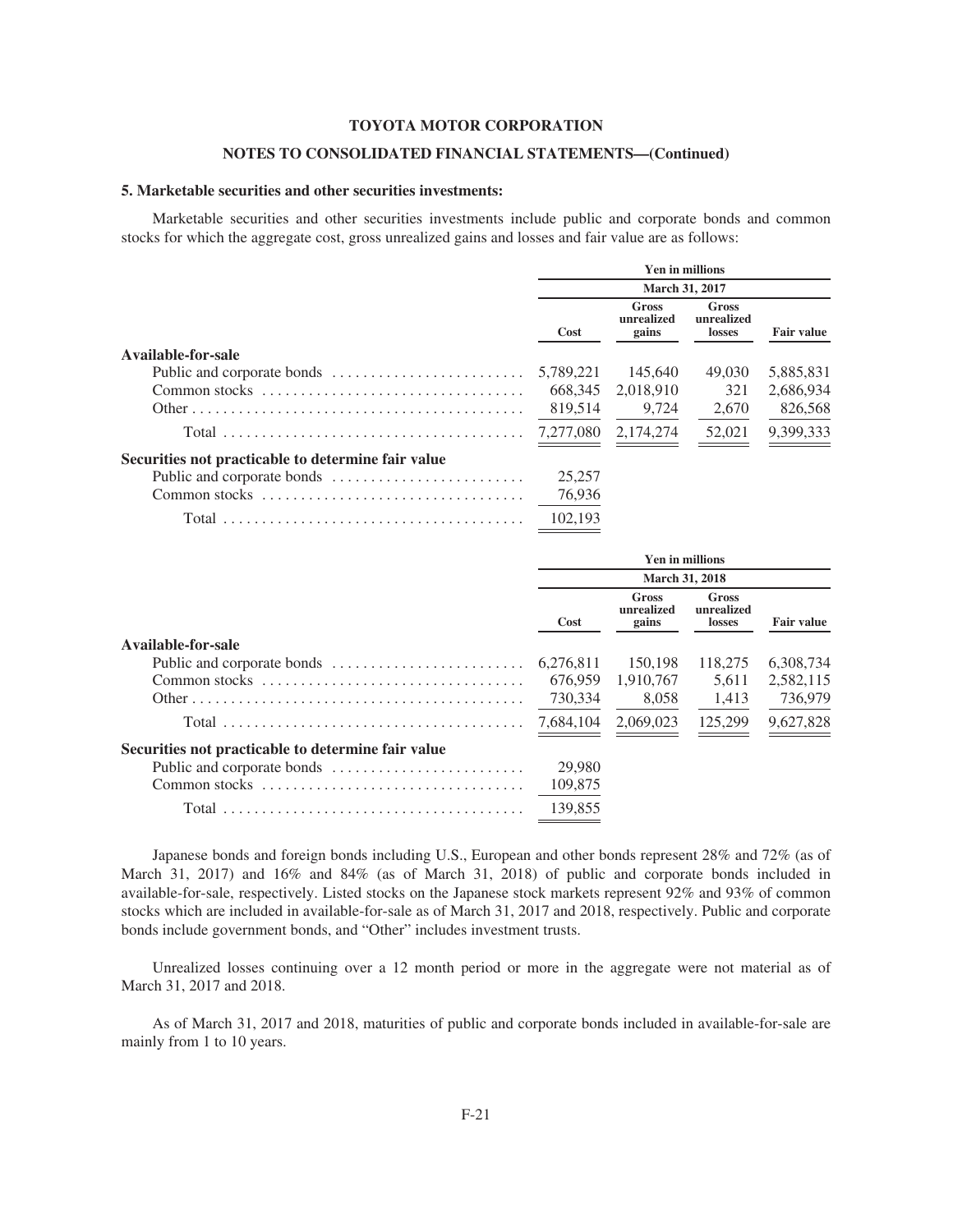## **NOTES TO CONSOLIDATED FINANCIAL STATEMENTS—(Continued)**

Proceeds from sales of available-for-sale securities were ¥108,708 million, ¥251,940 million and ¥248,046 million for the years ended March 31, 2016, 2017 and 2018, respectively. On those sales, gross realized gains were ¥9,500 million, ¥61,038 million and ¥7,684 million and gross realized losses were ¥365 million, ¥108 million and ¥278 million, respectively.

During the years ended March 31, 2016, 2017 and 2018, Toyota recognized impairment losses on available-for-sale securities of ¥9,272 million, ¥7,073 million and ¥846 million, respectively, which are included in "Other income (loss), net" and other in the accompanying consolidated statements of income.

In the ordinary course of business, Toyota maintains long-term investment securities, included in "Marketable securities and other securities investments" and issued by a number of non-public companies which are recorded at cost, as their fair values were not readily determinable. Management employs a systematic methodology to assess the recoverability of such investments by reviewing the financial viability of the underlying companies and the prevailing market conditions in which these companies operate to determine if Toyota's investment in each individual company is impaired and whether the impairment is other-thantemporary. Toyota periodically performs this impairment test for significant investments recorded at cost. If the impairment is determined to be other-than-temporary, the carrying value of the investment is written-down by the impaired amount and the losses are recognized currently in operations.

### **6. Finance receivables:**

Finance receivables consist of the following:

|                             | Yen in millions |             |
|-----------------------------|-----------------|-------------|
|                             | March 31,       |             |
|                             | 2017            | 2018        |
|                             | 11,453,352      | 11,995,174  |
|                             | 1,265,882       | 1,460,600   |
|                             | 3,281,142       | 3,281,427   |
|                             | 16,000,376      | 16.737.201  |
|                             | 172,298         | 181,764     |
|                             | (804, 591)      | (919, 967)  |
| Allowance for credit losses |                 |             |
|                             | (104, 354)      | (103, 457)  |
|                             | (23,962)        | (28, 817)   |
|                             | (30, 896)       | (36,800)    |
|                             | (159,212)       | (169,074)   |
|                             | 15,208,871      | 15,829,924  |
|                             | (6,196,649)     | (6,348,306) |
|                             | 9,012,222       | 9,481,618   |
|                             |                 |             |

Finance receivables were geographically distributed as follows: in North America 59.1%, in Asia 11.3%, in Europe 10.3%, in Japan 8.1% and in Other 11.2% as of March 31, 2017, and in North America 55.7%, in Asia 12.3%, in Europe 12.1%, in Japan 8.2% and in Other 11.7% as of March 31, 2018.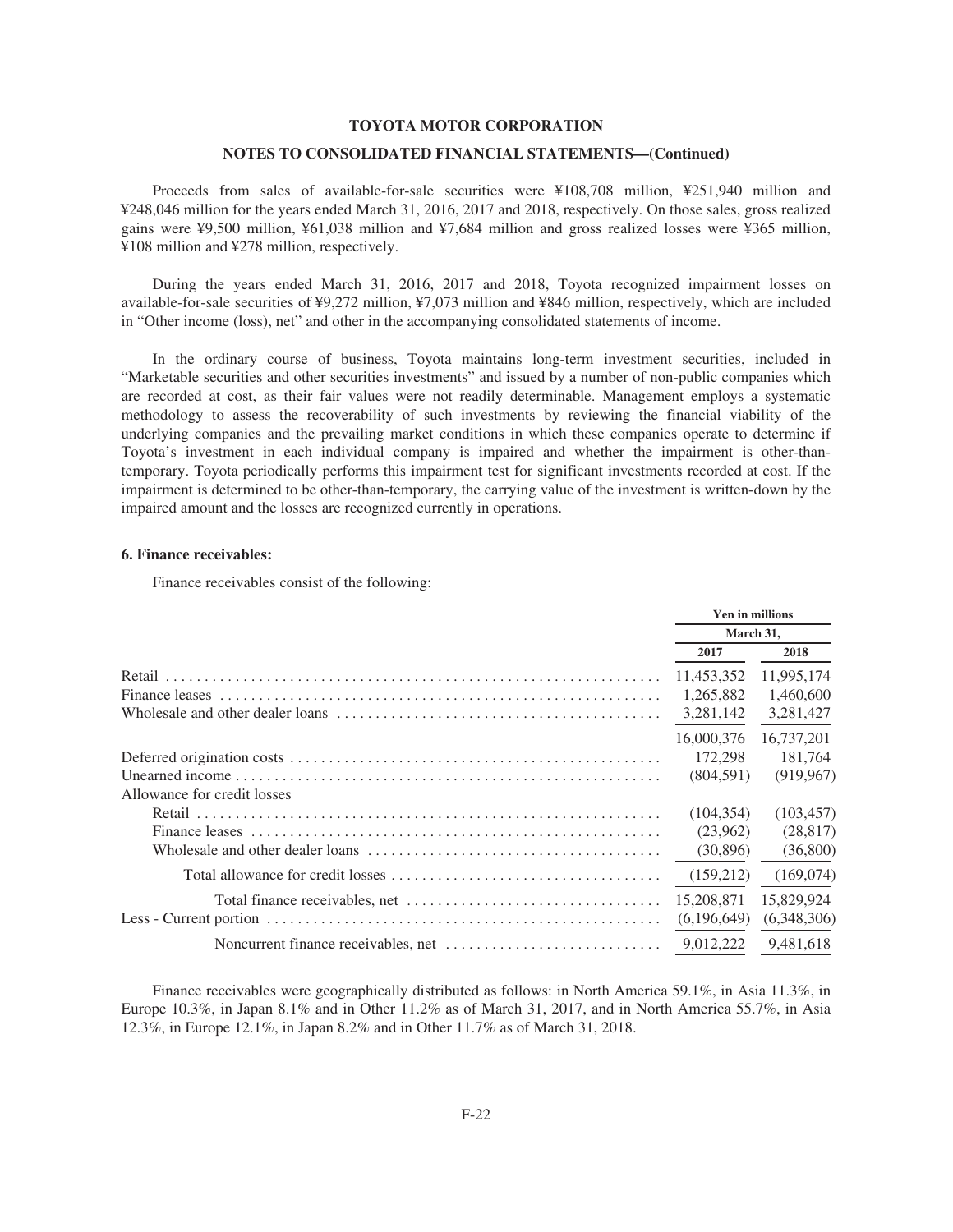## **NOTES TO CONSOLIDATED FINANCIAL STATEMENTS—(Continued)**

The contractual maturities of retail receivables, the future minimum lease payments on finance leases and the contractual maturities of wholesale and other dealer loans at March 31, 2018 are summarized as follows:

|                               | Yen in millions |                          |                                        |
|-------------------------------|-----------------|--------------------------|----------------------------------------|
| <b>Years ending March 31,</b> | Retail          | <b>Finance</b><br>leases | Wholesale<br>and other<br>dealer loans |
|                               | 3.887.959       | 370,916                  | 2.431.231                              |
|                               | 2,870,540       | 293.371                  | 234,874                                |
|                               | 2.269.797       | 228,764                  | 140.295                                |
|                               | 1.569.215       | 103,796                  | 162,198                                |
|                               | 884.871         | 37.134                   | 121,654                                |
|                               | 512.792         | 5.122                    | 191.175                                |
|                               | 11.995.174      | 1.039.103                | 3,281,427                              |
|                               |                 |                          |                                        |

Finance leases consist of the following:

| Yen in millions     |                   |  |
|---------------------|-------------------|--|
| March 31,           |                   |  |
| 2017                | 2018              |  |
|                     | 889.522 1.039.103 |  |
| 376,360             | 421,497           |  |
| 1.265.882 1.460.600 |                   |  |
| 5.809               | 10.411            |  |
| (103,518)           | (120, 884)        |  |
| (23,962)            | (28, 817)         |  |
|                     | 1.321.310         |  |

Toyota is exposed to credit risk on Toyota's finance receivables. Credit risk is the risk of loss arising from the failure of customers or dealers to meet the terms of their contracts with Toyota or otherwise fail to perform as agreed. Toyota estimates allowance for credit losses by variety of credit-risk evaluation process to cover probable and estimable losses above.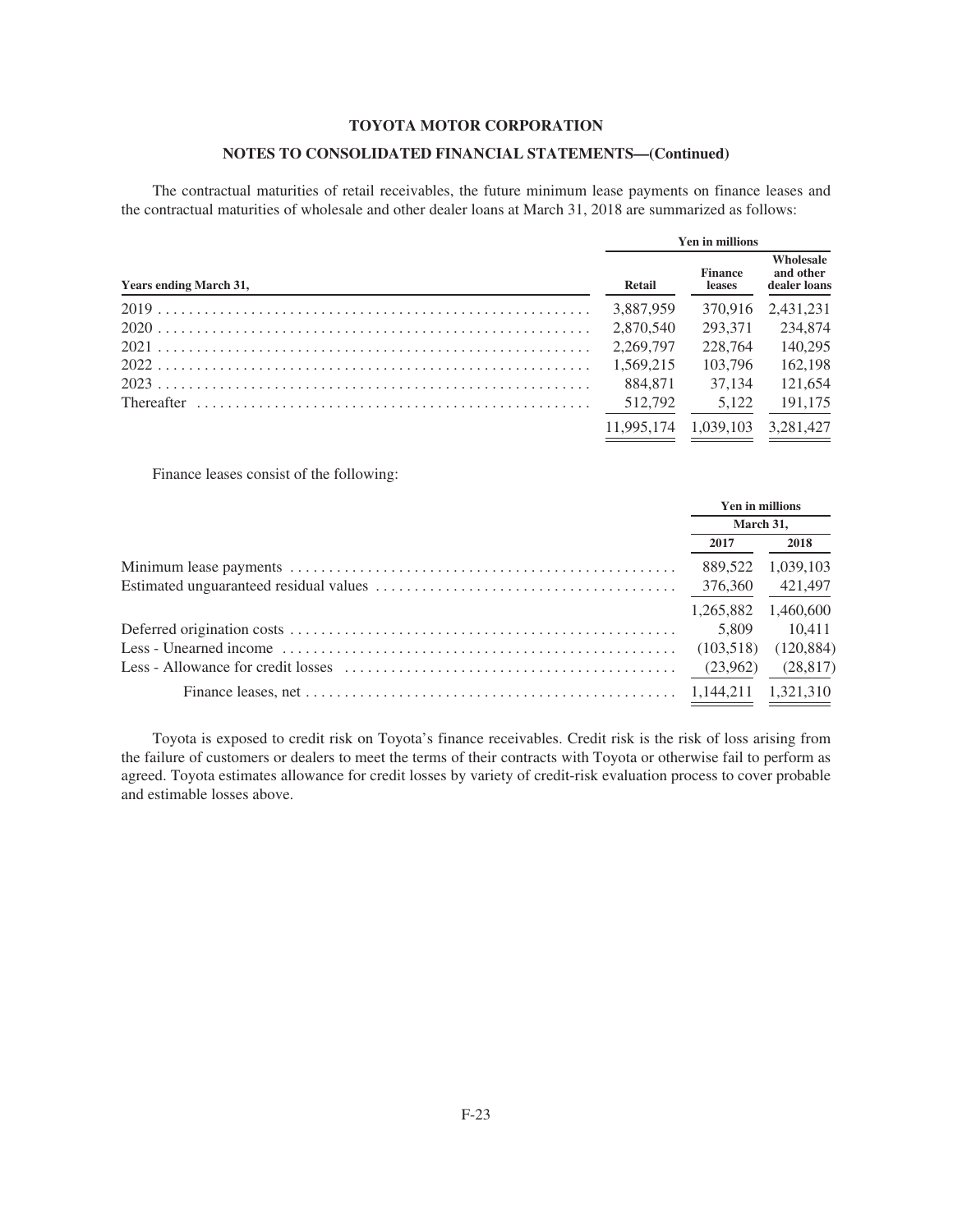## **NOTES TO CONSOLIDATED FINANCIAL STATEMENTS—(Continued)**

The table below shows the amount of the finance receivables segregated into aging categories based on the number of days outstanding as of March 31, 2017 and 2018:

|                                                                   | Yen in millions |                          |                     |                    |                    |  |
|-------------------------------------------------------------------|-----------------|--------------------------|---------------------|--------------------|--------------------|--|
|                                                                   |                 | <b>March 31, 2017</b>    |                     |                    |                    |  |
|                                                                   | <b>Retail</b>   | <b>Finance</b><br>leases | Wholesale           | <b>Real estate</b> | Working<br>capital |  |
|                                                                   |                 |                          | 1,255,626 1,707,432 | 848.757            | 722,697            |  |
|                                                                   | 125.626         | 5.114                    | 1.327               |                    | 405                |  |
|                                                                   | 29.321          | 1,321                    |                     |                    |                    |  |
| 90 days or greater past due $\dots\dots\dots\dots\dots\dots\dots$ | 33.745          | 3,821                    |                     | 266                | 258                |  |
|                                                                   |                 |                          |                     | 849.023            | 723,360            |  |

|                             | Yen in millions       |                          |           |                    |                    |  |
|-----------------------------|-----------------------|--------------------------|-----------|--------------------|--------------------|--|
|                             | <b>March 31, 2018</b> |                          |           |                    |                    |  |
|                             | <b>Retail</b>         | <b>Finance</b><br>leases | Wholesale | <b>Real estate</b> | Working<br>capital |  |
|                             |                       | 1,448,989 1,721,225      |           | 823,007            | 731,877            |  |
|                             | 127,830               | 5,741                    | 138       |                    |                    |  |
|                             | 32,408                | 1,760                    | 5,112     |                    |                    |  |
| 90 days or greater past due | 32,904                | 4.110                    |           | 65                 | 3                  |  |
|                             |                       |                          |           |                    | 731,880            |  |

The tables below show the recorded investment for each credit quality of the finance receivable within the wholesale and other dealer loan receivables portfolio segment in the United States and other regions as of March 31, 2017 and 2018:

### *United States*

The wholesale and other dealer loan receivables portfolio segment is primarily segregated into credit qualities below based on internal risk assessments by dealers.

Performing: Account not classified as either Credit Watch, At Risk or Default

Credit Watch: Account designated for elevated attention

- At Risk: Account where there is an increased likelihood that default may exist based on qualitative and quantitative factors
- Default: Account is not currently meeting contractual obligations or we have temporarily waived certain contractual requirements

|  | Yen in millions<br><b>March 31, 2017</b> |         |                             |              |  |  |
|--|------------------------------------------|---------|-----------------------------|--------------|--|--|
|  |                                          |         |                             |              |  |  |
|  | Wholesale                                |         | Real estate Working capital | <b>Total</b> |  |  |
|  |                                          | 449.884 | 233.677                     | 1.759.725    |  |  |
|  |                                          | 68.726  | 16.049                      | 227.111      |  |  |
|  | 1.286                                    | 5.071   | 561                         | 6.918        |  |  |
|  | 8,791                                    | 5.079   | 544                         | 14.414       |  |  |
|  |                                          | 528,760 | 250.831                     | 2,008,168    |  |  |
|  |                                          |         |                             |              |  |  |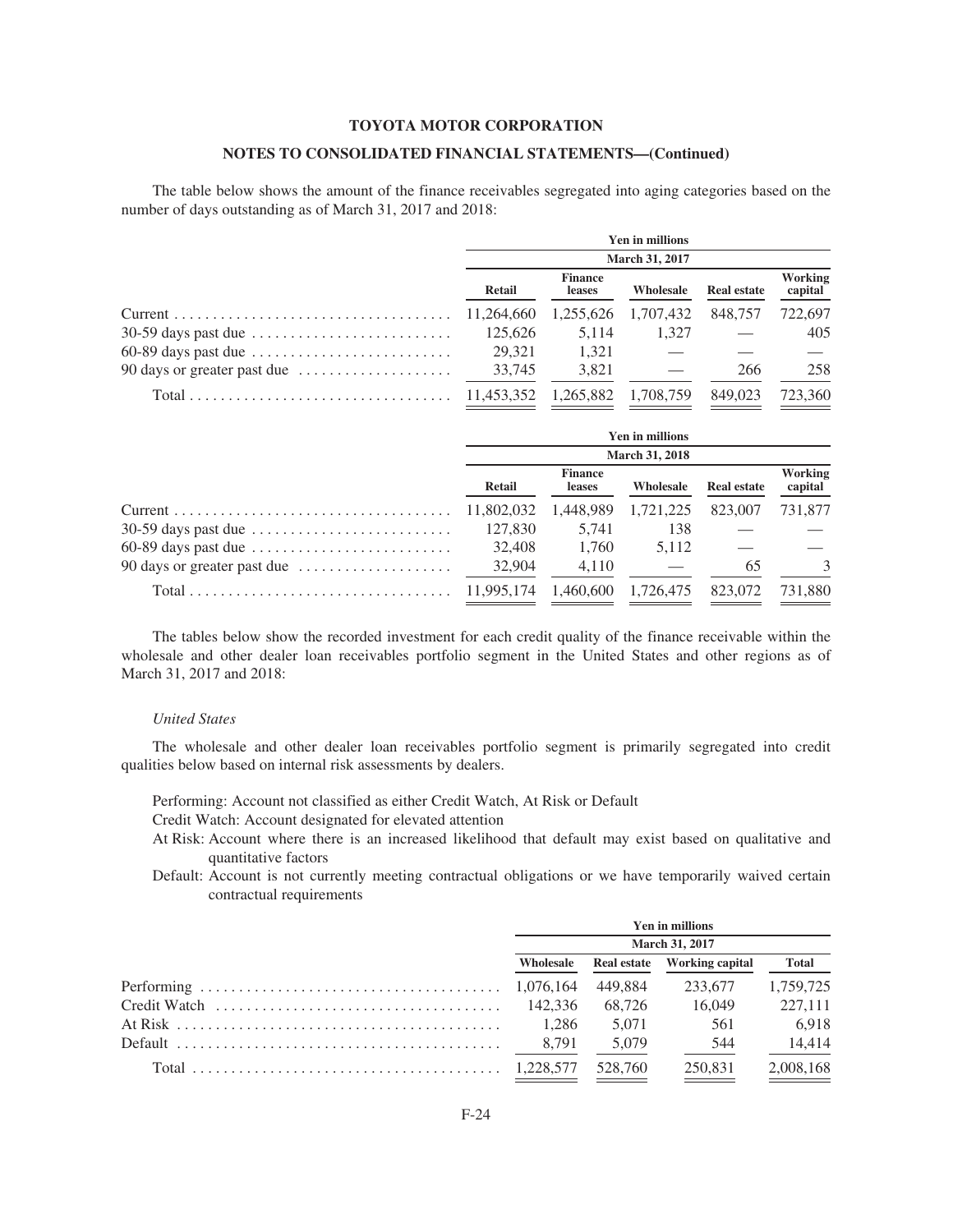|  | Yen in millions<br><b>March 31, 2018</b> |                    |                 |           |  |
|--|------------------------------------------|--------------------|-----------------|-----------|--|
|  |                                          |                    |                 |           |  |
|  | Wholesale                                | <b>Real estate</b> | Working capital | Total     |  |
|  |                                          | 432.397            | 225.442         | 1.662.869 |  |
|  | 99.547                                   | 51.420             | 10.730          | 161,697   |  |
|  | 7.968                                    | 3.081              | 3.506           | 14.555    |  |
|  | 4.356                                    | 4.993              | 2.231           | 11,580    |  |
|  |                                          | 491.891            | 241,909         | 1.850.701 |  |

# **NOTES TO CONSOLIDATED FINANCIAL STATEMENTS—(Continued)**

## *Other regions*

Credit qualities of the wholesale and other dealer loan receivables portfolio segment in other regions are also monitored based on internal risk assessments by dealers on a consistent basis as in the United States. These accounts classified as "Credit Watch" or "At Risk" were not significant in other regions, and consequently the tables below summarize information for two categories, "Performing" and "Default".

| Yen in millions       |       |                                       |              |  |
|-----------------------|-------|---------------------------------------|--------------|--|
| <b>March 31, 2017</b> |       |                                       |              |  |
|                       |       | Wholesale Real estate Working capital | <b>Total</b> |  |
|                       |       | 472.198                               | 1,248,514    |  |
|                       | 4.255 | 331                                   | 24.460       |  |
|                       |       | 472.529 1.272.974                     |              |  |

|                                                                                                             | Yen in millions       |       |                                       |           |  |
|-------------------------------------------------------------------------------------------------------------|-----------------------|-------|---------------------------------------|-----------|--|
|                                                                                                             | <b>March 31, 2018</b> |       |                                       |           |  |
|                                                                                                             |                       |       | Wholesale Real estate Working capital | Total     |  |
|                                                                                                             |                       |       | 489.801                               | 1.399.142 |  |
| Default $\ldots \ldots \ldots \ldots \ldots \ldots \ldots \ldots \ldots \ldots \ldots \ldots \ldots$ 23.814 |                       | 7.600 | 170                                   | 31.584    |  |
|                                                                                                             |                       |       | 489.971                               | 1,430,726 |  |
|                                                                                                             |                       |       |                                       |           |  |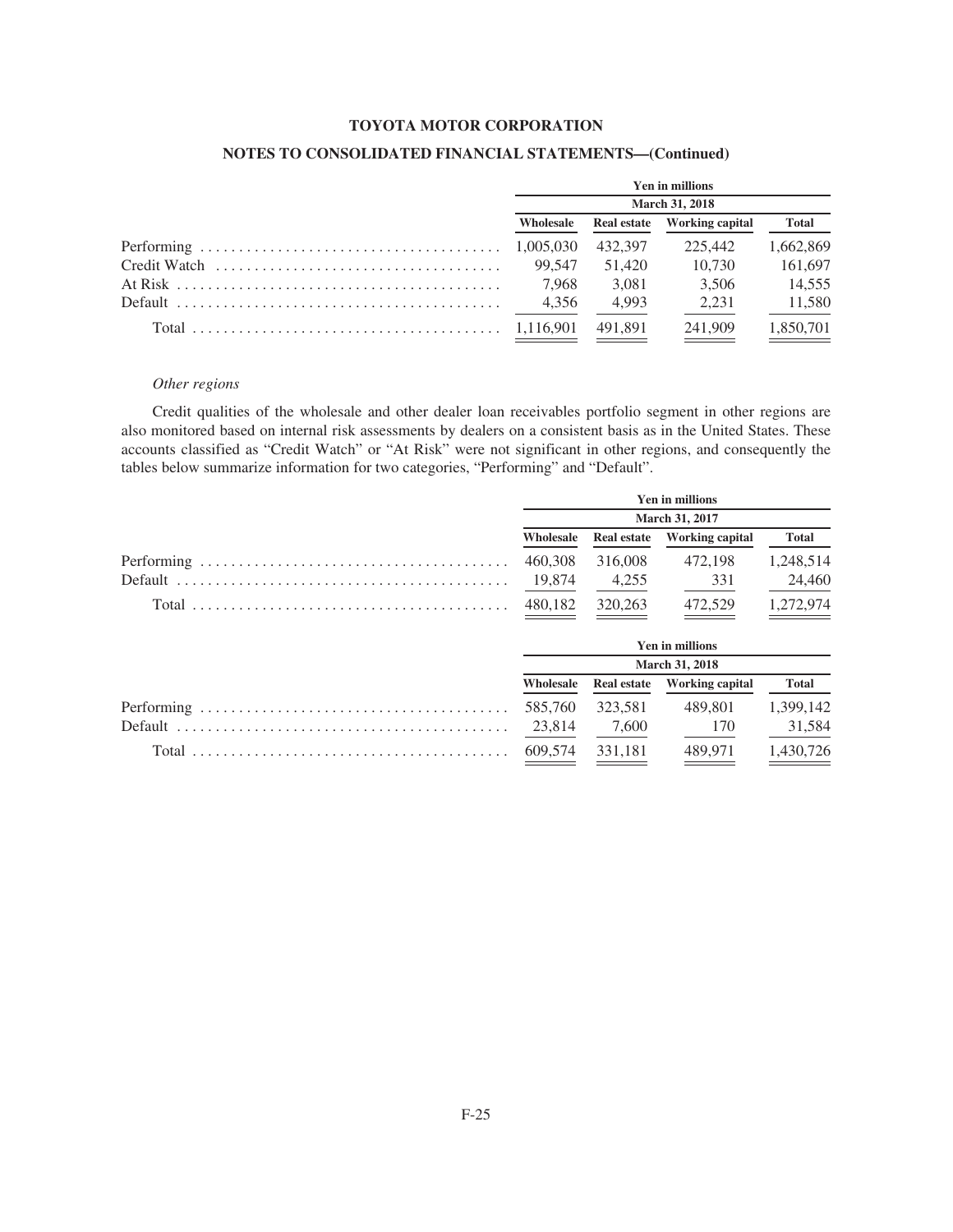## **NOTES TO CONSOLIDATED FINANCIAL STATEMENTS—(Continued)**

The tables below summarize information about impaired finance receivables:

|                                                                                       |        |                            |        | Yen in millions                 |                                                |                                         |
|---------------------------------------------------------------------------------------|--------|----------------------------|--------|---------------------------------|------------------------------------------------|-----------------------------------------|
|                                                                                       |        | <b>Recorded investment</b> |        | <b>Unpaid principal balance</b> |                                                | <b>Individually evaluated allowance</b> |
|                                                                                       |        | March 31,                  |        | March 31,                       |                                                | March 31,                               |
|                                                                                       | 2017   | 2018                       | 2017   | 2018                            | 2017                                           | 2018                                    |
| Impaired account balances individually evaluated for impairment with an allowance:    |        |                            |        |                                 |                                                |                                         |
| Wholesale                                                                             | 10,667 | 11,582                     | 10,667 | 11,582                          | 1,373                                          | 1,525                                   |
| Real estate                                                                           | 10,986 | 9,353                      | 10,986 | 9,353                           | 1,596                                          | 588                                     |
| Working capital                                                                       | 3.793  | 5,858                      | 3,793  | 5,858                           | 1.291                                          | 5,429                                   |
| $Total$                                                                               | 25,446 | 26,793                     | 25,446 | 26,793                          | 4.260                                          | 7,542                                   |
| Impaired account balances individually evaluated for impairment without an allowance: |        |                            |        |                                 |                                                |                                         |
| Wholesale                                                                             | 15,033 | 8,818                      | 15,033 | 8,818                           |                                                |                                         |
| Real estate $\ldots \ldots \ldots \ldots$                                             | 11,780 | 15,086                     | 11,780 | 15,086                          |                                                |                                         |
| Working capital $\dots\dots\dots$                                                     |        | 2,337                      |        | 2,337                           |                                                |                                         |
| $Total$                                                                               | 26,813 | 26,241                     | 26,813 | 26,241                          |                                                |                                         |
| Impaired account balances aggregated and evaluated for impairment:                    |        |                            |        |                                 |                                                |                                         |
| Retail                                                                                | 27,269 | 27,151                     | 26,597 | 26,418                          |                                                |                                         |
| Finance leases                                                                        | 66     | 100                        | 54     | 74                              |                                                |                                         |
| $Total$                                                                               | 27,335 | 27.251                     | 26.651 | 26.492                          |                                                |                                         |
| Total impaired account balances:                                                      |        |                            |        |                                 |                                                |                                         |
| Retail                                                                                | 27,269 | 27,151                     | 26,597 | 26,418                          |                                                |                                         |
| Finance leases                                                                        | 66     | 100                        | 54     | 74                              |                                                |                                         |
| Wholesale                                                                             | 25,700 | 20,400                     | 25,700 | 20,400                          |                                                |                                         |
| Real estate                                                                           | 22,766 | 24,439                     | 22,766 | 24,439                          |                                                |                                         |
| Working capital                                                                       | 3,793  | 8,195                      | 3,793  | 8,195                           |                                                |                                         |
| Total                                                                                 | 79,594 | 80,285                     | 78,910 | 79,526                          |                                                |                                         |
|                                                                                       |        |                            |        |                                 | Yen in millions                                |                                         |
|                                                                                       |        |                            |        |                                 | <b>Average impaired</b><br>finance receivables |                                         |
|                                                                                       |        |                            |        |                                 | For the years ended March 31,                  |                                         |
|                                                                                       |        |                            |        |                                 | 2017                                           | 2018                                    |
| <b>Total impaired account balances:</b>                                               |        |                            |        |                                 |                                                |                                         |
|                                                                                       |        |                            |        |                                 | 26,628                                         | 27,664                                  |
|                                                                                       |        |                            |        |                                 | 76                                             | 83                                      |
|                                                                                       |        |                            |        |                                 | 26,306                                         | 23,171                                  |
|                                                                                       |        |                            |        |                                 | 22,482                                         | 22,831                                  |
|                                                                                       |        |                            |        |                                 | 4,208                                          | 5,818                                   |

For the years ended March 31, 2017 and 2018, interest income on impaired finance receivables was not material.

Total .................................................... 79,700 79,567

The amount of finance receivables modified as a troubled debt restructuring for the year ended March 31, 2018 was not significant for all classes of finance receivables. Finance receivables modified as troubled debt restructurings for the year ended March 31, 2018 and for which there was a payment default were not significant for all classes of such receivables.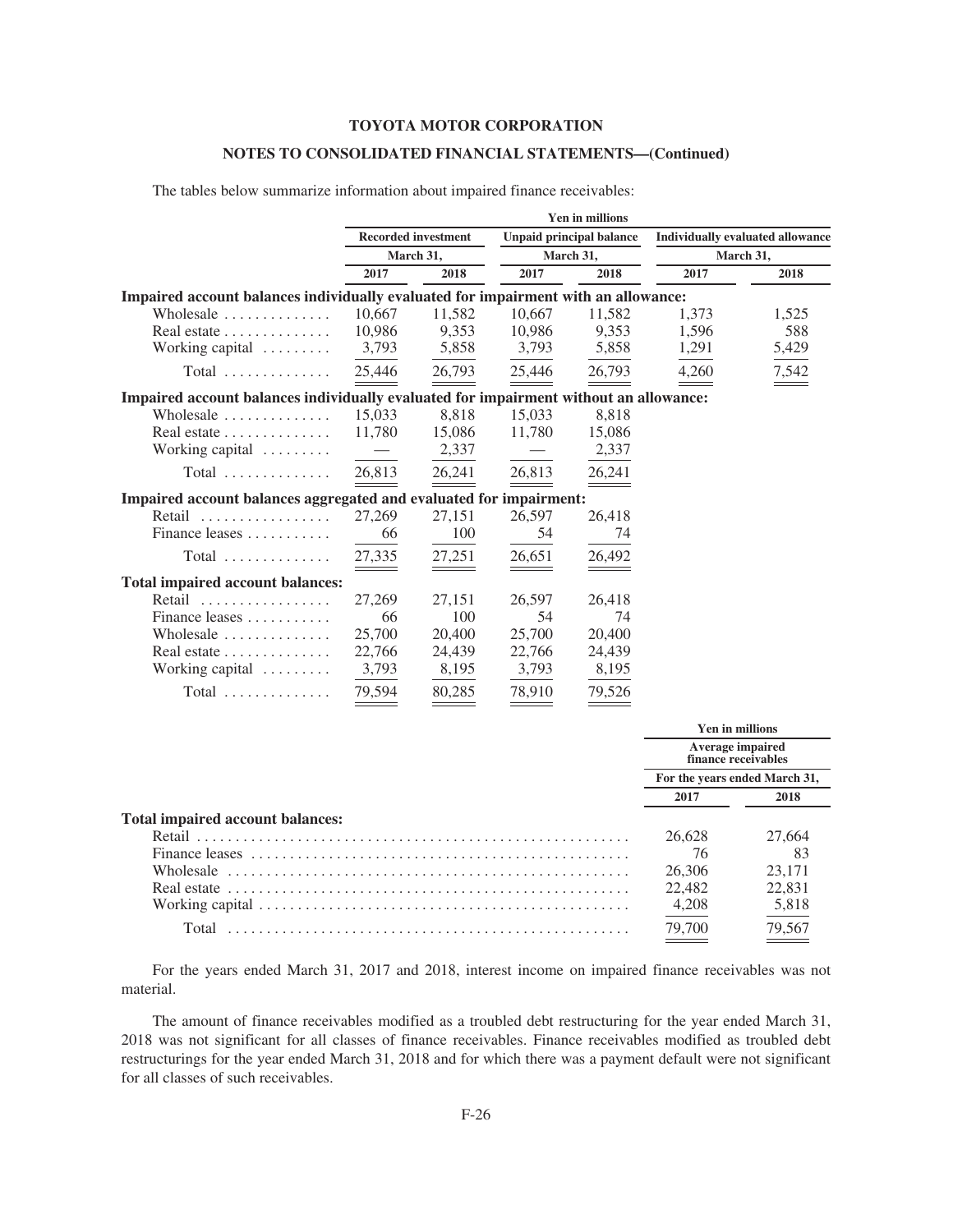## **NOTES TO CONSOLIDATED FINANCIAL STATEMENTS—(Continued)**

## **7. Other receivables:**

Other receivables relate to arrangements with certain component manufacturers whereby Toyota procures inventory for these component manufactures and is reimbursed for the related purchases.

### **8. Inventories:**

Inventories consist of the following:

| Yen in millions |           |  |
|-----------------|-----------|--|
|                 | March 31. |  |
| 2017            | 2018      |  |
|                 |           |  |
|                 | 435,360   |  |
|                 |           |  |
|                 | 115,806   |  |
|                 |           |  |
|                 |           |  |

## **9. Vehicles and equipment on operating leases:**

Vehicles and equipment on operating leases consist of the following:

| Yen in millions |            |  |
|-----------------|------------|--|
| March 31,       |            |  |
| 2017            | 2018       |  |
| 6,105,527       | 6,124,699  |  |
| 13,096          | 13,373     |  |
| (152, 044)      | (203, 679) |  |
| 5.966.579       | 5,934,393  |  |
|                 |            |  |
| (18, 889)       | (15,013)   |  |
|                 | 4.566.540  |  |

Rental income from vehicles and equipment on operating leases was ¥891,733 million, ¥850,210 million and ¥927,443 million for the years ended March 31, 2016, 2017 and 2018, respectively. Future minimum rentals from vehicles and equipment on operating leases are due in installments as follows:

| <b>Years ending March 31,</b><br>and the control of the control of the control of the control of the control of the control of the control of the | <b>Yen in millions</b> |
|---------------------------------------------------------------------------------------------------------------------------------------------------|------------------------|
|                                                                                                                                                   | 769.926                |
|                                                                                                                                                   | 490.182                |
|                                                                                                                                                   | 221.216                |
|                                                                                                                                                   | 46.818                 |
|                                                                                                                                                   |                        |
|                                                                                                                                                   |                        |
|                                                                                                                                                   |                        |

The future minimum rentals as shown above should not be considered indicative of future cash collections.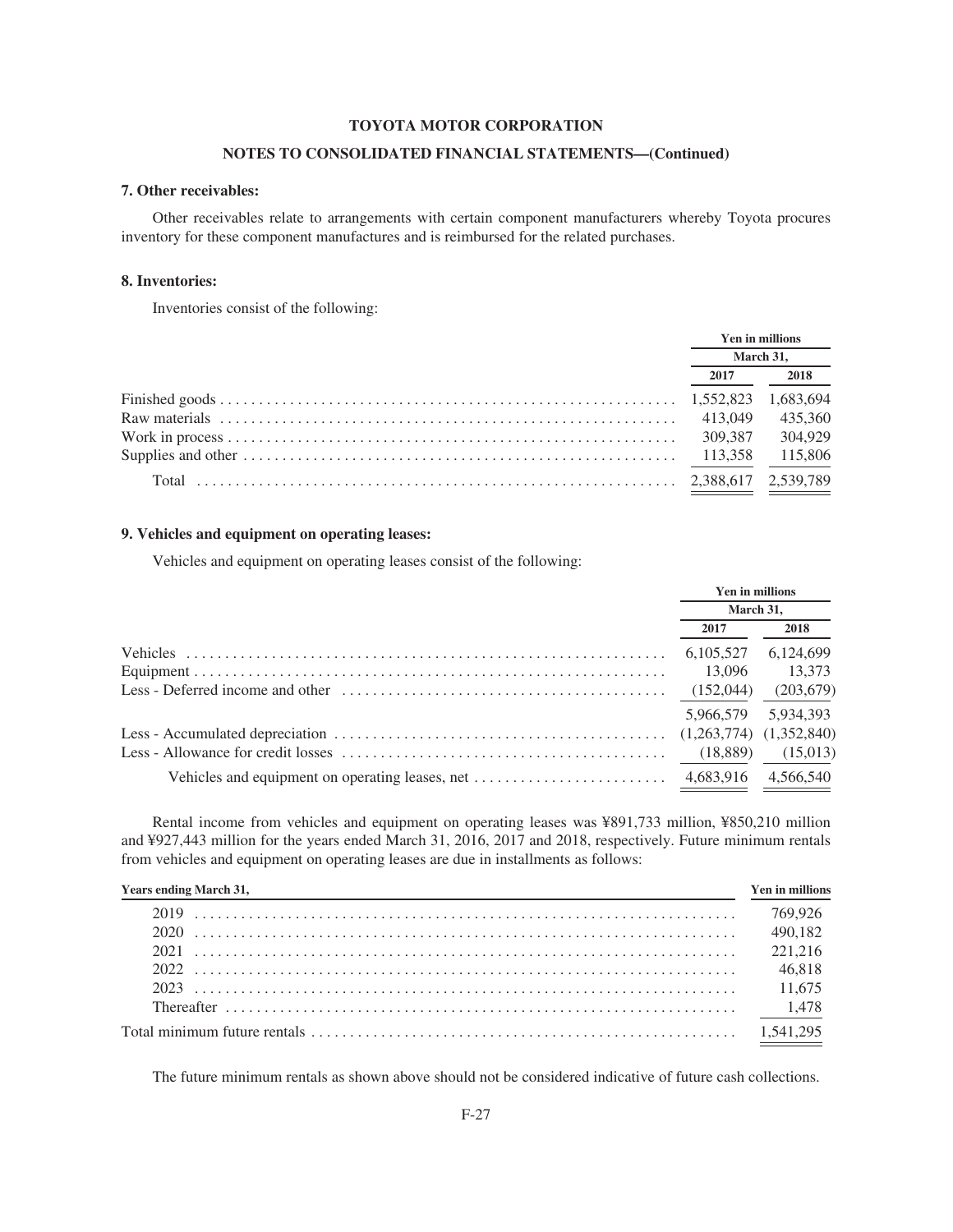### **NOTES TO CONSOLIDATED FINANCIAL STATEMENTS—(Continued)**

## **10. Allowance for doubtful accounts and credit losses:**

The net changes in the allowance for doubtful accounts relating to trade accounts and notes receivable for the years ended March 31, 2016, 2017 and 2018 are as follows:

|                                                      | Yen in millions               |         |         |  |
|------------------------------------------------------|-------------------------------|---------|---------|--|
|                                                      | For the years ended March 31, |         |         |  |
|                                                      | 2016                          | 2017    | 2018    |  |
| Allowance for doubtful accounts at beginning of year | 50,410                        | 94.853  | 100,712 |  |
| Provision for doubtful accounts, net of reversal     | 69.029                        | 6.519   | (74)    |  |
|                                                      | (20.649)                      | (3.839) | (2,374) |  |
|                                                      | (3,937)                       | 3.179   | 326     |  |
|                                                      |                               | 100,712 | 98,590  |  |

"Other" includes the impact of currency translation adjustments for the years ended March 31, 2016, 2017 and 2018.

A portion of the allowance for doubtful accounts balance at March 31, 2017 and 2018 totaling ¥50,602 million and ¥72,665 million, respectively, is attributed to certain non-current receivable balances which are reported as "Other" assets in the consolidated balance sheets.

The net changes in the allowance for credit losses relating to finance receivables and vehicles and equipment on operating leases for the years ended March 31, 2016, 2017 and 2018 are as follows:

| Yen in millions               |           |           |
|-------------------------------|-----------|-----------|
| For the years ended March 31, |           |           |
| 2016                          | 2017      | 2018      |
|                               | 167,330   | 178.101   |
|                               | 92,147    | 76.143    |
|                               | (99, 550) | (96, 444) |
| 22.356                        | 21.757    | 25,344    |
| (20,352)                      | (3,583)   | 943       |
|                               | 178.101   | 184,087   |

"Other" primarily includes the impact of currency translation adjustments for the years ended March 31, 2016, 2017 and 2018.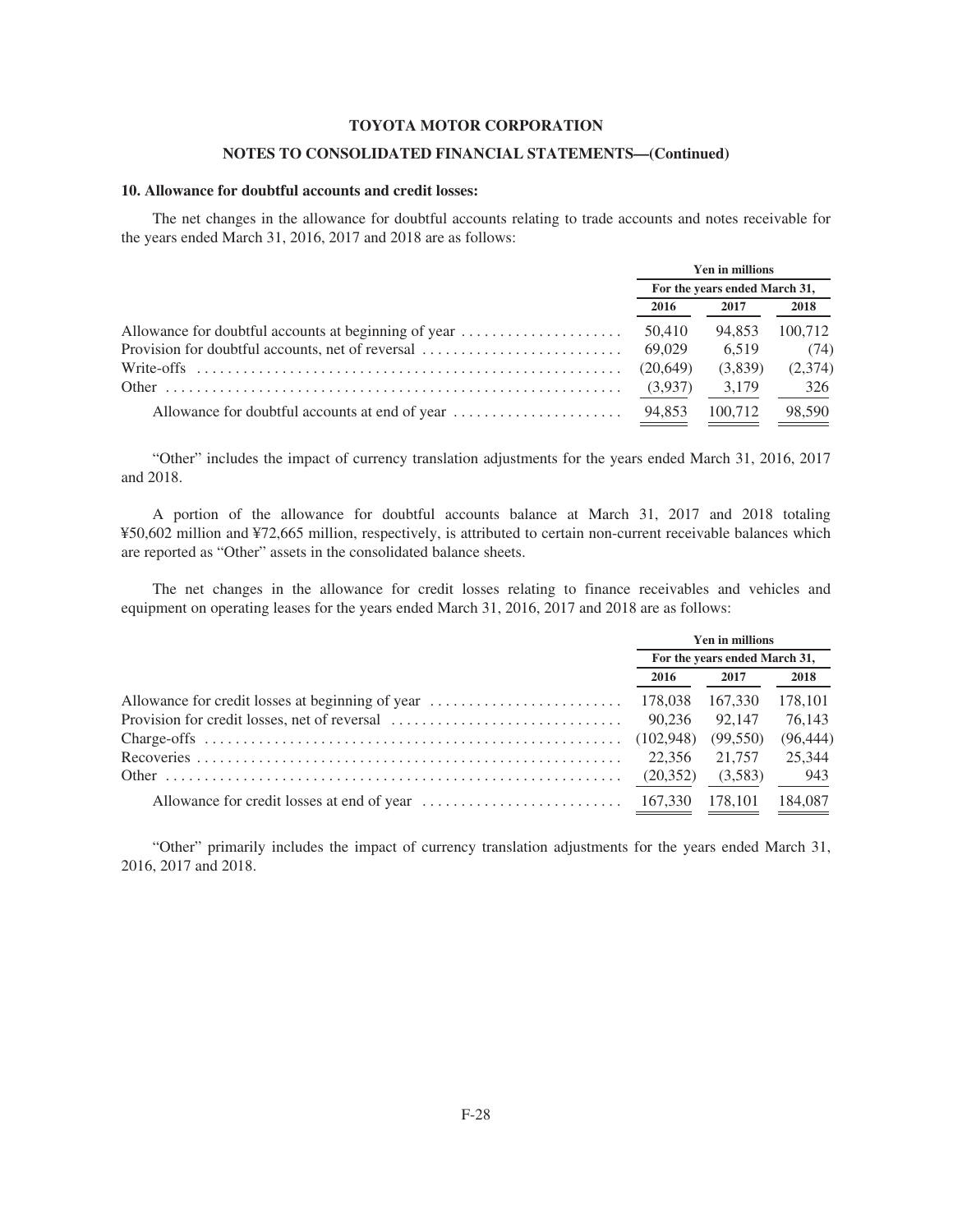# **NOTES TO CONSOLIDATED FINANCIAL STATEMENTS—(Continued)**

The net changes in the allowance for credit losses above relating to retail receivables portfolio segment, finance lease receivables portfolio segment and wholesale and other dealer loan receivables portfolio segment for the years ended March 31, 2016, 2017 and 2018 are as follows:

|                                              |          | <b>Yen in millions</b>            |                                               |  |
|----------------------------------------------|----------|-----------------------------------|-----------------------------------------------|--|
|                                              |          | For the year ended March 31, 2016 |                                               |  |
|                                              | Retail   | <b>Finance leases</b>             | <b>Wholesale and</b><br>other dealer<br>loans |  |
|                                              | 109.316  | 29.303                            | 30,053                                        |  |
| Provision for credit losses, net of reversal | 65,677   | 1.742                             | 4,962                                         |  |
|                                              | (83,116) | (3,833)                           | (667)                                         |  |
|                                              | 18.999   | 380                               | 230                                           |  |
|                                              | (12,023) | (2,992)                           | (3,750)                                       |  |
|                                              | 98,853   | 24,600                            | 30,828                                        |  |

|                                              |           | Yen in millions                   |                                               |  |
|----------------------------------------------|-----------|-----------------------------------|-----------------------------------------------|--|
|                                              |           | For the year ended March 31, 2017 |                                               |  |
|                                              | Retail    | <b>Finance leases</b>             | <b>Wholesale and</b><br>other dealer<br>loans |  |
|                                              | 98.853    | 24,600                            | 30,828                                        |  |
| Provision for credit losses, net of reversal | 67.433    | 1.657                             | 854                                           |  |
|                                              | (78, 114) | (2,007)                           | (324)                                         |  |
|                                              | 18,282    | 194                               | 160                                           |  |
|                                              | (2,100)   | (482)                             | (622)                                         |  |
|                                              |           | 23,962                            | 30,896                                        |  |

|                                              | <b>Yen in millions</b>            |                       |                                               |
|----------------------------------------------|-----------------------------------|-----------------------|-----------------------------------------------|
|                                              | For the year ended March 31, 2018 |                       |                                               |
|                                              | Retail                            | <b>Finance leases</b> | <b>Wholesale and</b><br>other dealer<br>loans |
|                                              | 104.354                           | 23.962                | 30,896                                        |
| Provision for credit losses, net of reversal | 52.891                            | 7.115                 | 6.497                                         |
|                                              | (74, 868)                         | (2,708)               | (823)                                         |
|                                              | 20.511                            | 315                   | 59                                            |
|                                              | 569                               | 133                   | 171                                           |
|                                              | 103.457                           | 28,817                | 36,800                                        |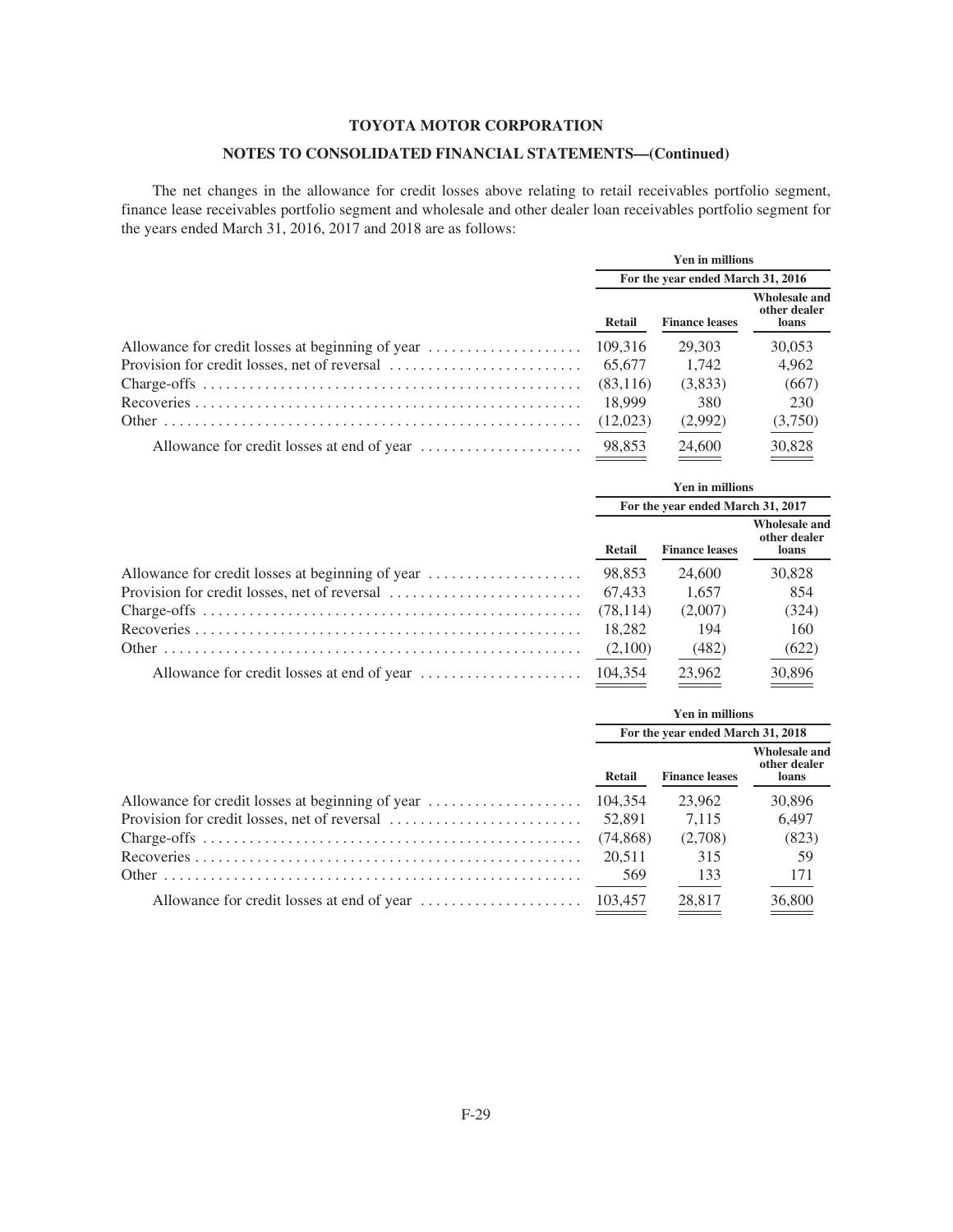# **NOTES TO CONSOLIDATED FINANCIAL STATEMENTS—(Continued)**

## **11. Affiliated companies and variable interest entities:**

## **Investments in and transactions with affiliated companies -**

Summarized financial information for affiliated companies accounted for by the equity method is shown below:

|                                                                                    | Yen in millions |            |
|------------------------------------------------------------------------------------|-----------------|------------|
|                                                                                    | March 31,       |            |
|                                                                                    | 2017            | 2018       |
|                                                                                    |                 | 12.766.962 |
|                                                                                    |                 |            |
|                                                                                    |                 |            |
|                                                                                    | 7.419.176       | 8.061.342  |
| Long-term liabilities and noncontrolling interests                                 | 5,423,938       | 5,940,549  |
| Affiliated companies accounted for by the equity method shareholders' equity       | 9,955,614       | 11,091,760 |
|                                                                                    |                 |            |
| Toyota's share of affiliated companies accounted for by the equity method          |                 |            |
|                                                                                    |                 | 3.162.711  |
| Number of affiliated companies accounted for by the equity method at end of period | 54              | 57         |

|                                                                         |            | Yen in millions               |            |  |
|-------------------------------------------------------------------------|------------|-------------------------------|------------|--|
|                                                                         |            | For the years ended March 31, |            |  |
|                                                                         | 2016       | 2017                          | 2018       |  |
|                                                                         | 31,037,029 | 30,309,263                    | 30,680,535 |  |
|                                                                         | 3,852,899  | 3,644,267                     | 4,065,344  |  |
| Net income attributable to affiliated companies accounted for by the    |            |                               |            |  |
|                                                                         | 957,742    | 1.099.080                     | 1.344.687  |  |
| Equity in earnings of affiliated companies attributable to Toyota Motor |            |                               |            |  |
|                                                                         | 329,099    | 362,060                       | 470.083    |  |

Entities comprising a significant portion of Toyota's investment in affiliated companies and percentage of ownership are presented below:

|                              | Percentage of ownership |           |
|------------------------------|-------------------------|-----------|
|                              |                         | March 31, |
| Name of affiliated companies | 2017                    | 2018      |
|                              | 24.9%                   | 24.4%     |
|                              | 24.9%                   | 24.9%     |
|                              | $24.1\%$                | 24.9%     |
|                              | 22.0%                   | $22.0\%$  |
|                              | 43.0%                   | 43.0%     |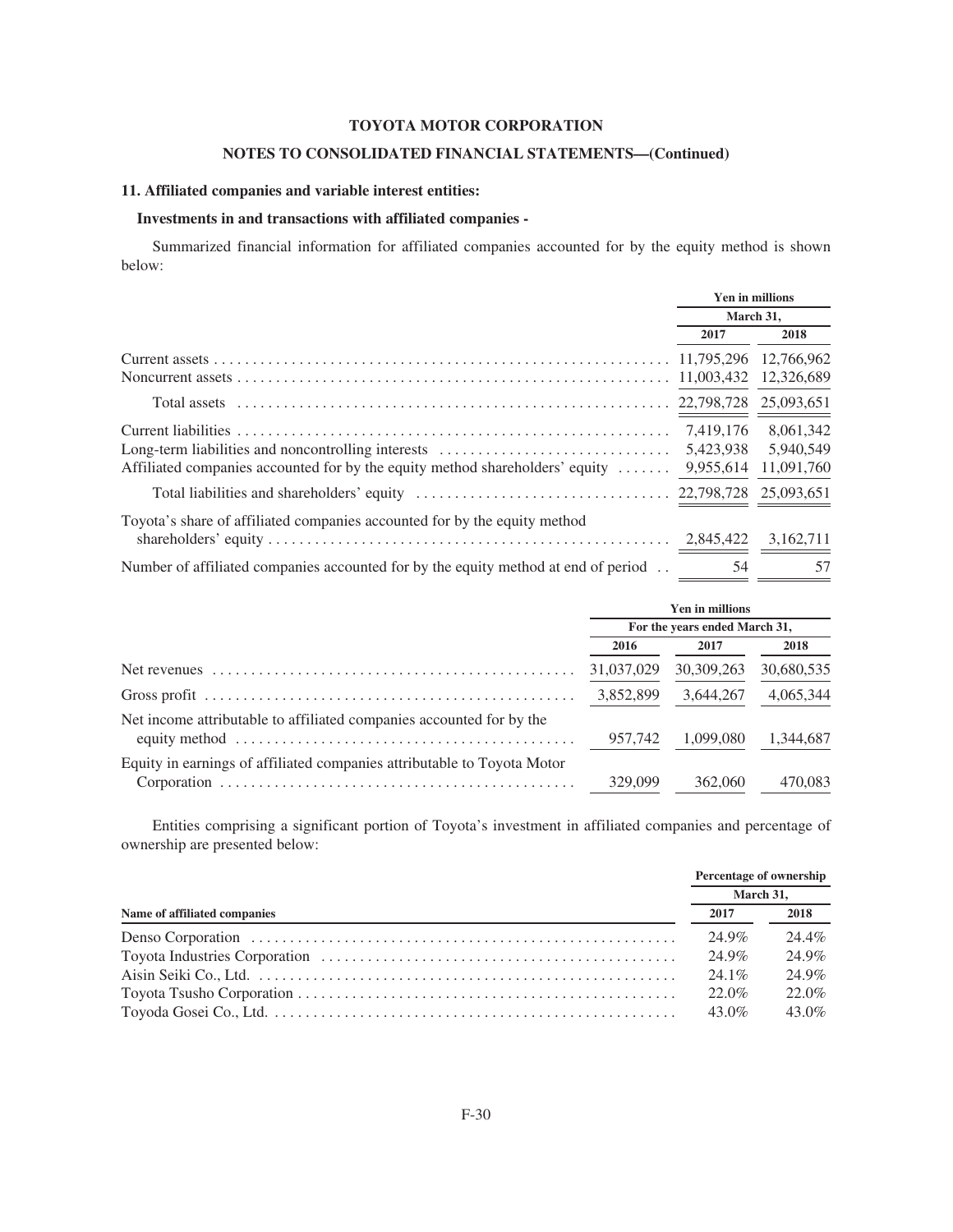## **NOTES TO CONSOLIDATED FINANCIAL STATEMENTS—(Continued)**

Certain affiliated companies accounted for by the equity method with carrying amounts of ¥2,126,128 million and ¥2,334,642 million at March 31, 2017 and 2018, respectively, were quoted on various established markets at an aggregate value of ¥2,894,106 million and ¥3,145,940 million, respectively. Toyota evaluated its investments in affiliated companies, considering the length of time and the extent to which the quoted market prices have been less than the carrying amounts, the financial condition and near-term prospects of the affiliated companies and Toyota's ability and intent to retain those investments in the companies for a period of time. Toyota did not recognize any impairment loss for the years ended March 31, 2016, 2017 and 2018.

Account balances and transactions with affiliated companies are presented below:

| Yen in millions |         |
|-----------------|---------|
| March 31.       |         |
| 2017            | 2018    |
| 289.406 301.335 |         |
| 691.173         | 736.023 |

|      | Yen in millions               |      |  |
|------|-------------------------------|------|--|
|      | For the years ended March 31, |      |  |
| 2016 | 2017                          | 2018 |  |
|      |                               |      |  |
|      |                               |      |  |

Dividends from affiliated companies accounted for by the equity method for the years ended March 31, 2016, 2017 and 2018 were ¥186,212 million, ¥180,326 million and ¥196,403 million, respectively.

Toyota does not have any significant related party transactions other than transactions with affiliated companies in the ordinary course of business.

#### **Variable Interest Entities -**

Toyota enters into securitization transactions using special-purpose entities, that are considered variable interest entities ("VIEs"). Although the finance receivables and vehicles on operating leases related to securitization transactions have been legally sold to the VIEs, Toyota has both the power to direct the activities of the VIEs that most significantly impact the VIEs' economic performance and the obligation to absorb losses of the VIEs or the right to receive benefits from the VIEs that could potentially be significant to the VIEs. As a result, Toyota is considered the primary beneficiary of the VIEs and therefore consolidates the VIEs.

Related to securitization transactions, ¥2,092,311 million and ¥1,964,350 million retail finance receivables, ¥557,383 million and ¥618,787 million vehicles on operating leases, ¥151,943 million and ¥146,828 million restricted cash and ¥2,067,221 million and ¥1,952,973 million secured debt were included in Toyota's consolidated financial statements as of March 31, 2017 and 2018, respectively. The creditors of the VIEs do not have recourse to Toyota's general credit with the exception of debts guaranteed by Toyota. Risks to which Toyota is exposed including credit, interest rate, and/or prepayment risks are not incremental compared with the situation before Toyota enters into securitization transactions.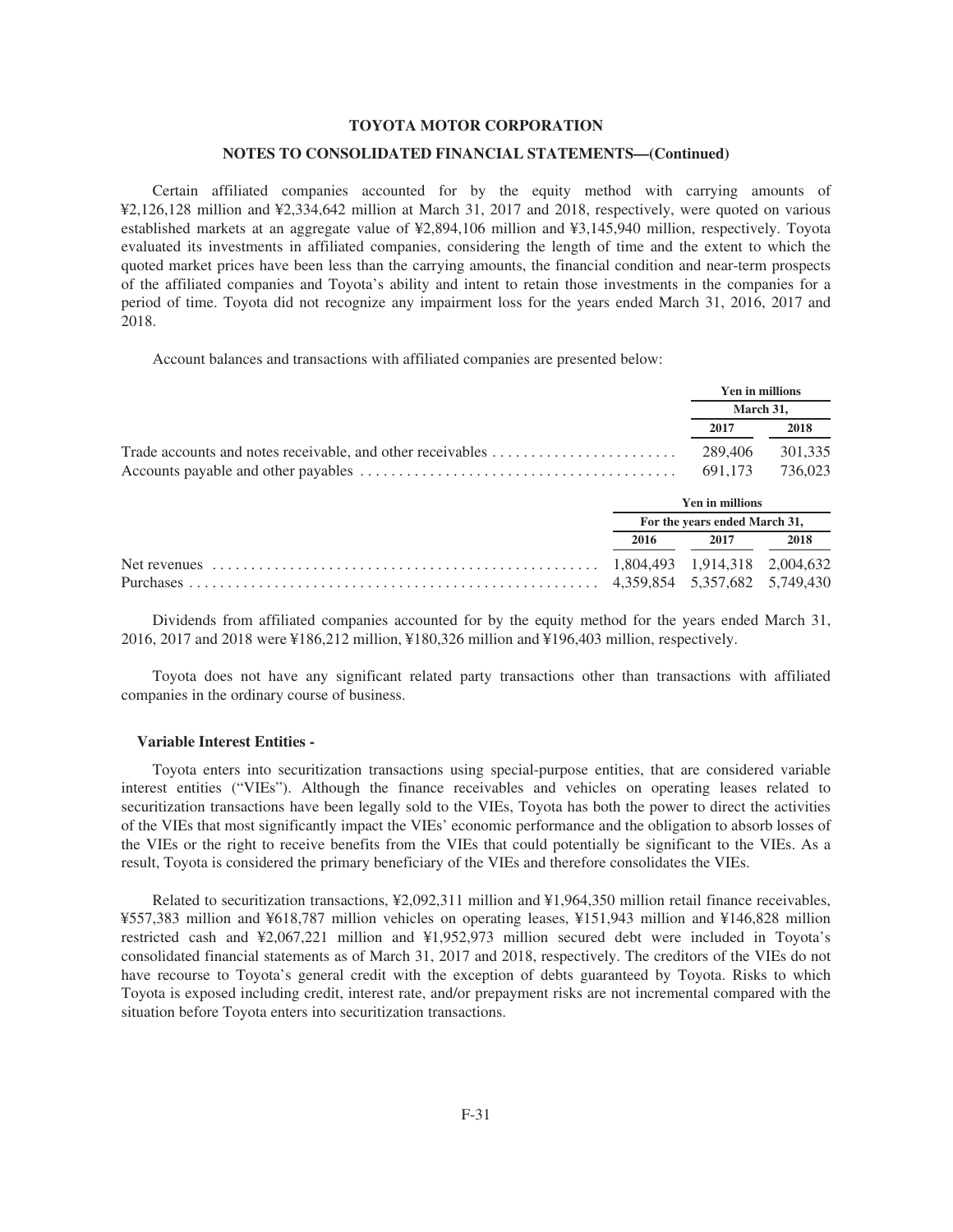## **NOTES TO CONSOLIDATED FINANCIAL STATEMENTS—(Continued)**

Toyota has variable interests in investment trusts that are VIEs due mainly to insufficient equity within the structure but determined that it was not the primary beneficiary due to lack of the power to direct the activities of the VIEs that most significantly impact the VIEs' economic performance and, therefore, does not consolidate the VIEs. Investments in the trusts are held at fair value and are included in "Marketable securities and other securities investments" in the accompanying consolidated balance sheets. As of March 31, 2018, the maximum exposure to loss is limited to the carrying value of its investment in the trusts, which totaled ¥446,778 million, compared to ¥539,862 million as of March 31, 2017. Toyota does not provide support that is not contractually required to the trusts.

As for VIEs other than those specified above, neither the aggregate size nor Toyota's involvements are material to Toyota's consolidated financial statements.

#### **12. Short-term borrowings and long-term debt:**

Short-term borrowings at March 31, 2017 and 2018 consist of the following:

|                                                                                                                                           | Yen in millions     |           |
|-------------------------------------------------------------------------------------------------------------------------------------------|---------------------|-----------|
|                                                                                                                                           | March 31,           |           |
|                                                                                                                                           | 2017                | 2018      |
| Loans, principally from banks, with a weighted-average interest at March 31, 2017 and                                                     |                     |           |
| Commercial paper with a weighted-average interest at March 31, 2017 and March 31,<br>$2018$ of 1.08% and of 1.65% per annum, respectively | 3,828,358           | 3,900,469 |
|                                                                                                                                           | 4,953,682 5,154,913 |           |

As of March 31, 2018, Toyota has unused short-term lines of credit amounting to ¥1,712,315 million of which ¥245,797 million related to commercial paper programs. Under these programs, Toyota is authorized to obtain short-term financing at prevailing interest rates for periods not in excess of 360 days.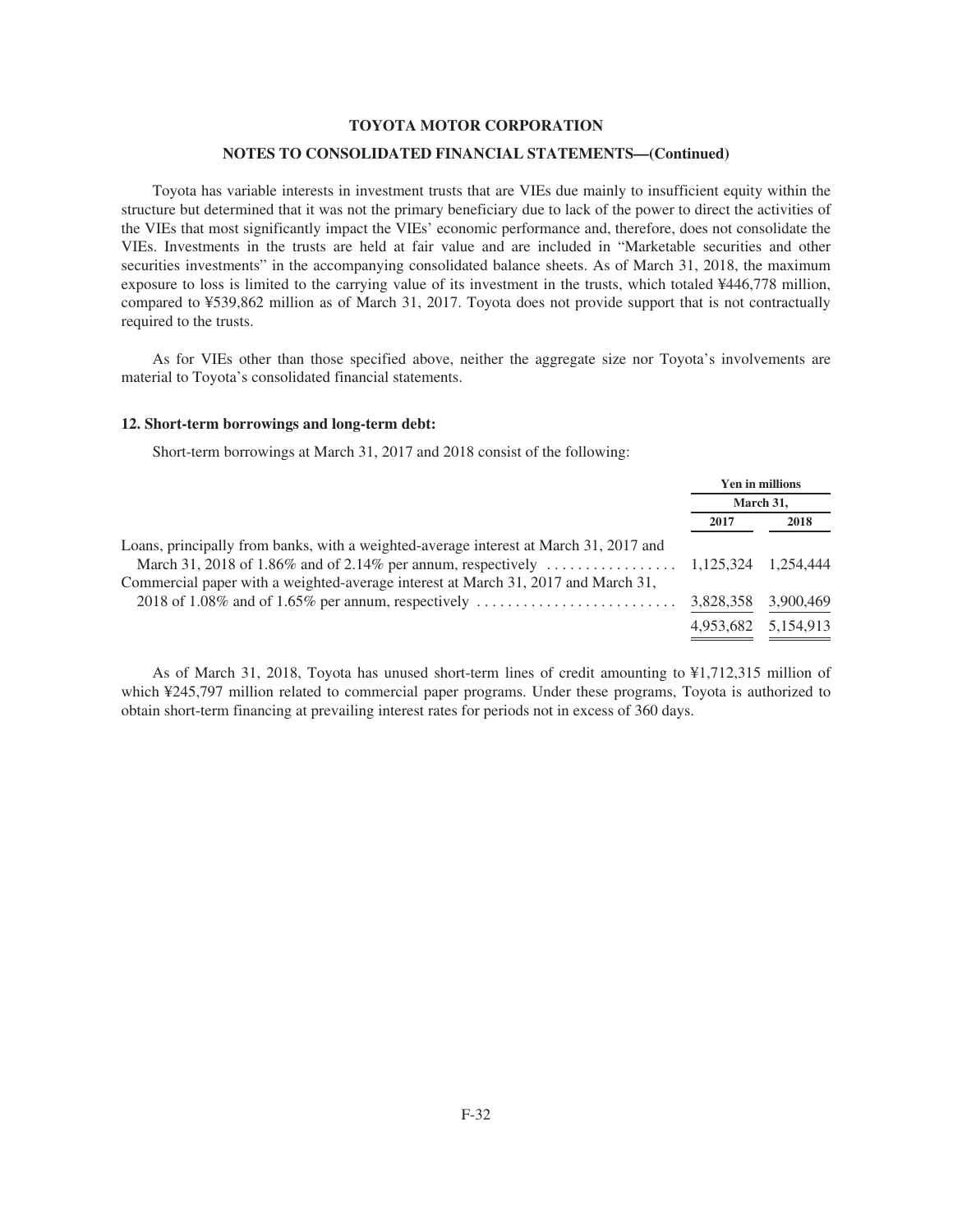# **NOTES TO CONSOLIDATED FINANCIAL STATEMENTS—(Continued)**

Long-term debt at March 31, 2017 and 2018 comprises the following:

|                                                                                                                                                                                                                                                             | Yen in millions |             |
|-------------------------------------------------------------------------------------------------------------------------------------------------------------------------------------------------------------------------------------------------------------|-----------------|-------------|
|                                                                                                                                                                                                                                                             | March 31,       |             |
|                                                                                                                                                                                                                                                             | 2017            | 2018        |
| Unsecured loans, representing obligations principally to banks, due 2017 to 2036<br>in 2017 and due 2018 to 2036 in 2018 with a weighted-average interest at<br>March 31, 2017 and March 31, 2018 of 2.44% and of 2.70% per annum,                          | 3,318,865       | 3,215,309   |
| Secured loans, representing obligations principally to finance receivables<br>securitization due 2017 to 2030 in 2017 and due 2018 to 2030 in 2018 with a<br>weighted-average interest at March 31, 2017 and March 31, 2018 of 1.43% and of                 | 2,080,362       | 1,963,057   |
| Medium-term notes of consolidated subsidiaries, due 2017 to 2046 in 2017 and due<br>2018 to 2046 in 2018 with a weighted-average interest at March 31, 2017 and<br>March 31, 2018 of 2.12% and of 2.18% per annum, respectively $\dots\dots\dots\dots\dots$ | 6,923,511       | 6,994,629   |
| Unsecured notes of parent company, due 2017 to 2036 in 2017 and due 2018 to 2037<br>in 2018 with a weighted-average interest at March 31, 2017 and March 31, 2018 of                                                                                        | 370,000         | 370,000     |
| Unsecured notes of consolidated subsidiaries, due 2017 to 2032 in 2017 and due 2018<br>to 2031 in 2018 with a weighted-average interest at March 31, 2017 and March 31,<br>2018 of 2.17% and of 2.20% per annum, respectively                               | 1,430,022       | 1,569,517   |
| Secured notes of consolidated subsidiaries, due 2017 to 2020 in 2017 and due 2018 to<br>2021 in 2018 with a weighted-average interest at March 31, 2017 and March 31,<br>2018 of 8.14% and of 7.90% per annum, respectively                                 | 57,036          | 59,513      |
| Long-term capital lease obligations, due 2017 to 2035 in 2017 and due 2018 to 2035<br>in 2018 with interest ranging from 0.37% to 14.73% per annum in 2017 and from                                                                                         |                 |             |
|                                                                                                                                                                                                                                                             | 22,249          | 20,626      |
|                                                                                                                                                                                                                                                             | 14,202,045      | 14,192,651  |
|                                                                                                                                                                                                                                                             | (4,290,449)     | (4,186,277) |
|                                                                                                                                                                                                                                                             | 9,911,596       | 10,006,374  |
|                                                                                                                                                                                                                                                             |                 |             |

As of March 31, 2018, approximately 48%, 11%, 10%, 9%, 6% and 16% of long-term debt are denominated in U.S. dollars, Japanese yen, euros, Australian dollars, Canadian dollars and other currencies, respectively.

As of March 31, 2018, property, plant and equipment with a book value of ¥658,675 million and other assets aggregating ¥2,052,752 million were pledged as collateral mainly for certain debt obligations of subsidiaries. These other assets principally consist of securitized finance receivables.

The aggregate amounts of annual maturities of long-term debt during the next five years are as follows:

| <b>Years ending March 31,</b><br><u> 1989 - Johann Stoff, deutscher Stoff, der Stoff, der Stoff, der Stoff, der Stoff, der Stoff, der Stoff, der S</u> | <b>Yen in millions</b> |
|--------------------------------------------------------------------------------------------------------------------------------------------------------|------------------------|
|                                                                                                                                                        |                        |
|                                                                                                                                                        |                        |
|                                                                                                                                                        |                        |
|                                                                                                                                                        |                        |
|                                                                                                                                                        |                        |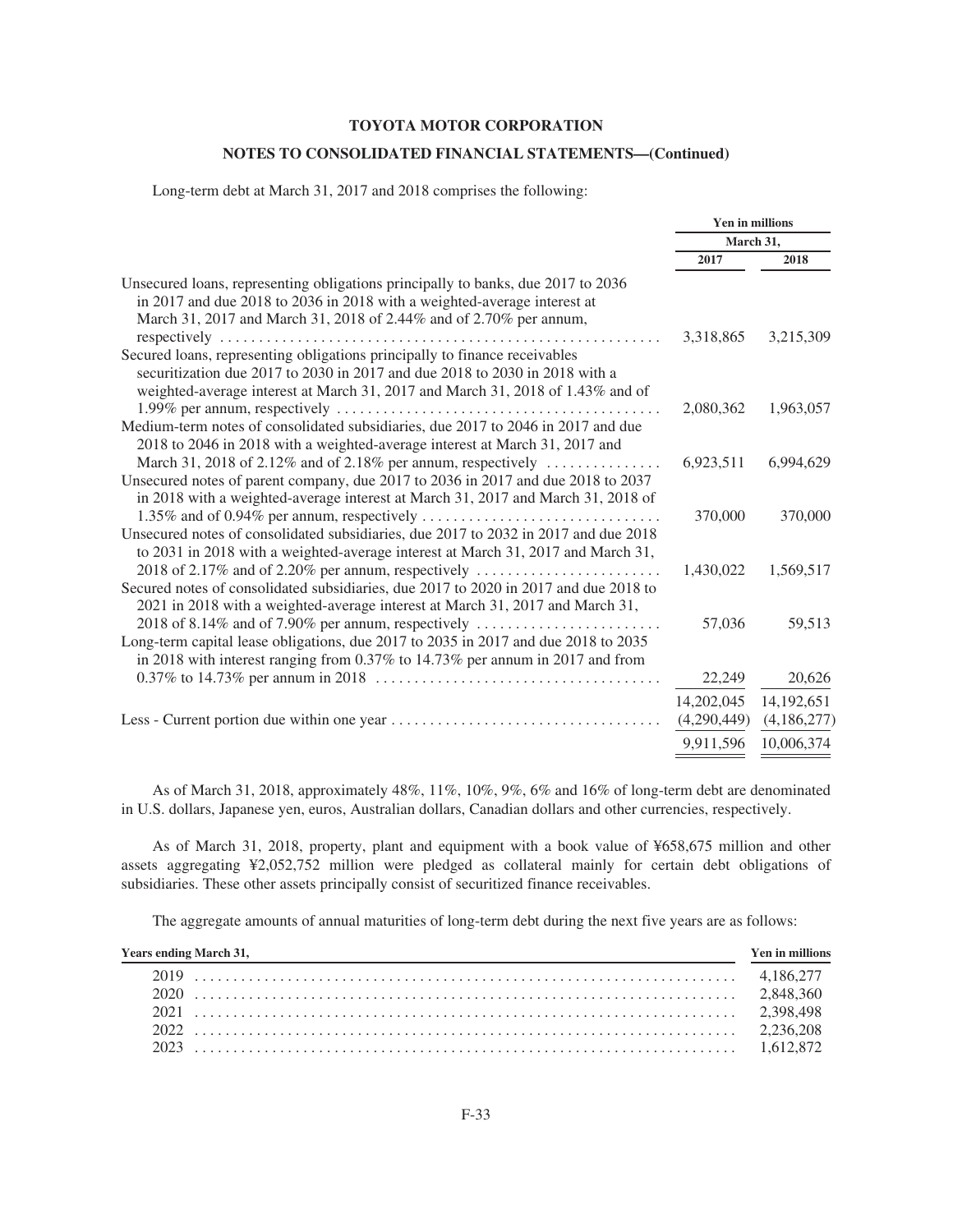## **NOTES TO CONSOLIDATED FINANCIAL STATEMENTS—(Continued)**

Standard agreements with certain banks include provisions that collateral (including sums on deposit with such banks) or guarantees will be furnished upon the banks' request and that any collateral furnished, pursuant to such agreements or otherwise, will be applicable to all present or future indebtedness to such banks. During the year ended March 31, 2018, Toyota has not received any significant requests from these banks.

As of March 31, 2018, Toyota has unused long-term lines of credit amounting to ¥6,728,922 million.

Interest expense during the years ended March 31, 2016, 2017 and 2018 were ¥377,310 million, ¥352,691 million and ¥415,094 million, respectively. Interest expense related to the financial services business is included in "Cost of financing operations" in the accompanying consolidated statements of income.

#### **13. Product warranties and recalls and other safety measures:**

Toyota provides product warranties for certain defects mainly resulting from manufacturing based on warranty contracts with its customers at the time of sale of products. Toyota accrues estimated warranty costs to be incurred in the future in accordance with the warranty contracts. In addition to product warranties, Toyota initiates recalls and other safety measures to repair or to replace parts which might be expected to fail from products safety perspectives or customer satisfaction standpoints. Toyota accrues for costs of recalls and other safety measures based on the amount estimated from historical experience.

Liabilities for product warranties and liabilities for recalls and other safety measures have been combined into a single table showing an aggregate liability for quality assurances due to the fact that both are liabilities for costs to repair or replace defects of vehicles and the amounts incurred for recalls and other safety measures may affect the amounts incurred for product warranties and vice versa.

Liabilities for quality assurances are included in "Accrued expenses" in the consolidated balance sheets.

The net changes in liabilities for quality assurances above for the years ended March 31, 2016, 2017 and 2018 consist of the following:

| Yen in millions               |            |            |
|-------------------------------|------------|------------|
| For the years ended March 31, |            |            |
| 2016                          | 2017       | 2018       |
|                               | 1,403,764  | 1.696.938  |
| (501,073)                     | (604, 853) | (586, 943) |
| 636,719                       | 919,086    | 649,377    |
| (39,225)                      | (24, 147)  | (56,769)   |
| (21,573)                      | 3,088      | (291)      |
|                               |            | 1.702.312  |

"Other" primarily includes the impact of currency translation adjustments and the impact of consolidation and deconsolidation of certain entities due to changes in ownership interest.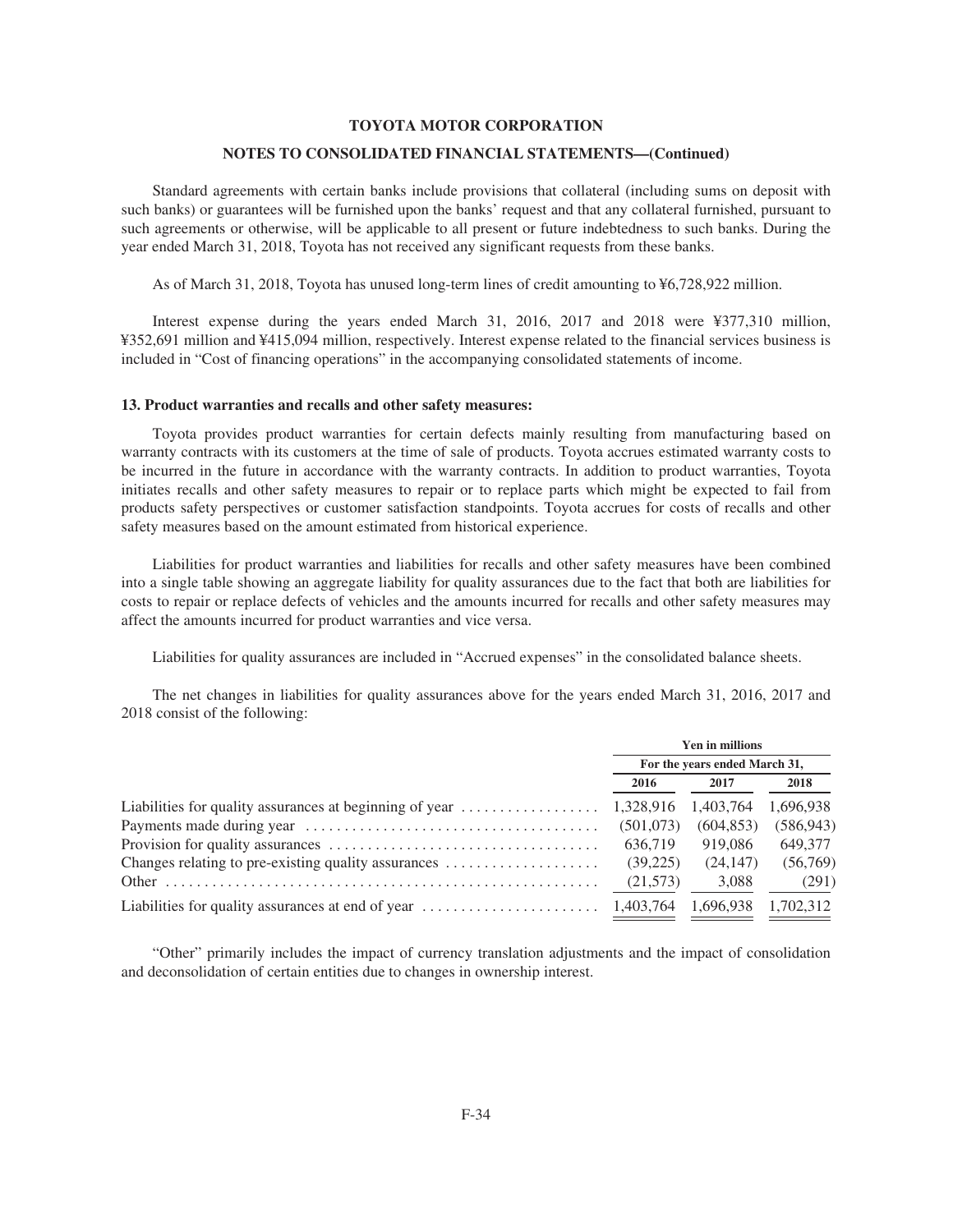# **NOTES TO CONSOLIDATED FINANCIAL STATEMENTS—(Continued)**

The table below shows the net changes in liabilities for recalls and other safety measures which are comprised in liabilities for quality assurances above for the years ended March 31, 2016, 2017 and 2018.

|                                                                                      | Yen in millions               |           |            |
|--------------------------------------------------------------------------------------|-------------------------------|-----------|------------|
|                                                                                      | For the years ended March 31, |           |            |
|                                                                                      | 2016                          | 2017      | 2018       |
| Liabilities for recalls and other safety measures at beginning of year $\dots$ .     | 755,050                       | 925,475   | 1.275.200  |
|                                                                                      | (347, 861)                    | (444.416) | (456, 177) |
| Provision for recalls and other safety measures                                      | 524,100                       | 794.009   | 454.391    |
|                                                                                      | (5,814)                       | 132       | 1,842      |
| Liabilities for recalls and other safety measures at end of year $\dots \dots \dots$ | 925.475                       | 1,275,200 | 1.275.256  |

## **14. Other payables:**

Other payables are mainly related to purchases of property, plant and equipment and non-manufacturing purchases.

## **15. Income taxes:**

The components of income before income taxes comprise the following:

|                             | Yen in millions               |                               |      |
|-----------------------------|-------------------------------|-------------------------------|------|
|                             | For the years ended March 31, |                               |      |
|                             | 2016                          | 2017                          | 2018 |
| Income before income taxes: |                               |                               |      |
|                             |                               |                               |      |
|                             |                               |                               |      |
|                             |                               | 2,983,381 2,193,825 2,620,429 |      |
|                             |                               |                               |      |

The provision for income taxes consists of the following:

|                                                                                                     | <b>Yen in millions</b>        |          |            |
|-----------------------------------------------------------------------------------------------------|-------------------------------|----------|------------|
|                                                                                                     | For the years ended March 31, |          |            |
|                                                                                                     | 2016                          | 2017     | 2018       |
| Current income tax expense:                                                                         |                               |          |            |
|                                                                                                     | 591.868                       | 435.560  | 565,998    |
|                                                                                                     | 253,512                       | 246,639  | 176,369    |
| Total current $\ldots \ldots \ldots \ldots \ldots \ldots \ldots \ldots \ldots \ldots \ldots \ldots$ | 845,380                       | 682.199  | 742,367    |
| Deferred income tax expense (benefit):                                                              |                               |          |            |
|                                                                                                     | (40, 934)                     | (21,756) | 45,097     |
|                                                                                                     | 73,823                        | (31,543) | (283, 058) |
|                                                                                                     | 32,889                        | (53,299) | (237,961)  |
|                                                                                                     | 878,269                       | 628.900  | 504,406    |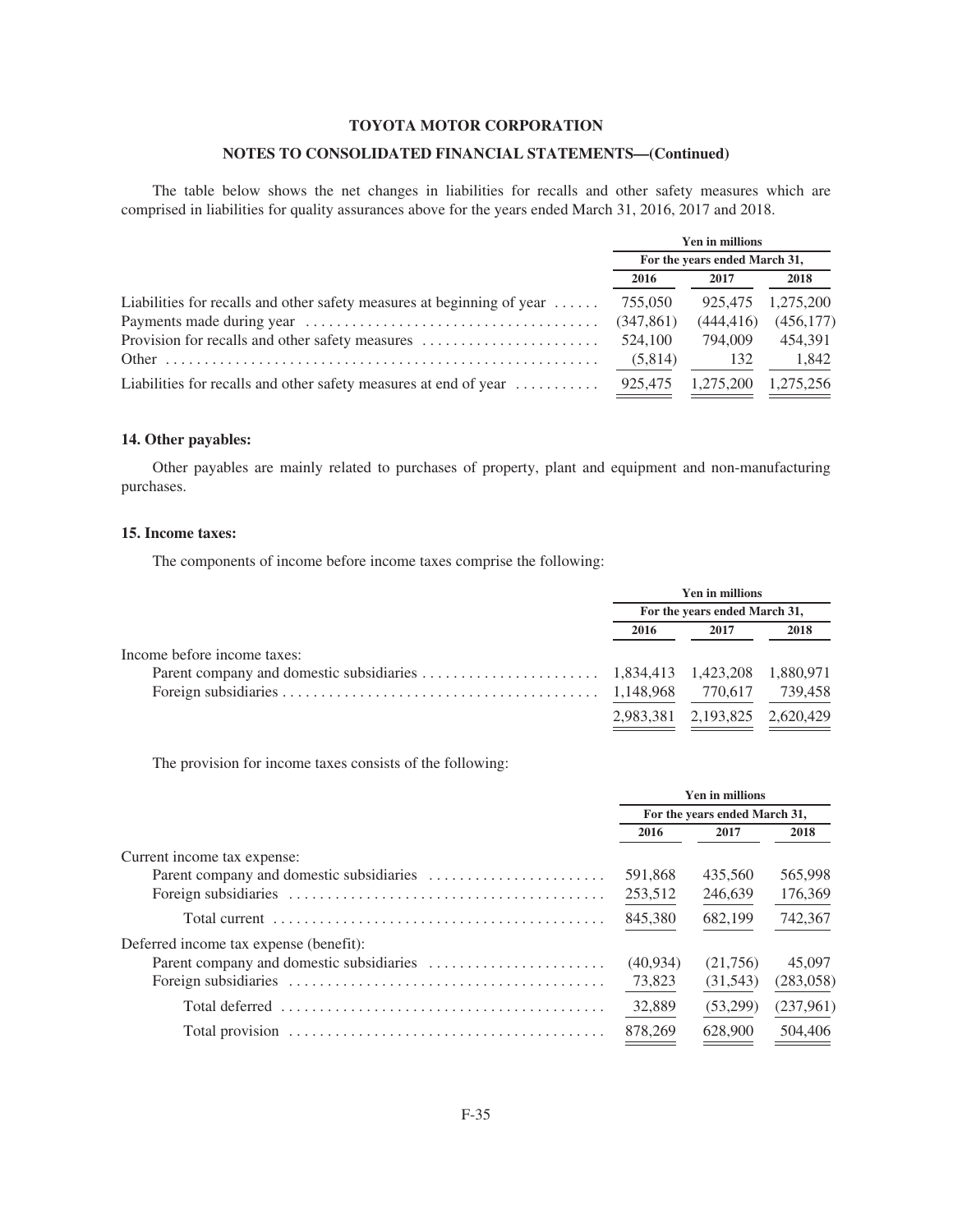## **NOTES TO CONSOLIDATED FINANCIAL STATEMENTS—(Continued)**

Net deferred liabilities as of March 31, 2018 decreased by ¥218,323 million and provision for income taxes for the year ended March 31, 2018 decreased by ¥249,694 million, respectively, resulting from the Tax Cuts and Jobs Act of 2017 of the United States.

Toyota is subject to a number of different income taxes which, in the aggregate, indicate a statutory rate in Japan of approximately 32.9%, 31.1% and 31.1% for the years ended March 31, 2016, 2017 and 2018, respectively. The statutory tax rates in effect for the year in which the temporary differences are expected to reverse are used to calculate the tax effects of temporary differences which are expected to reverse in the future years. Reconciliation of the differences between the statutory tax rate and the effective income tax rate is as follows:

|                                                                                                   | For the years ended March 31, |       |       |
|---------------------------------------------------------------------------------------------------|-------------------------------|-------|-------|
|                                                                                                   | 2016                          | 2017  | 2018  |
|                                                                                                   | 32.9%                         | 31.1% | 31.1% |
| Increase (reduction) in taxes resulting from:                                                     |                               |       |       |
| Non-deductible expenses $\dots \dots \dots \dots \dots \dots \dots \dots \dots \dots \dots \dots$ | 0.3                           | 0.4   | 0.4   |
| Deferred tax liabilities on undistributed earnings of foreign                                     |                               |       |       |
|                                                                                                   | 1.0                           | 1.3   | 1.1   |
| Deferred tax liabilities on undistributed earnings of affiliated                                  |                               |       |       |
| companies accounted for by the equity method                                                      | 2.4                           | 3.3   | 3.8   |
|                                                                                                   | (0.4)                         | (0.6) | (2.0) |
|                                                                                                   | (4.7)                         | (4.8) | (4.3) |
| The difference between the statutory tax rate in Japan and that of                                |                               |       |       |
|                                                                                                   | (1.3)                         | (1.9) | (1.5) |
| Unrecognized tax benefits adjustments $\dots \dots \dots \dots \dots \dots \dots$                 | 0.2                           | 0.4   | 0.2   |
| Revision to reduce deferred tax assets and liabilities at the fiscal                              |                               |       |       |
|                                                                                                   | (0.5)                         |       |       |
| Effect of the Tax Cuts and Jobs Act of 2017 of the United States $\dots$                          |                               |       | (9.5) |
|                                                                                                   | (0.5)                         | (0.5) | (0.1) |
|                                                                                                   |                               |       |       |
|                                                                                                   | 29.4%                         | 28.7% | 19.2% |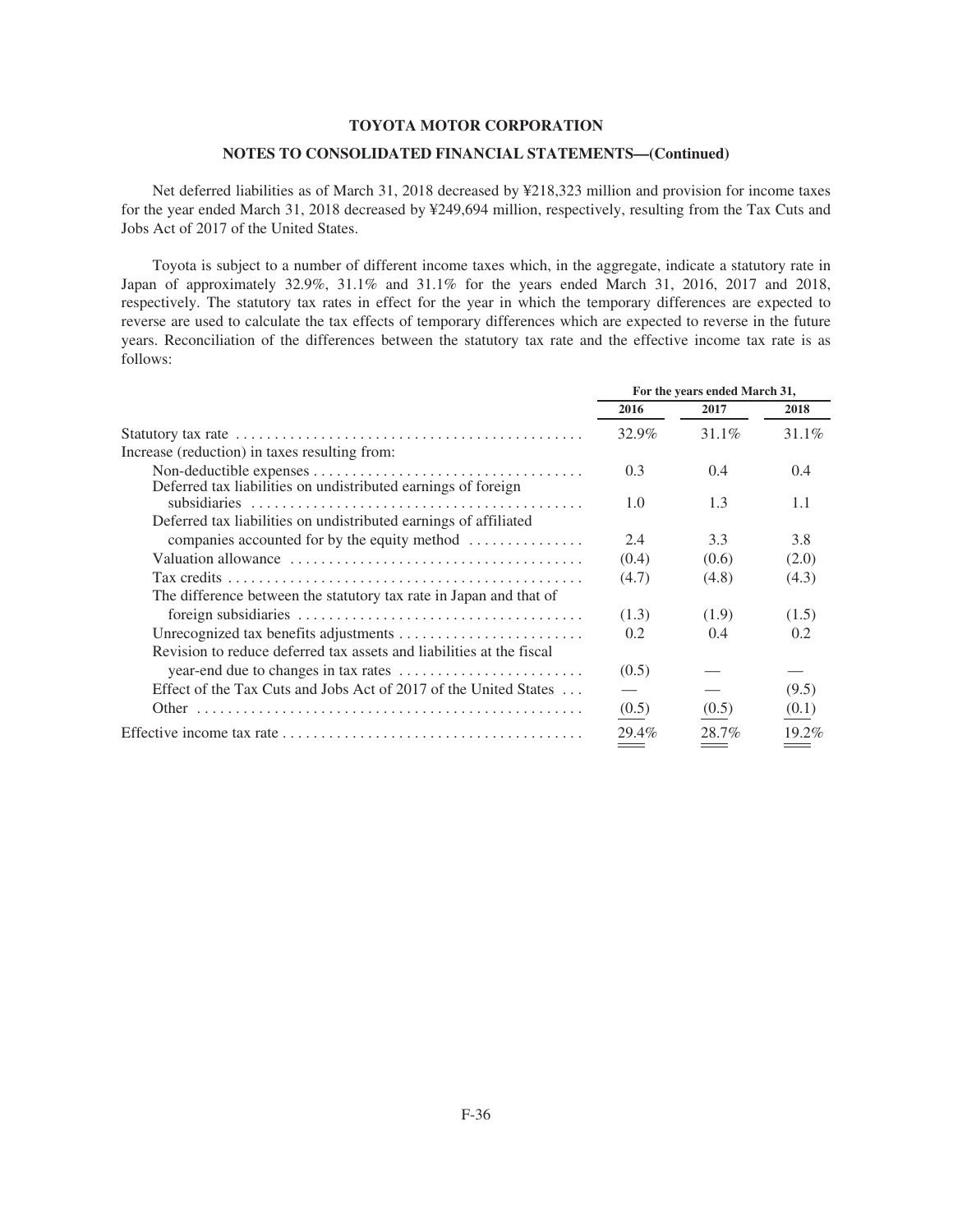# **NOTES TO CONSOLIDATED FINANCIAL STATEMENTS—(Continued)**

Significant components of deferred tax assets and liabilities are as follows:

|                                                                            | Yen in millions |             |
|----------------------------------------------------------------------------|-----------------|-------------|
|                                                                            | March 31,       |             |
|                                                                            | 2017            | 2018        |
| Deferred tax assets                                                        |                 |             |
|                                                                            | 219,465         | 199,366     |
| Accrued expenses and liabilities for quality assurances                    | 644,936         | 609,257     |
|                                                                            | 114,752         | 112,316     |
| Operating loss carryforwards for tax purposes                              | 76,317          | 203,897     |
| Allowance for doubtful accounts and credit losses                          | 82,916          | 63,223      |
|                                                                            | 234,372         | 249,320     |
| Other                                                                      | 335,992         | 348,852     |
|                                                                            | 1,708,750       | 1,786,231   |
|                                                                            | (146, 623)      | (93, 814)   |
|                                                                            | 1,562,127       | 1,692,417   |
| Deferred tax liabilities                                                   |                 |             |
|                                                                            | (692,962)       | (635,292)   |
| Undistributed earnings of foreign subsidiaries                             | (28, 544)       | (29,967)    |
| Undistributed earnings of affiliated companies accounted for by the equity |                 |             |
|                                                                            | (709,094)       | (794, 485)  |
|                                                                            | (31, 861)       | (30,768)    |
|                                                                            | (973,000)       | (751,292)   |
|                                                                            | (46, 407)       | (74, 658)   |
|                                                                            | (2,481,868)     | (2,316,462) |
|                                                                            | (919, 741)      | (624, 045)  |
|                                                                            |                 |             |

The deferred tax assets and liabilities above that comprise the net deferred tax liability are included in the consolidated balance sheets as follows:

|                          | Yen in millions<br>March 31, |            |
|--------------------------|------------------------------|------------|
|                          |                              |            |
|                          | 2017                         | 2018       |
| Deferred tax assets      |                              |            |
|                          | 503.985                      | 494.120    |
| Deferred tax liabilities |                              |            |
|                          |                              |            |
|                          |                              | (624, 045) |

The factors used to assess the likelihood of realization of the deferred tax assets are the future reversal of existing taxable temporary differences, the future taxable income and available tax planning strategies that are prudent and feasible. All available evidence, both positive and negative, is considered to determine whether, based on the weight of that evidence, a valuation allowance is needed for deferred tax assets which are not morelikely-than-not to be realized.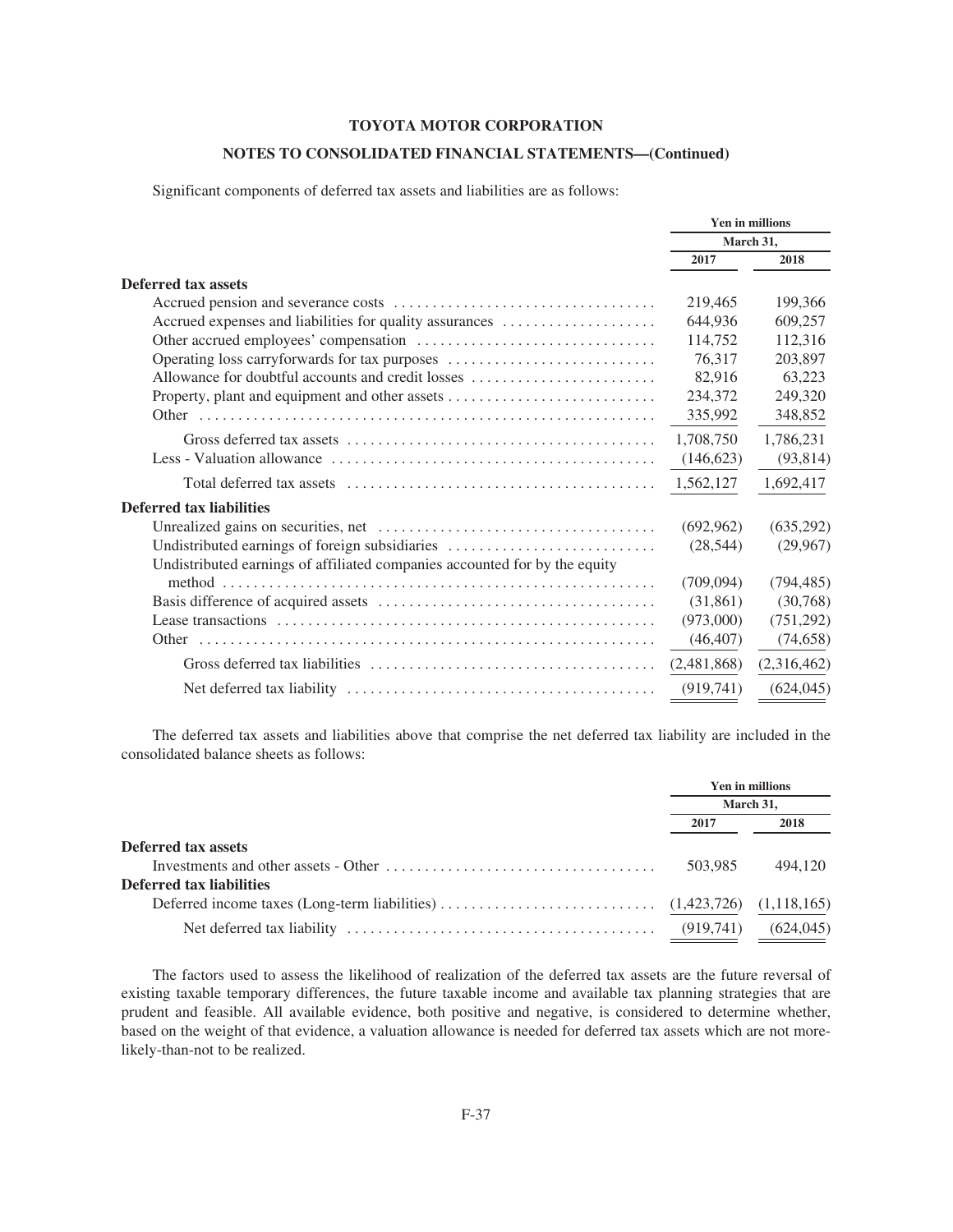## **NOTES TO CONSOLIDATED FINANCIAL STATEMENTS—(Continued)**

The accounting for deferred tax assets represents Toyota's current best estimate based on all available evidence. Unanticipated events or changes could result in re-evaluating the realizability of deferred tax assets.

Operating loss carryforwards for tax purposes as of March 31, 2018 in Japan and foreign countries were ¥26,712 million and ¥866,392 million, respectively, and are available as an offset against future taxable income. The majority of these carryforwards in Japan and foreign countries expire in years 2019 to 2027 and expire in years 2019 to 2038, respectively. Tax credit carryforwards as of March 31, 2018 in Japan and foreign countries were ¥2,847 million and ¥55,939 million, respectively, and the majority of these carryforwards in Japan and foreign countries expire in years 2019 to 2021 and expire in years 2019 to 2038, respectively.

The valuation allowance mainly relates to deferred tax assets of operating loss and foreign tax credit carryforwards for tax purposes that are not more-likely-than-not to be realized. The net changes in the total valuation allowance for deferred tax assets for the years ended March 31, 2016, 2017 and 2018 consist of the following:

| Yen in millions               |          |           |
|-------------------------------|----------|-----------|
| For the years ended March 31, |          |           |
| 2016                          | 2017     | 2018      |
|                               | 151.665  | 146,623   |
| 33.243                        | 27.147   | 16.106    |
| (43,723)                      | (37.891) | (74, 435) |
| (7,666)                       | 5,702    | 5,520     |
|                               | 146.623  | 93,814    |

"Other" includes the impact of consolidation and deconsolidation of certain entities due to changes in ownership interest and currency translation adjustments during the years ended March 31, 2016, 2017 and 2018.

Because management intends to reinvest undistributed earnings of foreign subsidiaries to the extent not expected to be remitted in the foreseeable future, management has made no provision for income taxes on those undistributed earnings aggregating ¥3,623,657 million as of March 31, 2018. Toyota estimates an additional tax provision of ¥139,287 million would be required if the full amount of those undistributed earnings were remitted.

A summary of the gross unrecognized tax benefits changes for the years ended March 31, 2016, 2017 and 2018 is as follows:

|                                                                         | <b>Yen in millions</b>        |         |          |
|-------------------------------------------------------------------------|-------------------------------|---------|----------|
|                                                                         | For the years ended March 31, |         |          |
|                                                                         | 2016                          | 2017    | 2018     |
|                                                                         | 13,644                        | 19.250  | 21,553   |
| Additions based on tax positions related to the current year            | 1.001                         | 8,187   | 612      |
|                                                                         | 6,378                         | 6.076   | 13.954   |
|                                                                         | (77)                          | (5,593) | (13,217) |
| Reductions for tax positions related to lapse of statute of limitations | (7)                           | (9)     |          |
|                                                                         | (427)                         | (6,317) | (26)     |
|                                                                         | (1,262)                       | (41)    | (1,312)  |
|                                                                         | 19.250                        | 21.553  | 21,564   |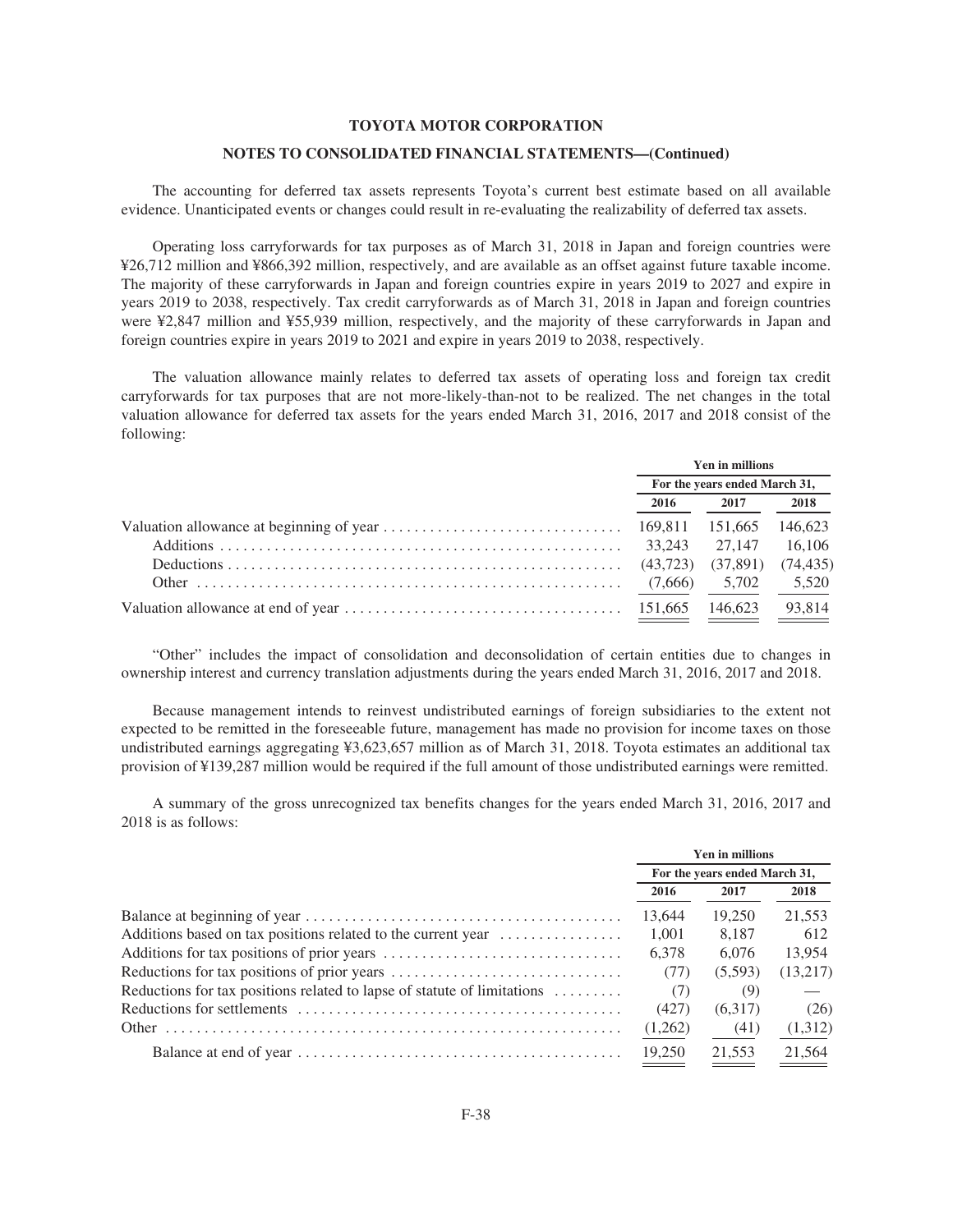## **NOTES TO CONSOLIDATED FINANCIAL STATEMENTS—(Continued)**

The amount of unrecognized tax benefits that, if recognized, would affect the effective tax rate was not material at March 31, 2016, 2017 and 2018, respectively. Toyota does not believe it is reasonably possible that the total amounts of unrecognized tax benefits will significantly increase or decrease within the next twelve months.

Interest and penalties related to income tax liabilities are included in "Other income (loss), net". The amounts of interest and penalties accrued as of and recognized for the years ended March 31, 2016, 2017 and 2018, were not material.

Toyota remains subject to income tax examination for the tax returns related to the years beginning on and after April 1, 2011 and April 1, 2002, with various tax jurisdictions in Japan and foreign countries, respectively.

### **16. Class Shares:**

TMC issued First Series Model AA Class Shares (the "Model AA Class Shares") on July 24, 2015. Presented below is additional information regarding the Model AA Class Shares:

| Total number of shares issued |    | 47,100,000 shares                                                                                                                                                                                                                                                                                                                                                                                                                                                                                                                                                                                                  |
|-------------------------------|----|--------------------------------------------------------------------------------------------------------------------------------------------------------------------------------------------------------------------------------------------------------------------------------------------------------------------------------------------------------------------------------------------------------------------------------------------------------------------------------------------------------------------------------------------------------------------------------------------------------------------|
| Issue price                   |    | 10,598 yen per share                                                                                                                                                                                                                                                                                                                                                                                                                                                                                                                                                                                               |
| Purchase price                |    | $10,121.09$ yen per share                                                                                                                                                                                                                                                                                                                                                                                                                                                                                                                                                                                          |
| Voting rights                 |    | Model AA Class Shares shall have voting rights. The number of<br>shares constituting one unit with respect to Model AA Class Shares<br>shall be 100.                                                                                                                                                                                                                                                                                                                                                                                                                                                               |
| Restrictions on transfer      |    | Model AA Class Shares shall have restrictions on transfer.                                                                                                                                                                                                                                                                                                                                                                                                                                                                                                                                                         |
| Dividends                     |    | (1) If the record date falls in the fiscal year ending on March 31,<br>2016: $0.5\%$ of the issue price<br>If the record date falls in the fiscal year ending on March 31,<br>(2)<br>2017 through March 31, 2020: the annual dividend rate for the<br>previous fiscal year plus 0.5% of the issue price<br>(3) If the record date falls in the fiscal year ending on March 31,<br>2021 or later: 2.5% of the issue price                                                                                                                                                                                           |
| Shareholder's right           |    | (1) Shareholder's conversion right into Common Shares<br>Shareholders of the Model AA Class Shares may demand<br>TMC to acquire all or a part of their Model AA Class Shares<br>in exchange for Common Shares on the first business day of<br>April and October of every year, starting October 1, 2020.<br>Shareholder's cash put option<br>(2)<br>Shareholders of the Model AA Class Shares may demand<br>TMC to acquire all or a part of their Model AA Class Shares<br>in exchange for cash on the last business day of March, June,<br>September and December of each year, starting on<br>September 1, 2020. |
| TMC's right                   | ÷. | TMC may acquire, on or after April 2, 2021, all of the outstanding<br>Model AA Class Shares in exchange for cash.                                                                                                                                                                                                                                                                                                                                                                                                                                                                                                  |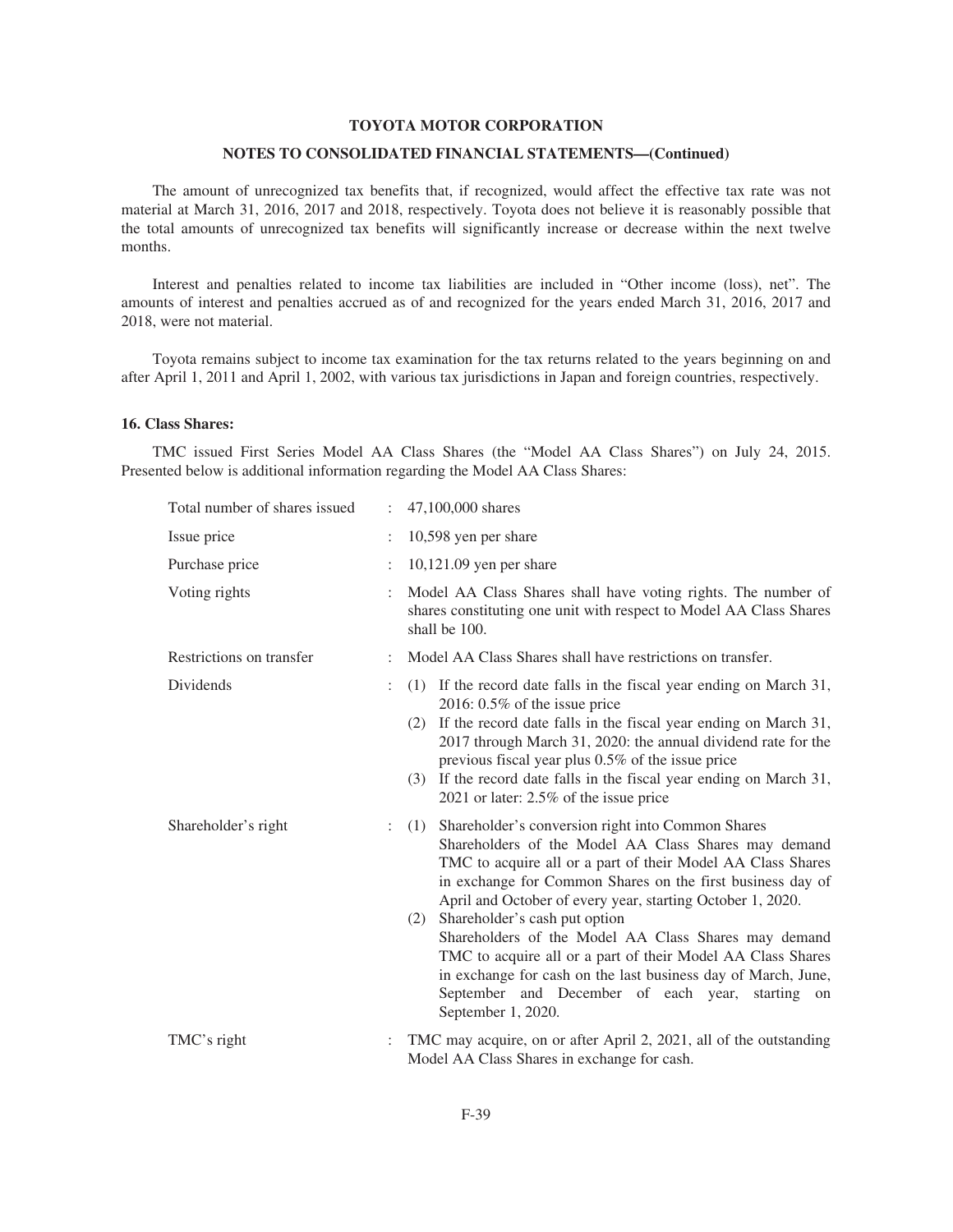## **NOTES TO CONSOLIDATED FINANCIAL STATEMENTS—(Continued)**

The Model AA Class Shares will not be treated as shareholders' equity because the shareholders of the Model AA Class Shares will have cash put options and hence, the Model AA Class Shares will be reported as mezzanine equity, a separate line item between liabilities and shareholders' equity.

Unpaid dividends included in mezzanine equity as of March 31, 2017 and 2018 were ¥2,473 million and ¥3,721 million, respectively.

The difference between the issuance amount and initial carrying amount of the mezzanine equity is adjusted for accretion of the mezzanine equity over a period of time from the issuance date until the Class Shares can first be redeemed.

#### **17. Shareholders' equity:**

Changes in the number of shares of common stock issued have resulted from the following:

|                     | For the years ended March 31, |                               |      |
|---------------------|-------------------------------|-------------------------------|------|
|                     | 2016                          | 2017                          | 2018 |
| Common stock issued |                               |                               |      |
|                     |                               |                               |      |
|                     |                               |                               |      |
|                     |                               | $(80,000,000)$ $(75,000,000)$ |      |
|                     |                               |                               |      |
|                     |                               |                               |      |

The Companies Act provides that an amount equal to 10% of distributions from surplus paid by the parent company and its Japanese subsidiaries be appropriated as a capital reserve or a retained earnings reserve. No further appropriations are required when the total amount of the capital reserve and the retained earnings reserve reaches 25% of stated capital.

The retained earnings reserve included in retained earnings as of March 31, 2017 and 2018 were ¥190,227 million and ¥194,890 million, respectively. The Companies Act provides that the retained earnings reserve of the parent company and its Japanese subsidiaries is restricted and unable to be used for dividend payments, and is excluded from the calculation of the profit available for dividend.

The amounts of statutory retained earnings of the parent company available for dividend payments to shareholders were ¥8,470,887 million and ¥9,256,045 million as of March 31, 2017 and 2018, respectively. In accordance with customary practice in Japan, the distributions from surplus are not accrued in the financial statements for the corresponding period, but are recorded in the subsequent accounting period after shareholders' approval has been obtained. Retained earnings at March 31, 2018 include amounts representing year-end cash dividends of ¥349,190 million, ¥120 per common share, which were resolved at the Meeting of the Board of Directors held on May 9, 2018.

Retained earnings at March 31, 2018 include ¥2,429,170 million relating to equity in undistributed earnings of affiliated companies accounted for by the equity method.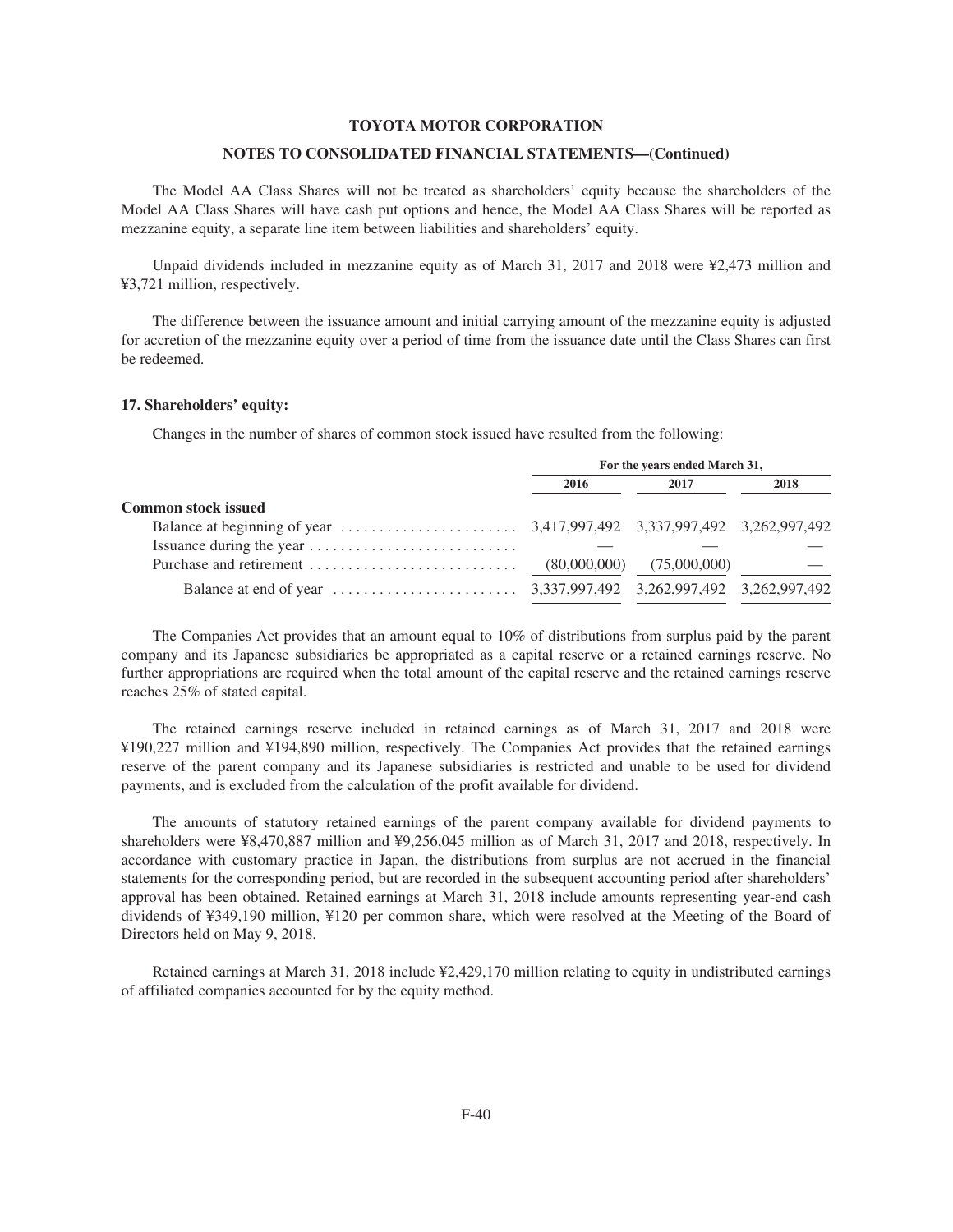### **NOTES TO CONSOLIDATED FINANCIAL STATEMENTS—(Continued)**

The repurchase, reissuance and retirement of treasury stock for the years ended March 31, 2016, 2017 and 2018 are as follows:

For the year ended March 31, 2016

### **Repurchase of treasury stock**

#### *Reason for repurchasing treasury stock -*

The repurchase was made to avoid the dilution of common share value as a result of the issuance of the First Series Model AA Class Shares.

#### *Details of matters relating to repurchase -*

| 47,100,000 shares |
|-------------------|
| ¥349,935 million  |

#### *Reason for repurchasing treasury stock -*

The repurchase was made to return capital to shareholders in addition to promoting capital efficiency and agile capital policy in view of the business environment.

#### *Details of matters relating to repurchase -*

| 62,942,900 shares |
|-------------------|
| $432,692$ million |

#### **Retirement of treasury stock**

#### *Reason for retiring treasury stock -*

The retirement was made to relieve concerns regarding the dilution of common share value due to reissuanceof treasury stock in the future.

### *Details of matters relating to retirement -*

Number of common shares retired .............................. 80,000,000 shares

The amount on retirement of treasury stock was treated as a reduction in additional paid-in capital and retained earnings. As a result, treasury stock, additional paid-in capital and retained earnings decreased by ¥400,537 million, ¥1,048 million and ¥399,489 million, respectively.

For the year ended March 31, 2017

#### **Repurchase of treasury stock**

#### *Reason for repurchasing treasury stock -*

The repurchase was made to return capital to shareholders in addition to promoting capital efficiency and agile capital policy in view of the business environment.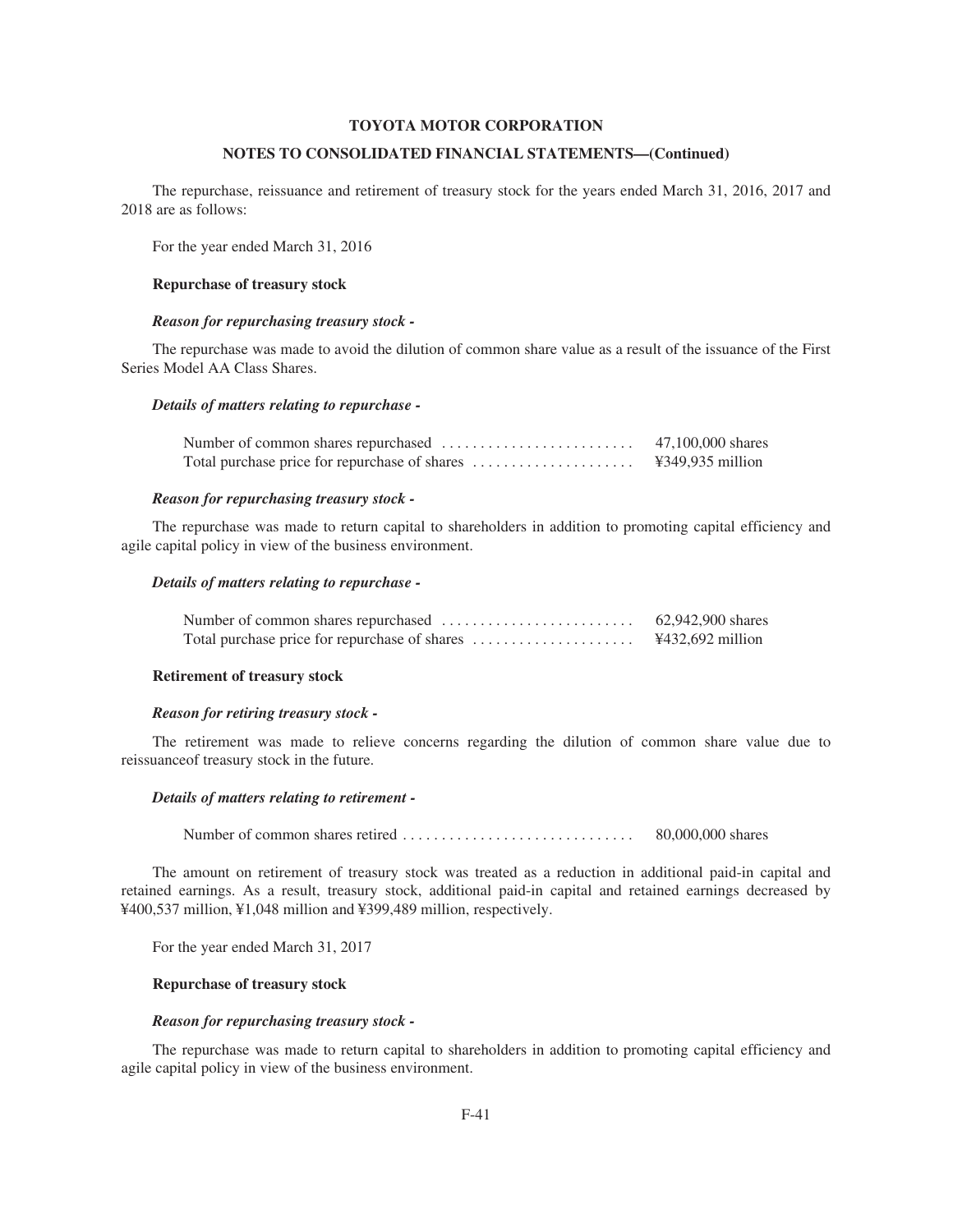#### **NOTES TO CONSOLIDATED FINANCIAL STATEMENTS—(Continued)**

#### *Details of matters relating to repurchase -*

| 116,555,700 shares |
|--------------------|
| ¥699,986 million   |

#### **Reissuance of treasury stock**

#### *Reason for reissuing treasury stock and details of matters relating to reissuance -*

On August 1, 2016, the parent company implemented share exchange as a result of which the parent company became a wholly owning parent company and Daihatsu Motor Co., Ltd. ("Daihatsu") became a wholly owned subsidiary, and the parent company acquired additional shares of Daihatsu. As a result of this share exchange, the parent company issued 52,856,096 shares of treasury stock, treasury stock decreased by ¥283,561 million and gains on disposal of treasury stock occurred in the amount of ¥27,972 million. As a result, additional paid-in capital increased by ¥27,972 million. As a result of acquiring additional shares of Daihatsu, additional paid-in capital, noncontrolling interests and accumulated other comprehensive income (loss) decreased by ¥53,742 million, ¥255,565 million and ¥2,226 million, respectively.

#### **Retirement of treasury stock**

#### *Reason for retiring treasury stock -*

The retirement was made to relieve concerns regarding the dilution of common share value due to reissuanceof treasury stock in the future.

#### *Details of matters relating to retirement -*

Number of common shares retired .............................. 75,000,000 shares

The amount on retirement of treasury stock was treated as a reduction in additional paid-in capital and retained earnings. As a result, treasury stock, additional paid-in capital and retained earnings decreased by ¥407,383 million, ¥27,374 million and ¥380,009 million, respectively.

For the year ended March 31, 2018

#### **Repurchase of treasury stock**

#### *Reason for repurchasing treasury stock -*

The repurchase was made to return capital to shareholders in addition to promoting capital efficiency and agile capital policy in view of the business environment.

#### *Details of matters relating to repurchase -*

| 73,708,400 shares |
|-------------------|
| ¥499,989 million  |

#### **Reissuance of treasury stock**

#### *Reason for reissuing treasury stock -*

On August 4, 2017, the parent company and Mazda Motor Corporation (Mazda) signed an agreement to enter a business and capital alliance, with the aim of further strengthening their lasting partnership. The parent company acquired common stock newly issued by Mazda through a third-party allotment. Mazda acquired the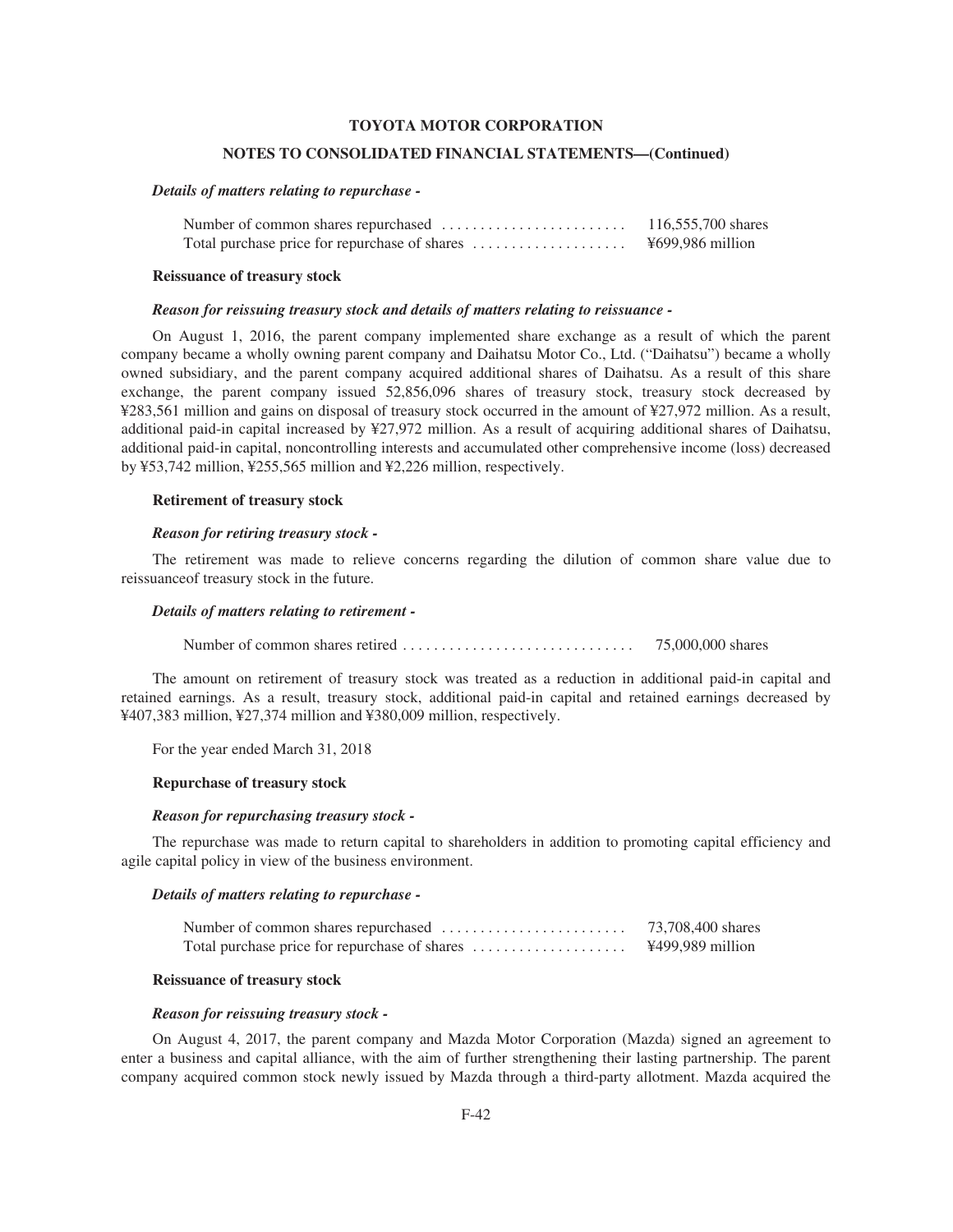## **NOTES TO CONSOLIDATED FINANCIAL STATEMENTS—(Continued)**

parent company's shares that were equivalent in value to the Mazda shares through a disposition of treasury stock involving a third-party allotment implemented by the parent company.

## *Details of matters relating to reissuance -*

| Number of common shares reissued $\ldots, \ldots, \ldots, \ldots, \ldots, \ldots, \ldots$ | 8,293,300 shares |
|-------------------------------------------------------------------------------------------|------------------|
|                                                                                           |                  |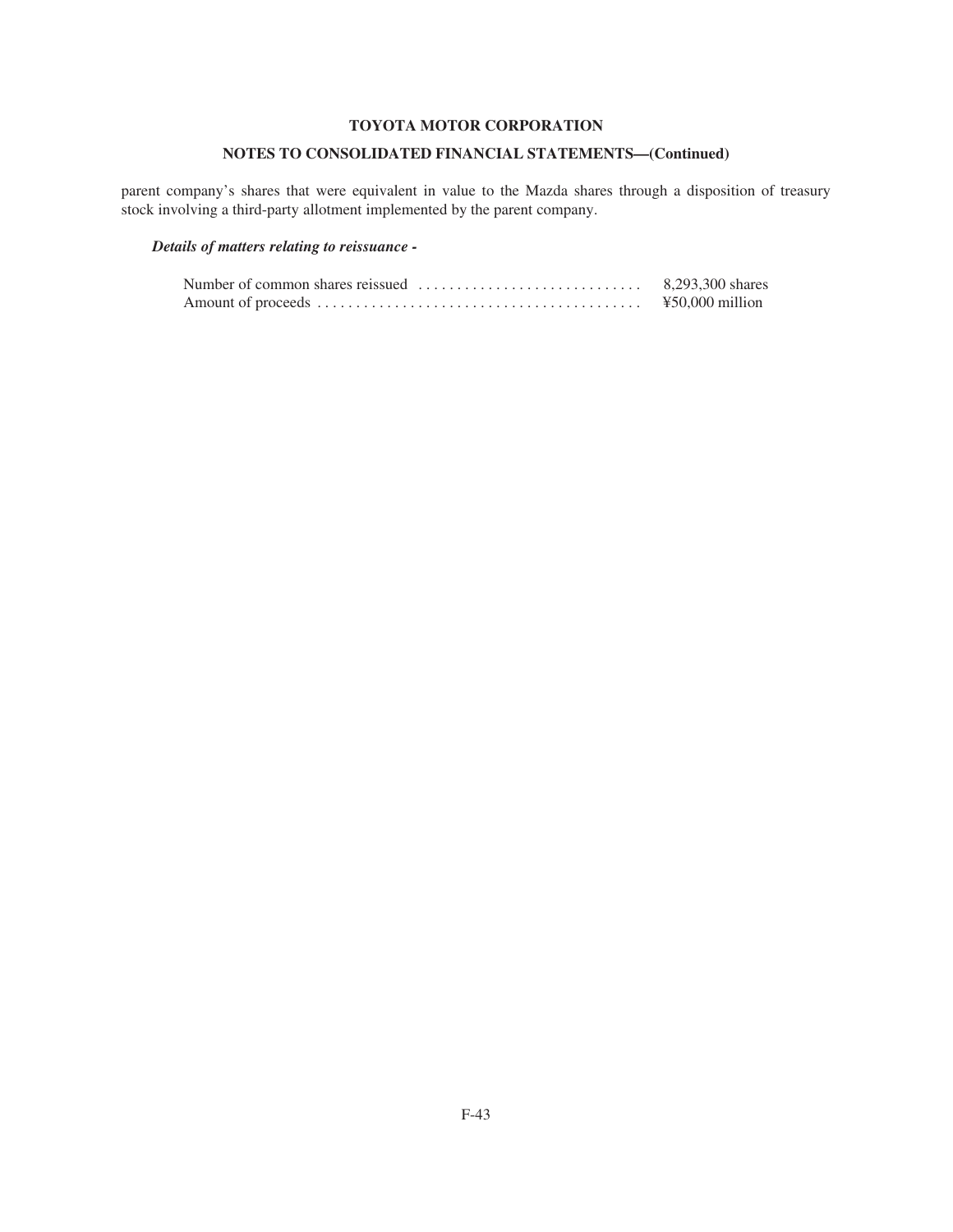## **NOTES TO CONSOLIDATED FINANCIAL STATEMENTS—(Continued)**

## **18. Accumulated other comprehensive income:**

Changes in accumulated other comprehensive income (loss) are as follows:

|                                                                                                                                                                                                                | Yen in millions                                   |                                                      |                                            |                                                        |  |
|----------------------------------------------------------------------------------------------------------------------------------------------------------------------------------------------------------------|---------------------------------------------------|------------------------------------------------------|--------------------------------------------|--------------------------------------------------------|--|
|                                                                                                                                                                                                                | Foreign<br>currency<br>translation<br>adjustments | <b>Unrealized</b><br>gains (losses)<br>on securities | <b>Pension</b><br>liability<br>adjustments | Accumulated<br>other<br>comprehensive<br>income (loss) |  |
| Balance at March 31, 2015                                                                                                                                                                                      | (136,090)                                         | 1,727,565                                            | (113,930)                                  | 1,477,545                                              |  |
| Other comprehensive income (loss) before<br>reclassifications, net of taxes of ¥10,719 million,<br>¥130,092 million, ¥93,210 million and<br>¥234,021 million<br>Reclassifications, net of taxes of ¥— million, | (423, 404)                                        | (291, 681)                                           | (214,600)                                  | (929, 685)                                             |  |
| ¥9,832 million, $\frac{1}{2}(3,318)$ million and                                                                                                                                                               |                                                   |                                                      |                                            |                                                        |  |
|                                                                                                                                                                                                                | 28,052                                            | (20,511)                                             | 5,419                                      | 12,960                                                 |  |
| Other comprehensive income (loss), net of tax<br>Less - Other comprehensive income attributable to                                                                                                             | (395, 352)                                        | (312, 192)                                           | (209, 181)                                 | (916, 725)                                             |  |
|                                                                                                                                                                                                                | 32,387                                            | 9,572                                                | 7,989                                      | 49,948                                                 |  |
| Balance at March 31, 2016<br>Other comprehensive income (loss) before<br>reclassifications, net of taxes of ¥9,240 million,<br>$\frac{1}{2}(9,048)$ million, $\frac{1}{2}(40,099)$ million and                 | (499, 055)                                        | 1,424,945                                            | (315, 122)                                 | 610,768                                                |  |
| Reclassifications, net of taxes of ¥— million,<br>¥23,275 million, $\frac{1}{2}$ (5,255) million and                                                                                                           | (57, 926)                                         | 41,134                                               | 82,939                                     | 66,147                                                 |  |
|                                                                                                                                                                                                                |                                                   | (36, 855)                                            | 10,373                                     | (26, 482)                                              |  |
| Other comprehensive income (loss), net of tax<br>Less - Other comprehensive income attributable to                                                                                                             | (57, 926)                                         | 4,279                                                | 93,312                                     | 39,665                                                 |  |
| Equity transaction with noncontrolling interests and                                                                                                                                                           | 5,499                                             | (12,281)                                             | (503)                                      | (7,285)                                                |  |
|                                                                                                                                                                                                                | (8,626)                                           | 9,060                                                | (2,660)                                    | (2,226)                                                |  |
| Balance at March 31, 2017<br>Other comprehensive income (loss) before<br>reclassifications, net of taxes of $\frac{1}{2}(3,624)$ million,<br>¥38,539 million, $\frac{1}{2}$ (7,568) million and                | (560, 108)                                        | 1,426,003                                            | (224, 973)                                 | 640,922                                                |  |
| Reclassifications, net of taxes of ¥— million,<br>¥9,729 million, $\frac{1}{2}$ (2,500) million and                                                                                                            | (113,942)                                         | (72,501)                                             | 15,814                                     | (170,629)                                              |  |
|                                                                                                                                                                                                                | (6,664)                                           | (22,058)                                             | 6,501                                      | (22, 221)                                              |  |
| Other comprehensive income (loss), net of tax<br>Less - Other comprehensive income attributable to                                                                                                             | (120, 606)                                        | (94, 559)                                            | 22,315                                     | (192, 850)                                             |  |
| noncontrolling interests<br>Equity transaction with noncontrolling interests and                                                                                                                               | 1,629                                             | (2,022)                                              | (580)                                      | (973)                                                  |  |
|                                                                                                                                                                                                                |                                                   | 162                                                  | (11, 562)                                  | (11,400)                                               |  |
|                                                                                                                                                                                                                | (679, 085)                                        | 1,329,584                                            | (214,800)                                  | 435,699                                                |  |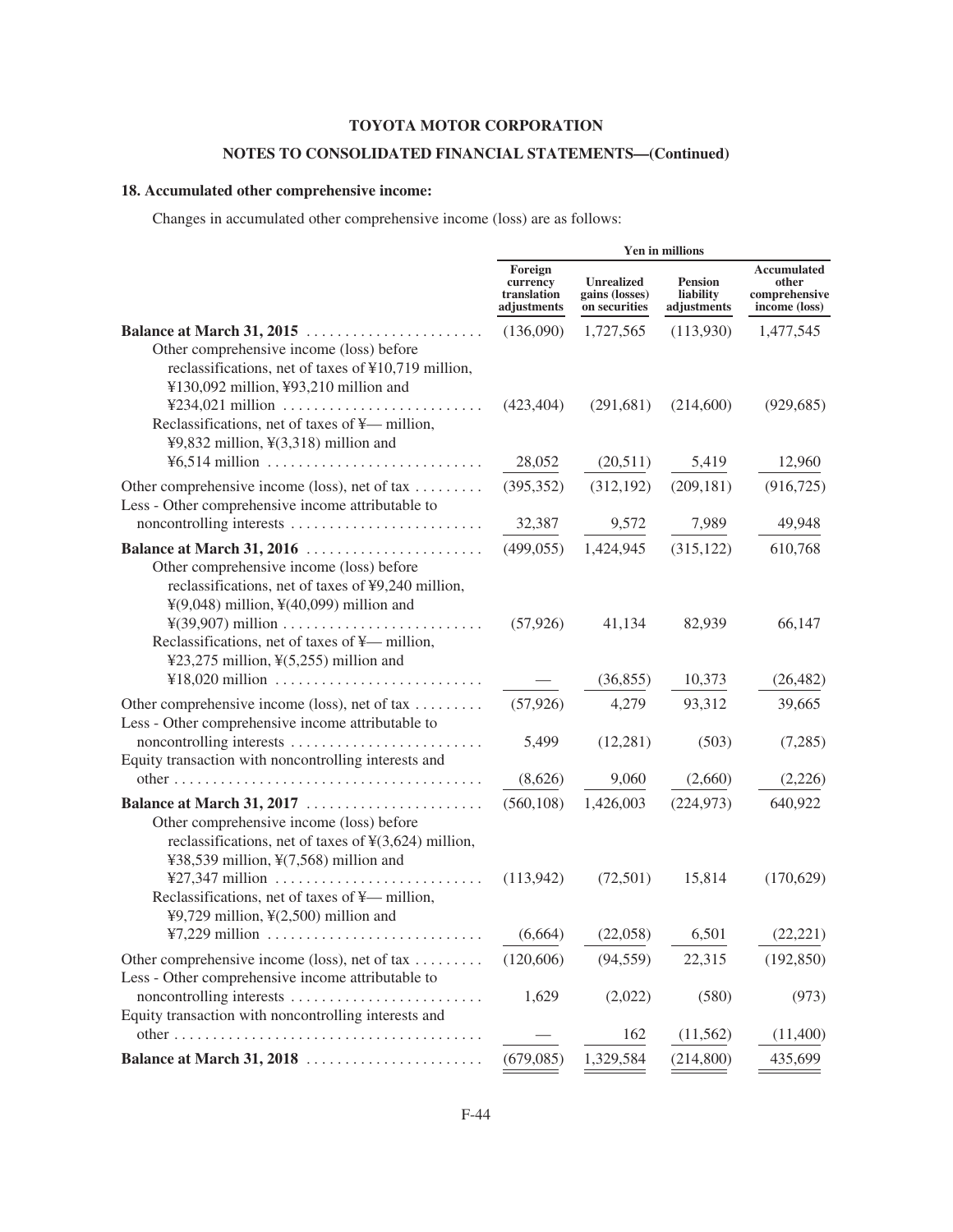## **NOTES TO CONSOLIDATED FINANCIAL STATEMENTS—(Continued)**

Reclassifications for the years ended March 31, 2016, 2017 and 2018 consist of the following:

|                                                       | <b>Yen in millions</b>                                      |           |           |                                                                                           |  |
|-------------------------------------------------------|-------------------------------------------------------------|-----------|-----------|-------------------------------------------------------------------------------------------|--|
|                                                       | For the years ended March 31,<br><b>Affected line items</b> |           |           |                                                                                           |  |
|                                                       | 2016                                                        | 2017      | 2018      | in the consolidated statements of income                                                  |  |
| Foreign currency translation adjustments:             |                                                             |           |           |                                                                                           |  |
|                                                       | 28,052                                                      |           |           | $(6,664)$ Other income (loss), net                                                        |  |
|                                                       | 28,052                                                      |           |           | $(6,664)$ Income before income taxes and<br>equity in earnings of affiliated<br>companies |  |
|                                                       | 28,052                                                      |           | (6,664)   | Net income                                                                                |  |
| Unrealized gains (losses) on securities:              |                                                             |           |           |                                                                                           |  |
|                                                       | (779)                                                       | (24, 553) |           | $(4,567)$ Financing operations                                                            |  |
|                                                       | (27, 275)                                                   | (3,572)   | (25, 247) | Foreign exchange gain (loss), net                                                         |  |
|                                                       | (6,185)                                                     | (31,685)  |           | $(1,993)$ Other income (loss), net                                                        |  |
|                                                       | (34,239)                                                    | (59, 810) |           | (31,807) Income before income taxes and<br>equity in earnings of affiliated<br>companies  |  |
|                                                       | 9,832                                                       | 23,275    | 9,729     | Provision for income taxes                                                                |  |
|                                                       | 3,896                                                       | (320)     | 20        | Equity in earnings of affiliated<br>companies                                             |  |
|                                                       | (20,511)                                                    | (36, 855) | (22,058)  | Net income                                                                                |  |
| Pension liability adjustments:                        |                                                             |           |           |                                                                                           |  |
| Recognized net actuarial loss                         | 12,971                                                      | 19,432    | 12,914    | $*1$                                                                                      |  |
| Amortization of prior service costs                   | (4,234)                                                     | (3,804)   | (3,913)   | $*1$                                                                                      |  |
|                                                       | 8,737                                                       | 15,628    | 9,001     | Income before income taxes and<br>equity in earnings of affiliated<br>companies           |  |
|                                                       | (3,318)                                                     | (5,255)   | (2,500)   | Provision for income taxes                                                                |  |
|                                                       | 5,419                                                       | 10,373    | 6,501     | Net income                                                                                |  |
| Total reclassifications, net of tax $\dots\dots\dots$ | 12,960                                                      | (26, 482) | (22, 221) |                                                                                           |  |

Amounts of reclassifications in parentheses indicate gains in the consolidated statements of income.

\*1: These components are included in the computation of net periodic pension cost. See note 20 to the consolidated financial statements for additional information.

#### **19. Stock-based compensation:**

In June 1997, the parent company's shareholders approved a stock option plan for board members. In June 2001, the shareholders approved an amendment of the plan to include both board members and key employees. Each year until June 2010, since the plans' inception, the shareholders have approved the authorization for the grant of options for the purchase of the parent company's common stock. Authorized shares for each year that remain ungranted are unavailable for grant in future years. Stock options granted in and after August 2006 have terms of 8 years and an exercise price equal to 1.025 times the closing price of Toyota's common stock on the date of grant. These options generally vest 2 years from the date of grant.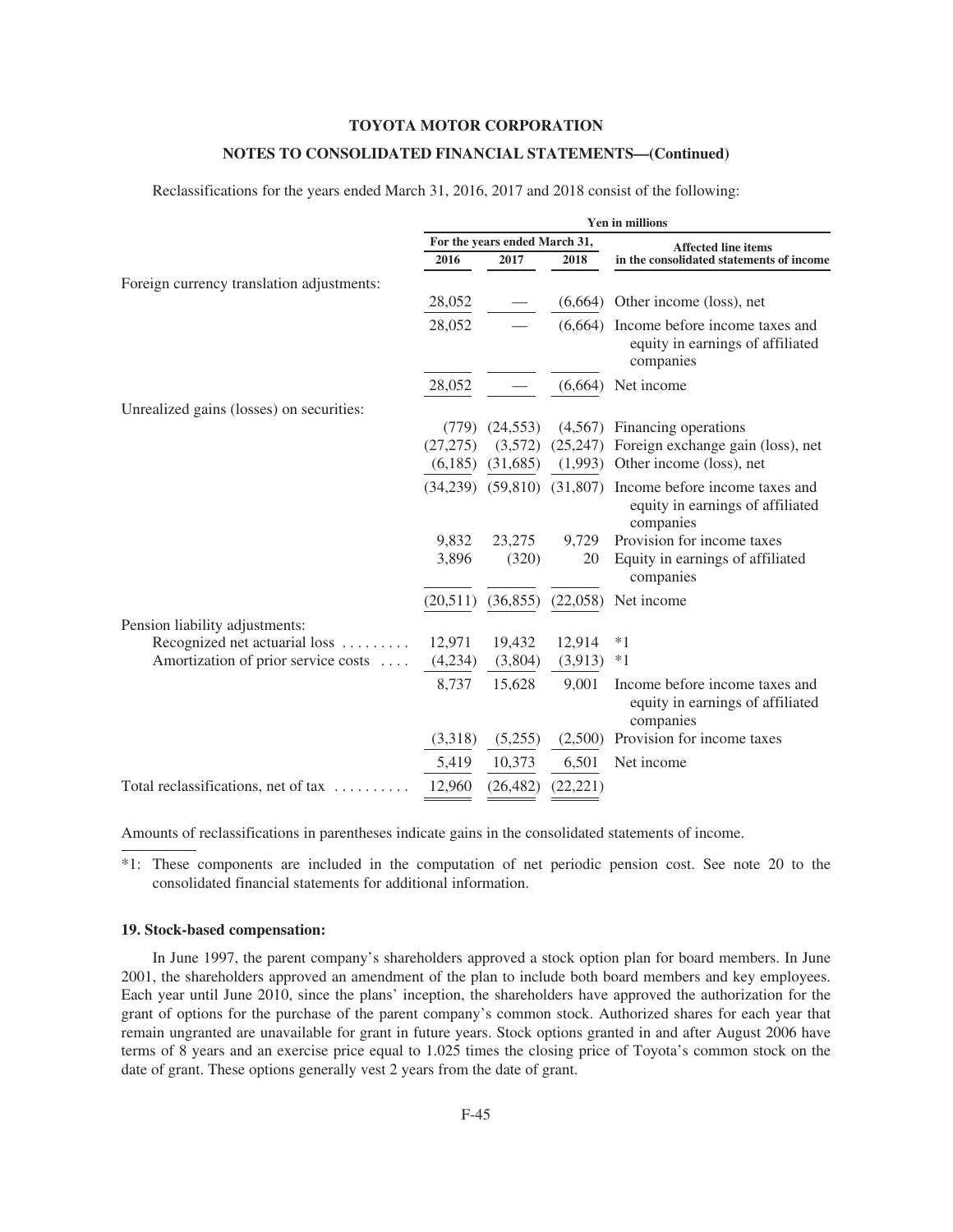### **NOTES TO CONSOLIDATED FINANCIAL STATEMENTS—(Continued)**

There were no stock-based compensation expenses for stock options as selling, general and administrative expenses for the years ended March 31, 2016, 2017 and 2018, respectively.

The following table summarizes Toyota's stock option activity:

|                                                                                                                                                                                                                                                  |                                     | Yen                                    |                                                                   | Yen in<br>millions              |
|--------------------------------------------------------------------------------------------------------------------------------------------------------------------------------------------------------------------------------------------------|-------------------------------------|----------------------------------------|-------------------------------------------------------------------|---------------------------------|
|                                                                                                                                                                                                                                                  | Number of<br>shares                 | Weighted-<br>average<br>exercise price | Weighted-<br>average<br>remaining<br>contractual<br>life in years | Aggregate<br>intrinsic<br>value |
| Options outstanding at March 31, 2015 $\ldots$                                                                                                                                                                                                   | 3,503,500                           | 4,632                                  | 2.05                                                              | 13,143                          |
| $Exercised \dots \dots \dots \dots \dots \dots \dots \dots \dots \dots \dots \dots \dots \dots \dots$<br>$Canceled \dots \dots \dots \dots \dots \dots \dots \dots \dots \dots \dots \dots \dots \dots$                                          | (936, 400)<br>(473,600)             | 5,049<br>6,917                         |                                                                   |                                 |
| Options outstanding at March 31, 2016<br>$Exercised \dots \dots \dots \dots \dots \dots \dots \dots \dots \dots \dots \dots \dots \dots \dots$<br>$Canceled \dots \dots \dots \dots \dots \dots \dots \dots \dots \dots \dots \dots \dots \dots$ | 2,093,500<br>(785,600)<br>(115,600) | 3,858<br>4,006<br>4,682                | 1.56                                                              | 4,384                           |
| Options outstanding at March 31, 2017                                                                                                                                                                                                            | 1,192,300                           | 3,682                                  | 0.80                                                              | 2,813                           |
| $\text{Exercised} \dots \dots \dots \dots \dots \dots \dots \dots \dots \dots \dots \dots \dots \dots$<br>$Canceled \dots \dots \dots \dots \dots \dots \dots \dots \dots \dots \dots \dots \dots$                                               | (643,800)<br>(264,900)              | 3,726<br>4,154                         |                                                                   |                                 |
| Options outstanding at March 31, 2018                                                                                                                                                                                                            | 283,600                             | 3,153                                  | 0.33                                                              | 1,041                           |
| Options exercisable at March 31, 2017                                                                                                                                                                                                            | 2,093,500<br>1,192,300<br>283,600   | 3,858<br>3,682<br>3,153                | 1.56<br>0.80<br>0.33                                              | 4,384<br>2,813<br>1,041         |

The total intrinsic value of options exercised for the years ended March 31, 2016, 2017 and 2018 was ¥2,236 million, ¥1,632 million and ¥1,881 million, respectively.

Cash received from the exercise of stock options for the years ended March 31, 2016, 2017 and 2018 was ¥4,728 million, ¥3,147 million and ¥2,399 million, respectively.

The following table summarizes information for options outstanding and options exercisable at March 31, 2018:

|                     | Outstanding                  |                                | Exercisable         |                              |
|---------------------|------------------------------|--------------------------------|---------------------|------------------------------|
| Number of<br>shares | <b>Exercise price</b><br>Yen | <b>Remaining life</b><br>Years | Number of<br>shares | <b>Exercise price</b><br>Yen |
| 283,600             | 3,153                        | 0.33                           | 283,600             | 3,153                        |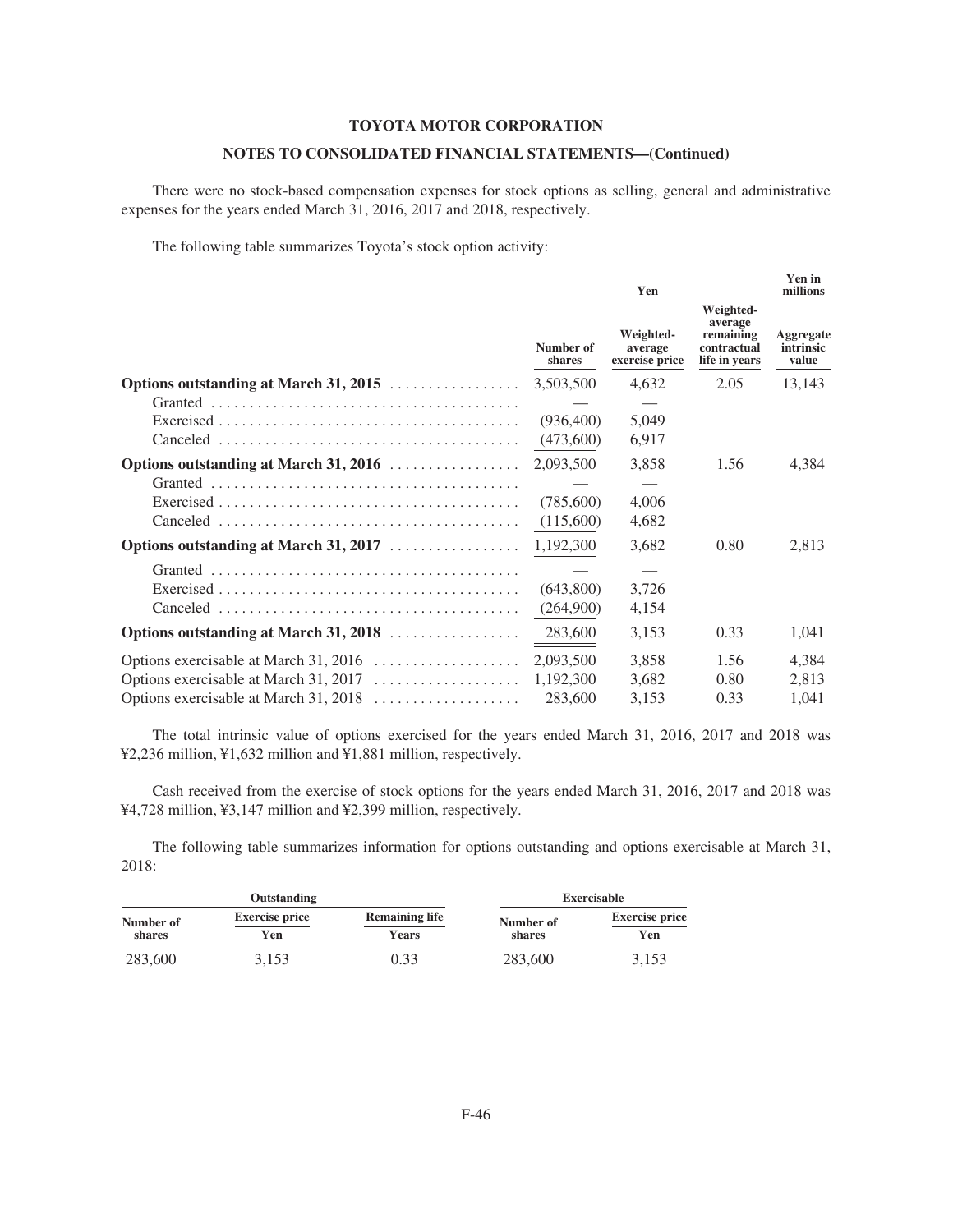#### **NOTES TO CONSOLIDATED FINANCIAL STATEMENTS—(Continued)**

#### **20. Employee benefit plans:**

#### **Pension and severance plans -**

Upon terminations of employment, employees of the parent company and subsidiaries in Japan are entitled, under the retirement plans of each company, to lump-sum indemnities or pension payments, based on current rates of pay and lengths of service or the number of "points" mainly determined by those. Under normal circumstances, the minimum payment prior to retirement age is an amount based on voluntary retirement. Employees receive additional benefits on involuntary retirement, including retirement at the age limit.

Effective October 1, 2004, the parent company amended its retirement plan to introduce a "point" based retirement benefit plan. Under the new plan, employees are entitled to lump-sum or pension payments determined based on accumulated "points" vested in each year of service.

There are three types of "points" that vest in each year of service consisting of "service period points" which are attributed to the length of service, "job title points" which are attributed to the job title of each employee, and "performance points" which are attributed to the annual performance evaluation of each employee. Under normal circumstances, the minimum payment prior to retirement age is an amount reflecting an adjustment rate applied to represent voluntary retirement. Employees receive additional benefits upon involuntary retirement, including retirement at the age limit.

Effective October 1, 2005, the parent company partly amended its retirement plan and introduced the quasi cash-balance plan under which benefits are determined based on the variable-interest crediting rate rather than the fixed-interest crediting rate as was in the pre-amended plan.

The parent company and most subsidiaries in Japan have contributory funded defined benefit pension plans, which are pursuant to the Corporate Defined Benefit Pension Plan Law (CDBPPL). The contributions to the plans are funded with several financial institutions in accordance with the applicable laws and regulations. These pension plan assets consist principally of common stocks, government bonds and insurance contracts.

Most foreign subsidiaries have pension plans or severance indemnity plans covering substantially all of their employees under which the cost of benefits are currently invested or accrued. The benefits for these plans are based primarily on lengths of service and current rates of pay.

Toyota uses a March 31 measurement date for its benefit plans.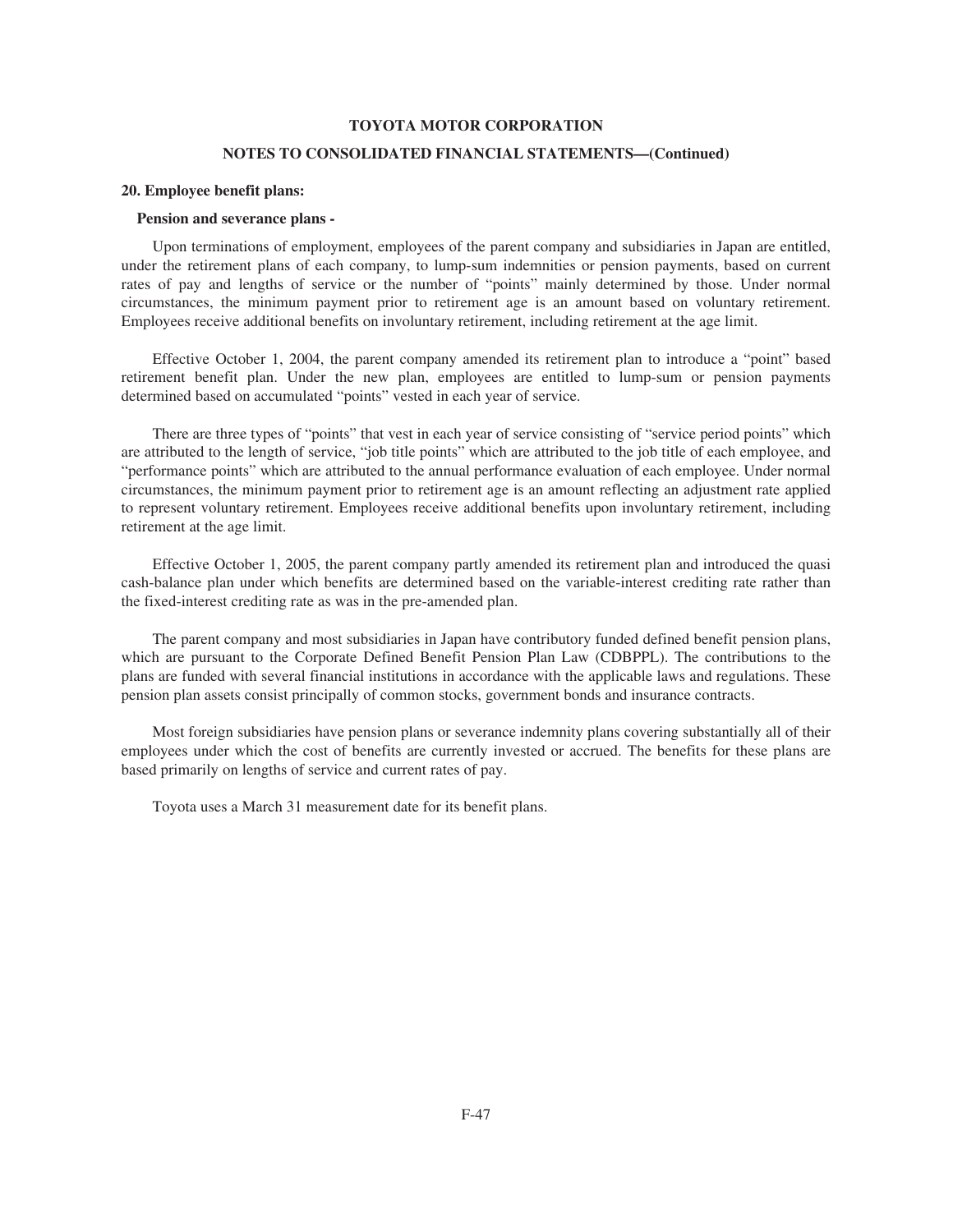## **NOTES TO CONSOLIDATED FINANCIAL STATEMENTS—(Continued)**

Information regarding Toyota's defined benefit plans is as follows:

|                                                                                             | Yen in millions |           |                      |           |  |
|---------------------------------------------------------------------------------------------|-----------------|-----------|----------------------|-----------|--|
|                                                                                             | March 31.       |           |                      |           |  |
|                                                                                             | Japanese plans  |           | <b>Foreign plans</b> |           |  |
|                                                                                             | 2017            | 2018      | 2017                 | 2018      |  |
| Change in benefit obligation                                                                |                 |           |                      |           |  |
| Benefit obligation at beginning of year                                                     | 1,912,156       | 1,930,498 | 963,255              | 1,026,024 |  |
|                                                                                             | 89,443          | 88,964    | 41,733               | 35,887    |  |
| Interest cost $\dots\dots\dots\dots\dots\dots\dots\dots\dots\dots\dots\dots\dots\dots\dots$ | 8,800           | 13,252    | 35,593               | 37,817    |  |
|                                                                                             | 923             | 1,266     | 436                  | 912       |  |
|                                                                                             | (21)            | (58)      | (996)                | (12)      |  |
|                                                                                             | (45,783)        | 35,017    | 22,220               | 66,039    |  |
|                                                                                             | 30,622          | 18,206    | (18,778)             | (26,616)  |  |
|                                                                                             | (65, 642)       | (67, 835) | (17, 439)            | (42,070)  |  |
| Benefit obligation at end of year                                                           | 1,930,498       | 2,019,310 | 1,026,024            | 1,097,981 |  |
| Change in plan assets                                                                       |                 |           |                      |           |  |
| Fair value of plan assets at beginning of year                                              | 1,369,236       | 1,483,889 | 692,801              | 758,306   |  |
|                                                                                             | 81,600          | 111,278   | 74,760               | 89,924    |  |
|                                                                                             | 30,266          | 14,615    | (11,960)             | (16,009)  |  |
| Employer contributions                                                                      | 39,692          | 42,095    | 15,925               | 20,961    |  |
|                                                                                             | 923             | 1,266     | 436                  | 912       |  |
|                                                                                             | (37, 828)       | (40,264)  | (13,656)             | (38,611)  |  |
| Fair value of plan assets at end of year $\dots\dots\dots\dots$                             | 1,483,889       | 1,612,879 | 758,306              | 815,483   |  |
|                                                                                             | 446,609         | 406,431   | 267,718              | 282,498   |  |
|                                                                                             |                 |           |                      |           |  |

Amounts recognized in the consolidated balance sheets as of March 31, 2017 and 2018 are comprised of the following:

|                                                                  | Yen in millions<br>March 31, |            |                      |         |  |
|------------------------------------------------------------------|------------------------------|------------|----------------------|---------|--|
|                                                                  |                              |            |                      |         |  |
|                                                                  | Japanese plans               |            | <b>Foreign plans</b> |         |  |
|                                                                  | 2017                         | 2018       | 2017                 | 2018    |  |
| Accrued expenses (Accrued pension and severance costs) $\dots$ . | 28,265                       | 27.718     | 2.936                | 2.982   |  |
|                                                                  | 633,774                      | 647.134    | 271.296              | 284,048 |  |
| Investments and other assets - Other (Prepaid pension and        |                              |            |                      |         |  |
|                                                                  | (215, 430)                   | (268, 421) | (6,514)              | (4,532) |  |
|                                                                  | 446,609                      | 406.431    | 267,718              | 282,498 |  |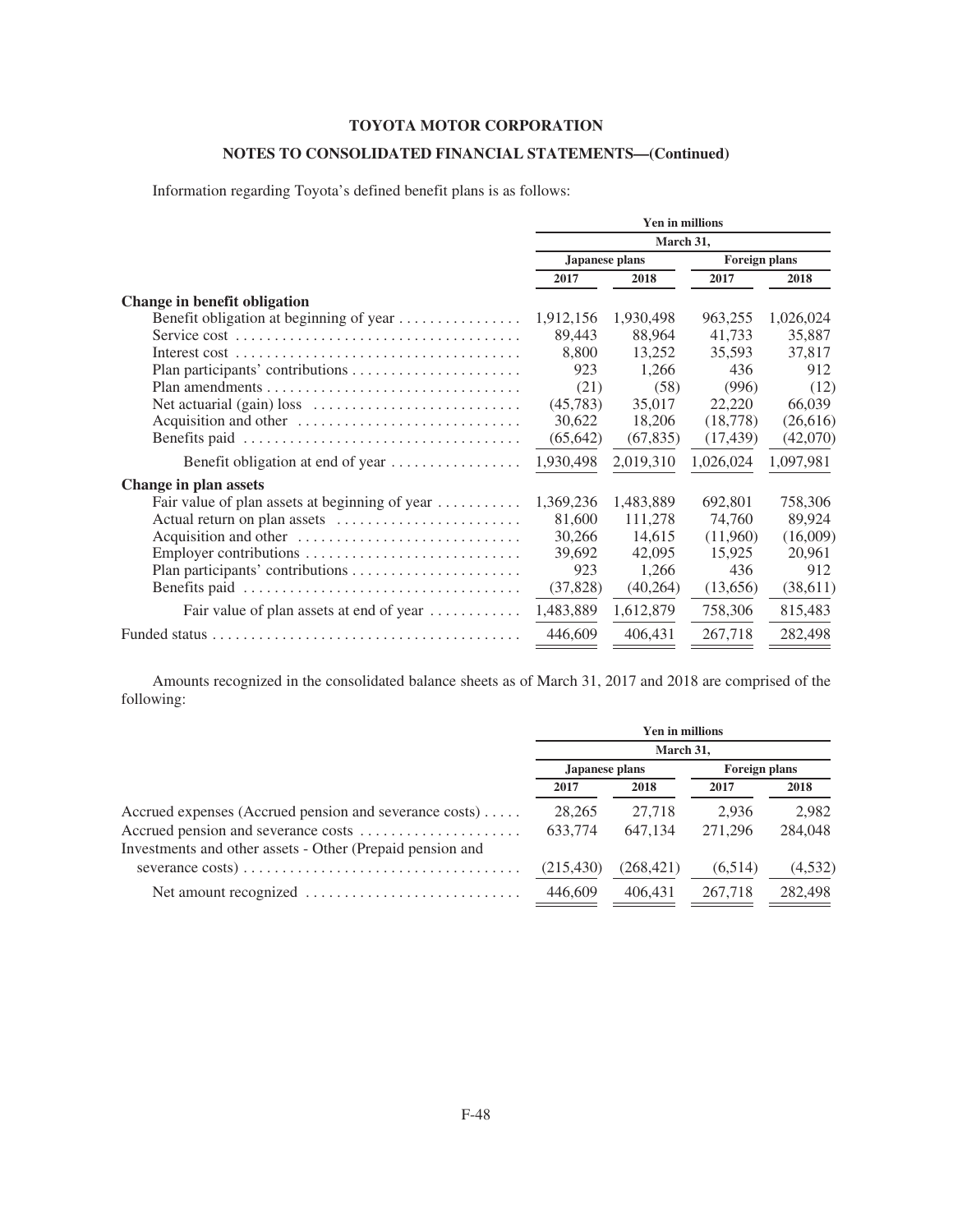## **NOTES TO CONSOLIDATED FINANCIAL STATEMENTS—(Continued)**

Amounts recognized in accumulated other comprehensive income (loss) as of March 31, 2017 and 2018 are comprised of the following:

|                                                                                                                             | Yen in millions |      |                                                 |      |
|-----------------------------------------------------------------------------------------------------------------------------|-----------------|------|-------------------------------------------------|------|
|                                                                                                                             | March 31,       |      |                                                 |      |
|                                                                                                                             | Japanese plans  |      | Foreign plans                                   |      |
|                                                                                                                             | 2017            | 2018 | 2017                                            | 2018 |
|                                                                                                                             |                 |      | $(288,126)$ $(248,791)$ $(116,700)$ $(119,407)$ |      |
|                                                                                                                             |                 |      | 36,980 32,812 (2,151) (1,826)                   |      |
| Net transition obligation $\dots \dots \dots \dots \dots \dots \dots \dots \dots \dots \dots \dots \dots \dots \dots \dots$ |                 |      |                                                 |      |
|                                                                                                                             |                 |      |                                                 |      |

The accumulated benefit obligation for all defined benefit pension plans was ¥1,874,424 million and ¥1,959,533 million in Japanese plans, ¥957,217 million and ¥1,023,094 million in Foreign plans at March 31, 2017 and 2018, respectively.

The projected benefit obligation, accumulated benefit obligation and fair value of plan assets for which the accumulated benefit obligations exceed plan assets are as follows:

|                | Yen in millions |      |                      |  |
|----------------|-----------------|------|----------------------|--|
|                | March 31,       |      |                      |  |
| Japanese plans |                 |      | <b>Foreign plans</b> |  |
| 2017           | 2018            | 2017 | 2018                 |  |
|                |                 |      |                      |  |
|                |                 |      |                      |  |
|                |                 |      |                      |  |

Components of the net periodic pension cost are as follows:

| 2016     | 2017     | 2018      | 2016           | 2017            | 2018                                                               |  |
|----------|----------|-----------|----------------|-----------------|--------------------------------------------------------------------|--|
| 78,611   | 89,443   | 88,964    | 47.544         | 41,733          | 35,887                                                             |  |
| 17,509   | 8,800    | 13,252    | 40,340         | 35,593          | 37,817                                                             |  |
| (35,012) | (33,524) | (36, 409) |                | (38,893)        | (41,048)                                                           |  |
| (4,669)  | (4,148)  | (4,226)   | 435            | 344             | 313                                                                |  |
| 5.850    | 14,298   | 7.462     | 7.121          | 5.134           | 5,452                                                              |  |
|          |          |           |                |                 |                                                                    |  |
| 62,289   | 74,869   | 69,043    | 50,824         | 43.911          | 38,421                                                             |  |
|          |          |           | Japanese plans | Yen in millions | For the years ended March 31,<br><b>Foreign plans</b><br>(44, 616) |  |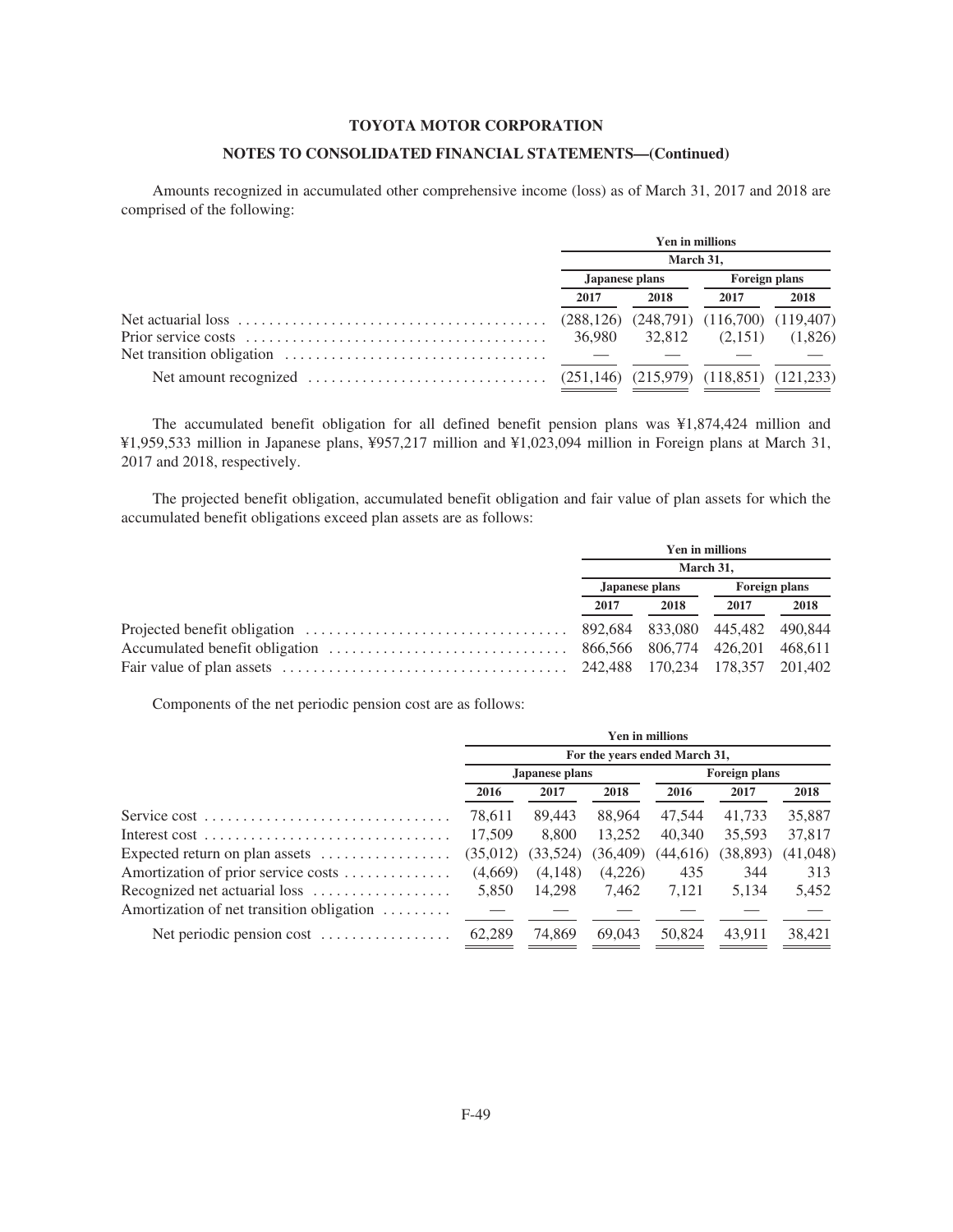### **NOTES TO CONSOLIDATED FINANCIAL STATEMENTS—(Continued)**

Other changes in plan assets and benefit obligations recognized in other comprehensive income (loss) are as follows:

|                                           | <b>Yen in millions</b>        |                |         |          |                      |           |  |
|-------------------------------------------|-------------------------------|----------------|---------|----------|----------------------|-----------|--|
|                                           | For the years ended March 31, |                |         |          |                      |           |  |
|                                           |                               | Japanese plans |         |          | <b>Foreign plans</b> |           |  |
|                                           | 2016                          | 2017           | 2018    | 2016     | 2017                 | 2018      |  |
|                                           | (290,664)                     | 93.859         | 39,852  | (11,242) | 13,647               | (17, 163) |  |
| Recognized net actuarial loss             | 5,850                         | 14.298         | 7.462   | 7,121    | 5,134                | 5,452     |  |
| Prior service costs                       | 489                           | 21             | 58      | 573      | 996                  | 12        |  |
| Amortization of prior service costs       | (4,669)                       | (4,148)        | (4,226) | 435      | 344                  | 313       |  |
| Amortization of net transition obligation |                               |                |         |          |                      |           |  |
|                                           | 76                            | 811            | (7,979) | 272      | 1,962                | 9,004     |  |
| Total recognized in other comprehensive   |                               |                |         |          |                      |           |  |
|                                           | (288,918)                     | 104.841        | 35,167  | (2,841)  | 22.083               | (2,382)   |  |

"Other" includes the impact of consolidation and deconsolidation of certain entities due to changes in ownership interest and currency translation adjustments during the years ended March 31, 2016, 2017 and 2018.

The estimated prior service costs and net actuarial loss that will be amortized from accumulated other comprehensive income (loss) into net periodic pension cost during the year ending March 31, 2019 are ¥ (4,200) million and ¥7,100 million in Japanese plans, ¥300 million and ¥6,900 million in Foreign plans, respectively.

Weighted-average assumptions used to determine benefit obligations as of March 31, 2017 and 2018 are as follows:

|                                                                                                     | March 31.      |         |                      |         |  |
|-----------------------------------------------------------------------------------------------------|----------------|---------|----------------------|---------|--|
|                                                                                                     | Japanese plans |         | <b>Foreign plans</b> |         |  |
|                                                                                                     | 2017           | 2018    | 2017                 | 2018    |  |
| Discount rate $\ldots \ldots \ldots \ldots \ldots \ldots \ldots \ldots \ldots \ldots \ldots \ldots$ | $0.7\%$        | $0.7\%$ | $4.0\%$              | 3.9%    |  |
|                                                                                                     | $2.9\%$        | 3.3%    | $3.8\%$              | $3.6\%$ |  |

As of March 31, 2017 and 2018, the parent company and certain subsidiaries in Japan employ "point" based retirement benefit plans and do not use the rates of compensation increase to determine benefit obligations.

Weighted-average assumptions used to determine net periodic pension cost for the years ended March 31, 2016, 2017 and 2018 are as follows:

|                                                     | For the years ended March 31, |         |         |         |                      |         |
|-----------------------------------------------------|-------------------------------|---------|---------|---------|----------------------|---------|
|                                                     | Japanese plans                |         |         |         | <b>Foreign plans</b> |         |
|                                                     | 2016                          | 2017    | 2018    | 2016    | 2017                 | 2018    |
| Discount rate $\dots\dots\dots\dots\dots\dots\dots$ | $1.1\%$                       | $0.5\%$ | $0.7\%$ | $4.0\%$ | $4.2\%$              | $4.0\%$ |
| Expected return on plan assets $\dots\dots\dots$    | $2.5\%$                       | $2.4\%$ | $2.4\%$ | $6.3\%$ | 6.1%                 | $6.0\%$ |
| Rate of compensation increase                       | $2.5\%$                       | $2.7\%$ | $2.9\%$ | $4.4\%$ | $3.9\%$              | 3.8%    |

During the years ended March 31, 2016, 2017 and 2018, the parent company and certain subsidiaries in Japan employ "point" based retirement benefit plans and do not use the rates of compensation increase to determine net periodic pension cost.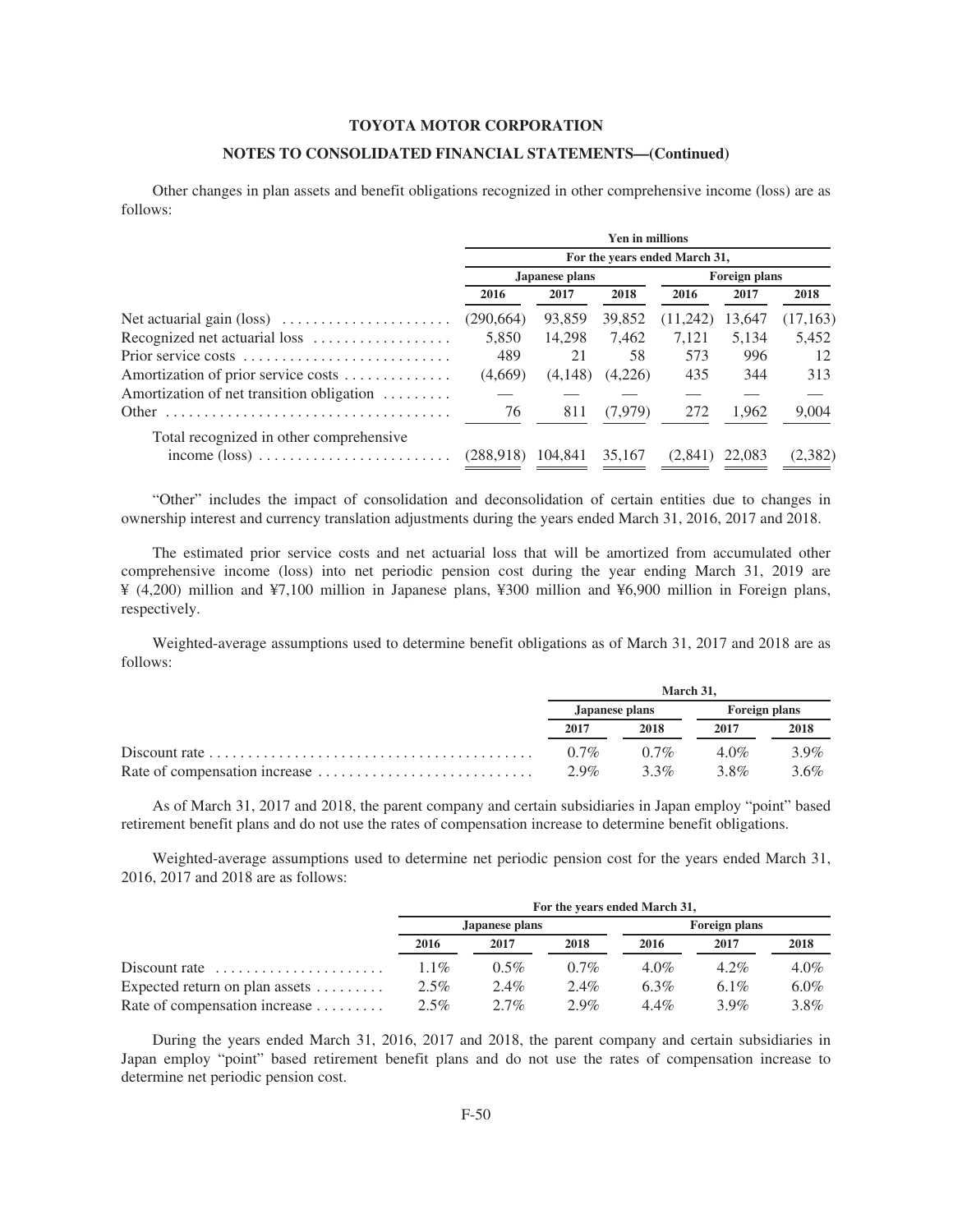## **NOTES TO CONSOLIDATED FINANCIAL STATEMENTS—(Continued)**

The expected rate of return on plan assets is determined after considering several applicable factors including, the composition of plan assets held, assumed risks of asset management, historical results of the returns on plan assets, Toyota's principal policy for plan asset management, and forecasted market conditions.

Toyota's policy and objective for plan asset management is to maximize returns on plan assets to meet future benefit payment requirements under risks which Toyota considers permissible. Asset allocations under the plan asset management are determined based on plan asset management policies of each plan which are established to achieve the optimized asset compositions in terms of the long-term overall plan asset management. In Japanese plans, excepting equity securities contributed by Toyota, approximately 40% of the plan assets is invested in equity securities, approximately 30% is invested in debt securities, and the rest of them is invested in insurance contracts and other products. In Foreign plans, excepting equity securities contributed by Toyota, approximately 65% of the plan assets is invested in equity securities, approximately 25% is invested in debt securities, and the rest of them is invested in other products. When actual allocations are not in line with target allocations, Toyota rebalances its investments in accordance with the policies. Prior to making individual investments, Toyota performs in-depth assessments of corresponding factors including category of products, industry type, currencies and liquidity of each potential investment under consideration to mitigate concentrations of risks such as market risk and foreign currency exchange rate risk. To assess performance of the investments, Toyota establishes bench mark return rates for each individual investment, combines these individual bench mark rates based on the asset composition ratios within each asset category, and compares the combined rates with the corresponding actual return rates on each asset category.

The following table summarizes the fair value of classes of plan assets as of March 31, 2017 and 2018. See note 27 to the consolidated financial statements for three levels of input which are used to measure fair value.

|                                                                                     | Yen in millions          |         |                       |              |  |
|-------------------------------------------------------------------------------------|--------------------------|---------|-----------------------|--------------|--|
|                                                                                     |                          |         | <b>March 31, 2017</b> |              |  |
|                                                                                     | Level 1                  | Level 2 | Level 3               | <b>Total</b> |  |
| Equity securities                                                                   |                          |         |                       |              |  |
|                                                                                     | 585,052                  |         |                       | 585,052      |  |
|                                                                                     |                          | 180,835 |                       | 180,835      |  |
|                                                                                     | 585,052                  | 180,835 |                       | 765,887      |  |
| Debt securities                                                                     |                          |         |                       |              |  |
|                                                                                     | 87,958                   |         |                       | 87,958       |  |
|                                                                                     |                          | 248,498 |                       | 248,498      |  |
|                                                                                     |                          | 39,754  | 81                    | 39,835       |  |
|                                                                                     | 87,958                   | 288,252 | 81                    | 376,291      |  |
|                                                                                     | $\overline{\phantom{m}}$ | 199,779 |                       | 199,779      |  |
|                                                                                     | 42,083                   | 34,131  | 496                   | 76,710       |  |
| Investments measured at net asset value $\dots \dots \dots \dots \dots \dots \dots$ |                          |         |                       | 65,222       |  |
|                                                                                     | 715,093                  | 702,997 | 577                   | 1,483,889    |  |

*Japanese plans*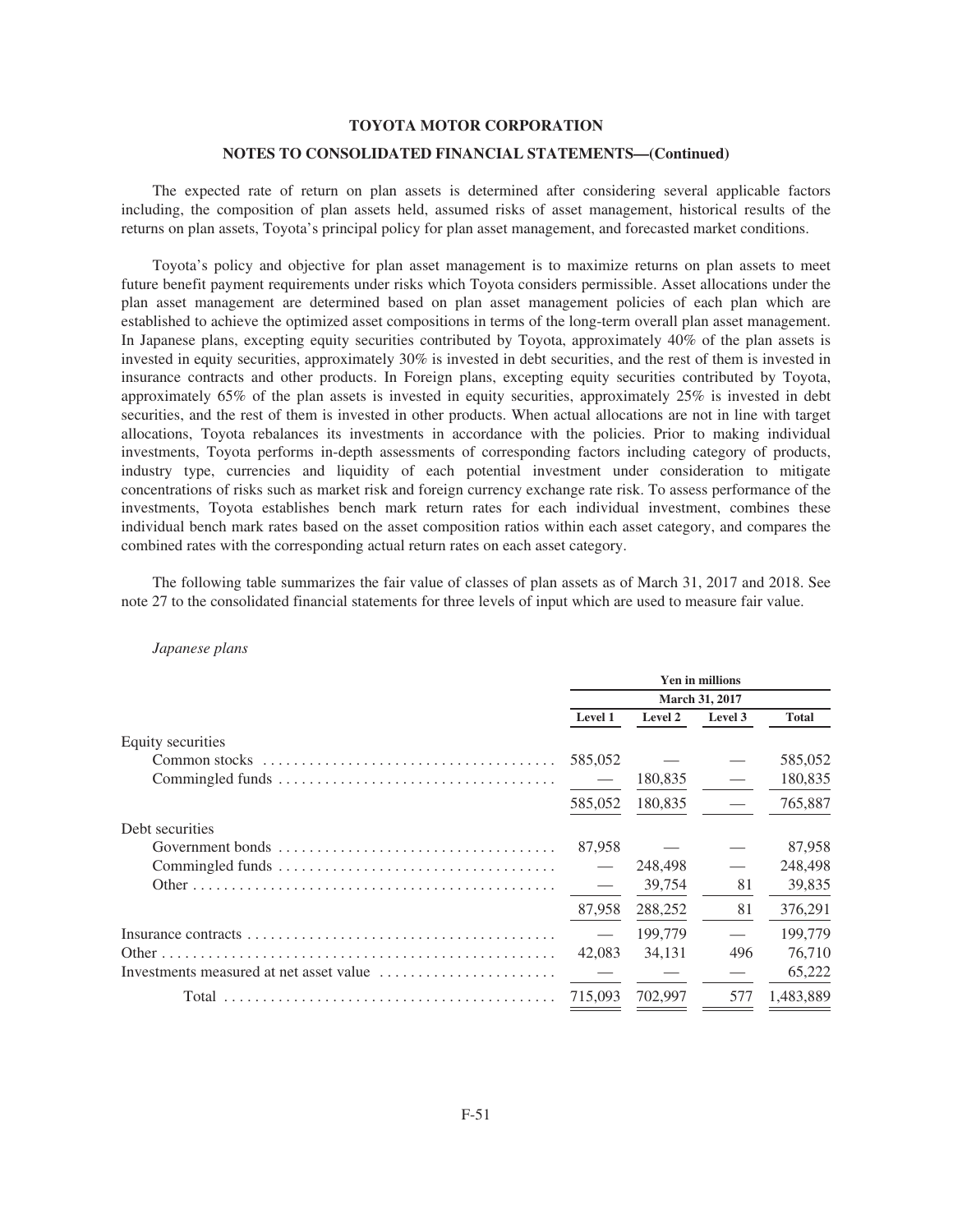|                                                                                    | Yen in millions                 |                       |         |              |  |
|------------------------------------------------------------------------------------|---------------------------------|-----------------------|---------|--------------|--|
|                                                                                    |                                 | <b>March 31, 2018</b> |         |              |  |
|                                                                                    | Level 1                         | <b>Level 2</b>        | Level 3 | <b>Total</b> |  |
| Equity securities                                                                  |                                 |                       |         |              |  |
|                                                                                    | 620,281                         |                       |         | 620,281      |  |
|                                                                                    | $\sim$ $-$                      | 202,816               |         | 202,816      |  |
|                                                                                    | 620,281                         | 202,816               |         | 823,097      |  |
| Debt securities                                                                    |                                 |                       |         |              |  |
|                                                                                    | 88,959                          |                       |         | 88,959       |  |
|                                                                                    |                                 | 284,870               |         | 284,870      |  |
|                                                                                    |                                 | 36,567                | 19      | 36,586       |  |
|                                                                                    | 88,959                          | 321,437               | 19      | 410,415      |  |
|                                                                                    | $\hspace{0.1mm}-\hspace{0.1mm}$ | 201,141               |         | 201,141      |  |
|                                                                                    | 41,446                          | 61,301                |         | 102,747      |  |
| Investments measured at net asset value $\dots\dots\dots\dots\dots\dots\dots\dots$ |                                 |                       |         | 75,479       |  |
|                                                                                    | 750,686                         | 786,695               | 19      | 1,612,879    |  |
|                                                                                    |                                 |                       |         |              |  |

## **NOTES TO CONSOLIDATED FINANCIAL STATEMENTS—(Continued)**

# *Foreign plans*

|                   | Yen in millions |         |                |              |
|-------------------|-----------------|---------|----------------|--------------|
|                   |                 |         | March 31, 2017 |              |
|                   | Level 1         | Level 2 | Level 3        | <b>Total</b> |
| Equity securities |                 |         |                |              |
|                   | 207,036         |         |                | 207,036      |
|                   |                 | 152,104 |                | 152,104      |
|                   | 207,036         | 152,104 |                | 359,140      |
| Debt securities   |                 |         |                |              |
|                   | 76,730          |         |                | 76,730       |
|                   |                 | 36,430  |                | 36,430       |
|                   |                 | 33,430  |                | 33,430       |
|                   | 76,730          | 69,860  |                | 146,590      |
|                   |                 |         |                |              |
|                   | 13,533          | 13.851  | 30,903         | 58,287       |
|                   |                 |         |                | 194,289      |
|                   | 297,299         | 235,815 | 30,903         | 758,306      |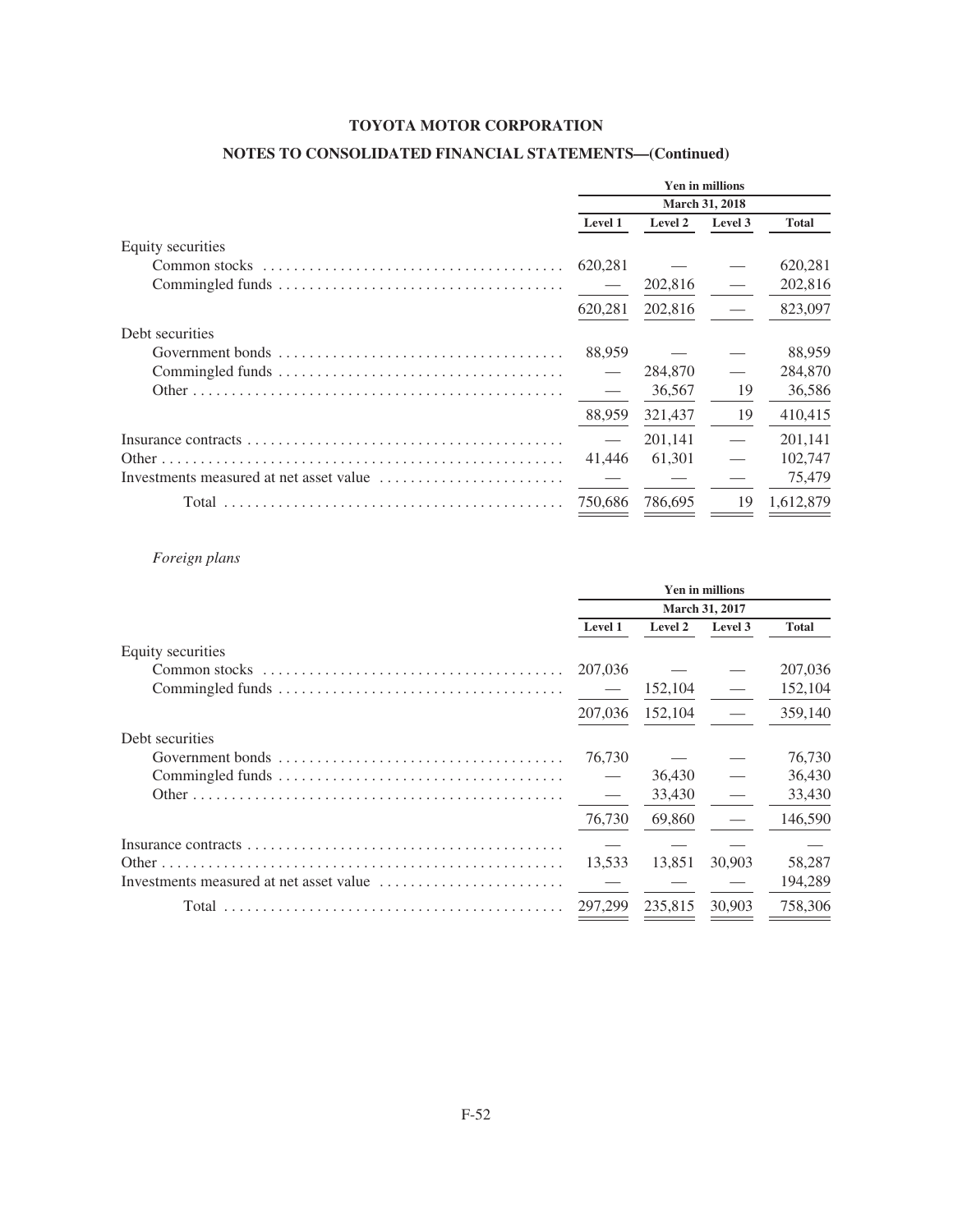|                                                                                    | Yen in millions                 |                |                          |              |
|------------------------------------------------------------------------------------|---------------------------------|----------------|--------------------------|--------------|
|                                                                                    |                                 |                | March 31, 2018           |              |
|                                                                                    | Level 1                         | <b>Level 2</b> | Level 3                  | <b>Total</b> |
| Equity securities                                                                  |                                 |                |                          |              |
|                                                                                    | 178,476                         |                |                          | 178,476      |
|                                                                                    | $\sim$ $-$                      | 197,566        |                          | 197,566      |
|                                                                                    | 178,476                         | 197,566        |                          | 376,042      |
| Debt securities                                                                    |                                 |                |                          |              |
|                                                                                    | 89,928                          |                |                          | 89,928       |
|                                                                                    |                                 | 11,642         |                          | 11,642       |
|                                                                                    | $\hspace{0.1mm}-\hspace{0.1mm}$ | 35,032         | $\overline{\phantom{m}}$ | 35,032       |
|                                                                                    | 89,928                          | 46,674         |                          | 136,602      |
|                                                                                    |                                 |                |                          |              |
|                                                                                    | 12,487                          | 18,107         | 31,288                   | 61,882       |
| Investments measured at net asset value $\dots\dots\dots\dots\dots\dots\dots\dots$ |                                 |                |                          | 240,957      |
|                                                                                    | 280,891                         | 262,347        | 31,288                   | 815,483      |

#### **NOTES TO CONSOLIDATED FINANCIAL STATEMENTS—(Continued)**

Certain investments that are measured at fair value using the net asset value per share (or its equivalent) practical expedient have not been classified in the fair value hierarchy.

The following is description of the assets, information about the valuation techniques used to measure fair value, key inputs and significant assumptions:

Quoted market prices for identical securities are used to measure fair value of common stocks. Japanese stocks and foreign stocks represent 74% and 26% (as of March 31, 2017) and 76% and 24% (as of March 31, 2018) of common stocks, respectively, in Japanese plans. Common stocks include mainly foreign stocks as of March 31, 2017 and 2018 in Foreign plans.

Quoted market prices for identical securities are used to measure fair value of government bonds. Japanese government bonds and foreign government bonds represent 28% and 72% (as of March 31, 2017) and 29% and 71% (as of March 31, 2018) of government bonds, respectively, in Japanese plans. Government bonds include mainly foreign government bonds as of March 31, 2017 and 2018 in Foreign plans.

Commingled funds are beneficial interests of collective trust. The fair values of commingled funds are measured using the net asset value ("NAV") provided by the administrator of the fund, and are categorized by the ability to redeem investments by the NAV.

The fair values of insurance contracts are measured using contracted amount with accrued interest.

"Other" consists of cash equivalents, other private placement investment funds and other assets. The fair values of other private placement investment funds are measured using the NAV provided by the administrator of the fund, and are categorized by the ability to redeem investments by the NAV.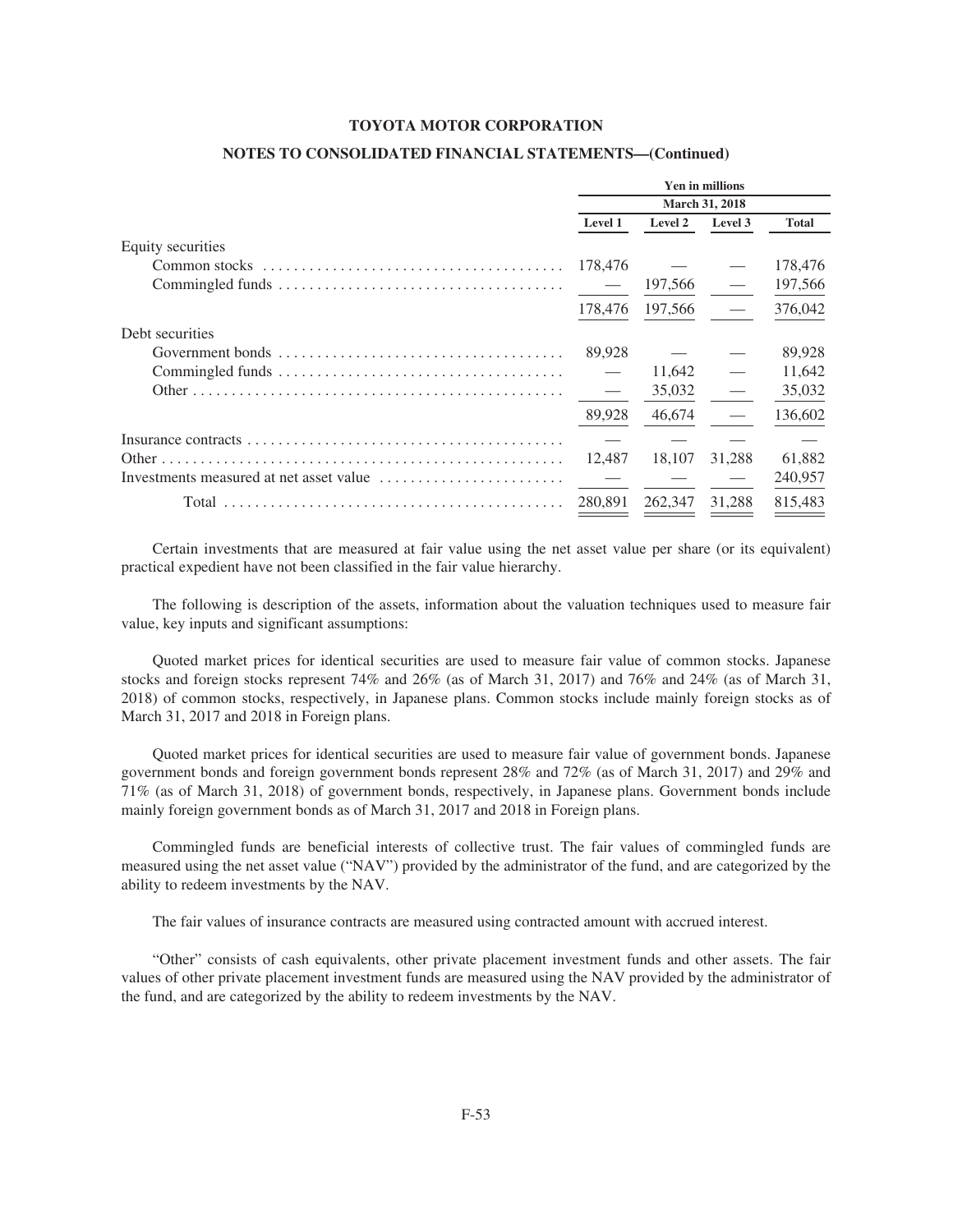## **NOTES TO CONSOLIDATED FINANCIAL STATEMENTS—(Continued)**

The following tables summarize the changes in Level 3 plan assets measured at fair value for the years ended March 31, 2016, 2017 and 2018:

## *Japanese plans*

|                                                                        |                               |                    |     |                                                        | Yen in millions            |      |                                             |                 |         |
|------------------------------------------------------------------------|-------------------------------|--------------------|-----|--------------------------------------------------------|----------------------------|------|---------------------------------------------|-----------------|---------|
|                                                                        | For the years ended March 31, |                    |     |                                                        |                            |      |                                             |                 |         |
|                                                                        | 2016                          |                    |     | 2017                                                   |                            | 2018 |                                             |                 |         |
|                                                                        | <b>Debt</b>                   |                    |     | <b>Debt</b><br>securities Other Total securities Other |                            |      | <b>Debt</b><br>Total securities Other Total |                 |         |
| Balance at beginning of year $\dots \dots \dots \dots$ 233 1,018 1,251 |                               |                    |     | 146 2,518 2,664                                        |                            |      | -81                                         |                 | 496 577 |
| Actual return on plan assets                                           |                               | (3)                | (2) |                                                        | (11)                       | (11) |                                             | (4)             | (4)     |
| Purchases, sales and settlements                                       |                               | $(88)$ 1,503 1,415 |     |                                                        | $(65)$ $(2,011)$ $(2,076)$ |      | (62)                                        | $(492)$ $(554)$ |         |
|                                                                        |                               |                    |     |                                                        |                            |      |                                             |                 |         |
| Balance at end of year $\dots\dots\dots\dots\dots\dots$                | - 146                         | 2,518 2,664        |     | 81                                                     | 496                        |      | 19                                          |                 | 19      |

## *Foreign plans*

|  | Yen in millions<br>For the years ended March 31, |              |                                    |  |
|--|--------------------------------------------------|--------------|------------------------------------|--|
|  |                                                  |              |                                    |  |
|  | 2016                                             | 2017         | 2018                               |  |
|  | Other                                            | <b>Other</b> | Other                              |  |
|  |                                                  | 30,758       | 30,903                             |  |
|  | 1.966                                            | 279          | 2.024                              |  |
|  | 12.372                                           |              |                                    |  |
|  | (1,091)                                          | (134)        | (1,639)                            |  |
|  | 30,758                                           | 30,903       | 31,288<br>$\overline{\phantom{a}}$ |  |

Toyota expects to contribute ¥42,220 million in Japanese plans and ¥23,234 million in Foreign plans to its pension plans in the year ending March 31, 2019.

The following pension benefit payments, which reflect expected future service, as appropriate, are expected to be paid:

| <b>Years ending March 31,</b> |         | <b>Yen in millions</b>       |
|-------------------------------|---------|------------------------------|
|                               |         | Japanese plans Foreign plans |
|                               | 72.756  | 21.972                       |
|                               | 73.891  | 23,700                       |
|                               | 74.890  | 25,089                       |
|                               | 78.254  | 26.724                       |
|                               | 82.433  | 28.552                       |
|                               | 429.821 | 167,337                      |
|                               | 812.045 | 293,374                      |
|                               |         |                              |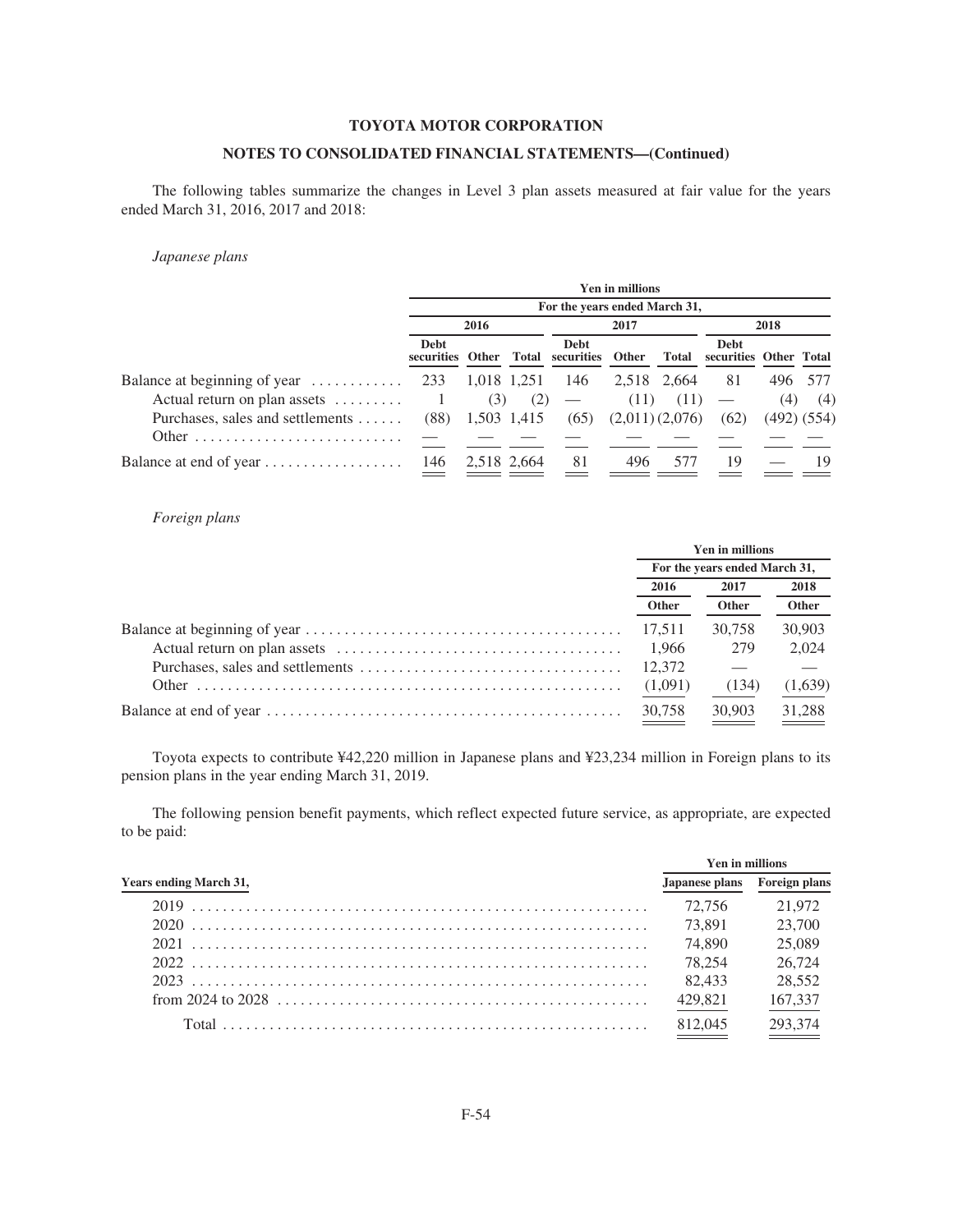## **NOTES TO CONSOLIDATED FINANCIAL STATEMENTS—(Continued)**

#### **Postretirement benefits other than pensions and postemployment benefits -**

Toyota's U.S. subsidiaries provide certain health care and life insurance benefits to eligible retired employees. In addition, Toyota provides benefits to certain former or inactive employees after employment, but before retirement. These benefits are provided through various insurance companies, health care providers and others. The costs of these benefits are recognized over the period the employee provides credited service to Toyota. Toyota's obligations under these arrangements are not material.

#### **21. Derivative financial instruments:**

Toyota employs derivative financial instruments, including foreign exchange forward contracts, foreign currency options, interest rate swaps, interest rate currency swap agreements and interest rate options to manage its exposure to fluctuations in interest rates and foreign currency exchange rates. Toyota does not use derivatives for speculation or trading.

#### **Fair value hedges -**

Toyota enters into interest rate swaps and interest rate currency swap agreements mainly to convert its fixed-rate debt to variable-rate debt. Toyota uses interest rate swap agreements in managing interest rate risk exposure. Interest rate swap agreements are executed as either an integral part of specific debt transactions or on a portfolio basis. Toyota uses interest rate currency swap agreements to hedge exposure to currency exchange rate fluctuations on principal and interest payments for borrowings denominated in foreign currencies. Notes and loans payable issued in foreign currencies are hedged by concurrently executing interest rate currency swap agreements, which involve the exchange of foreign currency principal and interest obligations for each functional currency obligations at agreed-upon currency exchange and interest rates.

For the years ended March 31, 2016, 2017 and 2018, the ineffective portion of Toyota's fair value hedge relationships was not material. For fair value hedging relationships, the components of each derivative's gain or loss are included in the assessment of hedge effectiveness.

#### **Undesignated derivative financial instruments -**

Toyota uses foreign exchange forward contracts, foreign currency options, interest rate swaps, interest rate currency swap agreements, and interest rate options, to manage its exposure to foreign currency exchange rate fluctuations and interest rate fluctuations from an economic perspective, and for some of which Toyota is unable to or has elected not to apply hedge accounting.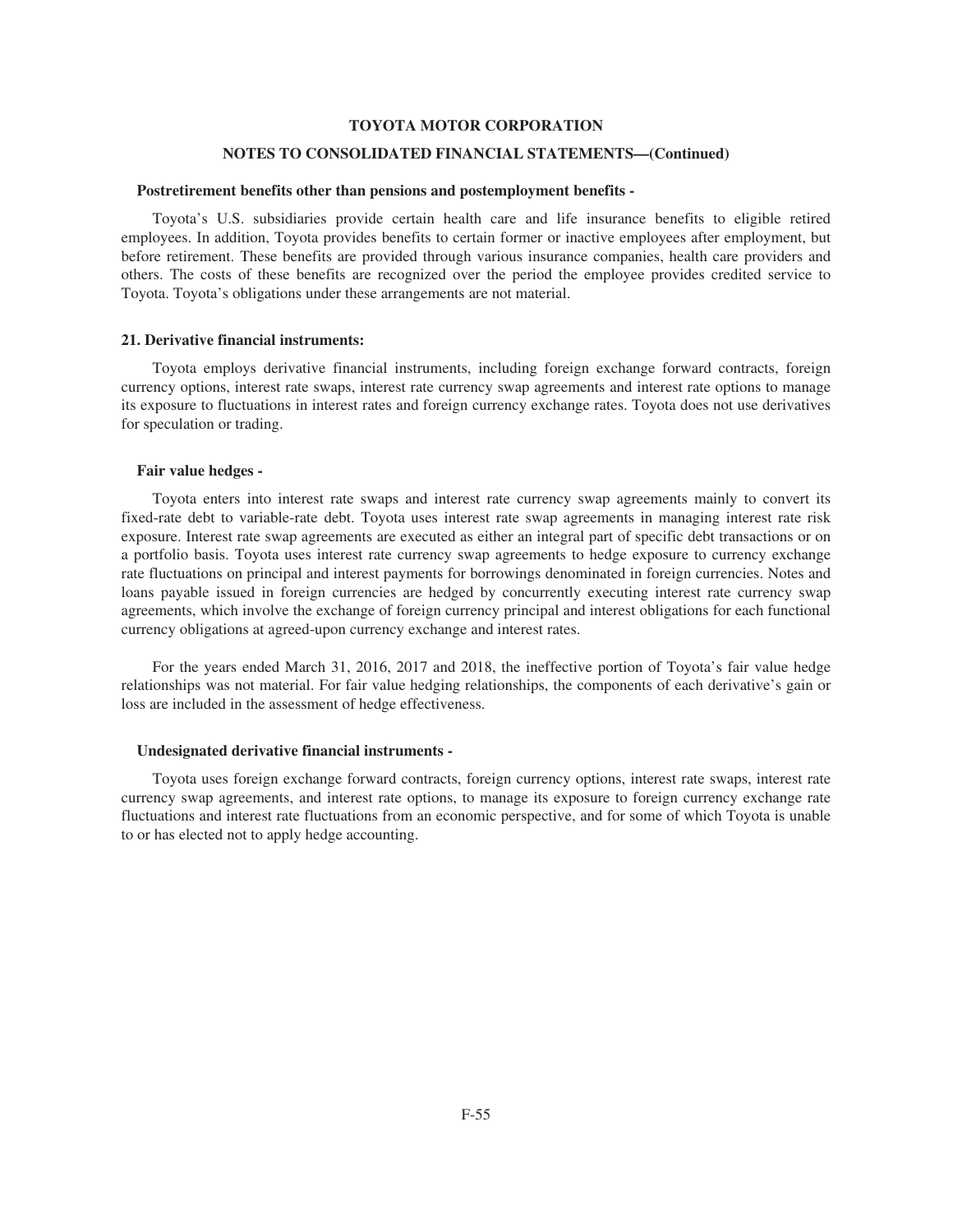## **NOTES TO CONSOLIDATED FINANCIAL STATEMENTS—(Continued)**

## **Fair value and gains or losses on derivative financial instruments -**

The following table summarizes the fair values of derivative financial instruments as of March 31, 2017 and 2018:

|                                                                                                                                                                                                                               | <b>Yen in millions</b> |            |
|-------------------------------------------------------------------------------------------------------------------------------------------------------------------------------------------------------------------------------|------------------------|------------|
|                                                                                                                                                                                                                               | March 31,              |            |
|                                                                                                                                                                                                                               | 2017                   | 2018       |
| <b>Derivative assets</b>                                                                                                                                                                                                      |                        |            |
| Derivative financial instruments designated as hedging instruments                                                                                                                                                            |                        |            |
| Interest rate and currency swap agreements                                                                                                                                                                                    |                        |            |
|                                                                                                                                                                                                                               |                        | 154        |
|                                                                                                                                                                                                                               | 662                    | 668        |
|                                                                                                                                                                                                                               | 662                    | 822        |
| Undesignated derivative financial instruments                                                                                                                                                                                 |                        |            |
| Interest rate and currency swap agreements                                                                                                                                                                                    |                        |            |
|                                                                                                                                                                                                                               | 61,946                 | 46,425     |
|                                                                                                                                                                                                                               | 168,292                | 175,635    |
|                                                                                                                                                                                                                               | 230,238                | 222,060    |
| Foreign exchange forward and option contracts                                                                                                                                                                                 |                        |            |
|                                                                                                                                                                                                                               | 12,357                 | 34,922     |
|                                                                                                                                                                                                                               | 164                    |            |
|                                                                                                                                                                                                                               | 12,521                 | 34,922     |
|                                                                                                                                                                                                                               | 243,421                | 257,804    |
|                                                                                                                                                                                                                               | (84, 883)              | (97,617)   |
|                                                                                                                                                                                                                               | (60, 021)              | (92, 146)  |
|                                                                                                                                                                                                                               | 98,517                 | 68,041     |
|                                                                                                                                                                                                                               |                        |            |
| <b>Derivative liabilities</b>                                                                                                                                                                                                 |                        |            |
| Derivative financial instruments designated as hedging instruments                                                                                                                                                            |                        |            |
| Interest rate and currency swap agreements                                                                                                                                                                                    | (64)                   |            |
|                                                                                                                                                                                                                               |                        |            |
|                                                                                                                                                                                                                               |                        |            |
|                                                                                                                                                                                                                               | (64)                   |            |
| Undesignated derivative financial instruments                                                                                                                                                                                 |                        |            |
| Interest rate and currency swap agreements                                                                                                                                                                                    |                        |            |
|                                                                                                                                                                                                                               | (67,091)               | (34,716)   |
|                                                                                                                                                                                                                               | (158, 383)             | (158, 830) |
|                                                                                                                                                                                                                               | (225, 474)             | (193, 546) |
| Foreign exchange forward and option contracts                                                                                                                                                                                 |                        |            |
|                                                                                                                                                                                                                               | (19,919)               | (3,610)    |
|                                                                                                                                                                                                                               |                        |            |
|                                                                                                                                                                                                                               | (19,919)               | (3,610)    |
| Total derivative liabilities entertainment contracts and derivative in the set of the set of the set of the set of the set of the set of the set of the set of the set of the set of the set of the set of the set of the set | (245, 457)             | (197, 156) |
|                                                                                                                                                                                                                               | 84,883                 | 97,617     |
|                                                                                                                                                                                                                               | 122,231                | 55,650     |
|                                                                                                                                                                                                                               | (38, 343)              | (43, 889)  |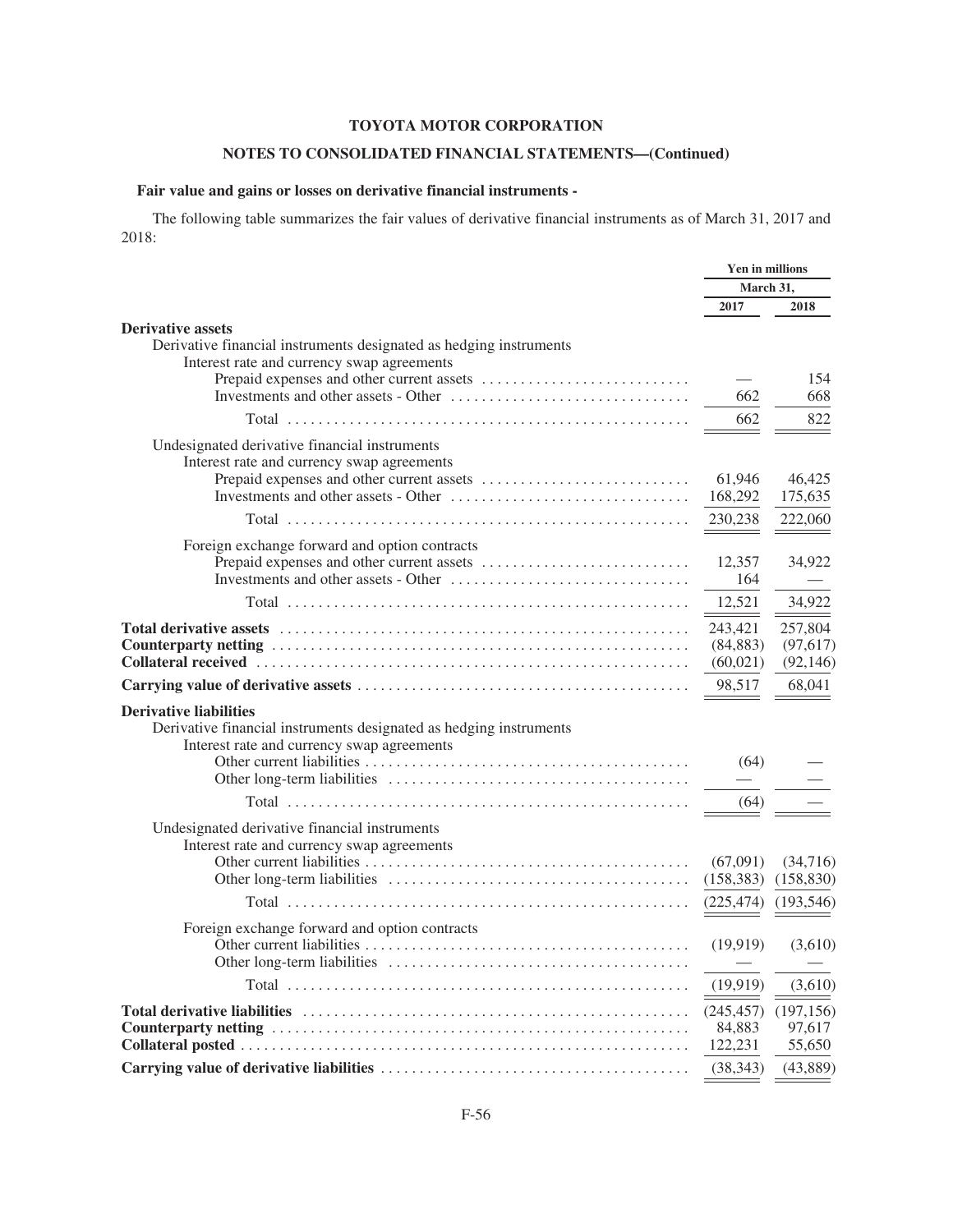## **NOTES TO CONSOLIDATED FINANCIAL STATEMENTS—(Continued)**

The following table summarizes the notional amounts of derivative financial instruments as of March 31, 2017 and 2018:

|                                                                   | <b>Yen in millions</b>                                             |                                                               |                                                                    |                                                        |  |
|-------------------------------------------------------------------|--------------------------------------------------------------------|---------------------------------------------------------------|--------------------------------------------------------------------|--------------------------------------------------------|--|
|                                                                   |                                                                    |                                                               | March 31,                                                          |                                                        |  |
|                                                                   | 2017<br>2018                                                       |                                                               |                                                                    |                                                        |  |
|                                                                   | <b>Designated</b><br>derivative<br>financial<br><i>instruments</i> | Undesignated<br>derivative<br>financial<br><i>instruments</i> | <b>Designated</b><br>derivative<br>financial<br><i>instruments</i> | Undesignated<br>derivative<br>financial<br>instruments |  |
| Interest rate and currency swap agreements $\dots\dots\dots\dots$ | 40,837                                                             | 19,459,677                                                    | 12,643                                                             | 19,895,085                                             |  |
| Foreign exchange forward and option contracts                     | $\hspace{0.1cm}$                                                   | 2,772,741                                                     |                                                                    | 2,731,534                                              |  |
| Total                                                             | 40,837                                                             | 22, 232, 418                                                  | 12,643                                                             | 22,626,619                                             |  |

The following table summarizes the gains and losses on derivative financial instruments and hedged items reported in the consolidated statements of income for the years ended March 31, 2016, 2017 and 2018:

|                                                                                                    |                                                                          |                                                | <b>Yen in millions</b>                                                   |                                                |                                                                          |                                                |  |  |  |
|----------------------------------------------------------------------------------------------------|--------------------------------------------------------------------------|------------------------------------------------|--------------------------------------------------------------------------|------------------------------------------------|--------------------------------------------------------------------------|------------------------------------------------|--|--|--|
|                                                                                                    |                                                                          | For the years ended March 31,                  |                                                                          |                                                |                                                                          |                                                |  |  |  |
|                                                                                                    |                                                                          | 2016                                           |                                                                          | 2017                                           | 2018                                                                     |                                                |  |  |  |
|                                                                                                    | <b>Gains or</b><br>(losses) on<br>derivative<br>financial<br>instruments | <b>Gains</b> or<br>(losses) on<br>hedged items | <b>Gains or</b><br>(losses) on<br>derivative<br>financial<br>instruments | <b>Gains or</b><br>(losses) on<br>hedged items | <b>Gains or</b><br>(losses) on<br>derivative<br>financial<br>instruments | <b>Gains or</b><br>(losses) on<br>hedged items |  |  |  |
| <b>Derivative financial instruments</b><br>designated as hedging instruments                       |                                                                          |                                                |                                                                          |                                                |                                                                          |                                                |  |  |  |
| Interest rate and currency swap<br>agreements                                                      |                                                                          |                                                |                                                                          |                                                |                                                                          |                                                |  |  |  |
| Cost of financing                                                                                  |                                                                          |                                                |                                                                          |                                                |                                                                          |                                                |  |  |  |
| operations                                                                                         | (133)                                                                    | 122                                            | (339)                                                                    | 1,212                                          | 782                                                                      | (227)                                          |  |  |  |
| <b>Undesignated derivative financial</b><br><i>instruments</i>                                     |                                                                          |                                                |                                                                          |                                                |                                                                          |                                                |  |  |  |
| Interest rate and currency swap<br>agreements                                                      |                                                                          |                                                |                                                                          |                                                |                                                                          |                                                |  |  |  |
| Cost of financing<br>operations $\ldots \ldots \ldots \ldots$ 119,096                              |                                                                          |                                                | (61, 884)                                                                |                                                | 42,220                                                                   |                                                |  |  |  |
| Foreign exchange gain<br>$(\text{loss})$ , net $\dots \dots \dots$<br>Foreign exchange forward and | (379)                                                                    |                                                | 12,516                                                                   |                                                | 30,339                                                                   |                                                |  |  |  |
| option contracts                                                                                   |                                                                          |                                                |                                                                          |                                                |                                                                          |                                                |  |  |  |
| Cost of financing<br>$operations \ldots \ldots \ldots$<br>Foreign exchange gain                    | (16,363)                                                                 |                                                | 2,614                                                                    |                                                | 6,442                                                                    |                                                |  |  |  |
| $(\text{loss})$ , net $\dots \dots \dots$                                                          | 115,256                                                                  |                                                | 81,614                                                                   |                                                | 73,115                                                                   |                                                |  |  |  |

Undesignated derivative financial instruments are used to manage economic risks of fluctuations in foreign currency exchange rates and interest rates of certain receivables and payables. Those economic risks are offset by changes in the fair value of undesignated derivative financial instruments.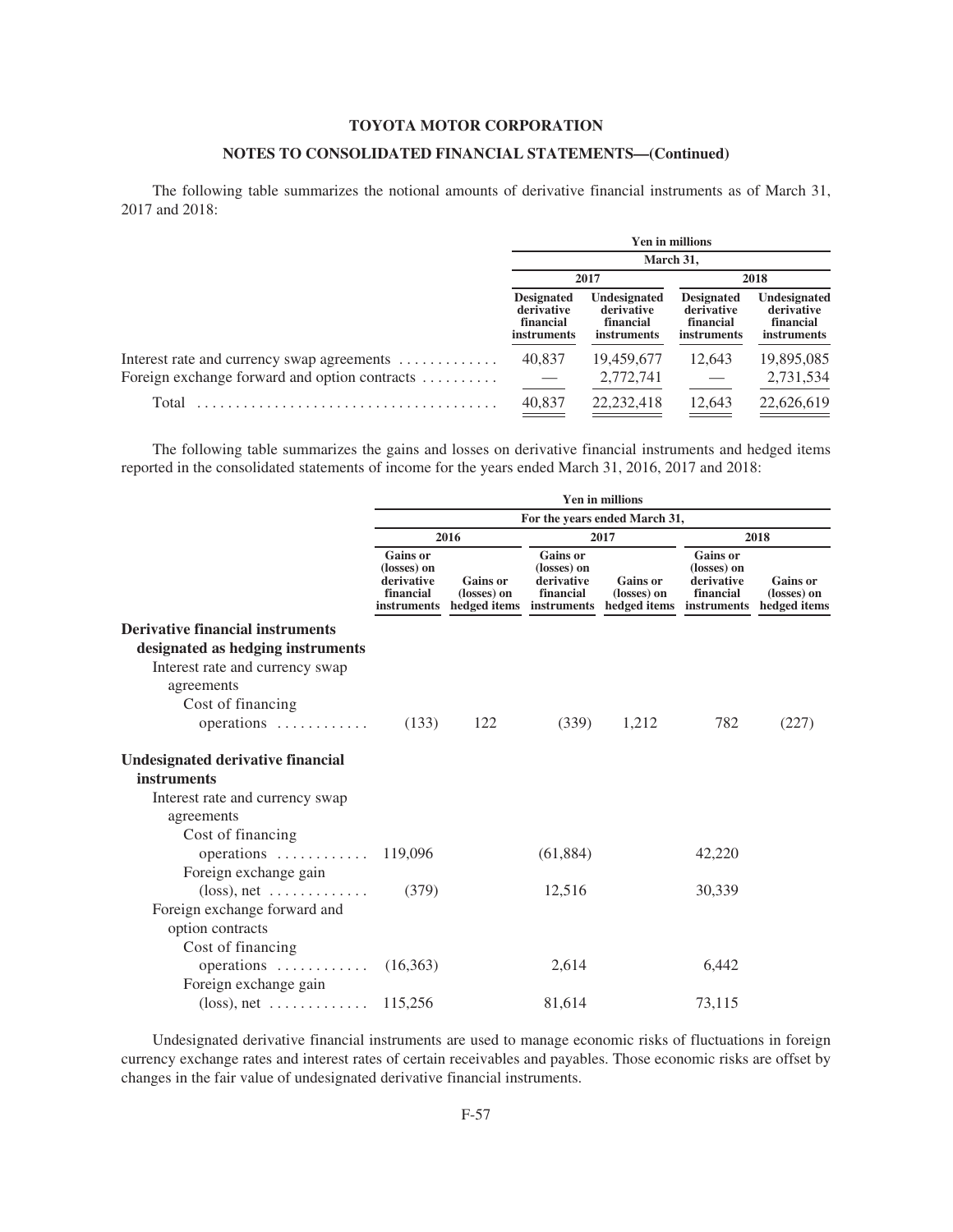#### **NOTES TO CONSOLIDATED FINANCIAL STATEMENTS—(Continued)**

Cash flows from transactions of derivative financial instruments are included in cash flows from operating activities in the consolidated statements of cash flows.

#### **Credit risk related contingent features -**

Toyota enters into International Swaps and Derivatives Association Master Agreements with counterparties. These Master Agreements contain a provision requiring either Toyota or the counterparty to settle the contract or to post assets to the other party in the event of a ratings downgrade below a specified threshold.

The aggregate fair value amount of derivative financial instruments that contain credit risk related contingent features that are in a net liability position after being offset by cash collateral as of March 31, 2018 is ¥2,489 million. The aggregate fair value amount of assets that are already posted as cash collateral as of March 31, 2018 is ¥28,012 million. If the ratings of Toyota decline below specified thresholds, the maximum amount of assets to be posted or for which Toyota could be required to settle the contracts is ¥2,489 million as of March 31, 2018.

#### **22. Other financial instruments:**

Toyota has certain financial instruments, including financial assets and liabilities which arose in the normal course of business. These financial instruments are executed with creditworthy financial institutions, and virtually all foreign currency contracts are denominated in U.S. dollars, euros and other currencies of major developed countries. Financial instruments involve, to varying degrees, market risk as instruments are subject to price fluctuations, and elements of credit risk in the event a counterparty should default. In the unlikely event the counterparties fail to meet the contractual terms of a foreign currency or an interest rate instrument, Toyota's risk is limited to the fair value of the instrument. Although Toyota may be exposed to losses in the event of non-performance by counterparties on financial instruments, it does not anticipate significant losses due to the nature of its counterparties. Counterparties to Toyota's financial instruments represent, in general, international financial institutions. Additionally, Toyota does not have a significant exposure to any individual counterparty. Toyota believes that the overall credit risk related to its financial instruments is not significant.

The following table summarizes the estimated fair values of Toyota's financial instruments, excluding marketable securities, other securities investments, investments and other assets in affiliated companies and derivative financial instruments. See note 27 to the consolidated financial statements for three levels of input which are used to measure fair value.

|                                               | <b>Yen in millions</b> |                |                |            |                              |  |  |  |
|-----------------------------------------------|------------------------|----------------|----------------|------------|------------------------------|--|--|--|
|                                               | March 31, 2017         |                |                |            |                              |  |  |  |
|                                               |                        |                |                |            |                              |  |  |  |
|                                               | <b>Carrying amount</b> | <b>Level 1</b> | Level 2        | Level 3    | <b>Total</b>                 |  |  |  |
| <b>Assets (Liabilities)</b>                   |                        |                |                |            |                              |  |  |  |
| Cash and cash equivalents $\dots$             | 2,995,075              | 2,103,469      | 891,606        |            | 2,995,075                    |  |  |  |
| Time deposits $\dots \dots \dots \dots \dots$ | 1,082,654              |                | 1,082,654      |            | 1,082,654                    |  |  |  |
| Total finance receivables, net                | 14,064,660             |                |                | 14,226,440 | 14,226,440                   |  |  |  |
| Other receivables $\dots\dots\dots\dots\dots$ | 436,867                |                |                | 436,867    | 436,867                      |  |  |  |
| Short-term borrowings $\dots\dots\dots$       | (4,953,682)            |                | (4,953,682)    |            | (4,953,682)                  |  |  |  |
| Long-term debt including the                  |                        |                |                |            |                              |  |  |  |
| current portion $\dots\dots\dots\dots$        | (14, 179, 796)         |                | (12, 241, 617) |            | $(2,065,884)$ $(14,307,501)$ |  |  |  |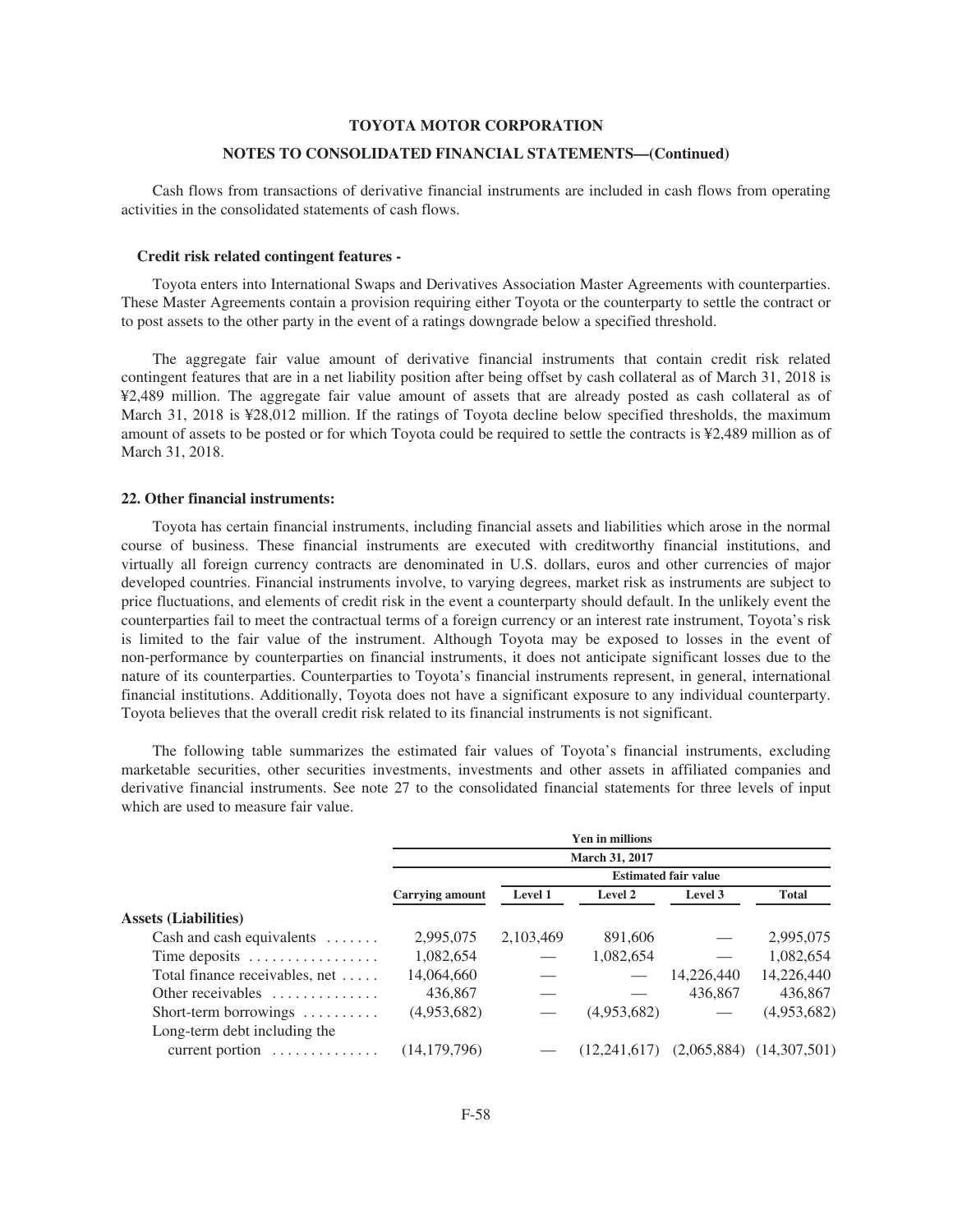| <b>Yen in millions</b>                          |                        |                |              |            |                              |  |  |
|-------------------------------------------------|------------------------|----------------|--------------|------------|------------------------------|--|--|
|                                                 | <b>March 31, 2018</b>  |                |              |            |                              |  |  |
|                                                 |                        |                |              |            |                              |  |  |
|                                                 | <b>Carrying amount</b> | <b>Level 1</b> | Level 2      | Level 3    | <b>Total</b>                 |  |  |
| <b>Assets (Liabilities)</b>                     |                        |                |              |            |                              |  |  |
| Cash and cash equivalents $\dots \dots$         | 3,052,269              | 2,278,060      | 774.209      |            | 3,052,269                    |  |  |
| Time deposits $\dots \dots \dots \dots \dots$   | 901,244                |                | 901,244      |            | 901,244                      |  |  |
| Total finance receivables, net                  | 14,508,614             |                |              | 14,615,409 | 14,615,409                   |  |  |
| Other receivables $\dots\dots\dots\dots\dots$   | 489,338                |                |              | 489,338    | 489,338                      |  |  |
| Short-term borrowings                           | (5,154,913)            |                | (5,154,913)  |            | (5, 154, 913)                |  |  |
| Long-term debt including the                    |                        |                |              |            |                              |  |  |
| $current$ portion $\ldots \ldots \ldots \ldots$ | (14, 172, 025)         |                | (12.265.260) |            | $(1,940,888)$ $(14,206,148)$ |  |  |

### **NOTES TO CONSOLIDATED FINANCIAL STATEMENTS—(Continued)**

#### **Cash and cash equivalents and time deposits -**

In the normal course of business, substantially all cash and cash equivalents and time deposits are highly liquid and are carried at amounts which approximate fair value due to its short duration. Cash equivalents and time deposits include negotiable certificate of deposit measured at fair value on a recurring basis. Where money market funds produce a daily net asset value in an active market, this value is used to determine the fair value of the fund investment, and the investment is classified in Level 1. All other types of cash and cash equivalents and time deposits are classified in Level 2.

#### **Finance receivables, net -**

The fair values of finance receivables are estimated by discounting expected cash flows to present value using internal assumptions, including prepayment speeds, expected credit losses and collateral value. Certain impaired finance receivables are measured at fair value on a nonrecurring basis based on collateral values.

As unobservable inputs are utilized, finance receivables are classified in Level 3.

### **Other receivables -**

Other receivables are short-term receivables. These receivables are carried at amounts which approximate fair value, and the difference between the carrying amount and the fair value is not material. These receivables are classified in Level 3.

### **Short-term borrowings and long-term debt -**

The fair values of short-term borrowings and long-term debt including the current portion, except for secured loans provided by securitization transactions using special-purpose entities, are estimated based on the discounted amounts of future cash flows using Toyota's current borrowing rates for similar liabilities. As these inputs are observable, these debts are classified in Level 2.

The fair values of the secured loans provided by securitization transactions are estimated based on current market rates and credit spreads for debt with similar maturities. Internal assumptions including prepayment speeds and expected credit losses are used to estimate the timing of cash flows to be paid on the underlying securitized assets. As these valuations utilize unobservable inputs, the secured loans are classified in Level 3. See note 11 to the consolidated financial statements for information regarding the secured loans.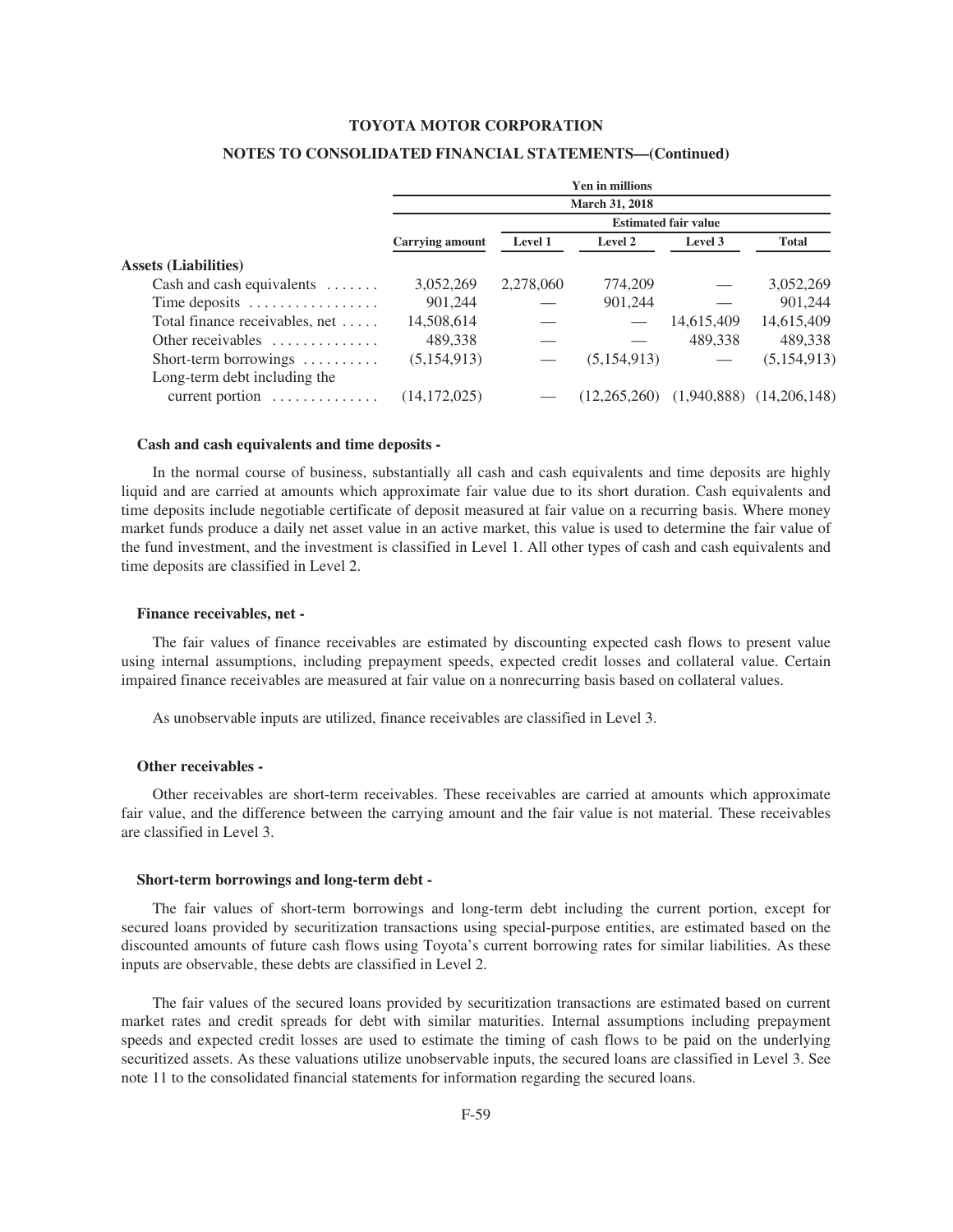## **NOTES TO CONSOLIDATED FINANCIAL STATEMENTS—(Continued)**

### **23. Lease commitments:**

Toyota leases certain assets under capital lease and operating lease arrangements.

An analysis of leased assets under capital leases is as follows:

|                          | Yen in millions<br>March 31, |           |
|--------------------------|------------------------------|-----------|
|                          |                              |           |
|                          | 2017                         | 2018      |
| <b>Class of property</b> |                              |           |
|                          | 18.775                       | 17.934    |
|                          | 29.630                       | 31.217    |
|                          | (28,703)                     | (30, 853) |
|                          | 19.702                       | 18.298    |

Amortization expenses under capital leases for the years ended March 31, 2016, 2017 and 2018 were ¥4,801 million, ¥4,586 million and ¥5,541 million, respectively.

Future minimum lease payments under capital leases together with the present value of the net minimum lease payments as of March 31, 2018 are as follows:

| <b>Years ending March 31,</b> | <b>Yen in millions</b> |
|-------------------------------|------------------------|
|                               | 6.645                  |
|                               | 3.892                  |
| 2021                          | 2.276                  |
|                               | 1.921                  |
|                               | 1.801                  |
|                               | 8,933                  |
|                               | 25,468                 |
|                               | (4,842)                |
|                               | 20,626                 |
|                               | (5,796)                |
|                               | 14,830                 |

Rental expenses under operating leases for the years ended March 31, 2016, 2017 and 2018 were ¥101,932 million, ¥92,321 million and ¥112,934 million, respectively.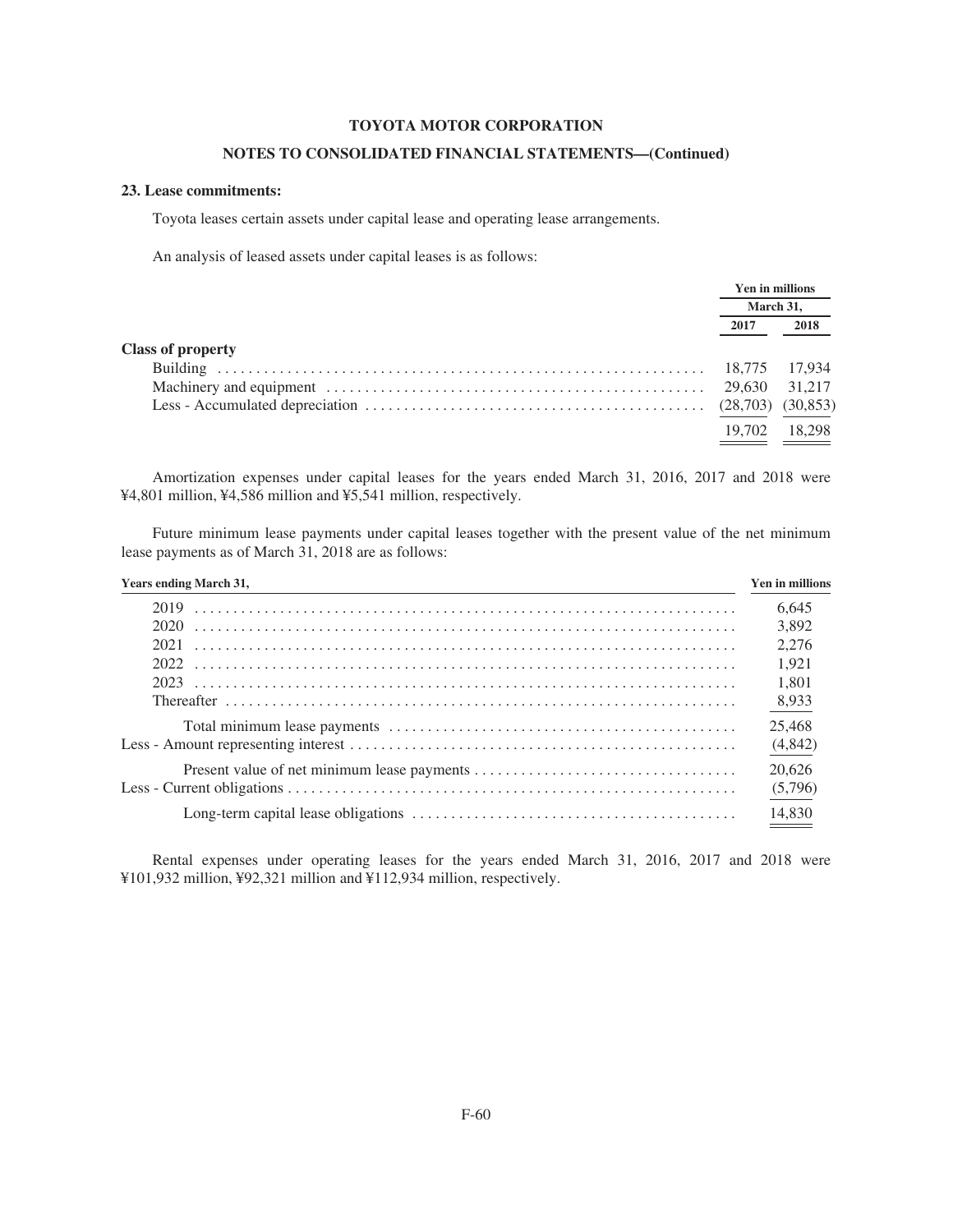### **NOTES TO CONSOLIDATED FINANCIAL STATEMENTS—(Continued)**

The minimum rental payments required under operating leases relating primarily to land, buildings and equipment having initial or remaining non-cancelable lease terms in excess of one year at March 31, 2018 are as follows:

| <b>Years ending March 31,</b><br>and the control of the control of the control of the control of the control of the control of the control of the | <b>Yen in millions</b> |
|---------------------------------------------------------------------------------------------------------------------------------------------------|------------------------|
|                                                                                                                                                   |                        |
|                                                                                                                                                   |                        |
|                                                                                                                                                   | 9,422                  |
|                                                                                                                                                   | 8.403                  |
|                                                                                                                                                   | 7.247                  |
|                                                                                                                                                   | 26,106                 |
|                                                                                                                                                   | 76,849                 |

#### **24. Other commitments and contingencies, concentrations and factors that may affect future operations:**

#### **Commitments -**

Commitments outstanding as of March 31, 2018 for the purchase of property, plant and equipment, other assets and services totaled ¥368,483 million.

#### **Guarantees -**

Toyota enters into contracts with Toyota dealers to guarantee customers' payments of their installment payables that arise from installment contracts between customers and Toyota dealers, as and when requested by Toyota dealers. Guarantee periods are set to match maturity of installment payments, and as of March 31, 2018, range from 1 month to 35 years; however, they are generally shorter than the useful lives of products sold. Toyota is required to execute its guarantee primarily when customers are unable to make required payments.

The maximum potential amount of future payments as of March 31, 2018 is ¥2,830,749 million. Liabilities for guarantees totaling ¥6,901 million have been provided as of March 31, 2018. Under these guarantee contracts, Toyota is entitled to recover any amount paid by Toyota from the customers whose original obligations Toyota has guaranteed.

#### **Legal proceedings -**

From time-to-time, Toyota issues vehicle recalls and takes other safety measures including safety campaigns relating to its vehicles. Since 2009, Toyota issued safety campaigns related to the risk of floor mat entrapment of accelerator pedals and vehicle recalls related to slow-to-return or sticky accelerator pedals. In March 2014, Toyota entered into a Deferred Prosecution Agreement ("DPA") to resolve an investigation by the U.S. Attorney for the Southern District of New York ("SDNY") related to unintended acceleration in certain of its vehicles. The DPA provided for an independent monitor to review and assess policies and procedures relating to Toyota's safety communications process, its process for sharing vehicle accident information internally and its process for preparing and sharing certain technical reports. In August 2017, the DPA and the monitorship terminated, and in October 2017, the criminal charge that had been filed in connection with the DPA was dismissed.

Personal injury and wrongful death claims involving allegations of unintended acceleration are pending in several consolidated proceedings in federal and state courts, as well as in individual cases in various other states. The judges in the consolidated federal action and the consolidated California state action have approved an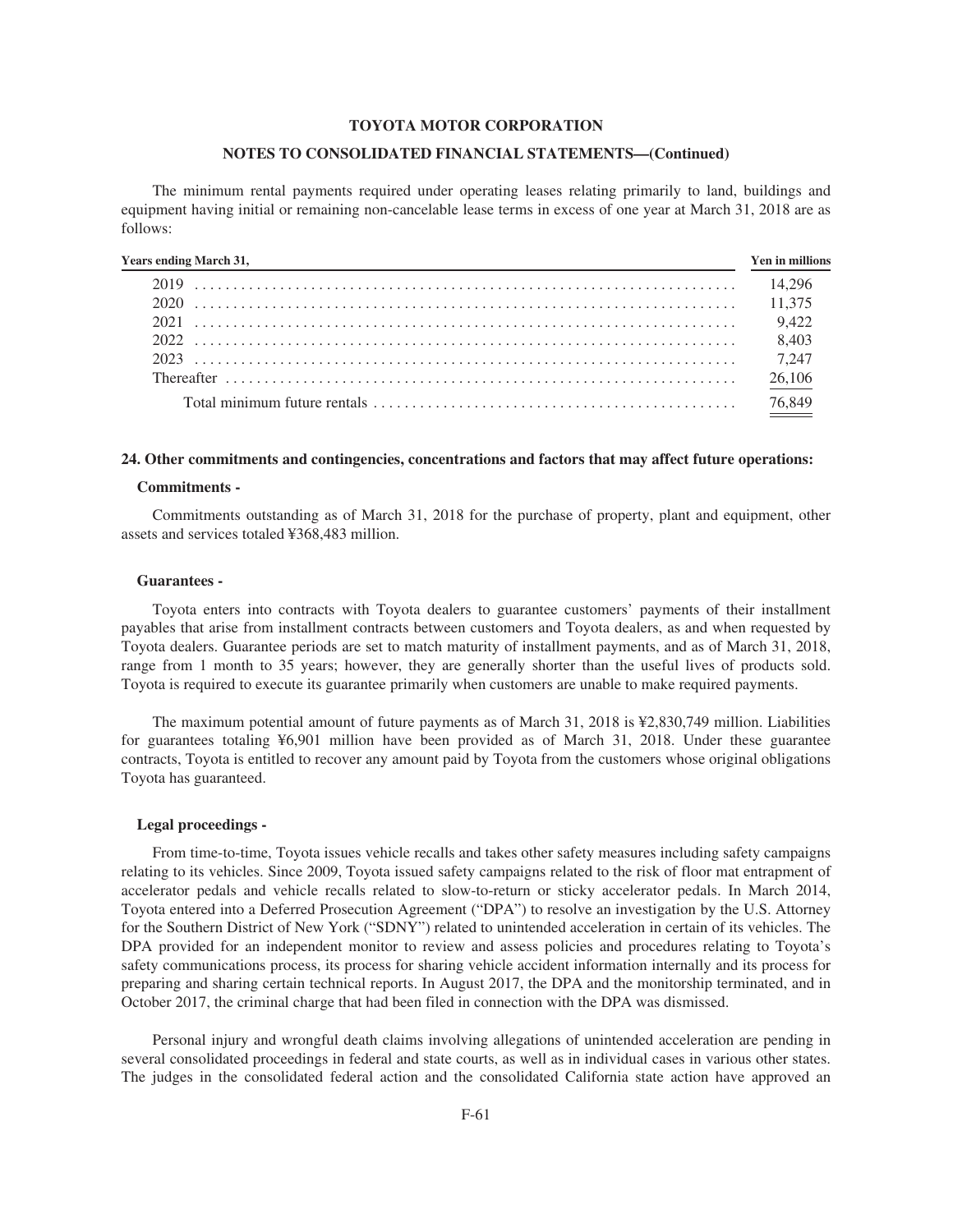### **NOTES TO CONSOLIDATED FINANCIAL STATEMENTS—(Continued)**

Intensive Settlement Process ("ISP") for such claims in those actions. Under the ISP, all individual claims within the consolidated actions are stayed pending completion of a process to assess whether they can be resolved on terms acceptable to the parties. Cases not resolved after completion of the ISP will then proceed to discovery and toward trial. Toyota has offered the ISP process to plaintiffs in other consolidated actions and in individual cases, as well.

Toyota has been named as a defendant in 33 economic loss class action lawsuits in the United States, which, together with similar lawsuits against Takata and other automakers, have been made part of a multi-district litigation proceeding in the United States District Court for the Southern District of Florida, arising out of allegations that airbag inflators manufactured by Takata are defective. Toyota has reached a settlement with the plaintiffs in the United States economic loss class actions. While the court approved the settlement on October 31, 2017, objectors have filed appeals, which have not yet been resolved. Toyota and other automakers have also been named in certain class actions filed in Mexico, Canada, Australia and Israel, as well as some other actions by states or territories of the United States. Those actions have not been settled and are being litigated.

Toyota self-reported a process gap in fulfilling certain emissions defect information reporting requirements of the U.S. Environmental Protection Agency ("EPA") and California Air Resources Board, including updates on its repair completion rates for recalled emissions components and certain other reports concerning emissions related defects. Toyota is involved in discussions with the EPA and the SDNY's Civil Division on this reporting issue. These agencies have requested certain follow-up information regarding this reporting issue, and Toyota is cooperating with the request.

Toyota also has various other pending legal actions and claims, including without limitation personal injury and wrongful death lawsuits and claims in the United States, and is subject to government investigations fromtime-to-time.

Beyond the amounts accrued with respect to all aforementioned matters, Toyota is unable to estimate a range of reasonably possible loss, if any, for the pending legal matters because (i) many of the proceedings are in evidence gathering stages, (ii) significant factual issues need to be resolved, (iii) the legal theory or nature of the claims is unclear, (iv) the outcome of future motions or appeals is unknown and/or (v) the outcomes of other matters of these types vary widely and do not appear sufficiently similar to offer meaningful guidance. Based upon information currently available to Toyota, however, Toyota believes that its losses from these matters, if any, beyond the amounts accrued, would not have a material adverse effect on Toyota's financial position, results of operations or cash flows.

The parent company has a concentration of labor supply in employees working under collective bargaining agreements and a substantial portion of these employees are working under the agreement that will expire on December 31, 2020.

### **25. Segment data:**

The operating segments reported below are the segments of Toyota for which separate financial information is available and for which operating income/loss amounts are evaluated regularly by executive management in deciding how to allocate resources and in assessing performance.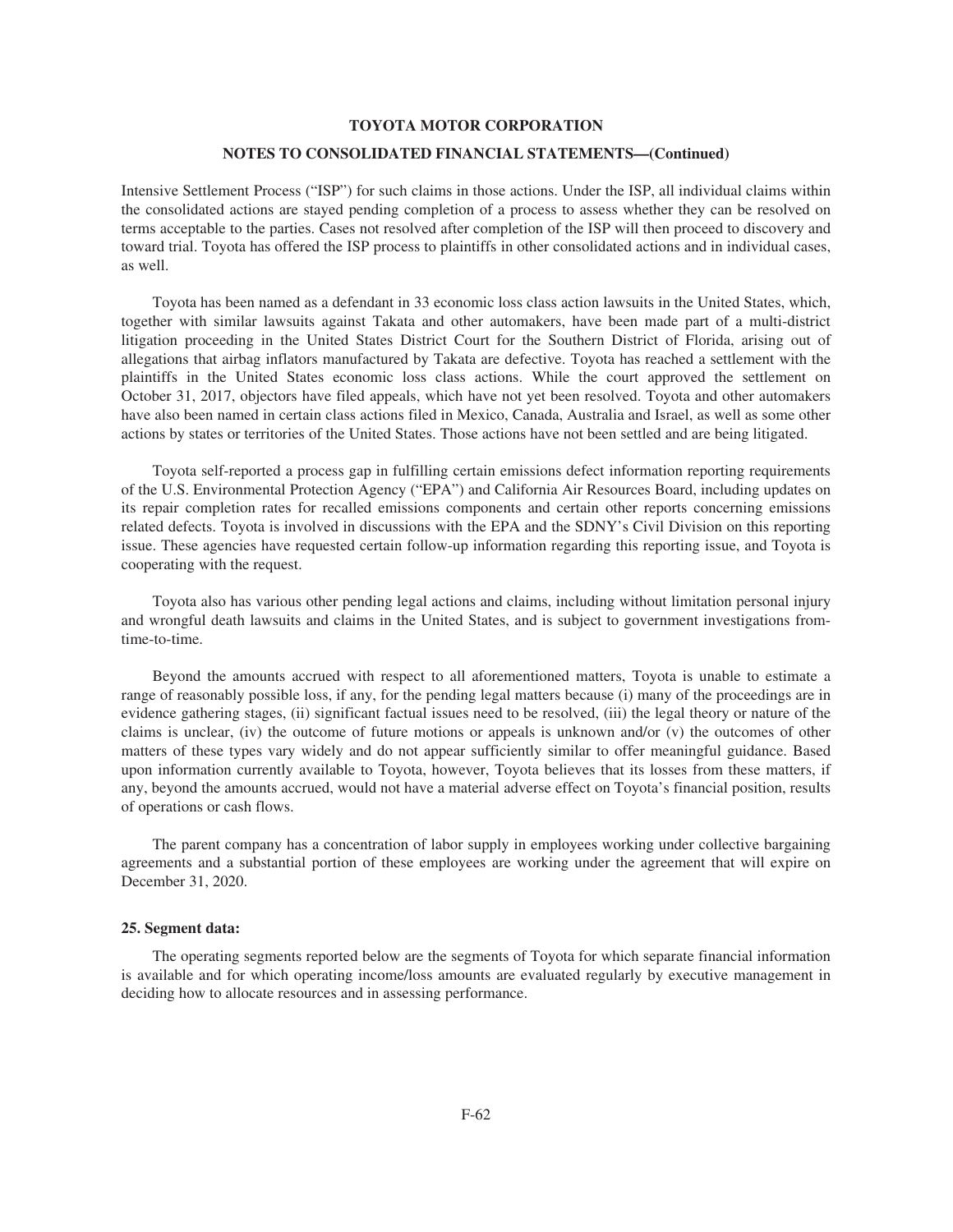### **NOTES TO CONSOLIDATED FINANCIAL STATEMENTS—(Continued)**

The major portions of Toyota's operations on a worldwide basis are derived from the Automotive and Financial Services business segments. The Automotive segment designs, manufactures and distributes sedans, minivans, compact cars, sport-utility vehicles, trucks and related parts and accessories. The Financial Services segment consists primarily of financing, and vehicle and equipment leasing operations to assist in the merchandising of the parent company and its affiliated companies products as well as other products. The All Other segment includes the design, manufacturing and sales of housing, telecommunications and other businesses.

The following tables present certain information regarding Toyota's industry or geographic segments and overseas revenues by destination as of and for the years ended March 31, 2016, 2017 and 2018.

### **Segment operating results and assets -**

As of and for the year ended March 31, 2016:

|                                                             | Yen in millions   |                                     |                  |                                                               |                     |  |
|-------------------------------------------------------------|-------------------|-------------------------------------|------------------|---------------------------------------------------------------|---------------------|--|
|                                                             | <b>Automotive</b> | <b>Financial</b><br><b>Services</b> | <b>All Other</b> | Inter-segment<br>Elimination/<br><b>Unallocated</b><br>Amount | <b>Consolidated</b> |  |
| Net revenues                                                |                   |                                     |                  |                                                               |                     |  |
| Sales to external customers $\dots\dots\dots$               | 25,923,813        | 1,854,007                           | 625,298          |                                                               | 28,403,118          |  |
| Inter-segment sales and transfers $\dots$ .                 | 53,603            | 42,217                              | 552,089          | (647,909)                                                     |                     |  |
| $Total$                                                     | 25,977,416        | 1,896,224                           | 1,177,387        | (647,909)                                                     | 28,403,118          |  |
| Operating expenses                                          | 23,528,418        | 1,556,998                           | 1,110,880        | (647, 149)                                                    | 25,549,147          |  |
| Operating income $\dots\dots\dots\dots\dots\dots\dots\dots$ | 2,448,998         | 339,226                             | 66,507           | (760)                                                         | 2,853,971           |  |
|                                                             | 15,621,757        | 21,709,010                          | 1.917.148        | 8,179,682                                                     | 47, 427, 597        |  |
| Investment in equity method investees $\dots$               | 2,532,644         | 9.168                               | 10,801           | 78,776                                                        | 2,631,389           |  |
| Depreciation expenses                                       | 900,434           | 697.991                             | 27,412           |                                                               | 1,625,837           |  |
| Capital expenditure                                         | 1,389,289         | 2,638,111                           | 41,826           | (10,010)                                                      | 4,059,216           |  |

As of and for the year ended March 31, 2017:

|                                               | <b>Yen in millions</b> |                                     |                  |                                                               |                     |  |
|-----------------------------------------------|------------------------|-------------------------------------|------------------|---------------------------------------------------------------|---------------------|--|
|                                               | <b>Automotive</b>      | <b>Financial</b><br><b>Services</b> | <b>All Other</b> | Inter-segment<br>Elimination/<br><b>Unallocated</b><br>Amount | <b>Consolidated</b> |  |
| Net revenues                                  |                        |                                     |                  |                                                               |                     |  |
| Sales to external customers $\dots\dots\dots$ | 25,032,229             | 1,783,697                           | 781,267          |                                                               | 27,597,193          |  |
| Inter-segment sales and transfers $\dots$     | 49,618                 | 39,903                              | 539,785          | (629, 306)                                                    |                     |  |
| Total                                         | 25,081,847             | 1,823,600                           | 1.321.052        | (629, 306)                                                    | 27,597,193          |  |
| Operating expenses                            | 23,388,874             | 1,601,172                           | 1,239,725        | (626,950)                                                     | 25,602,821          |  |
| Operating income                              | 1,692,973              | 222,428                             | 81,327           | (2,356)                                                       | 1,994,372           |  |
|                                               | 16.156.496             | 22,507,613                          | 2.170.498        | 7,915,579                                                     | 48,750,186          |  |
| Investment in equity method investees         | 2,745,437              | 9,792                               |                  | 90,193                                                        | 2,845,422           |  |
| Depreciation expenses                         | 912,797                | 671.155                             | 26,998           |                                                               | 1,610,950           |  |
| Capital expenditure                           | 1.293.564              | 2.182.149                           | 53,710           | 12.014                                                        | 3.541.437           |  |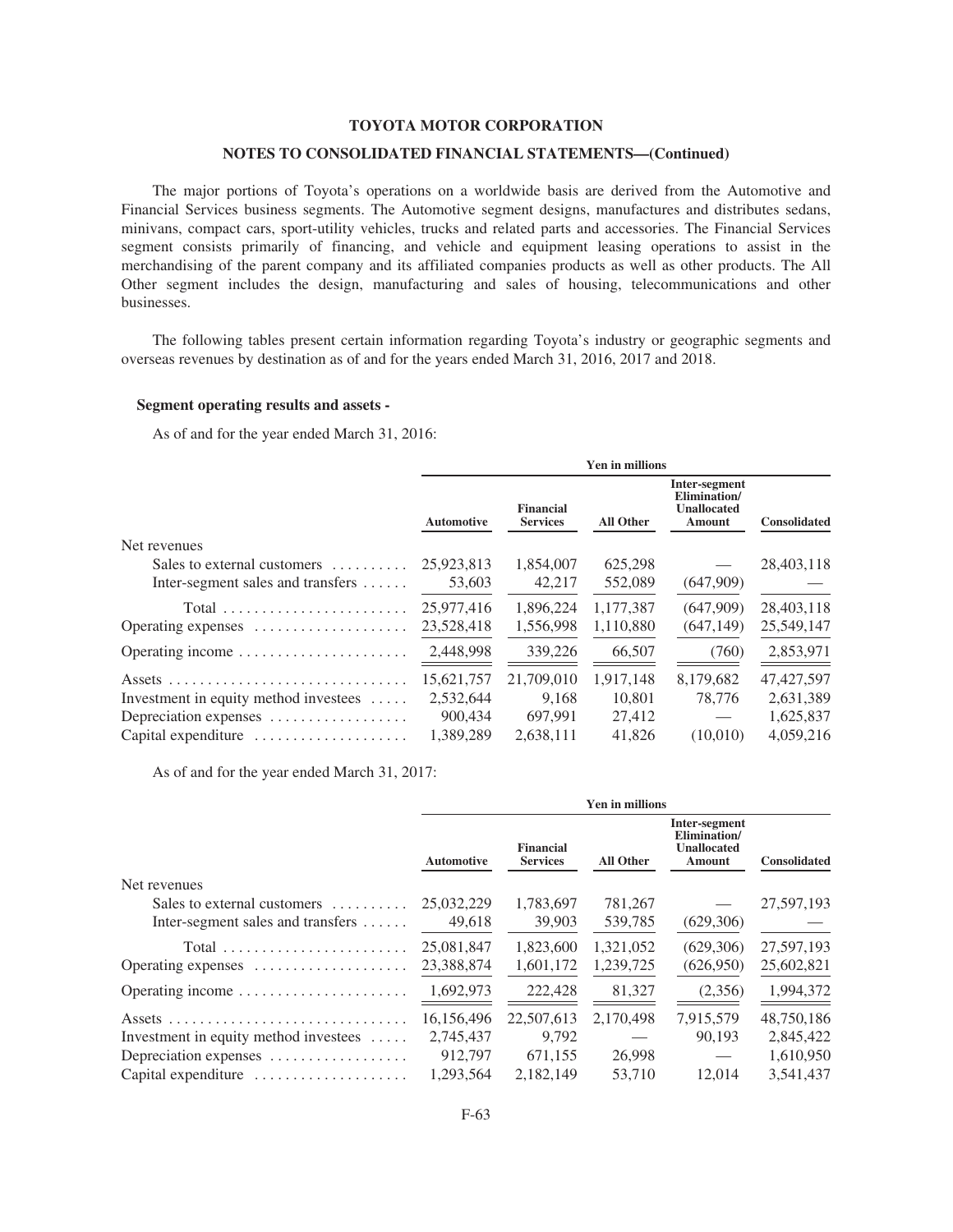## **NOTES TO CONSOLIDATED FINANCIAL STATEMENTS—(Continued)**

As of and for the year ended March 31, 2018:

|                                                        | Yen in millions   |                                     |                  |                                                               |                     |  |
|--------------------------------------------------------|-------------------|-------------------------------------|------------------|---------------------------------------------------------------|---------------------|--|
|                                                        | <b>Automotive</b> | <b>Financial</b><br><b>Services</b> | <b>All Other</b> | Inter-segment<br>Elimination/<br><b>Unallocated</b><br>Amount | <b>Consolidated</b> |  |
| Net revenues                                           |                   |                                     |                  |                                                               |                     |  |
| Sales to external customers $\dots\dots\dots$          | 26, 347, 229      | 1,959,234                           | 1,073,047        |                                                               | 29,379,510          |  |
| Inter-segment sales and transfers $\dots$              | 50,711            | 57,774                              | 573,071          | (681, 556)                                                    |                     |  |
|                                                        | 26,397,940        | 2,017,008                           | 1,646,118        | (681, 556)                                                    | 29,379,510          |  |
| Operating expenses                                     | 24,386,805        | 1,731,462                           | 1,545,306        | (683, 925)                                                    | 26,979,648          |  |
| Operating income $\dots \dots \dots \dots \dots \dots$ | 2,011,135         | 285,546                             | 100,812          | 2,369                                                         | 2,399,862           |  |
|                                                        | 17,054,209        | 23,055,981                          | 2.178.118        | 8,019,941                                                     | 50,308,249          |  |
| Investment in equity method investees                  | 3,054,583         | 11,713                              |                  | 96,415                                                        | 3,162,711           |  |
| Depreciation expenses $\dots\dots\dots\dots\dots\dots$ | 976.735           | 723,061                             | 34,237           |                                                               | 1,734,033           |  |
| Capital expenditure                                    | 1,381,122         | 2,166,805                           | 62,447           | (11,667)                                                      | 3,598,707           |  |
|                                                        |                   |                                     |                  |                                                               |                     |  |

## **Geographic information -**

As of and for the year ended March 31, 2016:

|                                                                             | Yen in millions |                                          |                      |                      |                      |                                                               |                           |
|-----------------------------------------------------------------------------|-----------------|------------------------------------------|----------------------|----------------------|----------------------|---------------------------------------------------------------|---------------------------|
|                                                                             | Japan           | <b>North</b><br>America                  | <b>Europe</b>        | Asia                 | <b>Other</b>         | Inter-segment<br>Elimination/<br><b>Unallocated</b><br>Amount | <b>Consolidated</b>       |
| Net revenues                                                                |                 |                                          |                      |                      |                      |                                                               |                           |
| Sales to external<br>$\text{customers } \dots \dots$<br>Inter-segment sales | 8.588.437       | 10,822,772 2,507,292 4,475,623 2,008,994 |                      |                      |                      |                                                               | 28,403,118                |
| and transfers $\dots$ 6,171,051                                             |                 | 229,198                                  | 154,039              | 528,236              | 201,220              | (7, 283, 744)                                                 |                           |
| Total  14,759,488 11,051,970 2,661,331 5,003,859 2,210,214                  |                 |                                          |                      |                      |                      | $(7.283.744)$ 28.403.118                                      |                           |
| Operating expenses  13,081,966 10,523,151 2,588,915 4,554,670 2,101,305     |                 |                                          |                      |                      |                      | (7,300,860)                                                   | 25,549,147                |
| Operating income $\dots \dots$ 1,677,522                                    |                 | 528.819                                  | 72,416               | 449.189              | 108,909              | 17.116                                                        | 2,853,971                 |
| Assets 14,291,434<br>Long-lived assets $\ldots$ . 3,210,376                 |                 | 16,622,979<br>4.958.989                  | 2,612,210<br>309,657 | 4,415,700<br>869,989 | 2,579,113<br>391,406 | 6,906,161                                                     | 47, 427, 597<br>9.740.417 |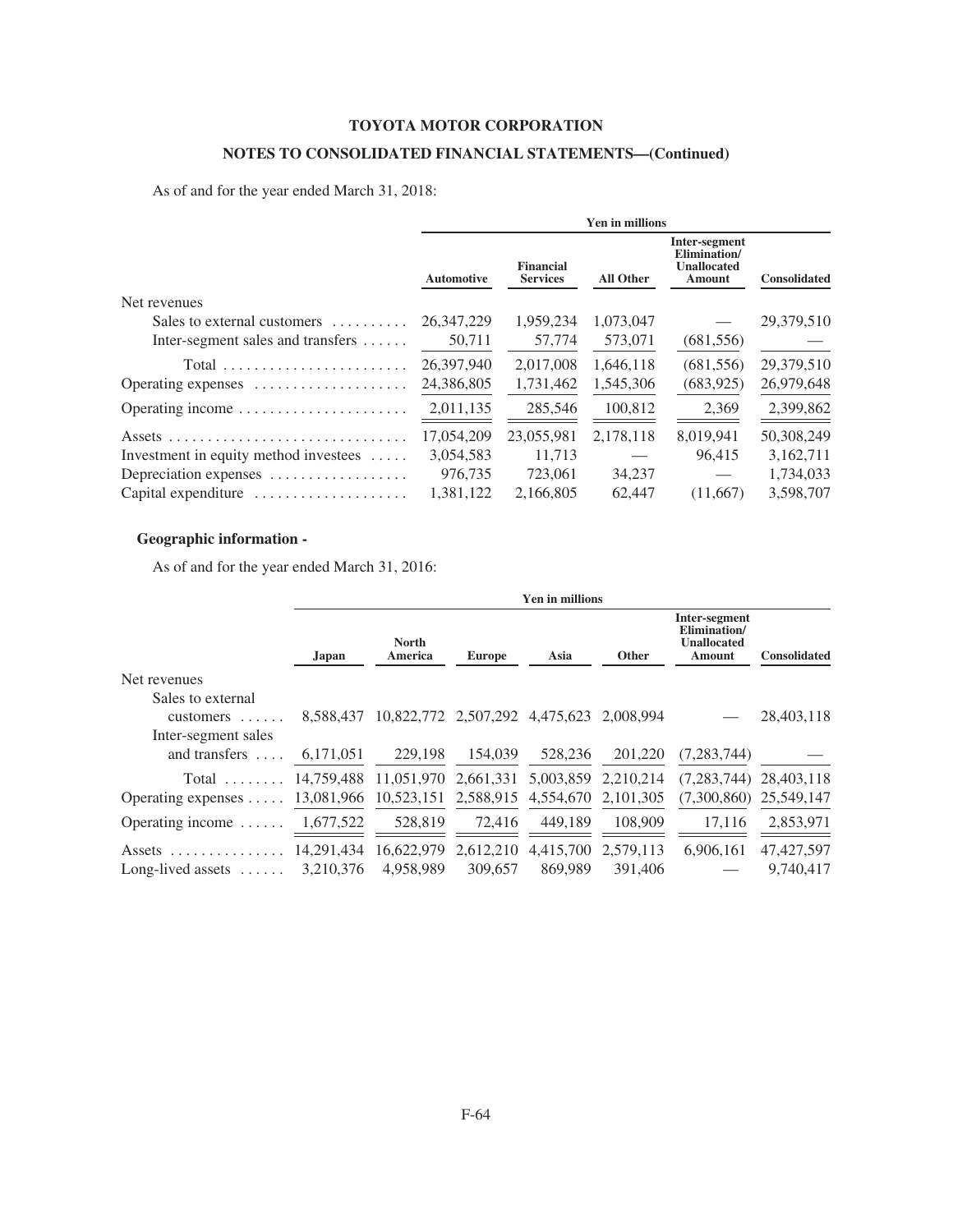### **NOTES TO CONSOLIDATED FINANCIAL STATEMENTS—(Continued)**

As of and for the year ended March 31, 2017:

| Japan                                                               | <b>North</b><br>America | <b>Europe</b>                                                                          | Asia    | Other    | Inter-segment<br>Elimination/<br><b>Unallocated</b><br>Amount                                                                                                           | <b>Consolidated</b>                                                                              |
|---------------------------------------------------------------------|-------------------------|----------------------------------------------------------------------------------------|---------|----------|-------------------------------------------------------------------------------------------------------------------------------------------------------------------------|--------------------------------------------------------------------------------------------------|
|                                                                     |                         |                                                                                        |         |          |                                                                                                                                                                         |                                                                                                  |
|                                                                     |                         |                                                                                        |         |          |                                                                                                                                                                         | 27,597,193                                                                                       |
| and transfers $\dots$ 6,031,965                                     | 205,672                 | 163.438                                                                                | 540,204 | 193,421  | (7,134,700)                                                                                                                                                             |                                                                                                  |
|                                                                     |                         |                                                                                        |         |          |                                                                                                                                                                         |                                                                                                  |
| Operating expenses $\dots \dots$ 13,628,623                         |                         |                                                                                        |         |          |                                                                                                                                                                         |                                                                                                  |
|                                                                     |                         |                                                                                        | 435,179 | 58.694   | (696)                                                                                                                                                                   | 1,994,372                                                                                        |
| $\overline{Assets}$<br>3.376.157<br>Long-lived assets $\dots \dots$ | 5.274.928               | 313.182                                                                                | 828,619 | 404,223  | 6,440,555                                                                                                                                                               | 48.750.186<br>10.197.109                                                                         |
|                                                                     |                         | Total $\ldots \ldots \ldots 14,830,868$<br>Operating income (loss) . 1,202,245 311,194 |         | (12,244) | Yen in millions<br>8,798,903 10,033,419 2,517,601 4,279,617 1,967,653<br>9,927,897 2,693,283 4,384,642 2,102,380<br>14,791,969 17,365,237 2,846,469 4,486,021 2,819,935 | 10,239,091 2,681,039 4,819,821 2,161,074<br>$(7.134.700)$ 27.597.193<br>$(7.134.004)$ 25.602.821 |

As of and for the year ended March 31, 2018:

|                                                                         |           |                                                    |               | Yen in millions |                     |                                                               |                     |
|-------------------------------------------------------------------------|-----------|----------------------------------------------------|---------------|-----------------|---------------------|---------------------------------------------------------------|---------------------|
|                                                                         | Japan     | <b>North</b><br>America                            | <b>Europe</b> | Asia            | <b>Other</b>        | Inter-segment<br>Elimination/<br><b>Unallocated</b><br>Amount | <b>Consolidated</b> |
| Net revenues                                                            |           |                                                    |               |                 |                     |                                                               |                     |
| Sales to external<br>customers $\ldots \ldots$                          |           | 9,273,672 10,347,266 2,940,243 4,497,374 2,320,955 |               |                 |                     |                                                               | 29,379,510          |
| Inter-segment sales<br>and transfers $\dots$ 6.751,172                  |           | 227,144                                            | 244.981       | 650.765         | 132,344             | (8,006,406)                                                   |                     |
| Total  16,024,844 10,574,410 3,185,224 5,148,139 2,453,299              |           |                                                    |               |                 |                     | $(8.006.406)$ 29.379.510                                      |                     |
| Operating expenses  14,364,926 10,435,511 3,110,198 4,714,940 2,340,636 |           |                                                    |               |                 |                     | $(7,986,563)$ 26,979,648                                      |                     |
| Operating income $\dots \dots$ 1,659,918                                |           | 138,899                                            | 75,026        | 433.199         | 112,663             | (19, 843)                                                     | 2,399,862           |
|                                                                         |           |                                                    |               |                 | 4,893,582 2,986,661 | 6,348,099                                                     | 50,308,249          |
| Long-lived assets $\dots$                                               | 3.511.663 | 5.179.139                                          | 359.355       | 797.435         | 420.081             |                                                               | 10.267.673          |

"Other" consists of Central and South America, Oceania, Africa and the Middle East.

Revenues are attributed to geographies based on the country location of the parent company or the subsidiary that transacted the sale with the external customer.

There are no any individually material countries with respect to revenues, and long-lived assets included in other foreign countries.

Unallocated amounts included in assets represent assets held for corporate purposes, which mainly consist of cash and cash equivalents and marketable securities. Such corporate assets were ¥9,369,868 million, ¥9,177,953 million and ¥9,386,399 million, as of March 31, 2016, 2017 and 2018, respectively.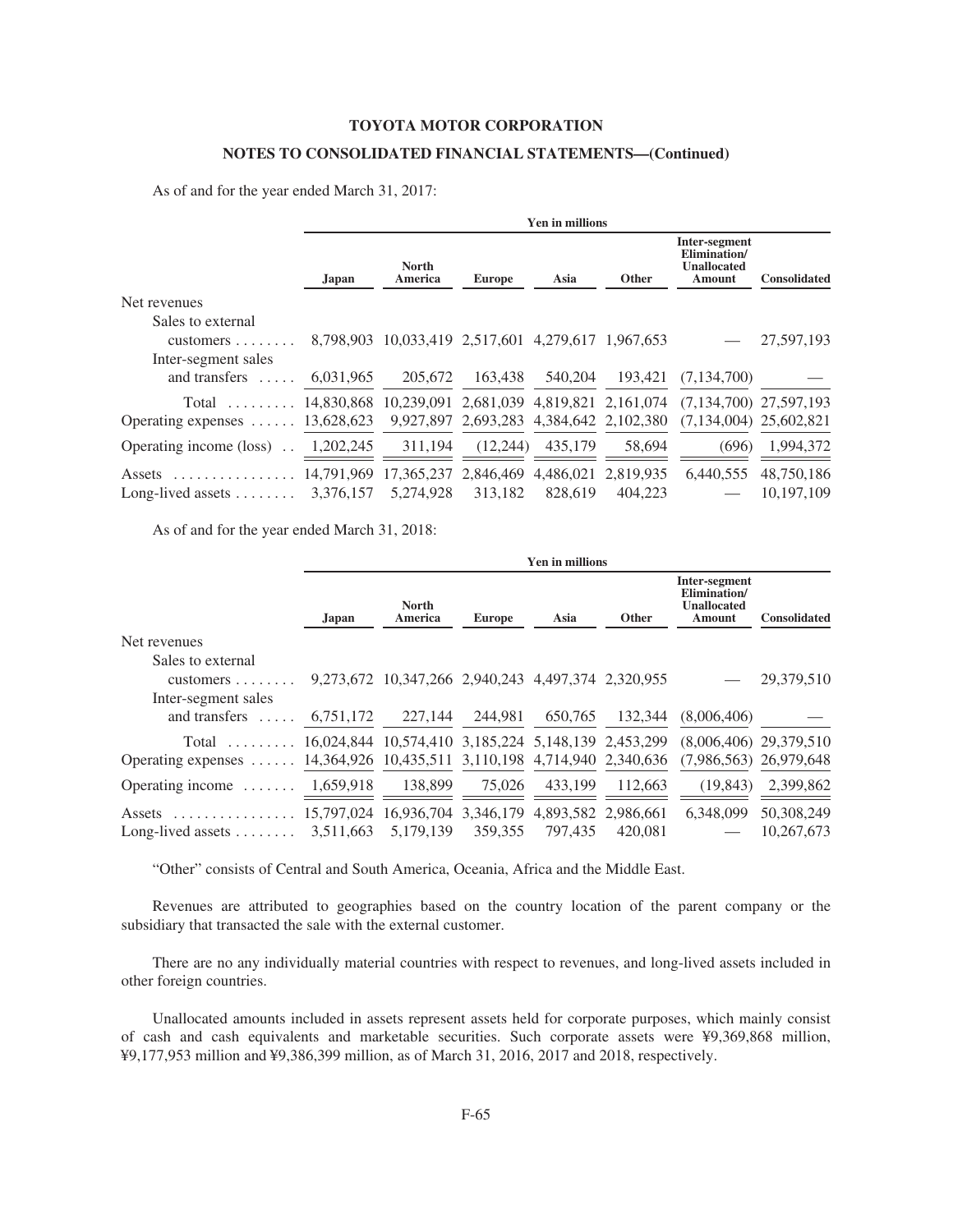## **NOTES TO CONSOLIDATED FINANCIAL STATEMENTS—(Continued)**

Transfers between industry or geographic segments are made at terms and conditions in the ordinary course of business. In measuring the reportable segments' income or losses, operating income consists of revenue less operating expenses.

### **Overseas revenues by destination -**

The following information shows revenues that are attributed to countries based on location of customers, excluding customers in Japan. In addition to the disclosure requirements under U.S.GAAP, Toyota discloses this information in order to provide financial statements users with valuable information.

|      | Yen in millions               |           |  |  |
|------|-------------------------------|-----------|--|--|
|      | For the years ended March 31, |           |  |  |
| 2016 | 2017                          | 2018      |  |  |
|      |                               |           |  |  |
|      |                               |           |  |  |
|      | 4.414.236                     | 4.793.110 |  |  |
|      |                               |           |  |  |

"Other" consists of Central and South America, Oceania, Africa and the Middle East, etc.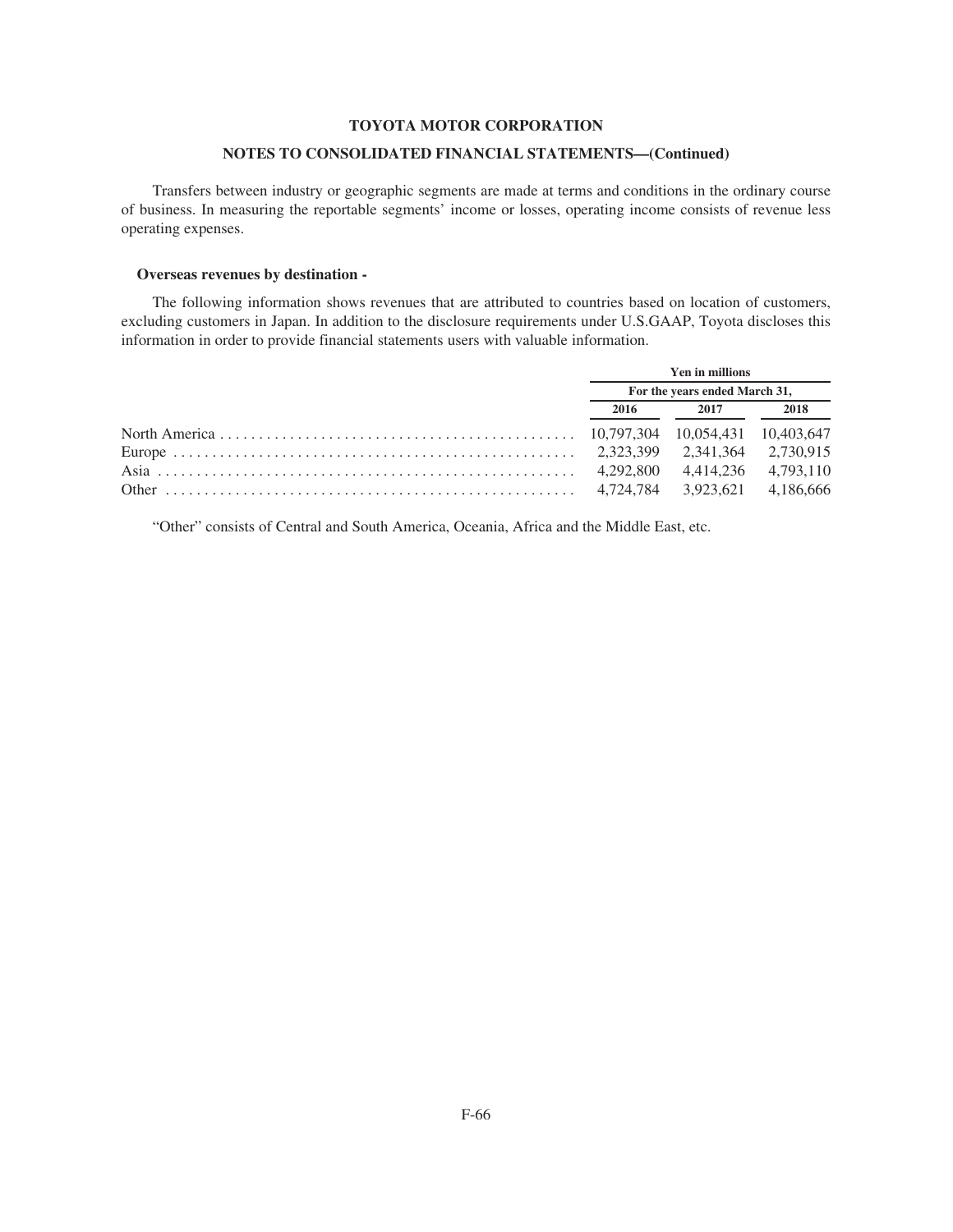## **NOTES TO CONSOLIDATED FINANCIAL STATEMENTS—(Continued)**

## **Certain financial statements data on non-financial services and financial services businesses -**

The financial data below presents separately Toyota's non-financial services and financial services businesses.

## *Balance sheets -*

|                                                                                                    | Yen in millions |             |
|----------------------------------------------------------------------------------------------------|-----------------|-------------|
|                                                                                                    | March 31,       |             |
|                                                                                                    | 2017            | 2018        |
| <b>Assets</b>                                                                                      |                 |             |
| <b>Non-Financial Services Businesses</b>                                                           |                 |             |
| <b>Current</b> assets                                                                              |                 |             |
|                                                                                                    | 2,257,064       | 2,390,524   |
|                                                                                                    | 1,439,944       | 1,546,459   |
| Trade accounts and notes receivable, less allowance for doubtful                                   |                 |             |
|                                                                                                    | 2,191,594       | 2,304,676   |
|                                                                                                    | 2,388,394       | 2,539,497   |
|                                                                                                    | 1,988,016       | 1,818,687   |
|                                                                                                    | 10,265,012      | 10,599,843  |
|                                                                                                    | 11,276,128      | 11,861,394  |
|                                                                                                    | 5,700,818       | 5,901,958   |
| Total Non-Financial Services Businesses assets                                                     | 27,241,958      | 28,363,195  |
| <b>Financial Services Business</b>                                                                 |                 |             |
| Current assets                                                                                     |                 |             |
|                                                                                                    | 738,011         | 661,745     |
|                                                                                                    | 381,654         | 221,901     |
|                                                                                                    | 6,196,649       | 6,348,306   |
|                                                                                                    | 831,924         | 957,122     |
|                                                                                                    | 8,148,238       | 8,189,074   |
|                                                                                                    | 9,012,222       | 9,481,618   |
|                                                                                                    | 850,862         | 1,019,574   |
|                                                                                                    | 4,496,291       | 4,365,715   |
| Total Financial Services Business assets                                                           | 22,507,613      | 23,055,981  |
|                                                                                                    | (999, 385)      | (1,110,927) |
| Total assets $\ldots \ldots \ldots \ldots \ldots \ldots \ldots \ldots \ldots \ldots \ldots \ldots$ | 48,750,186      | 50,308,249  |

Assets in the non-financial services include unallocated corporate assets.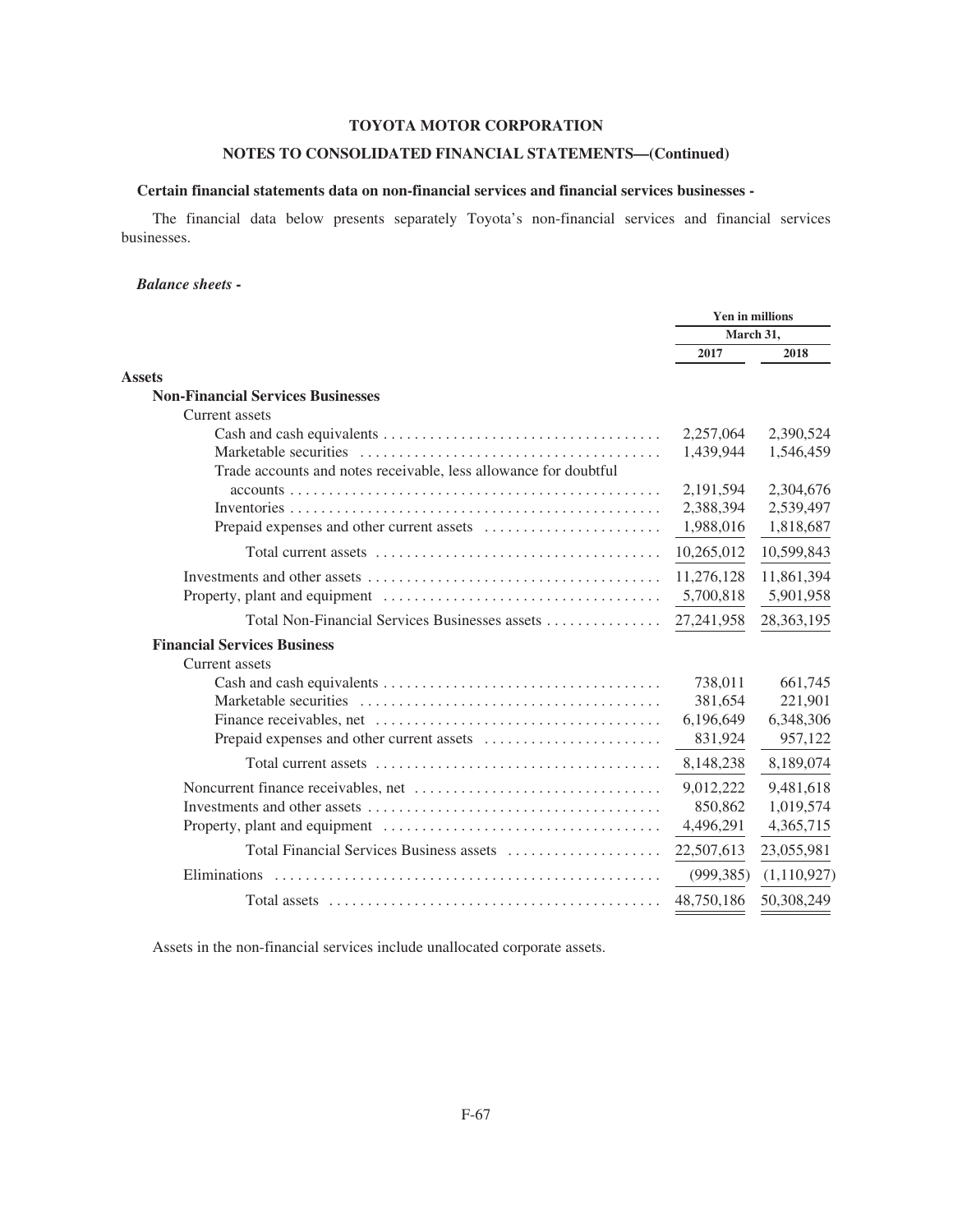## **NOTES TO CONSOLIDATED FINANCIAL STATEMENTS—(Continued)**

|                                                              | Yen in millions     |                      |
|--------------------------------------------------------------|---------------------|----------------------|
|                                                              | March 31,           |                      |
|                                                              | 2017                | 2018                 |
| <b>Liabilities</b>                                           |                     |                      |
| <b>Non-Financial Services Businesses</b>                     |                     |                      |
| <b>Current liabilities</b>                                   |                     |                      |
|                                                              | 669,947<br>196,227  | 541,968              |
|                                                              | 2,540,078           | 179,994<br>2,556,393 |
|                                                              | 3,038,218           | 2,980,981            |
|                                                              | 203,101             | 429,616              |
|                                                              | 1,512,662           | 1,797,724            |
|                                                              | 8,160,233           | 8,486,676            |
| Long-term liabilities                                        |                     |                      |
|                                                              | 590,366             | 642,691              |
|                                                              | 890,684             | 917,133              |
|                                                              | 1,206,427           | 1,111,843            |
|                                                              | 2,687,477           | 2,671,667            |
| Total Non-Financial Services Businesses liabilities          | 10,847,710          | 11,158,343           |
| <b>Financial Services Business</b>                           |                     |                      |
| <b>Current liabilities</b>                                   |                     |                      |
|                                                              | 4,605,389           | 4,929,478            |
|                                                              | 4,129,005<br>33,283 | 4,053,538<br>40,251  |
|                                                              | 117,773             | 145,127              |
|                                                              | 20,473              | 32,711               |
|                                                              | 833,813             | 870,634              |
|                                                              | 9,739,736           | 10,071,739           |
| Long-term liabilities                                        |                     |                      |
|                                                              | 9,491,504           | 9,574,118            |
|                                                              | 14,386              | 14,049               |
|                                                              | 987,289             | 678,858              |
|                                                              | 10,493,179          | 10,267,025           |
| Total Financial Services Business liabilities                | 20,232,915          | 20,338,764           |
|                                                              | (999, 392)          | (1,110,934)          |
|                                                              | 30,081,233          | 30,386,173           |
|                                                              | 485,877             | 491,974              |
| Total Toyota Motor Corporation shareholders' equity          | 17,514,812          | 18,735,982           |
|                                                              | 668,264             | 694,120              |
|                                                              | 18,183,076          | 19,430,102           |
| Total liabilities, mezzanine equity and shareholders' equity | 48,750,186          | 50,308,249           |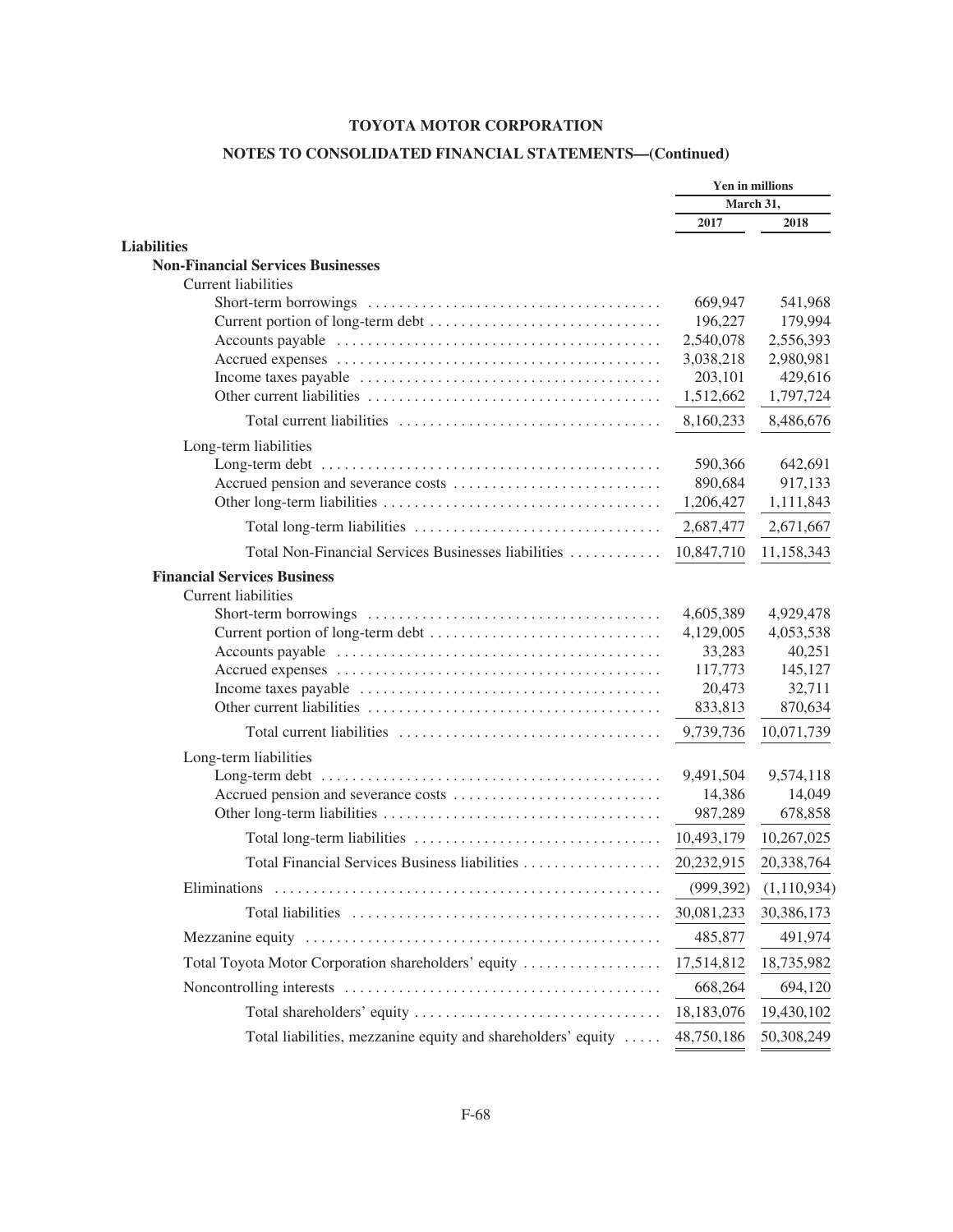# **NOTES TO CONSOLIDATED FINANCIAL STATEMENTS—(Continued)**

## *Statements of income -*

|                                                                                            | <b>Yen in millions</b> |                               |            |  |
|--------------------------------------------------------------------------------------------|------------------------|-------------------------------|------------|--|
|                                                                                            |                        | For the years ended March 31, |            |  |
|                                                                                            | 2016                   | 2017                          | 2018       |  |
| <b>Non-Financial Services Businesses</b>                                                   |                        |                               |            |  |
|                                                                                            | 26,581,102             | 25,845,453                    | 27,448,165 |  |
| Costs and expenses                                                                         |                        |                               |            |  |
|                                                                                            | 21,474,386             | 21,557,194                    | 22,613,450 |  |
| Selling, general and administrative                                                        | 2,589,082              | 2,511,647                     | 2,721,362  |  |
| Total costs and expenses                                                                   | 24,063,468             | 24,068,841                    | 25,334,812 |  |
|                                                                                            | 2,517,634              | 1,776,612                     | 2,113,353  |  |
|                                                                                            | 117,930                | 200,370                       | 222,326    |  |
| Income before income taxes and equity in earnings of affiliated                            |                        |                               |            |  |
|                                                                                            | 2,635,564              | 1,976,982                     | 2,335,679  |  |
|                                                                                            | 752,248                | 562,452                       | 738,763    |  |
| Equity in earnings of affiliated companies                                                 | 327,167                | 360,130                       | 467,718    |  |
|                                                                                            | 2,210,483              | 1,774,660                     | 2,064,634  |  |
| Less - Net income attributable to noncontrolling interests                                 | (117,544)              | (89, 337)                     | (89, 533)  |  |
| Net income attributable to Toyota Motor Corporation<br>- Non-Financial Services Businesses | 2,092,939              | 1,685,323                     | 1,975,101  |  |
| <b>Financial Services Business</b>                                                         |                        |                               |            |  |
|                                                                                            | 1,896,224              | 1,823,600                     | 2,017,008  |  |
| Costs and expenses                                                                         |                        |                               |            |  |
|                                                                                            | 1,181,437              | 1,221,268                     | 1,320,348  |  |
|                                                                                            | 375,561                | 379,904                       | 411,114    |  |
|                                                                                            | 1,556,998              | 1,601,172                     | 1,731,462  |  |
|                                                                                            | 339,226                | 222,428                       | 285,546    |  |
|                                                                                            | 8,579                  | (5,618)                       | (794)      |  |
| Income before income taxes and equity in earnings of affiliated                            |                        |                               |            |  |
|                                                                                            | 347,805                | 216,810                       | 284,752    |  |
|                                                                                            | 126,319                | 66,583                        | (234, 356) |  |
|                                                                                            | 1,932                  | 1,930                         | 2,365      |  |
| Net income                                                                                 | 223,418                | 152,157                       | 521,473    |  |
| Less - Net income attributable to noncontrolling interests                                 | (3.963)                | (6,518)                       | (2,589)    |  |
| Net income attributable to Toyota Motor Corporation                                        |                        |                               |            |  |
| - Financial Services Business                                                              | 219,455                | 145,639                       | 518,884    |  |
|                                                                                            | 300                    | 147                           | (2)        |  |
| Net income attributable to Toyota Motor Corporation                                        | 2,312,694              | 1,831,109                     | 2,493,983  |  |
|                                                                                            |                        |                               |            |  |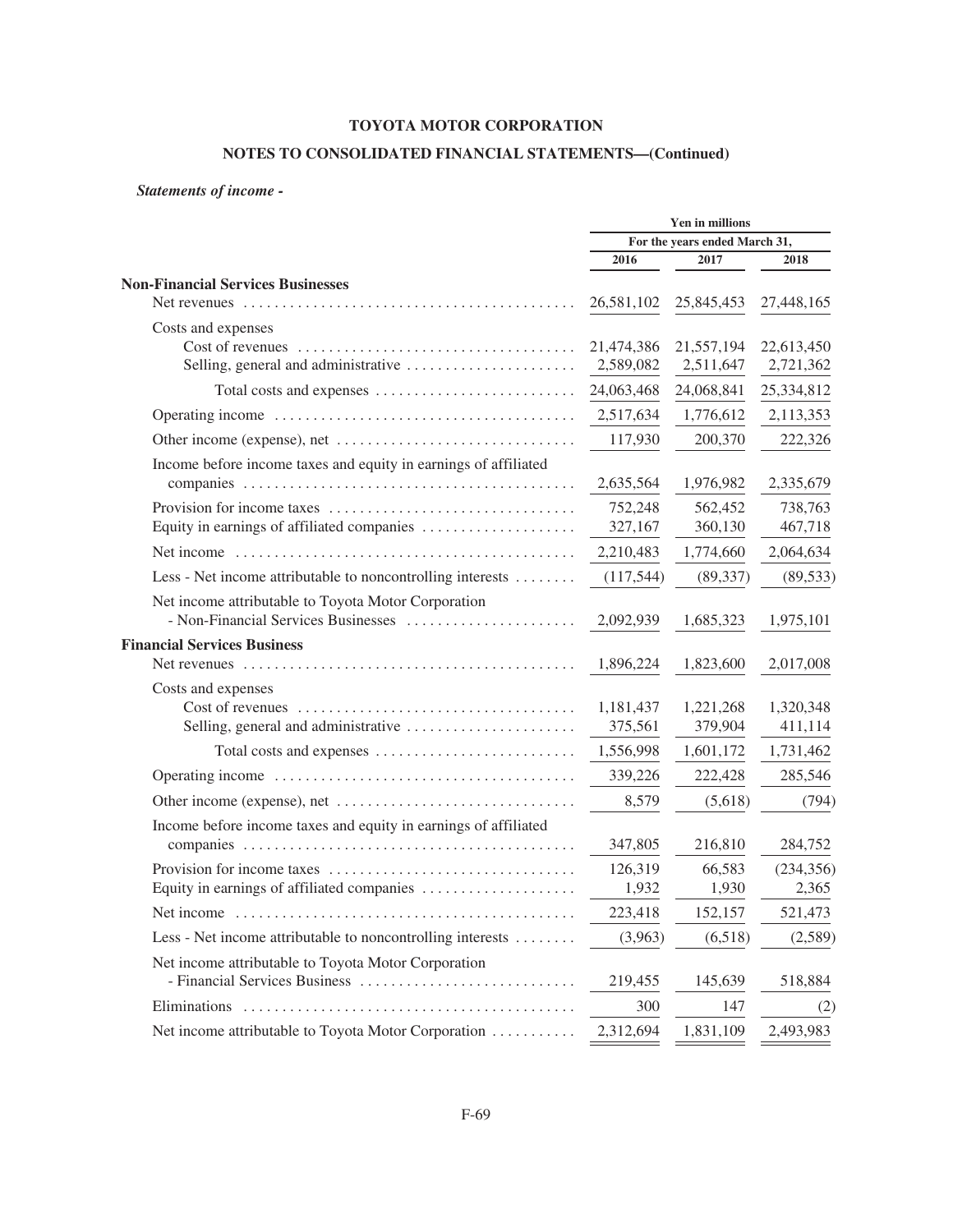# **NOTES TO CONSOLIDATED FINANCIAL STATEMENTS—(Continued)**

# *Statements of cash flows -*

| For the year ended March 31, 2017<br>For the year ended March 31, 2016<br><b>Non-Financial Financial</b><br><b>Non-Financial Financial</b><br><b>Services</b><br><b>Services</b><br><b>Services</b><br><b>Services</b><br><b>Business Consolidated Businesses</b><br><b>Business</b> Consolidated<br><b>Businesses</b><br><b>Cash flows from operating activities</b><br>2,210,483<br>223,418<br>2,434,211<br>1,774,660<br>152,157<br>1,926,985<br>Adjustments to reconcile net income to net cash<br>provided by operating activities<br>697,991<br>939,795<br>1,610,950<br>927,846<br>1,625,837<br>671,155<br>Provision for doubtful accounts and credit<br>69,029<br>90,236<br>159,265<br>6,519<br>98,666<br>92,147<br>21,796<br>23,253<br>8,300<br>533<br>8,833<br>1,457<br>Pension and severance costs, less payments<br>33,293<br>Losses on disposal of fixed assets<br>36<br>33,329<br>30,461<br>212<br>30,673<br>Unrealized losses on available-for-sale securities,<br>3,217<br>6,055<br>9,272<br>4,422<br>2,651<br>7,073<br>76,423<br>32,889<br>6,504<br>(53,299)<br>(43, 237)<br>(59,668)<br>Deferred income taxes<br>Equity in earnings of affiliated companies<br>(329,099)<br>(360, 130)<br>(1,930)<br>(327, 167)<br>(1,932)<br>(362,060)<br>Changes in operating assets and liabilities, and<br>386,529<br>148,376<br>131,996<br>486,320<br>206,455<br>103,840<br>2,564,310<br>Net cash provided by operating activities<br>3,268,293<br>1,241,136<br>4,460,857<br>1,028,193<br>3,414,237<br>Additions to finance receivables<br>(23,399,113)(13,549,278)<br>(22,894,114)(13,636,694)<br>Collection of and proceeds from sales of finance<br>22,006,010 12,927,981<br>$receivables$<br>22,918,132 13,115,854<br>Additions to fixed assets excluding equipment leased<br>(1,265,174)<br>$(17,371)$ $(1,282,545)$<br>(1,206,738)<br>$(17,140)$ $(1,223,878)$<br>Additions to equipment leased to others<br>(155, 931)<br>$(2,620,740)$ $(2,776,671)$<br>(152, 550)<br>$(2,165,009)$ $(2,317,559)$<br>Proceeds from sales of fixed assets excluding<br>41,154<br>993<br>42,147<br>40,189<br>1,049<br>41,238<br>Proceeds from sales of equipment leased to others<br>60,989<br>1,050,738<br>72,659<br>1,165,619<br>1,111,727<br>1,238,278<br>Purchases of marketable securities and security<br>investments<br>(1,302,965)<br>$(894, 512)$ $(2, 197, 477)$<br>(2,104,202)<br>$(412,806)$ $(2,517,008)$<br>Proceeds from sales of and maturity of marketable<br>securities and security investments<br>2,471,876<br>3,415,815<br>1,435,267<br>1,901,541<br>943,939<br>466,274<br>Payment for additional investments in affiliated<br>628<br>44,274<br>44,274<br>companies, net of cash acquired<br>628<br>296,788<br>Changes in investments and other assets, and other<br>(1,371,996)<br>582,649<br>(60, 345)<br>(1,062,744)<br>571,888<br>$(1,721,146)$ $(3,182,544)$<br>(1,521,419)<br>(1,288,452)<br>$(1,910,462)$ $(2,969,939)$<br>Net cash used in investing activities $\dots$<br>Proceeds from issuance of long-term debt<br>4,603,446<br>110,691<br>4,815,323<br>4,845,872<br>111,727<br>4,541,541<br>$(4,127,178)$ $(4,176,202)$<br>(82, 840)<br>$(3,773,644)$ $(3,845,554)$<br>(71, 758)<br>75,990<br>Increase (decrease) in short-term borrowings $\dots\dots$<br>(132, 852)<br>(10,903)<br>51,523<br>233,331<br>273,037<br>Proceeds from issuance of class shares<br>474,917<br>474,917<br>Dividends paid to Toyota Motor Corporation class<br>shareholders $\dots\dots\dots\dots\dots\dots\dots\dots\dots\dots\dots\dots$<br>(1,225)<br>(1,225)<br>(3,697)<br>(3,697)<br>Dividends paid to Toyota Motor Corporation common<br>(704, 728)<br>(704, 728)<br>(634, 475)<br>shareholders $\dots \dots \dots \dots \dots \dots \dots \dots \dots \dots$<br>(634, 475)<br>Dividends paid to noncontrolling interests<br>(73, 129)<br>(73, 129)<br>(63,936)<br>(63,936)<br>Reissuance (repurchase) of treasury stock, and<br>(778, 173)<br>(778, 173)<br>(703,986)<br>(703, 986)<br>other $\dots\dots\dots\dots\dots\dots\dots$<br>Net cash provided by (used in) financing<br>555,293<br>(1,325,684)<br>1,001,228<br>(375, 165)<br>(967, 415)<br>(423, 571)<br>(142,301)<br>(199, 871)<br>(2,224)<br>(57, 570)<br>(11,262)<br>(13, 486)<br>Net increase (decrease) in cash and cash equivalents<br>637,158<br>17,713<br>(61,088)<br>55,647<br>654,871<br>116,735<br>Cash and cash equivalents at beginning of year $\dots\dots\dots$<br>1,680,994<br>603,563<br>2,284,557<br>2,318,152<br>621,276<br>2,939,428<br>Cash and cash equivalents at end of year $\dots\dots\dots\dots\dots$<br>2,318,152<br>621,276<br>2,939,428<br>2,257,064<br>2,995,075<br>738,011 |                                                  | <b>Yen in millions</b> | Yen in millions |  |  |  |
|------------------------------------------------------------------------------------------------------------------------------------------------------------------------------------------------------------------------------------------------------------------------------------------------------------------------------------------------------------------------------------------------------------------------------------------------------------------------------------------------------------------------------------------------------------------------------------------------------------------------------------------------------------------------------------------------------------------------------------------------------------------------------------------------------------------------------------------------------------------------------------------------------------------------------------------------------------------------------------------------------------------------------------------------------------------------------------------------------------------------------------------------------------------------------------------------------------------------------------------------------------------------------------------------------------------------------------------------------------------------------------------------------------------------------------------------------------------------------------------------------------------------------------------------------------------------------------------------------------------------------------------------------------------------------------------------------------------------------------------------------------------------------------------------------------------------------------------------------------------------------------------------------------------------------------------------------------------------------------------------------------------------------------------------------------------------------------------------------------------------------------------------------------------------------------------------------------------------------------------------------------------------------------------------------------------------------------------------------------------------------------------------------------------------------------------------------------------------------------------------------------------------------------------------------------------------------------------------------------------------------------------------------------------------------------------------------------------------------------------------------------------------------------------------------------------------------------------------------------------------------------------------------------------------------------------------------------------------------------------------------------------------------------------------------------------------------------------------------------------------------------------------------------------------------------------------------------------------------------------------------------------------------------------------------------------------------------------------------------------------------------------------------------------------------------------------------------------------------------------------------------------------------------------------------------------------------------------------------------------------------------------------------------------------------------------------------------------------------------------------------------------------------------------------------------------------------------------------------------------------------------------------------------------------------------------------------------------------------------------------------------------------------------------------------------------------------------------------------------------------------------------------------------------------------------------------------------------------------------------------------------------------------------------------------------------------------------------------------------------------------------------------------------------------------------------------------------------------------------------------------------------------------------------------------------------------------------------------------------------------------------------------------------------------------------|--------------------------------------------------|------------------------|-----------------|--|--|--|
|                                                                                                                                                                                                                                                                                                                                                                                                                                                                                                                                                                                                                                                                                                                                                                                                                                                                                                                                                                                                                                                                                                                                                                                                                                                                                                                                                                                                                                                                                                                                                                                                                                                                                                                                                                                                                                                                                                                                                                                                                                                                                                                                                                                                                                                                                                                                                                                                                                                                                                                                                                                                                                                                                                                                                                                                                                                                                                                                                                                                                                                                                                                                                                                                                                                                                                                                                                                                                                                                                                                                                                                                                                                                                                                                                                                                                                                                                                                                                                                                                                                                                                                                                                                                                                                                                                                                                                                                                                                                                                                                                                                                                                                                                    |                                                  |                        |                 |  |  |  |
|                                                                                                                                                                                                                                                                                                                                                                                                                                                                                                                                                                                                                                                                                                                                                                                                                                                                                                                                                                                                                                                                                                                                                                                                                                                                                                                                                                                                                                                                                                                                                                                                                                                                                                                                                                                                                                                                                                                                                                                                                                                                                                                                                                                                                                                                                                                                                                                                                                                                                                                                                                                                                                                                                                                                                                                                                                                                                                                                                                                                                                                                                                                                                                                                                                                                                                                                                                                                                                                                                                                                                                                                                                                                                                                                                                                                                                                                                                                                                                                                                                                                                                                                                                                                                                                                                                                                                                                                                                                                                                                                                                                                                                                                                    |                                                  |                        |                 |  |  |  |
|                                                                                                                                                                                                                                                                                                                                                                                                                                                                                                                                                                                                                                                                                                                                                                                                                                                                                                                                                                                                                                                                                                                                                                                                                                                                                                                                                                                                                                                                                                                                                                                                                                                                                                                                                                                                                                                                                                                                                                                                                                                                                                                                                                                                                                                                                                                                                                                                                                                                                                                                                                                                                                                                                                                                                                                                                                                                                                                                                                                                                                                                                                                                                                                                                                                                                                                                                                                                                                                                                                                                                                                                                                                                                                                                                                                                                                                                                                                                                                                                                                                                                                                                                                                                                                                                                                                                                                                                                                                                                                                                                                                                                                                                                    |                                                  |                        |                 |  |  |  |
|                                                                                                                                                                                                                                                                                                                                                                                                                                                                                                                                                                                                                                                                                                                                                                                                                                                                                                                                                                                                                                                                                                                                                                                                                                                                                                                                                                                                                                                                                                                                                                                                                                                                                                                                                                                                                                                                                                                                                                                                                                                                                                                                                                                                                                                                                                                                                                                                                                                                                                                                                                                                                                                                                                                                                                                                                                                                                                                                                                                                                                                                                                                                                                                                                                                                                                                                                                                                                                                                                                                                                                                                                                                                                                                                                                                                                                                                                                                                                                                                                                                                                                                                                                                                                                                                                                                                                                                                                                                                                                                                                                                                                                                                                    |                                                  |                        |                 |  |  |  |
|                                                                                                                                                                                                                                                                                                                                                                                                                                                                                                                                                                                                                                                                                                                                                                                                                                                                                                                                                                                                                                                                                                                                                                                                                                                                                                                                                                                                                                                                                                                                                                                                                                                                                                                                                                                                                                                                                                                                                                                                                                                                                                                                                                                                                                                                                                                                                                                                                                                                                                                                                                                                                                                                                                                                                                                                                                                                                                                                                                                                                                                                                                                                                                                                                                                                                                                                                                                                                                                                                                                                                                                                                                                                                                                                                                                                                                                                                                                                                                                                                                                                                                                                                                                                                                                                                                                                                                                                                                                                                                                                                                                                                                                                                    |                                                  |                        |                 |  |  |  |
|                                                                                                                                                                                                                                                                                                                                                                                                                                                                                                                                                                                                                                                                                                                                                                                                                                                                                                                                                                                                                                                                                                                                                                                                                                                                                                                                                                                                                                                                                                                                                                                                                                                                                                                                                                                                                                                                                                                                                                                                                                                                                                                                                                                                                                                                                                                                                                                                                                                                                                                                                                                                                                                                                                                                                                                                                                                                                                                                                                                                                                                                                                                                                                                                                                                                                                                                                                                                                                                                                                                                                                                                                                                                                                                                                                                                                                                                                                                                                                                                                                                                                                                                                                                                                                                                                                                                                                                                                                                                                                                                                                                                                                                                                    |                                                  |                        |                 |  |  |  |
|                                                                                                                                                                                                                                                                                                                                                                                                                                                                                                                                                                                                                                                                                                                                                                                                                                                                                                                                                                                                                                                                                                                                                                                                                                                                                                                                                                                                                                                                                                                                                                                                                                                                                                                                                                                                                                                                                                                                                                                                                                                                                                                                                                                                                                                                                                                                                                                                                                                                                                                                                                                                                                                                                                                                                                                                                                                                                                                                                                                                                                                                                                                                                                                                                                                                                                                                                                                                                                                                                                                                                                                                                                                                                                                                                                                                                                                                                                                                                                                                                                                                                                                                                                                                                                                                                                                                                                                                                                                                                                                                                                                                                                                                                    |                                                  |                        |                 |  |  |  |
|                                                                                                                                                                                                                                                                                                                                                                                                                                                                                                                                                                                                                                                                                                                                                                                                                                                                                                                                                                                                                                                                                                                                                                                                                                                                                                                                                                                                                                                                                                                                                                                                                                                                                                                                                                                                                                                                                                                                                                                                                                                                                                                                                                                                                                                                                                                                                                                                                                                                                                                                                                                                                                                                                                                                                                                                                                                                                                                                                                                                                                                                                                                                                                                                                                                                                                                                                                                                                                                                                                                                                                                                                                                                                                                                                                                                                                                                                                                                                                                                                                                                                                                                                                                                                                                                                                                                                                                                                                                                                                                                                                                                                                                                                    |                                                  |                        |                 |  |  |  |
|                                                                                                                                                                                                                                                                                                                                                                                                                                                                                                                                                                                                                                                                                                                                                                                                                                                                                                                                                                                                                                                                                                                                                                                                                                                                                                                                                                                                                                                                                                                                                                                                                                                                                                                                                                                                                                                                                                                                                                                                                                                                                                                                                                                                                                                                                                                                                                                                                                                                                                                                                                                                                                                                                                                                                                                                                                                                                                                                                                                                                                                                                                                                                                                                                                                                                                                                                                                                                                                                                                                                                                                                                                                                                                                                                                                                                                                                                                                                                                                                                                                                                                                                                                                                                                                                                                                                                                                                                                                                                                                                                                                                                                                                                    |                                                  |                        |                 |  |  |  |
|                                                                                                                                                                                                                                                                                                                                                                                                                                                                                                                                                                                                                                                                                                                                                                                                                                                                                                                                                                                                                                                                                                                                                                                                                                                                                                                                                                                                                                                                                                                                                                                                                                                                                                                                                                                                                                                                                                                                                                                                                                                                                                                                                                                                                                                                                                                                                                                                                                                                                                                                                                                                                                                                                                                                                                                                                                                                                                                                                                                                                                                                                                                                                                                                                                                                                                                                                                                                                                                                                                                                                                                                                                                                                                                                                                                                                                                                                                                                                                                                                                                                                                                                                                                                                                                                                                                                                                                                                                                                                                                                                                                                                                                                                    |                                                  |                        |                 |  |  |  |
|                                                                                                                                                                                                                                                                                                                                                                                                                                                                                                                                                                                                                                                                                                                                                                                                                                                                                                                                                                                                                                                                                                                                                                                                                                                                                                                                                                                                                                                                                                                                                                                                                                                                                                                                                                                                                                                                                                                                                                                                                                                                                                                                                                                                                                                                                                                                                                                                                                                                                                                                                                                                                                                                                                                                                                                                                                                                                                                                                                                                                                                                                                                                                                                                                                                                                                                                                                                                                                                                                                                                                                                                                                                                                                                                                                                                                                                                                                                                                                                                                                                                                                                                                                                                                                                                                                                                                                                                                                                                                                                                                                                                                                                                                    |                                                  |                        |                 |  |  |  |
|                                                                                                                                                                                                                                                                                                                                                                                                                                                                                                                                                                                                                                                                                                                                                                                                                                                                                                                                                                                                                                                                                                                                                                                                                                                                                                                                                                                                                                                                                                                                                                                                                                                                                                                                                                                                                                                                                                                                                                                                                                                                                                                                                                                                                                                                                                                                                                                                                                                                                                                                                                                                                                                                                                                                                                                                                                                                                                                                                                                                                                                                                                                                                                                                                                                                                                                                                                                                                                                                                                                                                                                                                                                                                                                                                                                                                                                                                                                                                                                                                                                                                                                                                                                                                                                                                                                                                                                                                                                                                                                                                                                                                                                                                    |                                                  |                        |                 |  |  |  |
|                                                                                                                                                                                                                                                                                                                                                                                                                                                                                                                                                                                                                                                                                                                                                                                                                                                                                                                                                                                                                                                                                                                                                                                                                                                                                                                                                                                                                                                                                                                                                                                                                                                                                                                                                                                                                                                                                                                                                                                                                                                                                                                                                                                                                                                                                                                                                                                                                                                                                                                                                                                                                                                                                                                                                                                                                                                                                                                                                                                                                                                                                                                                                                                                                                                                                                                                                                                                                                                                                                                                                                                                                                                                                                                                                                                                                                                                                                                                                                                                                                                                                                                                                                                                                                                                                                                                                                                                                                                                                                                                                                                                                                                                                    | <b>Cash flows from investing activities</b>      |                        |                 |  |  |  |
|                                                                                                                                                                                                                                                                                                                                                                                                                                                                                                                                                                                                                                                                                                                                                                                                                                                                                                                                                                                                                                                                                                                                                                                                                                                                                                                                                                                                                                                                                                                                                                                                                                                                                                                                                                                                                                                                                                                                                                                                                                                                                                                                                                                                                                                                                                                                                                                                                                                                                                                                                                                                                                                                                                                                                                                                                                                                                                                                                                                                                                                                                                                                                                                                                                                                                                                                                                                                                                                                                                                                                                                                                                                                                                                                                                                                                                                                                                                                                                                                                                                                                                                                                                                                                                                                                                                                                                                                                                                                                                                                                                                                                                                                                    |                                                  |                        |                 |  |  |  |
|                                                                                                                                                                                                                                                                                                                                                                                                                                                                                                                                                                                                                                                                                                                                                                                                                                                                                                                                                                                                                                                                                                                                                                                                                                                                                                                                                                                                                                                                                                                                                                                                                                                                                                                                                                                                                                                                                                                                                                                                                                                                                                                                                                                                                                                                                                                                                                                                                                                                                                                                                                                                                                                                                                                                                                                                                                                                                                                                                                                                                                                                                                                                                                                                                                                                                                                                                                                                                                                                                                                                                                                                                                                                                                                                                                                                                                                                                                                                                                                                                                                                                                                                                                                                                                                                                                                                                                                                                                                                                                                                                                                                                                                                                    |                                                  |                        |                 |  |  |  |
|                                                                                                                                                                                                                                                                                                                                                                                                                                                                                                                                                                                                                                                                                                                                                                                                                                                                                                                                                                                                                                                                                                                                                                                                                                                                                                                                                                                                                                                                                                                                                                                                                                                                                                                                                                                                                                                                                                                                                                                                                                                                                                                                                                                                                                                                                                                                                                                                                                                                                                                                                                                                                                                                                                                                                                                                                                                                                                                                                                                                                                                                                                                                                                                                                                                                                                                                                                                                                                                                                                                                                                                                                                                                                                                                                                                                                                                                                                                                                                                                                                                                                                                                                                                                                                                                                                                                                                                                                                                                                                                                                                                                                                                                                    |                                                  |                        |                 |  |  |  |
|                                                                                                                                                                                                                                                                                                                                                                                                                                                                                                                                                                                                                                                                                                                                                                                                                                                                                                                                                                                                                                                                                                                                                                                                                                                                                                                                                                                                                                                                                                                                                                                                                                                                                                                                                                                                                                                                                                                                                                                                                                                                                                                                                                                                                                                                                                                                                                                                                                                                                                                                                                                                                                                                                                                                                                                                                                                                                                                                                                                                                                                                                                                                                                                                                                                                                                                                                                                                                                                                                                                                                                                                                                                                                                                                                                                                                                                                                                                                                                                                                                                                                                                                                                                                                                                                                                                                                                                                                                                                                                                                                                                                                                                                                    |                                                  |                        |                 |  |  |  |
|                                                                                                                                                                                                                                                                                                                                                                                                                                                                                                                                                                                                                                                                                                                                                                                                                                                                                                                                                                                                                                                                                                                                                                                                                                                                                                                                                                                                                                                                                                                                                                                                                                                                                                                                                                                                                                                                                                                                                                                                                                                                                                                                                                                                                                                                                                                                                                                                                                                                                                                                                                                                                                                                                                                                                                                                                                                                                                                                                                                                                                                                                                                                                                                                                                                                                                                                                                                                                                                                                                                                                                                                                                                                                                                                                                                                                                                                                                                                                                                                                                                                                                                                                                                                                                                                                                                                                                                                                                                                                                                                                                                                                                                                                    |                                                  |                        |                 |  |  |  |
|                                                                                                                                                                                                                                                                                                                                                                                                                                                                                                                                                                                                                                                                                                                                                                                                                                                                                                                                                                                                                                                                                                                                                                                                                                                                                                                                                                                                                                                                                                                                                                                                                                                                                                                                                                                                                                                                                                                                                                                                                                                                                                                                                                                                                                                                                                                                                                                                                                                                                                                                                                                                                                                                                                                                                                                                                                                                                                                                                                                                                                                                                                                                                                                                                                                                                                                                                                                                                                                                                                                                                                                                                                                                                                                                                                                                                                                                                                                                                                                                                                                                                                                                                                                                                                                                                                                                                                                                                                                                                                                                                                                                                                                                                    |                                                  |                        |                 |  |  |  |
|                                                                                                                                                                                                                                                                                                                                                                                                                                                                                                                                                                                                                                                                                                                                                                                                                                                                                                                                                                                                                                                                                                                                                                                                                                                                                                                                                                                                                                                                                                                                                                                                                                                                                                                                                                                                                                                                                                                                                                                                                                                                                                                                                                                                                                                                                                                                                                                                                                                                                                                                                                                                                                                                                                                                                                                                                                                                                                                                                                                                                                                                                                                                                                                                                                                                                                                                                                                                                                                                                                                                                                                                                                                                                                                                                                                                                                                                                                                                                                                                                                                                                                                                                                                                                                                                                                                                                                                                                                                                                                                                                                                                                                                                                    |                                                  |                        |                 |  |  |  |
|                                                                                                                                                                                                                                                                                                                                                                                                                                                                                                                                                                                                                                                                                                                                                                                                                                                                                                                                                                                                                                                                                                                                                                                                                                                                                                                                                                                                                                                                                                                                                                                                                                                                                                                                                                                                                                                                                                                                                                                                                                                                                                                                                                                                                                                                                                                                                                                                                                                                                                                                                                                                                                                                                                                                                                                                                                                                                                                                                                                                                                                                                                                                                                                                                                                                                                                                                                                                                                                                                                                                                                                                                                                                                                                                                                                                                                                                                                                                                                                                                                                                                                                                                                                                                                                                                                                                                                                                                                                                                                                                                                                                                                                                                    |                                                  |                        |                 |  |  |  |
|                                                                                                                                                                                                                                                                                                                                                                                                                                                                                                                                                                                                                                                                                                                                                                                                                                                                                                                                                                                                                                                                                                                                                                                                                                                                                                                                                                                                                                                                                                                                                                                                                                                                                                                                                                                                                                                                                                                                                                                                                                                                                                                                                                                                                                                                                                                                                                                                                                                                                                                                                                                                                                                                                                                                                                                                                                                                                                                                                                                                                                                                                                                                                                                                                                                                                                                                                                                                                                                                                                                                                                                                                                                                                                                                                                                                                                                                                                                                                                                                                                                                                                                                                                                                                                                                                                                                                                                                                                                                                                                                                                                                                                                                                    | <b>Cash flows from financing activities</b>      |                        |                 |  |  |  |
|                                                                                                                                                                                                                                                                                                                                                                                                                                                                                                                                                                                                                                                                                                                                                                                                                                                                                                                                                                                                                                                                                                                                                                                                                                                                                                                                                                                                                                                                                                                                                                                                                                                                                                                                                                                                                                                                                                                                                                                                                                                                                                                                                                                                                                                                                                                                                                                                                                                                                                                                                                                                                                                                                                                                                                                                                                                                                                                                                                                                                                                                                                                                                                                                                                                                                                                                                                                                                                                                                                                                                                                                                                                                                                                                                                                                                                                                                                                                                                                                                                                                                                                                                                                                                                                                                                                                                                                                                                                                                                                                                                                                                                                                                    |                                                  |                        |                 |  |  |  |
|                                                                                                                                                                                                                                                                                                                                                                                                                                                                                                                                                                                                                                                                                                                                                                                                                                                                                                                                                                                                                                                                                                                                                                                                                                                                                                                                                                                                                                                                                                                                                                                                                                                                                                                                                                                                                                                                                                                                                                                                                                                                                                                                                                                                                                                                                                                                                                                                                                                                                                                                                                                                                                                                                                                                                                                                                                                                                                                                                                                                                                                                                                                                                                                                                                                                                                                                                                                                                                                                                                                                                                                                                                                                                                                                                                                                                                                                                                                                                                                                                                                                                                                                                                                                                                                                                                                                                                                                                                                                                                                                                                                                                                                                                    |                                                  |                        |                 |  |  |  |
|                                                                                                                                                                                                                                                                                                                                                                                                                                                                                                                                                                                                                                                                                                                                                                                                                                                                                                                                                                                                                                                                                                                                                                                                                                                                                                                                                                                                                                                                                                                                                                                                                                                                                                                                                                                                                                                                                                                                                                                                                                                                                                                                                                                                                                                                                                                                                                                                                                                                                                                                                                                                                                                                                                                                                                                                                                                                                                                                                                                                                                                                                                                                                                                                                                                                                                                                                                                                                                                                                                                                                                                                                                                                                                                                                                                                                                                                                                                                                                                                                                                                                                                                                                                                                                                                                                                                                                                                                                                                                                                                                                                                                                                                                    |                                                  |                        |                 |  |  |  |
|                                                                                                                                                                                                                                                                                                                                                                                                                                                                                                                                                                                                                                                                                                                                                                                                                                                                                                                                                                                                                                                                                                                                                                                                                                                                                                                                                                                                                                                                                                                                                                                                                                                                                                                                                                                                                                                                                                                                                                                                                                                                                                                                                                                                                                                                                                                                                                                                                                                                                                                                                                                                                                                                                                                                                                                                                                                                                                                                                                                                                                                                                                                                                                                                                                                                                                                                                                                                                                                                                                                                                                                                                                                                                                                                                                                                                                                                                                                                                                                                                                                                                                                                                                                                                                                                                                                                                                                                                                                                                                                                                                                                                                                                                    |                                                  |                        |                 |  |  |  |
|                                                                                                                                                                                                                                                                                                                                                                                                                                                                                                                                                                                                                                                                                                                                                                                                                                                                                                                                                                                                                                                                                                                                                                                                                                                                                                                                                                                                                                                                                                                                                                                                                                                                                                                                                                                                                                                                                                                                                                                                                                                                                                                                                                                                                                                                                                                                                                                                                                                                                                                                                                                                                                                                                                                                                                                                                                                                                                                                                                                                                                                                                                                                                                                                                                                                                                                                                                                                                                                                                                                                                                                                                                                                                                                                                                                                                                                                                                                                                                                                                                                                                                                                                                                                                                                                                                                                                                                                                                                                                                                                                                                                                                                                                    |                                                  |                        |                 |  |  |  |
|                                                                                                                                                                                                                                                                                                                                                                                                                                                                                                                                                                                                                                                                                                                                                                                                                                                                                                                                                                                                                                                                                                                                                                                                                                                                                                                                                                                                                                                                                                                                                                                                                                                                                                                                                                                                                                                                                                                                                                                                                                                                                                                                                                                                                                                                                                                                                                                                                                                                                                                                                                                                                                                                                                                                                                                                                                                                                                                                                                                                                                                                                                                                                                                                                                                                                                                                                                                                                                                                                                                                                                                                                                                                                                                                                                                                                                                                                                                                                                                                                                                                                                                                                                                                                                                                                                                                                                                                                                                                                                                                                                                                                                                                                    |                                                  |                        |                 |  |  |  |
|                                                                                                                                                                                                                                                                                                                                                                                                                                                                                                                                                                                                                                                                                                                                                                                                                                                                                                                                                                                                                                                                                                                                                                                                                                                                                                                                                                                                                                                                                                                                                                                                                                                                                                                                                                                                                                                                                                                                                                                                                                                                                                                                                                                                                                                                                                                                                                                                                                                                                                                                                                                                                                                                                                                                                                                                                                                                                                                                                                                                                                                                                                                                                                                                                                                                                                                                                                                                                                                                                                                                                                                                                                                                                                                                                                                                                                                                                                                                                                                                                                                                                                                                                                                                                                                                                                                                                                                                                                                                                                                                                                                                                                                                                    |                                                  |                        |                 |  |  |  |
|                                                                                                                                                                                                                                                                                                                                                                                                                                                                                                                                                                                                                                                                                                                                                                                                                                                                                                                                                                                                                                                                                                                                                                                                                                                                                                                                                                                                                                                                                                                                                                                                                                                                                                                                                                                                                                                                                                                                                                                                                                                                                                                                                                                                                                                                                                                                                                                                                                                                                                                                                                                                                                                                                                                                                                                                                                                                                                                                                                                                                                                                                                                                                                                                                                                                                                                                                                                                                                                                                                                                                                                                                                                                                                                                                                                                                                                                                                                                                                                                                                                                                                                                                                                                                                                                                                                                                                                                                                                                                                                                                                                                                                                                                    |                                                  |                        |                 |  |  |  |
|                                                                                                                                                                                                                                                                                                                                                                                                                                                                                                                                                                                                                                                                                                                                                                                                                                                                                                                                                                                                                                                                                                                                                                                                                                                                                                                                                                                                                                                                                                                                                                                                                                                                                                                                                                                                                                                                                                                                                                                                                                                                                                                                                                                                                                                                                                                                                                                                                                                                                                                                                                                                                                                                                                                                                                                                                                                                                                                                                                                                                                                                                                                                                                                                                                                                                                                                                                                                                                                                                                                                                                                                                                                                                                                                                                                                                                                                                                                                                                                                                                                                                                                                                                                                                                                                                                                                                                                                                                                                                                                                                                                                                                                                                    | Effect of exchange rate changes on cash and cash |                        |                 |  |  |  |
|                                                                                                                                                                                                                                                                                                                                                                                                                                                                                                                                                                                                                                                                                                                                                                                                                                                                                                                                                                                                                                                                                                                                                                                                                                                                                                                                                                                                                                                                                                                                                                                                                                                                                                                                                                                                                                                                                                                                                                                                                                                                                                                                                                                                                                                                                                                                                                                                                                                                                                                                                                                                                                                                                                                                                                                                                                                                                                                                                                                                                                                                                                                                                                                                                                                                                                                                                                                                                                                                                                                                                                                                                                                                                                                                                                                                                                                                                                                                                                                                                                                                                                                                                                                                                                                                                                                                                                                                                                                                                                                                                                                                                                                                                    |                                                  |                        |                 |  |  |  |
|                                                                                                                                                                                                                                                                                                                                                                                                                                                                                                                                                                                                                                                                                                                                                                                                                                                                                                                                                                                                                                                                                                                                                                                                                                                                                                                                                                                                                                                                                                                                                                                                                                                                                                                                                                                                                                                                                                                                                                                                                                                                                                                                                                                                                                                                                                                                                                                                                                                                                                                                                                                                                                                                                                                                                                                                                                                                                                                                                                                                                                                                                                                                                                                                                                                                                                                                                                                                                                                                                                                                                                                                                                                                                                                                                                                                                                                                                                                                                                                                                                                                                                                                                                                                                                                                                                                                                                                                                                                                                                                                                                                                                                                                                    |                                                  |                        |                 |  |  |  |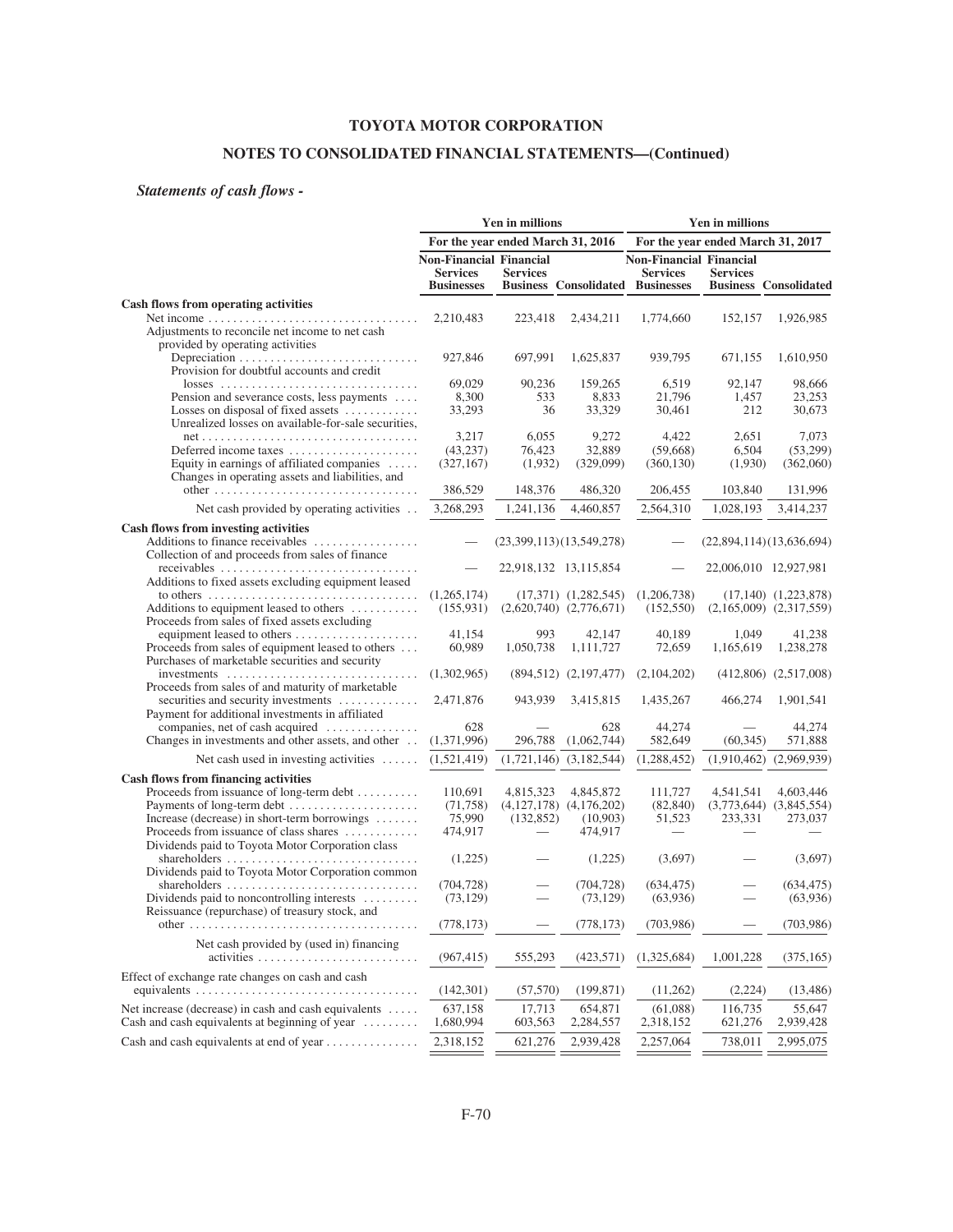## **NOTES TO CONSOLIDATED FINANCIAL STATEMENTS—(Continued)**

|                                                                                       |                                                              | <b>Yen in millions</b>                                 |                     |  |  |
|---------------------------------------------------------------------------------------|--------------------------------------------------------------|--------------------------------------------------------|---------------------|--|--|
|                                                                                       |                                                              | For the year ended March 31, 2018                      |                     |  |  |
|                                                                                       | <b>Non-Financial</b><br><b>Services</b><br><b>Businesses</b> | <b>Financial</b><br><b>Services</b><br><b>Business</b> | <b>Consolidated</b> |  |  |
| Cash flows from operating activities                                                  |                                                              |                                                        |                     |  |  |
|                                                                                       | 2,064,634                                                    | 521,473                                                | 2,586,106           |  |  |
| Adjustments to reconcile net income to net cash provided by operating activities      |                                                              |                                                        |                     |  |  |
|                                                                                       | 1,010,972                                                    | 723,061                                                | 1,734,033           |  |  |
| Provision for doubtful accounts and credit losses                                     | (74)                                                         | 76,143                                                 | 76,069              |  |  |
|                                                                                       | 5,027                                                        | (741)                                                  | 4,286               |  |  |
|                                                                                       | 35,010                                                       | 279                                                    | 35,289              |  |  |
|                                                                                       | 459                                                          | 387                                                    | 846                 |  |  |
|                                                                                       | 64,143                                                       | (302, 103)                                             | (237,961)           |  |  |
|                                                                                       | (467,718)                                                    | (2,365)                                                | (470,083)           |  |  |
| Changes in operating assets and liabilities, and other                                | 205,434                                                      | 299,709                                                | 481,424             |  |  |
|                                                                                       | 2,917,887                                                    | 1,315,843                                              | 4,210,009           |  |  |
| <b>Cash flows from investing activities</b>                                           |                                                              |                                                        |                     |  |  |
|                                                                                       |                                                              | (25, 153, 088)                                         | (15,058,516)        |  |  |
| Collection of and proceeds from sales of finance receivables                          |                                                              | 24,117,335                                             | 14,046,312          |  |  |
| Additions to fixed assets excluding equipment leased to others                        | (1,276,788)                                                  | (14, 329)                                              | (1,291,117)         |  |  |
|                                                                                       | (155, 114)                                                   | (2,152,476)                                            | (2,307,590)         |  |  |
| Proceeds from sales of fixed assets excluding equipment leased to others              | 70,755                                                       | 1,065                                                  | 71,820              |  |  |
| Proceeds from sales of equipment leased to others                                     | 63,402                                                       | 1,147,870                                              | 1,211,272           |  |  |
| Purchases of marketable securities and security investments                           | (2,273,805)                                                  | (779, 111)                                             | (3,052,916)         |  |  |
| Proceeds from sales of and maturity of marketable securities and security investments | 1,762,189                                                    | 761,349                                                | 2,523,538           |  |  |
| Payment for additional investments in affiliated companies, net of cash acquired      | (576)                                                        |                                                        | (576)               |  |  |
| Changes in investments and other assets, and other                                    | 260,015                                                      | (106, 597)                                             | 197,681             |  |  |
|                                                                                       | (1,549,922)                                                  | (2,177,982)                                            | (3,660,092)         |  |  |
| <b>Cash flows from financing activities</b>                                           |                                                              |                                                        |                     |  |  |
|                                                                                       | 212,387                                                      | 4,666,579                                              | 4,793,939           |  |  |
|                                                                                       | (170,072)                                                    | (4,314,294)                                            | (4,452,338)         |  |  |
| Increase (decrease) in short-term borrowings                                          | (122, 222)                                                   | 461,052                                                | 347,738             |  |  |
|                                                                                       | $\overline{\phantom{0}}$                                     |                                                        |                     |  |  |
| Dividends paid to Toyota Motor Corporation class shareholders                         | (6, 194)                                                     |                                                        | (6, 194)            |  |  |
| Dividends paid to Toyota Motor Corporation common shareholders                        | (620, 698)                                                   |                                                        | (620, 698)          |  |  |
|                                                                                       | (63, 764)                                                    |                                                        | (63, 764)           |  |  |
| Reissuance (repurchase) of treasury stock, and other                                  | (447, 818)                                                   | $\overline{\phantom{0}}$                               | (447, 818)          |  |  |
| Net cash provided by (used in) financing activities                                   | (1,218,381)                                                  | 813,337                                                | (449, 135)          |  |  |
|                                                                                       | (16, 124)                                                    | (27, 464)                                              | (43,588)            |  |  |
|                                                                                       | 133,460                                                      | (76, 266)                                              | 57,194              |  |  |
|                                                                                       | 2,257,064                                                    | 738,011                                                | 2,995,075           |  |  |
|                                                                                       | 2,390,524                                                    | 661,745                                                | 3,052,269           |  |  |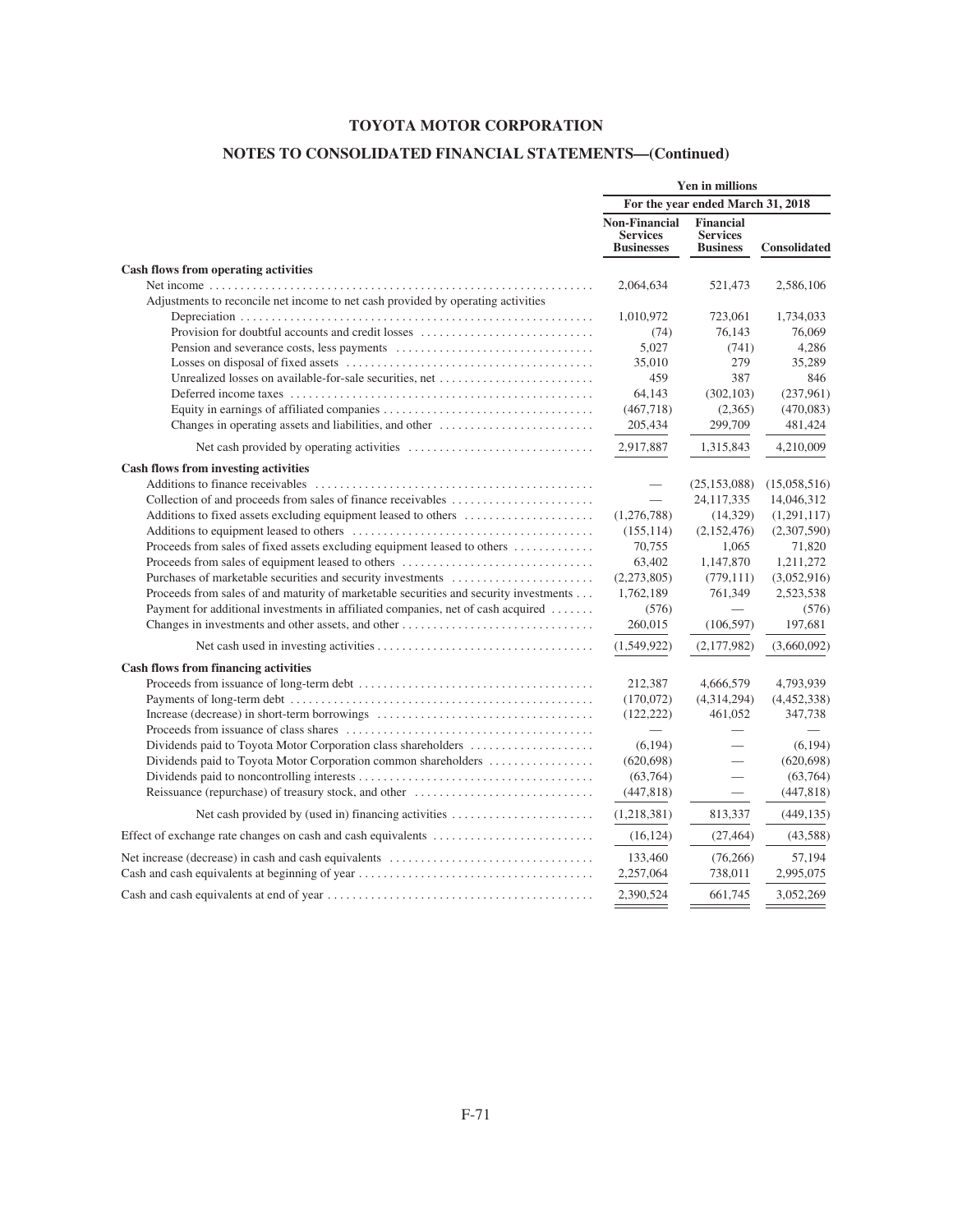## **NOTES TO CONSOLIDATED FINANCIAL STATEMENTS—(Continued)**

## **26. Per share amounts:**

Reconciliations of the differences between basic and diluted net income attributable to Toyota Motor Corporation per common share for the years ended March 31, 2016, 2017 and 2018 are as follows:

|                                                                                              | Yen in<br>millions                                                  | <b>Thousands</b><br>of shares            | Yen    |
|----------------------------------------------------------------------------------------------|---------------------------------------------------------------------|------------------------------------------|--------|
|                                                                                              | Net income<br>attributable to<br><b>Toyota Motor</b><br>Corporation | Weighted-<br>average<br>common<br>shares |        |
| For the year ended March 31, 2016                                                            |                                                                     |                                          |        |
| Net income attributable to Toyota Motor Corporation<br>Dividends to Toyota Motor Corporation | 2,312,694<br>(3,638)                                                |                                          |        |
| Model AA Class Shareholders                                                                  | (2,449)                                                             |                                          |        |
| Basic net income attributable to Toyota Motor Corporation<br>Effect of dilutive securities   | 2,306,607                                                           | 3,111,306                                | 741.36 |
| Assumed exercise of dilutive stock options                                                   | 6,087<br>(21)                                                       | 32,429<br>1,212                          |        |
| Diluted net income attributable to Toyota Motor Corporation                                  | 2,312,673                                                           | 3,144,947                                | 735.36 |
| For the year ended March 31, 2017                                                            |                                                                     |                                          |        |
| Net income attributable to Toyota Motor Corporation<br>Dividends to Toyota Motor Corporation | 1,831,109<br>(4,849)                                                |                                          |        |
| Model AA Class Shareholders                                                                  | (4,946)                                                             |                                          |        |
| Basic net income attributable to Toyota Motor Corporation                                    |                                                                     |                                          |        |
| Effect of dilutive securities                                                                | 1,821,314                                                           | 3,008,088                                | 605.47 |
| Assumed exercise of dilutive stock options                                                   | 9,795<br>(6)                                                        | 47,100<br>638                            |        |
| Diluted net income attributable to Toyota Motor Corporation                                  | 1,831,103                                                           | 3,055,826                                | 599.22 |
| For the year ended March 31, 2018                                                            |                                                                     |                                          |        |
| Net income attributable to Toyota Motor Corporation                                          | 2,493,983                                                           |                                          |        |
| Dividends to Toyota Motor Corporation                                                        | (4, 849)                                                            |                                          |        |
| Model AA Class Shareholders                                                                  | (7, 442)                                                            |                                          |        |
| Basic net income attributable to Toyota Motor Corporation<br>Effect of dilutive securities   | 2,481,692                                                           | 2,947,365                                | 842.00 |
| Assumed exercise of dilutive stock options                                                   | 12,291<br>(4)                                                       | 47,100<br>301                            |        |
| Diluted net income attributable to Toyota Motor Corporation                                  |                                                                     |                                          |        |
|                                                                                              | 2,493,979                                                           | 2,994,766                                | 832.78 |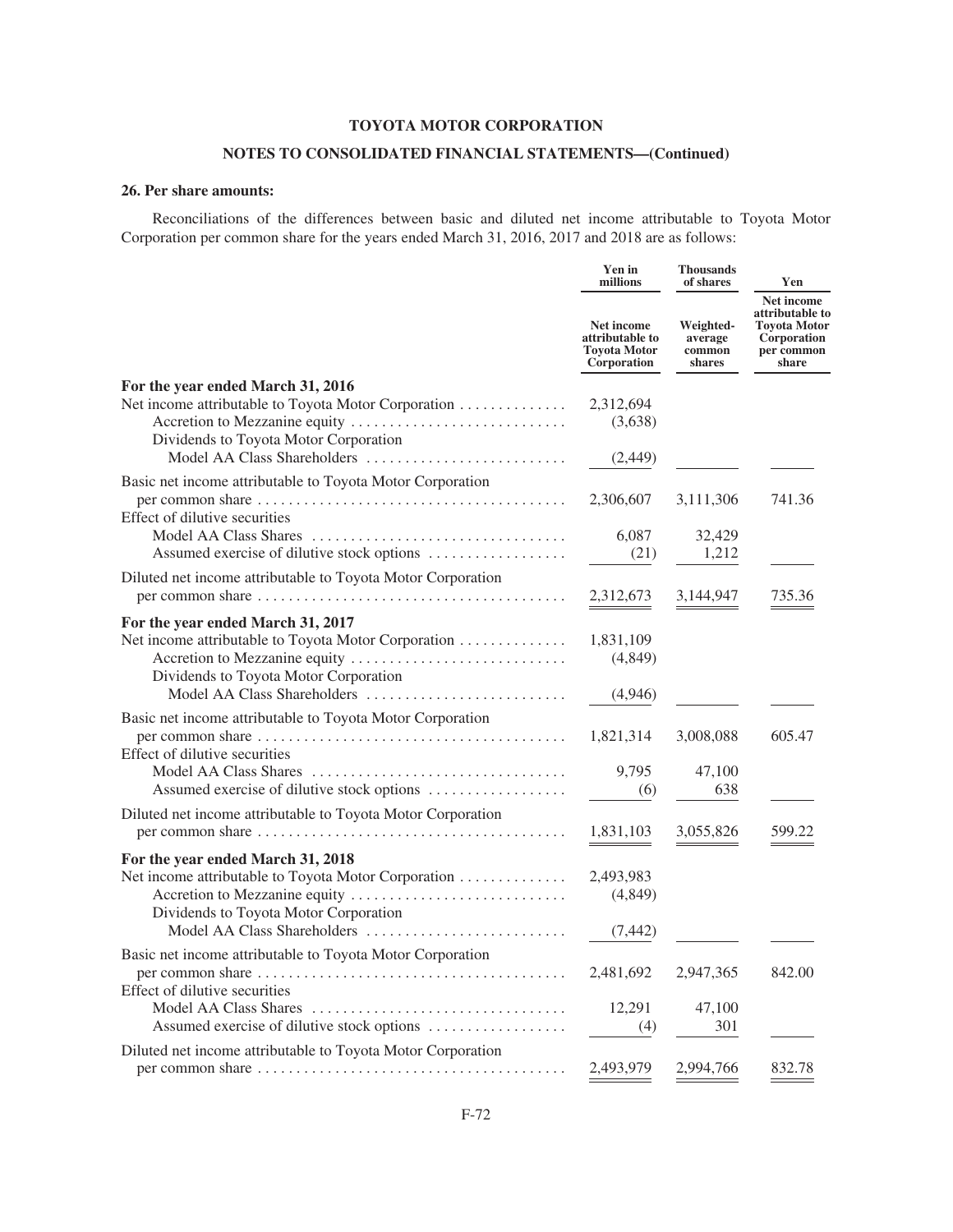### **NOTES TO CONSOLIDATED FINANCIAL STATEMENTS—(Continued)**

In addition to the disclosure requirements under U.S.GAAP, Toyota discloses the information below in order to provide financial statements users with valuable information.

The following table shows Toyota Motor Corporation shareholders' equity per share as of March 31, 2017 and 2018. Toyota Motor Corporation shareholders' equity per share amounts are calculated by dividing Toyota Motor Corporation shareholders' equities' amount at the end of each period by the number of shares issued and outstanding, excluding treasury stock at the end of the corresponding period.

| Yen in<br>millions                                            | <b>Thousands</b><br>of shares                                                                                              | Yen                                                                        |
|---------------------------------------------------------------|----------------------------------------------------------------------------------------------------------------------------|----------------------------------------------------------------------------|
| <b>Toyota Motor</b><br>Corporation<br>shareholders'<br>equity | <b>Common shares</b><br>issued and<br>outstanding<br>at the end of<br>the year<br><i>(excluding)</i><br>treasury<br>stock) | <b>Toyota Motor</b><br>Corporation<br>shareholders'<br>equity<br>per share |
| 17,514,812                                                    | 2,974,723                                                                                                                  | 5,887.88                                                                   |
| 18,735,982                                                    | 2,909,924                                                                                                                  | 6,438.65                                                                   |

### **27. Fair value measurements:**

In accordance with U.S.GAAP, Toyota classifies fair value into three levels of input as follows which are used to measure it.

- Level 1: Quoted prices in active markets for identical assets or liabilities
- Level 2: Quoted prices for similar assets or liabilities in active markets; quoted prices for identical or similar assets or liabilities in markets that are not active; valuation of assets or liabilities using inputs, other than quoted prices that are observable
- Level 3: Valuation of assets or liabilities using unobservable inputs which reflect the reporting entity's assumptions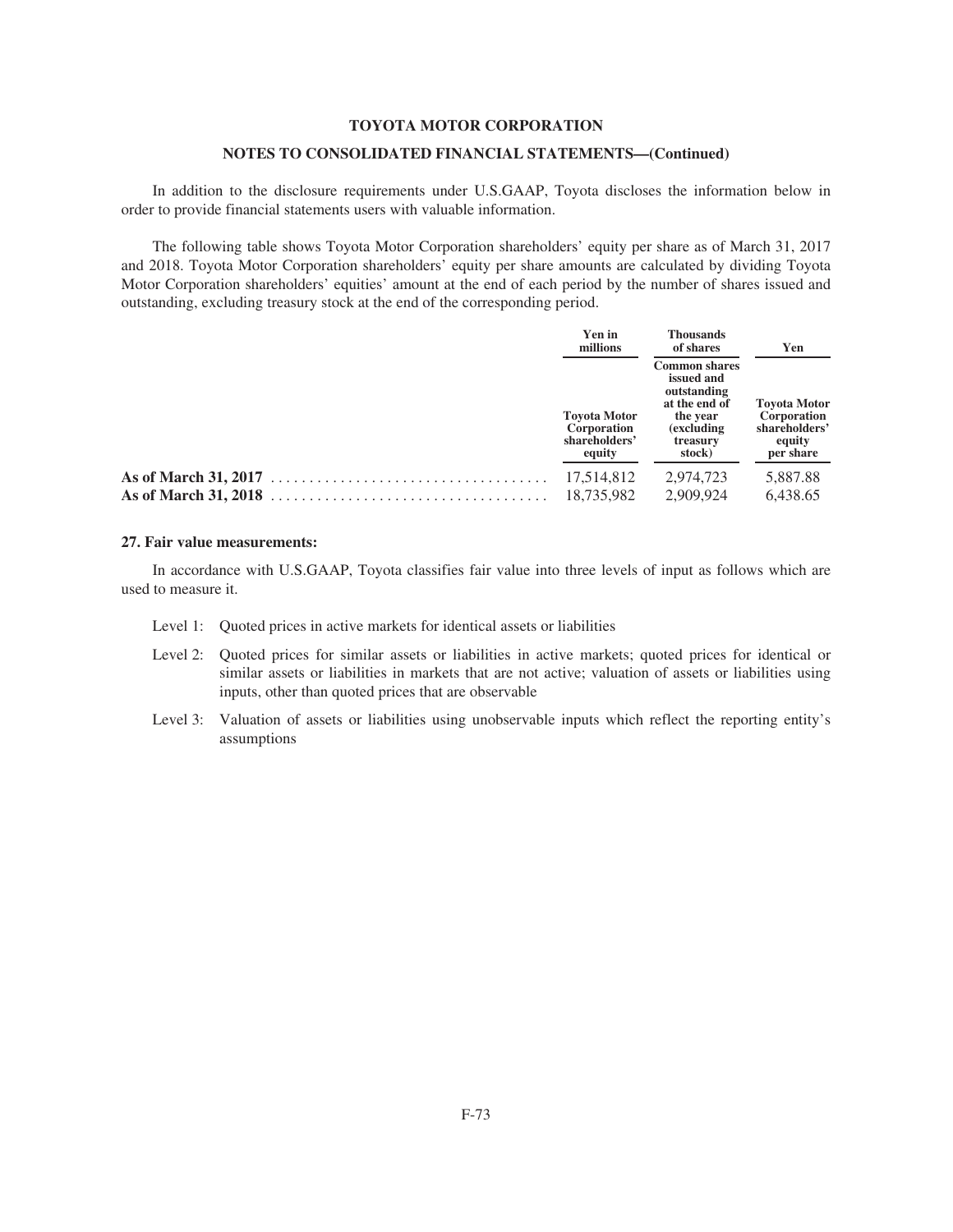## **NOTES TO CONSOLIDATED FINANCIAL STATEMENTS—(Continued)**

The following table summarizes the fair values of the assets and liabilities measured at fair value on a recurring basis as of March 31, 2017 and 2018. Transfers between levels of the fair value are recognized at the end of their respective reporting periods:

|                                                        | Yen in millions       |            |                                 |              |  |  |
|--------------------------------------------------------|-----------------------|------------|---------------------------------|--------------|--|--|
|                                                        | <b>March 31, 2017</b> |            |                                 |              |  |  |
|                                                        | Level 1               | Level 2    | Level 3                         | <b>Total</b> |  |  |
| Assets                                                 |                       |            |                                 |              |  |  |
|                                                        | 41,876                | 891,606    |                                 | 933,482      |  |  |
|                                                        |                       | 600,000    |                                 | 600,000      |  |  |
| Marketable securities and other securities investments |                       |            |                                 |              |  |  |
|                                                        | 4,797,499             | 1,079,385  | 8,947                           | 5,885,831    |  |  |
|                                                        | 2,686,934             |            | $\hspace{0.1mm}-\hspace{0.1mm}$ | 2,686,934    |  |  |
|                                                        | 18,191                | 73,246     |                                 | 91,437       |  |  |
| Investments measured at net asset value                |                       |            |                                 | 735,131      |  |  |
| Derivative financial instruments                       |                       | 243,334    | 87                              | 243,421      |  |  |
|                                                        | 7,544,500             | 2,887,571  | 9.034                           | 11,176,236   |  |  |
| Liabilities                                            |                       |            |                                 |              |  |  |
| Derivative financial instruments                       |                       | (237, 848) | (7,609)                         | (245, 457)   |  |  |
| Total                                                  |                       | (237, 848) | (7.609)                         | (245.457)    |  |  |

|                                                        | <b>Yen in millions</b><br><b>March 31, 2018</b> |            |                                 |              |  |
|--------------------------------------------------------|-------------------------------------------------|------------|---------------------------------|--------------|--|
|                                                        |                                                 |            |                                 |              |  |
|                                                        | Level 1                                         | Level 2    | Level 3                         | <b>Total</b> |  |
| Assets                                                 |                                                 |            |                                 |              |  |
|                                                        | 44.897                                          | 774,209    |                                 | 819,106      |  |
|                                                        |                                                 | 400,000    |                                 | 400,000      |  |
| Marketable securities and other securities investments |                                                 |            |                                 |              |  |
|                                                        | 4,778,019                                       | 1,523,227  | 7.488                           | 6,308,734    |  |
|                                                        | 2,582,115                                       |            | $\hspace{0.1mm}-\hspace{0.1mm}$ | 2,582,115    |  |
|                                                        | 169,282                                         | 50,746     |                                 | 220,028      |  |
| Investments measured at net asset value                |                                                 |            |                                 | 516,951      |  |
| Derivative financial instruments                       |                                                 | 257,795    | 9                               | 257,804      |  |
|                                                        | 7,574,313                                       | 3,005,977  | 7,497                           | 11, 104, 738 |  |
| Liabilities                                            |                                                 |            |                                 |              |  |
| Derivative financial instruments                       |                                                 | (194, 935) | (2,221)                         | (197,156)    |  |
|                                                        |                                                 | (194, 935) | (2.221)                         | (197, 156)   |  |

Certain investments that are measured at fair value using the net asset value per share (or its equivalent) practical expedient have not been classified in the fair value hierarchy.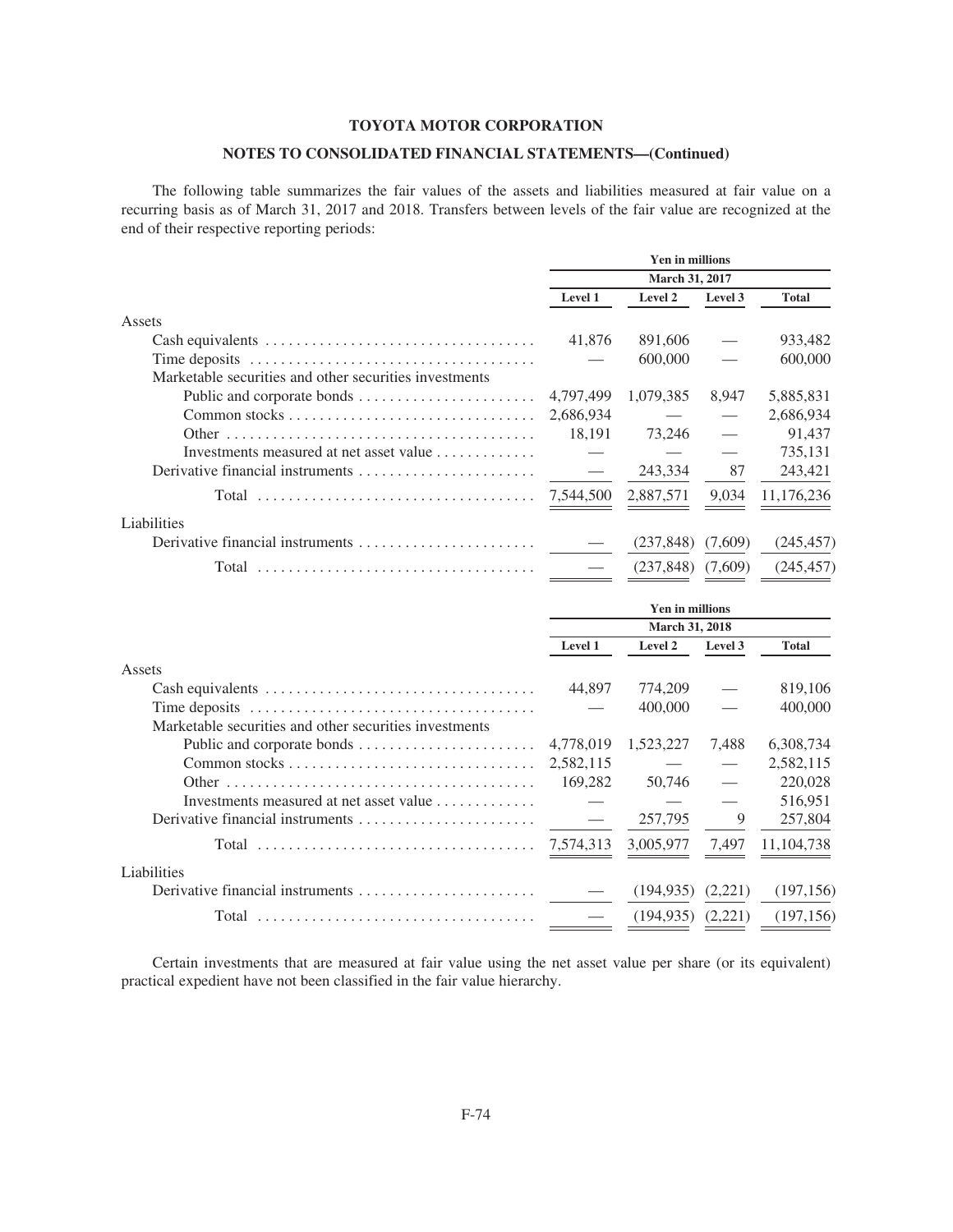#### **NOTES TO CONSOLIDATED FINANCIAL STATEMENTS—(Continued)**

The following is description of the assets and liabilities measured at fair value, information about the valuation techniques used to measure fair value, key inputs and significant assumptions:

#### **Cash equivalents and time deposits -**

Cash equivalents include money market funds and other investments with original maturities of three months or less. Cash equivalents classified in Level 2 include negotiable certificate of deposit with original maturities of three months or less. These are measured at fair value using primarily observable interest rates in the market. Time deposits consist of negotiable certificates of deposit with original maturities over three months. These are measured at fair value using primarily observable interest rates in the market.

#### **Marketable securities and other securities investments -**

Marketable securities and other securities investments include public and corporate bonds, common stocks and other investments. Public and corporate bonds include government bonds. Japanese bonds and foreign bonds including U.S., European and other bonds represent 28% and 72% (as of March 31, 2017) and 16% and 84% (as of March 31, 2018) of public and corporate bonds, respectively. Listed stocks on the Japanese stock markets represent 92% and 93% of common stocks as of March 31, 2017 and 2018, respectively. Toyota uses primarily quoted market prices for identical assets to measure fair value of these securities. "Other" includes investment trusts. Generally, Toyota uses quoted market prices for similar assets or quoted non-active market prices for identical assets to measure fair value of these securities. These assets are classified in Level 2.

#### **Derivative financial instruments -**

See note 21 to the consolidated financial statements about derivative financial instruments. Toyota primarily estimates the fair value of derivative financial instruments using industry-standard valuation models that require observable inputs including interest rates and foreign exchange rates, and the contractual terms. The usage of these models does not require significant judgment to be applied. These derivative financial instruments are classified in Level 2. In other certain cases when market data is not available, key inputs to the fair value measurement include quotes from counterparties, and other market data. Toyota assesses the reasonableness of changes of the quotes using observable market data. These derivative financial instruments are classified in Level 3. Toyota's derivative fair value measurements consider assumptions about counterparty and Toyota's own non-performance risk, using such as credit default probabilities.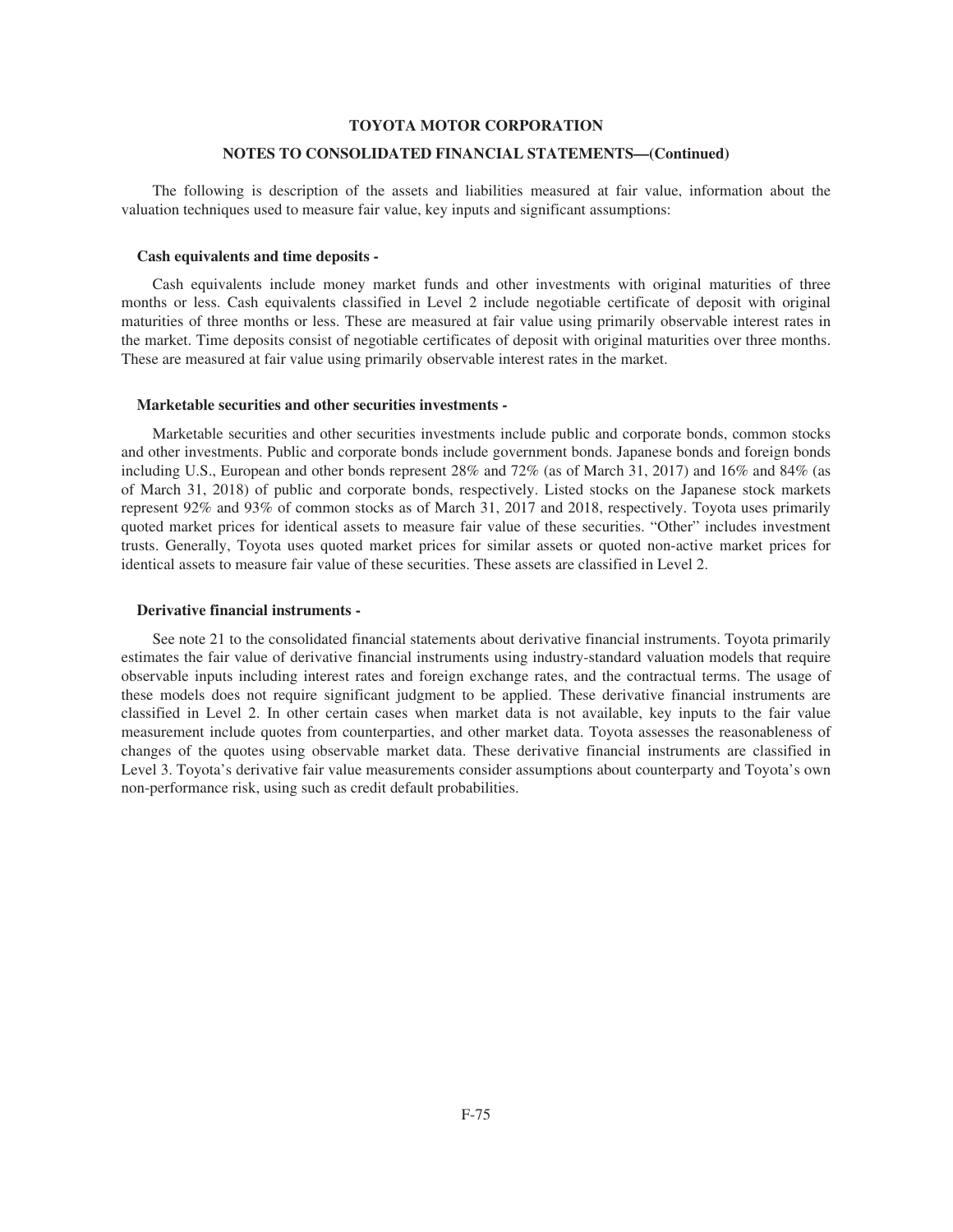## **NOTES TO CONSOLIDATED FINANCIAL STATEMENTS—(Continued)**

The following table summarizes the changes in Level 3 assets and liabilities measured at fair value on a recurring basis for the periods ended March 31, 2016, 2017 and 2018:

|                                               | Yen in millions<br>For the year ended March 31, 2016                          |                                               |              |  |
|-----------------------------------------------|-------------------------------------------------------------------------------|-----------------------------------------------|--------------|--|
|                                               |                                                                               |                                               |              |  |
|                                               | <b>Marketable</b><br>securities and<br>other securities<br><i>investments</i> | <b>Derivative</b><br>financial<br>instruments | <b>Total</b> |  |
|                                               | 12.317                                                                        | 1.010                                         | 13.327       |  |
| Total gains (losses)                          |                                                                               |                                               |              |  |
|                                               |                                                                               | 2.507                                         | 2.508        |  |
| Included in other comprehensive income (loss) | (286)                                                                         |                                               | (286)        |  |
|                                               | 931                                                                           |                                               | 931          |  |
|                                               | (1,451)                                                                       | (479)                                         | (1,930)      |  |
|                                               | (1,178)                                                                       | (189)                                         | (1,367)      |  |
|                                               | 10.334                                                                        | 2.849                                         | 13.183       |  |

|                                                        | <b>Yen in millions</b><br>For the year ended March 31, 2017            |                                                      |         |  |
|--------------------------------------------------------|------------------------------------------------------------------------|------------------------------------------------------|---------|--|
|                                                        |                                                                        |                                                      |         |  |
|                                                        | <b>Marketable</b><br>securities and<br>other securities<br>investments | <b>Derivative</b><br>financial<br><i>instruments</i> | Total   |  |
|                                                        | 10.334                                                                 | 2.849                                                | 13.183  |  |
| Total gains (losses)                                   |                                                                        |                                                      |         |  |
|                                                        | (16)                                                                   | (7.310)                                              | (7,326) |  |
| Included in other comprehensive income $(\text{loss})$ | 60                                                                     |                                                      | 60      |  |
|                                                        | 1.126                                                                  |                                                      | 1.126   |  |
|                                                        | (2,282)                                                                | (2,693)                                              | (4,975) |  |
|                                                        | (275)                                                                  | (368)                                                | (643)   |  |
|                                                        | 8.947                                                                  | (7.522)                                              | 1.425   |  |

|                                                        | <b>Yen in millions</b><br>For the year ended March 31, 2018                   |                                                      |              |  |
|--------------------------------------------------------|-------------------------------------------------------------------------------|------------------------------------------------------|--------------|--|
|                                                        |                                                                               |                                                      |              |  |
|                                                        | <b>Marketable</b><br>securities and<br>other securities<br><i>investments</i> | <b>Derivative</b><br>financial<br><i>instruments</i> | <b>Total</b> |  |
|                                                        | 8.947                                                                         | (7.522)                                              | 1.425        |  |
| Total gains (losses)                                   |                                                                               |                                                      |              |  |
|                                                        | 17                                                                            | 805                                                  | 822          |  |
| Included in other comprehensive income $(\text{loss})$ | (12)                                                                          |                                                      | (12)         |  |
|                                                        | 3.860                                                                         |                                                      | 3.860        |  |
|                                                        | (4,739)                                                                       | 4.320                                                | (419)        |  |
|                                                        | (585)                                                                         | 185                                                  | (400)        |  |
|                                                        | 7.488                                                                         | (2.212)                                              | 5.276        |  |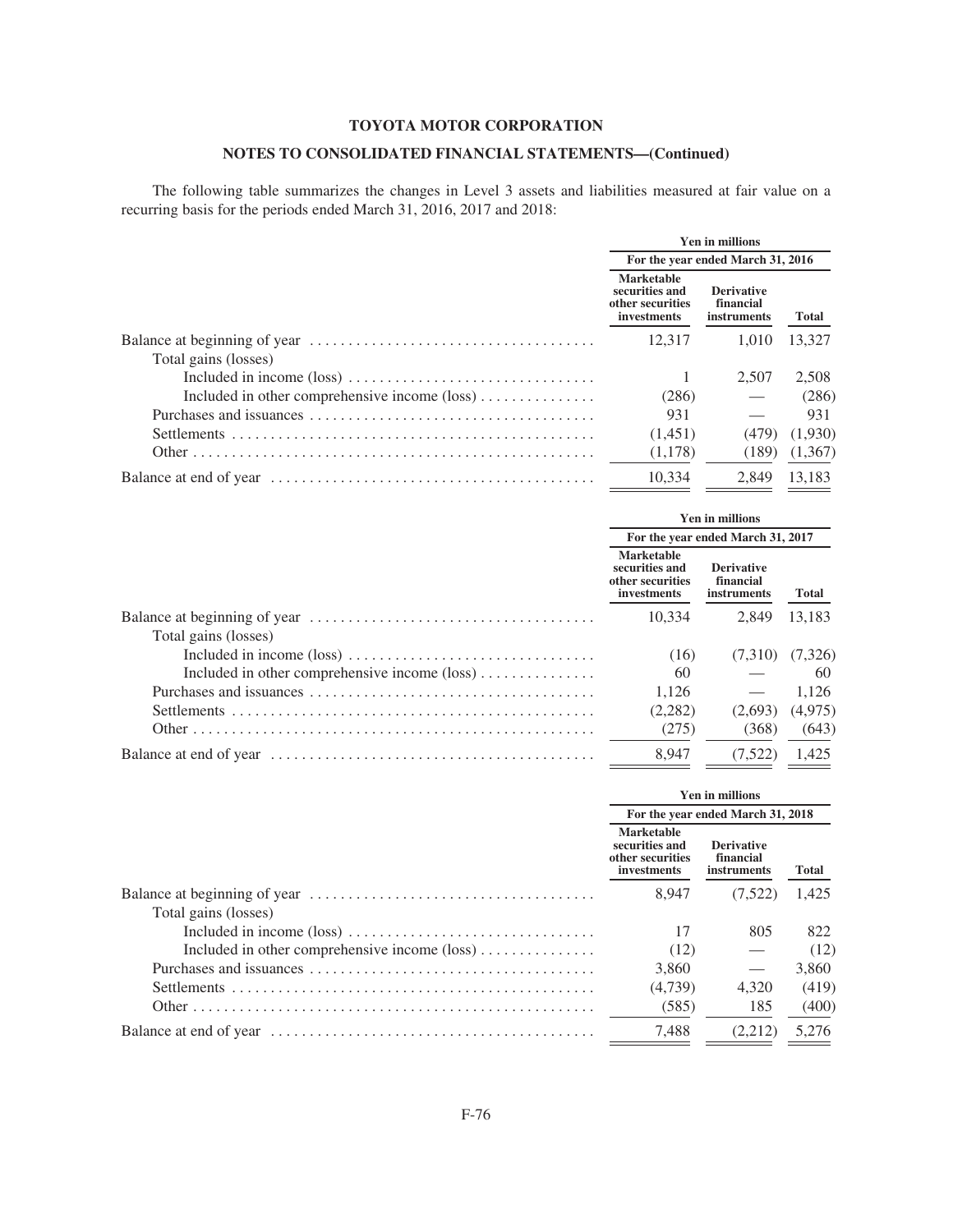# **TOYOTA MOTOR CORPORATION**

# **NOTES TO CONSOLIDATED FINANCIAL STATEMENTS—(Continued)**

"Included in income (loss)" in marketable securities and other securities investments and derivative financial instruments are included in "Other income (loss), net" and "Cost of financing operations" in the accompanying consolidated statements of income, respectively.

In the reconciliation table above, derivative financial instruments are presented net of assets and liabilities. "Other" includes the currency translation adjustments for the years ended March 31, 2016, 2017 and 2018.

As of March 31, 2018, the Level 3 assets and liabilities measured at fair value on a recurring basis are not significant.

Certain assets and liabilities are measured at fair value on a nonrecurring basis. During the years ended March 31, 2017 and 2018, Toyota measured certain finance receivables at fair value of ¥47,999 million and ¥45,492 million based on the collateral value, resulting in gain of ¥2,405 million and loss of ¥4,190 million, respectively. This fair value measurement on a nonrecurring basis is classified in Level 3. See note 22 to the consolidated financial statements for the fair value measurement. These Level 3 financial assets are not significant.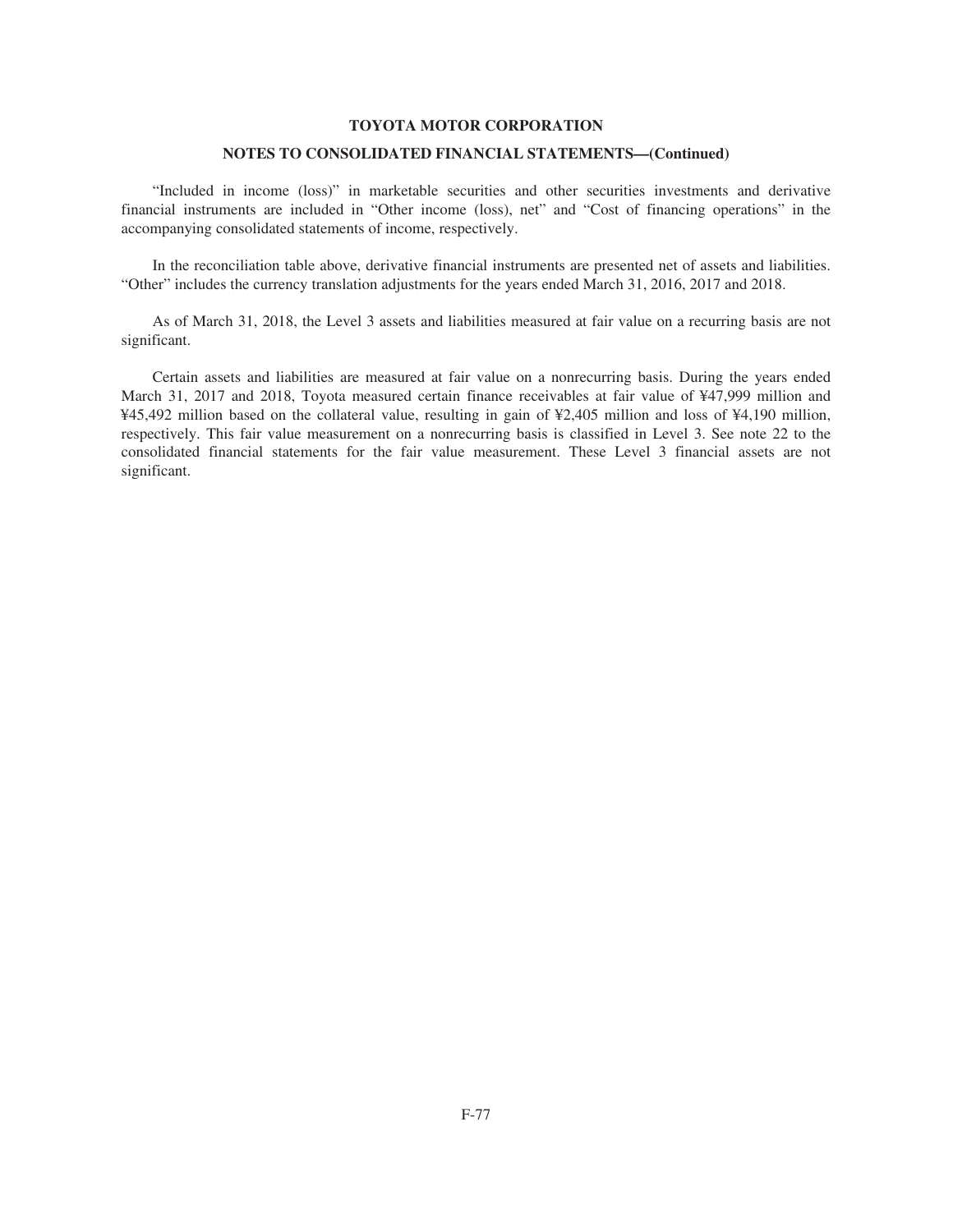### **ITEM 19. EXHIBITS**

### *Index to Exhibits*

- 1.1 Amended and Restated Articles of Incorporation of the Registrant (English translation) (incorporated by reference to Exhibit 1.1 to Toyota's Annual Report on Form 20-F for the fiscal year ended March 31, 2015, filed with the SEC on June 24, 2015 (file no. 001-14948))
- 1.2 Amended and Restated Regulations of the Board of Directors of the Registrant (English translation)
- 1.3 Amended and Restated Regulations of the Audit & Supervisory Board of the Registrant (English translation) (incorporated by reference to Exhibit 1.3 to Toyota's Annual Report on Form 20-F for the fiscal year ended March 31, 2016, filed with the SEC on June 24, 2016 (file no. 001-14948))
- 2.1 Amended and Restated Share Handling Regulations of the Registrant (English translation) (incorporated by reference to Exhibit 2.1 to Toyota's Annual Report on Form 20-F for the fiscal year ended March 31, 2015, filed with the SEC on June 24, 2015 (file no. 001-14948))
- 2.2 Form of Deposit Agreement among the Registrant, The Bank of New York (predecessor of The Bank of New York Mellon), as depositary, and the owners and beneficial owners from time to time of American Depositary Receipts, including the form of American Depositary Receipt (incorporated by reference to Exhibit 1 to Toyota's Registration Statement on Form F-6, filed with the SEC on November 7, 2006 (file no. 333-138477))
- 2.3 Form of ADR (included in Exhibit 2.2)
- 8.1 List of Principal Subsidiaries (See "Organizational Structure" in "Item 4. Information on the Company")
- 11.1 Code of Ethics of the Registrant applicable to its members of the board of directors and managing officers, including its principal executive officer, principal financial officer, principal accounting officer or controller, or persons performing similar functions (English translation)
- 12.1 Certifications of the Registrant's President and Executive Vice President, both Members of the Board, pursuant to Section 302 of the Sarbanes-Oxley Act
- 13.1 Certifications of the Registrant's President and Executive Vice President, both Members of the Board, pursuant to Section 906 of the Sarbanes-Oxley Act
- 15.1 Consent of Independent Registered Public Accounting Firm
- 101.INS XBRL Instance Document
- 101.SCH XBRL Taxonomy Extension Schema
- 101.CAL XBRL Taxonomy Extension Calculation Linkbase
- 101.DEF XBRL Taxonomy Extension Definition Linkbase
- 101.LAB XBRL Taxonomy Extension Label Linkbase
- 101.PRE XBRL Taxonomy Extension Presentation Linkbase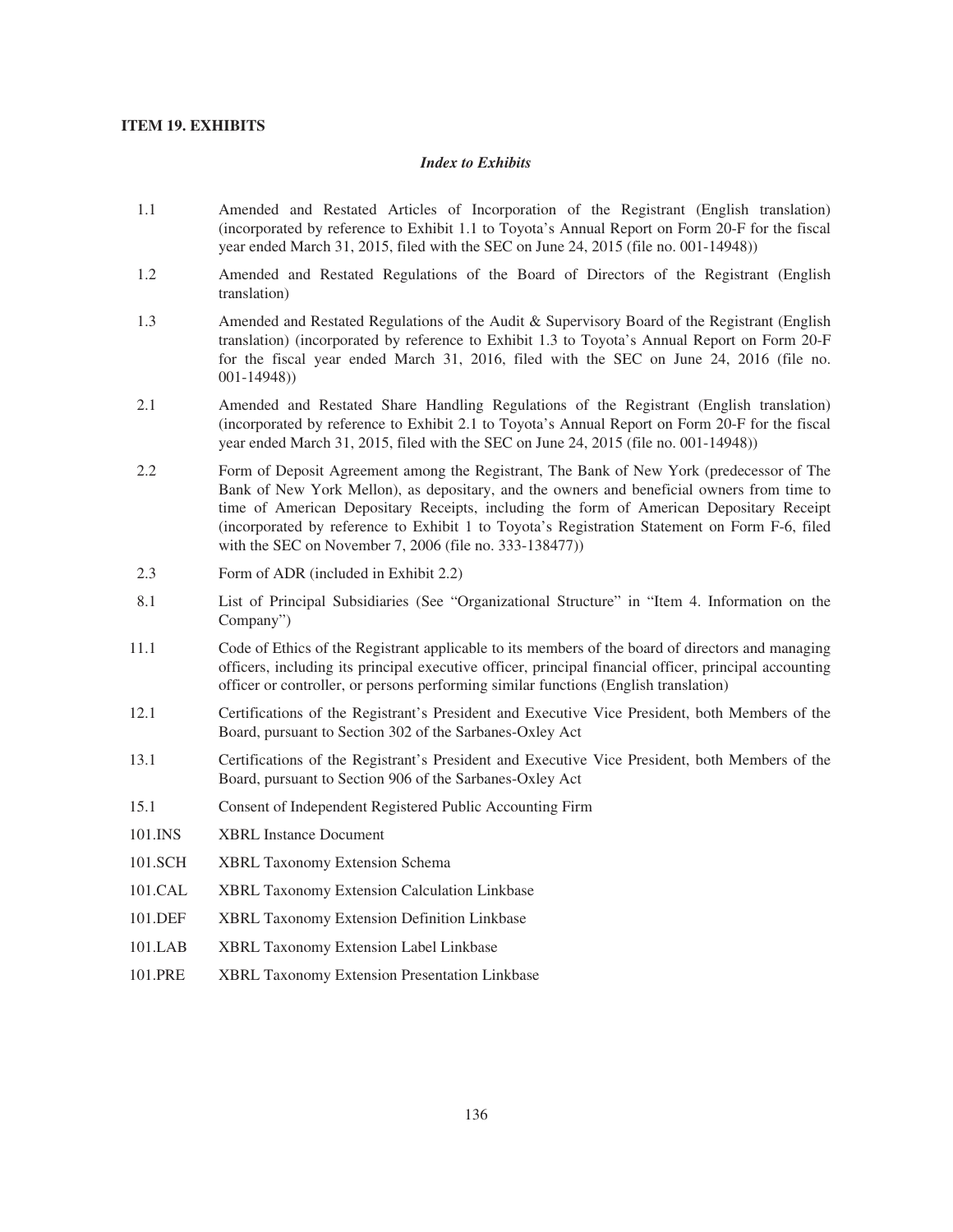# **SIGNATURES**

The registrant hereby certifies that it meets all of the requirements for filing on Form 20-F and that it has duly caused and authorized the undersigned to sign this annual report on its behalf.

# TOYOTA MOTOR CORPORATION

By: /s/ MASAYOSHI SHIRAYANAGI

**Name: Masayoshi Shirayanagi Senior Managing Officer** 

Date: June 25, 2018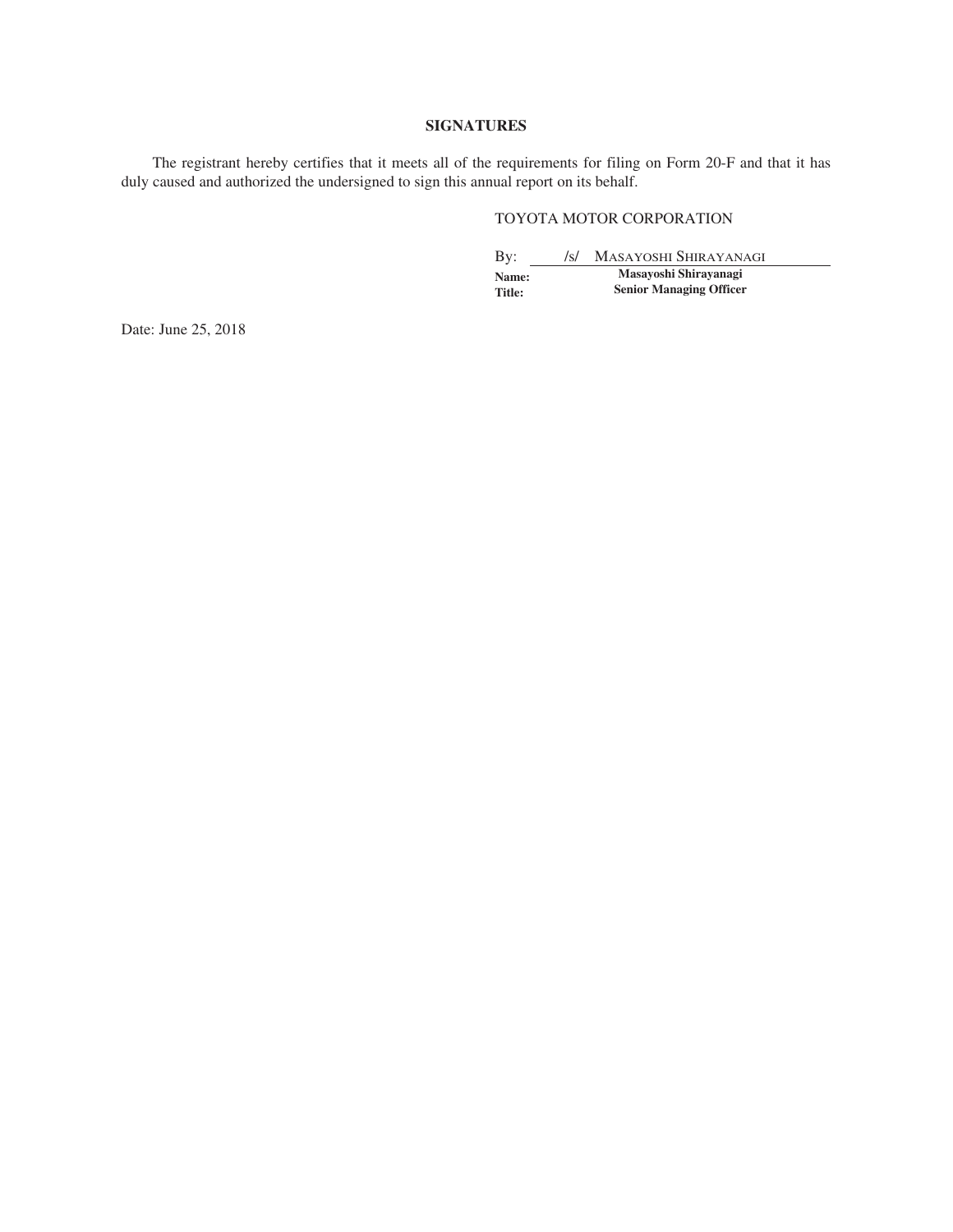### *(TRANSLATION)*

# **REGULATIONS OF THE BOARD OF DIRECTORS OF TOYOTA MOTOR CORPORATION**

# **Established: February 27, 1952** As last amended on June 14, 2018 (Aa004-21)

#### **Article 1. (Regulations of the Board of Directors)**

Except as provided for in laws, ordinances or the Articles of Incorporation, matters relating to the Board of Directors of Toyota Motor Corporation (the "Company") shall be governed by the provisions of these Regulations.

### **Article 2. (Purpose and Composition)**

- 1. The Board of Directors shall be composed of all the Members of the Board of Directors and shall make decisions on the execution of business, supervise the execution of the duties of Members of the Board of Directors, and designate and dismiss the Representative Directors.
- 2. Audit & Supervisory Board Members shall be present and, whenever necessary, give their opinions at a meeting of the Board of Directors.
- 3. The Board of Directors is able to request Operating Officers and Executive General Managers to be present and give explanation or comment. However, Operating Officers and Executive General Managers are not able to participate in resolutions.

### **Article 3. (Person to Convene Meeting and Notice of Meeting)**

- 1. A meeting of the Board of Directors shall be convened by the Chairman of the Board of Directors or the President, Member of the Board of Directors. In the event that the positions of both the Chairman of the Board of Directors and the President, Member of the Board of Directors are vacant or that both of them are prevented from convening, such meeting shall be convened by the Vice Chairman of the Board of Directors or other Members of the Board of Directors in that order and according to their rank, if there are multiple persons holding the same position.
- 2. Notice of convening a meeting of the Board of Directors shall be dispatched to each Member of the Board of Directors and each Audit & Supervisory Board Member at least three (3) days before the date of the meeting. In the case of urgency, however, such period may be shortened.
- 3. A meeting of the Board of Directors may be held without following the convening procedure, if consented to by all the Members of the Board of Directors and the Audit & Supervisory Board Members.

# **Article 4. (Chairmanship and Method of Adopting Resolutions)**

1. The Chairman of the Board of Directors or the President, Member of the Board of Directors shall preside as chairman at a meeting of the Board of Directors. In the event that the positions of both the Chairman of the Board of Directors and the President, Member of the Board of Directors are vacant or that both of them are prevented from so presiding as chairman, the Vice Chairman of the Board of Directors or other Members of the Board of Directors shall preside as chairman in that order and according to their rank in the case that there are multiple persons holding the same position.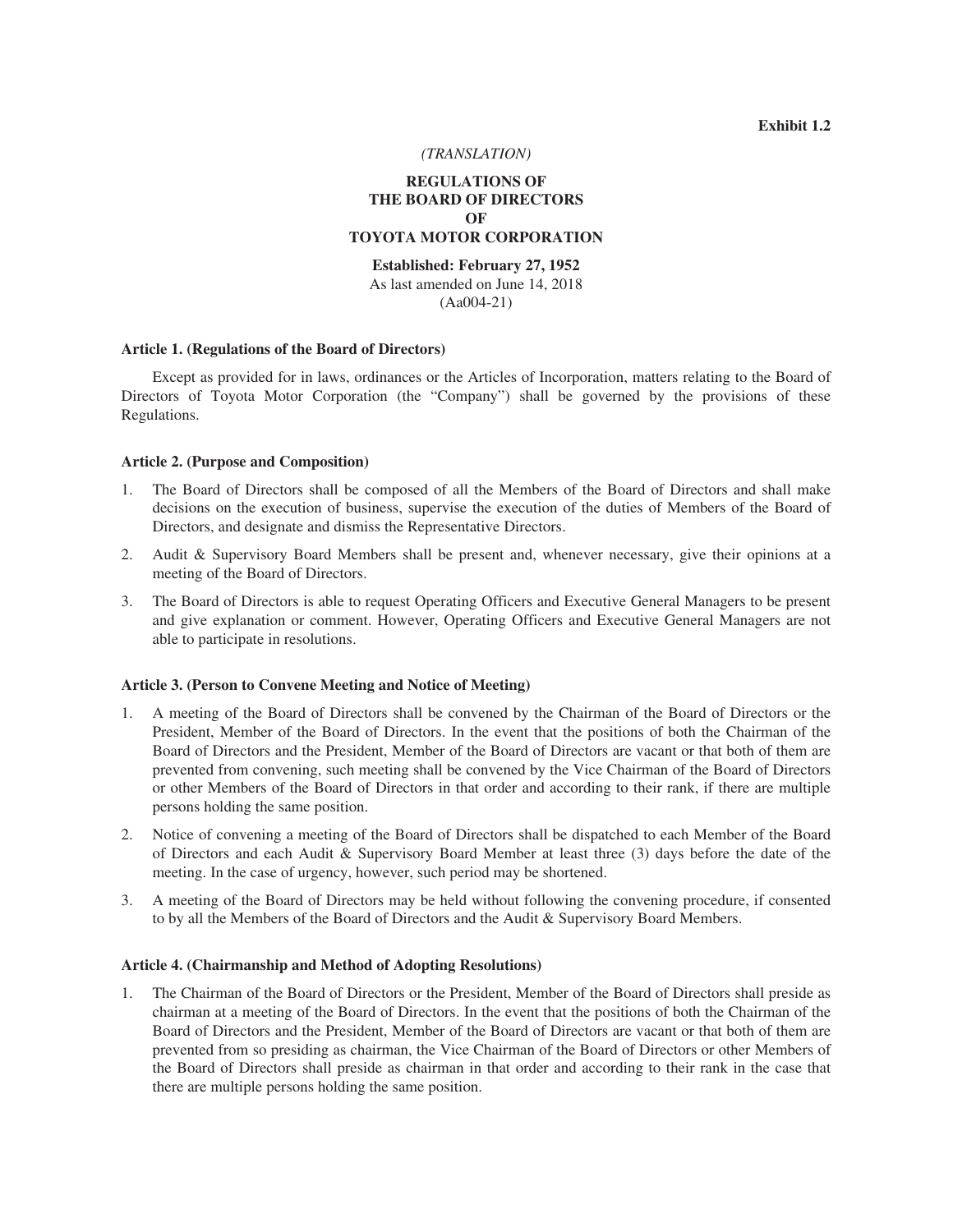- 2. Resolutions of the Board of Directors shall be adopted at meetings at which a majority of the Members of the Board of Directors who are entitled to vote shall be present by a majority of the Members of the Board of Directors so present.
- 3. With respect to matters to be resolved by the Board of Directors, the Company shall deem that such matters were approved by a resolution of the Board of Directors when all the Members of the Board of Directors express their agreement in writing or by electronic records. Provided, however, that this provision shall not apply when any Audit & Supervisory Board Member expresses his/her objection to such matters.
- 4. With respect to matters to be reported to the Board of Directors, Members of the Board of Directors, Audit & Supervisory Board Members or Accounting Auditors shall not be required to report such matters to the Board of Directors when such matters are notified to all the Members of the Board of Directors and Audit & Supervisory Board Members.

### **Article 5. (Matters to be Resolved)**

The following matters shall be subject to the resolution of the Board of Directors:

- (1) Matters provided for in the Corporation Act or other laws or ordinances;
- (2) Matters provided for in the Articles of Incorporation;
- (3) Matters delegated to the Board of Directors by resolution of a general meeting of shareholders; and
- (4) Other important managerial matters.

### **Article 6. (Matters to Be Reported)**

Members of the Board of Directors shall report to the Board of Directors on the following matters:

- (1) State of execution of business and such other matters as are provided for in the Corporation Act or other laws or ordinances; and
- (2) Such other matters as the Board of Directors may deem necessary.

## **Article 7. (Meetings and Minutes)**

- 1. A meeting of the Board of Directors shall be held in Japanese, minutes shall be prepared each time a meeting of the Board of Directors is held and such minutes shall be kept on file at the head office for ten years.
- 2. Minutes shall set forth matters provided for in the laws or ordinances and the Members of the Board of Directors and Audit & Supervisory Board Members present shall sign or affix their names and seals thereto.
- 3. Minutes shall be prepared in Japanese.

## **Article 8. (TMC Executives' Meeting)**

- 1. The Board of Directors shall establish TMC Executives' meeting in which important matters are discussed in order to enhance efficiency and effectiveness of decision-making on management and execution of the company.
- 2. Matters related to the establishment, function changes, and abolition of TMC Executives' meeting shall be submitted to the Board of Directors.

### **Supplementary Provisions**

### **Article 1. (Effective Date)**

These Regulations shall become effective as of June 14, 2018.

### **Article 2. (Amendment to Regulations)**

Any amendment to these Regulations shall be made by a resolution of the Board of Directors.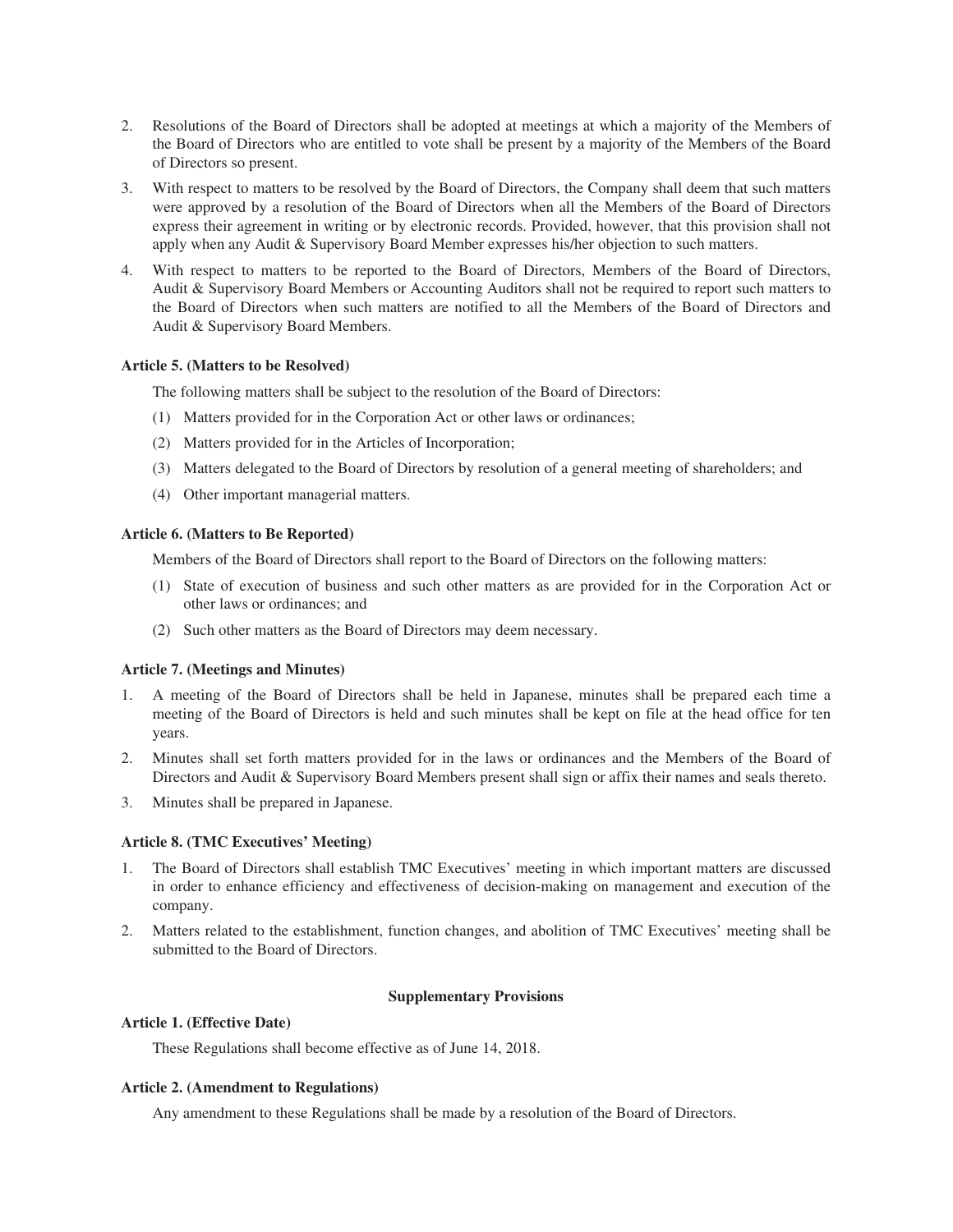### **MATTERS TO BE SUBMITTED TO THE BOARD OF DIRECTORS**

#### **General Rules of the "Matters To Be Submitted To The Board of Directors" (this "List")**

- 1. Pursuant to Article 5(1), (2) and (3) of the Regulations of the Board of Directors, matters and items defined in I-1, 2 and 3 of this List shall, without fail, be submitted to the Board of Directors.
- 2. In addition, pursuant to Article 5(4) of the Regulations of the Board of Directors, for matters and items defined in I-4 of this List, materiality must be appropriately judged and matters must be submitted accordingly to the Board of Directors.
- 3. Materiality shall be determined by the Executive(s) and Executive General Managers(s) responsible for their divisions, or persons in similar positions,\* taking into consideration "submission standards," "special rules," "definitions" and "explanations" in this List. If the amount of transaction does not meet the submission standards at first, but there occurs a possibility that it may exceed such standards later on, such transaction shall be submitted to the Board of Directors at the time such possibility arises.
- 4. Pursuant to Article 6 of the Regulations of the Board of Directors, matters and items defined in II of this List shall be reported to the Board of Directors without delay.
- \* Business Unit/Company President or Executive Vice President, or Chief Officer / Chief Executive Officer or Deputy Chief Officer (TMC Executives' meeting : Chairman of applicable meetings / Divisions not belonging to a group: Operating Officer or Executive General Manager responsible for the applicable division)

# **Standard for re-submission**

If material changes are made to a matter previously submitted to the Board of Directors (such as 20% or more of increase in the amount approved by the Board of Directors), such matter shall be re-submitted to the Board of Directors.

# **I. Matters to be Resolved:**

1. Matters provided for in the Companies Act or other laws or ordinances:

| <b>Classifications</b>               | <b>Items</b>                                                                                                                                | <b>Relevant Articles of Applicable Law</b> |
|--------------------------------------|---------------------------------------------------------------------------------------------------------------------------------------------|--------------------------------------------|
| Shares; stock<br>acquisition rights: | Fixing the record date                                                                                                                      | Article 124                                |
|                                      | Acquisition of the Company's own shares held by<br>its subsidiaries                                                                         | Article 163                                |
|                                      | Cancellation of the Company's own shares                                                                                                    | Article 178                                |
|                                      | Share-splits                                                                                                                                | Article 183                                |
|                                      | Free Allotment of shares                                                                                                                    | Article 186                                |
|                                      | Reduction of the number of shares constituting one.<br>unit (tangen) of shares or abolishment of the<br>provisions which define such number | Article 195                                |
|                                      | Auction of shares held by shareholders whose<br>whereabouts are unknown                                                                     | Article 197                                |
|                                      | Issuance of new shares                                                                                                                      | Article 201                                |
|                                      | Disposition of the Company's own shares                                                                                                     | Article 201                                |
|                                      | Approval of undertaking a contract for the total<br>number of shares of subscription or similar ones<br>with transfer restrictions          | Articles 205 and 244                       |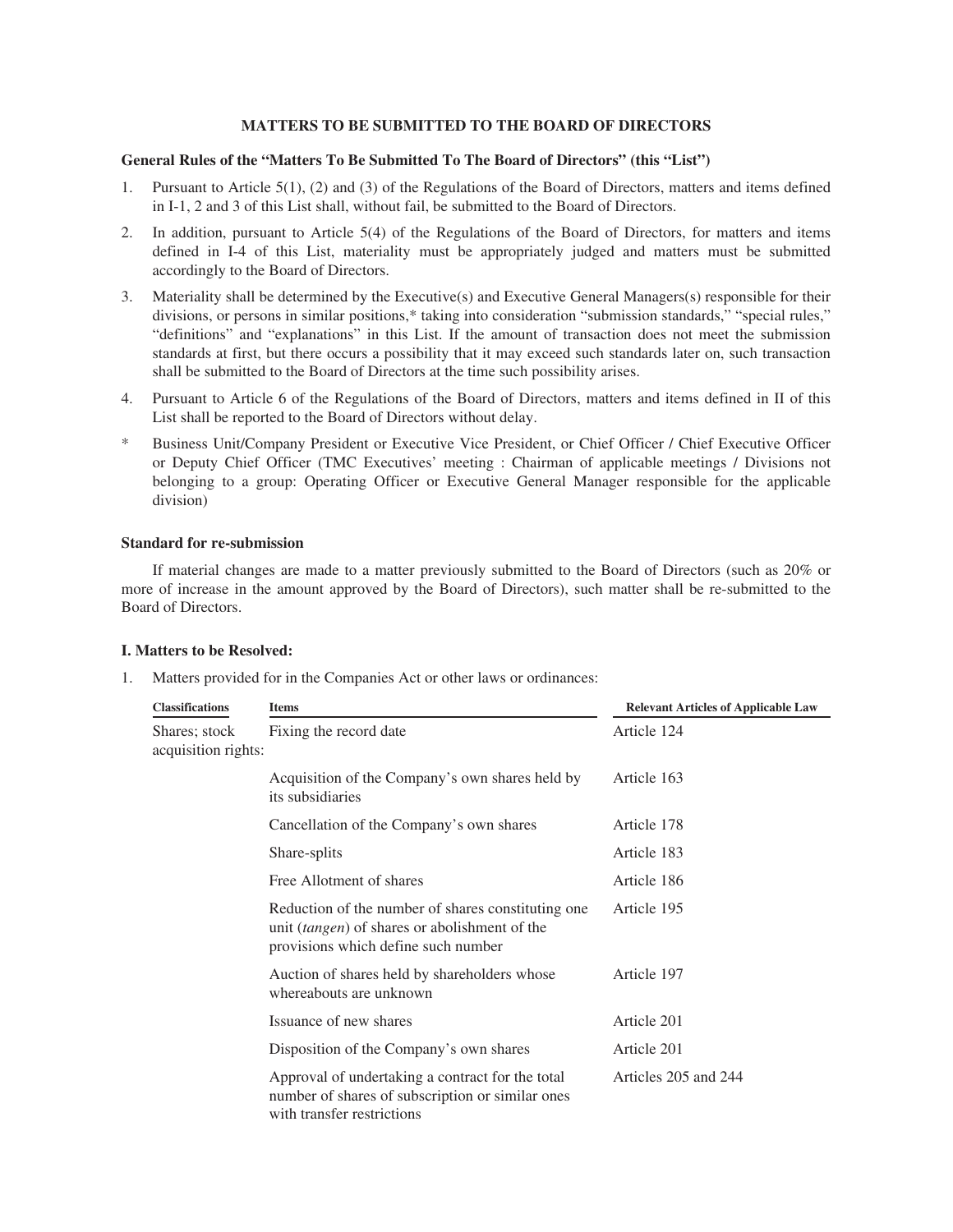| <b>Classifications</b>                   | <b>Items</b>                                                                                                                                                              | <b>Relevant Articles of Applicable Law</b> |
|------------------------------------------|---------------------------------------------------------------------------------------------------------------------------------------------------------------------------|--------------------------------------------|
|                                          | Issuance of stock acquisition rights                                                                                                                                      | Article 240                                |
|                                          | Approval of transferring stock acquisition rights<br>with transfer restrictions                                                                                           | Article 265                                |
|                                          | Acquisition of stock acquisition rights with<br>acquisition clause                                                                                                        | Articles 273 and 274                       |
|                                          | Cancellation of stock acquisition rights                                                                                                                                  | Article 276                                |
| General<br>meetings of                   |                                                                                                                                                                           |                                            |
| shareholders:                            | Free Allotment of stock acquisition rights                                                                                                                                | Article 278                                |
|                                          | Convening of a general meeting of shareholders                                                                                                                            | Article 298                                |
| Board of<br>Directors;                   |                                                                                                                                                                           |                                            |
| Members of the<br>Board of<br>Directors: | Designation and dismissal of Representative<br><b>Directors</b>                                                                                                           | Article 362                                |
|                                          | Approval of Members of the Board of Directors'<br>competing transactions                                                                                                  | Article 365                                |
|                                          | Approval of Members of the Board of Directors'<br>transactions for their own account                                                                                      | Article 365                                |
|                                          | Approval of Members of the Board of Directors'<br>transactions involving conflict of interests                                                                            | Article 365                                |
| Accounts:                                | Approval of financial statements, business reports<br>and the accompanying detailed statements                                                                            | Article 436                                |
|                                          | Approval of extraordinary financial statements                                                                                                                            | Article 441                                |
|                                          | Approval of consolidated financial statements                                                                                                                             | Article 444                                |
|                                          | Reduction in the amount of capital (with conditions)                                                                                                                      | Article 447                                |
|                                          | Reduction in the amount of reserves (with<br>conditions)                                                                                                                  | Article 448                                |
| Bonds:                                   | Offering of bonds                                                                                                                                                         | Article 362                                |
|                                          | Issuance of bonds with stock acquisition rights                                                                                                                           | Article 240                                |
| Others:                                  | Disposition and acquisition of important property $*1$                                                                                                                    | Article 362                                |
|                                          | Borrowing of a large amount of money                                                                                                                                      | Article 362                                |
|                                          | Appointment and removal of managers and other<br>important employees                                                                                                      | Article 362                                |
|                                          | Establishment, alteration and abolishment of branch<br>offices and other important organizations                                                                          | Article 362                                |
|                                          | Development of a system to ensure the<br>appropriateness of business operations of the<br>Company and business group consisting of the<br>parent company and subsidiaries | Article 362                                |
|                                          | Other important business execution                                                                                                                                        | Article 362                                |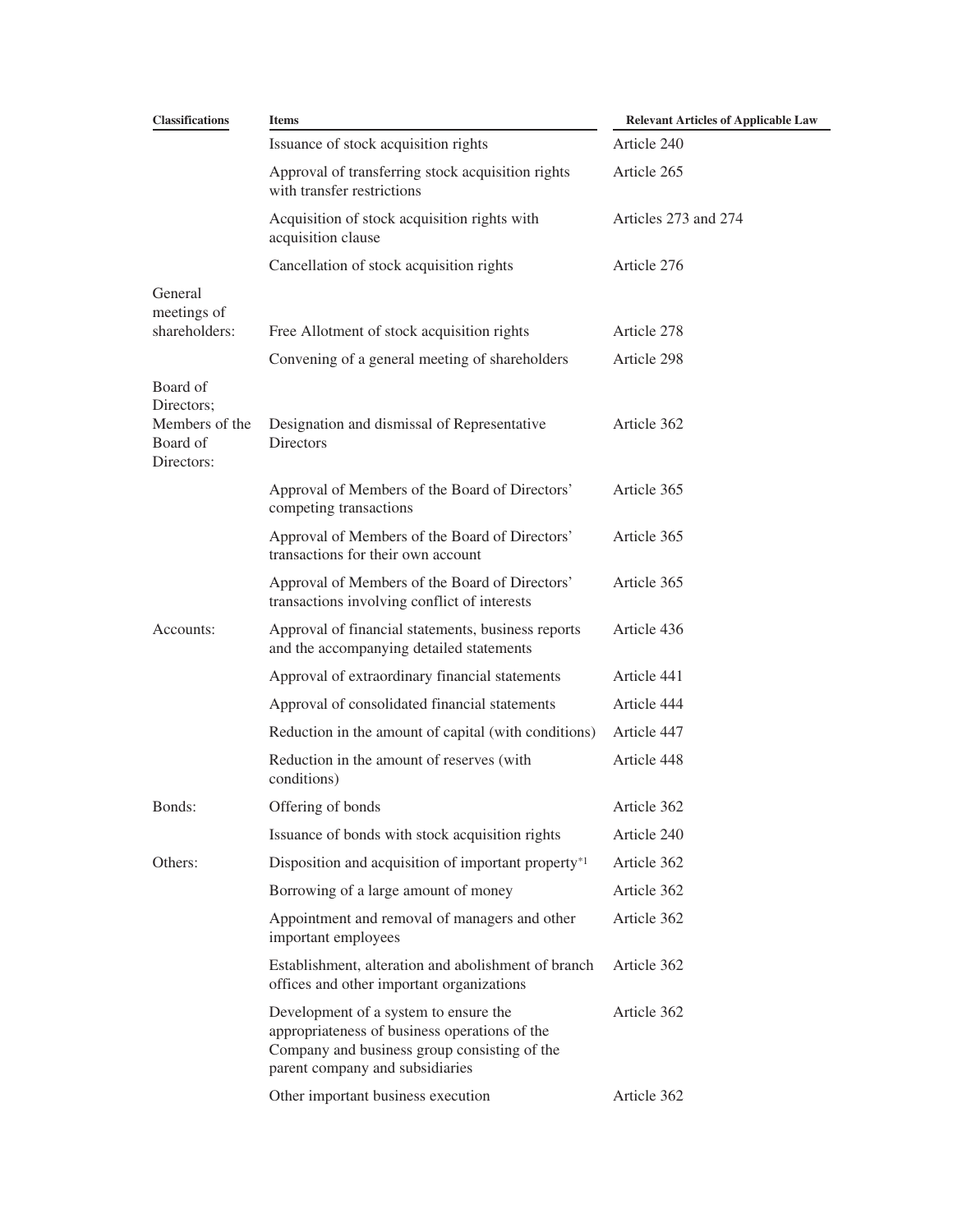2. Matters provided for in the Articles of Incorporation:

| <b>Classifications</b>                                              | <b>Items</b>                                                                                 | <b>Relevant Articles</b><br>of the Articles of<br><b>Incorporation</b> |
|---------------------------------------------------------------------|----------------------------------------------------------------------------------------------|------------------------------------------------------------------------|
| Shares:                                                             | Acquisition of Company's own shares                                                          | Articles 7 and 46                                                      |
|                                                                     | Acquisition of shares with acquisition clause                                                | Article 19                                                             |
|                                                                     | Selection of registration agent and its location of business                                 | Article 9                                                              |
|                                                                     | Amendment to the Share Handling Regulations                                                  | Article 10                                                             |
|                                                                     | Approval of transferring shares with transfer restrictions                                   | Article 21                                                             |
| General meeting of<br>shareholders:                                 | The order in which to assume chairmanship of a general<br>meeting of shareholders            | Article 25                                                             |
| Board of Directors;<br>Members of the<br><b>Board of Directors:</b> | Appointment and removal of Members of the Board of<br>Directors with specific titles         | Article 33                                                             |
|                                                                     | Amendment to the Regulations of the Board of Directors                                       | Article 32                                                             |
|                                                                     | Exemption of Members of the Board of Director from their<br>liabilities                      | Article 35                                                             |
| <b>Board Members:</b>                                               | Audit & Supervisory Exemption of Audit & Supervisory Board Members from<br>their liabilities | Article 42                                                             |
| Accounts:                                                           | Distribution of interim dividends from surplus                                               | Article 46                                                             |
|                                                                     | Reduction in the amount of reserves                                                          | Article 46                                                             |
|                                                                     | Other disposition of surplus                                                                 | Article 46                                                             |
|                                                                     | Distribution of dividends from surplus                                                       | Article 46                                                             |
| Others:                                                             | Appointment of Honorary Chairman and Senior Advisor                                          | Article 34                                                             |

# 3. Matters delegated to the Board of Directors by resolution of a general meeting of shareholders:

| <b>Classifications</b> | <b>Items</b>                                                               |  |
|------------------------|----------------------------------------------------------------------------|--|
| Shares:                | Acquisition of Company's own shares                                        |  |
|                        | Issuance of new shares or stock acquisition rights on favorable conditions |  |
| Others:                | Other matters delegated to the Board of Directors                          |  |

4. Other important managerial matters:

| <b>Classifications</b> | <b>Items</b>                                                                 |
|------------------------|------------------------------------------------------------------------------|
| Management:            | Business Plan (profit planning, Corporate Hoshin, etc.)                      |
|                        | Important business alliances and important joint ventures                    |
|                        | Launching of new projects                                                    |
|                        | Short-form and simplified corporate splits                                   |
|                        | Short-form and simplified share exchanges                                    |
|                        | Simplified acquisition of an entire business of another company              |
|                        | Approval of interim and quarterly accounts                                   |
|                        | Approval of consolidated accounts (including interim and quarterly accounts) |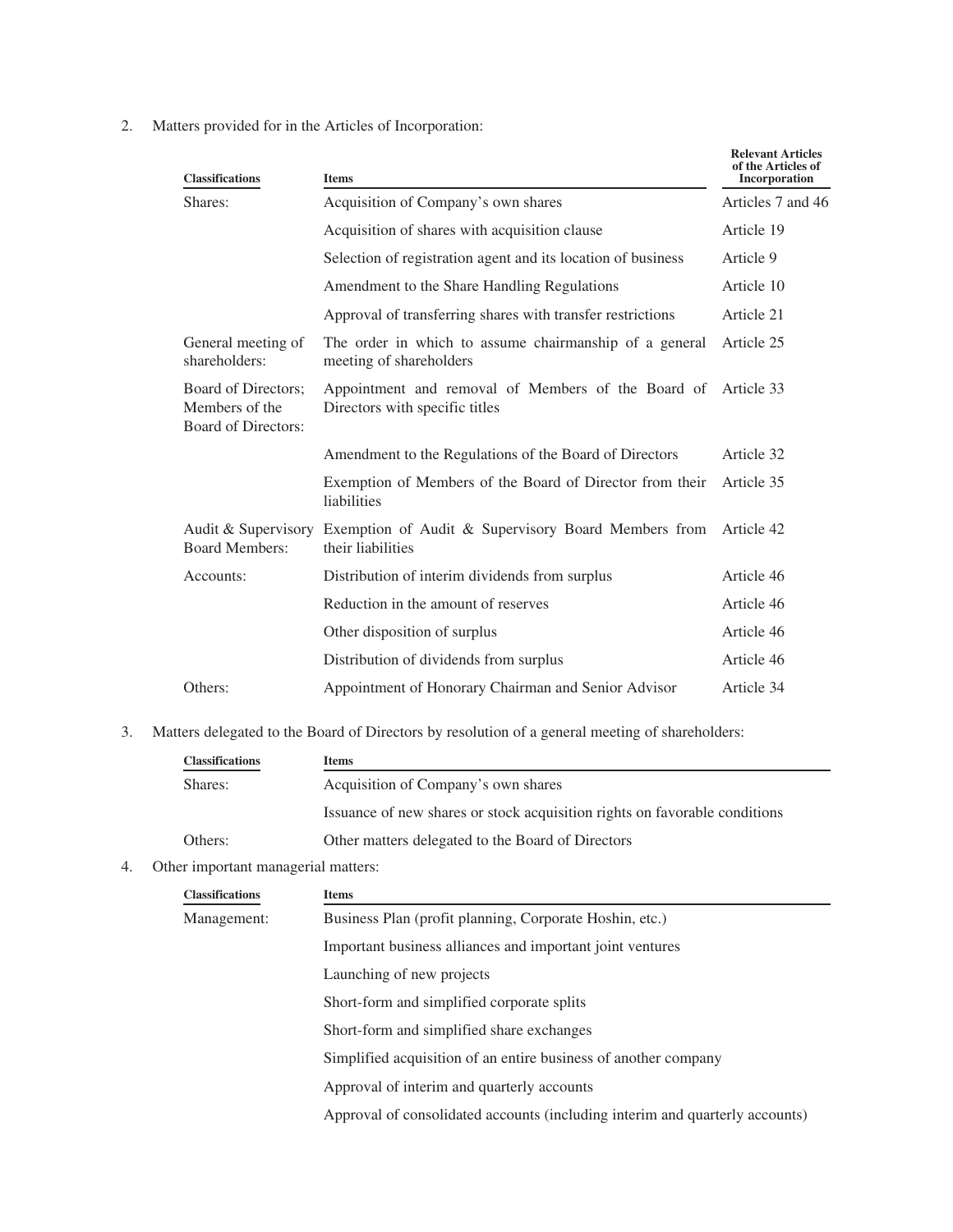| <b>Classifications</b>                              | <b>Items</b>                                                                                                                                                                                                                  |
|-----------------------------------------------------|-------------------------------------------------------------------------------------------------------------------------------------------------------------------------------------------------------------------------------|
|                                                     | Institution of important legal actions and defending and responding to important<br>disputes                                                                                                                                  |
|                                                     | Establishment, changes in functions, and abolishment of TMC Executives'<br>meeting                                                                                                                                            |
|                                                     | Other important matters                                                                                                                                                                                                       |
| Personnel affairs;<br>organization:                 | Members of the Board of Directors, Operating Officers, and Executive General<br>Managers' (jyomu riji) assumption of offices in other companies (in the case of<br>new offices in listed companies only)                      |
|                                                     | Members of the Board of Directors and Operating Officers' assumption of<br>offices in important associations (in the case of new offices only)                                                                                |
|                                                     | Assignment of Members of the Board of Directors and Operating Officers to<br>take charge of group, field, plant, technical center and any other organizations<br>similar thereto (Excluding changes in the same organization) |
|                                                     | Treatment and discipline relating to Members of the Board of Directors and<br><b>Operating Officers</b>                                                                                                                       |
|                                                     | Appointment and removal of Operating Officers                                                                                                                                                                                 |
|                                                     | Appointment and removal of Senior Technical Executive (gikan) and Advisor<br>(komon)                                                                                                                                          |
|                                                     | Approval of Operating Officers' competing transactions                                                                                                                                                                        |
|                                                     | Approval of Operating Officers' transactions for their own account                                                                                                                                                            |
|                                                     | Approval of Operating Officers' transactions involving conflict of interests                                                                                                                                                  |
|                                                     | Changes in important working conditions                                                                                                                                                                                       |
|                                                     | Other important matters                                                                                                                                                                                                       |
| Production;<br>Sales;<br>Technology<br>development: | Long-term or annual production, shipment or sales plans                                                                                                                                                                       |
|                                                     | Long-term or annual equipment plans                                                                                                                                                                                           |
|                                                     | Licensing, acquisition or transfer of important intellectual property rights                                                                                                                                                  |
|                                                     | Other important matters                                                                                                                                                                                                       |
| Group management:                                   | Incorporation, dissolution, acquisition and transfer of subsidiaries                                                                                                                                                          |
|                                                     | Important group managerial matters                                                                                                                                                                                            |
|                                                     | Other important matters                                                                                                                                                                                                       |
| Others:                                             | Other important managerial matters                                                                                                                                                                                            |

# **II. Matters to be reported:**

| <b>Items</b>                                  | <b>Relevant Articles of Applicable Law</b> |               |
|-----------------------------------------------|--------------------------------------------|---------------|
|                                               |                                            | Companies Act |
| State of execution of business                | Article 363                                |               |
| Important facts about a competing transaction | Article 365                                |               |

-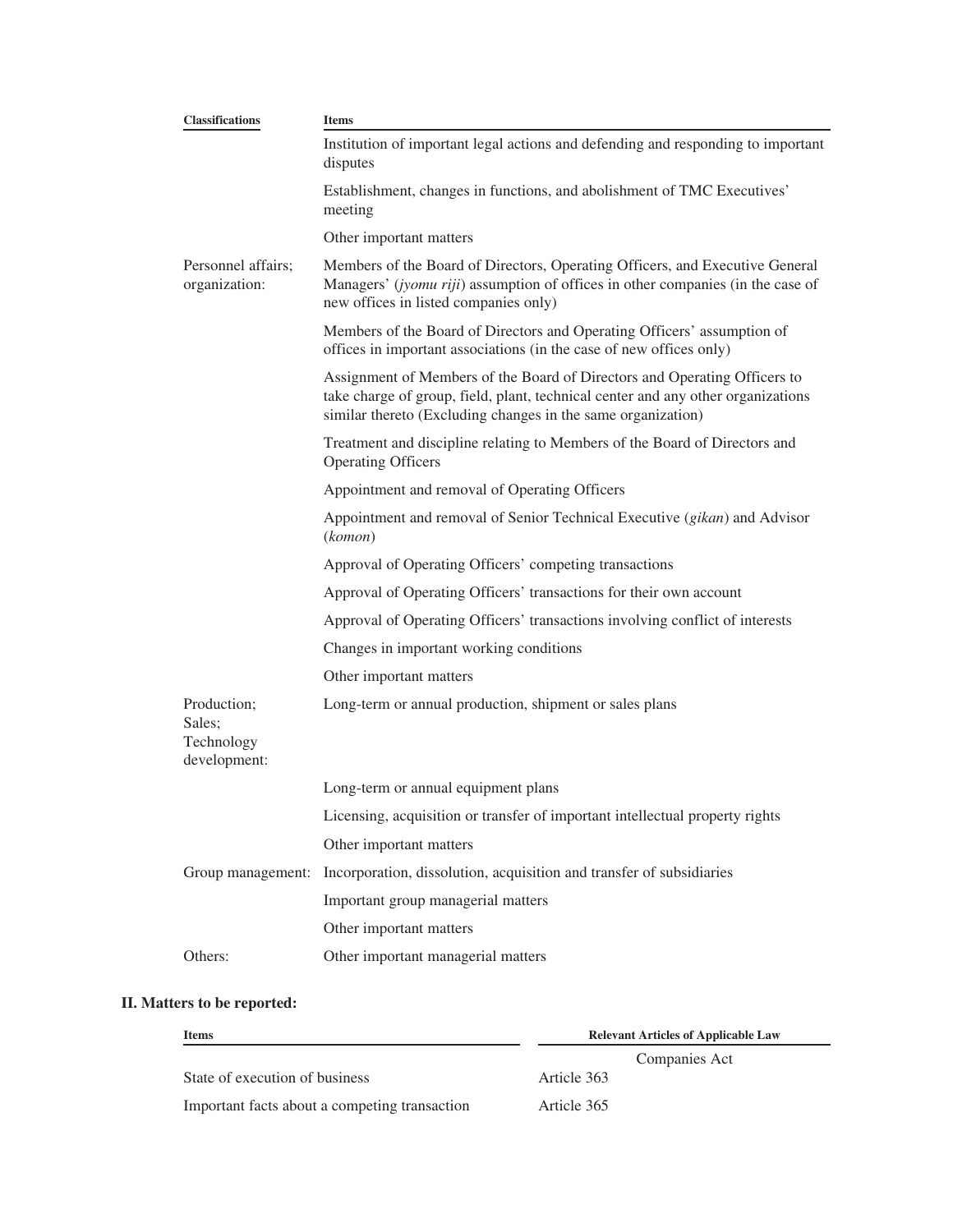| <b>Items</b>                                                                                                                                                                    | <b>Relevant Articles of Applicable Law</b> |
|---------------------------------------------------------------------------------------------------------------------------------------------------------------------------------|--------------------------------------------|
| Important facts about any Member of the Board of<br>Director's transactions for his/her own accounts                                                                            | Article 365                                |
| Important facts about any transactions involving<br>conflict of interests                                                                                                       | Article 365                                |
| Members of the Board of Directors, Operating<br>Officers and Executive General Managers' (jyomu<br>riji) retirement from offices in other companies<br>(Listed companies only)  |                                            |
| Members of the Board of Directors and Operating<br>Officers' retirement from offices in important<br>associations                                                               |                                            |
| Audit & Supervisory Board Members' assumption<br>(in the case of new offices only) and retirement from<br>offices in other companies (Listed companies only)                    |                                            |
| Audit & Supervisory Board Members' assumption<br>(in the case of new offices only) and retirement from<br>offices in important associations                                     |                                            |
| Monthly production/shipment/sales results                                                                                                                                       |                                            |
| Important matters, such as incorporation of<br>subsidiaries by a joint venture company                                                                                          |                                            |
| Management status of a system to ensure the<br>appropriateness of business operations of the<br>Company and business group consisting of the parent<br>company and subsidiaries | Article 362                                |
| Other important matters                                                                                                                                                         |                                            |
|                                                                                                                                                                                 |                                            |

1. Out of "I. Matters to be Resolved" of the "Matters to be Submitted to the Board of Directors", the matters described in "Others" in "1. Matters provided for in the Companies Act or other laws or ordinances" shall be submitted to the Board of Directors in accordance with the standards contained in this Appendix 1.

| <b>Items</b> |                                                    |                                                                                          | <b>Standard</b>                                                                                                                                |  |
|--------------|----------------------------------------------------|------------------------------------------------------------------------------------------|------------------------------------------------------------------------------------------------------------------------------------------------|--|
| (1)          | Disposition and acquisition of important property: |                                                                                          |                                                                                                                                                |  |
|              | 1                                                  | purchase and disposition of land (excluding)<br>land for business use)                   | $5,000,000,000$ Yen <sup>*2</sup> or more per transaction                                                                                      |  |
|              | 2                                                  | acquisition and transfer of leaseholds                                                   | $5,000,000,000$ Yen <sup>*3</sup> or more per transaction                                                                                      |  |
|              | 3                                                  | (excluding fund management<br>investments<br>investments)                                | $5,000,000,000$ Yen <sup>*4</sup> or more per transaction                                                                                      |  |
|              | 4                                                  | capital expenditure (excluding model change)<br>and renewal of aging assets)             | $30,000,000,000$ Yen <sup>*5</sup> or more per transaction                                                                                     |  |
|              | 5                                                  | loans (excluding renewal of bills and notes,<br>and loans as part of financial business) | $5,000,000,000$ Yen <sup>*6</sup> or more per transaction, or loans<br>outstanding of $5,000,000,000$ Yen <sup>*6</sup> or more per<br>company |  |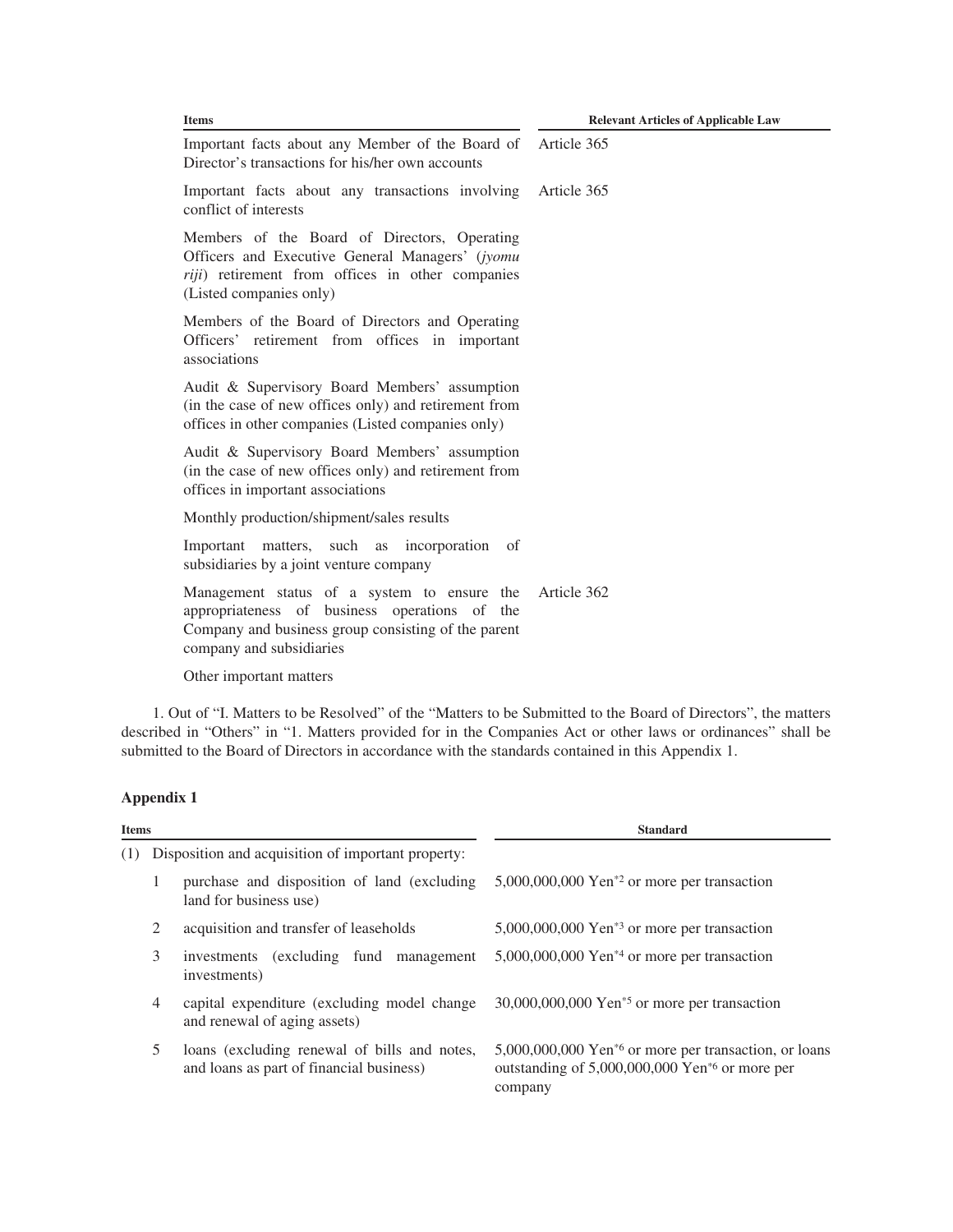| <b>Items</b> |                                                                      |                                                                                                           | <b>Standard</b>                                                                                                                                                                                                                                                         |  |
|--------------|----------------------------------------------------------------------|-----------------------------------------------------------------------------------------------------------|-------------------------------------------------------------------------------------------------------------------------------------------------------------------------------------------------------------------------------------------------------------------------|--|
|              | 6                                                                    | discharge of debts                                                                                        | 200,000,000 Yen or more per transaction                                                                                                                                                                                                                                 |  |
|              | 7                                                                    | donations<br>(excluding<br>those<br>Japan<br>via<br>Automobile Manufacturers Association, Inc.)           | 200,000,000 Yen or more per transaction                                                                                                                                                                                                                                 |  |
| (2)          |                                                                      | Borrowings of large amounts of money:                                                                     |                                                                                                                                                                                                                                                                         |  |
|              | 1                                                                    | borrowing                                                                                                 | 5,000,000,000 Yen or more per transaction                                                                                                                                                                                                                               |  |
|              | $\overline{2}$                                                       | guarantee of obligations                                                                                  | $5,000,000,000$ Yen <sup>*7</sup> or more per transaction, or<br>outstanding guarantee of obligation of 5,000,000,000<br>Yen <sup>*6</sup> or more per company                                                                                                          |  |
| (3)          | Appointment and removal of managers and other<br>important employees |                                                                                                           | Assignment of Executive General Manager ( <i>jyomu</i><br>riji) and any other personnel similar thereto to take<br>charge of group, field, plant, technical center and any<br>other organizations similar thereto (excluding<br>transfers within the same organization) |  |
|              |                                                                      |                                                                                                           | Appointment of operating officers at membership<br>companies (limited liability company, etc.) and<br>limited liability partnerships, and removal of<br>operating officers at such companies*8                                                                          |  |
| (4)          |                                                                      | Establishment,<br>alteration<br>abolishment of<br>and<br>branch offices and other important organizations | Establishment, alteration and abolishment of group,<br>field, plant, technical center and any other similar<br>organizations                                                                                                                                            |  |

# (\*1) Disposition and Acquisition of important property

Important matters will be submitted at the initial phase (overview, the maximum amount of money, etc.). Deliberate a project as a whole (delegate the decision on details to the operating side). Multiple year appropriation is allowed if necessary. (Report is required.)

(\*2) Purchase and disposition of land

In the case where any of the acquisition price, book value, or transaction price is 5,000,000,000 Yen or more per transaction, a submission shall be required.

(\*3) Definition of "leaseholds"

"Leasehold" is a right which is obtained by a temporary payment of concession money as a setup fee for leasehold, when leasing land for the purpose of owning buildings (excluding parking space, etc.).

- (\*4) Special rules regarding "investment"
	- (I) Even if the amount is below 5,000,000,000 Yen, if the conditions match either of the following, a submission shall be required.
		- (i) Investment made to subsidiaries which were insolvent as of the end of the most recent closing date of accounts or those anticipated to become insolvent during their current fiscal period.
		- (ii) Investment made to companies other than the subsidiaries.
	- (II) Notwithstanding (I) above, such submission may be omitted by the decision(s) of the Executive Vice President(s) whose main duties are in relation to the division in charge of the case concerned and to the accounting areas, in the case where the amount of investment is below 2,000,000,000 Yen.
	- (III) After the investment is made, if such investment comes to fall under (i) or (ii) in (I) above, whether or not to submit such matter to the Board of Directors shall be decided by the Executive Vice President(s) as defined in (II) above.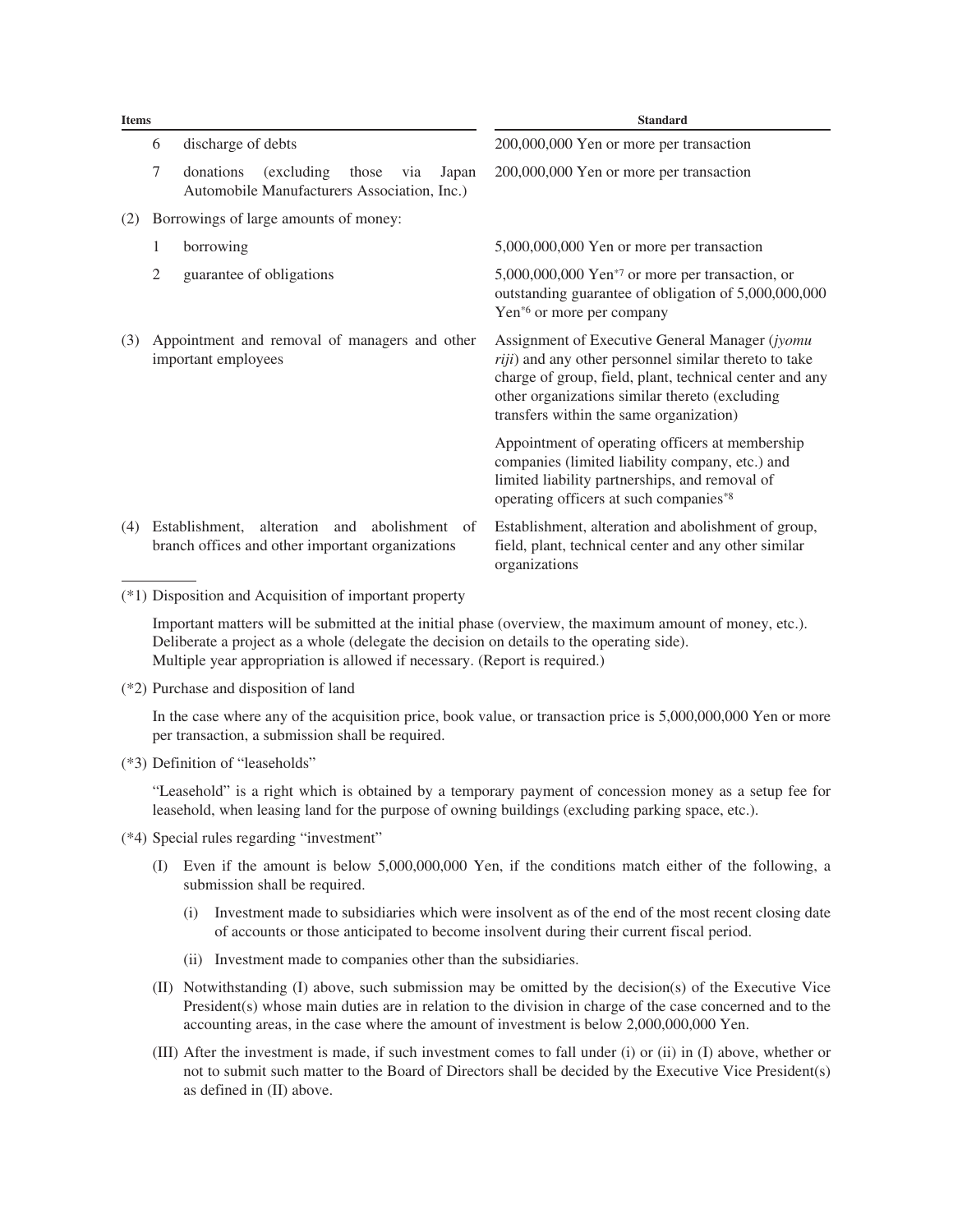- (\*5) Capital expenditure
	- 1 Explanation of "capital expenditure"

The main coverage of this item shall be those such as the construction of new factories, production lines, buildings and sales bases, among others, which change the structure of business and may possibly pose new management risks.

- 2 Special rules regarding "capital expenditure"
- (I) Even if the amount is below 30,000,000,000 Yen, if new factories are constructed, a submission shall be required.
- (II) In making a submission, attention shall be made to show a project overall picture such as vehicles and unit components.
- (\*6) Special rules regarding "loans"
	- (I) Even if the amount is below 5,000,000,000 Yen, if the conditions match any of the following, a submission shall be required.
		- (i) Loans made available to companies which were insolvent as at the end of the most recent closing date of accounts or those anticipated to become insolvent during their current fiscal period (whether or not such finance is directed to the subsidiaries).
		- (ii) Loans made available to companies (excluding the subsidiaries) which have their head office located in countries or areas having a country risk rating below A.
		- (iii) Unsecured loans made available to companies other than the subsidiaries.
	- (II) Notwithstanding (I) above, such submission may be omitted by the decision(s) of the Executive Vice President(s) whose main duties are in relation to the division in charge of the case concerned and to the accounting areas, in the case where amounts of loans and loans outstanding are below 2,000,000,000 Yen.
	- (III) After the loan is made available, if such loan comes to fall under (i), (ii) or (iii) in (I) above, whether or not to submit such matter to the Board of Directors shall be decided by the Executive Vice President(s) as defined in (II) above.
- (\*7) Special rules regarding "guarantee of obligations"
	- (I) Even if the amount is below 5,000,000,000 Yen, if the conditions match either of the following, a submission shall be required.
		- (i) Guarantee of obligation made to subsidiaries which were insolvent as at the end of the most recent closing date of accounts or those anticipated to become insolvent during their current fiscal period.
		- (ii) Guarantee of obligation made to companies other than the subsidiaries.
	- (II) Notwithstanding (I) above, such submission may be omitted by the decision(s) of the Executive Vice President(s) whose main duties are in relation to the division in charge of the case concerned and to the accounting areas, in the case where amounts of guarantee of obligation and outstanding guarantee of obligation are below 2,000,000,000 Yen.
	- (III) After the guarantee of obligation is made, if such guarantee comes to fall under (i) or (ii) in (I) above, whether or not to submit such matter to the Board of Directors shall be decided by the Executive Vice President(s) as defined in (II) above.
- (\*8) Special rules regarding "membership companies (limited liability company, etc.) and limited liability partnerships"
	- (I) An overall business plan must be submitted when a membership company (LLC, etc.) and LLP is established or investment is newly made.
	- (II) If material changes are made to a business plan previously submitted to a meeting of the Board of Directors, such matters shall be re-submitted to a meeting of the Board of Directors.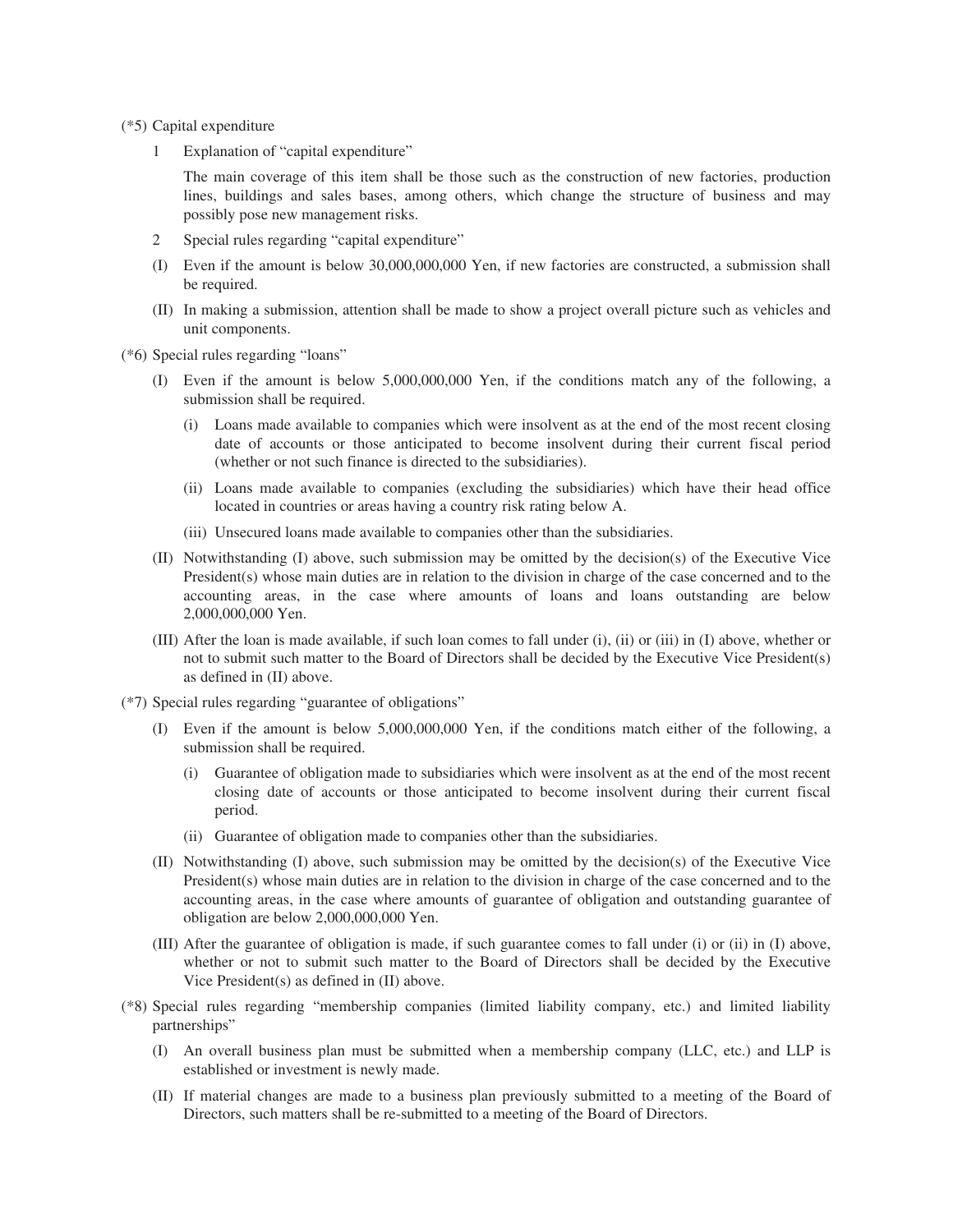2. Out of "I. Matters to be Resolved" of the "Matters to be Submitted to the Board of Directors", the matters relating to "Management" in "4. Other important managerial matters" shall be submitted to the Board of Directors in accordance with the standards contained in this Appendix 2.

| <b>Items</b> |                                                                                                  | <b>Standard</b>                                                                                                                                                                                                                                                                                   |  |
|--------------|--------------------------------------------------------------------------------------------------|---------------------------------------------------------------------------------------------------------------------------------------------------------------------------------------------------------------------------------------------------------------------------------------------------|--|
| (1)          | Business Plan (profit planning, Corporate Hoshin,<br>$etc.$ ):                                   |                                                                                                                                                                                                                                                                                                   |  |
|              | Definition of "Business Plan"<br>1                                                               |                                                                                                                                                                                                                                                                                                   |  |
|              | (1) "profit planning"                                                                            | profit planning<br>(revenue,<br>Short-term<br>capital<br>expenditure, R&D cost, etc.), Sales and Production<br>Plan, (initial annual plan, etc.), Mid-tem profit<br>planning, Vision, etc.                                                                                                        |  |
|              | "Corporate Hoshin"<br>(2)                                                                        | company-wide, Region/Company, Function                                                                                                                                                                                                                                                            |  |
| (2)          | Important business alliances and important joint<br>ventures:                                    |                                                                                                                                                                                                                                                                                                   |  |
|              | Definition of "business alliance" and "joint<br>1<br>venture"                                    |                                                                                                                                                                                                                                                                                                   |  |
|              | (1) "Business alliance"                                                                          | Used when businesses such as sales tie-up,<br>continuous provision of products, acceptance/<br>entrustment of production, joint production, joint<br>development, or technology licensing, etc. are<br>commenced or terminated, or material changes with<br>respect to these businesses are made. |  |
|              | (2) "Joint venture"                                                                              | Used when Toyota Motor Corporation ("TMC") and<br>a business partner or its subsidiary make joint<br>investment to establish or acquire a joint venture<br>company and have such joint venture company<br>conduct businesses for the purposes of the subject<br>joint venture.                    |  |
|              | 2<br>Materiality standards for "important business<br>alliances and important joint ventures" *1 |                                                                                                                                                                                                                                                                                                   |  |
|              | (1) Monetary standard                                                                            | In case TMC plans to spend 5,000,000,000 Yen or<br>more in total for loan and investment, capital<br>expenditures, etc. at the beginning of the plan.                                                                                                                                             |  |
|              | Qualitative standard<br>(2)                                                                      | In case the subject business alliance or joint venture<br>(including with a dominant competitor)<br>may<br>materially affect TMC's management in terms of<br>sales, profits, etc.                                                                                                                 |  |
|              | (3) Launching of new projects:                                                                   |                                                                                                                                                                                                                                                                                                   |  |
|              | Definition of "launching of new projects"<br>1                                                   | Used when TMC launches a business not relating to<br>its existing business areas (such as automobiles,<br>industrial vehicles, housing, information<br>and<br>telecommunication, boats and ships,<br>airplanes,<br>biotechnology or financial businesses.)                                        |  |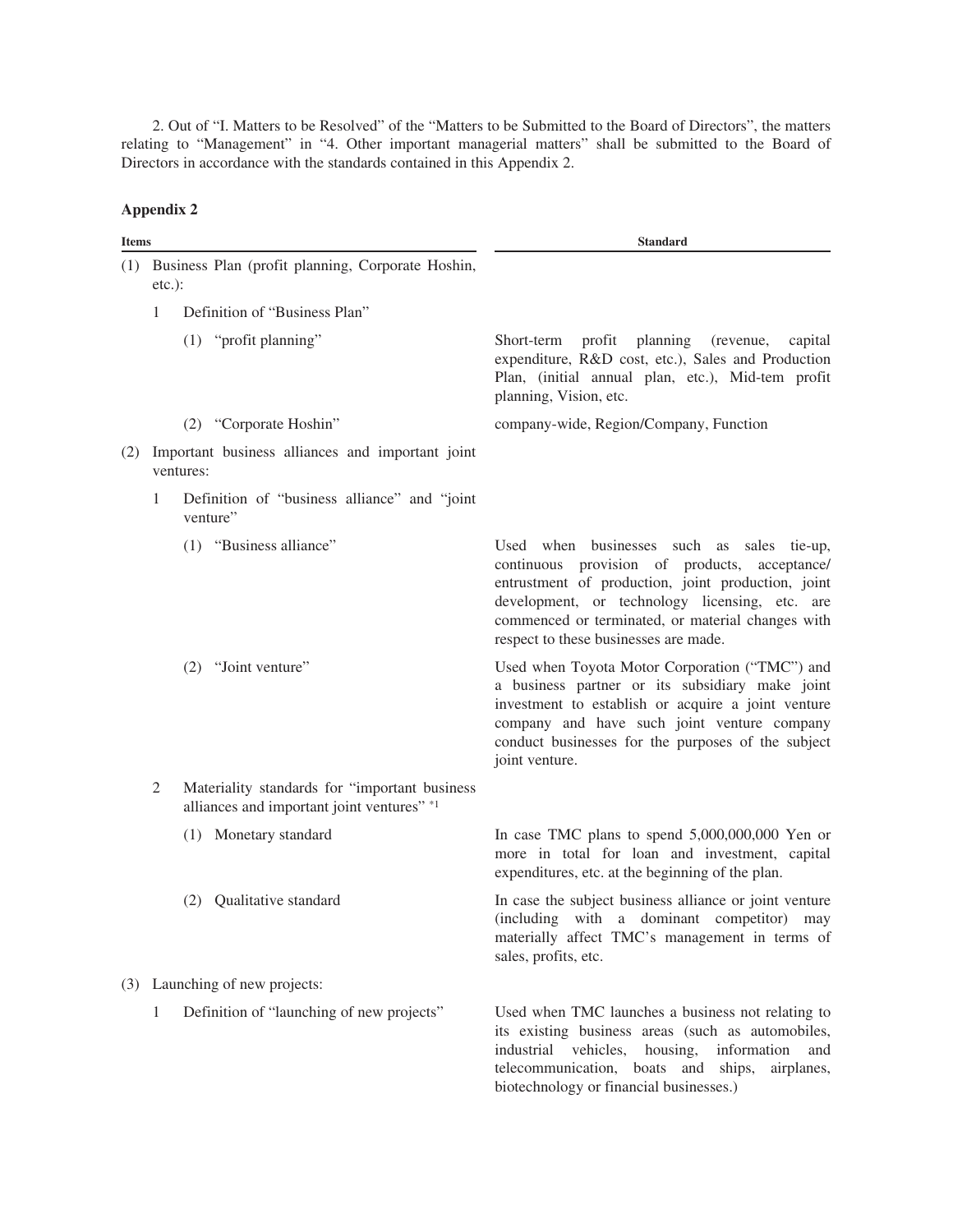| <b>Items</b> |   |                                                                                                 | <b>Standard</b>                                                                                                                                                                                                                                                                                                                                                                                                                           |  |
|--------------|---|-------------------------------------------------------------------------------------------------|-------------------------------------------------------------------------------------------------------------------------------------------------------------------------------------------------------------------------------------------------------------------------------------------------------------------------------------------------------------------------------------------------------------------------------------------|--|
|              |   |                                                                                                 | Other than launch of business by TMC itself, launch<br>of business through business alliance or through its<br>subsidiary or joint venture company (excluding<br>companies in which TMC invests without being<br>required to include such companies' operating results<br>in its consolidated financial statements pursuant to<br>the Financial Instruments and Exchange Act) shall<br>also be considered as "launching of new projects." |  |
| (4)          |   | Institution of important legal actions and defending<br>and responding to important disputes *2 |                                                                                                                                                                                                                                                                                                                                                                                                                                           |  |
|              | 1 | Monetary standard                                                                               | In case that value of subjects (including rights and<br>obligations) that are subject to legal action (in a<br>response to legal action, reasonable amount for<br>settlement) is 2,000,000,000 Yen or more.                                                                                                                                                                                                                               |  |
|              | 2 | Qualitative standard                                                                            | In case of legal actions such as filing of legal action with<br>respect to important intellectual property rights or dispute<br>with a public entity with respect to environmental issues,<br>which may materially affect TMC's management,<br>business, rights or brand image, etc.                                                                                                                                                      |  |

(\*1) Materiality standards for "important business alliances and important joint ventures"

If a business alliance or joint venture falls under either the "Monetary standard" or "Qualitative standard", it shall be submitted to the Board of Directors.

(\*2) Materiality standards for "institution of important legal actions and defending against and responding to important disputes"

If a case falls under either "Monetary standard" or "Qualitative standard", it shall be submitted to the Board of Directors.

3. Out of "I. Matters to be Resolved" of the "Matters to be Submitted to the Board of Directors", the matters relating to "Personnel affairs, organization" in "4. Other important managerial matters" shall be submitted to the Board of Directors in accordance with the standards contained in this Appendix 3.

| <b>Items</b> |                                                                                                                                               | <b>Standard</b>                                                                                                                                                                                                                                                                                                                                                                                                                                                       |  |
|--------------|-----------------------------------------------------------------------------------------------------------------------------------------------|-----------------------------------------------------------------------------------------------------------------------------------------------------------------------------------------------------------------------------------------------------------------------------------------------------------------------------------------------------------------------------------------------------------------------------------------------------------------------|--|
| (1)          | Members of the Board of Directors and Operating<br>Officers' assumption of offices in important<br>associations (in case of new offices only) | In case that Members of the Board of Directors or<br>Operating Officers of TMC assume or resign from a<br>position such as chairman, board chairman,<br>committee chairman, etc. of Japan Business<br>Federation, The Japan Chamber of Commerce and<br>Industry, Japan Association of Corporate Executives,<br>Automobile Manufacturer Association,<br>Japan<br>Counsel of government authorities or other important<br>associations comparable to these associations |  |
| (2)          | Changes in important working conditions:                                                                                                      | In case that certain actions such as changes in<br>working conditions with respect to employment<br>which may materially affect TMC's management and<br>employees                                                                                                                                                                                                                                                                                                     |  |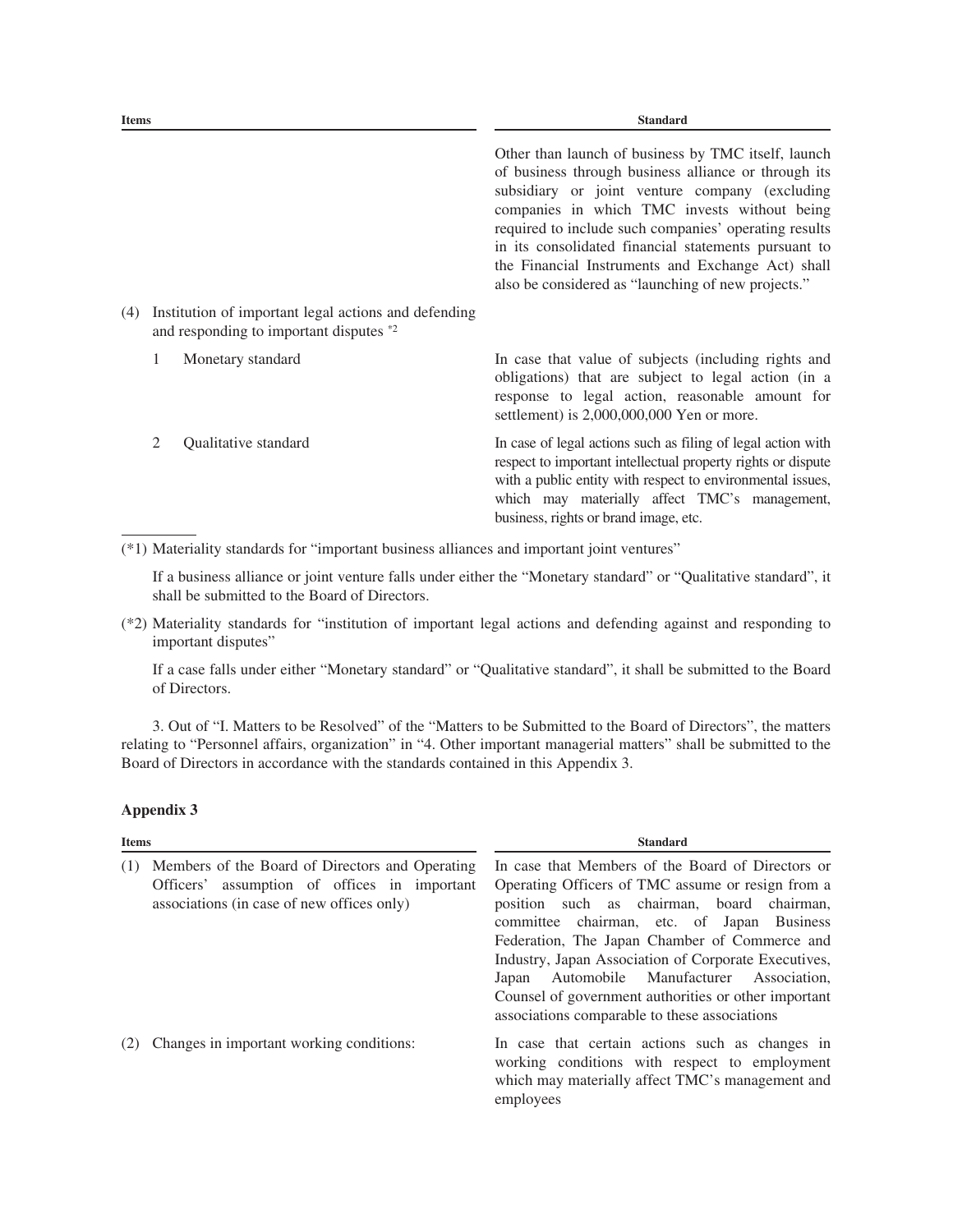4. Out of "I. Matters to be Resolved" of the "Matters to be Submitted to the Board of Directors", the matters relating to "Production; Sales; Technology development" in "4. Other important managerial matters" shall be submitted to the Board of Directors in accordance with the standards contained in this Appendix 4.

### **Appendix 4**

Materiality standard for "licensing, acquisition or transfer of important intellectual property rights"

Certain actions such as licensing of intellectual property rights relating to TMC's essential technologies or transfer of TMC's trademark, which may materially affect TMC's management, such licensing, transfer or acquisition shall be deemed material.

5. Out of "I. Matters to be Resolved" of the "Matters to be Submitted to the Board of Directors", the matters relating to "Group Management" in "4. Other important managerial matters" shall be submitted to the Board of Directors in accordance with the standards contained in this Appendix 5.

| Items |                |                                                                                                                       | <b>Standard</b>                                                                                                                                                                                                                                                                                                                                          |  |
|-------|----------------|-----------------------------------------------------------------------------------------------------------------------|----------------------------------------------------------------------------------------------------------------------------------------------------------------------------------------------------------------------------------------------------------------------------------------------------------------------------------------------------------|--|
| (1)   |                | Incorporation, dissolution, acquisition and transfer<br>of subsidiaries:                                              |                                                                                                                                                                                                                                                                                                                                                          |  |
|       | 1              | of "incorporation,<br>Definition<br>dissolution,<br>acquisition and transfer of subsidiaries"                         |                                                                                                                                                                                                                                                                                                                                                          |  |
|       |                | (1) "Subsidiary"                                                                                                      | A joint stock company of which TMC holds a<br>majority of its voting rights, or other companies<br>judged to be a subsidiary of TMC pursuant to Article<br>3 of the Implementation Rules of the Companies Act.<br>(including a membership company such as a limited<br>liability company, a partnership, any other business<br>entities similar thereto) |  |
|       |                | "Incorporation"<br>(2)                                                                                                | Used when a subsidiary is established.                                                                                                                                                                                                                                                                                                                   |  |
|       |                | "Dissolution"<br>(3)                                                                                                  | Used when a subsidiary is dissolved.                                                                                                                                                                                                                                                                                                                     |  |
|       |                | "Acquisition"<br>(4)                                                                                                  | Used when a subsidiary is obtained through, for<br>example, acquisition of shares (excluding cases<br>which fall under incorporation).                                                                                                                                                                                                                   |  |
|       |                | "Transfer"<br>(5)                                                                                                     | Used when a company loses its status as a subsidiary<br>of TMC through, for example, TMC's sale of shares<br>of the subsidiary (excluding cases which fall under<br>dissolution).                                                                                                                                                                        |  |
|       | $\mathfrak{2}$ | Submission<br>standard<br>"incorporation,<br>of<br>dissolution,<br>acquisition<br>transfer of<br>and<br>subsidiaries" |                                                                                                                                                                                                                                                                                                                                                          |  |
|       | (1)            | Directly held subsidiary*1                                                                                            | Matters to be resolved                                                                                                                                                                                                                                                                                                                                   |  |
|       | (2)            | Principal<br>falling<br>subsidiary,<br>under<br>not<br>$(1)$ above <sup>*2</sup>                                      | Matters to be resolved                                                                                                                                                                                                                                                                                                                                   |  |
|       | (3)            | Subsidiary with capital of 2,000,000,000 Yen<br>or more, not falling under $(1)$ or $(2)$ above                       | Matters to be reported                                                                                                                                                                                                                                                                                                                                   |  |
|       |                | (4) Subsidiary, not falling under $(1)-(3)$ above                                                                     | Submission not necessary in principle                                                                                                                                                                                                                                                                                                                    |  |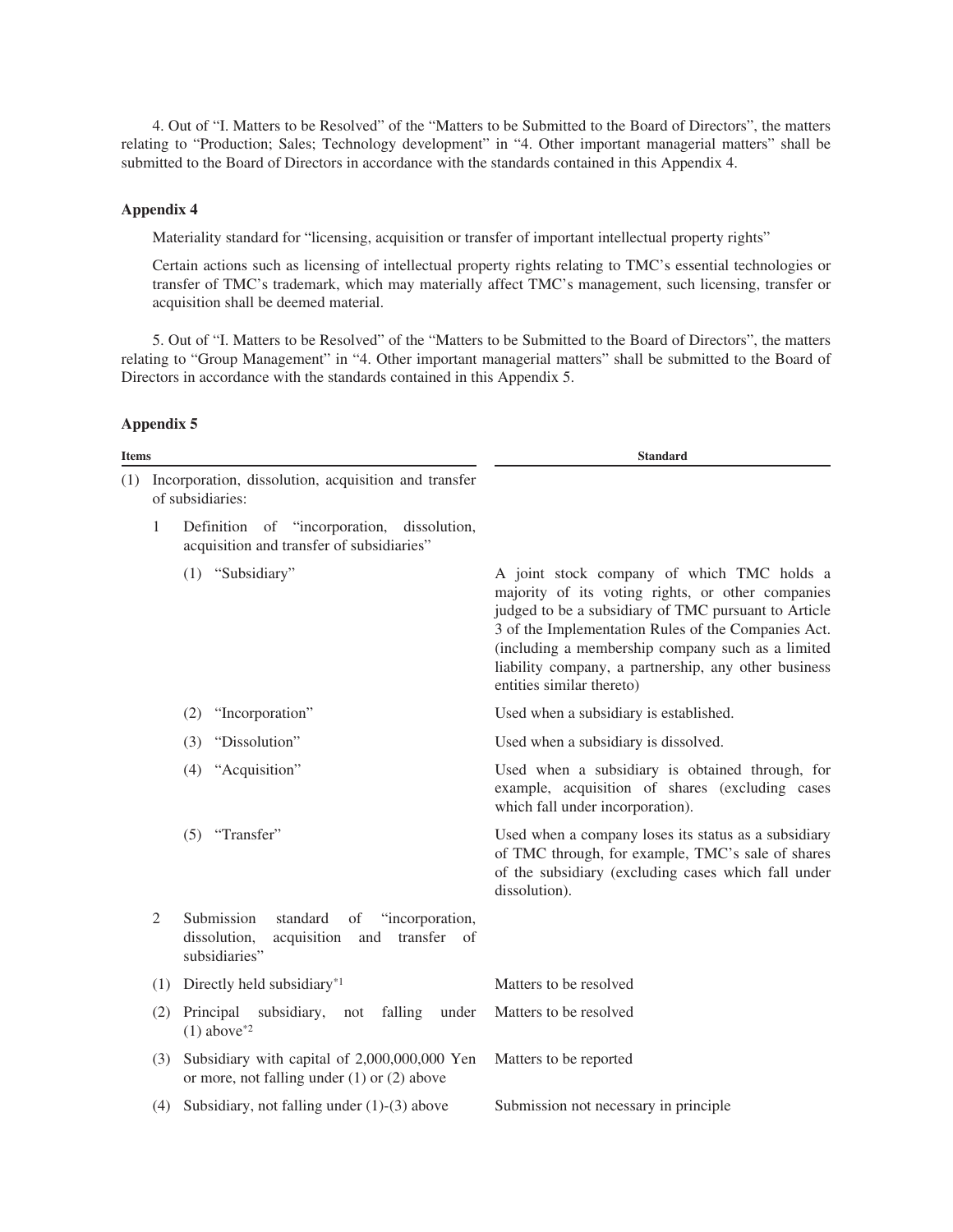- (2) Important group managerial matters\*3
	-

1 Monetary standard **In case a wholly owned subsidiary**<sup>\*i</sup> conducts Items 1~5 of "Disposition and acquisition of important property" as defined above, amounts, quantities, special rules, definitions and explanations of the same Items shall apply.

> However, such submission may be omitted, in the case where submission of a matter is a formality, the matter virtually requires no managerial decision (transfer of land/equipment conducted between wholly owned subsidiaries etc.) and the matter is judged not to have TMC's group managerial materiality.

- 2 Qualitative standard If in case of "Disposition and acquisition of important property"\*ii, "Borrowing of a large amount of money"\*iii, business alliance, joint venture or reorganization of business, etc., conducted by subsidiary of TMC, which may materially affect TMC's group management and reputation<sup>\*iv</sup>.
- (\*1) "Directly held subsidiary" shall mean a subsidiary of which TMC directly holds a majority of the total voting rights.
- (\*2) Examples of "principal subsidiary" are as follows:
	- (i) Subsidiary engaged in a new business
	- (ii) Subsidiary with a substantial amount of capital (5,000,000,000 Yen or more)
	- (iii) Subsidiary established as a result of a business alliance or joint venture with a dominant competitor
	- (iv) Subsidiary which was insolvent as of the end of the most recent closing date of accounts or that is anticipated to become insolvent during its current fiscal period (this shall apply only to acquisition)
	- (v) Other managerially important subsidiary
- (\*3) If a matter falls under either "Monetary standard" or "Qualitative standard", it shall be submitted to the Board of Directors.
- (\*i) "Wholly owned subsidiary" shall mean a subsidiary of which TMC directly or indirectly holds all of the total voting rights.
- (\*ii) In conducting Items  $1~1~7$  of "Disposition and acquisition of important property" as defined above, materiality shall be determined with reference to amount, quantity, special rules, definition and explanation defined in the same Items.
- (\*iii) In conducting Items 1~2 of "Borrowing of a large amount of money" as defined above, materiality shall be determined with reference to amount, quantity and special rules defined in the same Items.
- (\*iv)With respect to other items, materiality shall be determined with reference to TMC's submission standards of matters to be submitted to the Board of Directors.

6. Out of "II. Matters to be reported" of the "Matters to be Submitted to the Board of Directors", the matters falling under "State of execution of business" shall be submitted to the Board of Directors in accordance with the standards contained in this Appendix 6.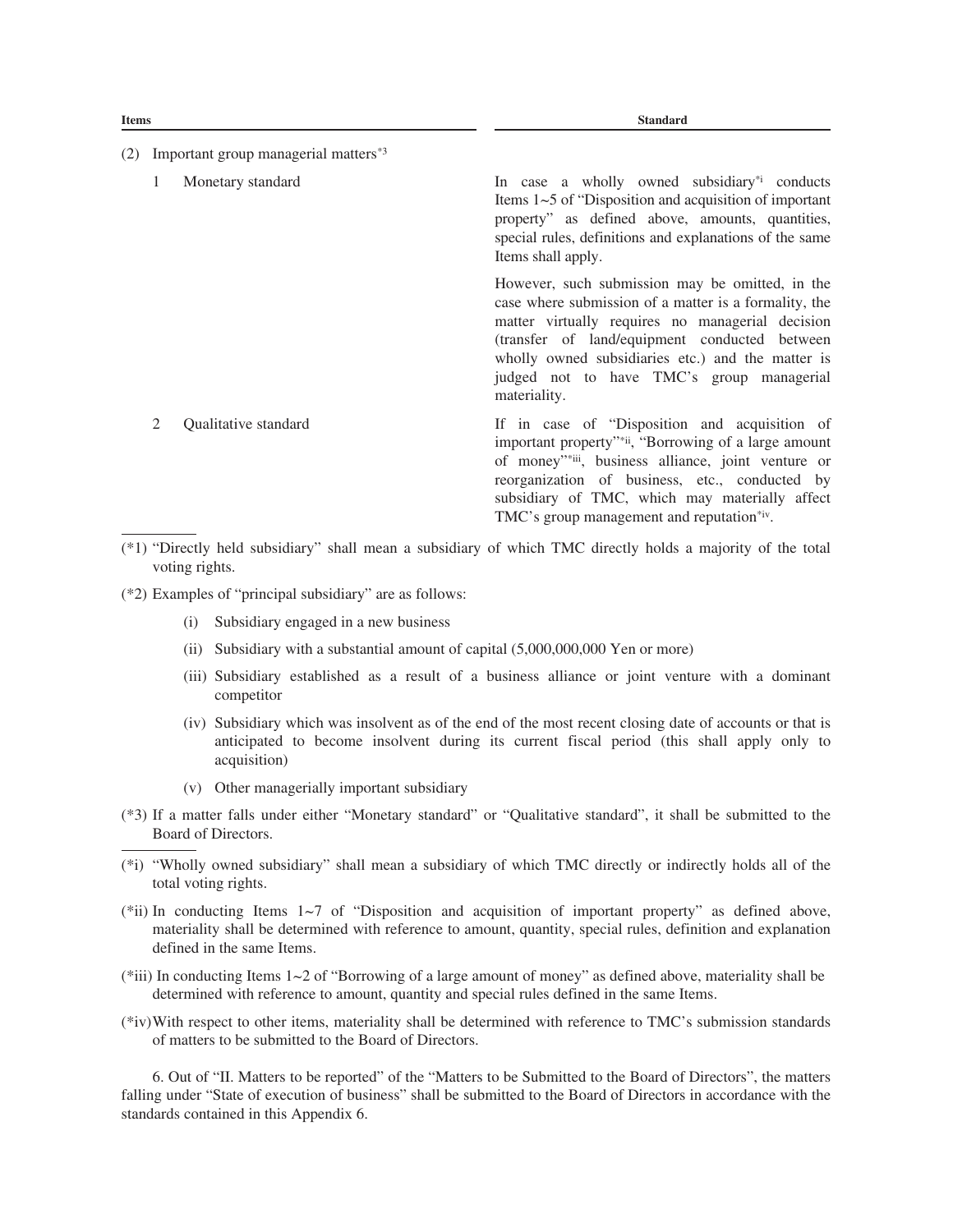# **Appendix 6**

| <b>Items</b>                                    | <b>Standard</b>                                                                                                            |  |
|-------------------------------------------------|----------------------------------------------------------------------------------------------------------------------------|--|
| (1) Report of the execution status of business: | Improve contents of report to the supervision side<br>while enhancing the decision-making process by<br>operating officers |  |
|                                                 | Progress of important investment in new<br>(1)<br>businesses and risk taking status shall be reported as<br>appropriate.   |  |

(2) As for report by in-house company/region, the annual plans will be confirmed in the Hoshin. As for other organizations, report will be made by project. (Outside Board Member Meeting can be utilized.)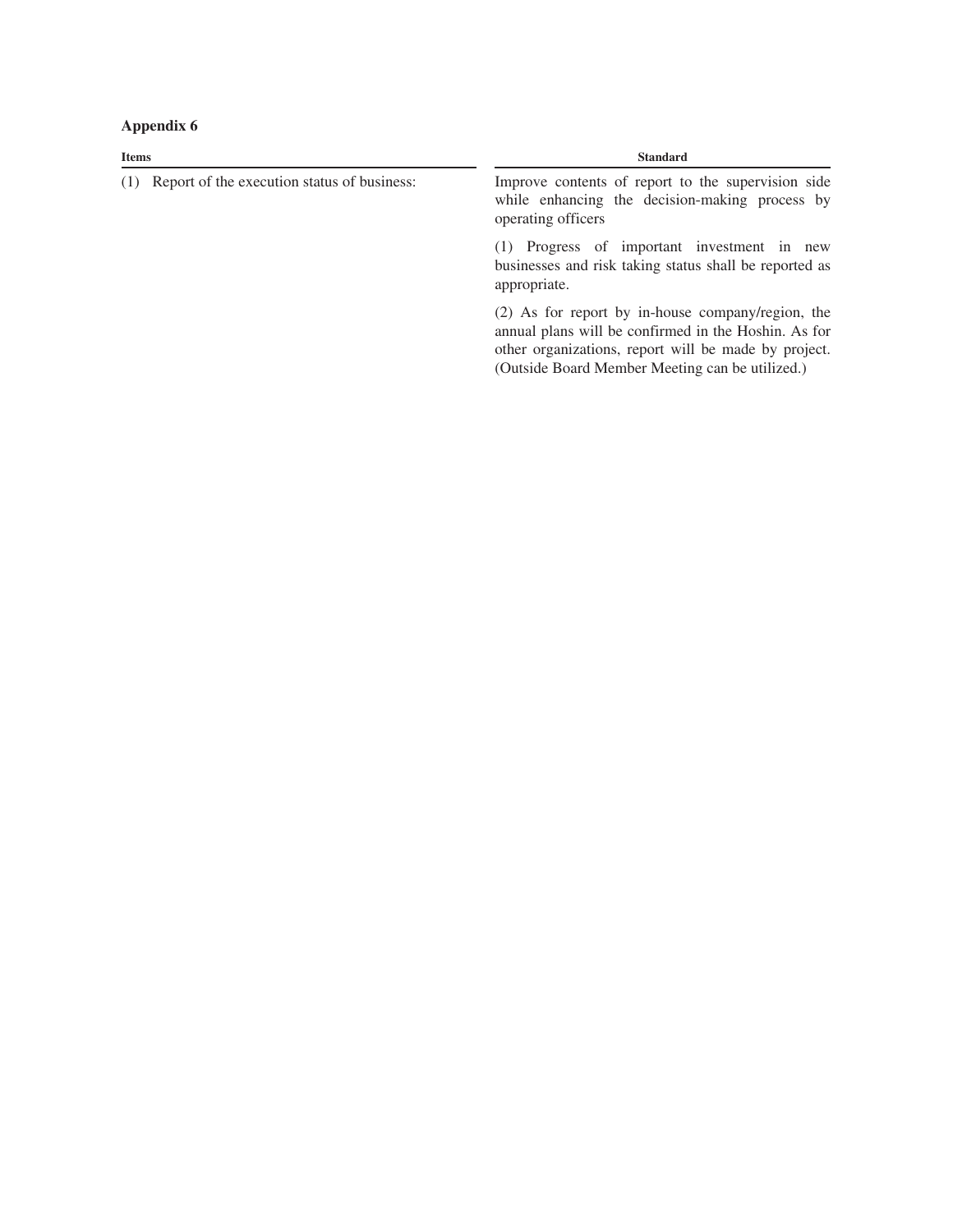### **The Code of Ethics for Directors and Operating Officers**

#### **Article 1. (Purpose)**

This document comprises a code of ethics (the "Code") for members of the board of directors and operating officers (presidents, executive vice presidents, senior managing officers and managing officers) (the "Officers") of Toyota Motor Corporation (the "Company") that sets forth the basic rules that, in addition to those outlined in "Guiding Principles at Toyota," "Toyota Code of Conduct" and other guidelines and internal regulations of the Company, each Officer shall comply with in the performance of their professional management duties.

# **Article 2. (Objective)**

This Code seeks to ensure honest and ethical conduct by all Officers, as well as their compliance with applicable laws and regulations.

#### **Article 3. (Scope of Application)**

This Code shall be applicable to all Officers.

### **Article 4. (Disclosure of this Code of Ethics)**

This Code shall be appropriately disclosed in accordance with applicable laws and regulations.

### **Article 5. (Honest and Ethical Conduct)**

- 1. Each Officer shall act honestly and ethically in the course of any business activity of the Company.
- 2. No Officer may engage in or otherwise enter into any act or transaction that gives rise to an actual or potential conflict of interest between such Officer and the Company without first reporting such matter to the Board of Directors and obtaining prior approval therefrom in accordance with the applicable provisions of the Companies Act of Japan and the internal regulations of the Company. Such Officer may not participate in the determination of the Board of Directors resolution relating to the granting of such approval.

### **Article 6. (Ensuring Fairness and Accuracy of Financial Disclosure; Appropriate Disclosure)**

- 1. The chairman of the board of directors, president, member of the board of directors, accounting and financial officers and persons performing similar functions shall be responsible for ensuring that documents submitted to applicable governmental authorities and other information made public by the Company with respect to the Company's financial position and financial statements are fair and readily comprehensible in content and the method of presentation, and that such documents and information are timely disclosed.
- 2. The chairman of the board of directors, president, member of the board of directors, accounting and financial officers and persons performing similar functions shall be responsible for establishing and maintaining disclosure controls and internal controls for documents and information specified in the previous paragraph.
- 3. In connection with the preparation of the Company's financial statements, an Officer may not act in a way that may cause a material misunderstanding to or otherwise materially mislead any employee or independent public accountant involved in the preparation of such financial statements.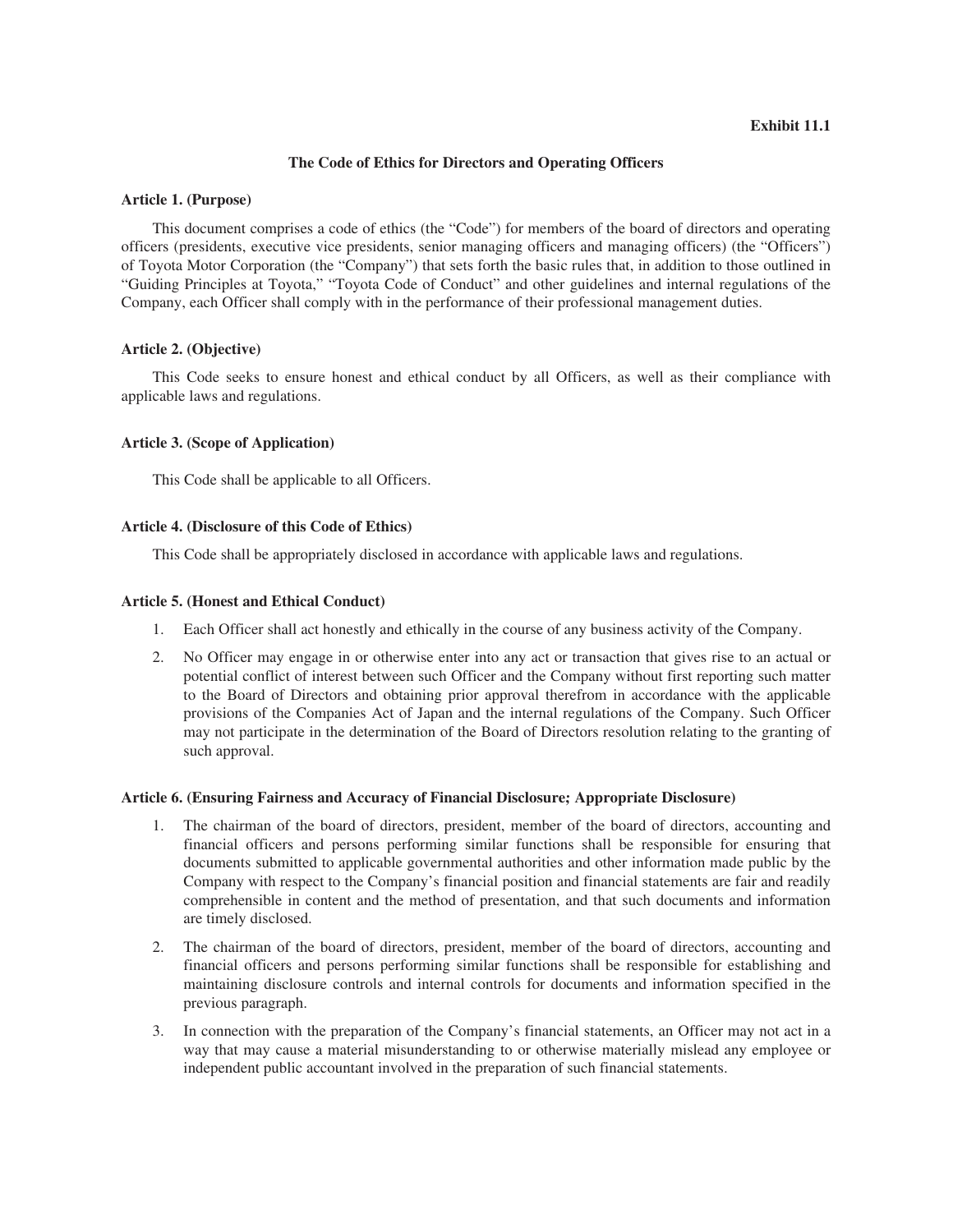### **Article 7. (Compliance with Laws and Regulations)**

The Officers shall comply with all applicable laws, rules and regulations, including those related to the prohibition of insider trading, in each of the countries and regions in which the Company operates.

### **Article 8. (Reporting of Unlawful Acts and Unethical Conduct)**

- 1. Each Officer shall promptly report to the Board of Directors, Representative Director, Disclosure Committee, Sustainability Meeting, or other responsible division or person appointed by these committees, in the event that such Officer or other Officers have acted in violation of the applicable laws or ethics.
- 2. Officers may contact the "Compliance Hotline" set up by the Company at an outside law firm with any legal or ethical inquiries or to report any breach of applicable laws or ethics. Upon receiving such report or other such inquiry, the designated law firm shall conduct necessary investigations and provide a report or recommendation to the Company while ensuring the anonymity of the person making such a contact. The Company shall then take appropriate measures based on such report or recommendation.

### **Article 9. (Accountability for Adherence to the Code)**

- 1. Each Officer recognizes that legal compliance and ethical conduct form the basis for all corporate activities, and is obligated to comply with this Code.
- 2. The Company shall take appropriate disciplinary action in accordance with applicable laws and internal regulations of the Company against any Officer who acts in violation of the Code.
- 3. Officers who are subject to disciplinary action pursuant to the previous paragraph may not participate in any meeting, relating to the determination of such disciplinary action, of the Board of Directors, Disclosure Committee, Sustainability Meeting, or other investigative committees appointed thereby.

# **Article 10. (Exemption)**

An exemption from the Code shall only be granted pursuant to a resolution of the Board of Directors, and any such exemption shall be appropriately disclosed in accordance with applicable laws.

## **Article 11. (Amendment)**

- 1. Any amendment of this Code shall only be effected by a resolution of the Board of Directors.
- 2. The Sustainability Meeting shall be responsible for regularly evaluating the appropriateness of this Code, and for making recommendations relating to any necessary amendments of the Code to the Board of Directors.

## **Supplementary Provision**

### **Article 1. (Effective Date)**

This Code shall become effective on January 1, 2018.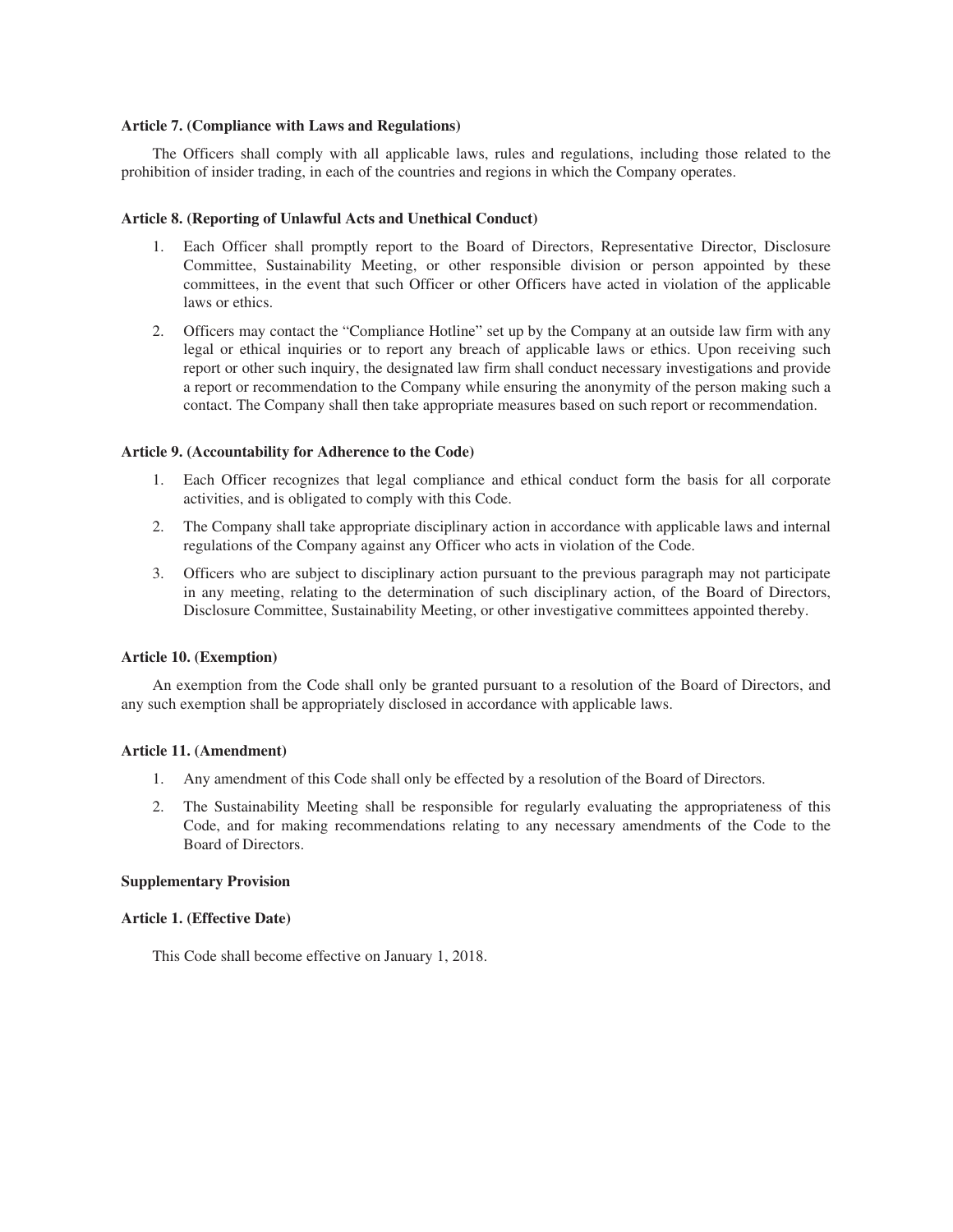### **CERTIFICATIONS**

I, Akio Toyoda, certify that:

- 1. I have reviewed this annual report on Form 20-F of Toyota Motor Corporation (the "Company");
- 2. Based on my knowledge, this report does not contain any untrue statement of a material fact or omit to state a material fact necessary to make the statements made, in light of the circumstances under which such statements were made, not misleading with respect to the period covered by this report;
- 3. Based on my knowledge, the financial statements and other financial information included in this report fairly present in all material respects the financial condition, results of operations and cash flows of the Company as of, and for, the periods presented in this report;
- 4. The Company's other certifying officer and I are responsible for establishing and maintaining disclosure controls and procedures (as defined in Exchange Act Rules 13a-15(e) and 15d-15(e)) and internal control over financial reporting (as defined in Exchange Act Rules 13a-15(f) and 15d-15(f)) for the Company and have:
	- (a) Designed such disclosure controls and procedures, or caused such disclosure controls and procedures to be designed under our supervision, to ensure that material information relating to the Company, including its consolidated subsidiaries, is made known to us by others within those entities, particularly during the period in which this report is being prepared;
	- (b) Designed such internal control over financial reporting, or caused such internal control over financial reporting to be designed under our supervision, to provide reasonable assurance regarding the reliability of financial reporting and the preparation of financial statements for external purposes in accordance with generally accepted accounting principles;
	- (c) Evaluated the effectiveness of the Company's disclosure controls and procedures and presented in this report our conclusions about the effectiveness of the disclosure controls and procedures, as of the end of the period covered by this report based on such evaluation; and
	- (d) Disclosed in this report any change in the Company's internal control over financial reporting that occurred during the period covered by the annual report that has materially affected, or is reasonably likely to materially affect, the Company's internal control over financial reporting; and
- 5. The Company's other certifying officer and I have disclosed, based on our most recent evaluation of internal control over financial reporting, to the Company's auditors and the Audit & Supervisory Board (or persons performing the equivalent functions):
	- (a) All significant deficiencies and material weaknesses in the design or operation of internal control over financial reporting which are reasonably likely to adversely affect the Company's ability to record, process, summarize and report financial information; and
	- (b) Any fraud, whether or not material, that involves management or other employees who have a significant role in the Company's internal control over financial reporting.

Date: June 25, 2018

/S/ AKIO TOYODA

**Akio Toyoda President, Member of the Board of Directors Toyota Motor Corporation**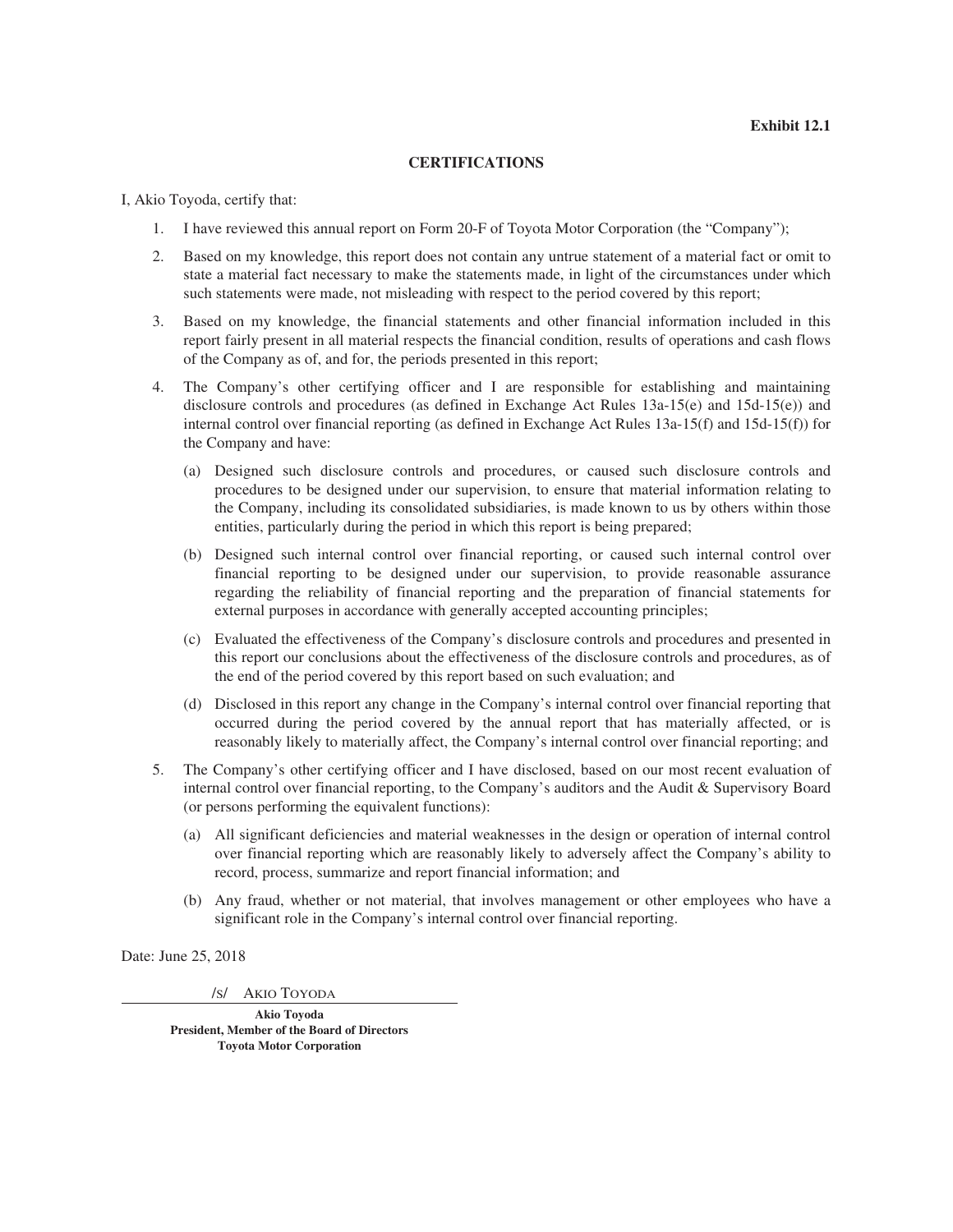# **CERTIFICATIONS**

I, Koji Kobayashi, certify that:

- 1. I have reviewed this annual report on Form 20-F of Toyota Motor Corporation (the "Company");
- 2. Based on my knowledge, this report does not contain any untrue statement of a material fact or omit to state a material fact necessary to make the statements made, in light of the circumstances under which such statements were made, not misleading with respect to the period covered by this report;
- 3. Based on my knowledge, the financial statements and other financial information included in this report fairly present in all material respects the financial condition, results of operations and cash flows of the Company as of, and for, the periods presented in this report;
- 4. The Company's other certifying officer and I are responsible for establishing and maintaining disclosure controls and procedures (as defined in Exchange Act Rules 13a-15(e) and 15d-15(e)) and internal control over financial reporting (as defined in Exchange Act Rules 13a-15(f) and 15d-15(f)) for the Company and have:
	- (a) Designed such disclosure controls and procedures, or caused such disclosure controls and procedures to be designed under our supervision, to ensure that material information relating to the Company, including its consolidated subsidiaries, is made known to us by others within those entities, particularly during the period in which this report is being prepared;
	- (b) Designed such internal control over financial reporting, or caused such internal control over financial reporting to be designed under our supervision, to provide reasonable assurance regarding the reliability of financial reporting and the preparation of financial statements for external purposes in accordance with generally accepted accounting principles;
	- (c) Evaluated the effectiveness of the Company's disclosure controls and procedures and presented in this report our conclusions about the effectiveness of the disclosure controls and procedures, as of the end of the period covered by this report based on such evaluation; and
	- (d) Disclosed in this report any change in the Company's internal control over financial reporting that occurred during the period covered by the annual report that has materially affected, or is reasonably likely to materially affect, the Company's internal control over financial reporting; and
- 5. The Company's other certifying officer and I have disclosed, based on our most recent evaluation of internal control over financial reporting, to the Company's auditors and the Audit & Supervisory Board (or persons performing the equivalent functions):
	- (a) All significant deficiencies and material weaknesses in the design or operation of internal control over financial reporting which are reasonably likely to adversely affect the Company's ability to record, process, summarize and report financial information; and
	- (b) Any fraud, whether or not material, that involves management or other employees who have a significant role in the Company's internal control over financial reporting.

Date: June 25, 2018

/S/ KOJI KOBAYASHI

**Koji Kobayashi Executive Vice President, Member of the Board of Directors Toyota Motor Corporation**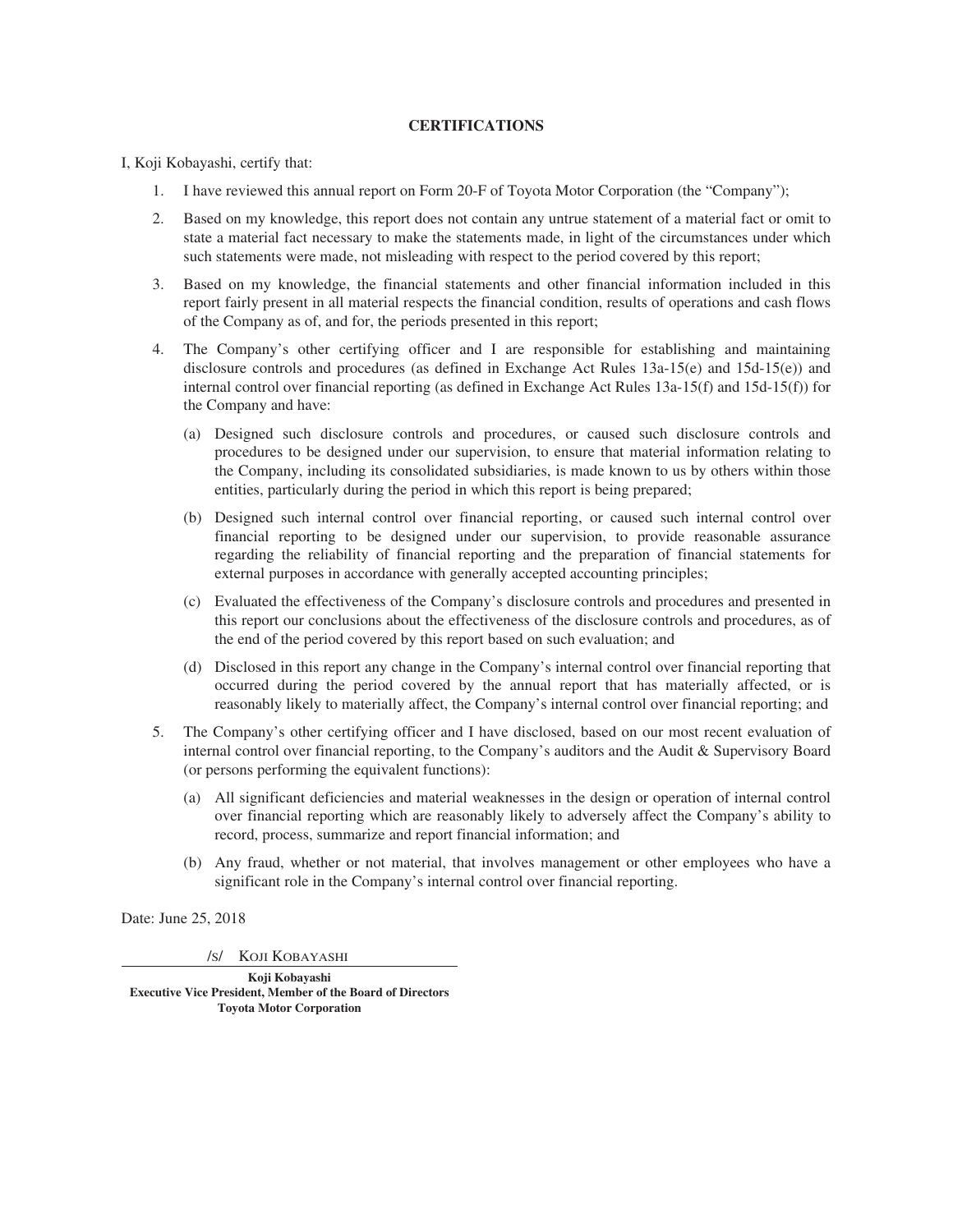# **CERTIFICATION**

Pursuant to 18 U.S.C. Section 1350, as adopted pursuant to Section 906 of the Sarbanes-Oxley Act of 2002, each of the undersigned officers of Toyota Motor Corporation, a Japanese corporation (the "*Company*"), does hereby certify that, to such officer's knowledge:

1. The accompanying Annual Report of the Company on Form 20-F for the period ended March 31, 2018 (the "*Report*") fully complies with the requirements of Section 13(a) or 15(d) of the Securities Exchange Act of 1934; and

2. Information contained in the Report fairly presents, in all material respects, the financial condition and results of operations of the Company.

| By:          | AKIO TOYODA<br>/s/                                 |  |
|--------------|----------------------------------------------------|--|
| <b>Name:</b> | Akio Toyoda                                        |  |
| Title:       | <b>President, Member of the Board of Directors</b> |  |

Date: June 25, 2018

| By:          | KOJI KOBAYASHI<br>$\sqrt{s}$            |  |
|--------------|-----------------------------------------|--|
| <b>Name:</b> | Koji Kobayashi                          |  |
| Title:       | <b>Executive Vice President,</b>        |  |
|              | <b>Member of the Board of Directors</b> |  |

Date: June 25, 2018

(A signed original of this written statement required by Section 906 has been provided to Toyota Motor Corporation and will be retained by Toyota Motor Corporation and furnished to the U.S. Securities and Exchange Commission or its staff upon request.)